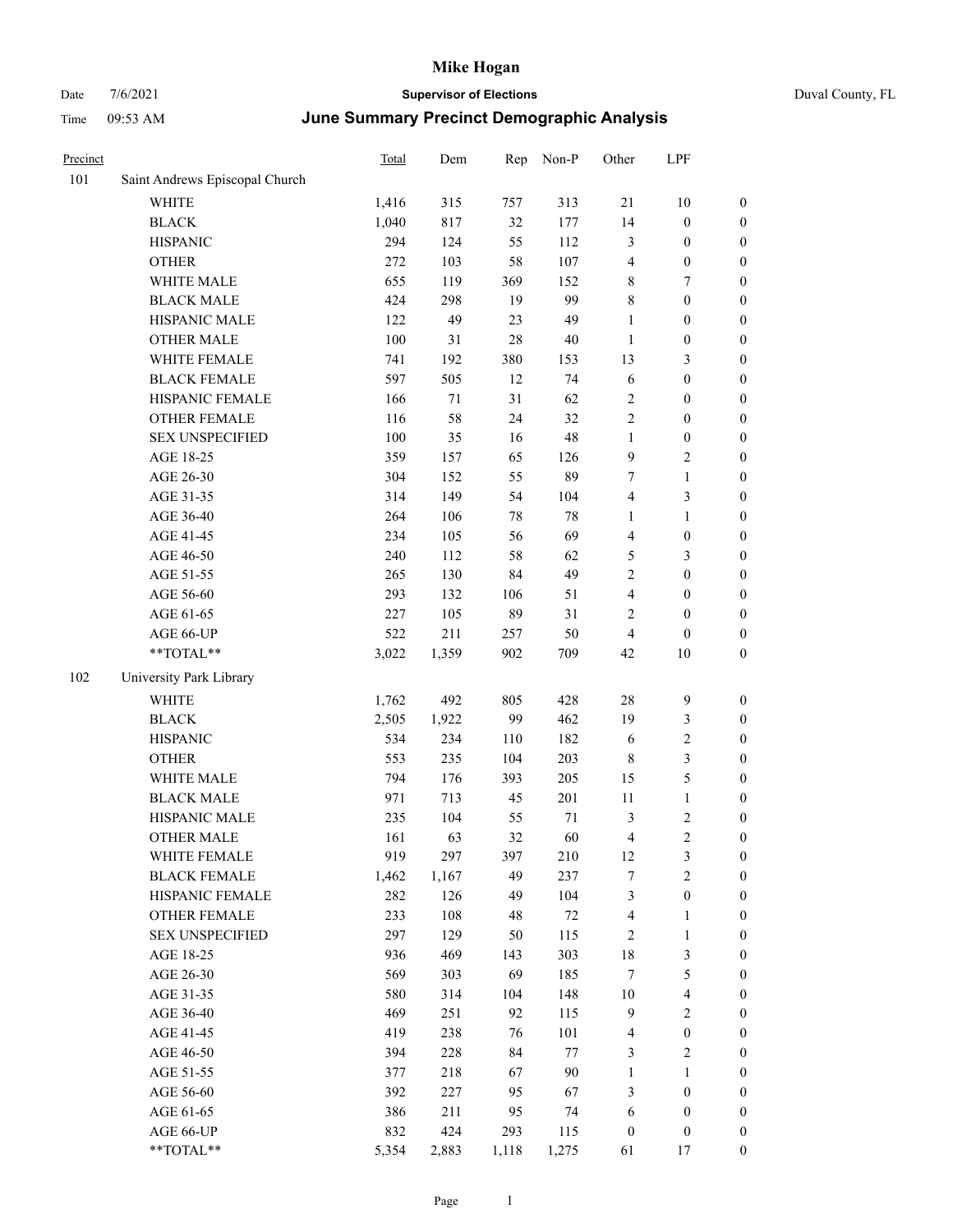| Precinct |                            | Total | Dem    | Rep    | Non-P  | Other            | LPF                     |                  |
|----------|----------------------------|-------|--------|--------|--------|------------------|-------------------------|------------------|
| 103      | River Reach Baptist Church |       |        |        |        |                  |                         |                  |
|          | <b>WHITE</b>               | 964   | 195    | 530    | 213    | 19               | 7                       | $\boldsymbol{0}$ |
|          | <b>BLACK</b>               | 507   | 385    | $20\,$ | 92     | 10               | $\boldsymbol{0}$        | $\bf{0}$         |
|          | <b>HISPANIC</b>            | 160   | 55     | 38     | 66     | $\mathbf{1}$     | $\boldsymbol{0}$        | $\boldsymbol{0}$ |
|          | <b>OTHER</b>               | 228   | 59     | 62     | 102    | 3                | $\overline{\mathbf{c}}$ | $\boldsymbol{0}$ |
|          | WHITE MALE                 | 468   | 73     | 272    | 113    | $\tau$           | 3                       | $\boldsymbol{0}$ |
|          | <b>BLACK MALE</b>          | 229   | 164    | 9      | 49     | $\tau$           | $\boldsymbol{0}$        | $\boldsymbol{0}$ |
|          | HISPANIC MALE              | 72    | 23     | 19     | 30     | $\boldsymbol{0}$ | $\boldsymbol{0}$        | $\boldsymbol{0}$ |
|          | <b>OTHER MALE</b>          | 88    | 24     | 26     | 37     | $\boldsymbol{0}$ | 1                       | $\boldsymbol{0}$ |
|          | WHITE FEMALE               | 481   | 117    | 252    | 97     | 12               | 3                       | $\boldsymbol{0}$ |
|          | <b>BLACK FEMALE</b>        | 270   | 215    | $10\,$ | 42     | $\mathfrak{Z}$   | $\boldsymbol{0}$        | $\boldsymbol{0}$ |
|          | HISPANIC FEMALE            | 84    | 30     | 19     | 34     | $\mathbf{1}$     | $\boldsymbol{0}$        | $\boldsymbol{0}$ |
|          | <b>OTHER FEMALE</b>        | 107   | 27     | $30\,$ | 46     | 3                | 1                       | $\boldsymbol{0}$ |
|          | <b>SEX UNSPECIFIED</b>     | 60    | 21     | 13     | 25     | $\boldsymbol{0}$ | 1                       | $\boldsymbol{0}$ |
|          | AGE 18-25                  | 195   | $71\,$ | 43     | 72     | $\tau$           | 2                       | $\boldsymbol{0}$ |
|          | AGE 26-30                  | 182   | 51     | 58     | 66     | $\tau$           | $\boldsymbol{0}$        | $\boldsymbol{0}$ |
|          | AGE 31-35                  | 206   | 82     | 61     | 60     | $\mathbf{1}$     | 2                       | $\boldsymbol{0}$ |
|          | AGE 36-40                  | 188   | 61     | 59     | 65     | 3                | $\boldsymbol{0}$        | $\boldsymbol{0}$ |
|          | AGE 41-45                  | 142   | 61     | 36     | 41     | $\sqrt{2}$       | 2                       | $\boldsymbol{0}$ |
|          | AGE 46-50                  | 151   | 71     | 45     | 32     | 3                | $\boldsymbol{0}$        | $\boldsymbol{0}$ |
|          | AGE 51-55                  | 169   | 66     | 67     | 33     | $\sqrt{2}$       | 1                       | $\boldsymbol{0}$ |
|          | AGE 56-60                  | 171   | 55     | $72\,$ | 41     | $\mathfrak{Z}$   | $\boldsymbol{0}$        | $\boldsymbol{0}$ |
|          | AGE 61-65                  | 128   | 52     | 56     | 17     | $\overline{2}$   | 1                       | $\boldsymbol{0}$ |
|          | AGE 66-UP                  | 327   | 124    | 153    | 46     | 3                | 1                       | $\boldsymbol{0}$ |
|          | **TOTAL**                  | 1,859 | 694    | 650    | 473    | 33               | 9                       | $\boldsymbol{0}$ |
| 104      | Arlington Christian Church |       |        |        |        |                  |                         |                  |
|          | <b>WHITE</b>               | 1,475 | 315    | 793    | 335    | 26               | 6                       | $\boldsymbol{0}$ |
|          | <b>BLACK</b>               | 934   | 730    | 56     | 137    | 9                | 2                       | $\boldsymbol{0}$ |
|          | <b>HISPANIC</b>            | 341   | 126    | $80\,$ | 128    | $\overline{4}$   | 3                       | $\boldsymbol{0}$ |
|          | <b>OTHER</b>               | 328   | 102    | 95     | 129    | $\overline{2}$   | $\boldsymbol{0}$        | $\boldsymbol{0}$ |
|          | WHITE MALE                 | 717   | 132    | 389    | 178    | 12               | 6                       | $\boldsymbol{0}$ |
|          | <b>BLACK MALE</b>          | 397   | 284    | $28\,$ | $78\,$ | 5                | 2                       | $\boldsymbol{0}$ |
|          | HISPANIC MALE              | 150   | 48     | 36     | 63     | $\sqrt{2}$       | 1                       | $\boldsymbol{0}$ |
|          | <b>OTHER MALE</b>          | 129   | 34     | 46     | 47     | $\mathfrak{2}$   | $\boldsymbol{0}$        | $\boldsymbol{0}$ |
|          | WHITE FEMALE               | 732   | 180    | 387    | 151    | 14               | $\boldsymbol{0}$        | $\boldsymbol{0}$ |
|          | <b>BLACK FEMALE</b>        | 522   | 435    | $28\,$ | 55     | $\overline{4}$   | $\boldsymbol{0}$        | $\boldsymbol{0}$ |
|          | HISPANIC FEMALE            | 182   | 73     | $40\,$ | 65     | $\sqrt{2}$       | $\overline{\mathbf{c}}$ | $\boldsymbol{0}$ |
|          | <b>OTHER FEMALE</b>        | 153   | 54     | 42     | 57     | $\boldsymbol{0}$ | $\boldsymbol{0}$        | $\boldsymbol{0}$ |
|          | <b>SEX UNSPECIFIED</b>     | 96    | 33     | $28\,$ | 35     | $\boldsymbol{0}$ | $\boldsymbol{0}$        | $\boldsymbol{0}$ |
|          | AGE 18-25                  | 344   | 142    | 76     | 116    | $\overline{9}$   | $\mathbf{1}$            | $\boldsymbol{0}$ |
|          | AGE 26-30                  | 311   | 122    | 75     | 107    | $\mathfrak s$    | 2                       | $\boldsymbol{0}$ |
|          | AGE 31-35                  | 313   | 134    | 77     | 92     | $\tau$           | 3                       | $\boldsymbol{0}$ |
|          | AGE 36-40                  | 301   | 105    | 91     | 100    | $\overline{4}$   | 1                       | $\boldsymbol{0}$ |
|          | AGE 41-45                  | 239   | 113    | 67     | 55     | 3                | $\mathbf{1}$            | $\boldsymbol{0}$ |
|          | AGE 46-50                  | 262   | 106    | 87     | 63     | 6                | $\boldsymbol{0}$        | $\boldsymbol{0}$ |
|          | AGE 51-55                  | 247   | 106    | 90     | 48     | $\mathfrak{Z}$   | $\boldsymbol{0}$        | $\boldsymbol{0}$ |
|          | AGE 56-60                  | 274   | 120    | 114    | 38     | $\sqrt{2}$       | $\boldsymbol{0}$        | $\boldsymbol{0}$ |
|          | AGE 61-65                  | 271   | 107    | 110    | 52     | $\mathbf{1}$     | 1                       | $\mathbf{0}$     |
|          | AGE 66-UP                  | 516   | 218    | 237    | 58     | $\mathbf{1}$     | $\mathbf{2}$            | $\mathbf{0}$     |
|          | **TOTAL**                  | 3,078 | 1,273  | 1,024  | 729    | 41               | 11                      | $\boldsymbol{0}$ |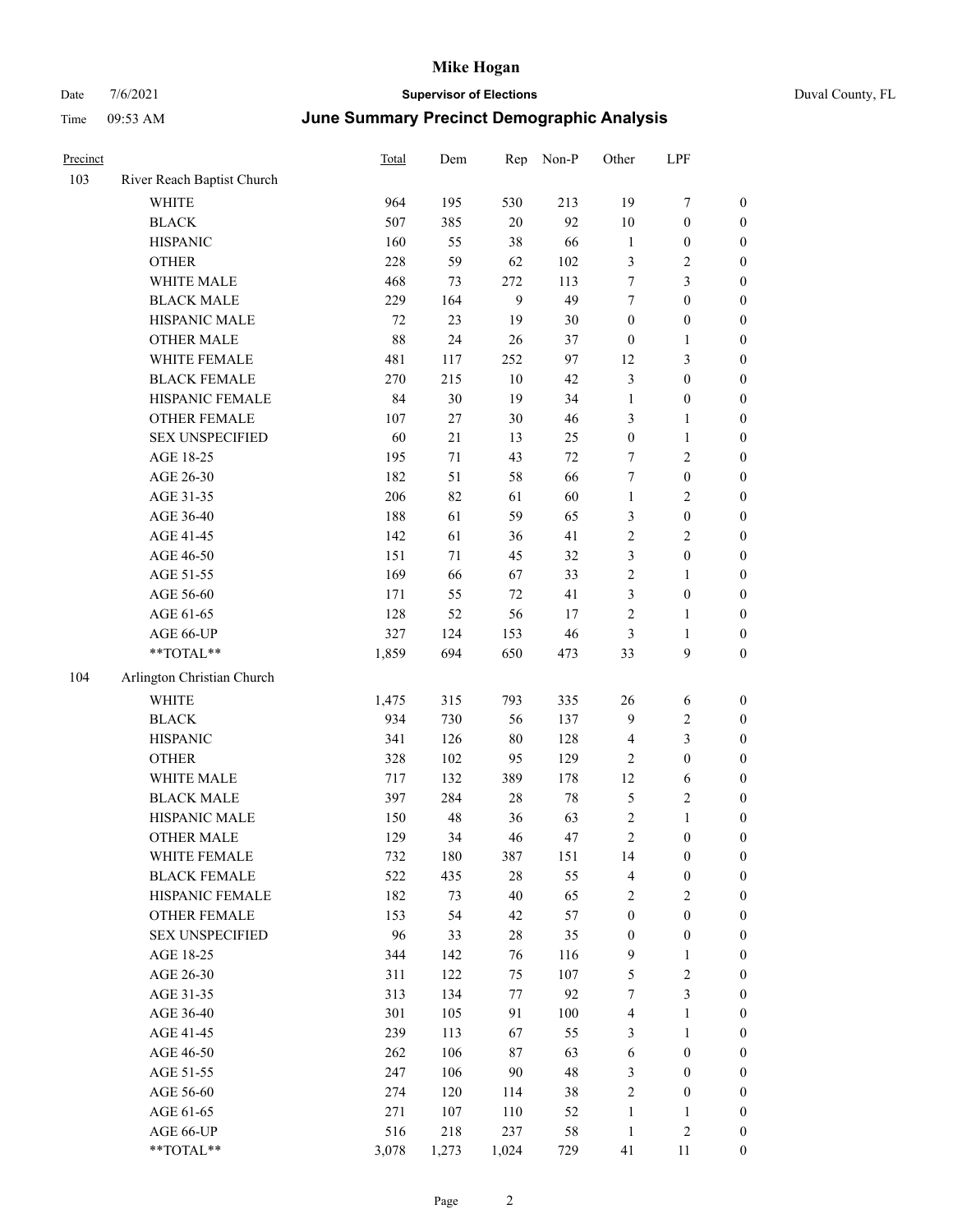| Duval County, FL |  |
|------------------|--|
|------------------|--|

| Precinct |                                                           | Total | Dem   | Rep         | Non-P | Other            | LPF                     |                  |
|----------|-----------------------------------------------------------|-------|-------|-------------|-------|------------------|-------------------------|------------------|
| 105      | Terry Parker Baptist Church                               |       |       |             |       |                  |                         |                  |
|          | WHITE                                                     | 2,410 | 561   | 1,271       | 533   | $31\,$           | 14                      | $\boldsymbol{0}$ |
|          | <b>BLACK</b>                                              | 1,135 | 860   | 57          | 200   | 16               | $\sqrt{2}$              | $\boldsymbol{0}$ |
|          | <b>HISPANIC</b>                                           | 385   | 133   | 114         | 134   | $\overline{4}$   | $\boldsymbol{0}$        | $\boldsymbol{0}$ |
|          | <b>OTHER</b>                                              | 402   | 123   | 114         | 160   | $\overline{c}$   | $\mathfrak{Z}$          | $\boldsymbol{0}$ |
|          | WHITE MALE                                                | 1,109 | 209   | 591         | 280   | 17               | 12                      | $\boldsymbol{0}$ |
|          | <b>BLACK MALE</b>                                         | 499   | 356   | $30\,$      | 103   | $\overline{9}$   | $\mathbf{1}$            | $\boldsymbol{0}$ |
|          | HISPANIC MALE                                             | 154   | 45    | 54          | 52    | 3                | $\boldsymbol{0}$        | $\boldsymbol{0}$ |
|          | <b>OTHER MALE</b>                                         | 154   | 38    | 51          | 64    | $\boldsymbol{0}$ | $\mathbf{1}$            | 0                |
|          | WHITE FEMALE                                              | 1,263 | 344   | 658         | 245   | 14               | $\sqrt{2}$              | 0                |
|          | <b>BLACK FEMALE</b>                                       | 605   | 486   | 25          | 86    | $\tau$           | $\mathbf{1}$            | $\boldsymbol{0}$ |
|          | HISPANIC FEMALE                                           | 223   | 84    | 59          | 79    | $\mathbf{1}$     | $\boldsymbol{0}$        | $\boldsymbol{0}$ |
|          | <b>OTHER FEMALE</b>                                       | 168   | 62    | 50          | 52    | $\overline{c}$   | $\sqrt{2}$              | $\boldsymbol{0}$ |
|          | <b>SEX UNSPECIFIED</b>                                    | 157   | 53    | 38          | 66    | $\boldsymbol{0}$ | $\boldsymbol{0}$        | $\boldsymbol{0}$ |
|          | AGE 18-25                                                 | 504   | 201   | 112         | 180   | 10               | $\mathbf{1}$            | $\boldsymbol{0}$ |
|          | AGE 26-30                                                 | 377   | 127   | 103         | 138   | 6                | $\mathfrak{Z}$          | $\boldsymbol{0}$ |
|          | AGE 31-35                                                 | 452   | 159   | 120         | 159   | 8                | $\sqrt{6}$              | $\boldsymbol{0}$ |
|          | AGE 36-40                                                 | 368   | 140   | 102         | 118   | 4                | $\overline{\mathbf{4}}$ | $\boldsymbol{0}$ |
|          | AGE 41-45                                                 | 333   | 127   | 105         | 98    | $\mathbf{1}$     | $\sqrt{2}$              | 0                |
|          | AGE 46-50                                                 | 293   | 107   | 115         | 67    | $\mathfrak{2}$   | $\sqrt{2}$              | 0                |
|          | AGE 51-55                                                 | 347   | 129   | 153         | 59    | 6                | $\boldsymbol{0}$        | $\boldsymbol{0}$ |
|          | AGE 56-60                                                 | 409   | 162   | 170         | 71    | 6                | $\boldsymbol{0}$        | $\boldsymbol{0}$ |
|          | AGE 61-65                                                 | 392   | 164   | 172         | 51    | 5                | $\boldsymbol{0}$        | $\boldsymbol{0}$ |
|          | AGE 66-UP                                                 | 857   | 361   | 404         | 86    | 5                | $\mathbf{1}$            | $\boldsymbol{0}$ |
|          | **TOTAL**                                                 | 4,332 | 1,677 | 1,556       | 1,027 | 53               | 19                      | $\boldsymbol{0}$ |
| 106      | Blue Cypress Community Center                             |       |       |             |       |                  |                         |                  |
|          | WHITE                                                     | 2,273 | 546   | 1,242       | 443   | 29               | 13                      | $\boldsymbol{0}$ |
|          | <b>BLACK</b>                                              | 1,991 | 1,618 | $72\,$      | 281   | 18               | $\sqrt{2}$              | $\boldsymbol{0}$ |
|          | <b>HISPANIC</b>                                           | 288   | 108   | $72\,$      | 105   | $\sqrt{2}$       | $\mathbf{1}$            | $\boldsymbol{0}$ |
|          | <b>OTHER</b>                                              | 455   | 138   | 140         | 170   | 5                | $\sqrt{2}$              | $\boldsymbol{0}$ |
|          | WHITE MALE                                                | 1,059 | 217   | 622         | 203   | $\overline{9}$   | $\,8\,$                 | 0                |
|          | <b>BLACK MALE</b>                                         | 753   | 572   | 33          | 138   | 9                | $\mathbf{1}$            | 0                |
|          | HISPANIC MALE                                             | 131   | 46    | 33          | 49    | $\sqrt{2}$       | $\mathbf{1}$            | $\boldsymbol{0}$ |
|          | <b>OTHER MALE</b>                                         | 159   | 44    | 63          | 50    | 1                | 1                       | $\theta$         |
|          | WHITE FEMALE                                              | 1,179 | 319   | 604         | 232   | 19               | 5                       | $\boldsymbol{0}$ |
|          | <b>BLACK FEMALE</b>                                       | 1,203 | 1,018 | 37          | 139   | 8                | 1                       | 0                |
|          | HISPANIC FEMALE                                           | 153   | 60    | 39          | 54    | $\boldsymbol{0}$ | $\boldsymbol{0}$        | 0                |
|          | <b>OTHER FEMALE</b>                                       | 214   | 71    | 67          | 72    | 4                | $\boldsymbol{0}$        | 0                |
|          | <b>SEX UNSPECIFIED</b>                                    | 156   | 63    | $28\,$      | 62    | $\sqrt{2}$       | $\mathbf{1}$            | 0                |
|          | AGE 18-25                                                 | 595   | 292   | 119         | 168   | 12               | $\overline{4}$          | 0                |
|          | AGE 26-30                                                 | 531   | 276   | 90          | 158   | 5                | $\sqrt{2}$              | 0                |
|          | AGE 31-35                                                 | 498   | 265   | 106         | 117   | 7                | $\mathfrak{Z}$          | 0                |
|          | AGE 36-40                                                 | 436   | 220   | 95          | 115   | $\overline{4}$   | $\sqrt{2}$              | 0                |
|          | AGE 41-45                                                 | 380   | 200   | $8\sqrt{1}$ | 94    | 2                | $\mathfrak{Z}$          | 0                |
|          | AGE 46-50                                                 | 368   | 172   | 120         | 65    | $10\,$           | $\mathbf{1}$            | 0                |
|          | AGE 51-55                                                 | 388   | 182   | 137         | 67    | $\mathbf{1}$     | $\mathbf{1}$            | 0                |
|          | AGE 56-60                                                 | 441   | 211   | 162         | 61    | 6                | $\mathbf{1}$            | 0                |
|          | AGE 61-65                                                 | 391   | 169   | 163         | 56    | $\sqrt{2}$       | $\mathbf{1}$            | 0                |
|          | AGE 66-UP                                                 | 979   | 423   | 453         | 98    | 5                | $\boldsymbol{0}$        | 0                |
|          | $\mathrm{*}\mathrm{*}\mathrm{TOTAL} \mathrm{*}\mathrm{*}$ | 5,007 | 2,410 | 1,526       | 999   | 54               | $18\,$                  | 0                |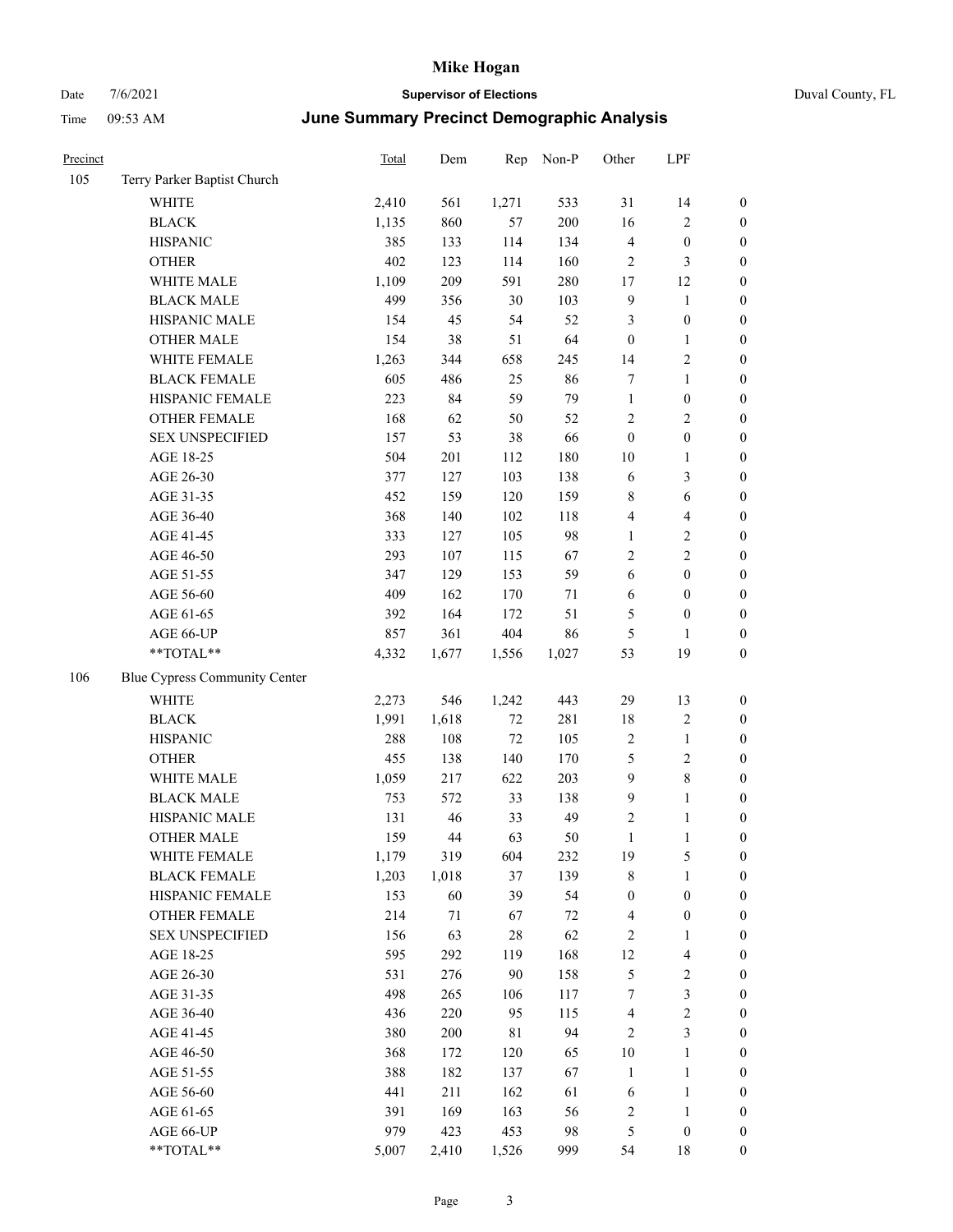| Precinct |                                    | Total | Dem    | Rep     | Non-P  | Other            | LPF                     |                  |
|----------|------------------------------------|-------|--------|---------|--------|------------------|-------------------------|------------------|
| 107      | Arlington Baptist Church           |       |        |         |        |                  |                         |                  |
|          | <b>WHITE</b>                       | 644   | 188    | 292     | 155    | $\,$ 8 $\,$      | $\mathbf{1}$            | $\boldsymbol{0}$ |
|          | <b>BLACK</b>                       | 784   | 608    | 36      | 131    | 7                | $\sqrt{2}$              | $\boldsymbol{0}$ |
|          | <b>HISPANIC</b>                    | 109   | 46     | 23      | 38     | $\mathfrak{2}$   | $\boldsymbol{0}$        | $\boldsymbol{0}$ |
|          | <b>OTHER</b>                       | 151   | 63     | 25      | 61     | $\mathbf{1}$     | $\mathbf{1}$            | $\boldsymbol{0}$ |
|          | WHITE MALE                         | 307   | 81     | 149     | 74     | 3                | $\boldsymbol{0}$        | 0                |
|          | <b>BLACK MALE</b>                  | 324   | 239    | 19      | 60     | 5                | $\mathbf{1}$            | 0                |
|          | HISPANIC MALE                      | 48    | 19     | 11      | 17     | 1                | $\boldsymbol{0}$        | 0                |
|          | <b>OTHER MALE</b>                  | 55    | 18     | 16      | $20\,$ | $\boldsymbol{0}$ | $\mathbf{1}$            | $\boldsymbol{0}$ |
|          | WHITE FEMALE                       | 330   | 105    | 139     | $80\,$ | 5                | $\mathbf{1}$            | $\boldsymbol{0}$ |
|          | <b>BLACK FEMALE</b>                | 445   | 358    | 16      | 68     | $\overline{c}$   | $\mathbf{1}$            | $\boldsymbol{0}$ |
|          | HISPANIC FEMALE                    | 59    | 27     | 11      | $20\,$ | $\mathbf{1}$     | $\boldsymbol{0}$        | $\boldsymbol{0}$ |
|          | OTHER FEMALE                       | 62    | 30     | $\tau$  | 24     | $\mathbf{1}$     | $\boldsymbol{0}$        | $\boldsymbol{0}$ |
|          | <b>SEX UNSPECIFIED</b>             | 58    | 28     | $\,8\,$ | 22     | $\boldsymbol{0}$ | $\boldsymbol{0}$        | $\boldsymbol{0}$ |
|          | AGE 18-25                          | 167   | 94     | 25      | 46     | $\mathfrak{2}$   | $\boldsymbol{0}$        | $\boldsymbol{0}$ |
|          | AGE 26-30                          | 160   | 92     | 25      | 41     | $\sqrt{2}$       | $\boldsymbol{0}$        | $\boldsymbol{0}$ |
|          | AGE 31-35                          | 178   | 103    | 17      | 57     | $\mathbf{1}$     | $\boldsymbol{0}$        | 0                |
|          | AGE 36-40                          | 135   | 75     | $18\,$  | 38     | 4                | $\boldsymbol{0}$        | 0                |
|          | AGE 41-45                          | 137   | 73     | 26      | 36     | $\overline{c}$   | $\boldsymbol{0}$        | $\boldsymbol{0}$ |
|          | AGE 46-50                          | 133   | $70\,$ | 29      | 32     | 1                | $\mathbf{1}$            | $\boldsymbol{0}$ |
|          | AGE 51-55                          | 147   | 75     | 38      | 30     | 2                | $\sqrt{2}$              | $\boldsymbol{0}$ |
|          | AGE 56-60                          | 153   | 87     | 39      | 26     | $\mathbf{1}$     | $\boldsymbol{0}$        | $\boldsymbol{0}$ |
|          | AGE 61-65                          | 160   | 84     | 43      | 31     | $\overline{c}$   | $\boldsymbol{0}$        | $\boldsymbol{0}$ |
|          | AGE 66-UP                          | 318   | 152    | 116     | 48     | $\mathbf{1}$     | $\mathbf{1}$            | $\boldsymbol{0}$ |
|          | **TOTAL**                          | 1,688 | 905    | 376     | 385    | 18               | $\overline{\mathbf{4}}$ | $\boldsymbol{0}$ |
| 108      | The Central Church of the Nazarene |       |        |         |        |                  |                         |                  |
|          | WHITE                              | 1,457 | 357    | 750     | 325    | $20\,$           | $\mathfrak{S}$          | $\boldsymbol{0}$ |
|          | <b>BLACK</b>                       | 571   | 459    | $20\,$  | 87     | $\overline{4}$   | $\mathbf{1}$            | $\boldsymbol{0}$ |
|          | <b>HISPANIC</b>                    | 196   | 85     | 42      | 68     | 1                | $\boldsymbol{0}$        | 0                |
|          | <b>OTHER</b>                       | 193   | 82     | 45      | 64     | $\overline{c}$   | $\boldsymbol{0}$        | 0                |
|          | WHITE MALE                         | 665   | 133    | 358     | 165    | 5                | $\overline{\mathbf{4}}$ | $\boldsymbol{0}$ |
|          | <b>BLACK MALE</b>                  | 229   | 172    | 13      | 41     | $\overline{c}$   | $\mathbf{1}$            | $\boldsymbol{0}$ |
|          | HISPANIC MALE                      | 95    | 37     | 24      | 34     | $\boldsymbol{0}$ | $\boldsymbol{0}$        | $\boldsymbol{0}$ |
|          | <b>OTHER MALE</b>                  | 62    | 25     | $20\,$  | 17     | $\boldsymbol{0}$ | $\boldsymbol{0}$        | $\boldsymbol{0}$ |
|          | WHITE FEMALE                       | 783   | 221    | 389     | 157    | 15               | $\mathbf{1}$            | $\overline{0}$   |
|          | <b>BLACK FEMALE</b>                | 326   | 273    | $\tau$  | 44     | $\sqrt{2}$       | $\boldsymbol{0}$        | $\overline{0}$   |
|          | HISPANIC FEMALE                    | 97    | 47     | $18\,$  | 31     | $\mathbf{1}$     | $\boldsymbol{0}$        | 0                |
|          | <b>OTHER FEMALE</b>                | 91    | 43     | $18\,$  | $28\,$ | $\sqrt{2}$       | $\boldsymbol{0}$        | 0                |
|          | <b>SEX UNSPECIFIED</b>             | 69    | 32     | 10      | 27     | $\boldsymbol{0}$ | $\boldsymbol{0}$        | 0                |
|          | AGE 18-25                          | 247   | 112    | 53      | 76     | 5                | $\mathbf{1}$            | 0                |
|          | AGE 26-30                          | 209   | 88     | 45      | 71     | 4                | $\mathbf{1}$            | $\overline{0}$   |
|          | AGE 31-35                          | 235   | 102    | 66      | 61     | 6                | $\boldsymbol{0}$        | $\overline{0}$   |
|          | AGE 36-40                          | 215   | 84     | 55      | 74     | $\mathbf{1}$     | $\mathbf{1}$            | $\overline{0}$   |
|          | AGE 41-45                          | 176   | 71     | 45      | 56     | 3                | $\mathbf{1}$            | $\overline{0}$   |
|          | AGE 46-50                          | 175   | 63     | 67      | 43     | $\overline{c}$   | $\boldsymbol{0}$        | $\overline{0}$   |
|          | AGE 51-55                          | 196   | 89     | 76      | 29     | $\sqrt{2}$       | $\boldsymbol{0}$        | $\overline{0}$   |
|          | AGE 56-60                          | 276   | 119    | 117     | 37     | $\mathbf{2}$     | $\mathbf{1}$            | $\overline{0}$   |
|          | AGE 61-65                          | 221   | 83     | 98      | 40     | $\boldsymbol{0}$ | $\boldsymbol{0}$        | 0                |
|          | AGE 66-UP                          | 467   | 172    | 235     | 57     | $\overline{c}$   | $\mathbf{1}$            | 0                |
|          | **TOTAL**                          | 2,417 | 983    | 857     | 544    | $27\,$           | $\sqrt{6}$              | $\boldsymbol{0}$ |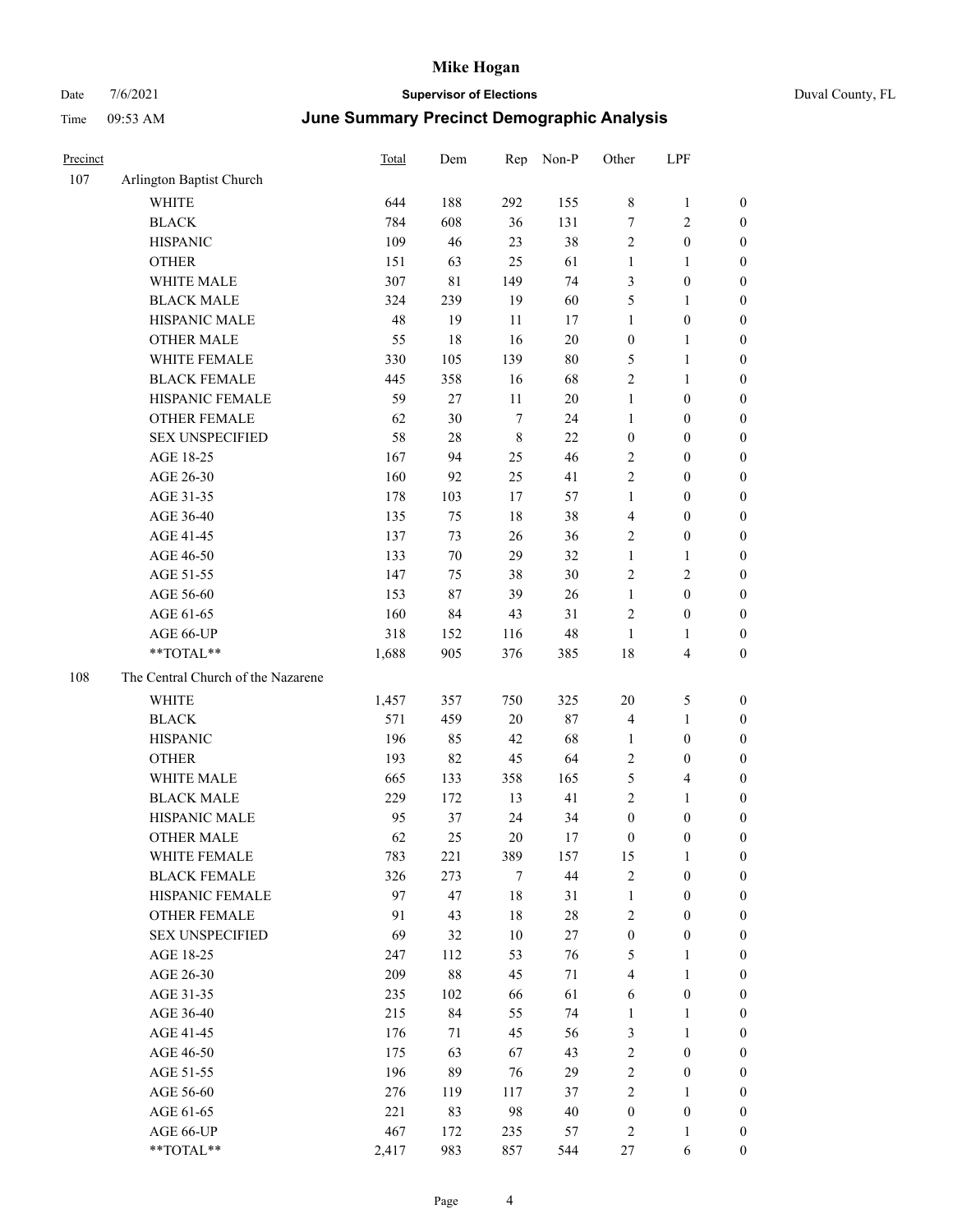| Duval County, FL |  |  |
|------------------|--|--|
|------------------|--|--|

| Precinct |                                                             | Total | Dem    | Rep            | Non-P     | Other            | LPF                     |                  |
|----------|-------------------------------------------------------------|-------|--------|----------------|-----------|------------------|-------------------------|------------------|
| 109      | Arlington Congregational Church                             |       |        |                |           |                  |                         |                  |
|          | <b>WHITE</b>                                                | 861   | 233    | 452            | 156       | 13               | 7                       | $\boldsymbol{0}$ |
|          | <b>BLACK</b>                                                | 439   | 318    | 19             | 96        | 5                | $\mathbf{1}$            | $\boldsymbol{0}$ |
|          | <b>HISPANIC</b>                                             | 114   | 57     | 25             | 29        | $\overline{c}$   | $\mathbf{1}$            | $\boldsymbol{0}$ |
|          | <b>OTHER</b>                                                | 108   | 39     | 29             | 38        | $\overline{c}$   | $\boldsymbol{0}$        | $\boldsymbol{0}$ |
|          | WHITE MALE                                                  | 410   | 93     | 221            | $87\,$    | 4                | $\mathfrak{S}$          | $\boldsymbol{0}$ |
|          | <b>BLACK MALE</b>                                           | 181   | 125    | $10\,$         | 42        | 3                | $\mathbf{1}$            | $\boldsymbol{0}$ |
|          | HISPANIC MALE                                               | 47    | 25     | $\,$ 8 $\,$    | 13        | $\boldsymbol{0}$ | $\mathbf{1}$            | $\boldsymbol{0}$ |
|          | <b>OTHER MALE</b>                                           | 40    | $10\,$ | 13             | 16        | $\mathbf{1}$     | $\boldsymbol{0}$        | $\boldsymbol{0}$ |
|          | WHITE FEMALE                                                | 445   | 140    | 226            | 68        | $\overline{9}$   | $\sqrt{2}$              | $\boldsymbol{0}$ |
|          | <b>BLACK FEMALE</b>                                         | 246   | 186    | $\,8\,$        | 50        | $\sqrt{2}$       | $\boldsymbol{0}$        | 0                |
|          | HISPANIC FEMALE                                             | 61    | 30     | 16             | 13        | $\overline{c}$   | $\boldsymbol{0}$        | $\boldsymbol{0}$ |
|          | OTHER FEMALE                                                | 49    | 26     | $11\,$         | 11        | $\mathbf{1}$     | $\boldsymbol{0}$        | $\boldsymbol{0}$ |
|          | <b>SEX UNSPECIFIED</b>                                      | 43    | 12     | 12             | 19        | $\boldsymbol{0}$ | $\boldsymbol{0}$        | $\boldsymbol{0}$ |
|          | AGE 18-25                                                   | 170   | 73     | 38             | 55        | $\overline{c}$   | $\sqrt{2}$              | $\boldsymbol{0}$ |
|          | AGE 26-30                                                   | 166   | 72     | 41             | 49        | 4                | $\boldsymbol{0}$        | $\boldsymbol{0}$ |
|          | AGE 31-35                                                   | 193   | 91     | 47             | 51        | $\overline{c}$   | $\sqrt{2}$              | $\boldsymbol{0}$ |
|          | AGE 36-40                                                   | 127   | 68     | 23             | 33        | $\overline{c}$   | $\mathbf{1}$            | $\boldsymbol{0}$ |
|          | AGE 41-45                                                   | 106   | 55     | 29             | 19        | 3                | $\boldsymbol{0}$        | $\boldsymbol{0}$ |
|          | AGE 46-50                                                   | 88    | 34     | $27\,$         | 25        | $\sqrt{2}$       | $\boldsymbol{0}$        | 0                |
|          | AGE 51-55                                                   | 133   | 47     | 60             | 22        | $\sqrt{2}$       | $\sqrt{2}$              | 0                |
|          | AGE 56-60                                                   | 111   | 40     | 53             | 16        | $\sqrt{2}$       | $\boldsymbol{0}$        | $\boldsymbol{0}$ |
|          | AGE 61-65                                                   | 127   | 48     | 59             | 18        | $\mathbf{1}$     | $\mathbf{1}$            | $\boldsymbol{0}$ |
|          | AGE 66-UP                                                   | 301   | 119    | 148            | 31        | $\overline{c}$   | $\mathbf{1}$            | $\boldsymbol{0}$ |
|          | **TOTAL**                                                   | 1,522 | 647    | 525            | 319       | $22\,$           | 9                       | $\boldsymbol{0}$ |
| 110      | St. Pauls Episcopal Church                                  |       |        |                |           |                  |                         |                  |
|          | WHITE                                                       | 1,733 | 448    | 943            | 311       | 21               | 10                      | $\boldsymbol{0}$ |
|          | <b>BLACK</b>                                                | 245   | 178    | 10             | 54        | 3                | $\boldsymbol{0}$        | $\boldsymbol{0}$ |
|          | <b>HISPANIC</b>                                             | 111   | 42     | 37             | 31        | $\mathbf{1}$     | $\boldsymbol{0}$        | $\boldsymbol{0}$ |
|          | <b>OTHER</b>                                                | 169   | 50     | 52             | 62        | $\overline{4}$   | $\mathbf{1}$            | $\boldsymbol{0}$ |
|          | WHITE MALE                                                  | 817   | 175    | 458            | 169       | 10               | $\mathfrak{S}$          | $\boldsymbol{0}$ |
|          | <b>BLACK MALE</b>                                           | 107   | $70\,$ | 6              | 29        | 2                | $\boldsymbol{0}$        | $\boldsymbol{0}$ |
|          | HISPANIC MALE                                               | 47    | 17     | 22             | $\,$ $\,$ | $\boldsymbol{0}$ | $\boldsymbol{0}$        | 0                |
|          | <b>OTHER MALE</b>                                           | 54    | 16     | 20             | 15        | 2                | 1                       | $\boldsymbol{0}$ |
|          | WHITE FEMALE                                                | 897   | 264    | 477            | 140       | 11               | 5                       | $\boldsymbol{0}$ |
|          | <b>BLACK FEMALE</b>                                         | 132   | 104    | $\overline{4}$ | 23        | $\mathbf{1}$     | $\boldsymbol{0}$        | $\boldsymbol{0}$ |
|          | HISPANIC FEMALE                                             | 63    | 25     | 15             | $22\,$    | $\mathbf{1}$     | $\boldsymbol{0}$        | $\overline{0}$   |
|          | <b>OTHER FEMALE</b>                                         | 82    | 29     | 25             | $27\,$    | $\mathbf{1}$     | $\boldsymbol{0}$        | 0                |
|          | <b>SEX UNSPECIFIED</b>                                      | 59    | 18     | 15             | 25        | $\mathbf{1}$     | $\boldsymbol{0}$        | 0                |
|          | AGE 18-25                                                   | 185   | 48     | 82             | 52        | 3                | $\boldsymbol{0}$        | 0                |
|          | AGE 26-30                                                   | 181   | 65     | 64             | 51        | $\mathbf{1}$     | $\boldsymbol{0}$        | 0                |
|          | AGE 31-35                                                   | 181   | 53     | 68             | 51        | 5                | $\overline{\mathbf{4}}$ | 0                |
|          | AGE 36-40                                                   | 186   | 56     | 69             | 55        | 3                | $\mathfrak{Z}$          | 0                |
|          | AGE 41-45                                                   | 157   | 43     | 68             | 44        | $\sqrt{2}$       | $\boldsymbol{0}$        | 0                |
|          | AGE 46-50                                                   | 164   | 51     | $77\,$         | 31        | 3                | $\sqrt{2}$              | $\boldsymbol{0}$ |
|          | AGE 51-55                                                   | 194   | 56     | 93             | 42        | 3                | $\boldsymbol{0}$        | $\boldsymbol{0}$ |
|          | AGE 56-60                                                   | 226   | 69     | 112            | 42        | 3                | $\boldsymbol{0}$        | $\overline{0}$   |
|          | AGE 61-65                                                   | 208   | 72     | 110            | 25        | $\boldsymbol{0}$ | $\mathbf{1}$            | 0                |
|          | AGE 66-UP                                                   | 576   | 205    | 299            | 65        | 6                | $\mathbf{1}$            | $\boldsymbol{0}$ |
|          | $\mathrm{*}\mathrm{*} \mathrm{TOTAL} \mathrm{*} \mathrm{*}$ | 2,258 | 718    | 1,042          | 458       | 29               | 11                      | $\boldsymbol{0}$ |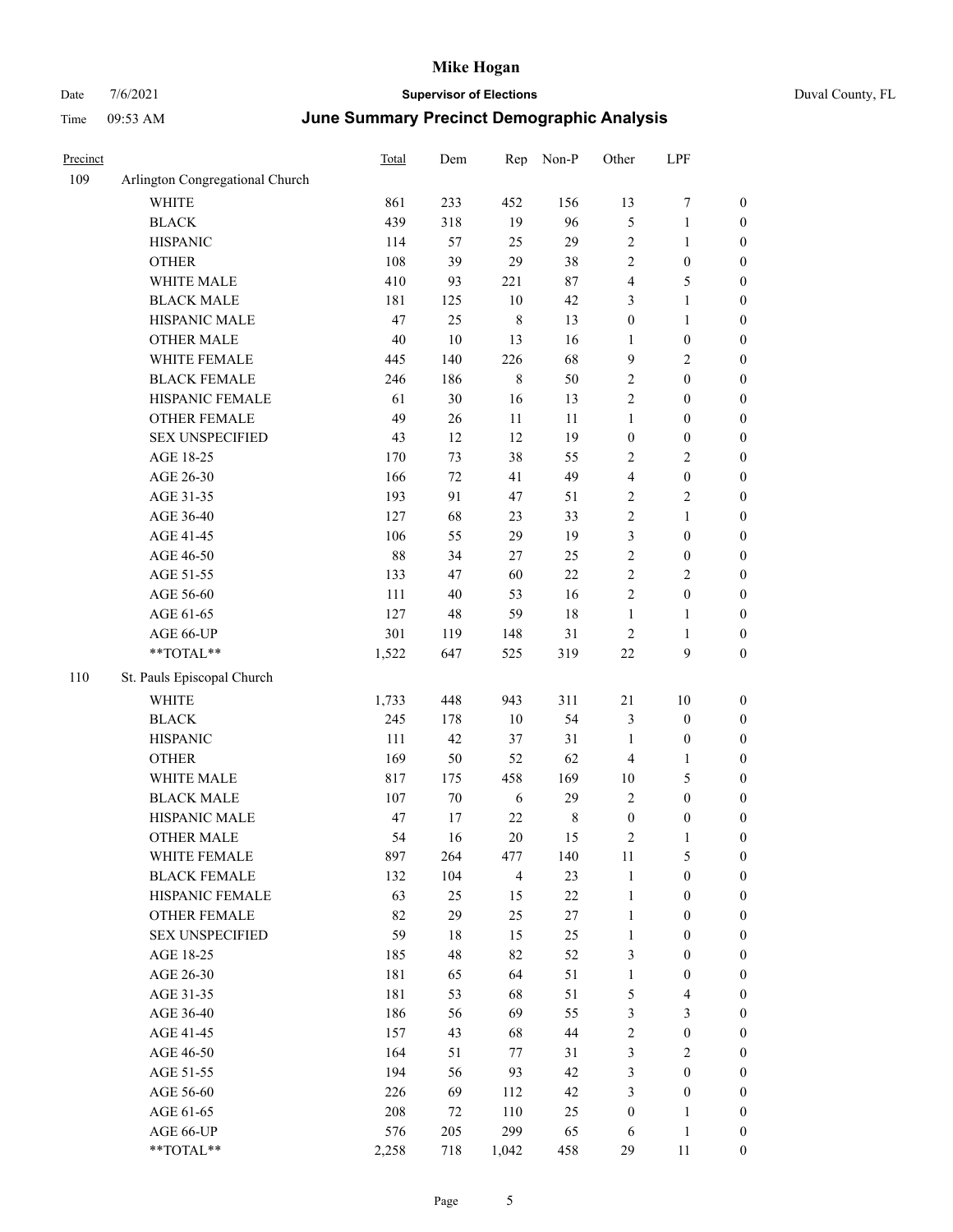#### Date  $7/6/2021$  **Supervisor of Elections Supervisor of Elections** Duval County, FL Time 09:53 AM **June Summary Precinct Demographic Analysis**

| Precinct |                                   | Total | Dem    | Rep            | Non-P  | Other                   | LPF              |                  |
|----------|-----------------------------------|-------|--------|----------------|--------|-------------------------|------------------|------------------|
| 111      | Fort Caroline Presbyterian Church |       |        |                |        |                         |                  |                  |
|          | <b>WHITE</b>                      | 1,153 | 258    | 664            | 207    | 16                      | $\,$ $\,$        | $\boldsymbol{0}$ |
|          | <b>BLACK</b>                      | 328   | 257    | 12             | 58     | $\mathbf{1}$            | $\boldsymbol{0}$ | $\boldsymbol{0}$ |
|          | <b>HISPANIC</b>                   | 114   | 44     | 28             | 40     | $\mathbf{1}$            | $\mathbf{1}$     | $\mathbf{0}$     |
|          | <b>OTHER</b>                      | 122   | 35     | 38             | 48     | $\mathbf{1}$            | $\boldsymbol{0}$ | $\boldsymbol{0}$ |
|          | WHITE MALE                        | 552   | 102    | 334            | 100    | 10                      | 6                | $\boldsymbol{0}$ |
|          | <b>BLACK MALE</b>                 | 150   | 107    | $\,8\,$        | 34     | $\mathbf{1}$            | $\boldsymbol{0}$ | $\boldsymbol{0}$ |
|          | <b>HISPANIC MALE</b>              | 45    | 15     | 14             | 16     | $\mathbf{0}$            | $\mathbf{0}$     | $\mathbf{0}$     |
|          | <b>OTHER MALE</b>                 | 44    | 9      | 16             | 19     | $\boldsymbol{0}$        | $\boldsymbol{0}$ | $\boldsymbol{0}$ |
|          | WHITE FEMALE                      | 589   | 154    | 324            | 103    | 6                       | $\overline{c}$   | $\boldsymbol{0}$ |
|          | <b>BLACK FEMALE</b>               | 175   | 148    | $\overline{4}$ | 23     | $\boldsymbol{0}$        | $\overline{0}$   | $\boldsymbol{0}$ |
|          | HISPANIC FEMALE                   | 64    | 25     | 14             | 23     | $\mathbf{1}$            | $\mathbf{1}$     | $\mathbf{0}$     |
|          | OTHER FEMALE                      | 65    | 24     | 16             | 24     | $\mathbf{1}$            | $\boldsymbol{0}$ | $\boldsymbol{0}$ |
|          | <b>SEX UNSPECIFIED</b>            | 33    | $10\,$ | $12\,$         | 11     | $\boldsymbol{0}$        | $\boldsymbol{0}$ | $\boldsymbol{0}$ |
|          | AGE 18-25                         | 169   | 64     | 57             | 45     | $\mathfrak{2}$          | $\mathbf{1}$     | $\mathbf{0}$     |
|          | AGE 26-30                         | 138   | 41     | 42             | 52     | $\overline{c}$          | $\mathbf{1}$     | $\boldsymbol{0}$ |
|          | AGE 31-35                         | 139   | 42     | 48             | 45     | $\overline{\mathbf{4}}$ | $\boldsymbol{0}$ | $\boldsymbol{0}$ |
|          | AGE 36-40                         | 139   | 54     | 44             | 39     | $\mathbf{1}$            | $\mathbf{1}$     | $\boldsymbol{0}$ |
|          | AGE 41-45                         | 135   | 46     | 49             | 35     | $\boldsymbol{0}$        | 5                | $\boldsymbol{0}$ |
|          | AGE 46-50                         | 117   | 46     | 49             | 20     | 2                       | $\boldsymbol{0}$ | $\boldsymbol{0}$ |
|          | AGE 51-55                         | 131   | 47     | 61             | 23     | $\boldsymbol{0}$        | $\mathbf{0}$     | $\mathbf{0}$     |
|          | AGE 56-60                         | 161   | 41     | 91             | 25     | 4                       | $\mathbf{0}$     | $\boldsymbol{0}$ |
|          | AGE 61-65                         | 164   | 45     | 90             | 26     | $\overline{c}$          | $\mathbf{1}$     | $\mathbf{0}$     |
|          | AGE 66-UP                         | 424   | 168    | 211            | 43     | $\overline{c}$          | $\boldsymbol{0}$ | $\boldsymbol{0}$ |
|          | **TOTAL**                         | 1,717 | 594    | 742            | 353    | 19                      | 9                | $\boldsymbol{0}$ |
| 112      | Regency Square Regional Library   |       |        |                |        |                         |                  |                  |
|          | <b>WHITE</b>                      | 928   | 238    | 409            | 259    | 16                      | 6                | $\boldsymbol{0}$ |
|          | <b>BLACK</b>                      | 856   | 634    | 38             | 172    | 11                      | $\mathbf{1}$     | $\boldsymbol{0}$ |
|          | <b>HISPANIC</b>                   | 200   | 79     | 37             | $80\,$ | $\overline{4}$          | $\mathbf{0}$     | $\mathbf{0}$     |
|          | <b>OTHER</b>                      | 233   | 94     | 51             | 82     | $\overline{4}$          | $\overline{c}$   | $\boldsymbol{0}$ |
|          | WHITE MALE                        | 435   | 86     | 206            | 132    | 7                       | $\overline{4}$   | $\boldsymbol{0}$ |
|          | <b>BLACK MALE</b>                 | 332   | 234    | 18             | 75     | 5                       | $\boldsymbol{0}$ | $\boldsymbol{0}$ |
|          | HISPANIC MALE                     | 75    | 22     | 14             | 36     | 3                       | $\boldsymbol{0}$ | $\boldsymbol{0}$ |
|          | <b>OTHER MALE</b>                 | 87    | 28     | 19             | 37     | $\mathbf{1}$            | $\overline{c}$   | $\boldsymbol{0}$ |
|          | WHITE FEMALE                      | 486   | 150    | 202            | 124    | $\,$ $\,$               | $\overline{2}$   | $\boldsymbol{0}$ |
|          | <b>BLACK FEMALE</b>               | 512   | 392    | 20             | 93     | 6                       | $\mathbf{1}$     | $\boldsymbol{0}$ |
|          | HISPANIC FEMALE                   | 121   | 55     | 23             | 42     | $\mathbf{1}$            | $\boldsymbol{0}$ | $\boldsymbol{0}$ |
|          | <b>OTHER FEMALE</b>               | 105   | 55     | 22             | 27     | $\mathbf{1}$            | $\overline{0}$   | $\mathbf{0}$     |

SEX UNSPECIFIED 64 23 11 27 3 0 0 AGE 18-25 304 134 55 106 8 1 0 AGE 26-30 322 155 46 113 6 2 0 AGE 31-35 243 130 39 71 3 0 0 AGE 36-40 183 84 37 55 5 2 0 AGE 41-45 153 74 35 39 5 0 0 AGE 46-50 164 81 34 48 0 1 0 AGE 51-55 152 78 34 36 4 0 0 AGE 56-60 169 88 42 37 0 2 0 AGE 61-65 148 61 57 29 1 0 0 AGE 66-UP 379 160 156 59 3 1 0 \*\*TOTAL\*\* 2,217 1,045 535 593 35 9 0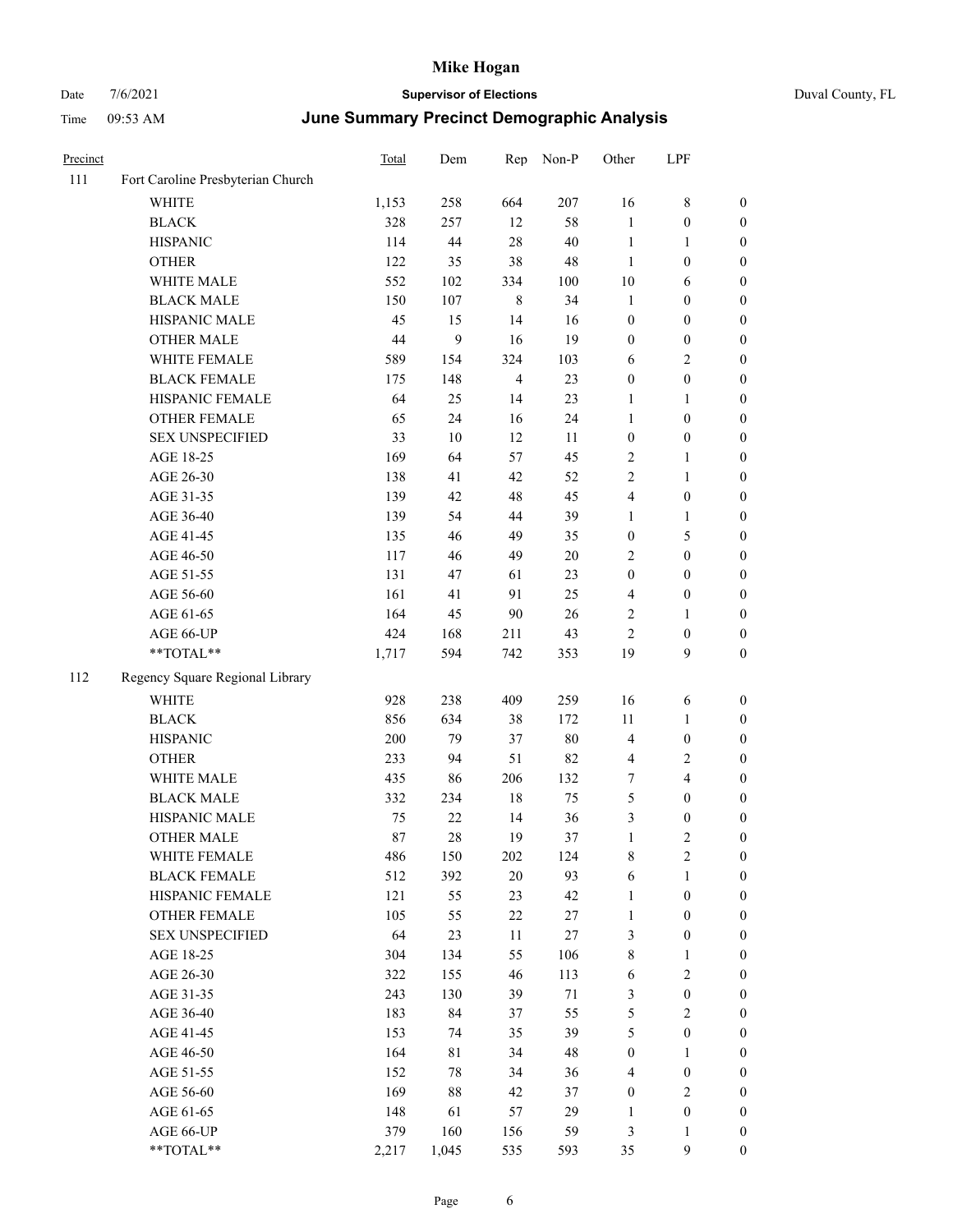| Duval County, FL |  |
|------------------|--|
|------------------|--|

| Precinct |                                                           | <b>Total</b> | Dem   | Rep    | Non-P  | Other            | LPF                     |                  |
|----------|-----------------------------------------------------------|--------------|-------|--------|--------|------------------|-------------------------|------------------|
| 113      | Fort Caroline Christian Church                            |              |       |        |        |                  |                         |                  |
|          | WHITE                                                     | 3,072        | 731   | 1,613  | 667    | 45               | 16                      | $\boldsymbol{0}$ |
|          | <b>BLACK</b>                                              | 2,041        | 1,604 | 72     | 338    | 25               | $\sqrt{2}$              | $\boldsymbol{0}$ |
|          | <b>HISPANIC</b>                                           | 480          | 194   | 115    | 166    | $\overline{4}$   | $\mathbf{1}$            | $\boldsymbol{0}$ |
|          | <b>OTHER</b>                                              | 633          | 215   | 142    | 262    | 10               | $\overline{\mathbf{4}}$ | $\boldsymbol{0}$ |
|          | WHITE MALE                                                | 1,384        | 265   | 753    | 332    | 23               | 11                      | $\boldsymbol{0}$ |
|          | <b>BLACK MALE</b>                                         | 839          | 631   | 44     | 153    | 11               | $\boldsymbol{0}$        | $\boldsymbol{0}$ |
|          | HISPANIC MALE                                             | 223          | 86    | 59     | 74     | 3                | $\mathbf{1}$            | 0                |
|          | <b>OTHER MALE</b>                                         | 241          | 77    | 60     | 98     | $\mathfrak{Z}$   | $\mathfrak{Z}$          | 0                |
|          | WHITE FEMALE                                              | 1,651        | 455   | 845    | 326    | 21               | $\overline{\mathbf{4}}$ | 0                |
|          | <b>BLACK FEMALE</b>                                       | 1,154        | 941   | $27\,$ | 170    | 14               | $\sqrt{2}$              | $\boldsymbol{0}$ |
|          | HISPANIC FEMALE                                           | 244          | 103   | 54     | 86     | $\mathbf{1}$     | $\boldsymbol{0}$        | $\boldsymbol{0}$ |
|          | <b>OTHER FEMALE</b>                                       | 290          | 108   | 66     | 109    | 6                | $\mathbf{1}$            | $\boldsymbol{0}$ |
|          | <b>SEX UNSPECIFIED</b>                                    | 199          | 78    | 34     | 84     | $\overline{2}$   | $\mathbf{1}$            | $\boldsymbol{0}$ |
|          | AGE 18-25                                                 | 777          | 335   | 181    | 234    | $20\,$           | 7                       | $\boldsymbol{0}$ |
|          | AGE 26-30                                                 | 641          | 285   | 145    | 195    | 11               | $\mathfrak s$           | $\boldsymbol{0}$ |
|          | AGE 31-35                                                 | 567          | 263   | 129    | 165    | $\,$ 8 $\,$      | $\sqrt{2}$              | $\boldsymbol{0}$ |
|          | AGE 36-40                                                 | 556          | 256   | 126    | 158    | 13               | $\mathfrak{Z}$          | 0                |
|          | AGE 41-45                                                 | 484          | 221   | 124    | 130    | $\tau$           | $\sqrt{2}$              | 0                |
|          | AGE 46-50                                                 | 531          | 242   | 165    | 118    | 4                | $\sqrt{2}$              | 0                |
|          | AGE 51-55                                                 | 542          | 248   | 172    | 113    | 8                | $\mathbf{1}$            | $\boldsymbol{0}$ |
|          | AGE 56-60                                                 | 547          | 221   | 212    | 107    | 6                | $\mathbf{1}$            | $\boldsymbol{0}$ |
|          | AGE 61-65                                                 | 476          | 218   | 190    | 64     | $\overline{4}$   | $\boldsymbol{0}$        | $\boldsymbol{0}$ |
|          | AGE 66-UP                                                 | 1,105        | 455   | 498    | 149    | $\mathfrak{Z}$   | $\boldsymbol{0}$        | $\boldsymbol{0}$ |
|          | **TOTAL**                                                 | 6,226        | 2,744 | 1,942  | 1,433  | 84               | 23                      | $\boldsymbol{0}$ |
| 114      | Destination Church Assembly of God                        |              |       |        |        |                  |                         |                  |
|          | WHITE                                                     | 1,000        | 238   | 448    | 288    | 21               | 5                       | $\boldsymbol{0}$ |
|          | <b>BLACK</b>                                              | 1,277        | 969   | 51     | 238    | 15               | $\overline{\mathbf{4}}$ | $\boldsymbol{0}$ |
|          | <b>HISPANIC</b>                                           | 265          | 121   | $38\,$ | 99     | 6                | $\mathbf{1}$            | $\boldsymbol{0}$ |
|          | <b>OTHER</b>                                              | 271          | 108   | 37     | 122    | 3                | $\mathbf{1}$            | 0                |
|          | WHITE MALE                                                | 499          | 100   | 242    | 145    | 8                | $\overline{\mathbf{4}}$ | 0                |
|          | <b>BLACK MALE</b>                                         | 450          | 315   | 19     | 108    | 6                | $\sqrt{2}$              | $\boldsymbol{0}$ |
|          | HISPANIC MALE                                             | 114          | 57    | 17     | 39     | $\mathbf{1}$     | $\boldsymbol{0}$        | $\boldsymbol{0}$ |
|          | <b>OTHER MALE</b>                                         | 92           | 41    | 13     | 37     | 1                | $\Omega$                | $\theta$         |
|          | WHITE FEMALE                                              | 482          | 135   | 195    | 138    | 13               | $\mathbf{1}$            | $\boldsymbol{0}$ |
|          | <b>BLACK FEMALE</b>                                       | 784          | 617   | 30     | 126    | 9                | $\sqrt{2}$              | 0                |
|          | HISPANIC FEMALE                                           | 141          | 58    | 20     | 57     | 5                | $\mathbf{1}$            | 0                |
|          | <b>OTHER FEMALE</b>                                       | $100\,$      | 45    | 13     | 39     | 2                | 1                       | 0                |
|          | <b>SEX UNSPECIFIED</b>                                    | 151          | 68    | 25     | 58     | $\boldsymbol{0}$ | $\boldsymbol{0}$        | 0                |
|          | AGE 18-25                                                 | 408          | 199   | $44\,$ | 156    | 8                | $\mathbf{1}$            | 0                |
|          | AGE 26-30                                                 | 370          | 191   | 56     | 110    | 9                | $\overline{4}$          | 0                |
|          | AGE 31-35                                                 | 385          | 197   | 50     | 132    | 5                | $\mathbf{1}$            | 0                |
|          | AGE 36-40                                                 | 281          | 145   | 42     | 85     | 7                | $\sqrt{2}$              | 0                |
|          | AGE 41-45                                                 | $207\,$      | 104   | 46     | 49     | $\,$ 8 $\,$      | $\boldsymbol{0}$        | 0                |
|          | AGE 46-50                                                 | 225          | 121   | 52     | 47     | 3                | $\sqrt{2}$              | 0                |
|          | AGE 51-55                                                 | 221          | 110   | 64     | $44\,$ | $\sqrt{2}$       | $\mathbf{1}$            | 0                |
|          | AGE 56-60                                                 | 228          | 114   | 64     | 47     | 3                | $\boldsymbol{0}$        | 0                |
|          | AGE 61-65                                                 | 173          | 93    | 47     | 33     | $\boldsymbol{0}$ | $\boldsymbol{0}$        | 0                |
|          | AGE 66-UP                                                 | 315          | 162   | 109    | $44\,$ | $\boldsymbol{0}$ | $\boldsymbol{0}$        | 0                |
|          | $\mathrm{*}\mathrm{*}\mathrm{TOTAL} \mathrm{*}\mathrm{*}$ | 2,813        | 1,436 | 574    | 747    | 45               | 11                      | 0                |
|          |                                                           |              |       |        |        |                  |                         |                  |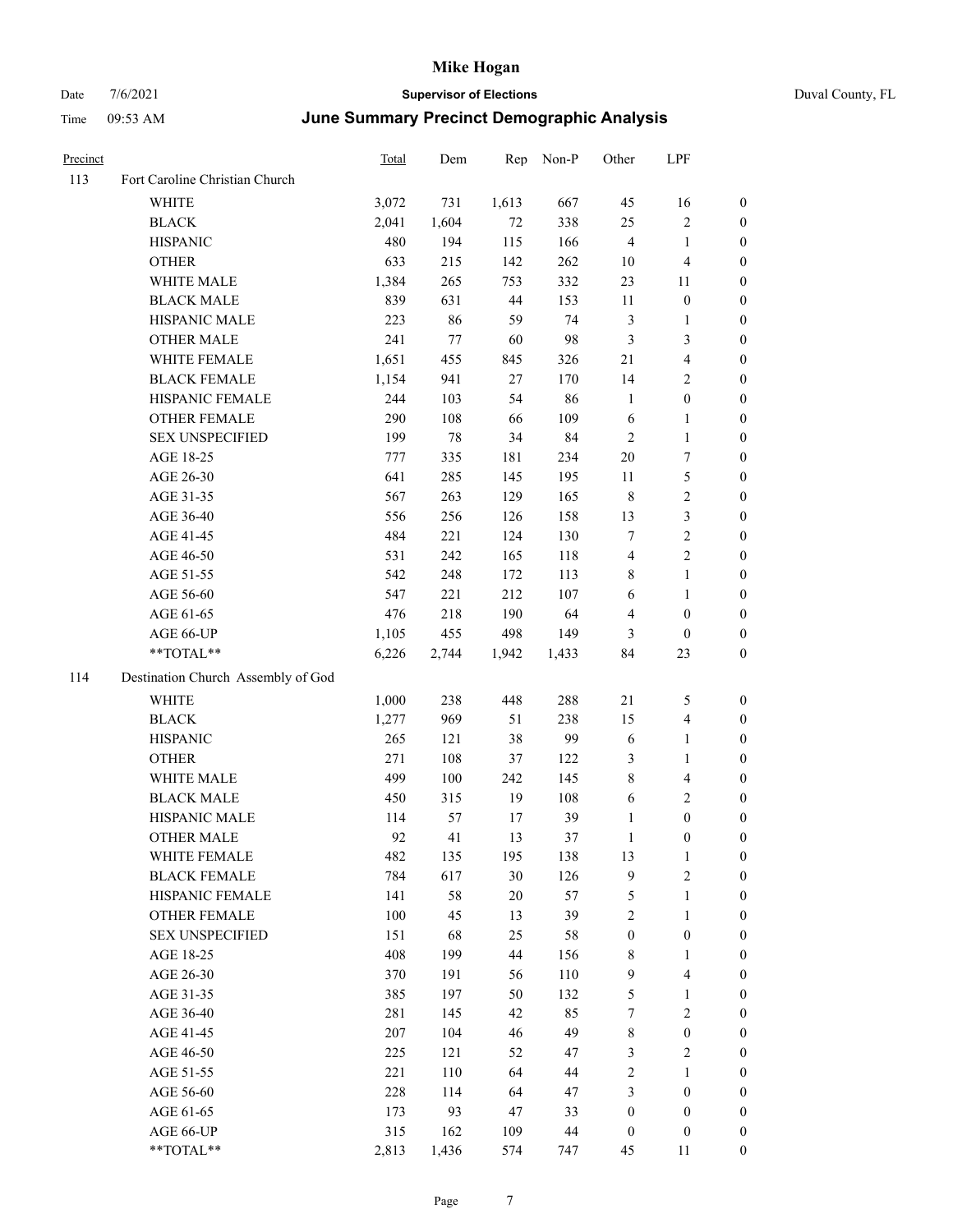| Precinct |                        | <b>Total</b> | Dem   | Rep    | Non-P  | Other            | LPF              |                  |
|----------|------------------------|--------------|-------|--------|--------|------------------|------------------|------------------|
| 201      | New Berlin Elementary  |              |       |        |        |                  |                  |                  |
|          | WHITE                  | 2,134        | 347   | 1,312  | 418    | 38               | 19               | 0                |
|          | <b>BLACK</b>           | 1,088        | 818   | 49     | 197    | 20               | $\overline{4}$   | 0                |
|          | <b>HISPANIC</b>        | 332          | 104   | 89     | 135    | 3                | $\mathbf{1}$     | $\boldsymbol{0}$ |
|          | <b>OTHER</b>           | 362          | 115   | 119    | 121    | 5                | $\sqrt{2}$       | $\boldsymbol{0}$ |
|          | WHITE MALE             | 1,038        | 141   | 653    | 215    | 17               | 12               | $\boldsymbol{0}$ |
|          | <b>BLACK MALE</b>      | 492          | 343   | $28\,$ | 107    | 11               | $\mathfrak{Z}$   | $\boldsymbol{0}$ |
|          | HISPANIC MALE          | 152          | 38    | 50     | 61     | 2                | $\mathbf{1}$     | $\boldsymbol{0}$ |
|          | <b>OTHER MALE</b>      | 155          | 46    | 53     | 54     | $\boldsymbol{0}$ | $\sqrt{2}$       | $\boldsymbol{0}$ |
|          | WHITE FEMALE           | 1,073        | 203   | 646    | 197    | $20\,$           | $\boldsymbol{7}$ | $\boldsymbol{0}$ |
|          | <b>BLACK FEMALE</b>    | 580          | 466   | 21     | 83     | $\overline{9}$   | $\mathbf{1}$     | $\boldsymbol{0}$ |
|          | HISPANIC FEMALE        | 171          | 63    | 36     | 71     | 1                | $\boldsymbol{0}$ | 0                |
|          | OTHER FEMALE           | 165          | 59    | 56     | 46     | $\overline{4}$   | $\boldsymbol{0}$ | 0                |
|          | <b>SEX UNSPECIFIED</b> | 90           | 25    | 26     | 37     | $\overline{c}$   | $\boldsymbol{0}$ | $\boldsymbol{0}$ |
|          | AGE 18-25              | 417          | 150   | 123    | 132    | 9                | $\mathfrak{Z}$   | $\boldsymbol{0}$ |
|          | AGE 26-30              | 424          | 136   | 140    | 132    | 10               | 6                | $\boldsymbol{0}$ |
|          | AGE 31-35              | 486          | 159   | 200    | 114    | 8                | $\mathfrak{S}$   | $\boldsymbol{0}$ |
|          | AGE 36-40              | 425          | 152   | 133    | 126    | $\,$ 8 $\,$      | 6                | $\boldsymbol{0}$ |
|          | AGE 41-45              | 366          | 138   | 133    | 86     | 7                | $\overline{2}$   | $\boldsymbol{0}$ |
|          | AGE 46-50              | 359          | 136   | 139    | 76     | 6                | $\overline{2}$   | $\boldsymbol{0}$ |
|          | AGE 51-55              | 351          | 137   | 151    | 59     | 4                | $\boldsymbol{0}$ | 0                |
|          | AGE 56-60              | 327          | 125   | 153    | $40\,$ | 8                | $\mathbf{1}$     | 0                |
|          | AGE 61-65              | 272          | 89    | 136    | 45     | $\mathbf{2}$     | $\boldsymbol{0}$ | 0                |
|          | AGE 66-UP              | 489          | 162   | 261    | 61     | $\overline{4}$   | $\mathbf{1}$     | $\boldsymbol{0}$ |
|          | **TOTAL**              | 3,916        | 1,384 | 1,569  | 871    | 66               | 26               | $\boldsymbol{0}$ |
| 202      | Faith Bridge Church    |              |       |        |        |                  |                  |                  |
|          | <b>WHITE</b>           | 3,612        | 740   | 1,964  | 824    | 66               | 18               | $\boldsymbol{0}$ |
|          | <b>BLACK</b>           | 855          | 618   | 63     | 164    | $10\,$           | $\boldsymbol{0}$ | $\boldsymbol{0}$ |
|          | <b>HISPANIC</b>        | 459          | 153   | 138    | 161    | 5                | $\sqrt{2}$       | $\boldsymbol{0}$ |
|          | <b>OTHER</b>           | 1,010        | 269   | 332    | 394    | 14               | $\mathbf{1}$     | $\boldsymbol{0}$ |
|          | WHITE MALE             | 1,741        | 295   | 972    | 432    | 30               | 12               | $\boldsymbol{0}$ |
|          | <b>BLACK MALE</b>      | 406          | 267   | 36     | 99     | 4                | $\boldsymbol{0}$ | $\boldsymbol{0}$ |
|          | HISPANIC MALE          | 216          | 63    | 67     | 82     | 4                | $\boldsymbol{0}$ | 0                |
|          | <b>OTHER MALE</b>      | 419          | 111   | 145    | 158    | 4                | 1                | $\boldsymbol{0}$ |
|          | WHITE FEMALE           | 1,832        | 436   | 972    | 382    | 36               | 6                | 0                |
|          | <b>BLACK FEMALE</b>    | 432          | 337   | $27\,$ | 63     | 5                | $\boldsymbol{0}$ | 0                |
|          | HISPANIC FEMALE        | 235          | 89    | 69     | 74     | 1                | $\sqrt{2}$       | $\boldsymbol{0}$ |
|          | <b>OTHER FEMALE</b>    | 489          | 136   | 165    | 179    | 9                | $\boldsymbol{0}$ | 0                |
|          | <b>SEX UNSPECIFIED</b> | 166          | 46    | $44\,$ | 74     | $\overline{c}$   | $\boldsymbol{0}$ | 0                |
|          | AGE 18-25              | 744          | 246   | 268    | 205    | 22               | $\mathfrak{Z}$   | 0                |
|          | AGE 26-30              | 596          | 179   | 220    | 178    | 17               | $\sqrt{2}$       | 0                |
|          | AGE 31-35              | 666          | 188   | 241    | 220    | 11               | 6                | 0                |
|          | AGE 36-40              | 588          | 159   | 227    | 190    | $\overline{9}$   | $\mathfrak{Z}$   | 0                |
|          | AGE 41-45              | 530          | 152   | 204    | 160    | 11               | $\mathfrak{Z}$   | 0                |
|          | AGE 46-50              | 555          | 162   | 259    | 128    | 4                | $\sqrt{2}$       | 0                |
|          | AGE 51-55              | 510          | 151   | 241    | 114    | 3                | $\mathbf{1}$     | $\boldsymbol{0}$ |
|          | AGE 56-60              | 526          | 147   | 266    | 108    | 5                | $\boldsymbol{0}$ | $\boldsymbol{0}$ |
|          | AGE 61-65              | 390          | 132   | 172    | 79     | 7                | $\boldsymbol{0}$ | $\boldsymbol{0}$ |
|          | AGE 66-UP              | 831          | 264   | 399    | 161    | 6                | $\mathbf{1}$     | $\boldsymbol{0}$ |
|          | **TOTAL**              | 5,936        | 1,780 | 2,497  | 1,543  | 95               | $21\,$           | $\boldsymbol{0}$ |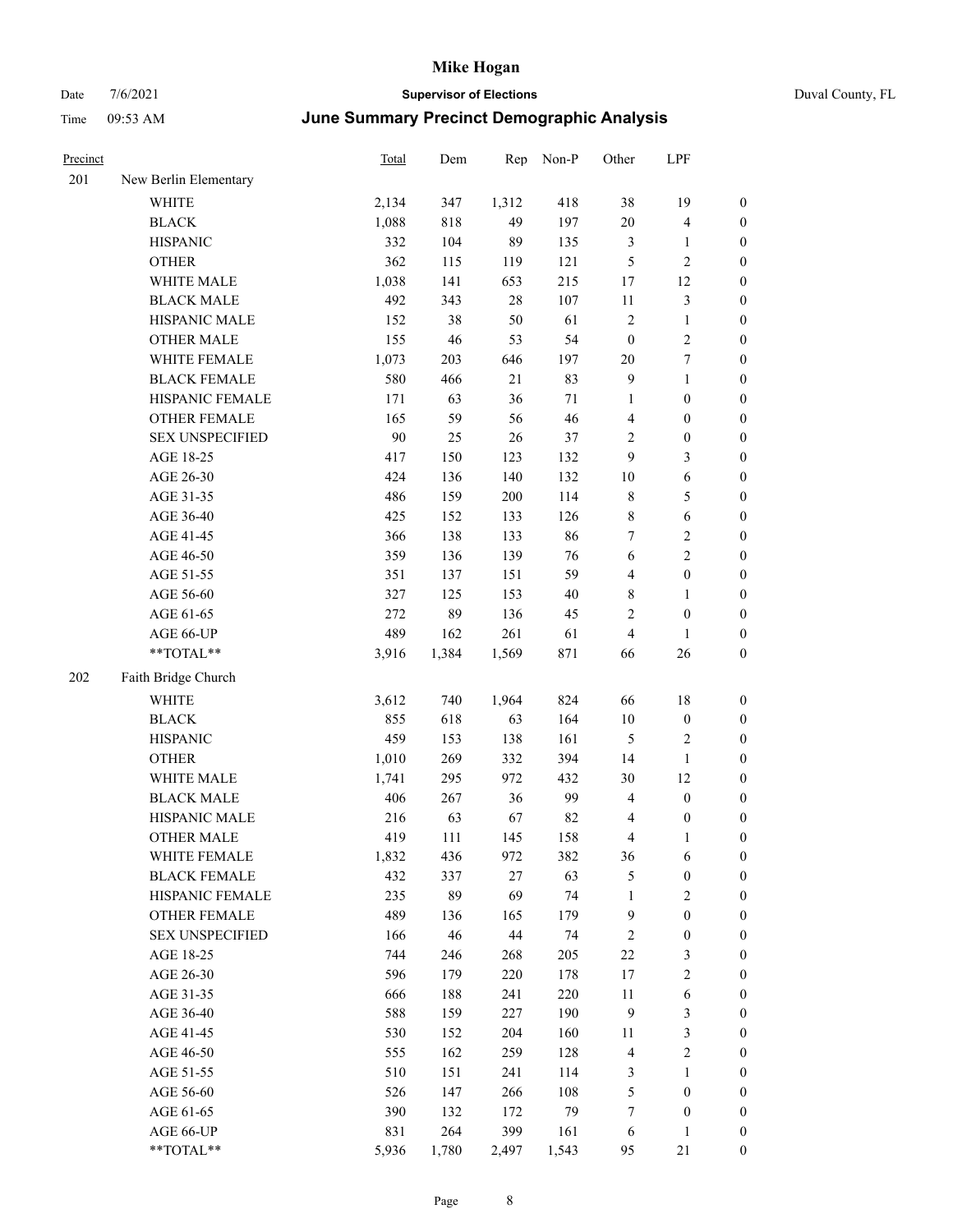| Duval County, FL |  |
|------------------|--|
|------------------|--|

| Precinct |                                                           | <b>Total</b> | Dem    | Rep    | Non-P  | Other            | LPF                     |                  |
|----------|-----------------------------------------------------------|--------------|--------|--------|--------|------------------|-------------------------|------------------|
| 203      | Faith Chapel Free Will Baptist Church                     |              |        |        |        |                  |                         |                  |
|          | WHITE                                                     | 2,683        | 581    | 1,462  | 575    | 38               | 27                      | $\boldsymbol{0}$ |
|          | <b>BLACK</b>                                              | 1,374        | 1,026  | 51     | 278    | 16               | $\mathfrak{Z}$          | 0                |
|          | <b>HISPANIC</b>                                           | 395          | 170    | $70\,$ | 149    | 6                | $\boldsymbol{0}$        | 0                |
|          | <b>OTHER</b>                                              | 469          | 143    | 123    | 189    | 9                | $\mathfrak{S}$          | $\boldsymbol{0}$ |
|          | WHITE MALE                                                | 1,300        | 243    | 714    | 305    | 21               | 17                      | $\boldsymbol{0}$ |
|          | <b>BLACK MALE</b>                                         | 540          | 355    | $27\,$ | 147    | 8                | $\mathfrak{Z}$          | $\boldsymbol{0}$ |
|          | HISPANIC MALE                                             | 185          | 77     | 41     | 66     | $\mathbf{1}$     | $\boldsymbol{0}$        | $\boldsymbol{0}$ |
|          | <b>OTHER MALE</b>                                         | 175          | 53     | 56     | 59     | 5                | $\sqrt{2}$              | $\boldsymbol{0}$ |
|          | WHITE FEMALE                                              | 1,351        | 327    | 734    | 263    | 17               | $10\,$                  | $\boldsymbol{0}$ |
|          | <b>BLACK FEMALE</b>                                       | 811          | 658    | 24     | 121    | 8                | $\boldsymbol{0}$        | $\boldsymbol{0}$ |
|          | HISPANIC FEMALE                                           | 199          | 89     | 27     | $78\,$ | $\mathfrak{S}$   | $\boldsymbol{0}$        | 0                |
|          | OTHER FEMALE                                              | 231          | 75     | 56     | 93     | $\overline{4}$   | 3                       | 0                |
|          | <b>SEX UNSPECIFIED</b>                                    | 129          | 43     | $27\,$ | 59     | $\boldsymbol{0}$ | $\boldsymbol{0}$        | $\boldsymbol{0}$ |
|          | AGE 18-25                                                 | 569          | 213    | 150    | 189    | 12               | 5                       | $\boldsymbol{0}$ |
|          | AGE 26-30                                                 | 554          | 232    | 119    | 185    | 11               | 7                       | $\boldsymbol{0}$ |
|          | AGE 31-35                                                 | 530          | 225    | 126    | 164    | 9                | 6                       | $\boldsymbol{0}$ |
|          | AGE 36-40                                                 | 485          | 196    | 126    | 155    | 4                | $\overline{\mathbf{4}}$ | $\boldsymbol{0}$ |
|          | AGE 41-45                                                 | 419          | 151    | 145    | 112    | 4                | 7                       | $\boldsymbol{0}$ |
|          | AGE 46-50                                                 | 378          | 141    | 136    | 89     | 9                | $\mathfrak{Z}$          | $\boldsymbol{0}$ |
|          | AGE 51-55                                                 | 401          | 144    | 170    | 76     | 11               | $\boldsymbol{0}$        | 0                |
|          | AGE 56-60                                                 | 408          | 139    | 194    | 72     | 3                | $\boldsymbol{0}$        | 0                |
|          | AGE 61-65                                                 | 376          | 141    | 175    | 55     | 3                | $\sqrt{2}$              | 0                |
|          | AGE 66-UP                                                 | 801          | 338    | 365    | 94     | 3                | $\mathbf{1}$            | 0                |
|          | **TOTAL**                                                 | 4,921        | 1,920  | 1,706  | 1,191  | 69               | 35                      | $\boldsymbol{0}$ |
| 204      | Cedar Bay Baptist Church                                  |              |        |        |        |                  |                         |                  |
|          | <b>WHITE</b>                                              | 2,102        | 410    | 1,309  | 343    | 32               | $\,8\,$                 | $\boldsymbol{0}$ |
|          | <b>BLACK</b>                                              | 326          | 248    | 16     | 57     | 4                | $\mathbf{1}$            | $\boldsymbol{0}$ |
|          | <b>HISPANIC</b>                                           | 92           | 30     | 39     | 23     | $\boldsymbol{0}$ | $\boldsymbol{0}$        | $\boldsymbol{0}$ |
|          | <b>OTHER</b>                                              | 165          | 35     | 66     | 61     | 3                | $\boldsymbol{0}$        | $\boldsymbol{0}$ |
|          | WHITE MALE                                                | 932          | 153    | 593    | 168    | 14               | $\overline{\mathbf{4}}$ | $\boldsymbol{0}$ |
|          | <b>BLACK MALE</b>                                         | 140          | 95     | 10     | 33     | $\mathbf{1}$     | $\mathbf{1}$            | $\boldsymbol{0}$ |
|          | HISPANIC MALE                                             | 51           | 18     | 22     | 11     | $\boldsymbol{0}$ | $\boldsymbol{0}$        | $\boldsymbol{0}$ |
|          | <b>OTHER MALE</b>                                         | 66           | 8      | 26     | 31     | 1                | $\boldsymbol{0}$        | $\boldsymbol{0}$ |
|          | WHITE FEMALE                                              | 1,152        | 255    | 707    | 169    | 18               | $\mathfrak{Z}$          | 0                |
|          | <b>BLACK FEMALE</b>                                       | 185          | 152    | 6      | 24     | 3                | $\boldsymbol{0}$        | 0                |
|          | HISPANIC FEMALE                                           | 41           | 12     | 17     | 12     | $\boldsymbol{0}$ | $\boldsymbol{0}$        | 0                |
|          | <b>OTHER FEMALE</b>                                       | 64           | $20\,$ | 27     | 15     | 2                | $\boldsymbol{0}$        | $\boldsymbol{0}$ |
|          | <b>SEX UNSPECIFIED</b>                                    | 54           | $10\,$ | $22\,$ | 21     | $\boldsymbol{0}$ | $\mathbf{1}$            | 0                |
|          | AGE 18-25                                                 | 266          | 73     | 112    | 74     | 7                | $\boldsymbol{0}$        | 0                |
|          | AGE 26-30                                                 | 243          | 55     | 105    | 75     | $\sqrt{6}$       | $\sqrt{2}$              | 0                |
|          | AGE 31-35                                                 | 236          | 60     | 105    | 65     | $\sqrt{2}$       | $\overline{\mathbf{4}}$ | 0                |
|          | AGE 36-40                                                 | 210          | 60     | 107    | 37     | 5                | $\mathbf{1}$            | 0                |
|          | AGE 41-45                                                 | 209          | 56     | 94     | 57     | $\sqrt{2}$       | $\boldsymbol{0}$        | 0                |
|          | AGE 46-50                                                 | 199          | 68     | 85     | 41     | 5                | $\boldsymbol{0}$        | 0                |
|          | AGE 51-55                                                 | 208          | 51     | 122    | 32     | $\sqrt{2}$       | $\mathbf{1}$            | 0                |
|          | AGE 56-60                                                 | 262          | 63     | 156    | 38     | 5                | $\boldsymbol{0}$        | 0                |
|          | AGE 61-65                                                 | 219          | 53     | 146    | 19     | $\mathbf{1}$     | $\boldsymbol{0}$        | $\boldsymbol{0}$ |
|          | AGE 66-UP                                                 | 633          | 184    | 398    | 46     | $\overline{4}$   | $\mathbf{1}$            | $\boldsymbol{0}$ |
|          | $\mathrm{*}\mathrm{*}\mathrm{TOTAL} \mathrm{*}\mathrm{*}$ | 2,685        | 723    | 1,430  | 484    | 39               | $\mathbf{9}$            | $\overline{0}$   |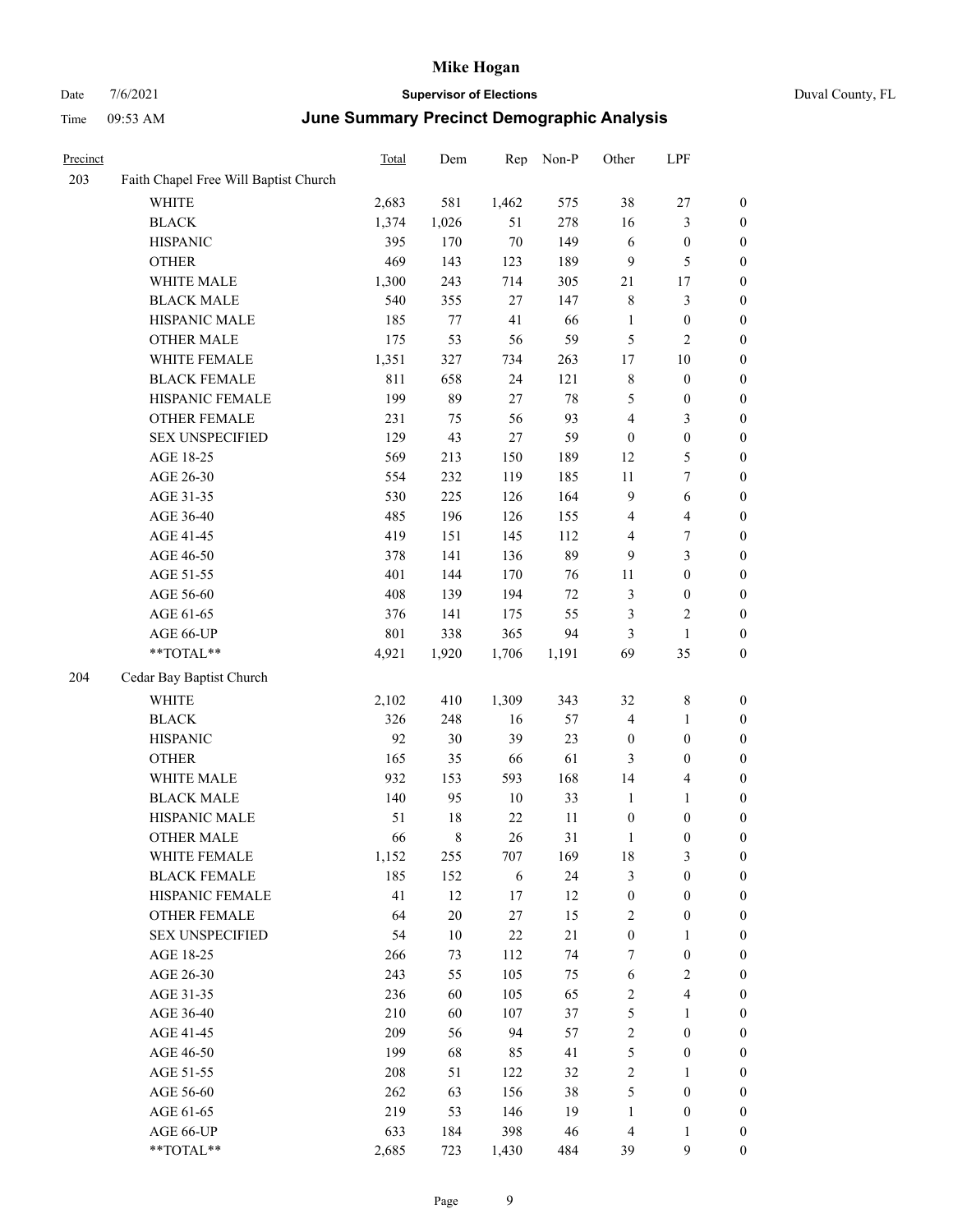## Date 7/6/2021 **Supervisor of Elections** Time 09:53 AM **June Summary Precinct Demographic Analysis**

|  | Duval County, FL |  |
|--|------------------|--|
|--|------------------|--|

| Precinct |                               | Total  | Dem         | Rep     | Non-P  | Other            | LPF                     |                  |
|----------|-------------------------------|--------|-------------|---------|--------|------------------|-------------------------|------------------|
| 205      | Dunns Creek Baptist Church    |        |             |         |        |                  |                         |                  |
|          | <b>WHITE</b>                  | 5,403  | 959         | 3,214   | 1,109  | 80               | 41                      | $\boldsymbol{0}$ |
|          | <b>BLACK</b>                  | 2,715  | 2,123       | 110     | 440    | 39               | 3                       | $\mathbf{0}$     |
|          | <b>HISPANIC</b>               | 619    | 217         | 170     | 225    | 7                | $\boldsymbol{0}$        | $\boldsymbol{0}$ |
|          | <b>OTHER</b>                  | 821    | 229         | 266     | 312    | $10\,$           | 4                       | $\boldsymbol{0}$ |
|          | WHITE MALE                    | 2,553  | 366         | 1,554   | 574    | 32               | 27                      | $\boldsymbol{0}$ |
|          | <b>BLACK MALE</b>             | 1,210  | 884         | 68      | 238    | 17               | 3                       | $\boldsymbol{0}$ |
|          | HISPANIC MALE                 | 298    | 90          | 95      | 109    | $\overline{4}$   | $\boldsymbol{0}$        | $\boldsymbol{0}$ |
|          | <b>OTHER MALE</b>             | 316    | 79          | 110     | 122    | 2                | 3                       | $\boldsymbol{0}$ |
|          | WHITE FEMALE                  | 2,790  | 586         | 1,619   | 524    | 47               | 14                      | $\boldsymbol{0}$ |
|          | <b>BLACK FEMALE</b>           | 1,470  | 1,216       | 41      | 191    | $22\,$           | $\boldsymbol{0}$        | $\boldsymbol{0}$ |
|          | HISPANIC FEMALE               | 313    | 123         | $72\,$  | 115    | 3                | $\boldsymbol{0}$        | $\boldsymbol{0}$ |
|          | <b>OTHER FEMALE</b>           | 371    | 119         | 118     | 128    | 5                | $\mathbf{1}$            | $\boldsymbol{0}$ |
|          | <b>SEX UNSPECIFIED</b>        | 237    | 65          | 83      | 85     | 4                | $\boldsymbol{0}$        | $\boldsymbol{0}$ |
|          | AGE 18-25                     | 1,083  | 402         | 324     | 324    | 30               | 3                       | $\boldsymbol{0}$ |
|          | AGE 26-30                     | 896    | 317         | 295     | 255    | 18               | $11\,$                  | $\boldsymbol{0}$ |
|          | AGE 31-35                     | 1,044  | 318         | 371     | 336    | 13               | $\sqrt{6}$              | $\boldsymbol{0}$ |
|          | AGE 36-40                     | 966    | 343         | 335     | 264    | 13               | 11                      | $\boldsymbol{0}$ |
|          | AGE 41-45                     | 895    | 362         | 294     | 216    | 14               | 9                       | $\boldsymbol{0}$ |
|          | AGE 46-50                     | 913    | 405         | 323     | 174    | 7                | $\overline{4}$          | $\boldsymbol{0}$ |
|          | AGE 51-55                     | 895    | 310         | 410     | 163    | 12               | $\boldsymbol{0}$        | $\boldsymbol{0}$ |
|          | AGE 56-60                     | 849    | 325         | 381     | 130    | 11               | 2                       | $\boldsymbol{0}$ |
|          | AGE 61-65                     | 655    | 239         | 329     | 79     | 7                | $\mathbf{1}$            | $\boldsymbol{0}$ |
|          | AGE 66-UP                     | 1,362  | 507         | 698     | 145    | $11\,$           | $\mathbf{1}$            | $\boldsymbol{0}$ |
|          | **TOTAL**                     | 9,558  | 3,528       | 3,760   | 2,086  | 136              | 48                      | $\boldsymbol{0}$ |
| 206      | Resurrection Episcopal Church |        |             |         |        |                  |                         |                  |
|          | <b>WHITE</b>                  | 3,946  | 700         | 2,533   | 640    | 59               | 14                      | $\boldsymbol{0}$ |
|          | <b>BLACK</b>                  | 321    | 247         | 21      | 48     | $\sqrt{2}$       | 3                       | $\mathbf{0}$     |
|          | <b>HISPANIC</b>               | 191    | 53          | 79      | 57     | $\overline{c}$   | $\boldsymbol{0}$        | $\boldsymbol{0}$ |
|          | <b>OTHER</b>                  | 349    | 100         | 135     | 111    | 3                | $\boldsymbol{0}$        | $\boldsymbol{0}$ |
|          | WHITE MALE                    | 1,914  | 281         | 1,247   | 348    | 28               | $10\,$                  | $\boldsymbol{0}$ |
|          | <b>BLACK MALE</b>             | 156    | 112         | 13      | $27\,$ | $\mathbf{1}$     | 3                       | $\boldsymbol{0}$ |
|          | HISPANIC MALE                 | 74     | 14          | 31      | 28     | $\mathbf{1}$     | $\boldsymbol{0}$        | $\boldsymbol{0}$ |
|          | <b>OTHER MALE</b>             | 138    | 31          | 56      | 49     | $\mathfrak{D}$   | 0                       | $\Omega$         |
|          | WHITE FEMALE                  | 2,002  | 416         | 1,265   | 286    | 31               | 4                       | $\boldsymbol{0}$ |
|          | <b>BLACK FEMALE</b>           | 164    | 134         | $\,8\,$ | $21\,$ | $\mathbf{1}$     | 0                       | $\boldsymbol{0}$ |
|          | HISPANIC FEMALE               | 111    | $37\,$      | 47      | 26     | $\mathbf{1}$     | $\boldsymbol{0}$        | $\boldsymbol{0}$ |
|          | <b>OTHER FEMALE</b>           | 161    | 55          | 63      | 43     | $\boldsymbol{0}$ | $\boldsymbol{0}$        | $\boldsymbol{0}$ |
|          | <b>SEX UNSPECIFIED</b>        | $87\,$ | 20          | $38\,$  | $28\,$ | 1                | $\boldsymbol{0}$        | $\mathbf{0}$     |
|          | AGE 18-25                     | 429    | 104         | 197     | 113    | 12               | 3                       | $\boldsymbol{0}$ |
|          | AGE 26-30                     | 315    | $8\sqrt{1}$ | 145     | $80\,$ | $\boldsymbol{7}$ | $\overline{\mathbf{c}}$ | $\boldsymbol{0}$ |
|          | AGE 31-35                     | 389    | 103         | 194     | 80     | $10\,$           | $\overline{\mathbf{c}}$ | $\boldsymbol{0}$ |
|          | AGE 36-40                     | 378    | $78\,$      | 194     | 98     | 5                | 3                       | $\boldsymbol{0}$ |
|          | AGE 41-45                     | 335    | 83          | 161     | 86     | 5                | $\boldsymbol{0}$        | $\overline{0}$   |
|          | AGE 46-50                     | 340    | 74          | 186     | $70\,$ | 7                | 3                       | $\boldsymbol{0}$ |
|          | AGE 51-55                     | 437    | 84          | 271     | $77\,$ | 3                | $\overline{c}$          | $\boldsymbol{0}$ |
|          | AGE 56-60                     | 545    | 111         | 365     | 65     | 3                | $\mathbf{1}$            | $\boldsymbol{0}$ |
|          | AGE 61-65                     | 464    | 104         | 301     | 58     | 1                | 0                       | $\boldsymbol{0}$ |
|          |                               |        |             |         |        |                  |                         |                  |

AGE 66-UP 1,175 278 754 129 13 1 0 \*\*TOTAL\*\* 4,807 1,100 2,768 856 66 17 0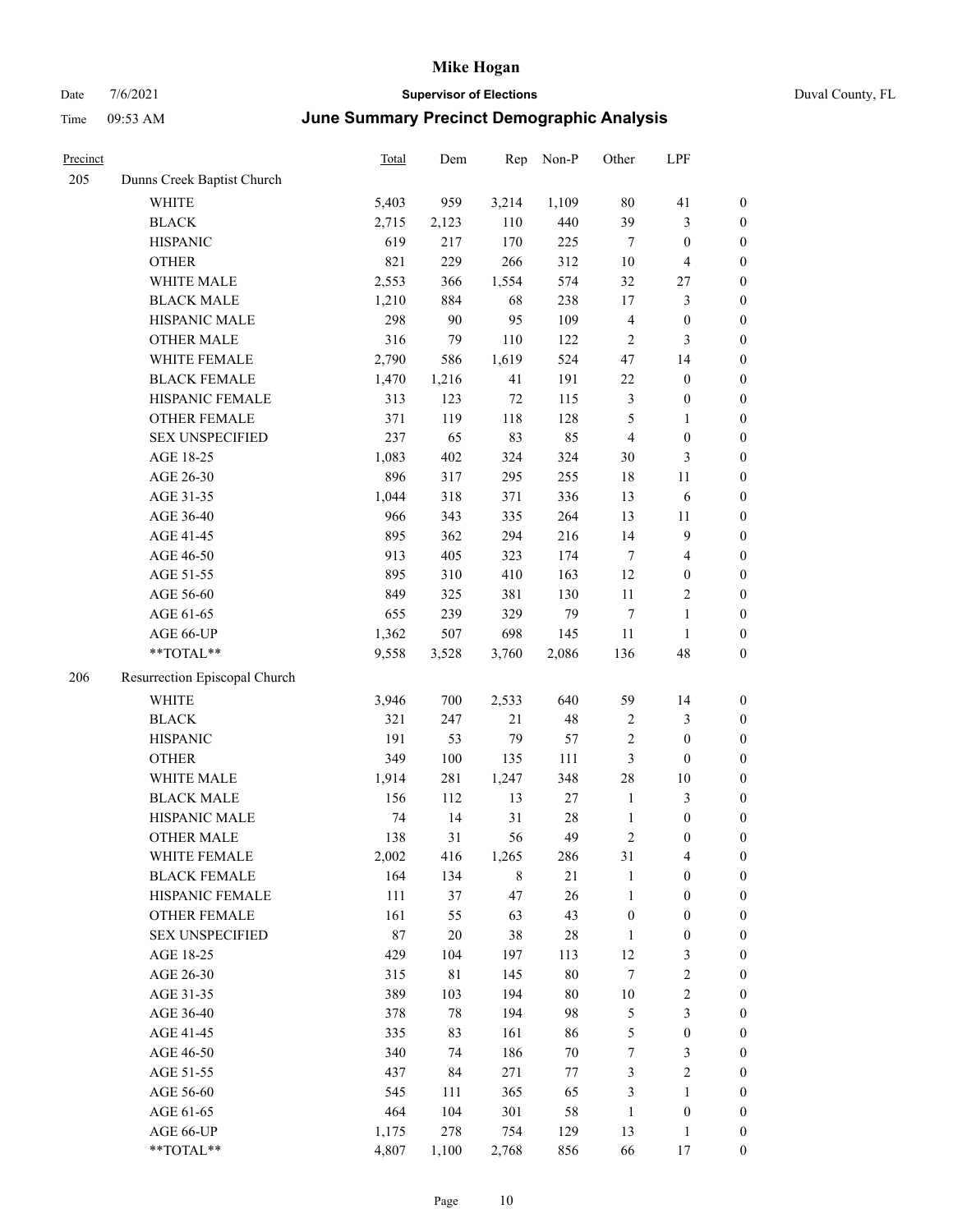# Date 7/6/2021 **Supervisor of Elections** Duval County, FL

## Time 09:53 AM **June Summary Precinct Demographic Analysis**

| Precinct |                                                             | Total | Dem              |                  | Rep Non-P    | Other            | LPF              |                  |
|----------|-------------------------------------------------------------|-------|------------------|------------------|--------------|------------------|------------------|------------------|
| 207      | Police Athletic League                                      |       |                  |                  |              |                  |                  |                  |
|          | <b>WHITE</b>                                                | 3,592 | 740              | 1,978            | 799          | 59               | 16               | 0                |
|          | <b>BLACK</b>                                                | 1,128 | 884              | 29               | 198          | 16               | $\mathbf{1}$     | $\boldsymbol{0}$ |
|          | <b>HISPANIC</b>                                             | 443   | 162              | 106              | 169          | 5                | $\mathbf{1}$     | $\boldsymbol{0}$ |
|          | <b>OTHER</b>                                                | 584   | 154              | 195              | 224          | $\,$ $\,$        | $\mathfrak{Z}$   | $\boldsymbol{0}$ |
|          | WHITE MALE                                                  | 1,701 | 286              | 999              | 379          | 31               | 6                | $\boldsymbol{0}$ |
|          | <b>BLACK MALE</b>                                           | 471   | 341              | 17               | 103          | 9                | $\mathbf{1}$     | $\boldsymbol{0}$ |
|          | HISPANIC MALE                                               | 186   | 56               | 49               | 78           | 2                | $\mathbf{1}$     | $\boldsymbol{0}$ |
|          | <b>OTHER MALE</b>                                           | 247   | 53               | 89               | 100          | 4                | $\mathbf{1}$     | $\boldsymbol{0}$ |
|          | WHITE FEMALE                                                | 1,859 | 448              | 969              | 404          | 28               | 10               | $\boldsymbol{0}$ |
|          | <b>BLACK FEMALE</b>                                         | 640   | 530              | 11               | 92           | 7                | $\boldsymbol{0}$ | $\boldsymbol{0}$ |
|          | HISPANIC FEMALE                                             | 244   | 100              | 57               | 84           | 3                | $\boldsymbol{0}$ | $\boldsymbol{0}$ |
|          | OTHER FEMALE                                                | 256   | 86               | 83               | 82           | 4                | $\mathbf{1}$     | $\boldsymbol{0}$ |
|          | <b>SEX UNSPECIFIED</b>                                      | 143   | 40               | 34               | 68           | $\boldsymbol{0}$ | $\mathbf{1}$     | $\boldsymbol{0}$ |
|          | AGE 18-25                                                   | 533   | 187              | 141              | 187          | 17               | $\mathbf{1}$     | $\boldsymbol{0}$ |
|          | AGE 26-30                                                   | 540   | 174              | 159              | 185          | 16               | 6                | $\boldsymbol{0}$ |
|          | AGE 31-35                                                   | 608   | 217              | 188              | 190          | 7                | 6                | $\boldsymbol{0}$ |
|          | AGE 36-40                                                   | 553   | 177              | 194              | 171          | $\boldsymbol{7}$ | $\overline{4}$   | $\boldsymbol{0}$ |
|          | AGE 41-45                                                   | 467   | 171              | 153              | 134          | 9                | $\boldsymbol{0}$ | $\boldsymbol{0}$ |
|          | AGE 46-50                                                   | 415   | 133              | 168              | 106          | 6                | $\sqrt{2}$       | $\boldsymbol{0}$ |
|          | AGE 51-55                                                   | 459   | 171              | 176              | 108          | 3                | $\mathbf{1}$     | $\boldsymbol{0}$ |
|          | AGE 56-60                                                   | 551   | 179              | 272              | 93           | 6                | $\mathbf{1}$     | 0                |
|          | AGE 61-65                                                   | 500   | 186              | 226              | 80           | 8                | $\boldsymbol{0}$ | $\boldsymbol{0}$ |
|          | AGE 66-UP                                                   | 1,121 | 345              | 631              | 136          | 9                | $\boldsymbol{0}$ | $\boldsymbol{0}$ |
|          | $\mathrm{*}\mathrm{*} \mathrm{TOTAL} \mathrm{*} \mathrm{*}$ | 5,747 | 1,940            | 2,308            | 1,390        | 88               | 21               | $\boldsymbol{0}$ |
| 208      | Christ's Church River City Campus                           |       |                  |                  |              |                  |                  |                  |
|          | <b>WHITE</b>                                                | 1,982 | 272              | 1,379            | 306          | $20\,$           | 5                | $\boldsymbol{0}$ |
|          | <b>BLACK</b>                                                | 185   | 131              | 16               | 34           | 4                | $\boldsymbol{0}$ | $\boldsymbol{0}$ |
|          | <b>HISPANIC</b>                                             | 55    | 10               | 29               | 15           | $\mathbf{1}$     | $\boldsymbol{0}$ | $\boldsymbol{0}$ |
|          | <b>OTHER</b>                                                | 105   | 31               | 37               | 35           | 2                | $\boldsymbol{0}$ | $\boldsymbol{0}$ |
|          | WHITE MALE                                                  | 954   | 117              | 668              | 157          | 10               | $\mathfrak{2}$   | $\boldsymbol{0}$ |
|          | <b>BLACK MALE</b>                                           | 93    | 56               | $\boldsymbol{9}$ | 24           | 4                | $\boldsymbol{0}$ | $\boldsymbol{0}$ |
|          | HISPANIC MALE                                               | 27    | $\mathfrak{Z}$   | 18               | 6            | $\boldsymbol{0}$ | $\boldsymbol{0}$ | $\boldsymbol{0}$ |
|          | <b>OTHER MALE</b>                                           | 31    | $\,$ 8 $\,$      | 10               | 13           | 0                | $\boldsymbol{0}$ | $\boldsymbol{0}$ |
|          | WHITE FEMALE                                                | 1,001 | 151              | 693              | 145          | 9                | 3                | 0                |
|          | <b>BLACK FEMALE</b>                                         | 90    | 74               | 7                | 9            | 0                | $\boldsymbol{0}$ | $\boldsymbol{0}$ |
|          | HISPANIC FEMALE                                             | 26    | $\boldsymbol{7}$ | 10               | $\mathbf{9}$ | $\boldsymbol{0}$ | $\boldsymbol{0}$ | $\overline{0}$   |
|          | <b>OTHER FEMALE</b>                                         | 48    | 17               | 20               | 11           | $\boldsymbol{0}$ | $\boldsymbol{0}$ | $\overline{0}$   |
|          | <b>SEX UNSPECIFIED</b>                                      | 57    | 11               | 26               | 16           | 4                | $\boldsymbol{0}$ | $\overline{0}$   |
|          | AGE 18-25                                                   | 201   | 40               | 106              | 51           | 4                | $\boldsymbol{0}$ | $\overline{0}$   |
|          | AGE 26-30                                                   | 129   | 26               | 60               | 39           | 4                | $\boldsymbol{0}$ | 0                |
|          | AGE 31-35                                                   | 130   | 22               | 68               | 39           | $\boldsymbol{0}$ | $\mathbf{1}$     | 0                |
|          | AGE 36-40                                                   | 170   | 17               | 107              | 42           | 2                | $\sqrt{2}$       | 0                |
|          | AGE 41-45                                                   | 159   | 31               | 96               | 30           | $\mathbf{1}$     | $\mathbf{1}$     | 0                |
|          | AGE 46-50                                                   | 182   | 22               | 129              | 28           | 3                | $\boldsymbol{0}$ | $\boldsymbol{0}$ |
|          | AGE 51-55                                                   | 230   | 46               | 150              | 30           | 4                | $\boldsymbol{0}$ | $\overline{0}$   |
|          | AGE 56-60                                                   | 271   | 60               | 168              | 40           | 3                | $\boldsymbol{0}$ | $\overline{0}$   |
|          | AGE 61-65                                                   | 255   | 54               | 169              | 28           | 3                | $\mathbf{1}$     | $\overline{0}$   |
|          | AGE 66-UP                                                   | 600   | 126              | 408              | 63           | 3                | $\boldsymbol{0}$ | 0                |
|          | **TOTAL**                                                   | 2,327 | 444              | 1,461            | 390          | 27               | $\mathfrak{S}$   | $\boldsymbol{0}$ |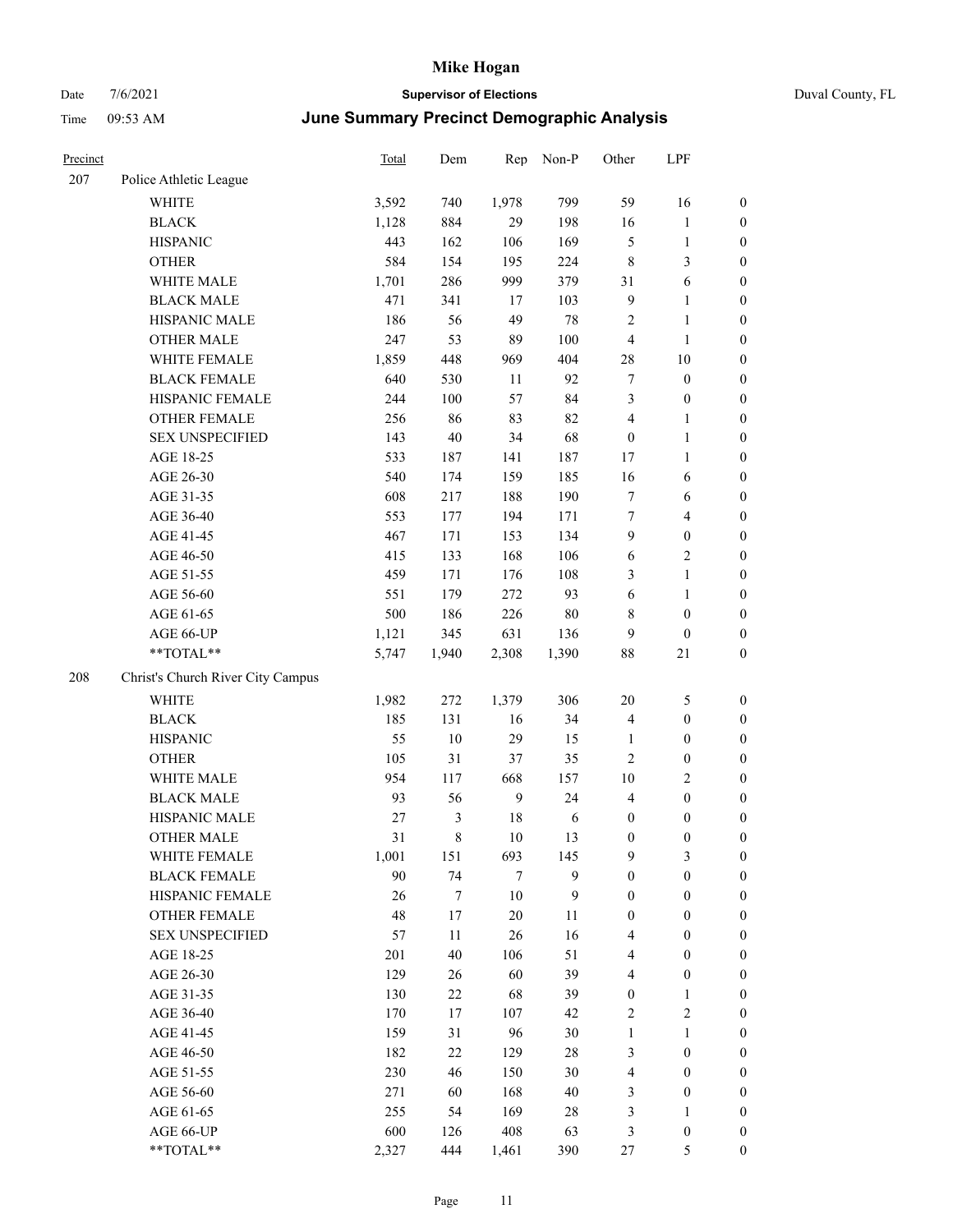| Precinct |                            | <b>Total</b> | Dem            | Rep              | Non-P          | Other            | LPF              |                  |
|----------|----------------------------|--------------|----------------|------------------|----------------|------------------|------------------|------------------|
| 209      | Monument Pointe Fellowship |              |                |                  |                |                  |                  |                  |
|          | WHITE                      | 2,227        | 425            | 1,386            | 376            | 31               | 9                | $\boldsymbol{0}$ |
|          | <b>BLACK</b>               | 132          | 96             | 17               | 19             | $\boldsymbol{0}$ | $\boldsymbol{0}$ | $\boldsymbol{0}$ |
|          | <b>HISPANIC</b>            | 103          | 42             | 39               | 21             | 1                | $\boldsymbol{0}$ | $\boldsymbol{0}$ |
|          | <b>OTHER</b>               | 189          | 33             | 92               | 59             | $\overline{4}$   | 1                | $\boldsymbol{0}$ |
|          | WHITE MALE                 | 1,103        | 173            | 702              | 201            | 19               | 8                | $\boldsymbol{0}$ |
|          | <b>BLACK MALE</b>          | 70           | 44             | 12               | 14             | $\boldsymbol{0}$ | $\boldsymbol{0}$ | $\boldsymbol{0}$ |
|          | HISPANIC MALE              | 48           | 13             | 22               | 12             | 1                | $\boldsymbol{0}$ | $\boldsymbol{0}$ |
|          | <b>OTHER MALE</b>          | 63           | 11             | 28               | 23             | $\mathbf{1}$     | $\boldsymbol{0}$ | $\boldsymbol{0}$ |
|          | WHITE FEMALE               | 1,096        | 248            | 666              | 169            | 12               | 1                | $\boldsymbol{0}$ |
|          | <b>BLACK FEMALE</b>        | 62           | 52             | $\mathfrak{H}$   | $\mathfrak{S}$ | $\boldsymbol{0}$ | $\boldsymbol{0}$ | $\boldsymbol{0}$ |
|          | HISPANIC FEMALE            | 54           | 29             | 17               | 8              | $\boldsymbol{0}$ | $\boldsymbol{0}$ | $\boldsymbol{0}$ |
|          | <b>OTHER FEMALE</b>        | 89           | 18             | 51               | 16             | 3                | 1                | $\boldsymbol{0}$ |
|          | <b>SEX UNSPECIFIED</b>     | 66           | 8              | 31               | 27             | $\boldsymbol{0}$ | $\boldsymbol{0}$ | $\boldsymbol{0}$ |
|          | AGE 18-25                  | 223          | 51             | 114              | 50             | 7                | 1                | $\boldsymbol{0}$ |
|          | AGE 26-30                  | 178          | 51             | 77               | 45             | $\overline{4}$   | 1                | $\boldsymbol{0}$ |
|          | AGE 31-35                  | 231          | 39             | 114              | 73             | 5                | $\boldsymbol{0}$ | $\boldsymbol{0}$ |
|          | AGE 36-40                  | 228          | 47             | 110              | 65             | $\overline{2}$   | 4                | $\boldsymbol{0}$ |
|          | AGE 41-45                  | 184          | 37             | 97               | 48             | $\mathbf{1}$     | 1                | $\boldsymbol{0}$ |
|          | AGE 46-50                  | 180          | 31             | 113              | 30             | 5                | 1                | $\boldsymbol{0}$ |
|          | AGE 51-55                  | 226          | 50             | 137              | 33             | 5                | 1                | $\boldsymbol{0}$ |
|          | AGE 56-60                  | 263          | 47             | 177              | 36             | $\sqrt{2}$       | 1                | $\boldsymbol{0}$ |
|          | AGE 61-65                  | 297          | 77             | 189              | 29             | $\overline{2}$   | $\boldsymbol{0}$ | $\boldsymbol{0}$ |
|          | AGE 66-UP                  | 641          | 166            | 406              | 66             | $\mathfrak{Z}$   | $\boldsymbol{0}$ | $\boldsymbol{0}$ |
|          | **TOTAL**                  | 2,651        | 596            | 1,534            | 475            | 36               | 10               | $\boldsymbol{0}$ |
| 210      | Sisters Creek Marina       |              |                |                  |                |                  |                  |                  |
|          | <b>WHITE</b>               | 1,303        | 234            | 856              | 184            | 18               | 11               | $\boldsymbol{0}$ |
|          | <b>BLACK</b>               | 65           | 53             | $\overline{2}$   | 9              | $\mathbf{1}$     | $\boldsymbol{0}$ | $\boldsymbol{0}$ |
|          | <b>HISPANIC</b>            | 46           | 12             | 17               | 17             | $\boldsymbol{0}$ | $\boldsymbol{0}$ | $\boldsymbol{0}$ |
|          | <b>OTHER</b>               | 79           | $20\,$         | 37               | 21             | 1                | $\boldsymbol{0}$ | $\boldsymbol{0}$ |
|          | WHITE MALE                 | 653          | 107            | 442              | 92             | $\tau$           | 5                | $\boldsymbol{0}$ |
|          | <b>BLACK MALE</b>          | 37           | 29             | $\boldsymbol{0}$ | 8              | $\boldsymbol{0}$ | $\boldsymbol{0}$ | $\boldsymbol{0}$ |
|          | HISPANIC MALE              | 20           | 3              | $\,$ 8 $\,$      | 9              | $\boldsymbol{0}$ | $\boldsymbol{0}$ | $\boldsymbol{0}$ |
|          | <b>OTHER MALE</b>          | 33           | 6              | 17               | 10             | $\boldsymbol{0}$ | $\boldsymbol{0}$ | $\boldsymbol{0}$ |
|          | WHITE FEMALE               | 635          | 125            | 406              | 87             | $11\,$           | 6                | $\boldsymbol{0}$ |
|          | <b>BLACK FEMALE</b>        | 27           | 23             | 2                | $\mathbf{1}$   | $\mathbf{1}$     | $\boldsymbol{0}$ | $\boldsymbol{0}$ |
|          | HISPANIC FEMALE            | 25           | $\,8\,$        | 9                | $8\,$          | $\boldsymbol{0}$ | $\boldsymbol{0}$ | $\boldsymbol{0}$ |
|          | OTHER FEMALE               | 38           | 14             | 15               | $8\,$          | $\mathbf{1}$     | $\boldsymbol{0}$ | $\boldsymbol{0}$ |
|          | <b>SEX UNSPECIFIED</b>     | 25           | $\overline{4}$ | 13               | 8              | $\boldsymbol{0}$ | $\boldsymbol{0}$ | $\boldsymbol{0}$ |
|          | AGE 18-25                  | 104          | 21             | 59               | 23             | $\mathbf{1}$     | $\boldsymbol{0}$ | $\boldsymbol{0}$ |
|          | AGE 26-30                  | 74           | 15             | 37               | $18\,$         | 3                | $\mathbf{1}$     | $\boldsymbol{0}$ |
|          | AGE 31-35                  | 90           | 12             | 49               | $27\,$         | $\mathbf{1}$     | 1                | $\boldsymbol{0}$ |
|          | AGE 36-40                  | 74           | 12             | 40               | 17             | $\overline{4}$   | 1                | $\boldsymbol{0}$ |
|          | AGE 41-45                  | 97           | $18\,$         | 56               | 18             | $\mathbf{1}$     | $\overline{4}$   | $\boldsymbol{0}$ |
|          | AGE 46-50                  | 106          | 20             | 69               | 13             | $\sqrt{2}$       | $\mathbf{2}$     | $\boldsymbol{0}$ |
|          | AGE 51-55                  | 124          | 16             | 86               | $21\,$         | $\mathbf{1}$     | $\boldsymbol{0}$ | $\boldsymbol{0}$ |
|          | AGE 56-60                  | 174          | 34             | 125              | 13             | $\sqrt{2}$       | $\boldsymbol{0}$ | $\boldsymbol{0}$ |
|          | AGE 61-65                  | 211          | 44             | 132              | 33             | $\sqrt{2}$       | $\boldsymbol{0}$ | $\boldsymbol{0}$ |
|          | AGE 66-UP                  | 439          | 127            | 259              | 48             | 3                | 2                | $\boldsymbol{0}$ |
|          | **TOTAL**                  | 1,493        | 319            | 912              | 231            | $20\,$           | 11               | $\boldsymbol{0}$ |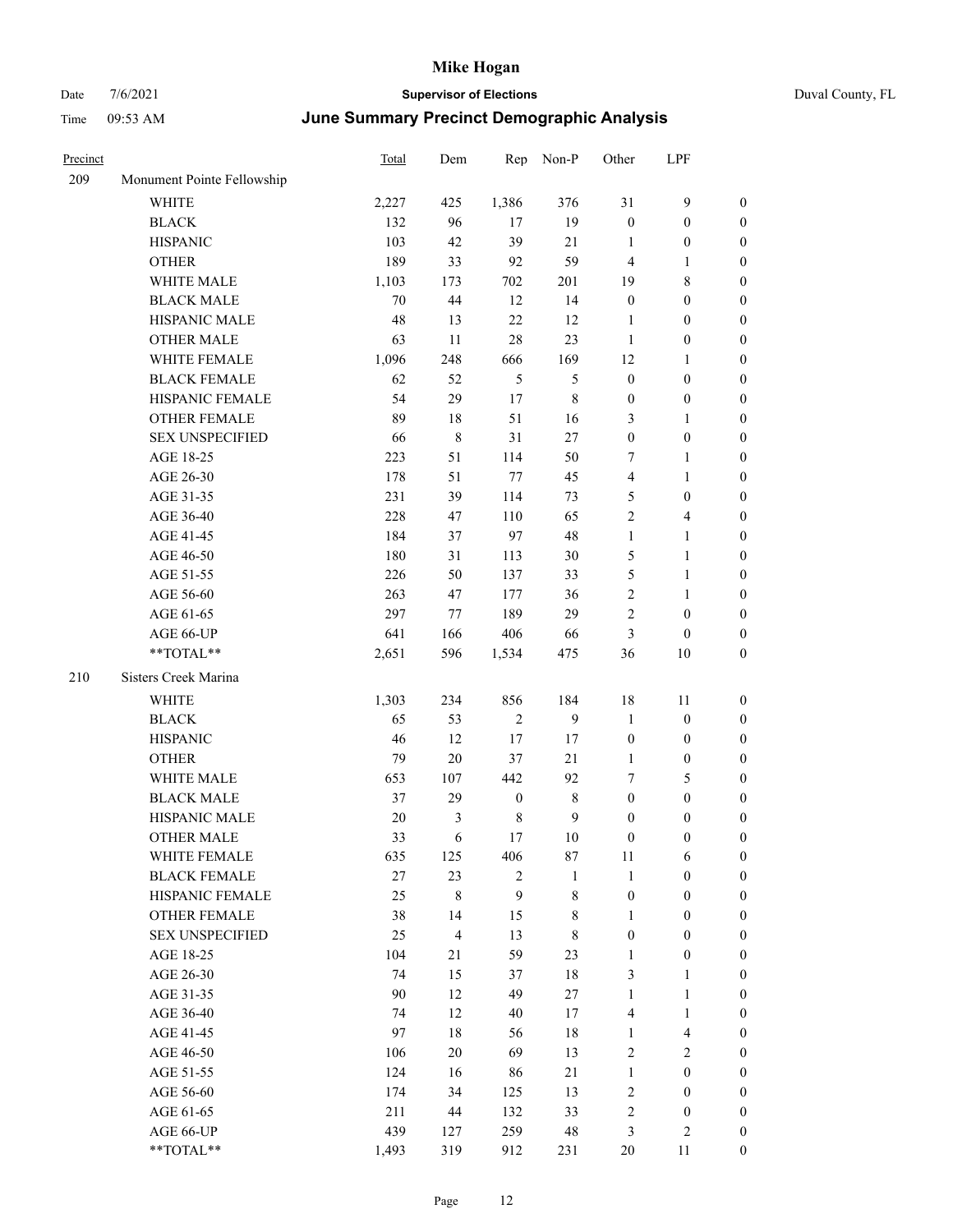#### Date  $7/6/2021$  **Supervisor of Elections Supervisor of Elections** Duval County, FL Time 09:53 AM **June Summary Precinct Demographic Analysis**

| Precinct |                                       | Total        | Dem      |                  | Rep Non-P        | Other            | LPF              |                  |  |
|----------|---------------------------------------|--------------|----------|------------------|------------------|------------------|------------------|------------------|--|
| 211      | Spirit of Life Lutheran Church        |              |          |                  |                  |                  |                  |                  |  |
|          | <b>WHITE</b>                          | 3,247        | 557      | 1,934            | 698              | 43               | 15               | $\mathbf{0}$     |  |
|          | <b>BLACK</b>                          | 1,486        | 1,101    | 72               | 290              | 22               | 1                | $\boldsymbol{0}$ |  |
|          | <b>HISPANIC</b>                       | 341          | 127      | 99               | 112              | 3                | $\boldsymbol{0}$ | $\boldsymbol{0}$ |  |
|          | <b>OTHER</b>                          | 518          | 141      | 155              | 215              | $\overline{2}$   | 5                | $\boldsymbol{0}$ |  |
|          | WHITE MALE                            | 1,590        | 218      | 972              | 371              | 18               | 11               | $\boldsymbol{0}$ |  |
|          | <b>BLACK MALE</b>                     | 681          | 470      | 37               | 159              | 14               | 1                | $\boldsymbol{0}$ |  |
|          | HISPANIC MALE                         | 168          | 63       | 56               | 48               | 1                | $\boldsymbol{0}$ | $\boldsymbol{0}$ |  |
|          | <b>OTHER MALE</b>                     | 210          | 54       | 70               | 82               | $\mathbf{1}$     | 3                | $\boldsymbol{0}$ |  |
|          | WHITE FEMALE                          | 1,623        | 333      | 940              | 321              | 25               | 4                | $\boldsymbol{0}$ |  |
|          | <b>BLACK FEMALE</b>                   | 779          | 609      | 35               | 127              | $\,$ 8 $\,$      | $\mathbf{0}$     | $\boldsymbol{0}$ |  |
|          | HISPANIC FEMALE                       | 170          | 62       | 43               | 63               | $\overline{c}$   | $\theta$         | $\boldsymbol{0}$ |  |
|          | <b>OTHER FEMALE</b>                   | 215          | 74       | 62               | 78               | $\mathbf{0}$     | $\mathbf{1}$     | $\boldsymbol{0}$ |  |
|          | <b>SEX UNSPECIFIED</b>                | 156          | 43       | 45               | 66               | 1                | 1                | $\boldsymbol{0}$ |  |
|          | AGE 18-25                             | 667          | 227      | 189              | 239              | $\,$ 8 $\,$      | 4                | $\boldsymbol{0}$ |  |
|          | AGE 26-30                             | 493          | 161      | 166              | 151              | 11               | 4                | $\boldsymbol{0}$ |  |
|          | AGE 31-35                             | 618          | 195      | 246              | 162              | 11               | 4                | $\boldsymbol{0}$ |  |
|          | AGE 36-40                             | 643          | 217      | 218              | 198              | $\overline{4}$   | 6                | $\boldsymbol{0}$ |  |
|          | AGE 41-45                             | 592          | 210      | 220              | 152              | 8                | 2                | $\boldsymbol{0}$ |  |
|          | AGE 46-50                             | 600          | 255      | 225              | 114              | 6                | $\mathbf{0}$     | $\boldsymbol{0}$ |  |
|          | AGE 51-55                             | 526          | 207      | 209              | 101              | 9                | $\boldsymbol{0}$ | $\boldsymbol{0}$ |  |
|          | AGE 56-60                             | 443          | 129      | 240              | $70\,$           | $\overline{4}$   | $\theta$         | $\boldsymbol{0}$ |  |
|          | AGE 61-65                             | 355          | 113      | 190              | 47               | 5                | $\mathbf{0}$     | $\mathbf{0}$     |  |
|          | AGE 66-UP                             | 655          | 212      | 357              | 81               | $\overline{4}$   | 1                | $\boldsymbol{0}$ |  |
|          | **TOTAL**                             | 5,592        | 1,926    | 2,260            | 1,315            | 70               | 21               | $\mathbf{0}$     |  |
| 212      | Black Hammock Island Community Center |              |          |                  |                  |                  |                  |                  |  |
|          | <b>WHITE</b>                          | 723          | 118      | 472              | 124              | 8                | $\mathbf{1}$     | $\boldsymbol{0}$ |  |
|          | <b>BLACK</b>                          | 7            | 5        | $\boldsymbol{0}$ | $\mathbf{1}$     | $\mathbf{1}$     | $\boldsymbol{0}$ | $\boldsymbol{0}$ |  |
|          | <b>HISPANIC</b>                       | 6            | 4        | 2                | $\boldsymbol{0}$ | $\boldsymbol{0}$ | $\boldsymbol{0}$ | $\boldsymbol{0}$ |  |
|          | <b>OTHER</b>                          | 29           | 5        | 14               | 10               | $\mathbf{0}$     | $\mathbf{0}$     | $\boldsymbol{0}$ |  |
|          | WHITE MALE                            | 353          | 48       | 236              | 64               | 4                | $\mathbf{1}$     | $\boldsymbol{0}$ |  |
|          | <b>BLACK MALE</b>                     | 4            | 4        | $\boldsymbol{0}$ | $\mathbf{0}$     | $\mathbf{0}$     | $\theta$         | $\theta$         |  |
|          | <b>HISPANIC MALE</b>                  | $\mathbf{c}$ | $\gamma$ | $\mathbf{1}$     | $\Omega$         | $\Omega$         | $\Omega$         | $\Omega$         |  |

#### 212 Black Hammock Island Community Center

| ick Hammock Island Community Center |                |                |                |                |                |              |                  |
|-------------------------------------|----------------|----------------|----------------|----------------|----------------|--------------|------------------|
| <b>WHITE</b>                        | 723            | 118            | 472            | 124            | 8              | 1            | $\mathbf{0}$     |
| <b>BLACK</b>                        | 7              | 5              | $\mathbf{0}$   | 1              | 1              | $\theta$     | $\mathbf{0}$     |
| <b>HISPANIC</b>                     | 6              | $\overline{4}$ | $\overline{2}$ | $\theta$       | $\theta$       | $\theta$     | $\mathbf{0}$     |
| <b>OTHER</b>                        | 29             | 5              | 14             | 10             | $\theta$       | $\theta$     | $\mathbf{0}$     |
| <b>WHITE MALE</b>                   | 353            | 48             | 236            | 64             | $\overline{4}$ | 1            | $\mathbf{0}$     |
| <b>BLACK MALE</b>                   | $\overline{4}$ | $\overline{4}$ | $\mathbf{0}$   | $\theta$       | $\theta$       | $\theta$     | $\mathbf{0}$     |
| <b>HISPANIC MALE</b>                | 3              | $\overline{2}$ | 1              | $\theta$       | $\theta$       | $\theta$     | $\mathbf{0}$     |
| <b>OTHER MALE</b>                   | 12             | $\overline{2}$ | 7              | 3              | $\theta$       | $\mathbf{0}$ | $\mathbf{0}$     |
| <b>WHITE FEMALE</b>                 | 358            | 69             | 226            | 59             | 4              | $\mathbf{0}$ | $\mathbf{0}$     |
| <b>BLACK FEMALE</b>                 | 3              | 1              | $\theta$       | 1              | 1              | $\theta$     | $\mathbf{0}$     |
| <b>HISPANIC FEMALE</b>              | $\overline{2}$ | $\overline{2}$ | $\theta$       | $\theta$       | $\mathbf{0}$   | $\theta$     | $\mathbf{0}$     |
| <b>OTHER FEMALE</b>                 | 9              | 3              | 4              | $\overline{2}$ | $\mathbf{0}$   | $\mathbf{0}$ | $\mathbf{0}$     |
| <b>SEX UNSPECIFIED</b>              | 21             | 1              | 14             | 6              | $\theta$       | $\theta$     | $\boldsymbol{0}$ |
| AGE 18-25                           | 60             | 7              | 32             | 19             | $\overline{2}$ | $\theta$     | $\mathbf{0}$     |
| AGE 26-30                           | 46             | 3              | 30             | 12             | $\mathbf{0}$   | 1            | $\boldsymbol{0}$ |
| AGE 31-35                           | 61             | 7              | 35             | 19             | $\theta$       | $\theta$     | $\mathbf{0}$     |
| AGE 36-40                           | 50             | 9              | 31             | 10             | $\theta$       | $\theta$     | $\mathbf{0}$     |
| AGE 41-45                           | 40             | 5              | 23             | 12             | $\theta$       | $\theta$     | $\mathbf{0}$     |
| AGE 46-50                           | 67             | 9              | 42             | 14             | $\overline{2}$ | $\mathbf{0}$ | $\mathbf{0}$     |
| AGE 51-55                           | 79             | 16             | 50             | 13             | $\theta$       | $\theta$     | $\mathbf{0}$     |
| AGE 56-60                           | 103            | 13             | 77             | 13             | $\theta$       | $\theta$     | $\boldsymbol{0}$ |
| AGE 61-65                           | 102            | 28             | 65             | 6              | 3              | $\theta$     | $\theta$         |
| AGE 66-UP                           | 157            | 35             | 103            | 17             | $\overline{2}$ | $\theta$     | $\mathbf{0}$     |
| **TOTAL**                           | 765            | 132            | 488            | 135            | 9              |              | $\mathbf{0}$     |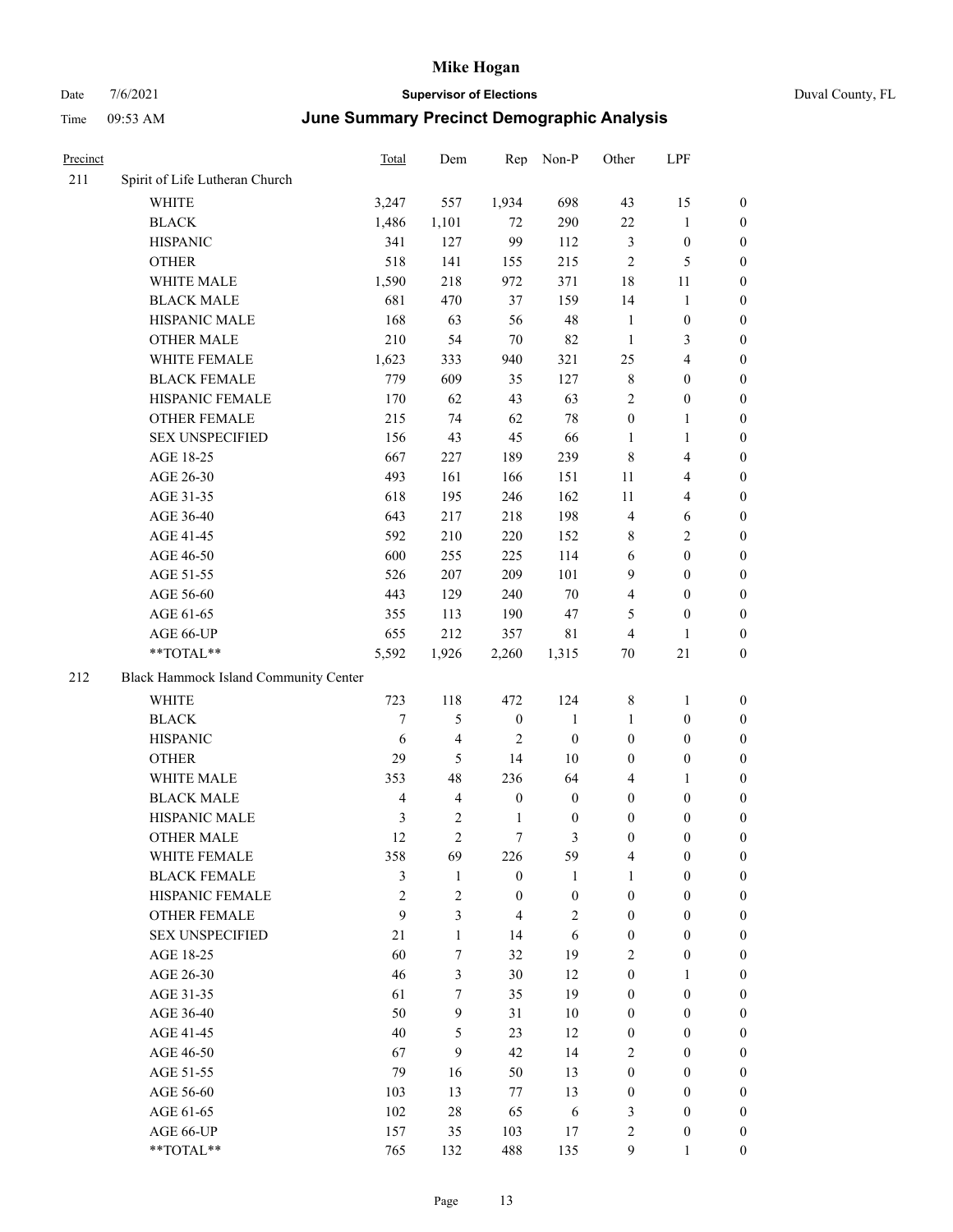| Precinct |                                     | Total  | Dem    | Rep            | Non-P            | Other            | LPF              |                  |
|----------|-------------------------------------|--------|--------|----------------|------------------|------------------|------------------|------------------|
| 213      | Hidden Hills Country Club           |        |        |                |                  |                  |                  |                  |
|          | <b>WHITE</b>                        | 985    | 176    | 662            | 135              | 11               | $\mathbf{1}$     | $\boldsymbol{0}$ |
|          | <b>BLACK</b>                        | 204    | 169    | 14             | 19               | 2                | $\boldsymbol{0}$ | $\boldsymbol{0}$ |
|          | <b>HISPANIC</b>                     | 48     | 18     | 19             | $\mathbf{9}$     | $\mathfrak{2}$   | $\boldsymbol{0}$ | $\boldsymbol{0}$ |
|          | <b>OTHER</b>                        | 135    | 29     | 67             | 39               | $\boldsymbol{0}$ | $\boldsymbol{0}$ | $\boldsymbol{0}$ |
|          | WHITE MALE                          | 488    | 81     | 331            | 69               | 7                | $\boldsymbol{0}$ | 0                |
|          | <b>BLACK MALE</b>                   | 97     | 74     | $10\,$         | 12               | $\mathbf{1}$     | $\boldsymbol{0}$ | $\boldsymbol{0}$ |
|          | HISPANIC MALE                       | $22\,$ | 8      | $\,$ 8 $\,$    | 5                | $\mathbf{1}$     | $\boldsymbol{0}$ | $\boldsymbol{0}$ |
|          | <b>OTHER MALE</b>                   | 50     | $10\,$ | 26             | 14               | $\boldsymbol{0}$ | $\boldsymbol{0}$ | $\boldsymbol{0}$ |
|          | WHITE FEMALE                        | 488    | 94     | 327            | 62               | 4                | $\mathbf{1}$     | $\boldsymbol{0}$ |
|          | <b>BLACK FEMALE</b>                 | 101    | 90     | $\overline{4}$ | $\sqrt{6}$       | $\mathbf{1}$     | $\boldsymbol{0}$ | $\boldsymbol{0}$ |
|          | HISPANIC FEMALE                     | 25     | $10\,$ | $10\,$         | $\overline{4}$   | $\mathbf{1}$     | $\boldsymbol{0}$ | $\boldsymbol{0}$ |
|          | OTHER FEMALE                        | 65     | 14     | 34             | 17               | $\boldsymbol{0}$ | $\boldsymbol{0}$ | $\boldsymbol{0}$ |
|          | <b>SEX UNSPECIFIED</b>              | 36     | 11     | 12             | 13               | $\boldsymbol{0}$ | $\boldsymbol{0}$ | $\boldsymbol{0}$ |
|          | AGE 18-25                           | 136    | 49     | 58             | 26               | 3                | $\boldsymbol{0}$ | $\boldsymbol{0}$ |
|          | AGE 26-30                           | 69     | 19     | 26             | $20\,$           | 3                | $\mathbf{1}$     | 0                |
|          | AGE 31-35                           | 62     | 16     | 35             | 11               | $\boldsymbol{0}$ | $\boldsymbol{0}$ | $\boldsymbol{0}$ |
|          | AGE 36-40                           | 45     | 12     | 19             | 12               | $\overline{c}$   | $\boldsymbol{0}$ | $\boldsymbol{0}$ |
|          | AGE 41-45                           | 91     | 35     | 36             | $20\,$           | $\boldsymbol{0}$ | $\boldsymbol{0}$ | $\boldsymbol{0}$ |
|          | AGE 46-50                           | 108    | 35     | 49             | 23               | 1                | $\boldsymbol{0}$ | $\boldsymbol{0}$ |
|          | AGE 51-55                           | 128    | 37     | 67             | 24               | $\boldsymbol{0}$ | $\boldsymbol{0}$ | $\boldsymbol{0}$ |
|          | AGE 56-60                           | 160    | 34     | 105            | 19               | $\overline{c}$   | $\boldsymbol{0}$ | $\boldsymbol{0}$ |
|          | AGE 61-65                           | 164    | 54     | 94             | 14               | $\overline{c}$   | $\boldsymbol{0}$ | $\boldsymbol{0}$ |
|          | AGE 66-UP                           | 409    | 101    | 273            | 33               | $\overline{c}$   | $\boldsymbol{0}$ | $\boldsymbol{0}$ |
|          | **TOTAL**                           | 1,372  | 392    | 762            | 202              | 15               | $\mathbf{1}$     | $\boldsymbol{0}$ |
| 301      | Queen's Harbor Yacht & Country Club |        |        |                |                  |                  |                  |                  |
|          | WHITE                               | 1,799  | 291    | 1,186          | 292              | 27               | $\mathfrak{Z}$   | $\boldsymbol{0}$ |
|          | <b>BLACK</b>                        | 137    | 107    | 11             | $18\,$           | $\mathbf{1}$     | $\boldsymbol{0}$ | $\boldsymbol{0}$ |
|          | <b>HISPANIC</b>                     | 55     | 11     | 33             | 11               | $\boldsymbol{0}$ | $\boldsymbol{0}$ | 0                |
|          | <b>OTHER</b>                        | 183    | 35     | $8\sqrt{1}$    | 66               | 1                | $\boldsymbol{0}$ | $\boldsymbol{0}$ |
|          | WHITE MALE                          | 888    | 119    | 601            | 150              | 16               | $\sqrt{2}$       | $\boldsymbol{0}$ |
|          | <b>BLACK MALE</b>                   | 66     | 49     | 9              | 8                | $\boldsymbol{0}$ | $\boldsymbol{0}$ | $\boldsymbol{0}$ |
|          | HISPANIC MALE                       | 24     | 5      | 15             | $\overline{4}$   | $\boldsymbol{0}$ | $\boldsymbol{0}$ | $\boldsymbol{0}$ |
|          | <b>OTHER MALE</b>                   | 67     | 8      | 30             | 29               | $\boldsymbol{0}$ | $\boldsymbol{0}$ | $\boldsymbol{0}$ |
|          | WHITE FEMALE                        | 891    | 169    | 577            | 133              | 11               | $\mathbf{1}$     | $\overline{0}$   |
|          | <b>BLACK FEMALE</b>                 | 69     | 57     | $\sqrt{2}$     | $\boldsymbol{9}$ | $\mathbf{1}$     | $\boldsymbol{0}$ | 0                |
|          | HISPANIC FEMALE                     | 29     | 6      | 18             | 5                | $\boldsymbol{0}$ | $\boldsymbol{0}$ | 0                |
|          | <b>OTHER FEMALE</b>                 | 88     | $20\,$ | 38             | 29               | $\mathbf{1}$     | $\boldsymbol{0}$ | 0                |
|          | <b>SEX UNSPECIFIED</b>              | 52     | 11     | 21             | $20\,$           | $\boldsymbol{0}$ | $\boldsymbol{0}$ | 0                |
|          | AGE 18-25                           | 210    | 51     | 109            | 42               | $\,$ 8 $\,$      | $\boldsymbol{0}$ | $\boldsymbol{0}$ |
|          | AGE 26-30                           | 109    | 36     | 53             | $18\,$           | 1                | $\mathbf{1}$     | $\boldsymbol{0}$ |
|          | AGE 31-35                           | 71     | 14     | 37             | $20\,$           | $\boldsymbol{0}$ | $\boldsymbol{0}$ | $\boldsymbol{0}$ |
|          | AGE 36-40                           | 105    | 21     | 48             | 35               | $\mathbf{1}$     | $\boldsymbol{0}$ | $\boldsymbol{0}$ |
|          | AGE 41-45                           | 116    | $22\,$ | 64             | 29               | $\mathbf{1}$     | $\boldsymbol{0}$ | $\boldsymbol{0}$ |
|          | AGE 46-50                           | 165    | 35     | 91             | 37               | $\mathbf{1}$     | $\mathbf{1}$     | $\boldsymbol{0}$ |
|          | AGE 51-55                           | 194    | 40     | 121            | 29               | 4                | $\boldsymbol{0}$ | $\boldsymbol{0}$ |
|          | AGE 56-60                           | 225    | 32     | 159            | 34               | $\boldsymbol{0}$ | $\boldsymbol{0}$ | $\boldsymbol{0}$ |
|          | AGE 61-65                           | 257    | 49     | 154            | 44               | 10               | $\boldsymbol{0}$ | 0                |
|          | AGE 66-UP                           | 722    | 144    | 475            | 99               | 3                | $\mathbf{1}$     | 0                |
|          | $**TOTAL**$                         | 2,174  | 444    | 1,311          | 387              | 29               | $\mathfrak{Z}$   | $\boldsymbol{0}$ |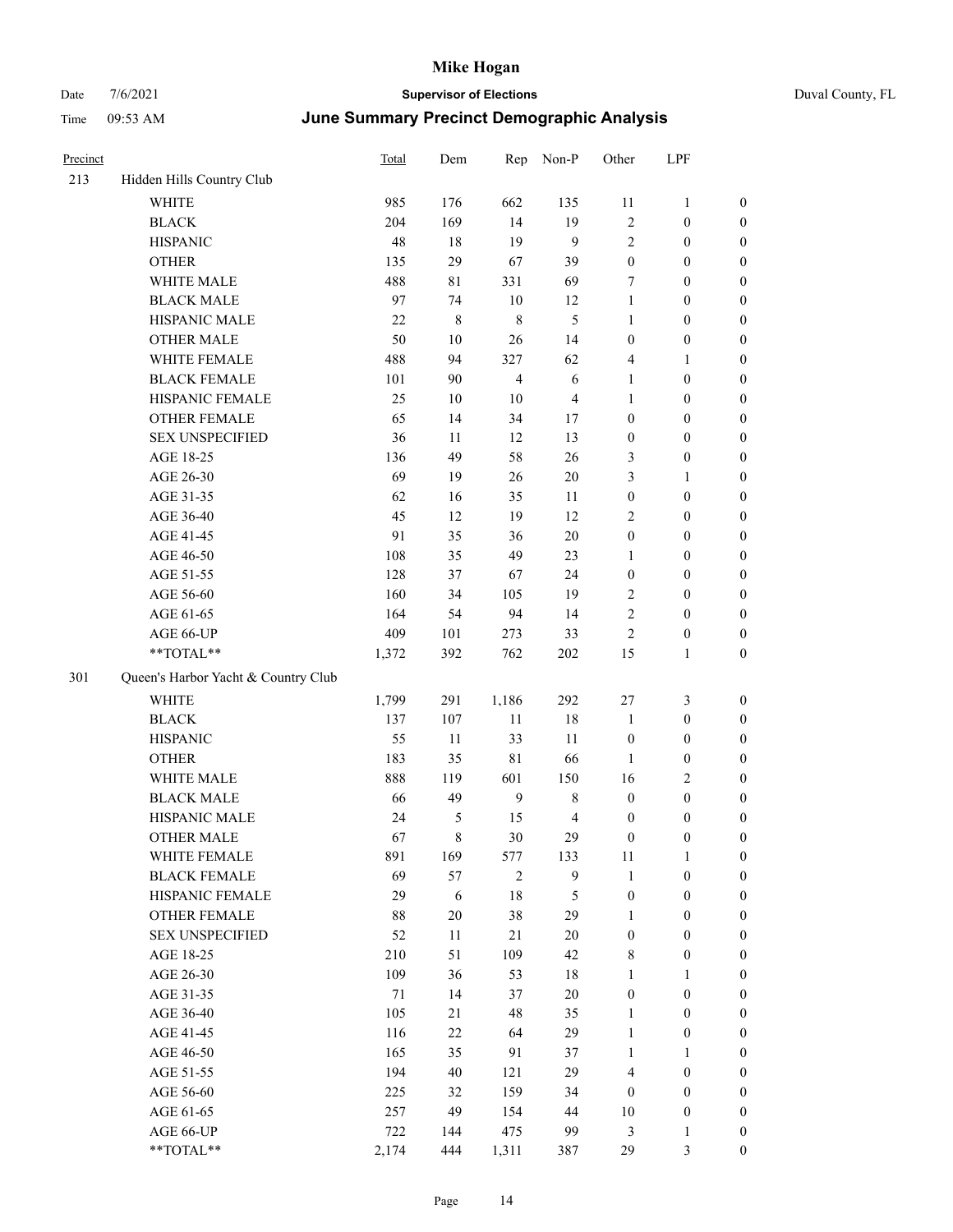| Precinct |                                       | <b>Total</b> | Dem    | Rep        | Non-P  | Other            | LPF              |                  |
|----------|---------------------------------------|--------------|--------|------------|--------|------------------|------------------|------------------|
| 302      | Abess Elementary                      |              |        |            |        |                  |                  |                  |
|          | WHITE                                 | 1,652        | 374    | 851        | 400    | 18               | 9                | $\boldsymbol{0}$ |
|          | <b>BLACK</b>                          | 239          | 174    | 16         | 48     | $\mathbf{1}$     | $\boldsymbol{0}$ | $\boldsymbol{0}$ |
|          | <b>HISPANIC</b>                       | 169          | 49     | 55         | 59     | $\mathfrak{S}$   | 1                | $\boldsymbol{0}$ |
|          | <b>OTHER</b>                          | 314          | 72     | 129        | 108    | 5                | $\boldsymbol{0}$ | $\boldsymbol{0}$ |
|          | WHITE MALE                            | 827          | 149    | 460        | 201    | 9                | 8                | $\boldsymbol{0}$ |
|          | <b>BLACK MALE</b>                     | 114          | 73     | 11         | 29     | 1                | $\boldsymbol{0}$ | $\boldsymbol{0}$ |
|          | HISPANIC MALE                         | 83           | $18\,$ | 25         | 37     | $\sqrt{2}$       | 1                | $\boldsymbol{0}$ |
|          | <b>OTHER MALE</b>                     | 125          | 29     | 51         | 42     | 3                | $\boldsymbol{0}$ | $\boldsymbol{0}$ |
|          | WHITE FEMALE                          | 807          | 222    | 385        | 192    | 7                | 1                | $\boldsymbol{0}$ |
|          | <b>BLACK FEMALE</b>                   | 122          | 99     | 5          | 18     | $\boldsymbol{0}$ | $\boldsymbol{0}$ | $\boldsymbol{0}$ |
|          | HISPANIC FEMALE                       | 82           | 28     | $30\,$     | $21\,$ | 3                | $\boldsymbol{0}$ | $\boldsymbol{0}$ |
|          | <b>OTHER FEMALE</b>                   | 139          | 28     | 65         | 44     | $\sqrt{2}$       | $\boldsymbol{0}$ | $\boldsymbol{0}$ |
|          | <b>SEX UNSPECIFIED</b>                | 75           | 23     | 19         | 31     | $\overline{2}$   | $\boldsymbol{0}$ | $\boldsymbol{0}$ |
|          | AGE 18-25                             | 205          | 60     | 67         | 74     | 3                | 1                | $\boldsymbol{0}$ |
|          | AGE 26-30                             | 255          | 78     | 90         | 81     | $\overline{4}$   | 2                | $\boldsymbol{0}$ |
|          | AGE 31-35                             | 241          | 54     | 97         | 85     | 3                | 2                | $\boldsymbol{0}$ |
|          | AGE 36-40                             | 207          | 45     | 87         | 67     | 6                | 2                | $\boldsymbol{0}$ |
|          | AGE 41-45                             | 229          | 68     | 89         | 68     | 3                | 1                | $\boldsymbol{0}$ |
|          | AGE 46-50                             | 185          | 48     | 90         | 43     | $\overline{4}$   | $\boldsymbol{0}$ | $\boldsymbol{0}$ |
|          | AGE 51-55                             | 168          | 48     | 80         | 40     | $\boldsymbol{0}$ | $\boldsymbol{0}$ | $\boldsymbol{0}$ |
|          | AGE 56-60                             | 214          | 54     | 108        | 49     | $\sqrt{2}$       | 1                | $\boldsymbol{0}$ |
|          | AGE 61-65                             | 219          | 71     | 108        | 37     | 3                | $\boldsymbol{0}$ | $\boldsymbol{0}$ |
|          | AGE 66-UP                             | 451          | 143    | 235        | 71     | 1                | 1                | $\boldsymbol{0}$ |
|          | **TOTAL**                             | 2,374        | 669    | 1,051      | 615    | 29               | 10               | $\boldsymbol{0}$ |
| 303      | Isle of Faith United Methodist Church |              |        |            |        |                  |                  |                  |
|          | WHITE                                 | 2,812        | 646    | 1,523      | 589    | 41               | 13               | $\boldsymbol{0}$ |
|          | <b>BLACK</b>                          | 156          | 114    | 8          | 30     | $\overline{4}$   | $\boldsymbol{0}$ | $\boldsymbol{0}$ |
|          | <b>HISPANIC</b>                       | 143          | 43     | 56         | 42     | 1                | 1                | $\boldsymbol{0}$ |
|          | <b>OTHER</b>                          | 287          | 76     | 113        | 96     | $\sqrt{2}$       | $\boldsymbol{0}$ | $\boldsymbol{0}$ |
|          | WHITE MALE                            | 1,330        | 243    | 758        | 298    | 23               | 8                | $\boldsymbol{0}$ |
|          | <b>BLACK MALE</b>                     | 76           | 46     | 3          | 24     | 3                | $\boldsymbol{0}$ | $\boldsymbol{0}$ |
|          | HISPANIC MALE                         | 64           | 16     | 24         | 22     | $\mathbf{1}$     | 1                | $\boldsymbol{0}$ |
|          | <b>OTHER MALE</b>                     | 104          | 25     | 37         | 42     | $\boldsymbol{0}$ | $\boldsymbol{0}$ | $\boldsymbol{0}$ |
|          | WHITE FEMALE                          | 1,445        | 395    | 748        | 279    | 18               | 5                | $\boldsymbol{0}$ |
|          | <b>BLACK FEMALE</b>                   | 76           | 64     | $\sqrt{5}$ | 6      | 1                | $\boldsymbol{0}$ | $\boldsymbol{0}$ |
|          | HISPANIC FEMALE                       | 74           | 26     | 31         | 17     | $\boldsymbol{0}$ | $\boldsymbol{0}$ | $\boldsymbol{0}$ |
|          | <b>OTHER FEMALE</b>                   | 140          | 42     | 57         | 39     | $\sqrt{2}$       | $\boldsymbol{0}$ | $\boldsymbol{0}$ |
|          | <b>SEX UNSPECIFIED</b>                | 89           | 22     | 37         | 30     | $\boldsymbol{0}$ | $\boldsymbol{0}$ | $\boldsymbol{0}$ |
|          | AGE 18-25                             | 320          | $88\,$ | 138        | 85     | $\,$ 8 $\,$      | 1                | $\boldsymbol{0}$ |
|          | AGE 26-30                             | 308          | 85     | 144        | 71     | $\boldsymbol{7}$ | 1                | $\boldsymbol{0}$ |
|          | AGE 31-35                             | 314          | 89     | 114        | 105    | $\mathfrak s$    | $\mathbf{1}$     | $\boldsymbol{0}$ |
|          | AGE 36-40                             | 313          | 71     | 123        | 114    | 3                | 2                | $\boldsymbol{0}$ |
|          | AGE 41-45                             | 265          | 65     | 118        | 76     | $\sqrt{2}$       | 4                | $\boldsymbol{0}$ |
|          | AGE 46-50                             | 266          | 64     | 136        | 59     | $\overline{4}$   | 3                | $\boldsymbol{0}$ |
|          | AGE 51-55                             | 262          | 61     | 150        | 45     | $\overline{4}$   | $\sqrt{2}$       | $\boldsymbol{0}$ |
|          | AGE 56-60                             | 305          | 70     | 185        | 45     | $\mathfrak s$    | $\boldsymbol{0}$ | $\boldsymbol{0}$ |
|          | AGE 61-65                             | 300          | 68     | 178        | 52     | $\sqrt{2}$       | $\boldsymbol{0}$ | $\boldsymbol{0}$ |
|          | AGE 66-UP                             | 745          | 218    | 414        | 105    | $\,$ 8 $\,$      | $\boldsymbol{0}$ | $\bf{0}$         |
|          | **TOTAL**                             | 3,398        | 879    | 1,700      | 757    | 48               | 14               | $\boldsymbol{0}$ |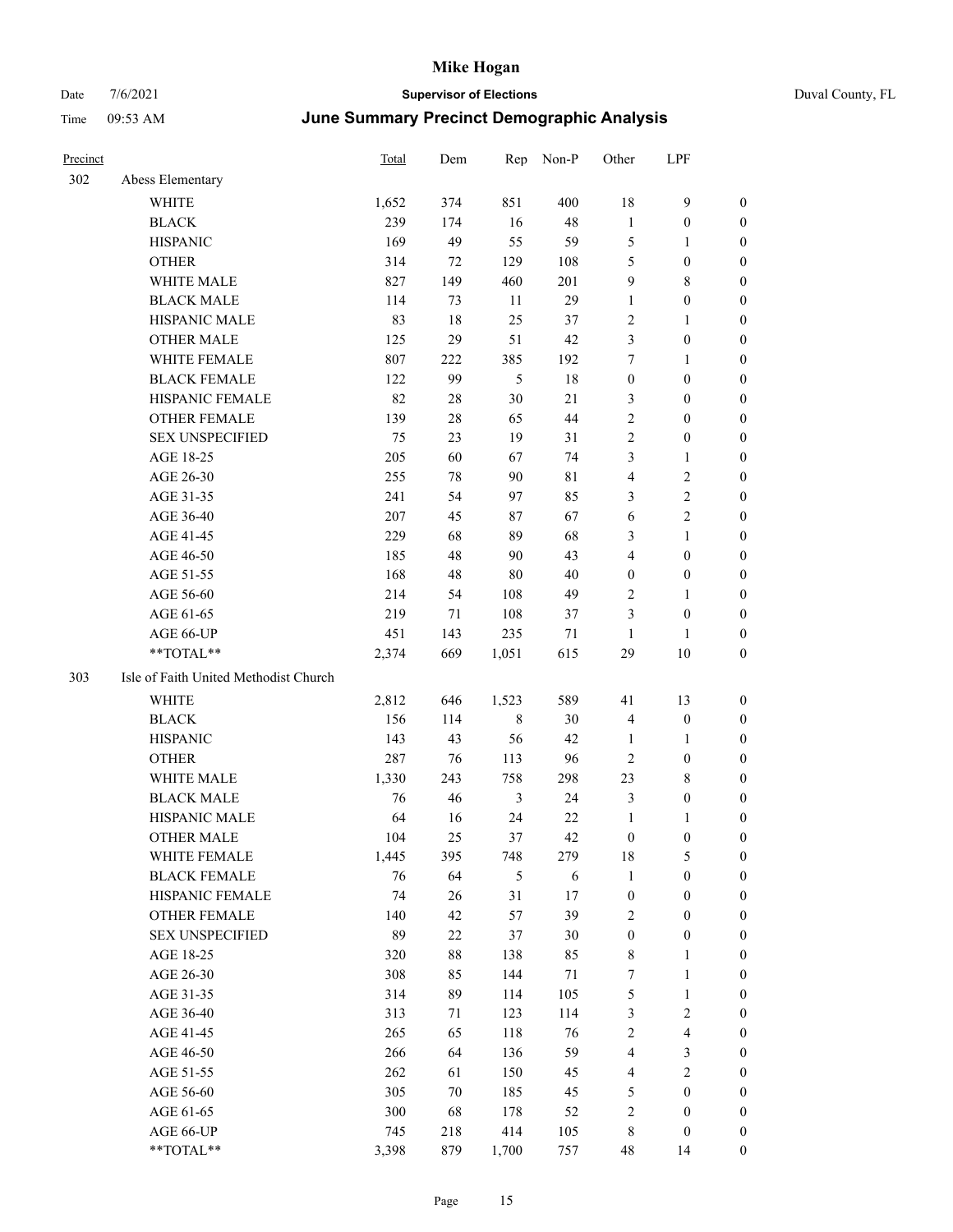| Duval County, FL |  |
|------------------|--|
|                  |  |

| Precinct |                                    | Total      | Dem            | Rep            | Non-P        | Other                | LPF                                   |                  |
|----------|------------------------------------|------------|----------------|----------------|--------------|----------------------|---------------------------------------|------------------|
| 304      | Jacksonville Golf and Country Club |            |                |                |              |                      |                                       |                  |
|          | WHITE                              | 1,835      | 291            | 1,174          | 342          | 24                   | $\overline{\mathbf{4}}$               | $\boldsymbol{0}$ |
|          | <b>BLACK</b>                       | 55         | 40             | $\tau$         | $\,$ 8 $\,$  | $\mathbf{0}$         | $\boldsymbol{0}$                      | $\boldsymbol{0}$ |
|          | <b>HISPANIC</b>                    | 58         | 11             | 29             | 16           | 2                    | $\boldsymbol{0}$                      | 0                |
|          | <b>OTHER</b>                       | 184        | 36             | 61             | 87           | $\boldsymbol{0}$     | $\boldsymbol{0}$                      | $\boldsymbol{0}$ |
|          | WHITE MALE                         | 887        | 101            | 601            | 174          | 9                    | $\sqrt{2}$                            | $\boldsymbol{0}$ |
|          | <b>BLACK MALE</b>                  | 26         | 15             | $\mathfrak s$  | 6            | $\boldsymbol{0}$     | $\boldsymbol{0}$                      | $\boldsymbol{0}$ |
|          | HISPANIC MALE                      | 30         | $\,$ $\,$      | 13             | 8            | $\mathbf{1}$         | $\boldsymbol{0}$                      | $\boldsymbol{0}$ |
|          | <b>OTHER MALE</b>                  | 78         | 14             | 29             | 35           | $\boldsymbol{0}$     | $\boldsymbol{0}$                      | $\boldsymbol{0}$ |
|          | WHITE FEMALE                       | 931        | 187            | 565            | 164          | 13                   | $\sqrt{2}$                            | $\boldsymbol{0}$ |
|          | <b>BLACK FEMALE</b>                | 28         | 25             | $\overline{2}$ | $\mathbf{1}$ | $\boldsymbol{0}$     | $\boldsymbol{0}$                      | $\boldsymbol{0}$ |
|          | HISPANIC FEMALE                    | 26         | $\mathfrak{Z}$ | 16             | $\tau$       | $\boldsymbol{0}$     | $\boldsymbol{0}$                      | $\boldsymbol{0}$ |
|          | OTHER FEMALE                       | 78         | 17             | 22             | 39           | $\boldsymbol{0}$     | $\boldsymbol{0}$                      | 0                |
|          | <b>SEX UNSPECIFIED</b>             | 48         | $\,$ 8 $\,$    | 18             | 19           | 3                    | $\boldsymbol{0}$                      | 0                |
|          | AGE 18-25                          | 233        | 50             | 125            | 53           | 5                    | $\boldsymbol{0}$                      | 0                |
|          | AGE 26-30                          | 109        | 24             | 49             | 34           | 2                    | $\boldsymbol{0}$                      | $\boldsymbol{0}$ |
|          | AGE 31-35                          | 99         | 12             | 62             | 24           | $\mathbf{1}$         | $\boldsymbol{0}$                      | $\boldsymbol{0}$ |
|          | AGE 36-40                          | 133        | 28             | 67             | 36           | $\overline{c}$       | $\boldsymbol{0}$                      | $\boldsymbol{0}$ |
|          | AGE 41-45                          | 147        | 20             | $80\,$         | 42           | 4                    | $\mathbf{1}$                          | $\boldsymbol{0}$ |
|          | AGE 46-50                          | 159        | 26             | 92             | 40           | $\boldsymbol{0}$     | $\mathbf{1}$                          | $\boldsymbol{0}$ |
|          | AGE 51-55                          | 186        | 28             | 130            | 26           | 1                    | $\mathbf{1}$                          | $\boldsymbol{0}$ |
|          | AGE 56-60                          | 237        | 40             | 148            | 46           | 3                    | $\boldsymbol{0}$                      | 0                |
|          | AGE 61-65                          | 237        | 34             | 150            | 50           | $\overline{c}$       | $\mathbf{1}$                          | 0                |
|          | AGE 66-UP                          | 592        | 116            | 368            | 102          | 6                    | $\boldsymbol{0}$                      | 0                |
|          | **TOTAL**                          | 2,132      | 378            | 1,271          | 453          | 26                   | $\overline{4}$                        | $\boldsymbol{0}$ |
| 305      | Chets Creek Church                 |            |                |                |              |                      |                                       |                  |
|          | <b>WHITE</b>                       | 4,356      | 998            | 2,233          | 1,013        | 83                   | 29                                    | $\boldsymbol{0}$ |
|          | <b>BLACK</b>                       | 385        | 263            | 33             | 82           | 7                    | $\boldsymbol{0}$                      | $\boldsymbol{0}$ |
|          | <b>HISPANIC</b>                    | 312        | 111            | 89             | 104          | 6                    | $\sqrt{2}$                            | $\boldsymbol{0}$ |
|          | <b>OTHER</b>                       | 518        | 153            | 165            | 194          | 5                    | $\mathbf{1}$                          | $\boldsymbol{0}$ |
|          | WHITE MALE                         | 2,021      | 363            | 1,087          | 509          | 39                   | 23                                    | $\boldsymbol{0}$ |
|          | <b>BLACK MALE</b>                  | 184        | 116            | 23             | 42           | 3                    | $\boldsymbol{0}$                      | $\boldsymbol{0}$ |
|          | HISPANIC MALE                      | 129        | 42             | 39             | 44           | 3                    | 1                                     | $\boldsymbol{0}$ |
|          | <b>OTHER MALE</b>                  | 180        | 54             | 56             | 70           | $\boldsymbol{0}$     | $\boldsymbol{0}$                      | $\boldsymbol{0}$ |
|          | WHITE FEMALE                       | 2,291      | 621            | 1,130          | 493          | 43                   | $\overline{4}$                        | 0                |
|          | <b>BLACK FEMALE</b>                | 197        | 144            | $10\,$         | 39           | 4                    | $\boldsymbol{0}$                      | 0                |
|          | HISPANIC FEMALE                    | 179        | 69             | 49             | 58           | 3                    | $\boldsymbol{0}$                      | 0                |
|          | <b>OTHER FEMALE</b>                | 240        | 78             | 78             | $80\,$       | 4                    | $\boldsymbol{0}$                      | 0                |
|          | <b>SEX UNSPECIFIED</b>             | 150        | 38             | $48\,$         | 58           | $\overline{c}$       | $\overline{\mathbf{4}}$               | $\boldsymbol{0}$ |
|          | AGE 18-25                          | 678        | 200            | 231            | 210          | 27                   | 10                                    | 0                |
|          | AGE 26-30                          | 556        | 154            | 230            | 159          | 10                   | $\mathfrak{Z}$                        | 0                |
|          | AGE 31-35                          | 533<br>469 | 162            | 190            | 169          | $\,$ 8 $\,$          | $\overline{\mathbf{4}}$<br>$\sqrt{2}$ | 0                |
|          | AGE 36-40<br>AGE 41-45             | 421        | 124<br>122     | 176<br>174     | 160<br>119   | 7<br>$\overline{4}$  | $\sqrt{2}$                            | 0<br>0           |
|          |                                    | 504        |                |                | 140          |                      | $\mathfrak{Z}$                        |                  |
|          | AGE 46-50<br>AGE 51-55             | 476        | 121<br>112     | 225<br>264     | 93           | 15<br>$\overline{4}$ | $\mathfrak{Z}$                        | 0<br>0           |
|          | AGE 56-60                          | 439        | 107            | 228            | 85           | 16                   | $\mathfrak{Z}$                        | $\boldsymbol{0}$ |
|          | AGE 61-65                          | 402        | 115            | 211            | 71           | 4                    | $\mathbf{1}$                          | $\boldsymbol{0}$ |
|          | AGE 66-UP                          | 1,093      | 308            | 591            | 187          | 6                    | $\mathbf{1}$                          | $\boldsymbol{0}$ |
|          | $**TOTAL**$                        | 5,571      | 1,525          | 2,520          | 1,393        | 101                  | $32\,$                                | $\boldsymbol{0}$ |
|          |                                    |            |                |                |              |                      |                                       |                  |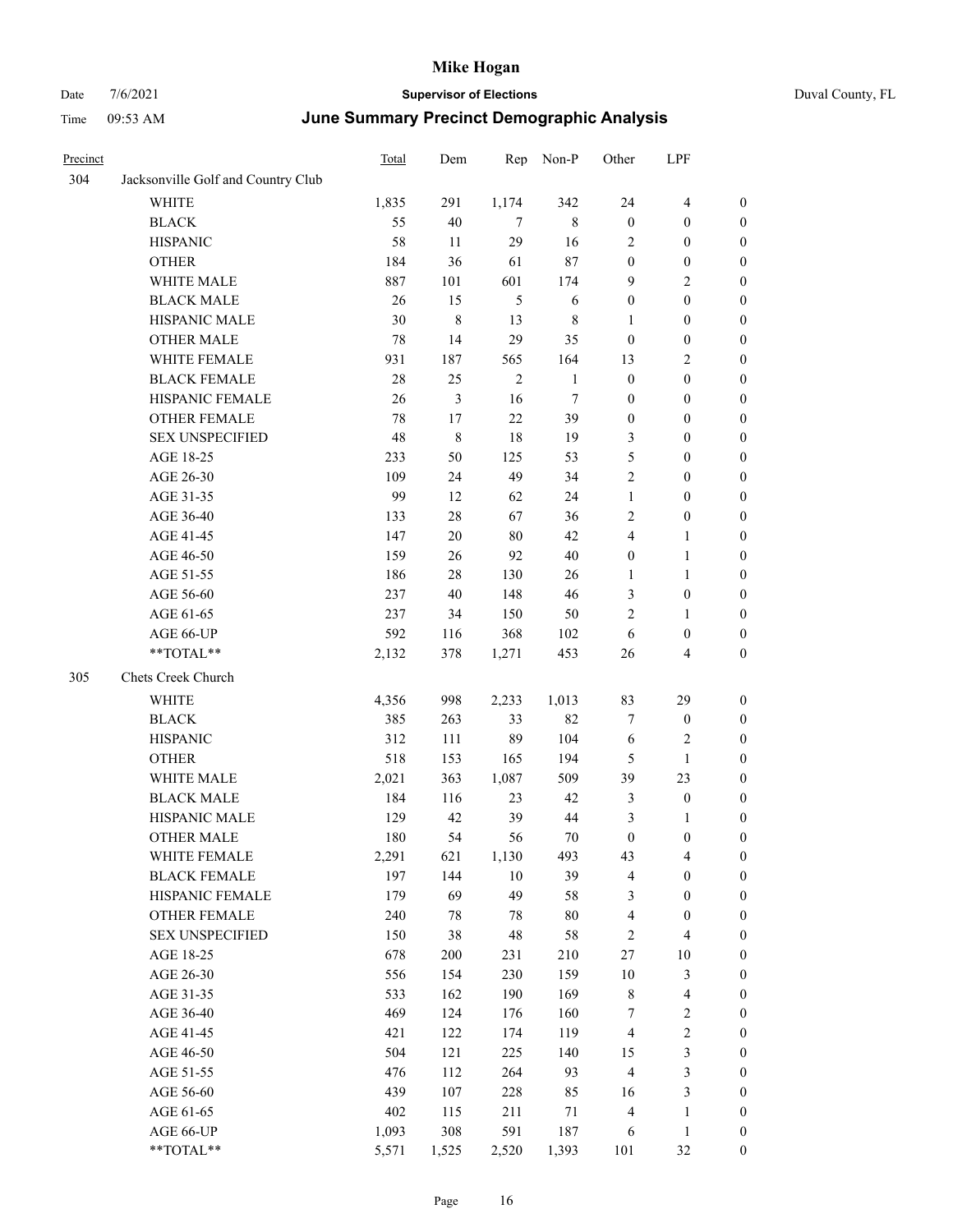## Date 7/6/2021 **Supervisor of Elections** Duval County, FL Time 09:53 AM **June Summary Precinct Demographic Analysis**

| Precinct |                              | Total  | Dem     | Rep    | Non-P  | Other                   | LPF              |                  |
|----------|------------------------------|--------|---------|--------|--------|-------------------------|------------------|------------------|
| 306      | East Pointe Baptist Church   |        |         |        |        |                         |                  |                  |
|          | <b>WHITE</b>                 | 2,275  | 568     | 1,063  | 598    | 31                      | 15               | $\boldsymbol{0}$ |
|          | <b>BLACK</b>                 | 784    | 563     | 36     | 175    | $\,$ 8 $\,$             | $\sqrt{2}$       | $\boldsymbol{0}$ |
|          | <b>HISPANIC</b>              | 438    | 150     | 121    | 159    | $\,$ $\,$               | $\boldsymbol{0}$ | $\boldsymbol{0}$ |
|          | <b>OTHER</b>                 | 1,071  | 304     | 324    | 424    | 17                      | $\overline{c}$   | $\boldsymbol{0}$ |
|          | WHITE MALE                   | 1,095  | 242     | 539    | 291    | 13                      | 10               | $\boldsymbol{0}$ |
|          | <b>BLACK MALE</b>            | 377    | 252     | 25     | 94     | 5                       | 1                | $\boldsymbol{0}$ |
|          | HISPANIC MALE                | 200    | 53      | 64     | 76     | $\tau$                  | $\boldsymbol{0}$ | $\boldsymbol{0}$ |
|          | <b>OTHER MALE</b>            | 468    | 125     | 147    | 185    | 9                       | $\sqrt{2}$       | $\boldsymbol{0}$ |
|          | WHITE FEMALE                 | 1,148  | 322     | 509    | 294    | 18                      | 5                | $\boldsymbol{0}$ |
|          | <b>BLACK FEMALE</b>          | 397    | 304     | 11     | 78     | $\mathfrak{Z}$          | $\mathbf{1}$     | $\boldsymbol{0}$ |
|          | HISPANIC FEMALE              | 221    | 92      | 53     | 75     | 1                       | $\boldsymbol{0}$ | $\boldsymbol{0}$ |
|          | OTHER FEMALE                 | 499    | 154     | 161    | 178    | 6                       | $\boldsymbol{0}$ | $\boldsymbol{0}$ |
|          | <b>SEX UNSPECIFIED</b>       | 163    | 41      | 35     | 85     | $\mathfrak{2}$          | $\boldsymbol{0}$ | $\boldsymbol{0}$ |
|          | AGE 18-25                    | 579    | 210     | 133    | 220    | 13                      | 3                | $\boldsymbol{0}$ |
|          | AGE 26-30                    | 444    | 141     | 138    | 155    | 9                       | $\mathbf{1}$     | $\boldsymbol{0}$ |
|          | AGE 31-35                    | 483    | 182     | 145    | 144    | $\tau$                  | 5                | $\boldsymbol{0}$ |
|          | AGE 36-40                    | 464    | 144     | 151    | 154    | 11                      | 4                | $\boldsymbol{0}$ |
|          | AGE 41-45                    | 478    | 155     | 155    | 162    | 5                       | 1                | $\boldsymbol{0}$ |
|          | AGE 46-50                    | 439    | 161     | 144    | 125    | $\,$ 8 $\,$             | $\mathbf{1}$     | $\boldsymbol{0}$ |
|          | AGE 51-55                    | 393    | 154     | 150    | 87     | $\mathbf{1}$            | $\mathbf{1}$     | $\boldsymbol{0}$ |
|          | AGE 56-60                    | 391    | 134     | 146    | 106    | $\overline{4}$          | $\mathbf{1}$     | $\boldsymbol{0}$ |
|          | AGE 61-65                    | 303    | 97      | 127    | 76     | $\mathbf{1}$            | $\overline{c}$   | $\boldsymbol{0}$ |
|          | AGE 66-UP                    | 594    | $207\,$ | 255    | 127    | 5                       | $\boldsymbol{0}$ | $\boldsymbol{0}$ |
|          | $**TOTAL**$                  | 4,568  | 1,585   | 1,544  | 1,356  | 64                      | 19               | $\boldsymbol{0}$ |
| 307      | Pablo Creek Regional Library |        |         |        |        |                         |                  |                  |
|          | WHITE                        | 2,035  | 454     | 952    | 579    | 34                      | 16               | $\boldsymbol{0}$ |
|          | <b>BLACK</b>                 | 329    | 224     | 29     | 72     | $\overline{4}$          | $\boldsymbol{0}$ | $\boldsymbol{0}$ |
|          | <b>HISPANIC</b>              | 386    | 150     | 76     | 152    | 7                       | 1                | $\boldsymbol{0}$ |
|          | <b>OTHER</b>                 | 308    | 74      | 88     | 138    | $\,$ 8 $\,$             | $\mathbf{0}$     | $\boldsymbol{0}$ |
|          | WHITE MALE                   | 938    | 164     | 476    | 278    | 9                       | 11               | $\boldsymbol{0}$ |
|          | <b>BLACK MALE</b>            | 163    | 100     | 19     | $40\,$ | $\overline{4}$          | $\boldsymbol{0}$ | $\boldsymbol{0}$ |
|          | HISPANIC MALE                | 174    | 62      | 37     | 71     | 3                       | $\mathbf{1}$     | $\boldsymbol{0}$ |
|          | <b>OTHER MALE</b>            | 116    | 32      | 36     | 46     | $\overline{c}$          | $\boldsymbol{0}$ | $\boldsymbol{0}$ |
|          | WHITE FEMALE                 | 1,073  | 285     | 461    | 297    | 25                      | $\mathfrak s$    | $\boldsymbol{0}$ |
|          | <b>BLACK FEMALE</b>          | 162    | 121     | $10\,$ | 31     | $\boldsymbol{0}$        | $\boldsymbol{0}$ | $\boldsymbol{0}$ |
|          | HISPANIC FEMALE              | 206    | 86      | 37     | 79     | $\overline{\mathbf{4}}$ | $\boldsymbol{0}$ | $\boldsymbol{0}$ |
|          | OTHER FEMALE                 | 155    | 37      | 46     | 66     | 6                       | $\boldsymbol{0}$ | $\boldsymbol{0}$ |
|          | <b>SEX UNSPECIFIED</b>       | $71\,$ | 15      | 23     | 33     | $\boldsymbol{0}$        | $\boldsymbol{0}$ | $\boldsymbol{0}$ |
|          | AGE 18-25                    | 405    | 121     | 117    | 154    | 12                      | $\mathbf{1}$     | $\boldsymbol{0}$ |
|          | AGE 26-30                    | 394    | 111     | 115    | 158    | $\mathfrak{S}$          | 5                | $\boldsymbol{0}$ |
|          | AGE 31-35                    | 354    | 105     | 108    | 125    | 12                      | 4                | $\boldsymbol{0}$ |
|          | AGE 36-40                    | 302    | 86      | 94     | 116    | $\mathfrak{Z}$          | 3                | $\boldsymbol{0}$ |
|          | AGE 41-45                    | 221    | 74      | 74     | 68     | 3                       | $\sqrt{2}$       | $\boldsymbol{0}$ |
|          | AGE 46-50                    | 254    | 74      | 103    | 74     | 3                       | $\boldsymbol{0}$ | $\boldsymbol{0}$ |

AGE 51-55 232 63 95 68 5 1 0 AGE 56-60 271 68 138 63 2 0 0 AGE 61-65 212 64 94 48 5 1 0 AGE 66-UP 413 136 207 67 3 0 0 \*\*TOTAL\*\* 3,058 902 1,145 941 53 17 0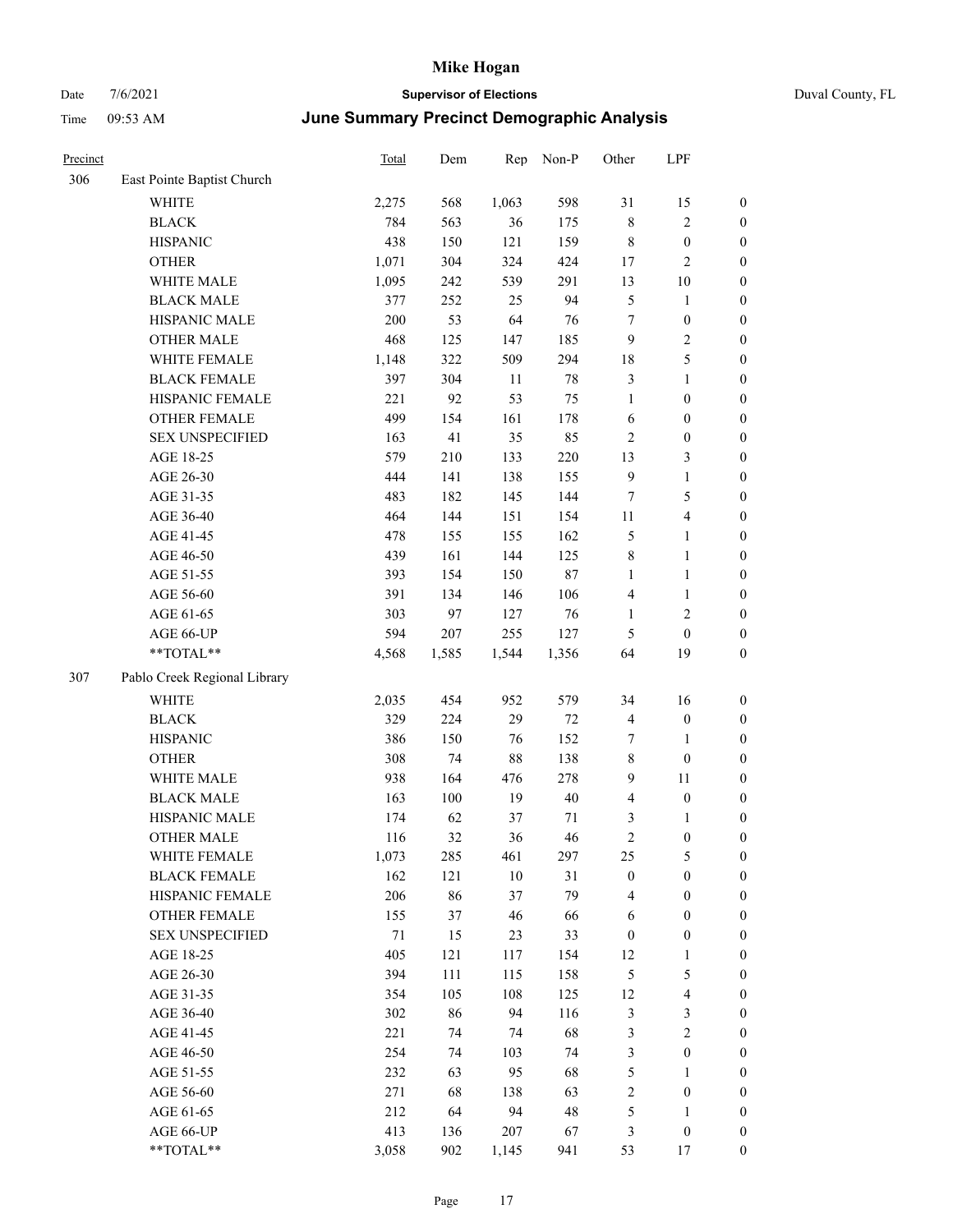| Precinct |                            | <b>Total</b> | Dem           | Rep            | Non-P       | Other            | LPF              |                  |
|----------|----------------------------|--------------|---------------|----------------|-------------|------------------|------------------|------------------|
| 308      | The Woods Community Center |              |               |                |             |                  |                  |                  |
|          | WHITE                      | 1,442        | 309           | 821            | 278         | $20\,$           | 14               | $\boldsymbol{0}$ |
|          | <b>BLACK</b>               | 96           | 71            | 7              | $17\,$      | $\mathbf{1}$     | $\boldsymbol{0}$ | $\boldsymbol{0}$ |
|          | <b>HISPANIC</b>            | 72           | 26            | 29             | 16          | $\mathbf{1}$     | $\boldsymbol{0}$ | $\boldsymbol{0}$ |
|          | <b>OTHER</b>               | 141          | 35            | 43             | 57          | 3                | $\mathfrak{Z}$   | $\boldsymbol{0}$ |
|          | WHITE MALE                 | 687          | 116           | 401            | 151         | 10               | $\boldsymbol{9}$ | $\boldsymbol{0}$ |
|          | <b>BLACK MALE</b>          | 49           | 37            | $\overline{4}$ | $\,$ 8 $\,$ | $\boldsymbol{0}$ | $\boldsymbol{0}$ | $\boldsymbol{0}$ |
|          | HISPANIC MALE              | 29           | $10\,$        | 12             | 6           | $\mathbf{1}$     | $\boldsymbol{0}$ | $\boldsymbol{0}$ |
|          | <b>OTHER MALE</b>          | 57           | 11            | 22             | $20\,$      | $\mathbf{2}$     | $\sqrt{2}$       | $\boldsymbol{0}$ |
|          | WHITE FEMALE               | 742          | 191           | 415            | 122         | 9                | $\mathfrak s$    | $\boldsymbol{0}$ |
|          | <b>BLACK FEMALE</b>        | 44           | 33            | $\sqrt{2}$     | 8           | $\mathbf{1}$     | $\boldsymbol{0}$ | $\boldsymbol{0}$ |
|          | HISPANIC FEMALE            | 43           | 16            | 17             | 10          | $\boldsymbol{0}$ | $\boldsymbol{0}$ | $\boldsymbol{0}$ |
|          | OTHER FEMALE               | 67           | 22            | $18\,$         | 26          | $\boldsymbol{0}$ | $\mathbf{1}$     | $\boldsymbol{0}$ |
|          | <b>SEX UNSPECIFIED</b>     | 33           | $\mathfrak s$ | 9              | $17\,$      | $\mathbf{2}$     | $\boldsymbol{0}$ | $\boldsymbol{0}$ |
|          | AGE 18-25                  | 167          | 52            | 56             | 52          | 5                | $\sqrt{2}$       | $\boldsymbol{0}$ |
|          | AGE 26-30                  | 90           | $22\,$        | 42             | 23          | $\boldsymbol{0}$ | $\mathfrak{Z}$   | $\boldsymbol{0}$ |
|          | AGE 31-35                  | 139          | 35            | 60             | 40          | 2                | $\sqrt{2}$       | 0                |
|          | AGE 36-40                  | 196          | 29            | 115            | 43          | 4                | $\mathfrak s$    | 0                |
|          | AGE 41-45                  | 166          | 45            | 77             | 41          | $\overline{c}$   | $\mathbf{1}$     | $\boldsymbol{0}$ |
|          | AGE 46-50                  | 151          | 29            | 79             | 39          | $\overline{c}$   | $\sqrt{2}$       | $\boldsymbol{0}$ |
|          | AGE 51-55                  | 147          | 33            | 80             | 32          | $\mathbf{1}$     | $\mathbf{1}$     | $\boldsymbol{0}$ |
|          | AGE 56-60                  | 150          | 39            | 92             | 19          | $\boldsymbol{0}$ | $\boldsymbol{0}$ | $\boldsymbol{0}$ |
|          | AGE 61-65                  | 141          | 38            | 74             | 26          | $\overline{c}$   | $\mathbf{1}$     | $\boldsymbol{0}$ |
|          | AGE 66-UP                  | 404          | 119           | 225            | 53          | $\tau$           | $\boldsymbol{0}$ | $\boldsymbol{0}$ |
|          | **TOTAL**                  | 1,751        | 441           | 900            | 368         | 25               | 17               | $\boldsymbol{0}$ |
| 309      | Watson Realty Corporation  |              |               |                |             |                  |                  |                  |
|          | <b>WHITE</b>               | 2,240        | 491           | 1,103          | 590         | 39               | 17               | $\boldsymbol{0}$ |
|          | <b>BLACK</b>               | 521          | 407           | $22\,$         | $88\,$      | 3                | $\mathbf{1}$     | $\boldsymbol{0}$ |
|          | <b>HISPANIC</b>            | 257          | 101           | $78\,$         | 75          | 3                | $\boldsymbol{0}$ | 0                |
|          | <b>OTHER</b>               | 474          | 163           | 143            | 165         | 3                | $\boldsymbol{0}$ | 0                |
|          | WHITE MALE                 | 1,036        | 169           | 551            | 283         | 18               | 15               | $\boldsymbol{0}$ |
|          | <b>BLACK MALE</b>          | 217          | 157           | 12             | 46          | $\mathbf{1}$     | $\mathbf{1}$     | $\boldsymbol{0}$ |
|          | HISPANIC MALE              | 109          | 39            | 36             | 32          | $\boldsymbol{2}$ | $\boldsymbol{0}$ | $\boldsymbol{0}$ |
|          | <b>OTHER MALE</b>          | 204          | 58            | 63             | 81          | $\overline{c}$   | $\boldsymbol{0}$ | $\boldsymbol{0}$ |
|          | WHITE FEMALE               | 1,173        | 314           | 542            | 297         | 19               | $\mathbf{1}$     | $\overline{0}$   |
|          | <b>BLACK FEMALE</b>        | 303          | 249           | $10\,$         | 42          | $\overline{c}$   | $\boldsymbol{0}$ | $\overline{0}$   |
|          | HISPANIC FEMALE            | 143          | 60            | $40\,$         | 42          | $\mathbf{1}$     | $\boldsymbol{0}$ | 0                |
|          | OTHER FEMALE               | 219          | 86            | 72             | 60          | $\mathbf{1}$     | $\boldsymbol{0}$ | 0                |
|          | <b>SEX UNSPECIFIED</b>     | 88           | 30            | $20\,$         | 35          | $\sqrt{2}$       | $\mathbf{1}$     | 0                |
|          | AGE 18-25                  | 400          | 153           | 118            | 116         | 13               | $\boldsymbol{0}$ | 0                |
|          | AGE 26-30                  | 351          | 117           | 114            | 109         | $\boldsymbol{7}$ | $\overline{4}$   | $\boldsymbol{0}$ |
|          | AGE 31-35                  | 380          | 140           | 105            | 126         | 5                | $\overline{4}$   | $\boldsymbol{0}$ |
|          | AGE 36-40                  | 361          | 102           | 130            | 118         | 4                | $\boldsymbol{7}$ | $\boldsymbol{0}$ |
|          | AGE 41-45                  | 281          | 101           | 83             | 94          | 3                | $\boldsymbol{0}$ | $\boldsymbol{0}$ |
|          | AGE 46-50                  | 236          | 79            | 95             | 58          | 3                | $\mathbf{1}$     | $\overline{0}$   |
|          | AGE 51-55                  | 250          | 73            | 124            | 52          | $\mathbf{1}$     | $\boldsymbol{0}$ | $\boldsymbol{0}$ |
|          | AGE 56-60                  | 301          | 84            | 143            | $72\,$      | $\sqrt{2}$       | $\boldsymbol{0}$ | $\overline{0}$   |
|          | AGE 61-65                  | 302          | 104           | 138            | 58          | $\mathbf{1}$     | $\mathbf{1}$     | 0                |
|          | AGE 66-UP                  | 630          | 209           | 296            | 115         | 9                | $\mathbf{1}$     | 0                |
|          | **TOTAL**                  | 3,492        | 1,162         | 1,346          | 918         | $\sqrt{48}$      | 18               | $\boldsymbol{0}$ |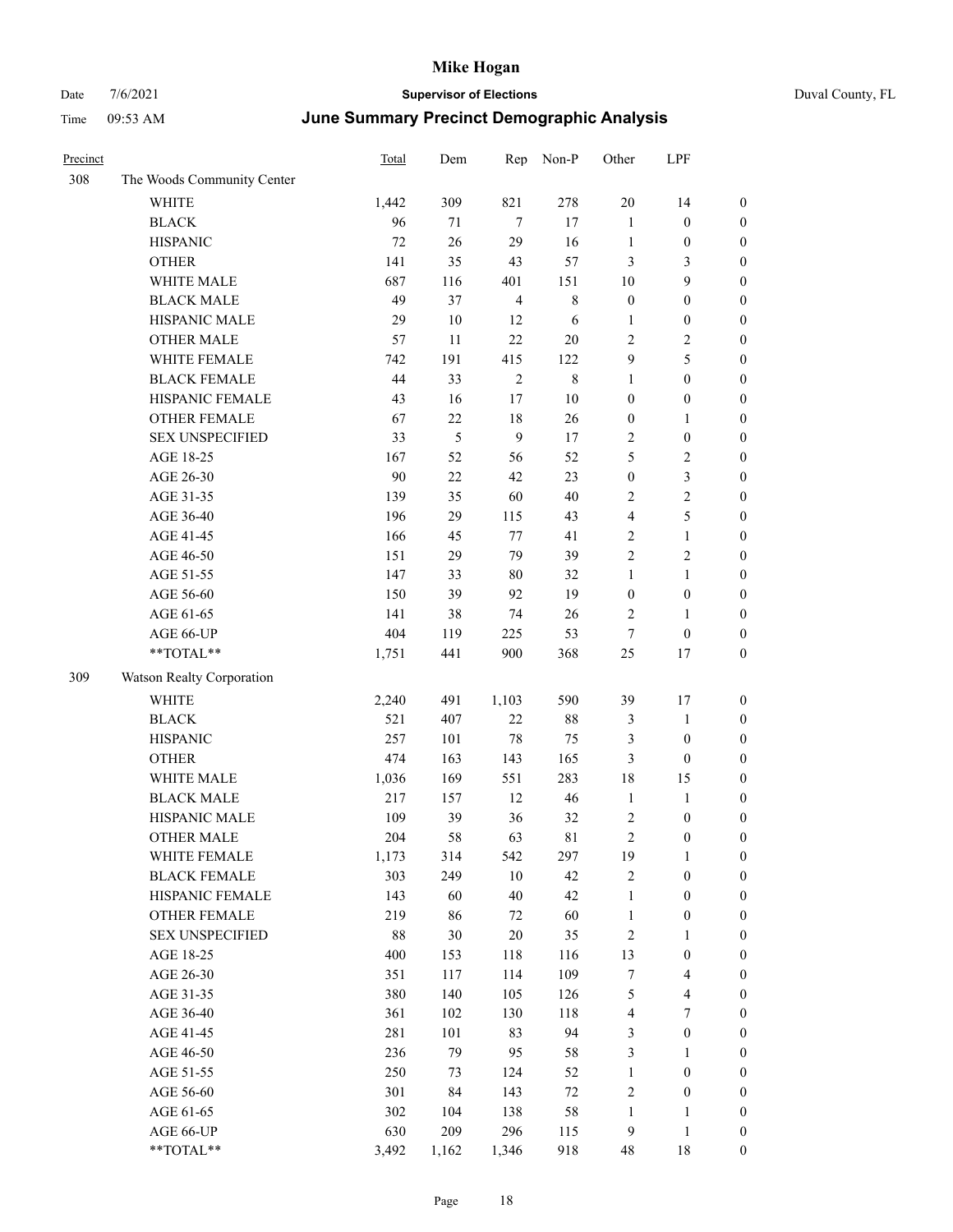## Date 7/6/2021 **Supervisor of Elections** Duval County, FL Time 09:53 AM **June Summary Precinct Demographic Analysis**

## Precinct Total Dem Rep Non-P Other LPF 310 Fire Station #59 WHITE 2,521 489 1,520 470 34 8 0 BLACK 87 69 3 14 1 0 0

|     | DLAUN                                 | $\circ$    | 0Y       | $\mathcal{L}$  | 14          | T                       | v                | v                |
|-----|---------------------------------------|------------|----------|----------------|-------------|-------------------------|------------------|------------------|
|     | <b>HISPANIC</b>                       | 101        | 26       | 36             | 38          | 1                       | $\boldsymbol{0}$ | $\boldsymbol{0}$ |
|     | <b>OTHER</b>                          | 233        | 77       | $78\,$         | $72\,$      | $\overline{4}$          | $\mathbf{2}$     | $\boldsymbol{0}$ |
|     | WHITE MALE                            | 1,121      | 169      | 692            | 239         | 14                      | $\boldsymbol{7}$ | 0                |
|     | <b>BLACK MALE</b>                     | 45         | 35       | $\mathbf{1}$   | $\,$ 8 $\,$ | $\mathbf{1}$            | $\boldsymbol{0}$ | 0                |
|     | HISPANIC MALE                         | 39         | 10       | 15             | 14          | $\boldsymbol{0}$        | $\boldsymbol{0}$ | $\boldsymbol{0}$ |
|     | <b>OTHER MALE</b>                     | 86         | 22       | 34             | 27          | $\mathbf{2}$            | $\mathbf{1}$     | $\boldsymbol{0}$ |
|     | WHITE FEMALE                          | 1,383      | 314      | 819            | 229         | $20\,$                  | $\mathbf{1}$     | $\boldsymbol{0}$ |
|     | <b>BLACK FEMALE</b>                   | $42\,$     | 34       | $\sqrt{2}$     | 6           | $\boldsymbol{0}$        | $\boldsymbol{0}$ | 0                |
|     | HISPANIC FEMALE                       | 62         | 16       | 21             | 24          | $\mathbf{1}$            | $\boldsymbol{0}$ | $\boldsymbol{0}$ |
|     | OTHER FEMALE                          | 119        | 50       | 35             | 31          | $\mathbf{2}$            | $\mathbf{1}$     | $\boldsymbol{0}$ |
|     | <b>SEX UNSPECIFIED</b>                | 45         | 11       | $18\,$         | 16          | $\boldsymbol{0}$        | $\boldsymbol{0}$ | 0                |
|     | AGE 18-25                             | 164        | 44       | 67             | 47          | 5                       | 1                | 0                |
|     | AGE 26-30                             | 141        | 27       | 70             | 39          | $\overline{\mathbf{4}}$ | $\mathbf{1}$     | 0                |
|     | AGE 31-35                             | 197        | 37       | 101            | 54          | $\overline{c}$          | $\mathfrak{Z}$   | 0                |
|     | AGE 36-40                             | 275        | 68       | 124            | 76          | $\mathfrak{S}$          | $\mathbf{2}$     | 0                |
|     | AGE 41-45                             | 234        | 52       | 118            | 61          | 3                       | $\boldsymbol{0}$ | $\boldsymbol{0}$ |
|     | AGE 46-50                             | 222        | 51       | 121            | 48          | $\sqrt{2}$              | $\boldsymbol{0}$ | $\boldsymbol{0}$ |
|     | AGE 51-55                             | 202        | 32       | 121            | 47          | $\mathbf{1}$            | $\mathbf{1}$     | 0                |
|     | AGE 56-60                             | 203        | 34       | 126            | 40          | $\sqrt{2}$              | $\mathbf{1}$     | $\boldsymbol{0}$ |
|     | AGE 61-65                             | 185        | 51       | 108            | 24          | $\overline{2}$          | $\boldsymbol{0}$ | $\boldsymbol{0}$ |
|     | AGE 66-UP                             | 1,119      | 265      | 681            | 158         | 14                      | 1                | 0                |
|     | **TOTAL**                             | 2,942      | 661      | 1,637          | 594         | $40\,$                  | $10\,$           | 0                |
| 311 | Isle of Faith United Methodist Church |            |          |                |             |                         |                  |                  |
|     | WHITE                                 | 2,536      | 492      | 1,454          | 545         | 34                      | 11               | $\boldsymbol{0}$ |
|     | <b>BLACK</b>                          | 99         | 73       | 6              | $18\,$      | $\sqrt{2}$              | $\boldsymbol{0}$ | 0                |
|     | <b>HISPANIC</b>                       | 98         | 31       | 42             | 24          | $\mathbf{1}$            | $\boldsymbol{0}$ | 0                |
|     | <b>OTHER</b>                          | 199        | 61       | 78             | 57          | 1                       | 2                | 0                |
|     | WHITE MALE                            | 1,195      | 164      | 729            | 275         | 19                      | $\,$ 8 $\,$      | $\boldsymbol{0}$ |
|     | <b>BLACK MALE</b>                     | 47         | 33       | $\overline{4}$ | $10\,$      | $\boldsymbol{0}$        | $\boldsymbol{0}$ | $\boldsymbol{0}$ |
|     | HISPANIC MALE                         | 41         | 14       | 15             | 12          | $\boldsymbol{0}$        | $\boldsymbol{0}$ | 0                |
|     | <b>OTHER MALE</b>                     | 79         | 23       | 36             | 19          | $\boldsymbol{0}$        | $\mathbf{1}$     | 0                |
|     | WHITE FEMALE                          | 1,322      | 324      | 714            | 266         | 15                      | 3                | 0                |
|     | <b>BLACK FEMALE</b>                   | 50         | 38       | $\overline{2}$ | $\,8\,$     | $\sqrt{2}$              | $\boldsymbol{0}$ | $\boldsymbol{0}$ |
|     | HISPANIC FEMALE                       | 55         | 16       | 27             | 11          | $\mathbf{1}$            | 0                | 0                |
|     | OTHER FEMALE                          | 88         | 29       | 34             | 24          | 1                       | $\boldsymbol{0}$ | 0                |
|     | <b>SEX UNSPECIFIED</b>                | 55         | 16       | 19             | 19          | $\boldsymbol{0}$        | $\mathbf{1}$     | 0                |
|     | AGE 18-25                             | 274        | 68       | 129            | 68          | $\sqrt{6}$              | 3                | 0                |
|     | AGE 26-30                             | 290        | 68       | 122            | 96          | $\sqrt{2}$              | $\overline{c}$   | $\overline{0}$   |
|     | AGE 31-35                             | 263        | 59       | 120            | 77          | $\overline{4}$          | 3                | 0                |
|     |                                       |            |          |                |             |                         | $\overline{c}$   | 0                |
|     | AGE 36-40<br>AGE 41-45                | 251<br>184 | 63<br>43 | 110<br>$80\,$  | 71<br>60    | 5<br>$\mathbf{1}$       | $\boldsymbol{0}$ | 0                |
|     | AGE 46-50                             | 209        |          |                | 44          |                         | $\mathbf{1}$     |                  |
|     |                                       |            | 41       | 120            |             | 3                       |                  | 0                |
|     | AGE 51-55                             | 237        | 44       | 138            | 50          | $\overline{\mathbf{4}}$ | $\mathbf{1}$     | 0                |
|     | AGE 56-60                             | 269        | 48       | 175            | 42          | $\mathfrak{Z}$          | $\mathbf{1}$     | 0                |
|     | AGE 61-65                             | 264        | 52       | 165            | 43          | $\overline{4}$          | $\boldsymbol{0}$ | 0                |
|     | AGE 66-UP                             | 691        | 171      | 421            | 93          | 6                       | $\boldsymbol{0}$ | 0                |
|     | **TOTAL**                             | 2,932      | 657      | 1,580          | 644         | 38                      | 13               | $\boldsymbol{0}$ |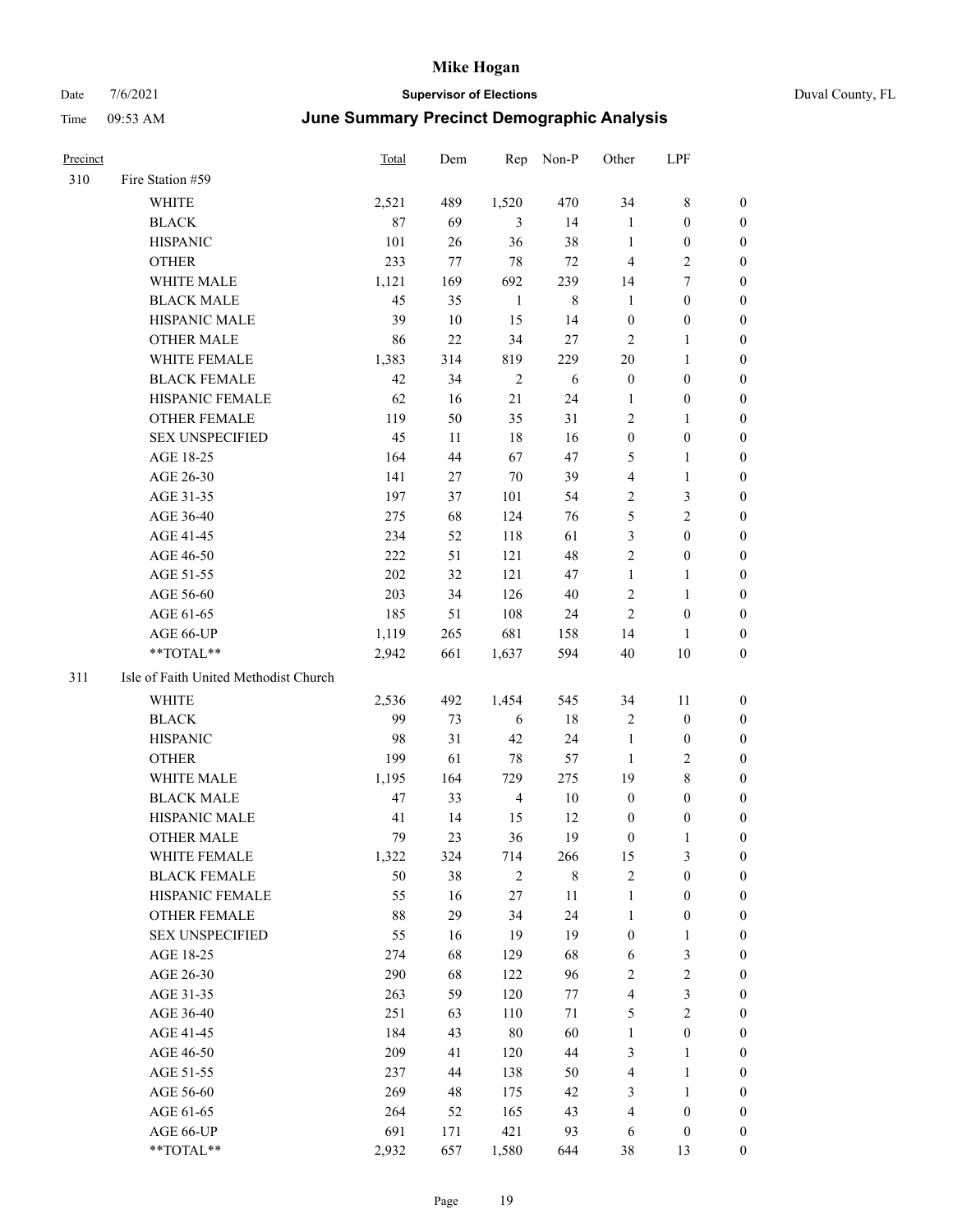|  | Duval County, FL |
|--|------------------|
|--|------------------|

| Precinct |                                                           | <b>Total</b> | Dem    | Rep         | Non-P | Other            | LPF                     |                  |
|----------|-----------------------------------------------------------|--------------|--------|-------------|-------|------------------|-------------------------|------------------|
| 312      | Pablo Creek Regional Library                              |              |        |             |       |                  |                         |                  |
|          | WHITE                                                     | 6,367        | 1,350  | 3,390       | 1,468 | 113              | 46                      | $\boldsymbol{0}$ |
|          | <b>BLACK</b>                                              | 875          | 614    | 43          | 203   | 15               | $\boldsymbol{0}$        | $\boldsymbol{0}$ |
|          | <b>HISPANIC</b>                                           | 656          | 230    | 170         | 238   | 16               | $\overline{c}$          | 0                |
|          | <b>OTHER</b>                                              | 1,480        | 434    | 435         | 593   | 9                | 9                       | $\boldsymbol{0}$ |
|          | WHITE MALE                                                | 2,952        | 485    | 1,682       | 698   | 53               | 34                      | $\boldsymbol{0}$ |
|          | <b>BLACK MALE</b>                                         | 416          | 265    | 26          | 115   | 10               | $\boldsymbol{0}$        | $\boldsymbol{0}$ |
|          | HISPANIC MALE                                             | 284          | 81     | 75          | 119   | $\,$ 8 $\,$      | $\mathbf{1}$            | $\boldsymbol{0}$ |
|          | <b>OTHER MALE</b>                                         | 601          | 170    | 174         | 246   | 5                | 6                       | $\boldsymbol{0}$ |
|          | WHITE FEMALE                                              | 3,343        | 845    | 1,676       | 751   | 59               | 12                      | $\boldsymbol{0}$ |
|          | <b>BLACK FEMALE</b>                                       | 447          | 341    | 15          | 86    | $\mathfrak s$    | $\boldsymbol{0}$        | $\boldsymbol{0}$ |
|          | HISPANIC FEMALE                                           | 355          | 146    | 91          | 110   | 8                | $\boldsymbol{0}$        | 0                |
|          | OTHER FEMALE                                              | 711          | 224    | 218         | 264   | 3                | $\sqrt{2}$              | 0                |
|          | <b>SEX UNSPECIFIED</b>                                    | 269          | $71\,$ | $8\sqrt{1}$ | 113   | $\sqrt{2}$       | $\sqrt{2}$              | $\boldsymbol{0}$ |
|          | AGE 18-25                                                 | 1,047        | 337    | 347         | 326   | 27               | 10                      | $\boldsymbol{0}$ |
|          | AGE 26-30                                                 | 975          | 265    | 357         | 323   | 16               | 14                      | $\boldsymbol{0}$ |
|          | AGE 31-35                                                 | 890          | 232    | 335         | 300   | 14               | 9                       | $\boldsymbol{0}$ |
|          | AGE 36-40                                                 | 845          | 242    | 311         | 264   | 20               | $8\,$                   | $\boldsymbol{0}$ |
|          | AGE 41-45                                                 | 782          | 211    | 298         | 260   | $\overline{9}$   | $\overline{\mathbf{4}}$ | $\boldsymbol{0}$ |
|          | AGE 46-50                                                 | 832          | 249    | 353         | 215   | 13               | $\sqrt{2}$              | $\boldsymbol{0}$ |
|          | AGE 51-55                                                 | 829          | 218    | 399         | 203   | 6                | $\mathfrak{Z}$          | $\boldsymbol{0}$ |
|          | AGE 56-60                                                 | 805          | 190    | 415         | 183   | 14               | $\mathfrak{Z}$          | 0                |
|          | AGE 61-65                                                 | 757          | 219    | 363         | 153   | 19               | $\mathfrak{Z}$          | 0                |
|          | AGE 66-UP                                                 | 1,616        | 465    | 860         | 275   | 15               | $\mathbf{1}$            | 0                |
|          | **TOTAL**                                                 | 9,378        | 2,628  | 4,038       | 2,502 | 153              | 57                      | $\boldsymbol{0}$ |
| 313      | Coastal Baptist Church                                    |              |        |             |       |                  |                         |                  |
|          | <b>WHITE</b>                                              | 2,974        | 621    | 1,632       | 671   | 35               | 15                      | $\boldsymbol{0}$ |
|          | <b>BLACK</b>                                              | 770          | 592    | 33          | 141   | 4                | $\boldsymbol{0}$        | $\boldsymbol{0}$ |
|          | <b>HISPANIC</b>                                           | 391          | 149    | 115         | 121   | 6                | $\boldsymbol{0}$        | $\boldsymbol{0}$ |
|          | <b>OTHER</b>                                              | 1,015        | 242    | 352         | 408   | 11               | $\sqrt{2}$              | $\boldsymbol{0}$ |
|          | WHITE MALE                                                | 1,458        | 238    | 857         | 336   | 18               | $\mathbf{9}$            | $\boldsymbol{0}$ |
|          | <b>BLACK MALE</b>                                         | 366          | 261    | 18          | 85    | $\sqrt{2}$       | $\boldsymbol{0}$        | $\boldsymbol{0}$ |
|          | HISPANIC MALE                                             | 166          | 50     | 61          | 55    | $\boldsymbol{0}$ | $\boldsymbol{0}$        | $\boldsymbol{0}$ |
|          | <b>OTHER MALE</b>                                         | 415          | 91     | 144         | 175   | 4                | 1                       | $\boldsymbol{0}$ |
|          | WHITE FEMALE                                              | 1,476        | 381    | 756         | 317   | 16               | 6                       | 0                |
|          | <b>BLACK FEMALE</b>                                       | 387          | 323    | 14          | 48    | 2                | $\boldsymbol{0}$        | 0                |
|          | HISPANIC FEMALE                                           | 217          | 96     | 53          | 62    | 6                | $\boldsymbol{0}$        | 0                |
|          | <b>OTHER FEMALE</b>                                       | 495          | 128    | 188         | 172   | 6                | $\mathbf{1}$            | 0                |
|          | <b>SEX UNSPECIFIED</b>                                    | 169          | 36     | 41          | 90    | 2                | $\boldsymbol{0}$        | 0                |
|          | AGE 18-25                                                 | 549          | 183    | 173         | 179   | 13               | $\mathbf{1}$            | 0                |
|          | AGE 26-30                                                 | 500          | 152    | 174         | 159   | 11               | $\overline{\mathbf{4}}$ | 0                |
|          | AGE 31-35                                                 | 550          | 163    | 215         | 167   | $\overline{4}$   | $\mathbf{1}$            | 0                |
|          | AGE 36-40                                                 | 544          | 152    | 218         | 168   | 5                | $\mathbf{1}$            | 0                |
|          | AGE 41-45                                                 | 489          | 146    | 178         | 158   | $\sqrt{2}$       | $\mathfrak s$           | 0                |
|          | AGE 46-50                                                 | 414          | 115    | 188         | 106   | 3                | $\boldsymbol{2}$        | 0                |
|          | AGE 51-55                                                 | 436          | 148    | 190         | 90    | 5                | $\mathfrak{Z}$          | $\boldsymbol{0}$ |
|          | AGE 56-60                                                 | 506          | 157    | 234         | 110   | 5                | $\boldsymbol{0}$        | 0                |
|          | AGE 61-65                                                 | 452          | 153    | 205         | 91    | $\mathfrak{Z}$   | $\boldsymbol{0}$        | $\boldsymbol{0}$ |
|          | AGE 66-UP                                                 | 710          | 235    | 357         | 113   | 5                | $\boldsymbol{0}$        | $\boldsymbol{0}$ |
|          | $\mathrm{*}\mathrm{*}\mathrm{TOTAL} \mathrm{*}\mathrm{*}$ | 5,150        | 1,604  | 2,132       | 1,341 | 56               | 17                      | $\overline{0}$   |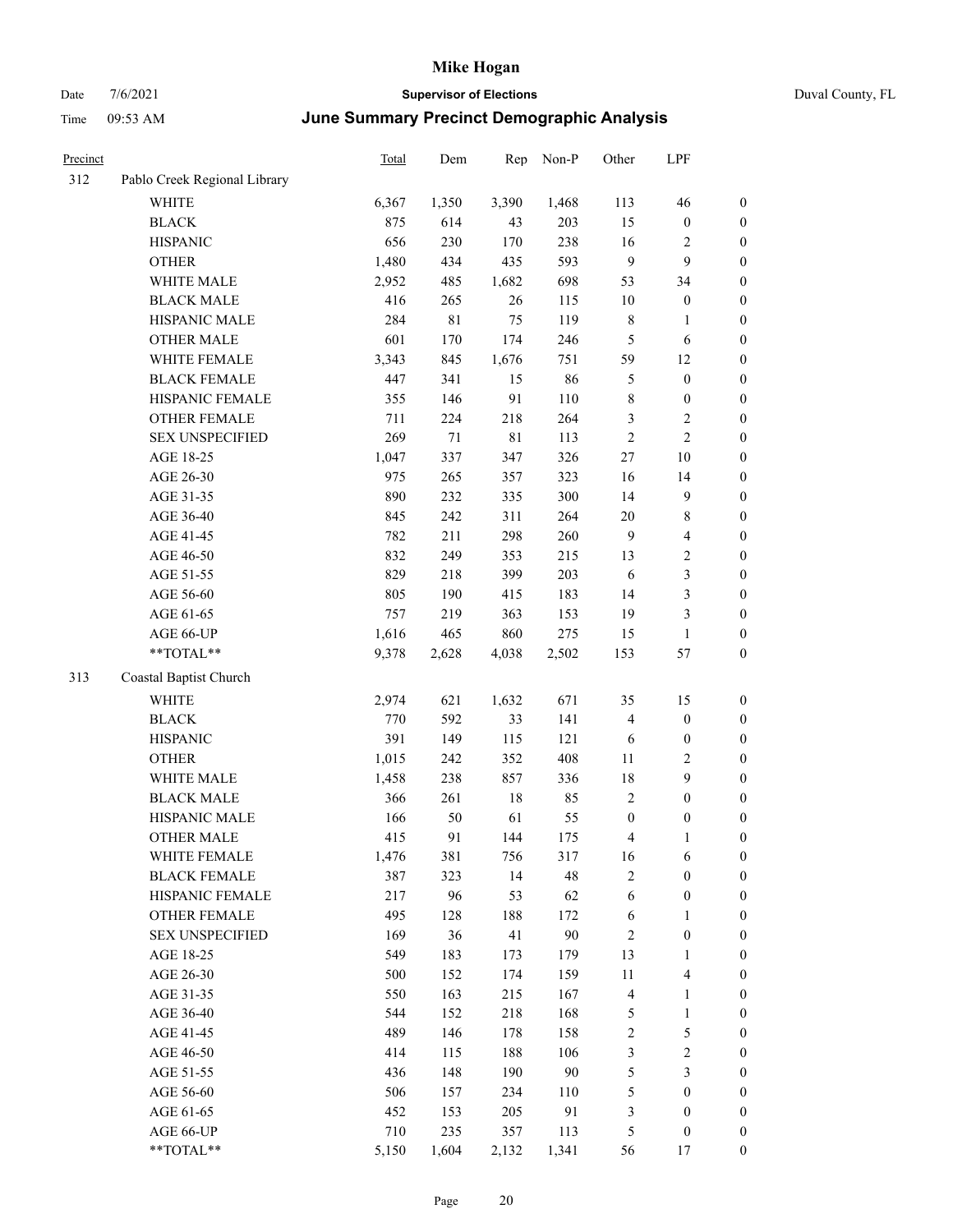| Precinct |                                   | Total | Dem            | Rep            | Non-P  | Other            | LPF                     |                  |
|----------|-----------------------------------|-------|----------------|----------------|--------|------------------|-------------------------|------------------|
| 315      | Lighthouse Church of the Nazarene |       |                |                |        |                  |                         |                  |
|          | <b>WHITE</b>                      | 1,252 | 242            | 695            | 293    | $17\,$           | $\mathfrak{S}$          | $\boldsymbol{0}$ |
|          | <b>BLACK</b>                      | 259   | 208            | 15             | 35     | $\mathbf{1}$     | $\boldsymbol{0}$        | $\boldsymbol{0}$ |
|          | <b>HISPANIC</b>                   | 113   | 28             | 41             | $44\,$ | $\boldsymbol{0}$ | $\boldsymbol{0}$        | $\boldsymbol{0}$ |
|          | <b>OTHER</b>                      | 228   | 59             | $71\,$         | 93     | 5                | $\boldsymbol{0}$        | $\boldsymbol{0}$ |
|          | WHITE MALE                        | 610   | 88             | 358            | 153    | 7                | $\overline{4}$          | 0                |
|          | <b>BLACK MALE</b>                 | 124   | 94             | $10\,$         | 19     | $\mathbf{1}$     | $\boldsymbol{0}$        | 0                |
|          | HISPANIC MALE                     | 49    | 11             | 17             | $21\,$ | $\boldsymbol{0}$ | $\boldsymbol{0}$        | $\boldsymbol{0}$ |
|          | <b>OTHER MALE</b>                 | 98    | 25             | $30\,$         | 41     | 2                | $\boldsymbol{0}$        | $\boldsymbol{0}$ |
|          | WHITE FEMALE                      | 623   | 152            | 323            | 137    | 10               | $\mathbf{1}$            | $\boldsymbol{0}$ |
|          | <b>BLACK FEMALE</b>               | 133   | 113            | $\overline{4}$ | 16     | $\boldsymbol{0}$ | $\boldsymbol{0}$        | $\boldsymbol{0}$ |
|          | HISPANIC FEMALE                   | 61    | 16             | 23             | 22     | $\boldsymbol{0}$ | $\boldsymbol{0}$        | $\boldsymbol{0}$ |
|          | OTHER FEMALE                      | 103   | 25             | 36             | 39     | 3                | $\boldsymbol{0}$        | $\boldsymbol{0}$ |
|          | <b>SEX UNSPECIFIED</b>            | 51    | 13             | 21             | 17     | $\boldsymbol{0}$ | $\boldsymbol{0}$        | $\boldsymbol{0}$ |
|          | AGE 18-25                         | 174   | 54             | 59             | 59     | $\mathfrak{2}$   | $\boldsymbol{0}$        | 0                |
|          | AGE 26-30                         | 174   | 47             | 63             | 59     | 3                | $\mathfrak{2}$          | 0                |
|          | AGE 31-35                         | 168   | 49             | 63             | 55     | $\mathbf{1}$     | $\boldsymbol{0}$        | 0                |
|          | AGE 36-40                         | 189   | 55             | 71             | 60     | 2                | $\mathbf{1}$            | 0                |
|          | AGE 41-45                         | 145   | 37             | 68             | 37     | 3                | $\boldsymbol{0}$        | $\boldsymbol{0}$ |
|          | AGE 46-50                         | 155   | 36             | 79             | 36     | 2                | $\sqrt{2}$              | $\boldsymbol{0}$ |
|          | AGE 51-55                         | 166   | 49             | 76             | 36     | 5                | $\boldsymbol{0}$        | $\boldsymbol{0}$ |
|          | AGE 56-60                         | 206   | 57             | 109            | $40\,$ | $\boldsymbol{0}$ | $\boldsymbol{0}$        | $\boldsymbol{0}$ |
|          | AGE 61-65                         | 187   | 63             | 89             | 32     | 3                | $\boldsymbol{0}$        | $\boldsymbol{0}$ |
|          | AGE 66-UP                         | 288   | 90             | 145            | 51     | $\overline{c}$   | $\boldsymbol{0}$        | 0                |
|          | **TOTAL**                         | 1,852 | 537            | 822            | 465    | 23               | $\mathfrak{S}$          | $\boldsymbol{0}$ |
| 401      | Glendale Community Church         |       |                |                |        |                  |                         |                  |
|          | WHITE                             | 1,042 | 238            | 591            | 190    | 16               | 7                       | $\boldsymbol{0}$ |
|          | <b>BLACK</b>                      | 257   | 193            | 15             | 47     | $\mathbf{2}$     | $\boldsymbol{0}$        | 0                |
|          | <b>HISPANIC</b>                   | 90    | 30             | 23             | 37     | $\boldsymbol{0}$ | $\boldsymbol{0}$        | 0                |
|          | <b>OTHER</b>                      | 110   | $22\,$         | 33             | 53     | 2                | $\boldsymbol{0}$        | $\boldsymbol{0}$ |
|          | WHITE MALE                        | 493   | 106            | 277            | 98     | 8                | $\overline{\mathbf{4}}$ | $\boldsymbol{0}$ |
|          | <b>BLACK MALE</b>                 | 100   | 66             | $\mathfrak{S}$ | 27     | 2                | $\boldsymbol{0}$        | $\boldsymbol{0}$ |
|          | HISPANIC MALE                     | 41    | 13             | $10\,$         | 18     | $\boldsymbol{0}$ | $\boldsymbol{0}$        | $\boldsymbol{0}$ |
|          | <b>OTHER MALE</b>                 | 36    | $\mathfrak{2}$ | 13             | 19     | $\overline{c}$   | $\boldsymbol{0}$        | $\boldsymbol{0}$ |
|          | WHITE FEMALE                      | 536   | 130            | 309            | 86     | 8                | $\mathfrak{Z}$          | $\overline{0}$   |
|          | <b>BLACK FEMALE</b>               | 153   | 124            | $10\,$         | 19     | $\boldsymbol{0}$ | $\boldsymbol{0}$        | 0                |
|          | HISPANIC FEMALE                   | 46    | 15             | 13             | $18\,$ | $\boldsymbol{0}$ | $\boldsymbol{0}$        | 0                |
|          | <b>OTHER FEMALE</b>               | 55    | 16             | 19             | $20\,$ | $\boldsymbol{0}$ | $\boldsymbol{0}$        | 0                |
|          | <b>SEX UNSPECIFIED</b>            | 39    | 11             | $\sqrt{6}$     | $22\,$ | $\boldsymbol{0}$ | $\boldsymbol{0}$        | 0                |
|          | AGE 18-25                         | 171   | 57             | 47             | 61     | 5                | $\mathbf{1}$            | $\boldsymbol{0}$ |
|          | AGE 26-30                         | 120   | 42             | 39             | 35     | $\mathbf{1}$     | $\mathfrak{Z}$          | $\boldsymbol{0}$ |
|          | AGE 31-35                         | 149   | 52             | 47             | 47     | $\mathbf{1}$     | $\sqrt{2}$              | $\boldsymbol{0}$ |
|          | AGE 36-40                         | 127   | 40             | 49             | 33     | 5                | $\boldsymbol{0}$        | $\boldsymbol{0}$ |
|          | AGE 41-45                         | 93    | 33             | 31             | $28\,$ | $\mathbf{1}$     | $\boldsymbol{0}$        | $\boldsymbol{0}$ |
|          | AGE 46-50                         | 116   | 32             | 53             | 29     | $\sqrt{2}$       | $\boldsymbol{0}$        | $\overline{0}$   |
|          | AGE 51-55                         | 116   | 40             | 52             | $22\,$ | $\sqrt{2}$       | $\boldsymbol{0}$        | $\boldsymbol{0}$ |
|          | AGE 56-60                         | 133   | 35             | $78\,$         | $20\,$ | $\boldsymbol{0}$ | $\boldsymbol{0}$        | $\boldsymbol{0}$ |
|          | AGE 61-65                         | 134   | 37             | $78\,$         | 15     | 3                | $\mathbf{1}$            | 0                |
|          | AGE 66-UP                         | 340   | 115            | 188            | 37     | $\boldsymbol{0}$ | $\boldsymbol{0}$        | 0                |
|          | $**TOTAL**$                       | 1,499 | 483            | 662            | 327    | $20\,$           | $\boldsymbol{7}$        | $\boldsymbol{0}$ |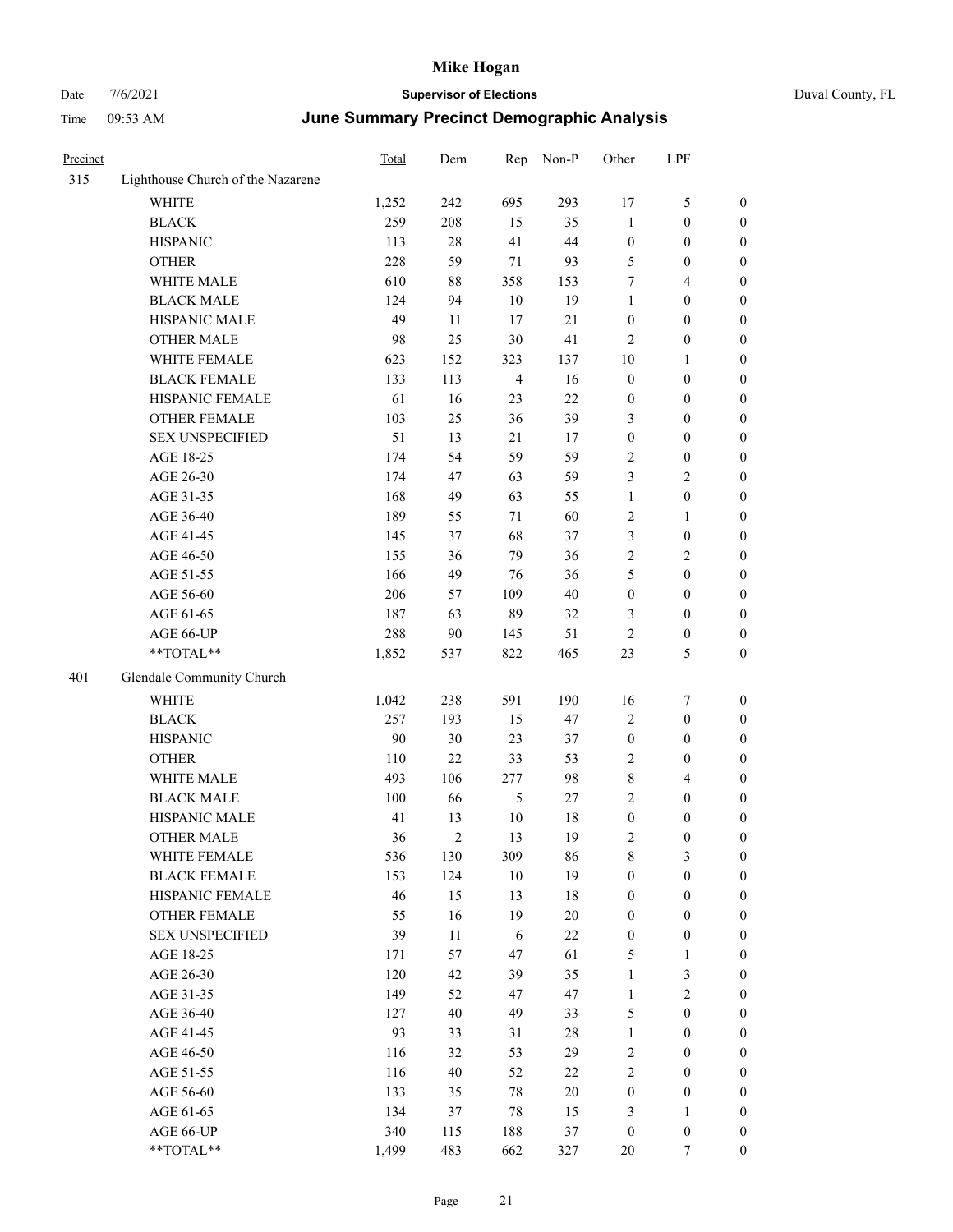| Duval County, FL |  |
|------------------|--|
|                  |  |

| Precinct |                                       | <b>Total</b> | Dem    | Rep    | Non-P | Other          | LPF                     |                  |
|----------|---------------------------------------|--------------|--------|--------|-------|----------------|-------------------------|------------------|
| 402      | Iglesia Pentecostal Presencia De Dios |              |        |        |       |                |                         |                  |
|          | WHITE                                 | 2,287        | 527    | 1,111  | 597   | 37             | 15                      | $\boldsymbol{0}$ |
|          | <b>BLACK</b>                          | 840          | 637    | 39     | 150   | 14             | $\boldsymbol{0}$        | $\boldsymbol{0}$ |
|          | <b>HISPANIC</b>                       | 519          | 200    | 123    | 184   | 10             | $\sqrt{2}$              | 0                |
|          | <b>OTHER</b>                          | 641          | 193    | 184    | 254   | $\overline{9}$ | $\mathbf{1}$            | 0                |
|          | WHITE MALE                            | 1,067        | 192    | 540    | 304   | 21             | $10\,$                  | $\boldsymbol{0}$ |
|          | <b>BLACK MALE</b>                     | 355          | 244    | 19     | 86    | 6              | $\boldsymbol{0}$        | $\boldsymbol{0}$ |
|          | HISPANIC MALE                         | 233          | $72\,$ | 71     | 82    | 6              | $\sqrt{2}$              | $\boldsymbol{0}$ |
|          | <b>OTHER MALE</b>                     | 248          | 76     | 72     | 95    | 5              | $\boldsymbol{0}$        | $\boldsymbol{0}$ |
|          | WHITE FEMALE                          | 1,190        | 332    | 549    | 288   | 16             | $\mathfrak{S}$          | $\boldsymbol{0}$ |
|          | <b>BLACK FEMALE</b>                   | 474          | 383    | $20\,$ | 63    | 8              | $\boldsymbol{0}$        | $\boldsymbol{0}$ |
|          | HISPANIC FEMALE                       | 273          | 120    | 51     | 98    | $\overline{4}$ | $\boldsymbol{0}$        | $\boldsymbol{0}$ |
|          | <b>OTHER FEMALE</b>                   | 306          | 99     | 96     | 107   | 3              | $\mathbf{1}$            | 0                |
|          | <b>SEX UNSPECIFIED</b>                | 141          | 39     | 39     | 62    | $\mathbf{1}$   | $\boldsymbol{0}$        | 0                |
|          | AGE 18-25                             | 472          | 176    | 101    | 172   | 22             | $\mathbf{1}$            | 0                |
|          | AGE 26-30                             | 482          | 170    | 117    | 179   | 12             | $\overline{\mathbf{4}}$ | 0                |
|          | AGE 31-35                             | 412          | 143    | 100    | 159   | 7              | $\mathfrak{Z}$          | 0                |
|          | AGE 36-40                             | 368          | 136    | 103    | 124   | 4              | $\mathbf{1}$            | $\boldsymbol{0}$ |
|          | AGE 41-45                             | 356          | 135    | 117    | 97    | 6              | $\mathbf{1}$            | 0                |
|          | AGE 46-50                             | 324          | 112    | 117    | 89    | 5              | $\mathbf{1}$            | 0                |
|          | AGE 51-55                             | 347          | 130    | 128    | 86    | $\overline{c}$ | $\mathbf{1}$            | $\boldsymbol{0}$ |
|          | AGE 56-60                             | 427          | 156    | 185    | 82    | 4              | $\boldsymbol{0}$        | 0                |
|          | AGE 61-65                             | 363          | 134    | 143    | 82    | 3              | $\mathbf{1}$            | 0                |
|          | AGE 66-UP                             | 736          | 265    | 346    | 115   | 5              | $\mathfrak{S}$          | 0                |
|          | **TOTAL**                             | 4,287        | 1,557  | 1,457  | 1,185 | $70\,$         | 18                      | 0                |
| 403      | Restoration Church                    |              |        |        |       |                |                         |                  |
|          | <b>WHITE</b>                          | 3,251        | 827    | 1,599  | 767   | 46             | 12                      | 0                |
|          | <b>BLACK</b>                          | 1,481        | 1,131  | 61     | 269   | 18             | $\sqrt{2}$              | 0                |
|          | <b>HISPANIC</b>                       | 715          | 269    | 165    | 271   | 6              | $\overline{\mathbf{4}}$ | 0                |
|          | <b>OTHER</b>                          | 797          | 287    | 173    | 330   | 6              | $\mathbf{1}$            | $\boldsymbol{0}$ |
|          | WHITE MALE                            | 1,518        | 317    | 811    | 363   | 19             | $\,$ 8 $\,$             | 0                |
|          | <b>BLACK MALE</b>                     | 579          | 393    | 33     | 142   | $\overline{9}$ | $\sqrt{2}$              | 0                |
|          | HISPANIC MALE                         | 298          | 99     | 83     | 113   | 2              | $\mathbf{1}$            | $\boldsymbol{0}$ |
|          | <b>OTHER MALE</b>                     | 320          | 114    | 72     | 128   | 5              | $\mathbf{1}$            | $\boldsymbol{0}$ |
|          | WHITE FEMALE                          | 1,698        | 502    | 775    | 391   | 26             | $\overline{4}$          | 0                |
|          | <b>BLACK FEMALE</b>                   | 879          | 721    | $28\,$ | 122   | 8              | $\boldsymbol{0}$        | 0                |
|          | HISPANIC FEMALE                       | 397          | 165    | $78\,$ | 147   | $\overline{4}$ | $\mathfrak{Z}$          | 0                |
|          | OTHER FEMALE                          | 356          | 135    | 86     | 134   | $\mathbf{1}$   | $\boldsymbol{0}$        | 0                |
|          | <b>SEX UNSPECIFIED</b>                | 199          | 68     | 32     | 97    | $\sqrt{2}$     | $\boldsymbol{0}$        | 0                |
|          | AGE 18-25                             | 695          | 284    | 149    | 239   | 21             | $\sqrt{2}$              | $\boldsymbol{0}$ |
|          | AGE 26-30                             | 636          | 235    | 158    | 228   | 13             | $\sqrt{2}$              | 0                |
|          | AGE 31-35                             | 580          | 234    | 149    | 189   | $\,$ 8 $\,$    | $\boldsymbol{0}$        | 0                |
|          | AGE 36-40                             | 563          | 224    | 145    | 183   | $\,$ 8 $\,$    | $\mathfrak{Z}$          | 0                |
|          | AGE 41-45                             | 504          | 227    | 118    | 153   | $\sqrt{2}$     | $\overline{\mathbf{4}}$ | 0                |
|          | AGE 46-50                             | 497          | 195    | 160    | 134   | $\mathfrak s$  | $\mathfrak{Z}$          | 0                |
|          | AGE 51-55                             | 506          | 201    | 184    | 118   | $\mathbf{1}$   | $\sqrt{2}$              | 0                |
|          | AGE 56-60                             | 604          | 234    | 247    | 114   | 7              | $\sqrt{2}$              | 0                |
|          | AGE 61-65                             | 551          | 204    | 237    | 106   | 3              | $\mathbf{1}$            | $\boldsymbol{0}$ |
|          | AGE 66-UP                             | 1,108        | 476    | 451    | 173   | $\,$ 8 $\,$    | $\boldsymbol{0}$        | 0                |
|          | **TOTAL**                             | 6,244        | 2,514  | 1,998  | 1,637 | 76             | 19                      | $\boldsymbol{0}$ |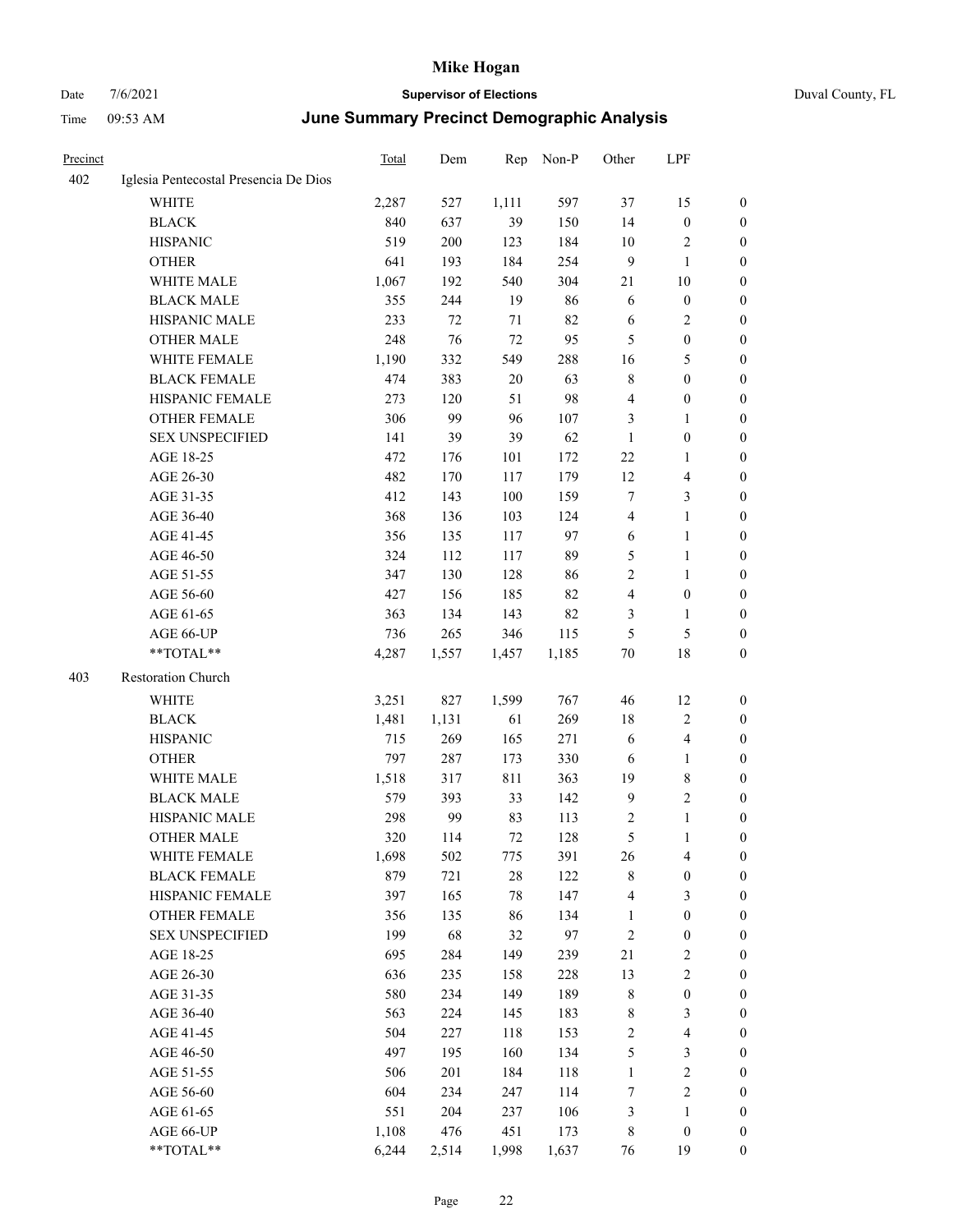|  | Duval County, FL |  |
|--|------------------|--|
|--|------------------|--|

| Precinct |                                   | Total | Dem         |                | Rep Non-P | Other            | LPF              |                  |
|----------|-----------------------------------|-------|-------------|----------------|-----------|------------------|------------------|------------------|
| 404      | Holiday Hill Baptist Church       |       |             |                |           |                  |                  |                  |
|          | WHITE                             | 2,428 | 567         | 1,425          | 400       | 25               | 11               | $\boldsymbol{0}$ |
|          | <b>BLACK</b>                      | 202   | 163         | 11             | 24        | 4                | $\boldsymbol{0}$ | $\boldsymbol{0}$ |
|          | <b>HISPANIC</b>                   | 117   | 41          | 39             | 32        | 5                | $\boldsymbol{0}$ | $\boldsymbol{0}$ |
|          | <b>OTHER</b>                      | 216   | 63          | 63             | 86        | $\overline{c}$   | $\sqrt{2}$       | $\boldsymbol{0}$ |
|          | WHITE MALE                        | 1,133 | 229         | 678            | 207       | 14               | 5                | $\boldsymbol{0}$ |
|          | <b>BLACK MALE</b>                 | 107   | $8\sqrt{1}$ | 6              | 17        | 3                | $\boldsymbol{0}$ | $\boldsymbol{0}$ |
|          | HISPANIC MALE                     | 63    | 21          | 19             | $20\,$    | 3                | $\boldsymbol{0}$ | $\boldsymbol{0}$ |
|          | OTHER MALE                        | 78    | 15          | 23             | 36        | $\sqrt{2}$       | $\sqrt{2}$       | 0                |
|          | WHITE FEMALE                      | 1,265 | 333         | 729            | 186       | 11               | 6                | 0                |
|          | <b>BLACK FEMALE</b>               | 90    | $78\,$      | 5              | 6         | $\mathbf{1}$     | $\boldsymbol{0}$ | $\boldsymbol{0}$ |
|          | HISPANIC FEMALE                   | 53    | $20\,$      | 19             | 12        | 2                | $\boldsymbol{0}$ | $\boldsymbol{0}$ |
|          | <b>OTHER FEMALE</b>               | 87    | 36          | 24             | $27\,$    | $\boldsymbol{0}$ | $\boldsymbol{0}$ | $\boldsymbol{0}$ |
|          | <b>SEX UNSPECIFIED</b>            | 87    | 21          | 35             | 31        | $\boldsymbol{0}$ | $\boldsymbol{0}$ | $\boldsymbol{0}$ |
|          | AGE 18-25                         | 265   | 73          | 107            | 78        | 5                | $\sqrt{2}$       | $\boldsymbol{0}$ |
|          | AGE 26-30                         | 235   | 65          | 99             | 68        | 3                | $\boldsymbol{0}$ | $\boldsymbol{0}$ |
|          | AGE 31-35                         | 259   | 74          | 105            | 73        | 3                | $\overline{4}$   | $\boldsymbol{0}$ |
|          | AGE 36-40                         | 254   | 70          | 120            | 60        | 3                | $\mathbf{1}$     | $\boldsymbol{0}$ |
|          | AGE 41-45                         | 209   | 58          | 95             | 46        | 8                | $\sqrt{2}$       | 0                |
|          | AGE 46-50                         | 233   | 73          | 113            | 45        | 2                | $\boldsymbol{0}$ | $\boldsymbol{0}$ |
|          | AGE 51-55                         | 211   | 45          | 129            | 32        | 5                | $\boldsymbol{0}$ | $\boldsymbol{0}$ |
|          | AGE 56-60                         | 265   | 70          | 142            | 44        | 5                | $\overline{4}$   | $\boldsymbol{0}$ |
|          | AGE 61-65                         | 294   | 79          | 177            | 37        | $\mathbf{1}$     | $\boldsymbol{0}$ | $\boldsymbol{0}$ |
|          | AGE 66-UP                         | 738   | 227         | 451            | 59        | $\mathbf{1}$     | $\boldsymbol{0}$ | $\boldsymbol{0}$ |
|          | **TOTAL**                         | 2,963 | 834         | 1,538          | 542       | 36               | 13               | $\boldsymbol{0}$ |
| 405      | Harvest Time Christian Fellowship |       |             |                |           |                  |                  |                  |
|          | WHITE                             | 1,022 | 300         | 462            | 229       | 21               | $10\,$           | $\boldsymbol{0}$ |
|          | <b>BLACK</b>                      | 637   | 485         | 19             | 125       | 6                | $\overline{2}$   | $\boldsymbol{0}$ |
|          | <b>HISPANIC</b>                   | 218   | 82          | 56             | 73        | 6                | $\mathbf{1}$     | $\boldsymbol{0}$ |
|          | <b>OTHER</b>                      | 197   | 67          | 50             | $80\,$    | $\boldsymbol{0}$ | $\boldsymbol{0}$ | $\boldsymbol{0}$ |
|          | WHITE MALE                        | 481   | 125         | 234            | 102       | 13               | $\boldsymbol{7}$ | 0                |
|          | <b>BLACK MALE</b>                 | 259   | 186         | 14             | 55        | 3                | $\mathbf{1}$     | 0                |
|          | HISPANIC MALE                     | 80    | 29          | 18             | $30\,$    | $\overline{c}$   | $\mathbf{1}$     | $\boldsymbol{0}$ |
|          | <b>OTHER MALE</b>                 | 70    | 22          | 16             | 32        | $\theta$         | $\Omega$         | $\theta$         |
|          | WHITE FEMALE                      | 527   | 171         | 222            | 123       | 8                | $\mathfrak{Z}$   | $\boldsymbol{0}$ |
|          | <b>BLACK FEMALE</b>               | 357   | 286         | $\mathfrak{S}$ | 62        | 3                | 1                | 0                |
|          | HISPANIC FEMALE                   | 132   | 52          | 34             | 42        | 4                | $\boldsymbol{0}$ | 0                |
|          | <b>OTHER FEMALE</b>               | 96    | 37          | 26             | 33        | 0                | $\boldsymbol{0}$ | 0                |
|          | <b>SEX UNSPECIFIED</b>            | 72    | 26          | 18             | $28\,$    | $\boldsymbol{0}$ | $\boldsymbol{0}$ | 0                |
|          | AGE 18-25                         | 258   | 112         | 41             | 99        | 5                | $\mathbf{1}$     | 0                |
|          | AGE 26-30                         | 261   | 117         | 51             | 85        | 6                | $\sqrt{2}$       | 0                |
|          | AGE 31-35                         | 245   | 114         | 57             | 65        | 6                | $\mathfrak{Z}$   | 0                |
|          | AGE 36-40                         | 191   | 85          | 49             | 49        | 3                | $\mathfrak{S}$   | 0                |
|          | AGE 41-45                         | 182   | 81          | 48             | 49        | 3                | 1                | 0                |
|          | AGE 46-50                         | 149   | 62          | 43             | 41        | 3                | $\boldsymbol{0}$ | 0                |
|          | AGE 51-55                         | 163   | 86          | 45             | 31        | $\mathbf{1}$     | $\boldsymbol{0}$ | 0                |
|          | AGE 56-60                         | 186   | 89          | 69             | 26        | $\mathbf{1}$     | $\mathbf{1}$     | 0                |
|          | AGE 61-65                         | 163   | 62          | 76             | 24        | $\mathbf{1}$     | $\boldsymbol{0}$ | 0                |
|          | AGE 66-UP                         | 276   | 126         | 108            | $38\,$    | 4                | $\boldsymbol{0}$ | 0                |
|          | $**TOTAL**$                       | 2,074 | 934         | 587            | 507       | 33               | 13               | 0                |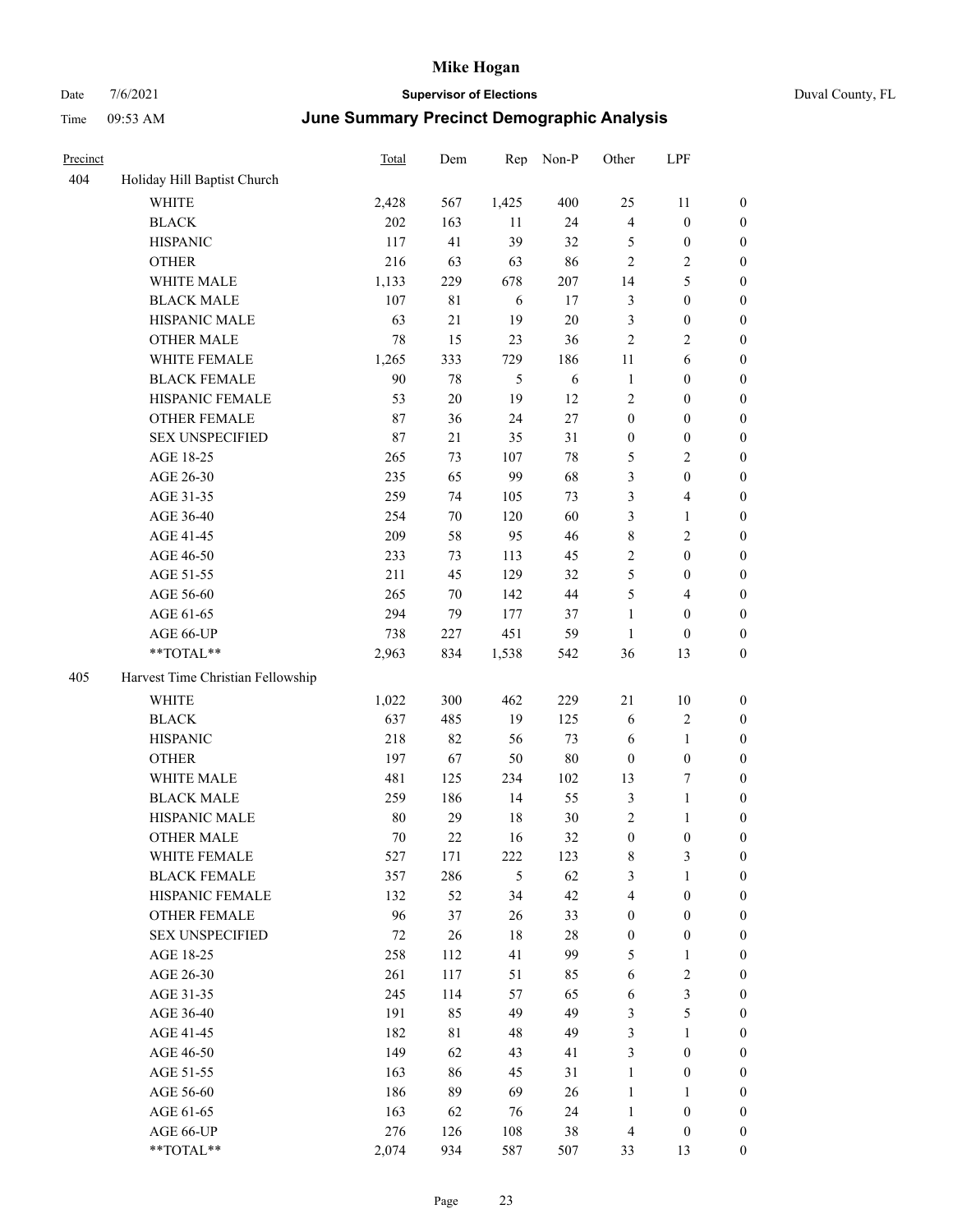| ппе<br>UY.JJ AIVI                | <u>June Jummary Fredinct Demographic Analysis</u> |        |                 |                       |        |            |                |  |
|----------------------------------|---------------------------------------------------|--------|-----------------|-----------------------|--------|------------|----------------|--|
| Precinct                         | Total                                             | Dem    | Rep             | $Non-P$               | Other  | <b>LPF</b> |                |  |
| 407<br>Southpoint Baptist Church |                                                   |        |                 |                       |        |            |                |  |
| WHITE                            | 3,957                                             | 955    | 2,034           | 859                   | 73     | 36         | $\overline{0}$ |  |
| <b>BLACK</b>                     | 1,068                                             | 834    | 37              | 177                   | 18     | 2          | $\theta$       |  |
| <b>HISPANIC</b>                  | 420                                               | 167    | 88              | 158                   | 6      |            | $\theta$       |  |
| <b>OTHER</b>                     | 921                                               | 327    | 190             | 390                   | 11     | 3          | $\mathbf{0}$   |  |
| WHITE MALE                       | 1,872                                             | 374    | 999             | 444                   | 31     | 24         | $\theta$       |  |
| <b>BLACK MALE</b>                | 424                                               | 311    | 16              | 87                    | 9      |            | $\theta$       |  |
| <b>IHODIAHO A LI P</b>           | 1.71                                              | $\sim$ | $\overline{41}$ | $\epsilon$ $\epsilon$ | $\sim$ | $\sim$     | $\sim$         |  |

|     | <b>OTHER</b>               | 921   | 327   | 190   | 390    | 11                      | 3                       | $\boldsymbol{0}$ |
|-----|----------------------------|-------|-------|-------|--------|-------------------------|-------------------------|------------------|
|     | WHITE MALE                 | 1,872 | 374   | 999   | 444    | 31                      | 24                      | $\boldsymbol{0}$ |
|     | <b>BLACK MALE</b>          | 424   | 311   | 16    | 87     | 9                       | $\mathbf{1}$            | $\boldsymbol{0}$ |
|     | HISPANIC MALE              | 171   | 62    | 41    | 65     | $\mathfrak{Z}$          | $\boldsymbol{0}$        | $\boldsymbol{0}$ |
|     | <b>OTHER MALE</b>          | 383   | 118   | 80    | 176    | $\,8\,$                 | $\mathbf{1}$            | 0                |
|     | WHITE FEMALE               | 2,041 | 567   | 1,020 | 401    | 42                      | $11\,$                  | 0                |
|     | <b>BLACK FEMALE</b>        | 632   | 514   | 20    | $88\,$ | $\boldsymbol{9}$        | $\mathbf{1}$            | $\boldsymbol{0}$ |
|     | HISPANIC FEMALE            | 243   | 102   | 45    | 92     | $\mathfrak{Z}$          | $\mathbf{1}$            | $\boldsymbol{0}$ |
|     | OTHER FEMALE               | 409   | 175   | 92    | 139    | 3                       | $\boldsymbol{0}$        | $\boldsymbol{0}$ |
|     | <b>SEX UNSPECIFIED</b>     | 191   | 60    | 36    | 92     | $\mathbf{0}$            | 3                       | $\boldsymbol{0}$ |
|     | AGE 18-25                  | 758   | 302   | 204   | 231    | 12                      | 9                       | $\boldsymbol{0}$ |
|     | AGE 26-30                  | 885   | 343   | 264   | 251    | 21                      | 6                       | $\boldsymbol{0}$ |
|     | AGE 31-35                  | 762   | 300   | 194   | 242    | 22                      | $\overline{\mathbf{4}}$ | $\boldsymbol{0}$ |
|     | AGE 36-40                  | 598   | 216   | 191   | 170    | 19                      | $\mathbf{2}$            | $\boldsymbol{0}$ |
|     | AGE 41-45                  | 485   | 180   | 145   | 148    | $\mathfrak{H}$          | $\tau$                  | $\boldsymbol{0}$ |
|     | AGE 46-50                  | 454   | 147   | 170   | 126    | 6                       | 5                       | $\boldsymbol{0}$ |
|     | AGE 51-55                  | 468   | 162   | 190   | 109    | $\overline{4}$          | $\mathfrak{Z}$          | $\boldsymbol{0}$ |
|     | AGE 56-60                  | 435   | 129   | 220   | 80     | 5                       | $\mathbf{1}$            | $\boldsymbol{0}$ |
|     | AGE 61-65                  | 427   | 144   | 197   | 76     | 5                       | 5                       | $\boldsymbol{0}$ |
|     | AGE 66-UP                  | 1,094 | 360   | 574   | 151    | 9                       | $\boldsymbol{0}$        | 0                |
|     | $**TOTAL**$                | 6,366 | 2,283 | 2,349 | 1,584  | 108                     | 42                      | $\boldsymbol{0}$ |
| 408 | Dean Road Church of Christ |       |       |       |        |                         |                         |                  |
|     | WHITE                      | 2,931 | 636   | 1,640 | 601    | $40\,$                  | 14                      | 0                |
|     | <b>BLACK</b>               | 579   | 446   | 25    | 100    | 6                       | $\mathbf{2}$            | $\boldsymbol{0}$ |
|     | <b>HISPANIC</b>            | 329   | 122   | 76    | 125    | $\overline{4}$          | $\mathbf{2}$            | $\boldsymbol{0}$ |
|     | <b>OTHER</b>               | 416   | 115   | 147   | 147    | 6                       | $\mathbf{1}$            | $\boldsymbol{0}$ |
|     | WHITE MALE                 | 1,366 | 241   | 781   | 315    | $20\,$                  | 9                       | $\boldsymbol{0}$ |
|     | <b>BLACK MALE</b>          | 214   | 150   | 14    | 47     | $\sqrt{2}$              | $\mathbf{1}$            | 0                |
|     | HISPANIC MALE              | 149   | 50    | 35    | 61     | $\sqrt{2}$              | 1                       | 0                |
|     | <b>OTHER MALE</b>          | 158   | 32    | 62    | 63     | 1                       | $\boldsymbol{0}$        | 0                |
|     | WHITE FEMALE               | 1,525 | 387   | 841   | 272    | $20\,$                  | 5                       | 0                |
|     | <b>BLACK FEMALE</b>        | 351   | 287   | 10    | 49     | $\overline{4}$          | $\mathbf{1}$            | $\boldsymbol{0}$ |
|     | HISPANIC FEMALE            | 171   | 71    | 39    | 58     | $\overline{2}$          | 1                       | $\boldsymbol{0}$ |
|     | OTHER FEMALE               | 187   | 61    | 70    | 52     | 4                       | 0                       | $\boldsymbol{0}$ |
|     | <b>SEX UNSPECIFIED</b>     | 134   | 40    | 36    | 56     | $\mathbf{1}$            | 1                       | $\boldsymbol{0}$ |
|     | AGE 18-25                  | 402   | 141   | 105   | 139    | 14                      | 3                       | $\boldsymbol{0}$ |
|     | AGE 26-30                  | 392   | 128   | 126   | 126    | 9                       | 3                       | $\boldsymbol{0}$ |
|     | AGE 31-35                  | 419   | 133   | 151   | 131    | $\boldsymbol{2}$        | $\overline{c}$          | $\boldsymbol{0}$ |
|     | AGE 36-40                  | 353   | 102   | 135   | 110    | 4                       | $\overline{c}$          | $\boldsymbol{0}$ |
|     | AGE 41-45                  | 287   | 86    | 117   | 76     | $\overline{\mathbf{4}}$ | $\overline{\mathbf{4}}$ | $\boldsymbol{0}$ |
|     | AGE 46-50                  | 296   | 82    | 147   | 63     | 3                       | 1                       | $\boldsymbol{0}$ |
|     | AGE 51-55                  | 326   | 93    | 155   | 71     | $\overline{4}$          | 3                       | 0                |
|     | AGE 56-60                  | 410   | 97    | 218   | 91     | $\overline{4}$          | $\boldsymbol{0}$        | 0                |
|     | AGE 61-65                  | 411   | 119   | 222   | 69     | $\mathbf{1}$            | $\boldsymbol{0}$        | 0                |
|     | AGE 66-UP                  | 959   | 338   | 512   | 97     | 11                      | 1                       | 0                |
|     | **TOTAL**                  | 4,255 | 1,319 | 1,888 | 973    | 56                      | 19                      | 0                |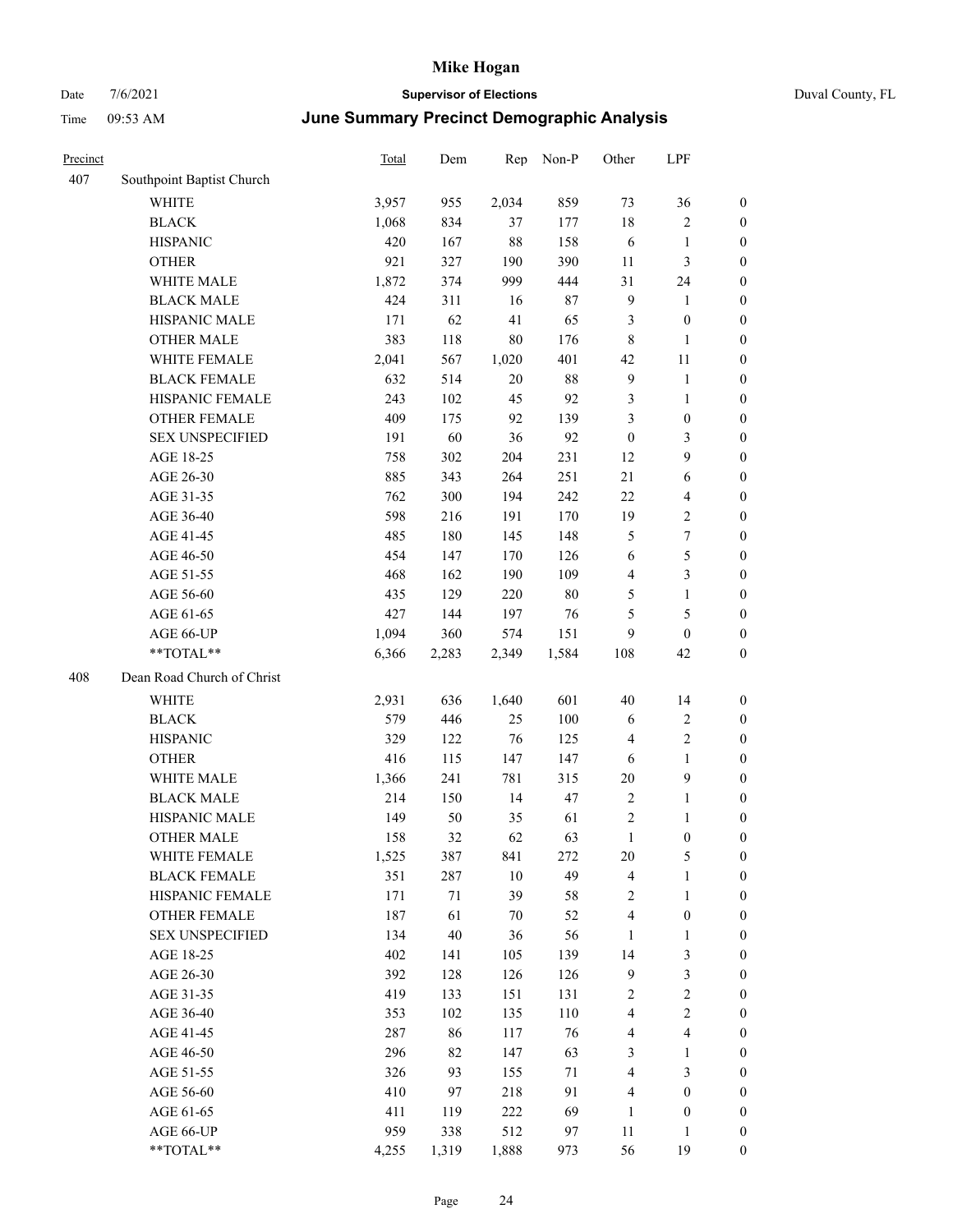|  | Duval County. F |  |
|--|-----------------|--|

| Precinct |                                        | Total | Dem    | Rep         | Non-P  | Other            | LPF                     |                  |
|----------|----------------------------------------|-------|--------|-------------|--------|------------------|-------------------------|------------------|
| 409      | Ramallah American Club of Jacksonville |       |        |             |        |                  |                         |                  |
|          | <b>WHITE</b>                           | 1,814 | 482    | 917         | 380    | 23               | 12                      | $\boldsymbol{0}$ |
|          | <b>BLACK</b>                           | 693   | 524    | $26\,$      | 135    | $\,$ 8 $\,$      | $\boldsymbol{0}$        | $\boldsymbol{0}$ |
|          | <b>HISPANIC</b>                        | 292   | 116    | 57          | 111    | $\mathfrak{S}$   | 3                       | $\boldsymbol{0}$ |
|          | <b>OTHER</b>                           | 401   | 109    | 102         | 183    | 5                | $\overline{\mathbf{c}}$ | $\boldsymbol{0}$ |
|          | WHITE MALE                             | 824   | 190    | 429         | 189    | 10               | 6                       | $\boldsymbol{0}$ |
|          | <b>BLACK MALE</b>                      | 273   | 192    | 14          | 64     | $\mathfrak{Z}$   | $\boldsymbol{0}$        | $\boldsymbol{0}$ |
|          | HISPANIC MALE                          | 111   | 42     | 26          | 41     | $\boldsymbol{0}$ | 2                       | $\boldsymbol{0}$ |
|          | <b>OTHER MALE</b>                      | 157   | $44\,$ | 43          | 65     | 3                | $\overline{c}$          | $\boldsymbol{0}$ |
|          | WHITE FEMALE                           | 972   | 288    | 481         | 185    | 13               | 5                       | $\boldsymbol{0}$ |
|          | <b>BLACK FEMALE</b>                    | 403   | 320    | 11          | 67     | $\mathfrak{S}$   | $\boldsymbol{0}$        | $\boldsymbol{0}$ |
|          | HISPANIC FEMALE                        | 178   | 73     | 29          | 70     | $\mathfrak{S}$   | 1                       | $\boldsymbol{0}$ |
|          | <b>OTHER FEMALE</b>                    | 171   | 54     | 44          | 71     | $\sqrt{2}$       | $\boldsymbol{0}$        | $\boldsymbol{0}$ |
|          | <b>SEX UNSPECIFIED</b>                 | 111   | $28\,$ | 25          | 57     | $\boldsymbol{0}$ | 1                       | $\boldsymbol{0}$ |
|          | AGE 18-25                              | 328   | 141    | 74          | 106    | $\mathfrak{S}$   | 2                       | $\boldsymbol{0}$ |
|          | AGE 26-30                              | 325   | 128    | 68          | 121    | $\mathfrak{S}$   | 3                       | $\boldsymbol{0}$ |
|          | AGE 31-35                              | 286   | 94     | $8\sqrt{1}$ | 97     | $\,$ 8 $\,$      | 6                       | $\boldsymbol{0}$ |
|          | AGE 36-40                              | 265   | 90     | 79          | 89     | 5                | 2                       | $\boldsymbol{0}$ |
|          | AGE 41-45                              | 221   | 89     | 59          | 66     | $\mathfrak{H}$   | $\overline{c}$          | $\boldsymbol{0}$ |
|          | AGE 46-50                              | 228   | 96     | 72          | 54     | $\overline{4}$   | 2                       | $\boldsymbol{0}$ |
|          | AGE 51-55                              | 253   | 86     | 112         | 54     | 1                | $\boldsymbol{0}$        | $\boldsymbol{0}$ |
|          | AGE 56-60                              | 263   | 111    | 97          | 51     | $\overline{4}$   | $\boldsymbol{0}$        | $\boldsymbol{0}$ |
|          | AGE 61-65                              | 277   | 94     | 124         | 58     | 1                | $\boldsymbol{0}$        | $\boldsymbol{0}$ |
|          | AGE 66-UP                              | 754   | 302    | 336         | 113    | 3                | $\mathbf{0}$            | $\boldsymbol{0}$ |
|          | **TOTAL**                              | 3,200 | 1,231  | 1,102       | 809    | 41               | 17                      | $\boldsymbol{0}$ |
| 410      | St. Barnabas Anglican Church           |       |        |             |        |                  |                         |                  |
|          | WHITE                                  | 2,510 | 605    | 1,251       | 592    | 47               | 15                      | $\boldsymbol{0}$ |
|          | <b>BLACK</b>                           | 873   | 649    | 49          | 164    | 10               | $\mathbf{1}$            | $\boldsymbol{0}$ |
|          | <b>HISPANIC</b>                        | 446   | 182    | 93          | 164    | $\tau$           | $\boldsymbol{0}$        | $\boldsymbol{0}$ |
|          | <b>OTHER</b>                           | 768   | 209    | 238         | 312    | 5                | 4                       | $\boldsymbol{0}$ |
|          | WHITE MALE                             | 1,204 | 254    | 628         | 293    | 19               | 10                      | $\boldsymbol{0}$ |
|          | <b>BLACK MALE</b>                      | 367   | 260    | 25          | 76     | 5                | 1                       | $\boldsymbol{0}$ |
|          | HISPANIC MALE                          | 208   | 72     | 48          | 84     | $\overline{4}$   | $\boldsymbol{0}$        | $\boldsymbol{0}$ |
|          | <b>OTHER MALE</b>                      | 318   | $80\,$ | 106         | 130    | 1                | 1                       | $\boldsymbol{0}$ |
|          | WHITE FEMALE                           | 1,258 | 338    | 602         | 285    | 28               | 5                       | $\boldsymbol{0}$ |
|          | <b>BLACK FEMALE</b>                    | 488   | 374    | $22\,$      | $87\,$ | $\mathfrak{S}$   | $\boldsymbol{0}$        | $\boldsymbol{0}$ |
|          | HISPANIC FEMALE                        | 225   | 103    | 42          | 77     | $\mathfrak{Z}$   | $\boldsymbol{0}$        | $\boldsymbol{0}$ |
|          | <b>OTHER FEMALE</b>                    | 336   | 98     | 111         | 121    | 3                | 3                       | $\boldsymbol{0}$ |
|          | <b>SEX UNSPECIFIED</b>                 | 193   | 66     | $47\,$      | 79     | $\mathbf{1}$     | $\boldsymbol{0}$        | $\boldsymbol{0}$ |
|          | AGE 18-25                              | 578   | 218    | 144         | 201    | 12               | 3                       | $\boldsymbol{0}$ |
|          | AGE 26-30                              | 436   | 166    | 109         | 148    | 10               | 3                       | $\boldsymbol{0}$ |
|          | AGE 31-35                              | 411   | 148    | 121         | 131    | $\boldsymbol{7}$ | $\overline{4}$          | $\boldsymbol{0}$ |
|          | AGE 36-40                              | 405   | 145    | 116         | 133    | $\,$ 8 $\,$      | 3                       | $\boldsymbol{0}$ |
|          | AGE 41-45                              | 327   | 112    | 96          | 113    | $\overline{4}$   | $\overline{c}$          | $\boldsymbol{0}$ |
|          | AGE 46-50                              | 365   | 122    | 135         | 98     | $\boldsymbol{7}$ | 3                       | $\boldsymbol{0}$ |
|          | AGE 51-55                              | 390   | 137    | 151         | 98     | $\overline{4}$   | $\boldsymbol{0}$        | $\boldsymbol{0}$ |
|          | AGE 56-60                              | 432   | 137    | 191         | 98     | 6                | $\boldsymbol{0}$        | $\boldsymbol{0}$ |
|          | AGE 61-65                              | 411   | 140    | 175         | 89     | 6                | $\mathbf{1}$            | $\boldsymbol{0}$ |
|          | AGE 66-UP                              | 842   | 320    | 393         | 123    | 5                | $\mathbf{1}$            | $\mathbf{0}$     |
|          | **TOTAL**                              | 4,597 | 1,645  | 1,631       | 1,232  | 69               | $20\,$                  | $\boldsymbol{0}$ |
|          |                                        |       |        |             |        |                  |                         |                  |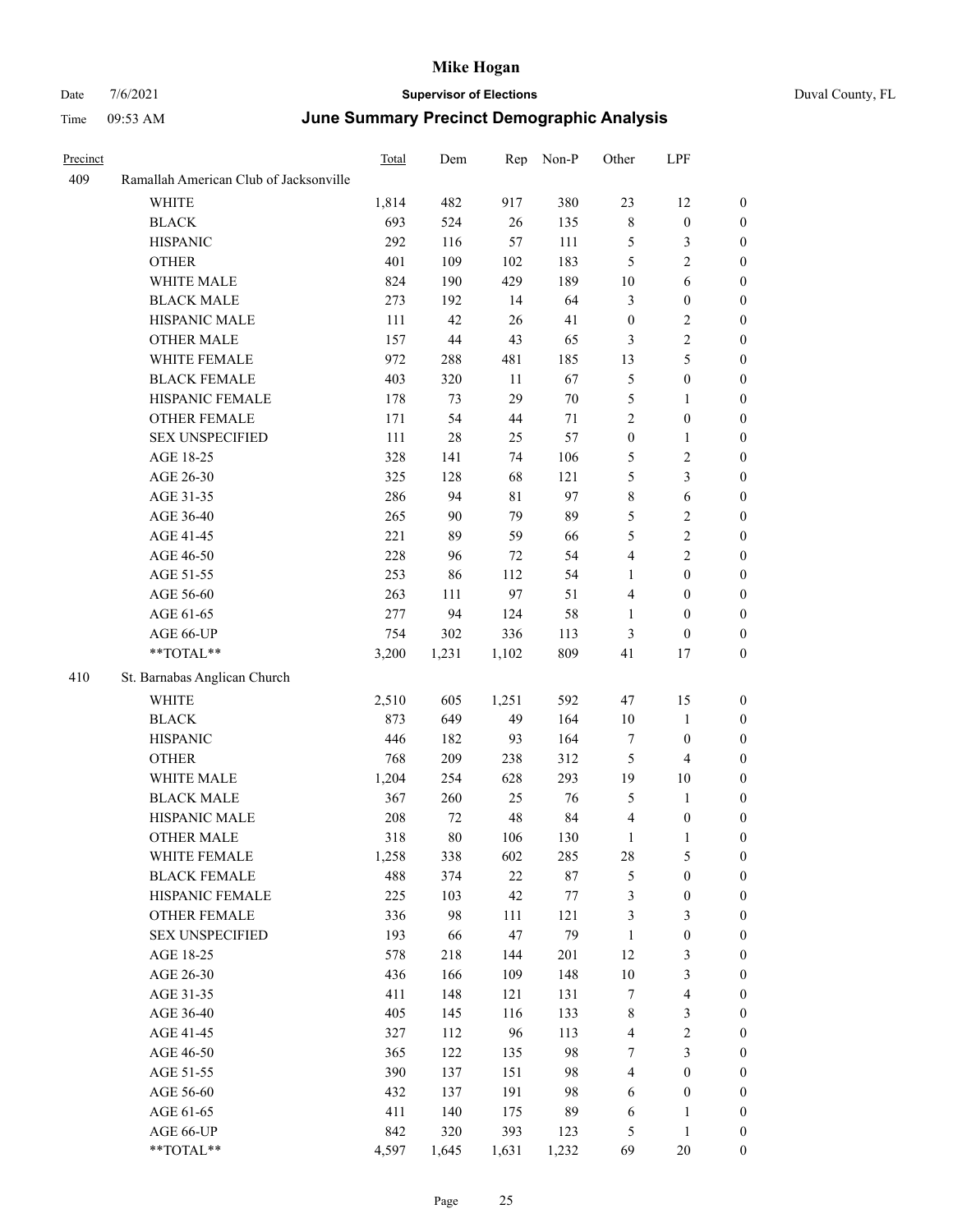## Date 7/6/2021 **Supervisor of Elections** Duval County, FL Time 09:53 AM **June Summary Precinct Demographic Analysis**

| Precinct |                             | Total | Dem   | Rep         | Non-P       | Other                   | LPF              |                  |
|----------|-----------------------------|-------|-------|-------------|-------------|-------------------------|------------------|------------------|
| 411      | Windy Hill Community Center |       |       |             |             |                         |                  |                  |
|          | WHITE                       | 3,064 | 734   | 1,461       | 792         | 59                      | 18               | $\boldsymbol{0}$ |
|          | <b>BLACK</b>                | 767   | 565   | 35          | 156         | $11\,$                  | $\boldsymbol{0}$ | $\boldsymbol{0}$ |
|          | <b>HISPANIC</b>             | 720   | 295   | 139         | 273         | 11                      | $\overline{c}$   | 0                |
|          | <b>OTHER</b>                | 660   | 219   | 164         | 266         | 9                       | $\sqrt{2}$       | $\boldsymbol{0}$ |
|          | WHITE MALE                  | 1,467 | 281   | 759         | 387         | 29                      | $11\,$           | $\boldsymbol{0}$ |
|          | <b>BLACK MALE</b>           | 289   | 187   | 24          | 72          | 6                       | $\boldsymbol{0}$ | $\boldsymbol{0}$ |
|          | HISPANIC MALE               | 331   | 123   | $72\,$      | 130         | 6                       | $\boldsymbol{0}$ | $\boldsymbol{0}$ |
|          | <b>OTHER MALE</b>           | 266   | 82    | $78\,$      | 101         | 3                       | $\sqrt{2}$       | $\boldsymbol{0}$ |
|          | WHITE FEMALE                | 1,551 | 445   | 681         | 388         | 30                      | $\boldsymbol{7}$ | $\boldsymbol{0}$ |
|          | <b>BLACK FEMALE</b>         | 470   | 374   | 11          | $8\sqrt{1}$ | $\overline{\mathbf{4}}$ | $\boldsymbol{0}$ | $\boldsymbol{0}$ |
|          | HISPANIC FEMALE             | 373   | 165   | 64          | 137         | $\mathfrak{S}$          | $\sqrt{2}$       | $\boldsymbol{0}$ |
|          | OTHER FEMALE                | 299   | 113   | 62          | 118         | 6                       | $\boldsymbol{0}$ | 0                |
|          | <b>SEX UNSPECIFIED</b>      | 165   | 43    | 48          | 73          | $\mathbf{1}$            | $\boldsymbol{0}$ | $\boldsymbol{0}$ |
|          | AGE 18-25                   | 672   | 259   | 155         | 240         | 14                      | $\overline{4}$   | $\boldsymbol{0}$ |
|          | AGE 26-30                   | 670   | 212   | 200         | 233         | 21                      | $\overline{4}$   | $\boldsymbol{0}$ |
|          | AGE 31-35                   | 627   | 219   | 185         | 207         | 12                      | $\overline{4}$   | $\boldsymbol{0}$ |
|          | AGE 36-40                   | 435   | 164   | 113         | 143         | $11\,$                  | $\overline{4}$   | $\boldsymbol{0}$ |
|          | AGE 41-45                   | 378   | 139   | 106         | 124         | 5                       | $\overline{4}$   | $\boldsymbol{0}$ |
|          | AGE 46-50                   | 383   | 138   | 138         | 97          | 9                       | $\mathbf{1}$     | $\boldsymbol{0}$ |
|          | AGE 51-55                   | 399   | 121   | 153         | 117         | $\,$ $\,$               | $\boldsymbol{0}$ | $\boldsymbol{0}$ |
|          | AGE 56-60                   | 467   | 163   | 180         | 119         | 5                       | $\boldsymbol{0}$ | 0                |
|          | AGE 61-65                   | 385   | 125   | 177         | 79          | $\mathfrak{Z}$          | $\mathbf{1}$     | 0                |
|          | AGE 66-UP                   | 795   | 273   | 392         | 128         | $\mathbf{2}$            | $\boldsymbol{0}$ | 0                |
|          | **TOTAL**                   | 5,211 | 1,813 | 1,799       | 1,487       | 90                      | 22               | $\boldsymbol{0}$ |
| 412      | CrossRoad Church, UMC       |       |       |             |             |                         |                  |                  |
|          | <b>WHITE</b>                | 2,402 | 644   | 1,020       | 652         | 63                      | 23               | $\boldsymbol{0}$ |
|          | <b>BLACK</b>                | 667   | 481   | 24          | 149         | $11\,$                  | $\sqrt{2}$       | $\boldsymbol{0}$ |
|          | <b>HISPANIC</b>             | 329   | 104   | 91          | 131         | 3                       | $\boldsymbol{0}$ | $\boldsymbol{0}$ |
|          | <b>OTHER</b>                | 460   | 165   | 83          | 198         | 13                      | $\mathbf{1}$     | $\boldsymbol{0}$ |
|          | WHITE MALE                  | 1,145 | 255   | 494         | 346         | 32                      | 18               | $\boldsymbol{0}$ |
|          | <b>BLACK MALE</b>           | 279   | 175   | 14          | $80\,$      | $\,$ 8 $\,$             | $\sqrt{2}$       | $\boldsymbol{0}$ |
|          | HISPANIC MALE               | 162   | 42    | 51          | 67          | $\sqrt{2}$              | $\boldsymbol{0}$ | $\boldsymbol{0}$ |
|          | <b>OTHER MALE</b>           | 181   | 54    | 37          | 83          | 7                       | $\boldsymbol{0}$ | $\boldsymbol{0}$ |
|          | WHITE FEMALE                | 1,230 | 376   | 521         | 299         | 29                      | $\mathfrak s$    | 0                |
|          | <b>BLACK FEMALE</b>         | 376   | 295   | $10\,$      | 68          | 3                       | $\boldsymbol{0}$ | 0                |
|          | HISPANIC FEMALE             | 159   | 59    | 39          | 60          | $\mathbf{1}$            | $\boldsymbol{0}$ | 0                |
|          | <b>OTHER FEMALE</b>         | 218   | 89    | 40          | 83          | 5                       | 1                | 0                |
|          | <b>SEX UNSPECIFIED</b>      | 108   | 49    | 12          | 44          | 3                       | $\boldsymbol{0}$ | 0                |
|          | AGE 18-25                   | 707   | 269   | 190         | 221         | 22                      | $\mathfrak s$    | 0                |
|          | AGE 26-30                   | 746   | 256   | 231         | 233         | 19                      | 7                | 0                |
|          | AGE 31-35                   | 476   | 166   | 138         | 157         | 12                      | 3                | 0                |
|          | AGE 36-40                   | 339   | 112   | 100         | 117         | 4                       | 6                | 0                |
|          | AGE 41-45                   | 280   | 110   | $8\sqrt{1}$ | $8\sqrt{1}$ | 7                       | $\mathbf{1}$     | 0                |
|          | AGE 46-50                   | 256   | 110   | 62          | 73          | $\,$ 8 $\,$             | $\mathfrak z$    | 0                |
|          | AGE 51-55                   | 261   | 94    | 100         | 61          | 5                       | $\mathbf{1}$     | 0                |
|          | AGE 56-60                   | 234   | 80    | 94          | 55          | 5                       | $\boldsymbol{0}$ | 0                |
|          | AGE 61-65                   | 188   | 66    | 73          | 47          | $\sqrt{2}$              | $\boldsymbol{0}$ | 0                |
|          | AGE 66-UP                   | 371   | 131   | 149         | 85          | 6                       | $\boldsymbol{0}$ | $\boldsymbol{0}$ |

\*\*TOTAL\*\* 3,858 1,394 1,218 1,130 90 26 0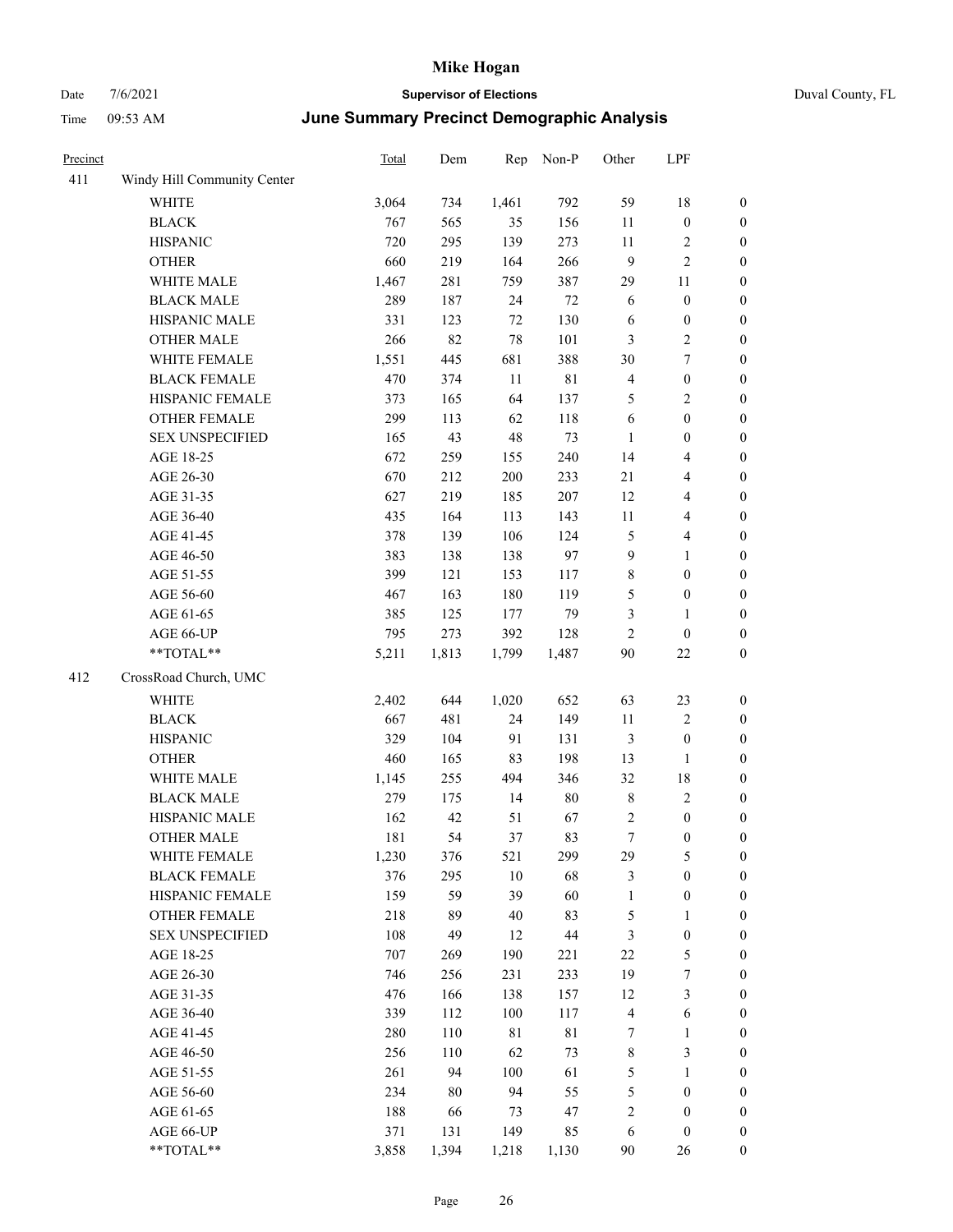| Precinct |                                    | Total       | Dem    | Rep            | Non-P       | Other            | LPF              |                  |
|----------|------------------------------------|-------------|--------|----------------|-------------|------------------|------------------|------------------|
| 501      | <b>Balis Community Center</b>      |             |        |                |             |                  |                  |                  |
|          | <b>WHITE</b>                       | 2,720       | 882    | 1,217          | 563         | 41               | 17               | $\mathbf{0}$     |
|          | <b>BLACK</b>                       | 265         | 178    | 18             | 64          | $\overline{4}$   | $\mathbf{1}$     | $\mathbf{0}$     |
|          | <b>HISPANIC</b>                    | 136         | 47     | 40             | 47          | $\sqrt{2}$       | $\boldsymbol{0}$ | $\boldsymbol{0}$ |
|          | <b>OTHER</b>                       | 289         | 95     | 72             | 116         | 3                | 3                | $\boldsymbol{0}$ |
|          | WHITE MALE                         | 1,277       | 370    | 593            | 284         | 17               | 13               | $\boldsymbol{0}$ |
|          | <b>BLACK MALE</b>                  | 125         | 84     | 10             | $28\,$      | $\mathfrak{Z}$   | $\boldsymbol{0}$ | $\boldsymbol{0}$ |
|          | HISPANIC MALE                      | 69          | 24     | 19             | 26          | $\boldsymbol{0}$ | $\boldsymbol{0}$ | $\boldsymbol{0}$ |
|          | <b>OTHER MALE</b>                  | 111         | 29     | 32             | 48          | $\mathbf{1}$     | 1                | $\boldsymbol{0}$ |
|          | WHITE FEMALE                       | 1,407       | 503    | 610            | 266         | 24               | 4                | $\boldsymbol{0}$ |
|          | <b>BLACK FEMALE</b>                | 137         | 92     | $\,$ 8 $\,$    | 35          | $\mathbf{1}$     | 1                | $\boldsymbol{0}$ |
|          | HISPANIC FEMALE                    | 66          | 23     | 21             | $20\,$      | $\sqrt{2}$       | $\boldsymbol{0}$ | $\boldsymbol{0}$ |
|          | <b>OTHER FEMALE</b>                | 128         | 51     | 33             | 43          | $\boldsymbol{0}$ | 1                | $\boldsymbol{0}$ |
|          | <b>SEX UNSPECIFIED</b>             | 90          | 26     | 21             | 40          | $\overline{2}$   | 1                | $\boldsymbol{0}$ |
|          | AGE 18-25                          | 309         | 127    | 89             | $8\sqrt{1}$ | 10               | 2                | $\boldsymbol{0}$ |
|          | AGE 26-30                          | 369         | 140    | 111            | 109         | $\tau$           | $\overline{c}$   | $\boldsymbol{0}$ |
|          | AGE 31-35                          | 387         | 148    | 117            | 110         | $\tau$           | 5                | $\boldsymbol{0}$ |
|          | AGE 36-40                          | 279         | 108    | 80             | 84          | $\mathfrak{Z}$   | 4                | $\boldsymbol{0}$ |
|          | AGE 41-45                          | 240         | 67     | 92             | 75          | $\overline{4}$   | 2                | $\boldsymbol{0}$ |
|          | AGE 46-50                          | 261         | $80\,$ | 108            | 65          | 6                | 2                | $\boldsymbol{0}$ |
|          | AGE 51-55                          | 242         | 70     | 115            | 54          | $\sqrt{2}$       | 1                | $\boldsymbol{0}$ |
|          | AGE 56-60                          | 295         | 85     | 142            | 63          | 3                | 2                | $\boldsymbol{0}$ |
|          | AGE 61-65                          | 284         | 106    | 124            | 48          | 6                | $\boldsymbol{0}$ | $\boldsymbol{0}$ |
|          | AGE 66-UP                          | 744         | 271    | 369            | 101         | $\overline{2}$   | 1                | $\boldsymbol{0}$ |
|          | **TOTAL**                          | 3,410       | 1,202  | 1,347          | 790         | 50               | 21               | $\boldsymbol{0}$ |
| 502      | St. Nicholas Park Christian Church |             |        |                |             |                  |                  |                  |
|          | WHITE                              | 988         | 297    | 486            | 185         | 13               | 7                | $\boldsymbol{0}$ |
|          | <b>BLACK</b>                       | 59          | 38     | 6              | 15          | $\boldsymbol{0}$ | $\boldsymbol{0}$ | $\boldsymbol{0}$ |
|          | <b>HISPANIC</b>                    | 52          | 19     | 15             | 15          | $\overline{2}$   | 1                | $\boldsymbol{0}$ |
|          | <b>OTHER</b>                       | 85          | 24     | 27             | 32          | $\overline{2}$   | $\boldsymbol{0}$ | $\boldsymbol{0}$ |
|          | WHITE MALE                         | 440         | 119    | 218            | 93          | 5                | 5                | $\boldsymbol{0}$ |
|          | <b>BLACK MALE</b>                  | 24          | 13     | $\sqrt{2}$     | 9           | $\boldsymbol{0}$ | $\boldsymbol{0}$ | $\boldsymbol{0}$ |
|          | HISPANIC MALE                      | 22          | 6      | 7              | 8           | 1                | 0                | $\boldsymbol{0}$ |
|          | <b>OTHER MALE</b>                  | 34          | 13     | $\tau$         | 12          | $\overline{c}$   | $\mathbf{0}$     | $\boldsymbol{0}$ |
|          | WHITE FEMALE                       | 534         | 174    | 261            | 89          | $\,$ 8 $\,$      | $\mathbf{2}$     | $\boldsymbol{0}$ |
|          | <b>BLACK FEMALE</b>                | 35          | 25     | $\overline{4}$ | 6           | $\boldsymbol{0}$ | $\boldsymbol{0}$ | $\boldsymbol{0}$ |
|          | HISPANIC FEMALE                    | 29          | 12     | $\,$ 8 $\,$    | 7           | $\mathbf{1}$     | 1                | $\boldsymbol{0}$ |
|          | OTHER FEMALE                       | 31          | 6      | 14             | 11          | $\boldsymbol{0}$ | $\boldsymbol{0}$ | $\boldsymbol{0}$ |
|          | <b>SEX UNSPECIFIED</b>             | 35          | 10     | 13             | 12          | $\boldsymbol{0}$ | $\boldsymbol{0}$ | $\boldsymbol{0}$ |
|          | AGE 18-25                          | 94          | 30     | 33             | $27\,$      | $\overline{4}$   | $\boldsymbol{0}$ | $\boldsymbol{0}$ |
|          | AGE 26-30                          | 140         | 51     | 59             | $28\,$      | $\sqrt{2}$       | $\boldsymbol{0}$ | $\boldsymbol{0}$ |
|          | AGE 31-35                          | 126         | 43     | 55             | 23          | $\sqrt{2}$       | 3                | $\boldsymbol{0}$ |
|          | AGE 36-40                          | 145         | 40     | 54             | 48          | $\mathbf{1}$     | $\overline{c}$   | $\boldsymbol{0}$ |
|          | AGE 41-45                          | 53          | 20     | 21             | 11          | $\mathbf{1}$     | $\boldsymbol{0}$ | $\boldsymbol{0}$ |
|          | AGE 46-50                          | $8\sqrt{1}$ | 22     | 38             | $20\,$      | $\boldsymbol{0}$ | $\mathbf{1}$     | $\boldsymbol{0}$ |
|          | AGE 51-55                          | 88          | 33     | 40             | 15          | $\boldsymbol{0}$ | $\boldsymbol{0}$ | $\boldsymbol{0}$ |
|          | AGE 56-60                          | 99          | $27\,$ | 51             | 16          | $\overline{4}$   | 1                | $\boldsymbol{0}$ |
|          | AGE 61-65                          | 104         | $21\,$ | 64             | $17\,$      | $\sqrt{2}$       | $\boldsymbol{0}$ | $\boldsymbol{0}$ |
|          | AGE 66-UP                          | 254         | 91     | 119            | 42          | $\mathbf{1}$     | 1                | $\mathbf{0}$     |
|          | **TOTAL**                          | 1,184       | 378    | 534            | 247         | $17\,$           | $\,$ 8 $\,$      | $\boldsymbol{0}$ |
|          |                                    |             |        |                |             |                  |                  |                  |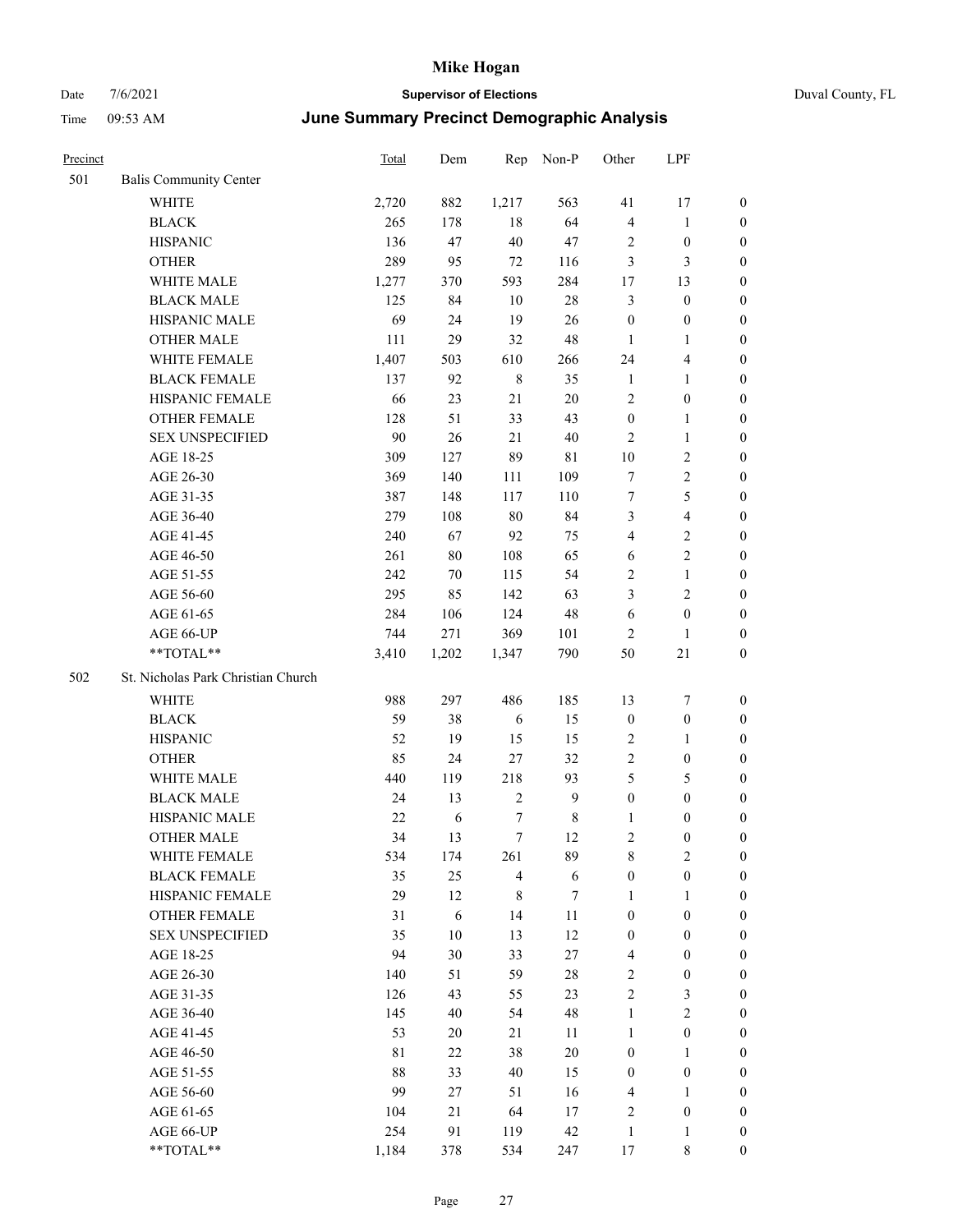| Duval County, Fl |  |
|------------------|--|

| Precinct |                                   | <b>Total</b> | Dem    | Rep            | Non-P          | Other            | LPF                     |                  |
|----------|-----------------------------------|--------------|--------|----------------|----------------|------------------|-------------------------|------------------|
| 503      | Jacksonville Community Church     |              |        |                |                |                  |                         |                  |
|          | WHITE                             | 1,248        | 352    | 532            | 329            | 27               | $\,$ 8 $\,$             | $\boldsymbol{0}$ |
|          | <b>BLACK</b>                      | 977          | 736    | 38             | 195            | 7                | $\mathbf{1}$            | $\boldsymbol{0}$ |
|          | <b>HISPANIC</b>                   | 345          | 146    | 65             | 129            | 5                | $\boldsymbol{0}$        | 0                |
|          | <b>OTHER</b>                      | 301          | 116    | 58             | 120            | 5                | $\sqrt{2}$              | 0                |
|          | WHITE MALE                        | 535          | 126    | 220            | 167            | 15               | $\tau$                  | 0                |
|          | <b>BLACK MALE</b>                 | 404          | 285    | 21             | 94             | 4                | $\boldsymbol{0}$        | $\boldsymbol{0}$ |
|          | HISPANIC MALE                     | 148          | 61     | $30\,$         | 54             | 3                | $\boldsymbol{0}$        | $\boldsymbol{0}$ |
|          | <b>OTHER MALE</b>                 | 123          | 41     | 39             | 41             | $\boldsymbol{0}$ | $\sqrt{2}$              | 0                |
|          | WHITE FEMALE                      | 686          | 213    | 305            | 155            | 12               | $\mathbf{1}$            | 0                |
|          | <b>BLACK FEMALE</b>               | 552          | 434    | 16             | 98             | 3                | $\mathbf{1}$            | $\boldsymbol{0}$ |
|          | HISPANIC FEMALE                   | 190          | 84     | 34             | $70\,$         | $\overline{c}$   | $\boldsymbol{0}$        | $\boldsymbol{0}$ |
|          | <b>OTHER FEMALE</b>               | 115          | 57     | 14             | $40\,$         | 4                | $\boldsymbol{0}$        | 0                |
|          | <b>SEX UNSPECIFIED</b>            | 118          | 49     | 14             | 54             | $\mathbf{1}$     | $\boldsymbol{0}$        | 0                |
|          | AGE 18-25                         | 329          | 175    | 42             | 100            | 10               | $\overline{c}$          | 0                |
|          | AGE 26-30                         | 340          | 144    | 53             | 133            | 6                | $\overline{\mathbf{4}}$ | 0                |
|          | AGE 31-35                         | 313          | 149    | 45             | 110            | 7                | $\sqrt{2}$              | 0                |
|          | AGE 36-40                         | 259          | 119    | 49             | 83             | 8                | $\boldsymbol{0}$        | $\boldsymbol{0}$ |
|          | AGE 41-45                         | 212          | 99     | 49             | 61             | 3                | $\boldsymbol{0}$        | 0                |
|          | AGE 46-50                         | 181          | 83     | 34             | 62             | $\mathbf{1}$     | $\mathbf{1}$            | 0                |
|          | AGE 51-55                         | 204          | 104    | 42             | 57             | $\mathbf{1}$     | $\boldsymbol{0}$        | 0                |
|          | AGE 56-60                         | 214          | 110    | 58             | 42             | 4                | $\boldsymbol{0}$        | 0                |
|          | AGE 61-65                         | 212          | 116    | 62             | 31             | $\mathbf{2}$     | $\mathbf{1}$            | 0                |
|          | AGE 66-UP                         | 607          | 251    | 259            | 94             | $\mathbf{2}$     | $\mathbf{1}$            | 0                |
|          | **TOTAL**                         | 2,871        | 1,350  | 693            | 773            | 44               | 11                      | 0                |
| 504      | Southside United Methodist Church |              |        |                |                |                  |                         |                  |
|          | WHITE                             | 1,607        | 478    | 838            | 263            | 16               | 12                      | 0                |
|          | <b>BLACK</b>                      | 64           | 49     | $\overline{4}$ | 10             | $\mathbf{1}$     | $\boldsymbol{0}$        | 0                |
|          | <b>HISPANIC</b>                   | 56           | 14     | 23             | 19             | $\boldsymbol{0}$ | $\boldsymbol{0}$        | 0                |
|          | <b>OTHER</b>                      | 108          | 38     | 37             | 30             | 2                | $\mathbf{1}$            | $\boldsymbol{0}$ |
|          | WHITE MALE                        | 761          | 200    | 408            | 141            | 3                | 9                       | 0                |
|          | <b>BLACK MALE</b>                 | 25           | 16     | $\sqrt{2}$     | 7              | $\boldsymbol{0}$ | $\boldsymbol{0}$        | 0                |
|          | HISPANIC MALE                     | 24           | 8      | $\,$ 8 $\,$    | $\,$ 8 $\,$    | $\boldsymbol{0}$ | $\boldsymbol{0}$        | 0                |
|          | <b>OTHER MALE</b>                 | 46           | 13     | 18             | 14             | $\boldsymbol{0}$ | $\mathbf{1}$            | $\boldsymbol{0}$ |
|          | WHITE FEMALE                      | 831          | 274    | 422            | 119            | 13               | $\mathfrak{Z}$          | 0                |
|          | <b>BLACK FEMALE</b>               | 36           | 31     | $\overline{2}$ | $\overline{2}$ | $\mathbf{1}$     | $\boldsymbol{0}$        | 0                |
|          | HISPANIC FEMALE                   | 28           | 5      | 13             | $10\,$         | $\boldsymbol{0}$ | $\boldsymbol{0}$        | 0                |
|          | OTHER FEMALE                      | 40           | $18\,$ | 13             | $\tau$         | 2                | $\boldsymbol{0}$        | 0                |
|          | <b>SEX UNSPECIFIED</b>            | 44           | 14     | 16             | 14             | $\boldsymbol{0}$ | $\boldsymbol{0}$        | 0                |
|          | AGE 18-25                         | 163          | 51     | $71\,$         | 32             | 9                | $\boldsymbol{0}$        | $\overline{0}$   |
|          | AGE 26-30                         | 136          | 38     | 66             | 27             | $\mathbf{1}$     | $\overline{\mathbf{4}}$ | 0                |
|          | AGE 31-35                         | 180          | 58     | 66             | 51             | $\sqrt{2}$       | $\mathfrak{Z}$          | 0                |
|          | AGE 36-40                         | 190          | 66     | $80\,$         | $40\,$         | $\mathbf{1}$     | $\mathfrak{Z}$          | $\overline{0}$   |
|          | AGE 41-45                         | 165          | 53     | 76             | 32             | 3                | $\mathbf{1}$            | $\overline{0}$   |
|          | AGE 46-50                         | 156          | 38     | 86             | 32             | $\boldsymbol{0}$ | $\boldsymbol{0}$        | 0                |
|          | AGE 51-55                         | 157          | 42     | 89             | 23             | $\mathbf{1}$     | $\overline{2}$          | 0                |
|          | AGE 56-60                         | 151          | 51     | 83             | 16             | $\mathbf{1}$     | $\boldsymbol{0}$        | 0                |
|          | AGE 61-65                         | 148          | 44     | 79             | 24             | $\mathbf{1}$     | $\boldsymbol{0}$        | $\overline{0}$   |
|          | AGE 66-UP                         | 389          | 138    | 206            | 45             | $\boldsymbol{0}$ | $\boldsymbol{0}$        | 0                |
|          | **TOTAL**                         | 1,835        | 579    | 902            | 322            | 19               | 13                      | $\boldsymbol{0}$ |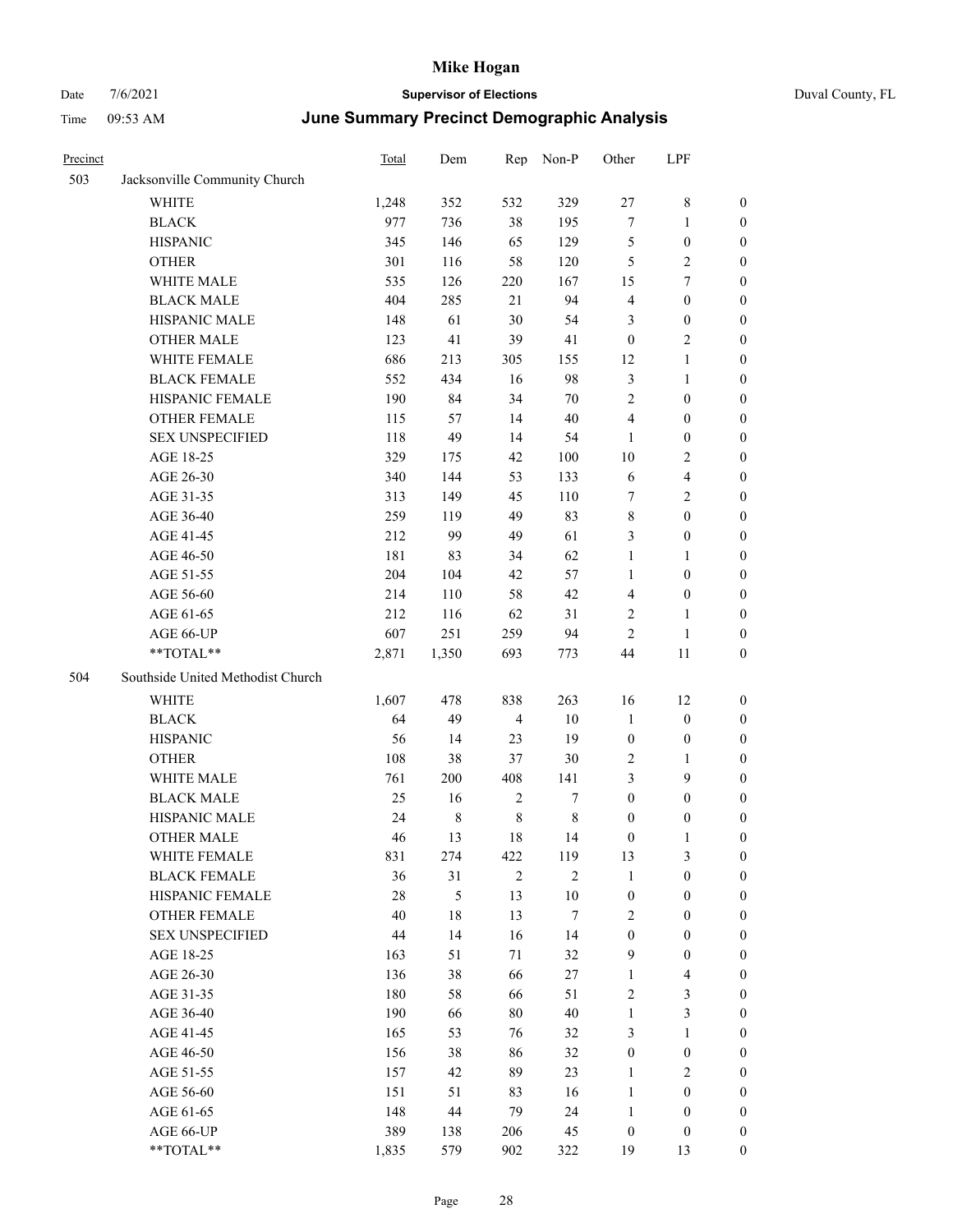## Date 7/6/2021 **Supervisor of Elections** Duval County, FL

## Time 09:53 AM **June Summary Precinct Demographic Analysis**

| Precinct |                                           | <b>Total</b> | Dem         |              | Rep Non-P      | Other            | LPF                     |                  |
|----------|-------------------------------------------|--------------|-------------|--------------|----------------|------------------|-------------------------|------------------|
| 505      | Saint Mark's Lutheran Church - ELCA       |              |             |              |                |                  |                         |                  |
|          | <b>WHITE</b>                              | 2,230        | 598         | 1,281        | 318            | 26               | 7                       | 0                |
|          | <b>BLACK</b>                              | 21           | 8           | -1           | 12             | $\boldsymbol{0}$ | $\boldsymbol{0}$        | $\boldsymbol{0}$ |
|          | <b>HISPANIC</b>                           | 69           | 19          | 29           | 21             | $\boldsymbol{0}$ | $\boldsymbol{0}$        | $\boldsymbol{0}$ |
|          | <b>OTHER</b>                              | 140          | 49          | 41           | 48             | 2                | $\boldsymbol{0}$        | $\boldsymbol{0}$ |
|          | WHITE MALE                                | 1,033        | 231         | 619          | 169            | 8                | 6                       | $\boldsymbol{0}$ |
|          | <b>BLACK MALE</b>                         | 14           | 5           | 1            | $\,$ 8 $\,$    | $\boldsymbol{0}$ | $\boldsymbol{0}$        | $\boldsymbol{0}$ |
|          | HISPANIC MALE                             | 36           | 11          | 15           | 10             | $\boldsymbol{0}$ | $\boldsymbol{0}$        | $\boldsymbol{0}$ |
|          | <b>OTHER MALE</b>                         | 58           | 19          | 20           | 19             | $\boldsymbol{0}$ | $\boldsymbol{0}$        | 0                |
|          | WHITE FEMALE                              | 1,174        | 362         | 649          | 144            | 18               | 1                       | 0                |
|          | <b>BLACK FEMALE</b>                       | 7            | 3           | $\mathbf{0}$ | $\overline{4}$ | $\boldsymbol{0}$ | $\boldsymbol{0}$        | 0                |
|          | HISPANIC FEMALE                           | 31           | $\,$ 8 $\,$ | 13           | 10             | $\boldsymbol{0}$ | $\boldsymbol{0}$        | 0                |
|          | OTHER FEMALE                              | 63           | 25          | 16           | 21             | 1                | $\boldsymbol{0}$        | 0                |
|          | <b>SEX UNSPECIFIED</b>                    | 44           | $10\,$      | 19           | 14             | 1                | $\boldsymbol{0}$        | $\boldsymbol{0}$ |
|          | AGE 18-25                                 | 245          | 62          | 130          | 44             | 9                | $\boldsymbol{0}$        | $\boldsymbol{0}$ |
|          | AGE 26-30                                 | 163          | 30          | 88           | 42             | 2                | $\mathbf{1}$            | $\boldsymbol{0}$ |
|          | AGE 31-35                                 | 220          | 69          | 112          | 35             | 3                | $\mathbf{1}$            | $\boldsymbol{0}$ |
|          | AGE 36-40                                 | 245          | 85          | 108          | 49             | $\mathbf{1}$     | $\sqrt{2}$              | $\overline{0}$   |
|          | AGE 41-45                                 | 200          | 38          | 96           | 60             | 4                | $\overline{2}$          | 0                |
|          | AGE 46-50                                 | 207          | 62          | 110          | 33             | $\mathbf{1}$     | $\mathbf{1}$            | 0                |
|          | AGE 51-55                                 | 214          | 59          | 121          | 32             | 2                | $\boldsymbol{0}$        | 0                |
|          | AGE 56-60                                 | 202          | 36          | 133          | 31             | 2                | $\boldsymbol{0}$        | 0                |
|          | AGE 61-65                                 | 199          | 49          | 124          | 24             | $\mathbf{2}$     | $\boldsymbol{0}$        | 0                |
|          | AGE 66-UP                                 | 565          | 184         | 330          | 49             | $\mathbf{2}$     | $\boldsymbol{0}$        | 0                |
|          | **TOTAL**                                 | 2,460        | 674         | 1,352        | 399            | 28               | 7                       | $\boldsymbol{0}$ |
| 506      | St. John the Divine Greek Orthodox Church |              |             |              |                |                  |                         |                  |
|          | WHITE                                     | 2,187        | 669         | 959          | 517            | 33               | $\mathbf{9}$            | $\boldsymbol{0}$ |
|          | <b>BLACK</b>                              | 1,354        | 1,071       | 47           | 224            | 11               | $\mathbf{1}$            | $\boldsymbol{0}$ |
|          | <b>HISPANIC</b>                           | 294          | 134         | 59           | 97             | 3                | $\mathbf{1}$            | 0                |
|          | <b>OTHER</b>                              | 411          | 142         | 105          | 155            | 7                | $\sqrt{2}$              | $\overline{0}$   |
|          | WHITE MALE                                | 1,013        | 263         | 478          | 254            | $10\,$           | $\,8\,$                 | 0                |
|          | <b>BLACK MALE</b>                         | 531          | 396         | 22           | 108            | $\overline{4}$   | $\mathbf{1}$            | 0                |
|          | HISPANIC MALE                             | 141          | 61          | 38           | 40             | 2                | $\boldsymbol{0}$        | 0                |
|          | <b>OTHER MALE</b>                         | 140          | 40          | 34           | 60             | 5                | 1                       | 0                |
|          | WHITE FEMALE                              | 1,145        | 398         | 470          | 254            | 22               | $\mathbf{1}$            | $\overline{0}$   |
|          | <b>BLACK FEMALE</b>                       | 794          | 656         | 23           | 108            | 7                | $\boldsymbol{0}$        | $\boldsymbol{0}$ |
|          | HISPANIC FEMALE                           | 145          | 68          | 20           | 55             | $\mathbf{1}$     | $\mathbf{1}$            | $\boldsymbol{0}$ |
|          | OTHER FEMALE                              | 185          | $71\,$      | 54           | 57             | 2                | $\mathbf{1}$            | $\overline{0}$   |
|          | <b>SEX UNSPECIFIED</b>                    | 152          | 63          | 31           | 57             | $\mathbf{1}$     | $\boldsymbol{0}$        | 0                |
|          | AGE 18-25                                 | 456          | 219         | 81           | 141            | 13               | $\sqrt{2}$              | 0                |
|          | AGE 26-30                                 | 513          | 230         | 86           | 182            | $\overline{9}$   | $\sqrt{6}$              | 0                |
|          | AGE 31-35                                 | 459          | 218         | 91           | 136            | $10\,$           | $\overline{\mathbf{4}}$ | 0                |
|          | AGE 36-40                                 | 390          | 193         | 90           | 105            | 2                | $\boldsymbol{0}$        | 0                |
|          | AGE 41-45                                 | 310          | 144         | 85           | $78\,$         | 3                | $\boldsymbol{0}$        | 0                |
|          | AGE 46-50                                 | 340          | 145         | 104          | $87\,$         | 3                | 1                       | 0                |
|          | AGE 51-55                                 | 366          | 158         | 127          | $80\,$         | 1                | $\boldsymbol{0}$        | $\boldsymbol{0}$ |
|          | AGE 56-60                                 | 389          | 181         | 138          | 64             | 6                | $\boldsymbol{0}$        | $\boldsymbol{0}$ |
|          | AGE 61-65                                 | 347          | 197         | 113          | 35             | 2                | $\boldsymbol{0}$        | 0                |
|          | AGE 66-UP                                 | 676          | 331         | 255          | 85             | 5                | $\boldsymbol{0}$        | 0                |
|          | **TOTAL**                                 | 4,246        | 2,016       | 1,170        | 993            | 54               | 13                      | $\overline{0}$   |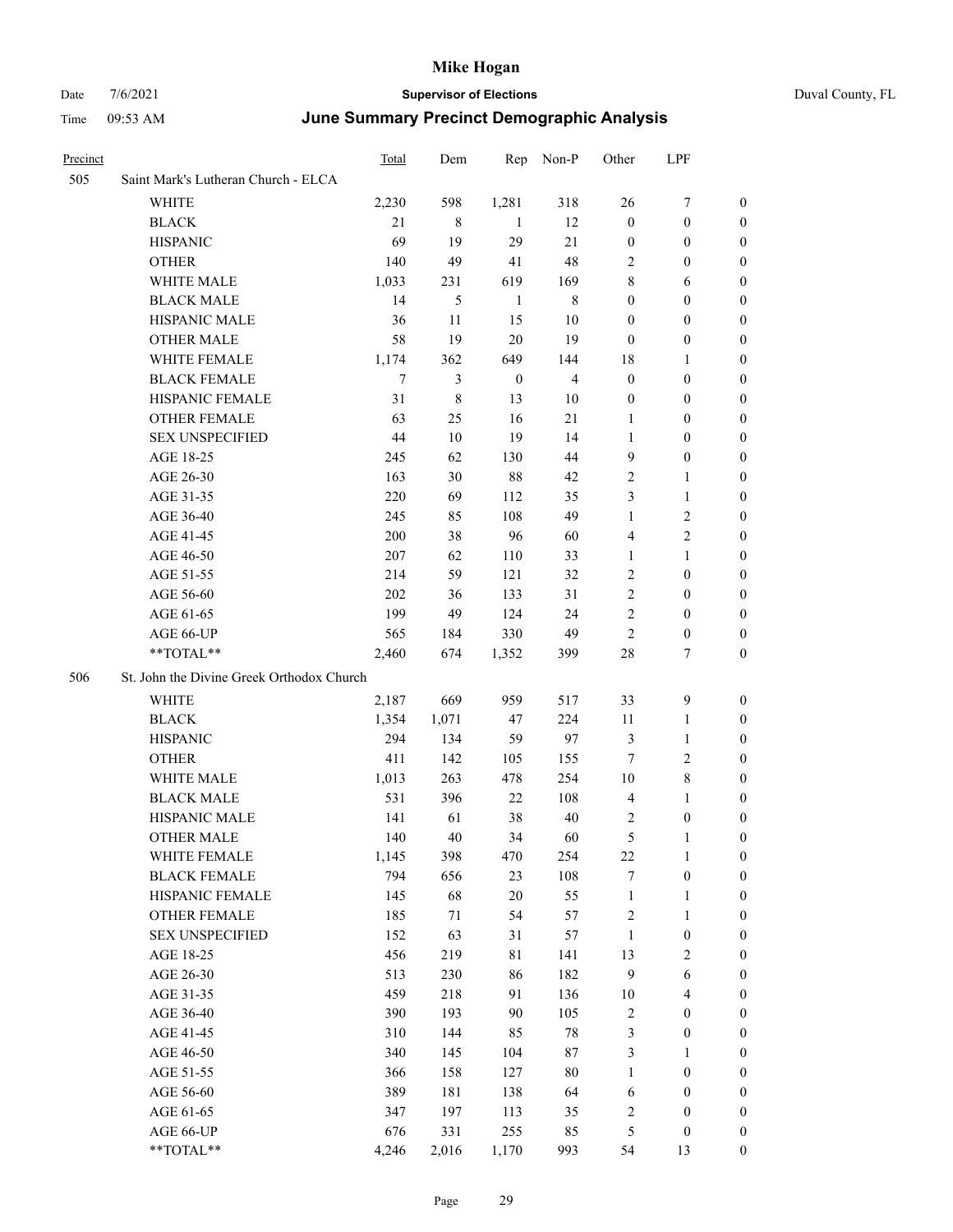| Precinct |                                 | Total  | Dem    | Rep            | Non-P  | Other            | LPF                     |                  |
|----------|---------------------------------|--------|--------|----------------|--------|------------------|-------------------------|------------------|
| 507      | Hendricks Avenue Baptist Church |        |        |                |        |                  |                         |                  |
|          | <b>WHITE</b>                    | 944    | 277    | 462            | 177    | $11\,$           | 17                      | $\boldsymbol{0}$ |
|          | <b>BLACK</b>                    | 730    | 606    | 23             | 95     | 5                | $\mathbf{1}$            | $\mathbf{0}$     |
|          | <b>HISPANIC</b>                 | $71\,$ | 37     | 8              | 25     | $\mathbf{1}$     | $\boldsymbol{0}$        | $\boldsymbol{0}$ |
|          | <b>OTHER</b>                    | 156    | 46     | 44             | 60     | $\overline{4}$   | 2                       | $\boldsymbol{0}$ |
|          | WHITE MALE                      | 432    | 96     | 238            | 83     | 7                | 8                       | $\boldsymbol{0}$ |
|          | <b>BLACK MALE</b>               | 316    | 247    | 15             | 50     | 3                | 1                       | $\boldsymbol{0}$ |
|          | HISPANIC MALE                   | 34     | 14     | 6              | 14     | $\boldsymbol{0}$ | $\boldsymbol{0}$        | $\boldsymbol{0}$ |
|          | <b>OTHER MALE</b>               | 63     | 18     | 22             | 22     | 1                | $\boldsymbol{0}$        | $\boldsymbol{0}$ |
|          | WHITE FEMALE                    | 503    | 177    | 222            | 91     | $\overline{4}$   | 9                       | $\boldsymbol{0}$ |
|          | <b>BLACK FEMALE</b>             | 395    | 345    | $\,8\,$        | 41     | $\mathbf{1}$     | $\boldsymbol{0}$        | $\boldsymbol{0}$ |
|          | HISPANIC FEMALE                 | 30     | $18\,$ | 2              | 9      | $\mathbf{1}$     | $\boldsymbol{0}$        | $\boldsymbol{0}$ |
|          | <b>OTHER FEMALE</b>             | 67     | 22     | 13             | 27     | 3                | 2                       | $\boldsymbol{0}$ |
|          | <b>SEX UNSPECIFIED</b>          | 61     | 29     | 11             | $20\,$ | $\mathbf{1}$     | $\boldsymbol{0}$        | $\boldsymbol{0}$ |
|          | AGE 18-25                       | 183    | 85     | 37             | 51     | 5                | 5                       | $\boldsymbol{0}$ |
|          | AGE 26-30                       | 188    | 102    | 37             | 45     | $\overline{2}$   | $\overline{c}$          | $\boldsymbol{0}$ |
|          | AGE 31-35                       | 188    | 82     | 52             | 49     | $\overline{4}$   | $\mathbf{1}$            | $\boldsymbol{0}$ |
|          | AGE 36-40                       | 173    | 84     | 44             | 36     | $\overline{2}$   | 7                       | $\boldsymbol{0}$ |
|          | AGE 41-45                       | 139    | 69     | 27             | 40     | $\boldsymbol{0}$ | 3                       | $\boldsymbol{0}$ |
|          | AGE 46-50                       | 128    | 56     | 55             | 16     | 1                | $\boldsymbol{0}$        | $\boldsymbol{0}$ |
|          | AGE 51-55                       | 136    | 66     | 44             | $22\,$ | $\overline{4}$   | $\boldsymbol{0}$        | $\boldsymbol{0}$ |
|          | AGE 56-60                       | 195    | 97     | 55             | 41     | 1                | 1                       | $\boldsymbol{0}$ |
|          | AGE 61-65                       | 189    | 99     | 59             | $30\,$ | 1                | $\boldsymbol{0}$        | $\boldsymbol{0}$ |
|          | AGE 66-UP                       | 382    | 226    | 127            | 27     | 1                | 1                       | $\boldsymbol{0}$ |
|          | **TOTAL**                       | 1,901  | 966    | 537            | 357    | $21\,$           | 20                      | $\boldsymbol{0}$ |
| 508      | San Jose Church of Christ       |        |        |                |        |                  |                         |                  |
|          | WHITE                           | 4,165  | 1,242  | 2,067          | 774    | 54               | 28                      | $\boldsymbol{0}$ |
|          | <b>BLACK</b>                    | 262    | 174    | 12             | 73     | 3                | $\boldsymbol{0}$        | $\boldsymbol{0}$ |
|          | <b>HISPANIC</b>                 | 275    | 98     | 79             | 95     | 3                | $\boldsymbol{0}$        | $\boldsymbol{0}$ |
|          | <b>OTHER</b>                    | 340    | 96     | 110            | 128    | 6                | $\boldsymbol{0}$        | $\boldsymbol{0}$ |
|          | WHITE MALE                      | 1,951  | 510    | 1,008          | 384    | 29               | 20                      | $\boldsymbol{0}$ |
|          | <b>BLACK MALE</b>               | 118    | 73     | $\tau$         | 38     | $\boldsymbol{0}$ | $\boldsymbol{0}$        | $\boldsymbol{0}$ |
|          | HISPANIC MALE                   | 125    | 37     | 41             | 47     | $\boldsymbol{0}$ | 0                       | $\boldsymbol{0}$ |
|          | <b>OTHER MALE</b>               | 133    | 33     | 48             | 52     | $\boldsymbol{0}$ | $\mathbf{0}$            | $\boldsymbol{0}$ |
|          | WHITE FEMALE                    | 2,178  | 723    | 1,043          | 380    | 25               | $\boldsymbol{7}$        | $\boldsymbol{0}$ |
|          | <b>BLACK FEMALE</b>             | 141    | 99     | $\mathfrak{H}$ | 34     | $\mathfrak z$    | $\boldsymbol{0}$        | $\boldsymbol{0}$ |
|          | HISPANIC FEMALE                 | 144    | 61     | 35             | 45     | $\mathfrak{Z}$   | $\boldsymbol{0}$        | $\boldsymbol{0}$ |
|          | OTHER FEMALE                    | 155    | 52     | 47             | 50     | $\sqrt{6}$       | $\boldsymbol{0}$        | $\boldsymbol{0}$ |
|          | <b>SEX UNSPECIFIED</b>          | 97     | $22\,$ | 34             | $40\,$ | $\boldsymbol{0}$ | 1                       | $\boldsymbol{0}$ |
|          | AGE 18-25                       | 429    | 121    | 155            | 141    | 9                | 3                       | $\boldsymbol{0}$ |
|          | AGE 26-30                       | 418    | 128    | 156            | 115    | 13               | 6                       | $\boldsymbol{0}$ |
|          | AGE 31-35                       | 485    | 170    | 170            | 130    | $\boldsymbol{9}$ | 6                       | $\boldsymbol{0}$ |
|          | AGE 36-40                       | 394    | 129    | 139            | 121    | $\sqrt{2}$       | 3                       | $\boldsymbol{0}$ |
|          | AGE 41-45                       | 329    | 103    | 149            | 68     | $\boldsymbol{7}$ | $\overline{\mathbf{c}}$ | $\boldsymbol{0}$ |
|          | AGE 46-50                       | 365    | 113    | 143            | 98     | $\,8\,$          | 3                       | $\boldsymbol{0}$ |
|          | AGE 51-55                       | 411    | 89     | 217            | 104    | $\boldsymbol{0}$ | 1                       | $\boldsymbol{0}$ |
|          | AGE 56-60                       | 427    | 129    | 220            | $72\,$ | $\overline{4}$   | $\sqrt{2}$              | $\boldsymbol{0}$ |
|          | AGE 61-65                       | 464    | 149    | 246            | 63     | 6                | $\boldsymbol{0}$        | $\boldsymbol{0}$ |
|          | AGE 66-UP                       | 1,320  | 479    | 673            | 158    | $\,$ 8 $\,$      | 2                       | $\mathbf{0}$     |
|          | **TOTAL**                       | 5,042  | 1,610  | 2,268          | 1,070  | 66               | $28\,$                  | $\boldsymbol{0}$ |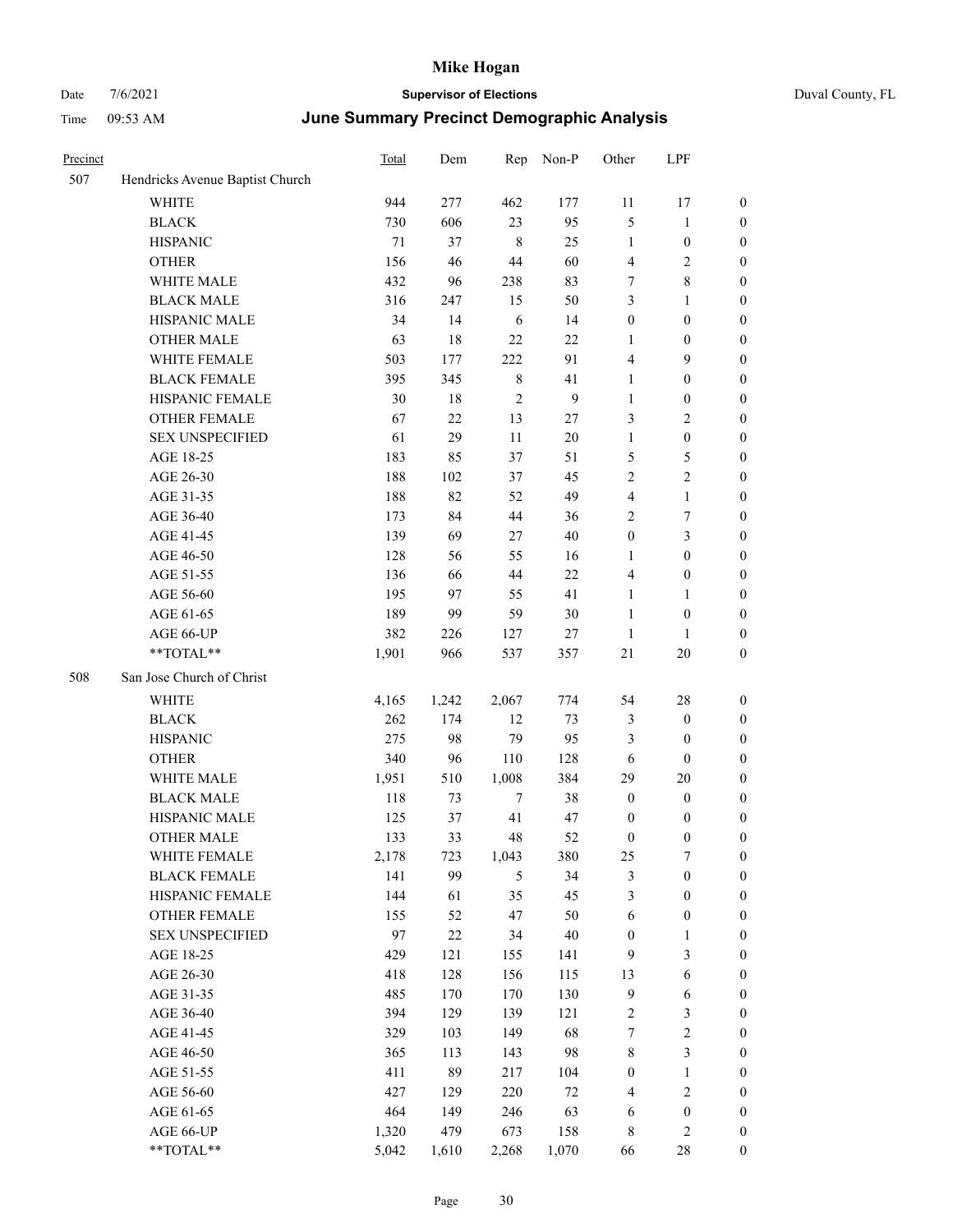| Precinct |                           | <b>Total</b> | Dem    | Rep    | Non-P       | Other            | LPF                     |                  |
|----------|---------------------------|--------------|--------|--------|-------------|------------------|-------------------------|------------------|
| 509      | Christ the Messiah Church |              |        |        |             |                  |                         |                  |
|          | WHITE                     | 3,436        | 927    | 1,896  | 564         | 34               | 15                      | $\mathbf{0}$     |
|          | <b>BLACK</b>              | 365          | 261    | 20     | $8\sqrt{1}$ | 3                | $\boldsymbol{0}$        | $\boldsymbol{0}$ |
|          | <b>HISPANIC</b>           | 209          | 77     | 64     | 65          | $\sqrt{2}$       | 1                       | $\boldsymbol{0}$ |
|          | <b>OTHER</b>              | 329          | 95     | 116    | 113         | $\overline{4}$   | $\mathbf{1}$            | $\boldsymbol{0}$ |
|          | WHITE MALE                | 1,583        | 364    | 916    | 285         | 10               | 8                       | $\boldsymbol{0}$ |
|          | <b>BLACK MALE</b>         | 147          | 96     | 9      | 41          | $\mathbf{1}$     | $\boldsymbol{0}$        | $\boldsymbol{0}$ |
|          | HISPANIC MALE             | 93           | 33     | 31     | 29          | $\boldsymbol{0}$ | $\boldsymbol{0}$        | $\boldsymbol{0}$ |
|          | <b>OTHER MALE</b>         | 133          | 30     | 56     | 46          | $\mathbf{1}$     | $\boldsymbol{0}$        | $\boldsymbol{0}$ |
|          | WHITE FEMALE              | 1,819        | 556    | 963    | 271         | 24               | 5                       | $\boldsymbol{0}$ |
|          | <b>BLACK FEMALE</b>       | 213          | 162    | $11\,$ | 38          | $\sqrt{2}$       | $\boldsymbol{0}$        | $\boldsymbol{0}$ |
|          | HISPANIC FEMALE           | 113          | 44     | 32     | 34          | $\overline{2}$   | $\mathbf{1}$            | $\boldsymbol{0}$ |
|          | <b>OTHER FEMALE</b>       | 142          | 57     | 45     | 39          | $\mathbf{1}$     | $\boldsymbol{0}$        | $\boldsymbol{0}$ |
|          | <b>SEX UNSPECIFIED</b>    | 96           | 18     | 33     | 40          | $\overline{2}$   | 3                       | $\boldsymbol{0}$ |
|          | AGE 18-25                 | 391          | 129    | 138    | 111         | 11               | 2                       | $\boldsymbol{0}$ |
|          | AGE 26-30                 | 341          | 88     | 139    | 109         | $\overline{4}$   | $\mathbf{1}$            | $\boldsymbol{0}$ |
|          | AGE 31-35                 | 343          | 109    | 129    | 98          | $\mathfrak{Z}$   | 4                       | $\boldsymbol{0}$ |
|          | AGE 36-40                 | 328          | 110    | 116    | 93          | $\overline{4}$   | 5                       | $\boldsymbol{0}$ |
|          | AGE 41-45                 | 302          | 90     | 123    | 84          | 3                | $\overline{\mathbf{c}}$ | $\boldsymbol{0}$ |
|          | AGE 46-50                 | 311          | 112    | 133    | 61          | 5                | $\boldsymbol{0}$        | $\boldsymbol{0}$ |
|          | AGE 51-55                 | 343          | 99     | 174    | 66          | $\overline{2}$   | 2                       | $\boldsymbol{0}$ |
|          | AGE 56-60                 | 329          | 95     | 188    | 45          | $\mathbf{1}$     | $\boldsymbol{0}$        | $\boldsymbol{0}$ |
|          | AGE 61-65                 | 384          | 128    | 211    | 44          | $\mathbf{1}$     | $\boldsymbol{0}$        | $\boldsymbol{0}$ |
|          | AGE 66-UP                 | 1,267        | 400    | 745    | 112         | 9                | 1                       | $\boldsymbol{0}$ |
|          | **TOTAL**                 | 4,339        | 1,360  | 2,096  | 823         | 43               | 17                      | $\boldsymbol{0}$ |
| 510      | Wayman Chapel AME Church  |              |        |        |             |                  |                         |                  |
|          | <b>WHITE</b>              | 2,689        | 715    | 1,417  | 504         | 30               | 23                      | $\boldsymbol{0}$ |
|          | <b>BLACK</b>              | 414          | 297    | 19     | 90          | 6                | $\sqrt{2}$              | $\boldsymbol{0}$ |
|          | <b>HISPANIC</b>           | 217          | $87\,$ | 50     | 77          | $\sqrt{2}$       | 1                       | $\boldsymbol{0}$ |
|          | <b>OTHER</b>              | 268          | 64     | 95     | 103         | 5                | 1                       | $\boldsymbol{0}$ |
|          | WHITE MALE                | 1,253        | 277    | 690    | 256         | 17               | 13                      | $\boldsymbol{0}$ |
|          | <b>BLACK MALE</b>         | 164          | 109    | 9      | 42          | $\overline{4}$   | $\boldsymbol{0}$        | $\boldsymbol{0}$ |
|          | HISPANIC MALE             | 109          | 39     | 27     | 41          | $\mathbf{1}$     | 1                       | $\boldsymbol{0}$ |
|          | <b>OTHER MALE</b>         | 97           | 22     | 41     | 32          | $\overline{c}$   | $\boldsymbol{0}$        | $\boldsymbol{0}$ |
|          | WHITE FEMALE              | 1,414        | 433    | 719    | 239         | 13               | 10                      | $\boldsymbol{0}$ |
|          | <b>BLACK FEMALE</b>       | 247          | 185    | $10\,$ | 48          | $\sqrt{2}$       | $\overline{\mathbf{c}}$ | $\boldsymbol{0}$ |
|          | HISPANIC FEMALE           | 104          | 45     | 23     | 35          | $\mathbf{1}$     | $\boldsymbol{0}$        | $\boldsymbol{0}$ |
|          | OTHER FEMALE              | 120          | 28     | 41     | 47          | 3                | 1                       | $\boldsymbol{0}$ |
|          | <b>SEX UNSPECIFIED</b>    | 80           | 25     | 21     | 34          | $\boldsymbol{0}$ | $\boldsymbol{0}$        | $\boldsymbol{0}$ |
|          | AGE 18-25                 | 348          | 101    | 123    | 111         | $\,$ 8 $\,$      | 5                       | $\boldsymbol{0}$ |
|          | AGE 26-30                 | 327          | 119    | 106    | 95          | $\overline{4}$   | 3                       | $\boldsymbol{0}$ |
|          | AGE 31-35                 | 342          | 125    | 107    | 101         | $\mathfrak s$    | 4                       | $\boldsymbol{0}$ |
|          | AGE 36-40                 | 245          | 74     | 80     | 83          | $\mathfrak{S}$   | 3                       | $\boldsymbol{0}$ |
|          | AGE 41-45                 | 222          | 65     | 79     | $70\,$      | $\overline{4}$   | 4                       | $\boldsymbol{0}$ |
|          | AGE 46-50                 | 236          | 67     | 87     | 77          | $\sqrt{2}$       | 3                       | $\boldsymbol{0}$ |
|          | AGE 51-55                 | 248          | $87\,$ | 105    | 50          | $\mathfrak{Z}$   | 3                       | $\boldsymbol{0}$ |
|          | AGE 56-60                 | 317          | 100    | 166    | 46          | $\overline{4}$   | $\mathbf{1}$            | $\boldsymbol{0}$ |
|          | AGE 61-65                 | 366          | 106    | 210    | 45          | 5                | $\boldsymbol{0}$        | $\boldsymbol{0}$ |
|          | AGE 66-UP                 | 937          | 319    | 518    | 96          | $\mathfrak{Z}$   | 1                       | $\boldsymbol{0}$ |
|          | **TOTAL**                 | 3,588        | 1,163  | 1,581  | 774         | 43               | $27\,$                  | $\boldsymbol{0}$ |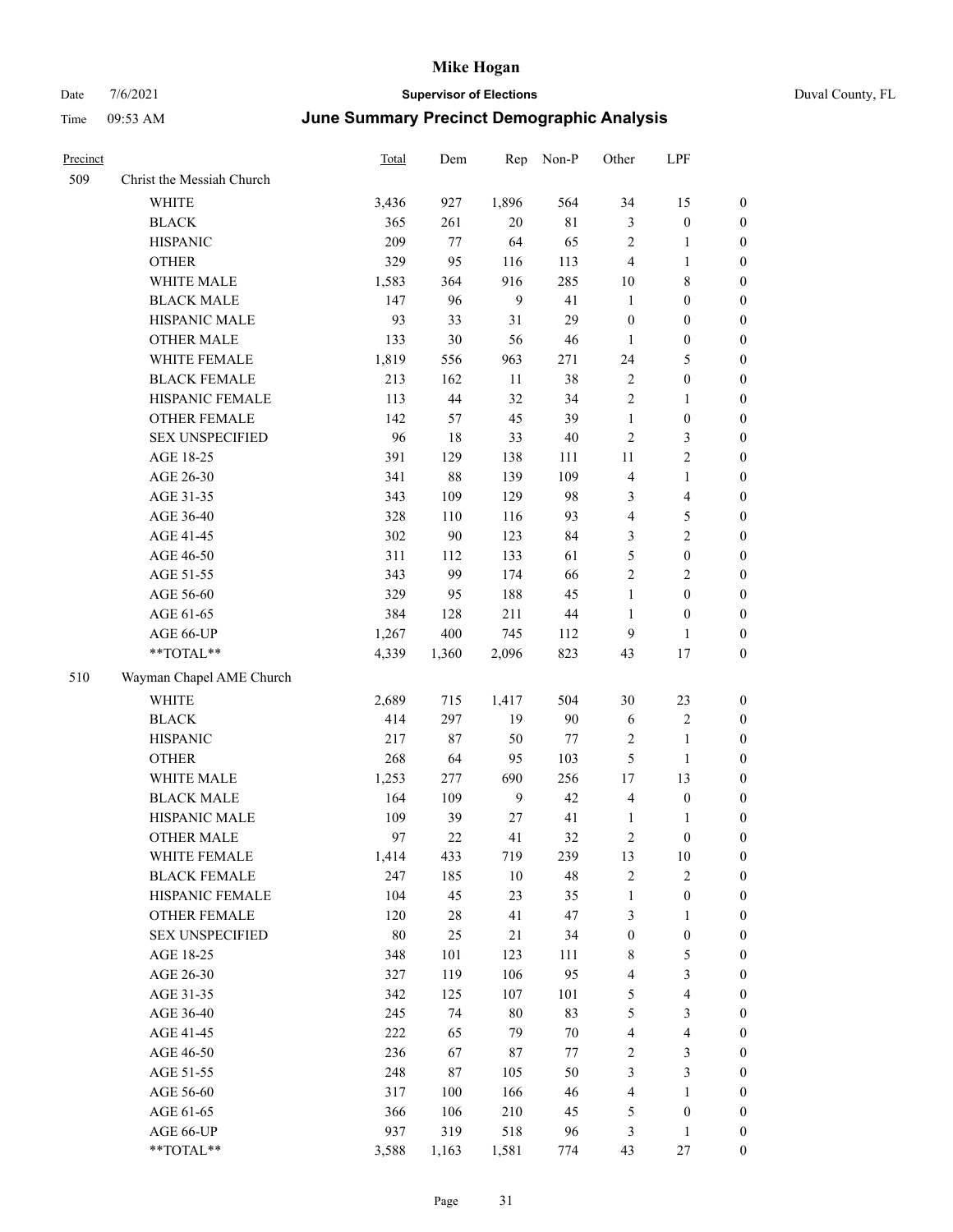| Duval County, FL |  |
|------------------|--|
|                  |  |

| Precinct |                                                           | <b>Total</b> | Dem         | Rep    | Non-P  | Other            | LPF                     |                  |
|----------|-----------------------------------------------------------|--------------|-------------|--------|--------|------------------|-------------------------|------------------|
| 511      | Cuba Hunter Community Center                              |              |             |        |        |                  |                         |                  |
|          | <b>WHITE</b>                                              | 1,841        | 559         | 851    | 390    | 34               | 7                       | 0                |
|          | <b>BLACK</b>                                              | 807          | 644         | 36     | 124    | 3                | $\boldsymbol{0}$        | 0                |
|          | <b>HISPANIC</b>                                           | 282          | 113         | 59     | 106    | $\mathbf{1}$     | 3                       | 0                |
|          | <b>OTHER</b>                                              | 361          | 101         | 111    | 143    | 5                | $\mathbf{1}$            | $\boldsymbol{0}$ |
|          | WHITE MALE                                                | 843          | 223         | 413    | 190    | 14               | $\mathfrak{Z}$          | $\boldsymbol{0}$ |
|          | <b>BLACK MALE</b>                                         | 360          | 272         | 18     | 68     | 2                | $\boldsymbol{0}$        | $\boldsymbol{0}$ |
|          | HISPANIC MALE                                             | 114          | 40          | 29     | 41     | $\mathbf{1}$     | $\mathfrak{Z}$          | $\boldsymbol{0}$ |
|          | <b>OTHER MALE</b>                                         | 148          | $44\,$      | $48\,$ | 55     | $\mathbf{1}$     | $\boldsymbol{0}$        | $\boldsymbol{0}$ |
|          | WHITE FEMALE                                              | 973          | 326         | 428    | 195    | $20\,$           | $\overline{\mathbf{4}}$ | $\boldsymbol{0}$ |
|          | <b>BLACK FEMALE</b>                                       | 439          | 367         | 17     | 54     | $\mathbf{1}$     | $\boldsymbol{0}$        | $\boldsymbol{0}$ |
|          | HISPANIC FEMALE                                           | 157          | 70          | $28\,$ | 59     | $\boldsymbol{0}$ | $\boldsymbol{0}$        | 0                |
|          | OTHER FEMALE                                              | 146          | 40          | $48\,$ | 56     | 2                | $\boldsymbol{0}$        | 0                |
|          | <b>SEX UNSPECIFIED</b>                                    | 110          | 35          | $28\,$ | 44     | 2                | $\mathbf{1}$            | 0                |
|          | AGE 18-25                                                 | 293          | 134         | 58     | 92     | 8                | $\mathbf{1}$            | $\boldsymbol{0}$ |
|          | AGE 26-30                                                 | 294          | 119         | 56     | 105    | 12               | $\sqrt{2}$              | $\boldsymbol{0}$ |
|          | AGE 31-35                                                 | 301          | 111         | $87\,$ | 100    | 2                | $\mathbf{1}$            | $\boldsymbol{0}$ |
|          | AGE 36-40                                                 | 257          | 100         | 85     | 69     | $\mathbf{1}$     | $\sqrt{2}$              | $\boldsymbol{0}$ |
|          | AGE 41-45                                                 | 222          | $8\sqrt{1}$ | 63     | 74     | 2                | $\sqrt{2}$              | $\boldsymbol{0}$ |
|          | AGE 46-50                                                 | 250          | 104         | 71     | 69     | 4                | $\overline{2}$          | $\boldsymbol{0}$ |
|          | AGE 51-55                                                 | 251          | 109         | 85     | 54     | 2                | $\mathbf{1}$            | $\boldsymbol{0}$ |
|          | AGE 56-60                                                 | 359          | 152         | 137    | 66     | 4                | $\boldsymbol{0}$        | 0                |
|          | AGE 61-65                                                 | 332          | 144         | 126    | 57     | 5                | $\boldsymbol{0}$        | 0                |
|          | AGE 66-UP                                                 | 732          | 363         | 289    | $77\,$ | 3                | $\boldsymbol{0}$        | 0                |
|          | **TOTAL**                                                 | 3,291        | 1,417       | 1,057  | 763    | 43               | 11                      | $\boldsymbol{0}$ |
| 512      | Community Hospice of NE FL                                |              |             |        |        |                  |                         |                  |
|          | <b>WHITE</b>                                              | 2,897        | 778         | 1,392  | 659    | 51               | 17                      | $\boldsymbol{0}$ |
|          | <b>BLACK</b>                                              | 1,152        | 867         | 32     | 239    | 13               | $\mathbf{1}$            | $\boldsymbol{0}$ |
|          | <b>HISPANIC</b>                                           | 487          | 203         | 108    | 169    | 7                | $\boldsymbol{0}$        | $\boldsymbol{0}$ |
|          | <b>OTHER</b>                                              | 593          | 191         | 162    | 230    | 9                | $\mathbf{1}$            | $\boldsymbol{0}$ |
|          | WHITE MALE                                                | 1,289        | 284         | 641    | 328    | 23               | 13                      | $\boldsymbol{0}$ |
|          | <b>BLACK MALE</b>                                         | 432          | 297         | 12     | 113    | $\overline{9}$   | $\mathbf{1}$            | $\boldsymbol{0}$ |
|          | HISPANIC MALE                                             | 211          | 82          | 53     | 73     | 3                | $\boldsymbol{0}$        | 0                |
|          | <b>OTHER MALE</b>                                         | 220          | 68          | 60     | 88     | 4                | $\boldsymbol{0}$        | $\boldsymbol{0}$ |
|          | WHITE FEMALE                                              | 1,576        | 482         | 741    | 321    | 28               | $\overline{\mathbf{4}}$ | 0                |
|          | <b>BLACK FEMALE</b>                                       | 702          | 558         | $20\,$ | 120    | 4                | $\boldsymbol{0}$        | 0                |
|          | HISPANIC FEMALE                                           | 263          | 115         | 51     | 93     | 4                | $\boldsymbol{0}$        | 0                |
|          | <b>OTHER FEMALE</b>                                       | 267          | 95          | 79     | $88\,$ | 4                | $\mathbf{1}$            | 0                |
|          | <b>SEX UNSPECIFIED</b>                                    | 169          | 58          | 37     | 73     | $\mathbf{1}$     | $\boldsymbol{0}$        | 0                |
|          | AGE 18-25                                                 | 548          | 225         | 124    | 184    | 12               | $\mathfrak{Z}$          | 0                |
|          | AGE 26-30                                                 | 576          | 230         | 134    | 196    | 12               | $\overline{\mathbf{4}}$ | 0                |
|          | AGE 31-35                                                 | 523          | 244         | 116    | 150    | $\overline{9}$   | $\overline{\mathbf{4}}$ | 0                |
|          | AGE 36-40                                                 | 477          | 197         | 121    | 155    | 3                | $\mathbf{1}$            | 0                |
|          | AGE 41-45                                                 | 391          | 153         | 104    | 125    | 6                | $\mathfrak{Z}$          | 0                |
|          | AGE 46-50                                                 | 367          | 146         | 115    | 101    | 5                | $\boldsymbol{0}$        | 0                |
|          | AGE 51-55                                                 | 360          | 135         | 146    | 75     | 3                | $\mathbf{1}$            | 0                |
|          | AGE 56-60                                                 | 432          | 151         | 181    | $87\,$ | 13               | $\boldsymbol{0}$        | 0                |
|          | AGE 61-65                                                 | 427          | 177         | 168    | 75     | 6                | $\mathbf{1}$            | $\boldsymbol{0}$ |
|          | AGE 66-UP                                                 | 1,028        | 381         | 485    | 149    | 11               | $\sqrt{2}$              | $\boldsymbol{0}$ |
|          | $\mathrm{*}\mathrm{*}\mathrm{TOTAL} \mathrm{*}\mathrm{*}$ | 5,129        | 2,039       | 1,694  | 1,297  | $80\,$           | 19                      | $\boldsymbol{0}$ |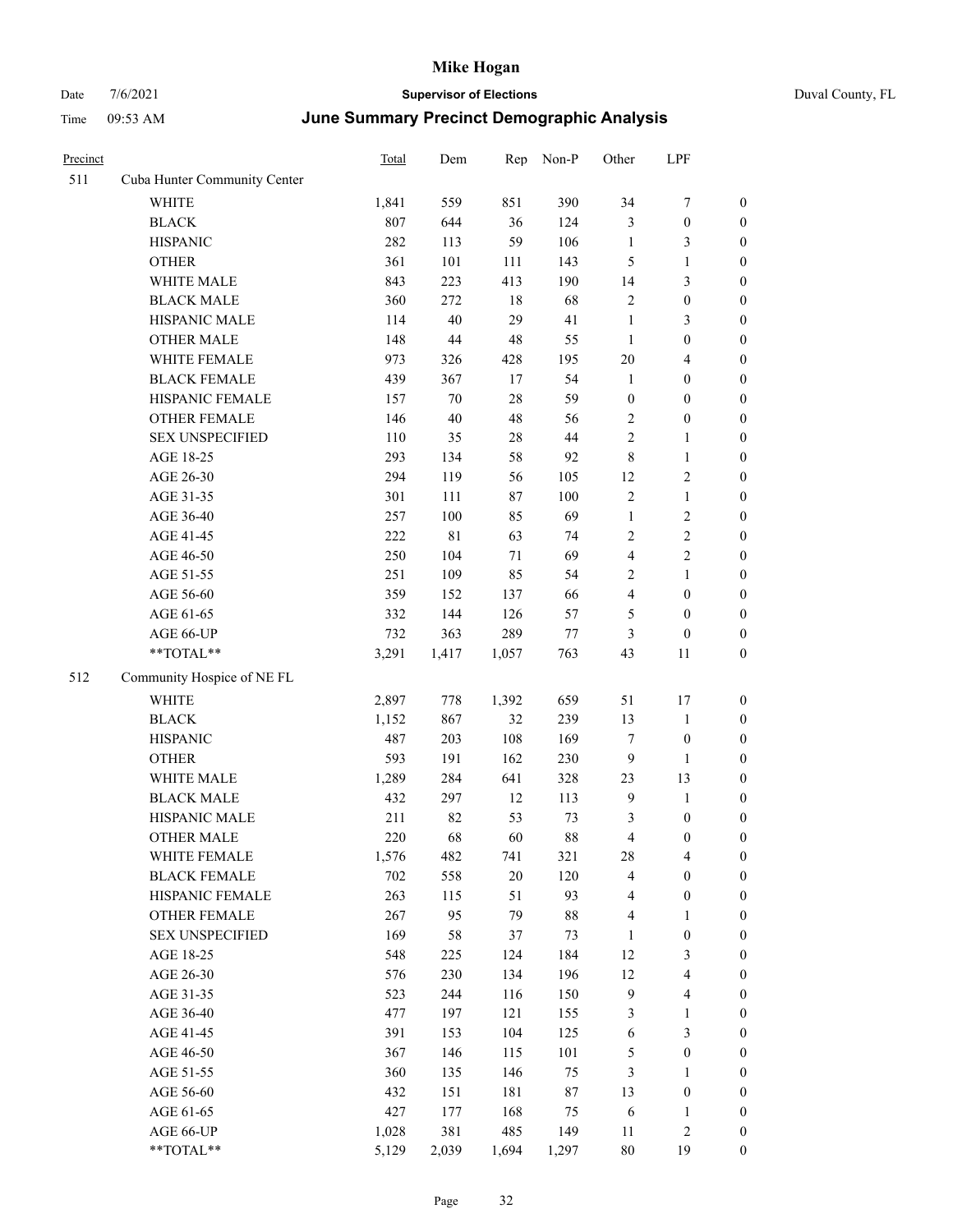| Duval Cour |  |
|------------|--|
|            |  |

| Precinct |                          | <b>Total</b> | Dem    | Rep            | Non-P       | Other            | LPF              |                  |
|----------|--------------------------|--------------|--------|----------------|-------------|------------------|------------------|------------------|
| 513      | Englewood Baptist Church |              |        |                |             |                  |                  |                  |
|          | <b>WHITE</b>             | 1,482        | 397    | 748            | 317         | 15               | $\mathfrak{S}$   | 0                |
|          | <b>BLACK</b>             | 539          | 417    | 25             | 92          | $\overline{4}$   | $\mathbf{1}$     | 0                |
|          | <b>HISPANIC</b>          | 237          | 100    | 58             | 76          | 3                | $\boldsymbol{0}$ | $\boldsymbol{0}$ |
|          | <b>OTHER</b>             | 375          | 83     | 116            | 172         | 3                | $\mathbf{1}$     | $\boldsymbol{0}$ |
|          | WHITE MALE               | 682          | 155    | 354            | 165         | 5                | $\mathfrak{Z}$   | $\boldsymbol{0}$ |
|          | <b>BLACK MALE</b>        | 255          | 184    | 16             | 51          | 3                | $\mathbf{1}$     | $\boldsymbol{0}$ |
|          | HISPANIC MALE            | 114          | 44     | 32             | 36          | $\overline{c}$   | $\boldsymbol{0}$ | $\boldsymbol{0}$ |
|          | <b>OTHER MALE</b>        | 159          | 31     | 57             | $70\,$      | $\mathbf{1}$     | $\boldsymbol{0}$ | $\boldsymbol{0}$ |
|          | WHITE FEMALE             | 772          | 235    | 381            | 144         | 10               | $\mathfrak{2}$   | $\boldsymbol{0}$ |
|          | <b>BLACK FEMALE</b>      | 277          | 226    | 9              | 41          | $\mathbf{1}$     | $\boldsymbol{0}$ | 0                |
|          | HISPANIC FEMALE          | 110          | 49     | 24             | 37          | $\boldsymbol{0}$ | $\boldsymbol{0}$ | 0                |
|          | <b>OTHER FEMALE</b>      | 139          | 38     | 42             | 57          | $\mathbf{1}$     | $\mathbf{1}$     | $\boldsymbol{0}$ |
|          | <b>SEX UNSPECIFIED</b>   | 125          | 35     | 32             | 56          | $\mathfrak{2}$   | $\boldsymbol{0}$ | $\boldsymbol{0}$ |
|          | AGE 18-25                | 245          | 102    | 56             | $8\sqrt{1}$ | 6                | $\boldsymbol{0}$ | $\boldsymbol{0}$ |
|          | AGE 26-30                | 206          | 76     | 48             | 76          | 3                | $\mathfrak{Z}$   | $\boldsymbol{0}$ |
|          | AGE 31-35                | 244          | 92     | 73             | 73          | 4                | $\sqrt{2}$       | $\boldsymbol{0}$ |
|          | AGE 36-40                | 188          | 63     | 60             | 58          | 6                | $\mathbf{1}$     | $\boldsymbol{0}$ |
|          | AGE 41-45                | 203          | 63     | 75             | 65          | $\boldsymbol{0}$ | $\boldsymbol{0}$ | $\boldsymbol{0}$ |
|          | AGE 46-50                | 219          | 79     | 67             | $70\,$      | $\overline{c}$   | $\mathbf{1}$     | $\boldsymbol{0}$ |
|          | AGE 51-55                | 220          | 83     | $80\,$         | 57          | $\boldsymbol{0}$ | $\boldsymbol{0}$ | $\boldsymbol{0}$ |
|          | AGE 56-60                | 252          | 101    | 101            | 49          | 1                | $\boldsymbol{0}$ | 0                |
|          | AGE 61-65                | 241          | 89     | 102            | 50          | $\boldsymbol{0}$ | $\boldsymbol{0}$ | 0                |
|          | AGE 66-UP                | 615          | 249    | 285            | $78\,$      | 3                | $\boldsymbol{0}$ | $\boldsymbol{0}$ |
|          | **TOTAL**                | 2,633        | 997    | 947            | 657         | 25               | $\tau$           | $\boldsymbol{0}$ |
| 601      | Italian American Club    |              |        |                |             |                  |                  |                  |
|          | <b>WHITE</b>             | 3,060        | 561    | 1,970          | 478         | 35               | 16               | $\boldsymbol{0}$ |
|          | <b>BLACK</b>             | 136          | 91     | 14             | 29          | 2                | $\boldsymbol{0}$ | $\boldsymbol{0}$ |
|          | <b>HISPANIC</b>          | 129          | 28     | 66             | 32          | 3                | $\boldsymbol{0}$ | $\boldsymbol{0}$ |
|          | <b>OTHER</b>             | 222          | 47     | 106            | 61          | 6                | $\mathbf{2}$     | $\boldsymbol{0}$ |
|          | WHITE MALE               | 1,503        | 222    | 987            | 264         | 19               | 11               | $\boldsymbol{0}$ |
|          | <b>BLACK MALE</b>        | 61           | 33     | $\overline{9}$ | $17\,$      | $\mathbf{2}$     | $\boldsymbol{0}$ | $\boldsymbol{0}$ |
|          | HISPANIC MALE            | 66           | 13     | 35             | 16          | 2                | $\boldsymbol{0}$ | 0                |
|          | <b>OTHER MALE</b>        | 82           | 19     | 40             | 20          | $\mathbf{1}$     | $\mathbf{2}$     | $\boldsymbol{0}$ |
|          | WHITE FEMALE             | 1,528        | 335    | 965            | 208         | 16               | 4                | 0                |
|          | <b>BLACK FEMALE</b>      | 74           | 58     | $\overline{4}$ | 12          | $\boldsymbol{0}$ | $\boldsymbol{0}$ | $\boldsymbol{0}$ |
|          | HISPANIC FEMALE          | 60           | 13     | 31             | 15          | $\mathbf{1}$     | $\boldsymbol{0}$ | $\overline{0}$   |
|          | <b>OTHER FEMALE</b>      | 110          | 24     | 56             | 25          | 5                | $\boldsymbol{0}$ | $\overline{0}$   |
|          | <b>SEX UNSPECIFIED</b>   | 63           | $10\,$ | 29             | 23          | $\boldsymbol{0}$ | $\mathbf{1}$     | 0                |
|          | AGE 18-25                | 340          | 67     | 184            | 76          | 10               | $\mathfrak{Z}$   | 0                |
|          | AGE 26-30                | $202\,$      | 38     | 109            | 50          | $\mathfrak{Z}$   | $\sqrt{2}$       | 0                |
|          | AGE 31-35                | 211          | 46     | 108            | 53          | $\sqrt{2}$       | $\sqrt{2}$       | 0                |
|          | AGE 36-40                | 272          | 57     | 136            | 74          | 3                | $\sqrt{2}$       | 0                |
|          | AGE 41-45                | 217          | 43     | 124            | 43          | $\mathfrak s$    | $\sqrt{2}$       | 0                |
|          | AGE 46-50                | 241          | 45     | 139            | 51          | 3                | $\mathfrak{Z}$   | 0                |
|          | AGE 51-55                | 319          | 52     | 206            | 55          | 5                | $\mathbf{1}$     | $\boldsymbol{0}$ |
|          | AGE 56-60                | 368          | 63     | 255            | 44          | 5                | $\mathbf{1}$     | $\boldsymbol{0}$ |
|          | AGE 61-65                | 343          | 62     | 236            | 45          | $\boldsymbol{0}$ | $\boldsymbol{0}$ | $\boldsymbol{0}$ |
|          | AGE 66-UP                | 1,034        | 254    | 659            | 109         | 10               | $\sqrt{2}$       | 0                |
|          | **TOTAL**                | 3,547        | 727    | 2,156          | 600         | 46               | 18               | $\boldsymbol{0}$ |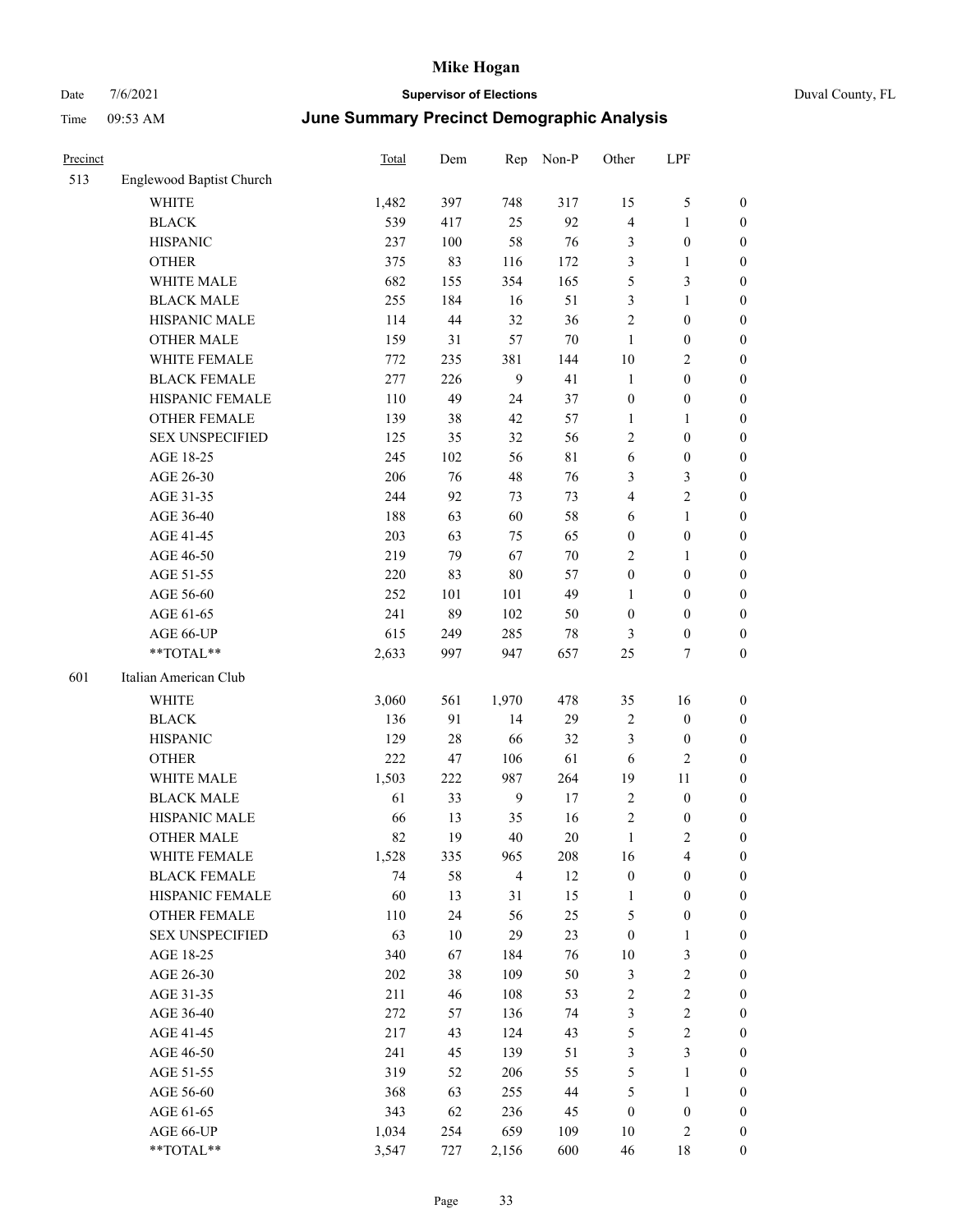|  | Duval County, FL |  |
|--|------------------|--|
|--|------------------|--|

| Precinct |                           | Total | Dem    | Rep    | Non-P  | Other            | LPF                     |                  |
|----------|---------------------------|-------|--------|--------|--------|------------------|-------------------------|------------------|
| 602      | All Souls Anglican Church |       |        |        |        |                  |                         |                  |
|          | WHITE                     | 3,372 | 730    | 1,878  | 700    | 46               | $18\,$                  | $\boldsymbol{0}$ |
|          | <b>BLACK</b>              | 420   | 323    | 33     | 57     | 7                | $\boldsymbol{0}$        | $\boldsymbol{0}$ |
|          | <b>HISPANIC</b>           | 306   | 100    | 94     | 105    | 7                | $\boldsymbol{0}$        | 0                |
|          | <b>OTHER</b>              | 498   | 129    | 156    | 205    | 6                | $\overline{c}$          | 0                |
|          | WHITE MALE                | 1,621 | 297    | 949    | 348    | 15               | 12                      | $\boldsymbol{0}$ |
|          | <b>BLACK MALE</b>         | 200   | 141    | 21     | 33     | 5                | $\boldsymbol{0}$        | $\boldsymbol{0}$ |
|          | HISPANIC MALE             | 132   | 41     | 41     | 47     | 3                | $\boldsymbol{0}$        | $\boldsymbol{0}$ |
|          | <b>OTHER MALE</b>         | 226   | 49     | 73     | 102    | $\sqrt{2}$       | $\boldsymbol{0}$        | $\boldsymbol{0}$ |
|          | WHITE FEMALE              | 1,726 | 426    | 913    | 351    | 30               | 6                       | $\boldsymbol{0}$ |
|          | <b>BLACK FEMALE</b>       | 216   | 180    | $11\,$ | 23     | $\mathbf{2}$     | $\boldsymbol{0}$        | $\boldsymbol{0}$ |
|          | HISPANIC FEMALE           | 172   | 58     | 53     | 57     | 4                | $\boldsymbol{0}$        | $\boldsymbol{0}$ |
|          | OTHER FEMALE              | 205   | 67     | 63     | $70\,$ | 4                | $\mathbf{1}$            | $\boldsymbol{0}$ |
|          | <b>SEX UNSPECIFIED</b>    | 98    | 23     | 37     | 36     | 1                | $\mathbf{1}$            | 0                |
|          | AGE 18-25                 | 486   | 131    | 189    | 149    | 12               | $\mathfrak{S}$          | 0                |
|          | AGE 26-30                 | 341   | 94     | 139    | 98     | 6                | $\overline{\mathbf{4}}$ | $\boldsymbol{0}$ |
|          | AGE 31-35                 | 426   | 129    | 159    | 131    | 5                | $\sqrt{2}$              | $\boldsymbol{0}$ |
|          | AGE 36-40                 | 435   | 119    | 184    | 122    | 7                | $\mathfrak{Z}$          | $\boldsymbol{0}$ |
|          | AGE 41-45                 | 350   | 101    | 125    | 115    | 9                | $\boldsymbol{0}$        | $\boldsymbol{0}$ |
|          | AGE 46-50                 | 346   | 97     | 165    | 75     | 6                | $\mathfrak{Z}$          | $\boldsymbol{0}$ |
|          | AGE 51-55                 | 405   | 84     | 223    | 92     | 4                | $\overline{2}$          | $\boldsymbol{0}$ |
|          | AGE 56-60                 | 477   | 132    | 255    | 86     | 4                | $\boldsymbol{0}$        | $\boldsymbol{0}$ |
|          | AGE 61-65                 | 474   | 143    | 262    | 65     | 4                | $\boldsymbol{0}$        | 0                |
|          | AGE 66-UP                 | 856   | 252    | 460    | 134    | 9                | 1                       | 0                |
|          | **TOTAL**                 | 4,596 | 1,282  | 2,161  | 1,067  | 66               | 20                      | $\boldsymbol{0}$ |
| 603      | Mandarin Branch Library   |       |        |        |        |                  |                         |                  |
|          | <b>WHITE</b>              | 3,405 | 901    | 1,928  | 521    | 43               | 12                      | 0                |
|          | <b>BLACK</b>              | 118   | 77     | 10     | 30     | $\mathbf{1}$     | $\boldsymbol{0}$        | $\boldsymbol{0}$ |
|          | <b>HISPANIC</b>           | 159   | 47     | 61     | $50\,$ | 1                | $\boldsymbol{0}$        | $\boldsymbol{0}$ |
|          | <b>OTHER</b>              | 284   | $80\,$ | 96     | 105    | 2                | $\mathbf{1}$            | $\boldsymbol{0}$ |
|          | WHITE MALE                | 1,561 | 344    | 923    | 269    | 16               | 9                       | $\boldsymbol{0}$ |
|          | <b>BLACK MALE</b>         | 55    | 30     | $\tau$ | 17     | $\mathbf{1}$     | $\boldsymbol{0}$        | $\boldsymbol{0}$ |
|          | HISPANIC MALE             | 72    | 21     | $27\,$ | 23     | $\mathbf{1}$     | $\boldsymbol{0}$        | $\boldsymbol{0}$ |
|          | <b>OTHER MALE</b>         | 112   | 25     | 46     | 41     | $\boldsymbol{0}$ | $\boldsymbol{0}$        | $\boldsymbol{0}$ |
|          | WHITE FEMALE              | 1,821 | 550    | 994    | 247    | 27               | $\mathfrak{Z}$          | 0                |
|          | <b>BLACK FEMALE</b>       | 63    | 47     | 3      | 13     | $\boldsymbol{0}$ | $\boldsymbol{0}$        | 0                |
|          | HISPANIC FEMALE           | 85    | 25     | 34     | 26     | $\boldsymbol{0}$ | $\boldsymbol{0}$        | 0                |
|          | <b>OTHER FEMALE</b>       | 127   | 42     | 37     | 46     | 1                | $\mathbf{1}$            | 0                |
|          | <b>SEX UNSPECIFIED</b>    | 70    | 21     | 24     | 24     | $\mathbf{1}$     | $\boldsymbol{0}$        | 0                |
|          | AGE 18-25                 | 375   | 106    | 163    | 95     | 10               | $\mathbf{1}$            | 0                |
|          | AGE 26-30                 | 274   | 65     | 139    | 63     | 6                | $\mathbf{1}$            | 0                |
|          | AGE 31-35                 | 270   | 76     | 110    | 75     | $\overline{c}$   | 7                       | 0                |
|          | AGE 36-40                 | 255   | 89     | 102    | 61     | $\sqrt{2}$       | $\mathbf{1}$            | 0                |
|          | AGE 41-45                 | 250   | 65     | 118    | 63     | 3                | $\mathbf{1}$            | 0                |
|          | AGE 46-50                 | 302   | 68     | 164    | 66     | $\sqrt{2}$       | $\sqrt{2}$              | 0                |
|          | AGE 51-55                 | 290   | 68     | 164    | 54     | $\overline{4}$   | $\boldsymbol{0}$        | 0                |
|          | AGE 56-60                 | 332   | 83     | 194    | 50     | $\mathfrak{S}$   | $\boldsymbol{0}$        | 0                |
|          | AGE 61-65                 | 333   | 99     | 192    | 37     | 5                | $\boldsymbol{0}$        | 0                |
|          | AGE 66-UP                 | 1,285 | 386    | 749    | 142    | 8                | $\boldsymbol{0}$        | 0                |
|          | $**TOTAL**$               | 3,966 | 1,105  | 2,095  | 706    | 47               | 13                      | $\boldsymbol{0}$ |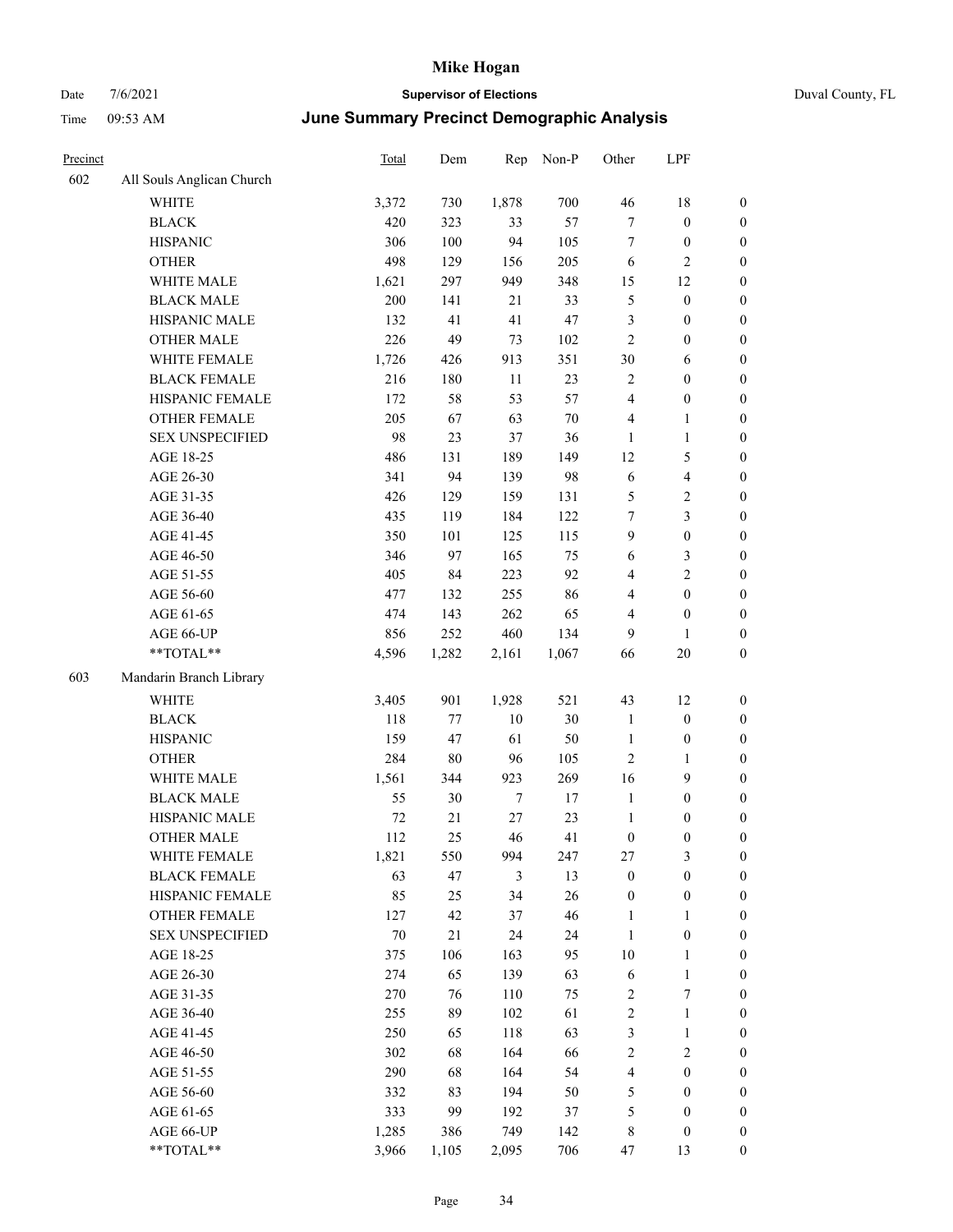|  | Duval County, FL |
|--|------------------|
|--|------------------|

| Precinct |                                | <b>Total</b> | Dem    | Rep            | Non-P                   | Other            | LPF                     |                  |
|----------|--------------------------------|--------------|--------|----------------|-------------------------|------------------|-------------------------|------------------|
| 604      | Mandarin Presbyterian Church   |              |        |                |                         |                  |                         |                  |
|          | WHITE                          | 1,738        | 361    | 1,071          | 291                     | $10\,$           | $\mathfrak{S}$          | $\boldsymbol{0}$ |
|          | <b>BLACK</b>                   | 31           | 17     | $\overline{4}$ | $\mathbf{9}$            | $\mathbf{1}$     | $\boldsymbol{0}$        | $\boldsymbol{0}$ |
|          | <b>HISPANIC</b>                | 82           | 25     | 29             | 27                      | $\boldsymbol{0}$ | $\mathbf{1}$            | 0                |
|          | <b>OTHER</b>                   | 116          | 34     | 50             | 29                      | 3                | $\boldsymbol{0}$        | 0                |
|          | WHITE MALE                     | 842          | 142    | 532            | 157                     | 6                | $\mathfrak{S}$          | $\boldsymbol{0}$ |
|          | <b>BLACK MALE</b>              | 16           | 8      | $\mathfrak{Z}$ | 5                       | $\boldsymbol{0}$ | $\boldsymbol{0}$        | $\boldsymbol{0}$ |
|          | HISPANIC MALE                  | 35           | $10\,$ | 13             | 11                      | $\boldsymbol{0}$ | 1                       | $\boldsymbol{0}$ |
|          | <b>OTHER MALE</b>              | 50           | 12     | 25             | 11                      | $\overline{c}$   | $\boldsymbol{0}$        | $\boldsymbol{0}$ |
|          | WHITE FEMALE                   | 881          | 215    | 532            | 130                     | 4                | $\boldsymbol{0}$        | $\boldsymbol{0}$ |
|          | <b>BLACK FEMALE</b>            | 14           | 8      | $\mathbf{1}$   | $\overline{\mathbf{4}}$ | $\mathbf{1}$     | $\boldsymbol{0}$        | $\boldsymbol{0}$ |
|          | HISPANIC FEMALE                | 47           | 15     | 16             | 16                      | $\boldsymbol{0}$ | $\boldsymbol{0}$        | $\boldsymbol{0}$ |
|          | OTHER FEMALE                   | 48           | 17     | 18             | 12                      | 1                | $\boldsymbol{0}$        | 0                |
|          | <b>SEX UNSPECIFIED</b>         | 34           | 10     | 14             | 10                      | $\boldsymbol{0}$ | $\boldsymbol{0}$        | 0                |
|          | AGE 18-25                      | 148          | 37     | 64             | $44\,$                  | 2                | $\mathbf{1}$            | 0                |
|          | AGE 26-30                      | 117          | 25     | 57             | 33                      | $\sqrt{2}$       | $\boldsymbol{0}$        | $\boldsymbol{0}$ |
|          | AGE 31-35                      | 149          | 28     | 84             | 35                      | $\overline{c}$   | $\boldsymbol{0}$        | $\boldsymbol{0}$ |
|          | AGE 36-40                      | 133          | 29     | 74             | $28\,$                  | $\mathbf{1}$     | 1                       | $\boldsymbol{0}$ |
|          | AGE 41-45                      | 144          | 27     | 75             | $40\,$                  | $\overline{c}$   | $\boldsymbol{0}$        | $\boldsymbol{0}$ |
|          | AGE 46-50                      | 138          | 27     | 77             | 32                      | $\boldsymbol{0}$ | $\sqrt{2}$              | $\boldsymbol{0}$ |
|          | AGE 51-55                      | 163          | 28     | 101            | 32                      | 2                | $\boldsymbol{0}$        | $\boldsymbol{0}$ |
|          | AGE 56-60                      | 174          | 38     | 109            | 27                      | $\boldsymbol{0}$ | $\boldsymbol{0}$        | 0                |
|          | AGE 61-65                      | 190          | 47     | 122            | $20\,$                  | 1                | $\boldsymbol{0}$        | 0                |
|          | AGE 66-UP                      | 611          | 151    | 391            | 65                      | $\overline{c}$   | $\sqrt{2}$              | 0                |
|          | **TOTAL**                      | 1,967        | 437    | 1,154          | 356                     | 14               | 6                       | 0                |
| 605      | Episcopal Church of Our Savior |              |        |                |                         |                  |                         |                  |
|          | <b>WHITE</b>                   | 3,498        | 683    | 2,176          | 573                     | 43               | 23                      | 0                |
|          | <b>BLACK</b>                   | 147          | 103    | 13             | 26                      | 5                | $\boldsymbol{0}$        | $\boldsymbol{0}$ |
|          | <b>HISPANIC</b>                | 146          | 30     | 73             | 39                      | 3                | 1                       | 0                |
|          | <b>OTHER</b>                   | 280          | 76     | 110            | 88                      | 4                | $\sqrt{2}$              | $\boldsymbol{0}$ |
|          | WHITE MALE                     | 1,676        | 262    | 1,091          | 286                     | 23               | 14                      | $\boldsymbol{0}$ |
|          | <b>BLACK MALE</b>              | 75           | 47     | 10             | 16                      | $\overline{c}$   | $\boldsymbol{0}$        | $\boldsymbol{0}$ |
|          | HISPANIC MALE                  | 59           | 14     | 30             | 14                      | $\boldsymbol{0}$ | $\mathbf{1}$            | $\boldsymbol{0}$ |
|          | <b>OTHER MALE</b>              | 99           | 28     | 38             | 32                      | $\mathbf{1}$     | $\boldsymbol{0}$        | $\boldsymbol{0}$ |
|          | WHITE FEMALE                   | 1,784        | 416    | 1,061          | 278                     | 20               | $\mathbf{9}$            | 0                |
|          | <b>BLACK FEMALE</b>            | 69           | 54     | 3              | $\mathbf{9}$            | 3                | $\boldsymbol{0}$        | 0                |
|          | HISPANIC FEMALE                | 84           | 15     | 43             | 23                      | 3                | $\boldsymbol{0}$        | 0                |
|          | OTHER FEMALE                   | 136          | 38     | 63             | 32                      | $\mathbf{1}$     | $\overline{c}$          | 0                |
|          | <b>SEX UNSPECIFIED</b>         | 89           | 18     | 33             | 36                      | $\sqrt{2}$       | $\boldsymbol{0}$        | 0                |
|          | AGE 18-25                      | 398          | 101    | 190            | 92                      | 12               | $\mathfrak{Z}$          | 0                |
|          | AGE 26-30                      | 241          | 56     | 115            | 63                      | $\mathfrak{Z}$   | $\overline{\mathbf{4}}$ | 0                |
|          | AGE 31-35                      | 263          | 58     | 141            | 54                      | 7                | $\mathfrak{Z}$          | 0                |
|          | AGE 36-40                      | 284          | 58     | 152            | 64                      | 6                | $\overline{4}$          | 0                |
|          | AGE 41-45                      | 244          | 45     | 134            | 56                      | 4                | 5                       | 0                |
|          | AGE 46-50                      | 313          | 53     | 174            | 76                      | 5                | 5                       | 0                |
|          | AGE 51-55                      | 342          | 56     | 218            | 61                      | 6                | $\mathbf{1}$            | 0                |
|          | AGE 56-60                      | 413          | 82     | 243            | 84                      | 4                | $\boldsymbol{0}$        | 0                |
|          | AGE 61-65                      | 428          | 116    | 269            | 42                      | $\mathbf{1}$     | $\boldsymbol{0}$        | 0                |
|          | AGE 66-UP                      | 1,145        | 267    | 736            | 134                     | 7                | 1                       | 0                |
|          | $**TOTAL**$                    | 4,071        | 892    | 2,372          | 726                     | 55               | $26\,$                  | $\boldsymbol{0}$ |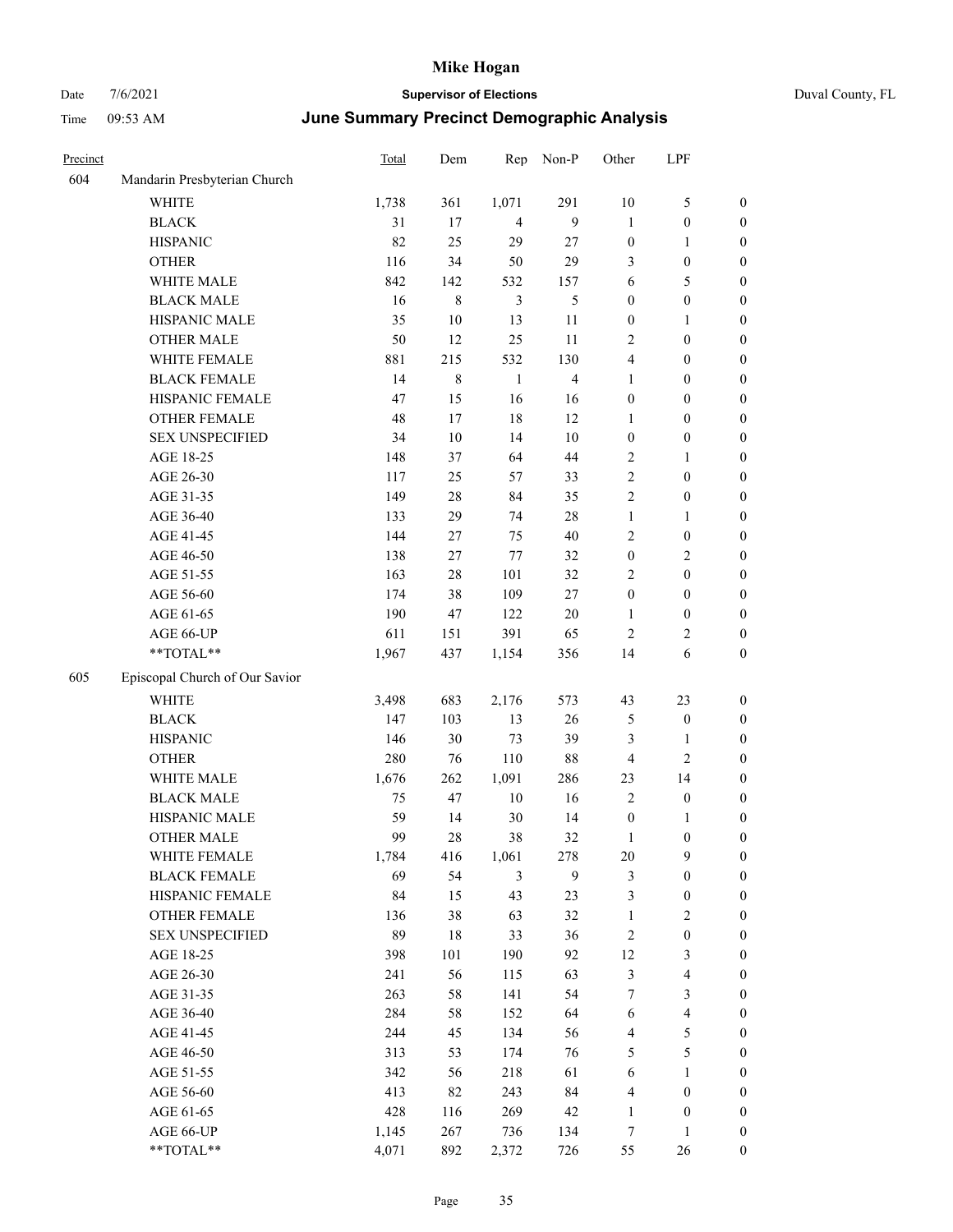## Date 7/6/2021 **Supervisor of Elections** Duval County, FL Time 09:53 AM **June Summary Precinct Demographic Analysis**

| Precinct |                                 | Total | Dem    | Rep            | Non-P  | Other            | LPF              |                  |
|----------|---------------------------------|-------|--------|----------------|--------|------------------|------------------|------------------|
| 606      | South Mandarin Regional Library |       |        |                |        |                  |                  |                  |
|          | <b>WHITE</b>                    | 4,913 | 1,002  | 2,999          | 834    | 46               | 32               | $\boldsymbol{0}$ |
|          | <b>BLACK</b>                    | 293   | 204    | 19             | 65     | $\overline{4}$   | 1                | $\boldsymbol{0}$ |
|          | <b>HISPANIC</b>                 | 204   | 67     | 82             | 54     | 1                | $\boldsymbol{0}$ | $\boldsymbol{0}$ |
|          | <b>OTHER</b>                    | 351   | $88\,$ | 135            | 123    | $\mathfrak{Z}$   | 2                | $\boldsymbol{0}$ |
|          | WHITE MALE                      | 2,346 | 389    | 1,470          | 447    | 20               | 20               | $\boldsymbol{0}$ |
|          | <b>BLACK MALE</b>               | 146   | 90     | 15             | 39     | $\overline{2}$   | $\boldsymbol{0}$ | $\boldsymbol{0}$ |
|          | HISPANIC MALE                   | 93    | 26     | 42             | 24     | $\mathbf{1}$     | $\boldsymbol{0}$ | $\boldsymbol{0}$ |
|          | <b>OTHER MALE</b>               | 139   | 26     | 59             | 52     | $\sqrt{2}$       | $\boldsymbol{0}$ | $\boldsymbol{0}$ |
|          | WHITE FEMALE                    | 2,526 | 604    | 1,506          | 378    | 26               | 12               | $\boldsymbol{0}$ |
|          | <b>BLACK FEMALE</b>             | 144   | 113    | $\overline{4}$ | 24     | $\sqrt{2}$       | $\mathbf{1}$     | $\boldsymbol{0}$ |
|          | HISPANIC FEMALE                 | 104   | 39     | 38             | 27     | $\boldsymbol{0}$ | $\boldsymbol{0}$ | $\boldsymbol{0}$ |
|          | <b>OTHER FEMALE</b>             | 159   | 54     | 55             | 47     | 1                | 2                | $\boldsymbol{0}$ |
|          | <b>SEX UNSPECIFIED</b>          | 104   | $20\,$ | $46\,$         | 38     | $\boldsymbol{0}$ | $\boldsymbol{0}$ | $\boldsymbol{0}$ |
|          | AGE 18-25                       | 512   | 116    | 261            | 123    | 9                | 3                | $\boldsymbol{0}$ |
|          | AGE 26-30                       | 406   | 95     | 183            | 113    | $\,$ 8 $\,$      | 7                | $\boldsymbol{0}$ |
|          | AGE 31-35                       | 429   | 96     | 205            | 125    | 1                | 2                | $\boldsymbol{0}$ |
|          | AGE 36-40                       | 436   | 109    | 202            | 117    | $\overline{4}$   | 4                | $\boldsymbol{0}$ |
|          | AGE 41-45                       | 360   | 79     | 166            | 106    | $\tau$           | 2                | $\boldsymbol{0}$ |
|          | AGE 46-50                       | 407   | 98     | 213            | 89     | 3                | 4                | $\boldsymbol{0}$ |
|          | AGE 51-55                       | 486   | 93     | 303            | $80\,$ | $\tau$           | 3                | $\boldsymbol{0}$ |
|          | AGE 56-60                       | 590   | 121    | 384            | 81     | $\overline{2}$   | 2                | $\boldsymbol{0}$ |
|          | AGE 61-65                       | 543   | 131    | 336            | 70     | 3                | 3                | $\boldsymbol{0}$ |
|          | AGE 66-UP                       | 1,592 | 423    | 982            | 172    | 10               | 5                | $\boldsymbol{0}$ |
|          | **TOTAL**                       | 5,761 | 1,361  | 3,235          | 1,076  | 54               | 35               | $\boldsymbol{0}$ |
| 607      | Mandarin Branch Library         |       |        |                |        |                  |                  |                  |
|          |                                 |       |        |                |        |                  |                  |                  |
|          | <b>WHITE</b>                    | 1,515 | 361    | 809            | 305    | $27\,$           | 13               | $\boldsymbol{0}$ |
|          | <b>BLACK</b>                    | 243   | 187    | 11             | $40\,$ | $\mathfrak{S}$   | $\boldsymbol{0}$ | $\boldsymbol{0}$ |
|          | <b>HISPANIC</b>                 | 161   | 56     | 50             | 54     | $\mathbf{1}$     | $\boldsymbol{0}$ | $\boldsymbol{0}$ |
|          | <b>OTHER</b>                    | 152   | 45     | 50             | 49     | 5                | 3                | $\boldsymbol{0}$ |
|          | WHITE MALE                      | 674   | 132    | 377            | 148    | $11\,$           | 6                | $\boldsymbol{0}$ |
|          | <b>BLACK MALE</b>               | 91    | 71     | $\overline{2}$ | 16     | $\overline{2}$   | $\boldsymbol{0}$ | $\boldsymbol{0}$ |
|          | HISPANIC MALE                   | 68    | 18     | 26             | 24     | $\boldsymbol{0}$ | $\boldsymbol{0}$ | $\boldsymbol{0}$ |
|          | <b>OTHER MALE</b>               | 62    | 18     | 22             | 19     | 1                | 2                | $\boldsymbol{0}$ |
|          | WHITE FEMALE                    | 827   | 225    | 423            | 156    | 16               | 7                | $\mathbf{0}$     |
|          | <b>BLACK FEMALE</b>             | 146   | 112    | $\,$ 8 $\,$    | 23     | $\mathfrak{Z}$   | $\boldsymbol{0}$ | $\boldsymbol{0}$ |
|          | HISPANIC FEMALE                 | 88    | 37     | 23             | 27     | $\mathbf{1}$     | $\boldsymbol{0}$ | $\boldsymbol{0}$ |
|          | <b>OTHER FEMALE</b>             | 63    | 21     | 24             | 16     | $\sqrt{2}$       | $\boldsymbol{0}$ | $\boldsymbol{0}$ |
|          | <b>SEX UNSPECIFIED</b>          | 52    | 15     | 15             | 19     | $\sqrt{2}$       | 1                | $\boldsymbol{0}$ |
|          | AGE 18-25                       | 172   | 55     | 60             | 52     | $\mathfrak{S}$   | $\boldsymbol{0}$ | $\boldsymbol{0}$ |
|          | AGE 26-30                       | 188   | 58     | 62             | 59     | 6                | 3                | $\boldsymbol{0}$ |
|          | AGE 31-35                       | 188   | 67     | 55             | 56     | 5                | 5                | $\boldsymbol{0}$ |
|          | AGE 36-40                       | 172   | 53     | 60             | 49     | 6                | 4                | $\boldsymbol{0}$ |
|          | AGE 41-45                       | 128   | 37     | 52             | 35     | $\overline{4}$   | $\boldsymbol{0}$ | $\boldsymbol{0}$ |
|          | AGE 46-50                       | 130   | 44     | 48             | 33     | $\overline{4}$   | $\mathbf{1}$     | $\boldsymbol{0}$ |
|          | AGE 51-55                       | 146   | 49     | 72             | 23     | 1                | $\mathbf{1}$     | $\boldsymbol{0}$ |
|          | AGE 56-60                       | 167   | 37     | 89             | 37     | $\sqrt{2}$       | $\mathbf{2}$     | $\boldsymbol{0}$ |
|          | AGE 61-65                       | 177   | 61     | 85             | 31     | $\boldsymbol{0}$ | $\boldsymbol{0}$ | $\mathbf{0}$     |
|          | AGE 66-UP                       | 603   | 188    | 337            | 73     | 5                | $\boldsymbol{0}$ | $\boldsymbol{0}$ |

\*\*TOTAL\*\* 2,071 649 920 448 38 16 0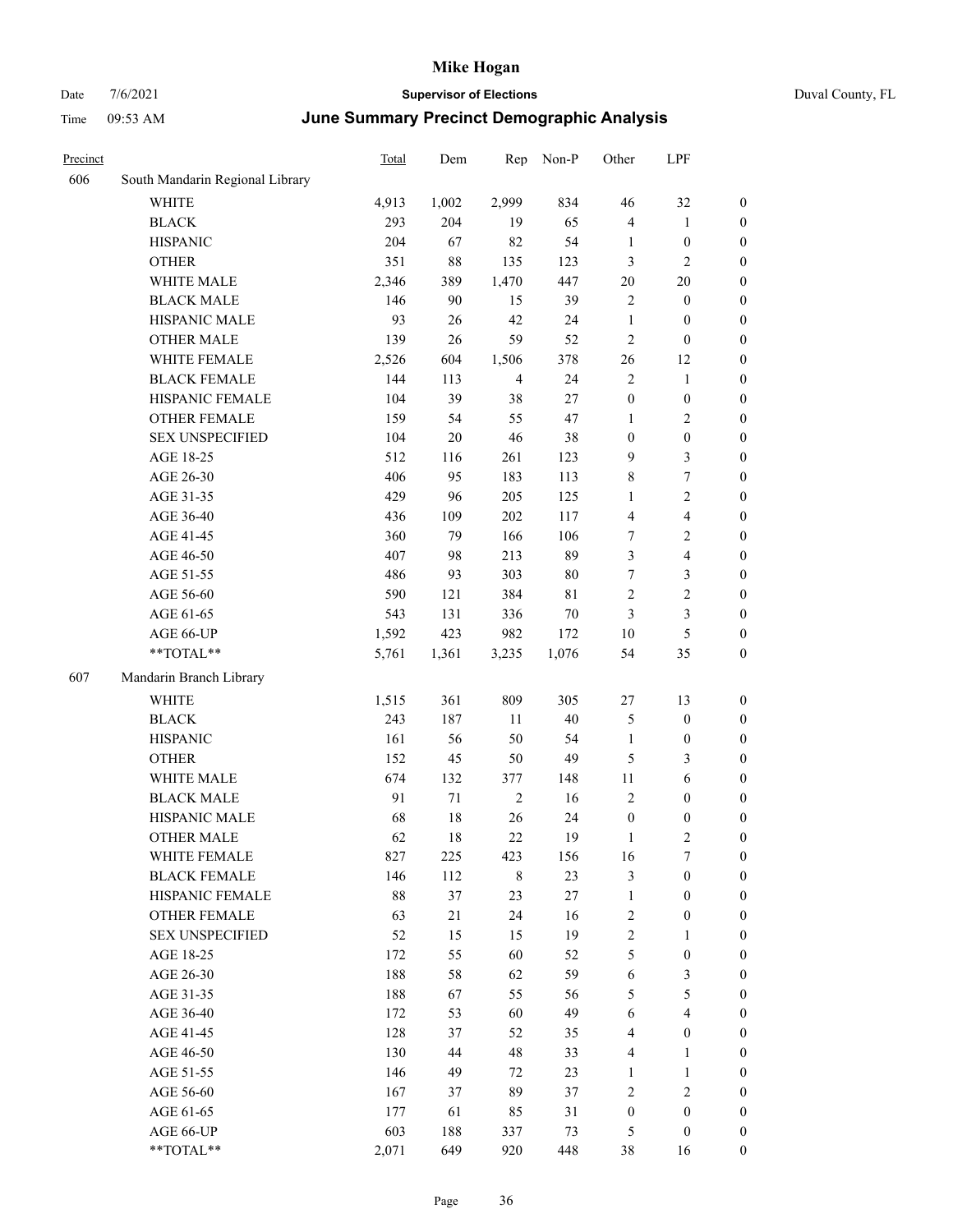| Time            | $09:53$ AM                   | June Summary Precinct Demographic Analysis |       |       |       |       |     |          |  |
|-----------------|------------------------------|--------------------------------------------|-------|-------|-------|-------|-----|----------|--|
| Precinct<br>608 | Freedom Christian Fellowship | <b>Total</b>                               | Dem   | Rep   | Non-P | Other | LPF |          |  |
|                 | WHITE                        | 4.795                                      | 1.065 | 2.560 | 1.057 | 83    | 30  | $\theta$ |  |

|     | WHITE                                                     | 4,795  | 1,065  | 2,560          | 1,057   | 83               | 30                      | 0                |
|-----|-----------------------------------------------------------|--------|--------|----------------|---------|------------------|-------------------------|------------------|
|     | <b>BLACK</b>                                              | 664    | 453    | 35             | 166     | $\,$ 8 $\,$      | $\sqrt{2}$              | 0                |
|     | <b>HISPANIC</b>                                           | 528    | 177    | 161            | 183     | 6                | $\mathbf{1}$            | 0                |
|     | <b>OTHER</b>                                              | 549    | 162    | 164            | $200\,$ | 19               | $\overline{4}$          | 0                |
|     | WHITE MALE                                                | 2,190  | 376    | 1,212          | 538     | 43               | 21                      | $\boldsymbol{0}$ |
|     | <b>BLACK MALE</b>                                         | 266    | 177    | 16             | 71      | 2                | $\boldsymbol{0}$        | $\boldsymbol{0}$ |
|     | HISPANIC MALE                                             | 238    | 67     | 76             | 92      | $\sqrt{2}$       | $\mathbf{1}$            | $\boldsymbol{0}$ |
|     | <b>OTHER MALE</b>                                         | 211    | 63     | 54             | 84      | $\,$ 8 $\,$      | $\sqrt{2}$              | $\boldsymbol{0}$ |
|     | WHITE FEMALE                                              | 2,564  | 676    | 1,330          | 509     | $40\,$           | $\boldsymbol{9}$        | $\boldsymbol{0}$ |
|     | <b>BLACK FEMALE</b>                                       | 387    | 269    | $18\,$         | 92      | 6                | $\sqrt{2}$              | 0                |
|     | HISPANIC FEMALE                                           | 278    | 108    | $8\sqrt{1}$    | 86      | 3                | $\boldsymbol{0}$        | 0                |
|     | OTHER FEMALE                                              | 264    | $80\,$ | $87\,$         | 84      | 11               | $\sqrt{2}$              | 0                |
|     | <b>SEX UNSPECIFIED</b>                                    | 138    | 41     | 46             | 50      | $\mathbf{1}$     | $\boldsymbol{0}$        | 0                |
|     | AGE 18-25                                                 | 684    | 189    | 239            | 231     | 22               | $\mathfrak{Z}$          | 0                |
|     | AGE 26-30                                                 | 615    | 175    | 239            | 179     | 19               | $\mathfrak{Z}$          | $\boldsymbol{0}$ |
|     | AGE 31-35                                                 | 628    | 202    | 222            | 172     | 17               | 15                      | $\boldsymbol{0}$ |
|     | AGE 36-40                                                 | 538    | 144    | 216            | 165     | $\,$ $\,$        | $\mathfrak s$           | $\boldsymbol{0}$ |
|     | AGE 41-45                                                 | 534    | 139    | 216            | 169     | 6                | $\overline{\mathbf{4}}$ | $\boldsymbol{0}$ |
|     | AGE 46-50                                                 | 486    | 131    | 204            | 140     | 9                | $\overline{2}$          | $\boldsymbol{0}$ |
|     | AGE 51-55                                                 | 548    | 137    | 271            | 129     | $10\,$           | $\mathbf{1}$            | 0                |
|     | AGE 56-60                                                 | 564    | 140    | 310            | 108     | 6                | $\boldsymbol{0}$        | 0                |
|     | AGE 61-65                                                 | 496    | 130    | 255            | 100     | 8                | 3                       | 0                |
|     | AGE 66-UP                                                 | 1,443  | 470    | 748            | 213     | 11               | $\mathbf{1}$            | 0                |
|     | $**TOTAL**$                                               | 6,536  | 1,857  | 2,920          | 1,606   | 116              | 37                      | $\boldsymbol{0}$ |
| 609 | <b>Burnett Park Recreation Center</b>                     |        |        |                |         |                  |                         |                  |
|     | <b>WHITE</b>                                              | 1,513  | 394    | 733            | 338     | 32               | 16                      | $\boldsymbol{0}$ |
|     | <b>BLACK</b>                                              | 239    | 178    | $11\,$         | 47      | 3                | $\boldsymbol{0}$        | $\boldsymbol{0}$ |
|     | <b>HISPANIC</b>                                           | 184    | 64     | 45             | $72\,$  | $\boldsymbol{2}$ | $\mathbf{1}$            | $\boldsymbol{0}$ |
|     | <b>OTHER</b>                                              | 190    | 54     | 57             | 77      | $\mathbf{1}$     | $\mathbf{1}$            | 0                |
|     | WHITE MALE                                                | 689    | 154    | 345            | 168     | $10\,$           | 12                      | $\boldsymbol{0}$ |
|     | <b>BLACK MALE</b>                                         | 99     | 67     | $\,$ 8 $\,$    | 23      | $\mathbf{1}$     | $\boldsymbol{0}$        | $\boldsymbol{0}$ |
|     | <b>HISPANIC MALE</b>                                      | 92     | 25     | 27             | 38      | $\overline{c}$   | $\boldsymbol{0}$        | 0                |
|     | <b>OTHER MALE</b>                                         | 64     | 15     | 19             | 29      | $\boldsymbol{0}$ | $\mathbf{1}$            | 0                |
|     | WHITE FEMALE                                              | 807    | 233    | 382            | 166     | 22               | $\overline{\mathbf{4}}$ | 0                |
|     | <b>BLACK FEMALE</b>                                       | 138    | 109    | $\mathfrak{Z}$ | 24      | $\overline{c}$   | $\boldsymbol{0}$        | $\boldsymbol{0}$ |
|     | HISPANIC FEMALE                                           | $88\,$ | 39     | 18             | $30\,$  | $\boldsymbol{0}$ | 1                       | 0                |
|     | <b>OTHER FEMALE</b>                                       | 96     | 34     | 27             | 35      | $\boldsymbol{0}$ | $\boldsymbol{0}$        | $\overline{0}$   |
|     | <b>SEX UNSPECIFIED</b>                                    | 53     | 14     | 17             | 21      | $\mathbf{1}$     | $\boldsymbol{0}$        | 0                |
|     | AGE 18-25                                                 | 246    | 75     | $78\,$         | 82      | $\overline{9}$   | $\sqrt{2}$              | 0                |
|     | AGE 26-30                                                 | 216    | 69     | 64             | 74      | 4                | $\mathfrak{S}$          | 0                |
|     | AGE 31-35                                                 | 173    | 60     | 50             | 56      | 5                | $\overline{2}$          | 0                |
|     | AGE 36-40                                                 | 187    | 52     | 67             | 61      | $\mathbf{1}$     | 6                       | 0                |
|     | AGE 41-45                                                 | 153    | 55     | 44             | 50      | $\sqrt{2}$       | $\sqrt{2}$              | 0                |
|     | AGE 46-50                                                 | 148    | 43     | 64             | 36      | $\overline{4}$   | $\mathbf{1}$            | 0                |
|     | AGE 51-55                                                 | 171    | 51     | 71             | 45      | 4                | $\boldsymbol{0}$        | 0                |
|     | AGE 56-60                                                 | 159    | 41     | $88\,$         | 25      | 5                | $\boldsymbol{0}$        | 0                |
|     | AGE 61-65                                                 | 165    | 58     | 74             | 32      | $\mathbf{1}$     | $\boldsymbol{0}$        | $\boldsymbol{0}$ |
|     | AGE 66-UP                                                 | 508    | 186    | 246            | 73      | 3                | $\boldsymbol{0}$        | $\boldsymbol{0}$ |
|     | $\mathrm{*}\mathrm{*}\mathrm{TOTAL} \mathrm{*}\mathrm{*}$ | 2,126  | 690    | 846            | 534     | $38\,$           | 18                      | $\boldsymbol{0}$ |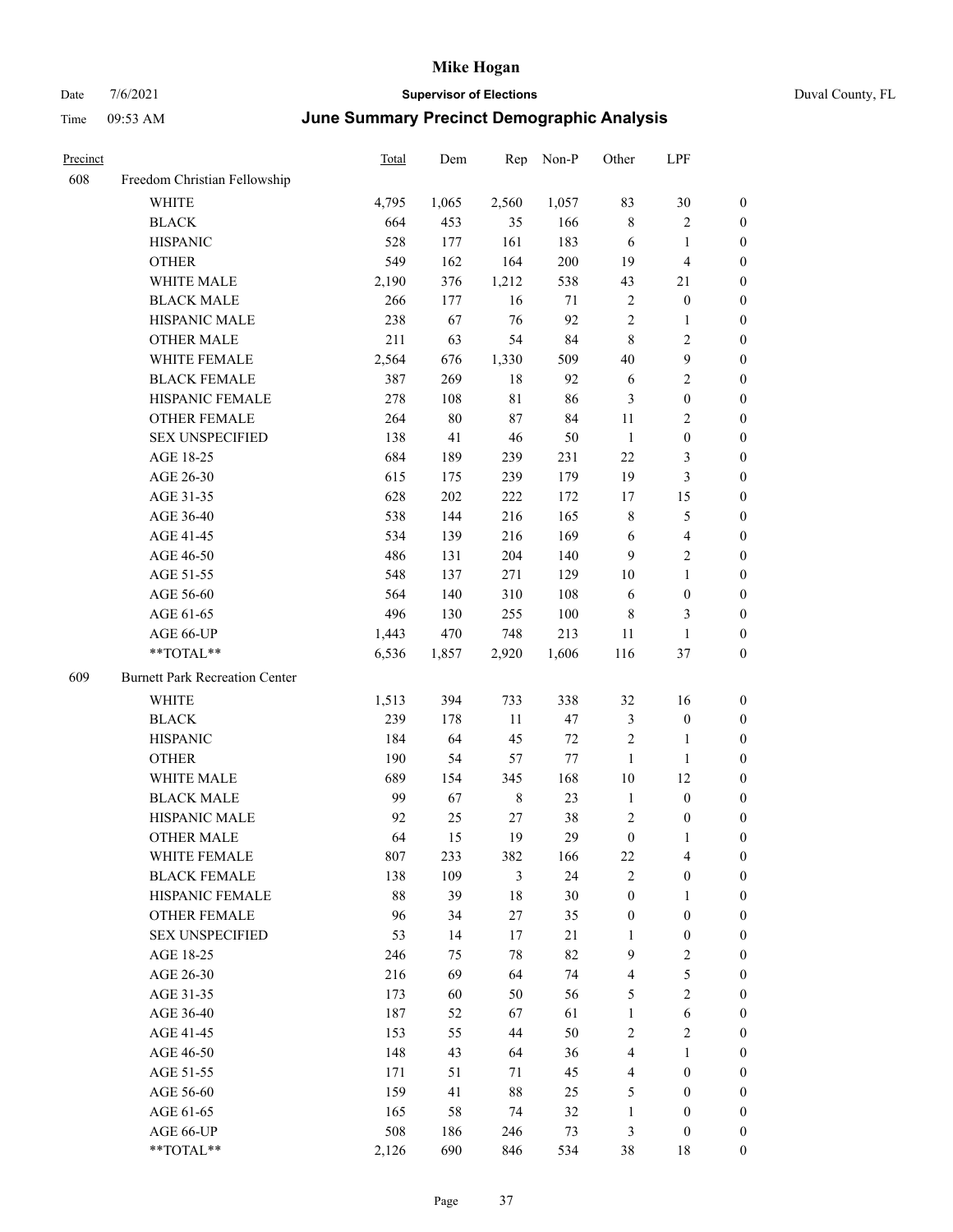# Date 7/6/2021 **Supervisor of Elections** Duval County, FL

## Time 09:53 AM **June Summary Precinct Demographic Analysis**

| Precinct |                        | <b>Total</b> | Dem   | Rep              | Non-P  | Other            | LPF                     |                  |
|----------|------------------------|--------------|-------|------------------|--------|------------------|-------------------------|------------------|
| 610      | St Justin Martyr       |              |       |                  |        |                  |                         |                  |
|          | <b>WHITE</b>           | 4,721        | 911   | 2,777            | 938    | 66               | 29                      | 0                |
|          | <b>BLACK</b>           | 291          | 211   | $20\,$           | 54     | 5                | $\mathbf{1}$            | 0                |
|          | <b>HISPANIC</b>        | 286          | 90    | 104              | 85     | 4                | $\mathfrak{Z}$          | $\boldsymbol{0}$ |
|          | <b>OTHER</b>           | 406          | 103   | 156              | 138    | 8                | $\mathbf{1}$            | $\boldsymbol{0}$ |
|          | WHITE MALE             | 2,320        | 348   | 1,437            | 483    | 30               | $22\,$                  | $\boldsymbol{0}$ |
|          | <b>BLACK MALE</b>      | 146          | 101   | 12               | 29     | 3                | $\mathbf{1}$            | $\boldsymbol{0}$ |
|          | HISPANIC MALE          | 135          | 34    | 57               | 41     | $\mathbf{1}$     | $\sqrt{2}$              | $\boldsymbol{0}$ |
|          | <b>OTHER MALE</b>      | 156          | 41    | 64               | $47\,$ | 3                | $\mathbf{1}$            | $\boldsymbol{0}$ |
|          | WHITE FEMALE           | 2,351        | 553   | 1,308            | 448    | 35               | $\boldsymbol{7}$        | $\boldsymbol{0}$ |
|          | <b>BLACK FEMALE</b>    | 142          | 108   | $\,$ 8 $\,$      | 24     | $\sqrt{2}$       | $\boldsymbol{0}$        | $\boldsymbol{0}$ |
|          | HISPANIC FEMALE        | 150          | 56    | 46               | 44     | 3                | $\mathbf{1}$            | 0                |
|          | <b>OTHER FEMALE</b>    | 177          | 49    | 74               | 51     | 3                | $\boldsymbol{0}$        | $\boldsymbol{0}$ |
|          | <b>SEX UNSPECIFIED</b> | 127          | 25    | 51               | 48     | 3                | $\boldsymbol{0}$        | $\boldsymbol{0}$ |
|          | AGE 18-25              | 590          | 127   | 284              | 166    | 9                | $\overline{\mathbf{4}}$ | $\boldsymbol{0}$ |
|          | AGE 26-30              | 403          | 99    | 176              | 118    | 8                | $\sqrt{2}$              | $\boldsymbol{0}$ |
|          | AGE 31-35              | 511          | 103   | 244              | 142    | 12               | $10\,$                  | $\boldsymbol{0}$ |
|          | AGE 36-40              | 446          | 102   | 185              | 144    | $10\,$           | $\mathfrak{S}$          | $\boldsymbol{0}$ |
|          | AGE 41-45              | 456          | 107   | 226              | 112    | $\boldsymbol{7}$ | $\overline{4}$          | $\boldsymbol{0}$ |
|          | AGE 46-50              | 453          | 101   | 242              | 104    | $\overline{4}$   | $\overline{2}$          | $\boldsymbol{0}$ |
|          | AGE 51-55              | 539          | 102   | 320              | 102    | 14               | $\mathbf{1}$            | $\boldsymbol{0}$ |
|          | AGE 56-60              | 587          | 122   | 356              | 104    | 4                | $\mathbf{1}$            | 0                |
|          | AGE 61-65              | 551          | 125   | 329              | 90     | 3                | $\overline{4}$          | 0                |
|          | AGE 66-UP              | 1,168        | 327   | 695              | 133    | 12               | $\mathbf{1}$            | $\boldsymbol{0}$ |
|          | **TOTAL**              | 5,704        | 1,315 | 3,057            | 1,215  | 83               | 34                      | $\boldsymbol{0}$ |
| 611      | Mandarin Senior Center |              |       |                  |        |                  |                         |                  |
|          | <b>WHITE</b>           | 1,950        | 487   | 1,029            | 401    | 18               | 15                      | $\boldsymbol{0}$ |
|          | <b>BLACK</b>           | 185          | 136   | $11\,$           | 35     | $\sqrt{2}$       | $\mathbf{1}$            | $\boldsymbol{0}$ |
|          | <b>HISPANIC</b>        | 169          | 66    | 41               | 57     | 5                | $\boldsymbol{0}$        | $\boldsymbol{0}$ |
|          | <b>OTHER</b>           | 194          | 62    | 50               | $78\,$ | $\overline{c}$   | $\sqrt{2}$              | $\boldsymbol{0}$ |
|          | WHITE MALE             | 880          | 175   | 488              | 201    | 7                | 9                       | $\boldsymbol{0}$ |
|          | <b>BLACK MALE</b>      | $8\sqrt{1}$  | 55    | $\boldsymbol{7}$ | 18     | $\mathbf{1}$     | $\boldsymbol{0}$        | $\boldsymbol{0}$ |
|          | HISPANIC MALE          | 77           | 29    | $20\,$           | $27\,$ | $\mathbf{1}$     | $\boldsymbol{0}$        | 0                |
|          | <b>OTHER MALE</b>      | 86           | 23    | 26               | 34     | $\mathbf{1}$     | $\mathbf{2}$            | $\boldsymbol{0}$ |
|          | WHITE FEMALE           | 1,059        | 310   | 535              | 197    | 11               | 6                       | 0                |
|          | <b>BLACK FEMALE</b>    | 99           | 78    | $\overline{4}$   | 15     | $\mathbf{1}$     | $\mathbf{1}$            | $\boldsymbol{0}$ |
|          | HISPANIC FEMALE        | 89           | 36    | 20               | 29     | 4                | $\boldsymbol{0}$        | $\overline{0}$   |
|          | OTHER FEMALE           | 80           | 32    | 18               | 29     | $\mathbf{1}$     | $\boldsymbol{0}$        | $\overline{0}$   |
|          | <b>SEX UNSPECIFIED</b> | 47           | 13    | 13               | 21     | $\boldsymbol{0}$ | $\boldsymbol{0}$        | 0                |
|          | AGE 18-25              | 209          | 55    | 73               | 76     | 5                | $\boldsymbol{0}$        | 0                |
|          | AGE 26-30              | 226          | 65    | 91               | 61     | 5                | $\overline{\mathbf{4}}$ | 0                |
|          | AGE 31-35              | 223          | 79    | 81               | 57     | $\overline{c}$   | $\overline{\mathbf{4}}$ | 0                |
|          | AGE 36-40              | 224          | 62    | 83               | 73     | 4                | $\sqrt{2}$              | 0                |
|          | AGE 41-45              | 175          | 46    | 72               | 54     | $\boldsymbol{0}$ | $\mathfrak{Z}$          | 0                |
|          | AGE 46-50              | 198          | 50    | 91               | 52     | 3                | $\sqrt{2}$              | 0                |
|          | AGE 51-55              | 172          | 59    | 72               | 39     | 2                | $\boldsymbol{0}$        | 0                |
|          | AGE 56-60              | 236          | 61    | 130              | $40\,$ | 3                | $\overline{2}$          | $\overline{0}$   |
|          | AGE 61-65              | 221          | 77    | 111              | 32     | $\mathbf{1}$     | $\boldsymbol{0}$        | $\overline{0}$   |
|          | AGE 66-UP              | 614          | 197   | 327              | $87\,$ | 2                | $\mathbf{1}$            | 0                |
|          | **TOTAL**              | 2,498        | 751   | 1,131            | 571    | 27               | 18                      | $\boldsymbol{0}$ |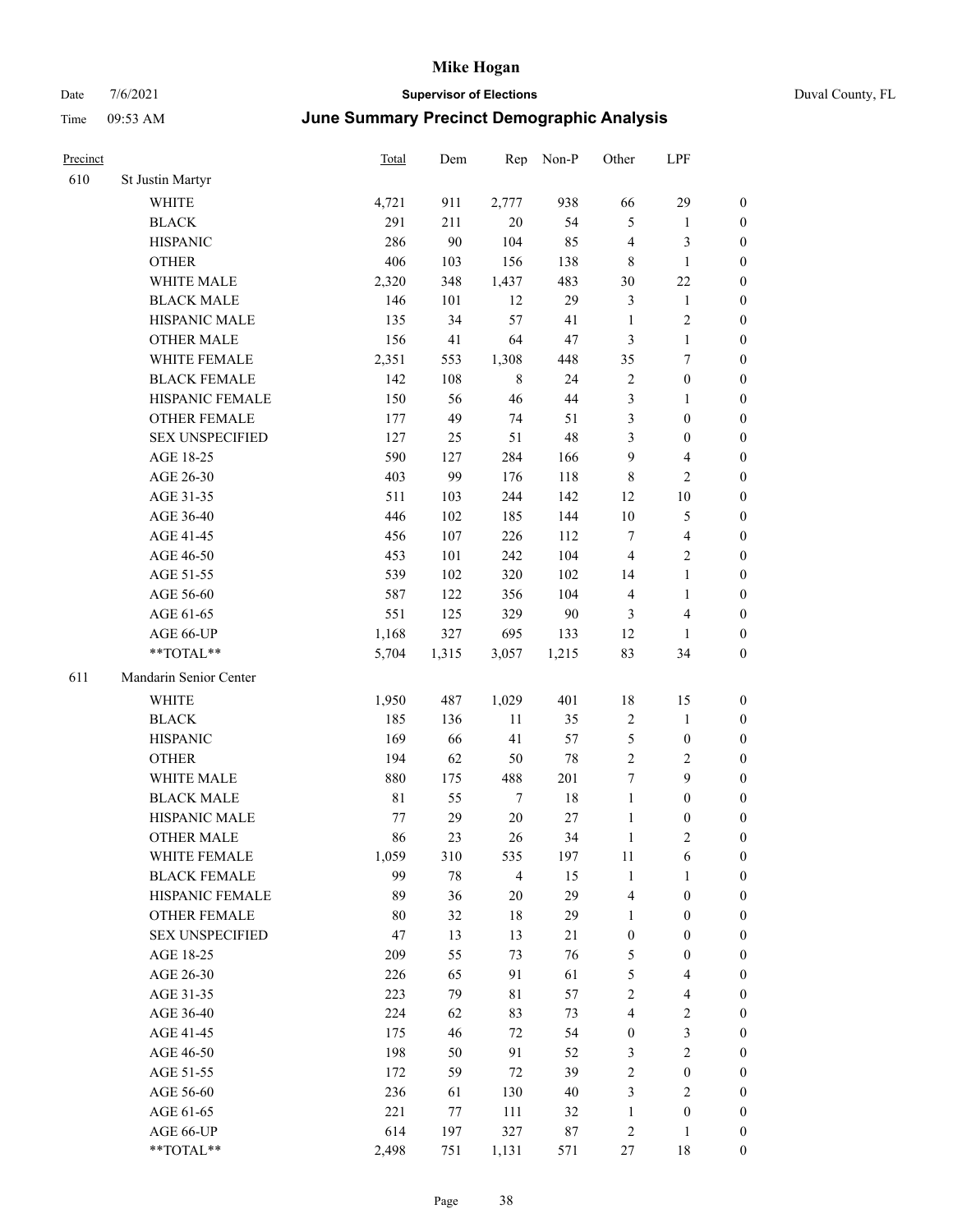| Precinct |                           | <b>Total</b> | Dem    | Rep            | Non-P  | Other            | LPF              |                  |
|----------|---------------------------|--------------|--------|----------------|--------|------------------|------------------|------------------|
| 612      | Mandarin Church of Christ |              |        |                |        |                  |                  |                  |
|          | <b>WHITE</b>              | 3,321        | 694    | 1,883          | 679    | 49               | 16               | $\boldsymbol{0}$ |
|          | <b>BLACK</b>              | 458          | 359    | 21             | $72\,$ | 6                | $\boldsymbol{0}$ | $\boldsymbol{0}$ |
|          | <b>HISPANIC</b>           | 307          | 95     | 104            | 100    | 5                | 3                | $\boldsymbol{0}$ |
|          | <b>OTHER</b>              | 766          | 221    | 223            | 311    | 10               | 1                | $\boldsymbol{0}$ |
|          | WHITE MALE                | 1,592        | 289    | 922            | 351    | 19               | $11\,$           | $\boldsymbol{0}$ |
|          | <b>BLACK MALE</b>         | 219          | 159    | 12             | 43     | $\mathfrak{S}$   | $\boldsymbol{0}$ | $\boldsymbol{0}$ |
|          | HISPANIC MALE             | 148          | 38     | 53             | 51     | $\mathfrak{Z}$   | 3                | $\boldsymbol{0}$ |
|          | <b>OTHER MALE</b>         | 313          | 79     | 99             | 132    | $\mathfrak{Z}$   | $\boldsymbol{0}$ | $\boldsymbol{0}$ |
|          | WHITE FEMALE              | 1,699        | 401    | 942            | 321    | 30               | 5                | $\boldsymbol{0}$ |
|          | <b>BLACK FEMALE</b>       | 235          | 197    | 9              | 28     | $\mathbf{1}$     | $\boldsymbol{0}$ | $\boldsymbol{0}$ |
|          | HISPANIC FEMALE           | 154          | 56     | 49             | 47     | $\sqrt{2}$       | $\boldsymbol{0}$ | $\boldsymbol{0}$ |
|          | <b>OTHER FEMALE</b>       | 368          | 127    | 101            | 134    | 6                | $\boldsymbol{0}$ | $\boldsymbol{0}$ |
|          | <b>SEX UNSPECIFIED</b>    | 124          | 23     | 44             | 55     | $\mathbf{1}$     | 1                | $\boldsymbol{0}$ |
|          | AGE 18-25                 | 569          | 184    | 194            | 169    | 20               | 2                | $\boldsymbol{0}$ |
|          | AGE 26-30                 | 368          | 106    | 141            | 111    | 6                | 4                | $\boldsymbol{0}$ |
|          | AGE 31-35                 | 364          | 109    | 145            | 102    | $\overline{4}$   | 4                | $\boldsymbol{0}$ |
|          | AGE 36-40                 | 425          | 110    | 174            | 132    | 6                | 3                | $\boldsymbol{0}$ |
|          | AGE 41-45                 | 409          | 116    | 151            | 133    | 6                | 3                | $\boldsymbol{0}$ |
|          | AGE 46-50                 | 450          | 121    | 201            | 122    | 6                | $\boldsymbol{0}$ | $\boldsymbol{0}$ |
|          | AGE 51-55                 | 509          | 140    | 248            | 112    | $\,$ 8 $\,$      | 1                | $\boldsymbol{0}$ |
|          | AGE 56-60                 | 480          | 115    | 264            | 99     | $\mathbf{1}$     | 1                | $\boldsymbol{0}$ |
|          | AGE 61-65                 | 411          | 107    | 214            | 82     | 6                | 2                | $\boldsymbol{0}$ |
|          | AGE 66-UP                 | 867          | 261    | 499            | 100    | 7                | $\boldsymbol{0}$ | $\boldsymbol{0}$ |
|          | **TOTAL**                 | 4,852        | 1,369  | 2,231          | 1,162  | $70\,$           | 20               | $\boldsymbol{0}$ |
| 613      | Mandarin Moose Lodge #42  |              |        |                |        |                  |                  |                  |
|          | <b>WHITE</b>              | 2,466        | 506    | 1,345          | 563    | 37               | 15               | $\boldsymbol{0}$ |
|          | <b>BLACK</b>              | 340          | 255    | 13             | 65     | $\tau$           | $\boldsymbol{0}$ | $\boldsymbol{0}$ |
|          | <b>HISPANIC</b>           | 240          | $88\,$ | 58             | 91     | $\mathfrak{Z}$   | $\boldsymbol{0}$ | $\boldsymbol{0}$ |
|          | <b>OTHER</b>              | 317          | 104    | 85             | 119    | 9                | $\boldsymbol{0}$ | $\boldsymbol{0}$ |
|          | WHITE MALE                | 1,164        | 196    | 647            | 293    | 19               | 9                | $\boldsymbol{0}$ |
|          | <b>BLACK MALE</b>         | 161          | 107    | 8              | $40\,$ | 6                | $\boldsymbol{0}$ | $\boldsymbol{0}$ |
|          | HISPANIC MALE             | 108          | 39     | 29             | 39     | $\mathbf{1}$     | $\boldsymbol{0}$ | $\boldsymbol{0}$ |
|          | <b>OTHER MALE</b>         | 125          | 36     | 34             | 51     | $\overline{4}$   | 0                | $\boldsymbol{0}$ |
|          | WHITE FEMALE              | 1,282        | 308    | 687            | 263    | 18               | 6                | $\boldsymbol{0}$ |
|          | <b>BLACK FEMALE</b>       | 176          | 146    | $\mathfrak{H}$ | 24     | $\mathbf{1}$     | $\boldsymbol{0}$ | $\boldsymbol{0}$ |
|          | HISPANIC FEMALE           | 127          | 48     | 27             | 50     | $\sqrt{2}$       | $\boldsymbol{0}$ | $\boldsymbol{0}$ |
|          | <b>OTHER FEMALE</b>       | 148          | 60     | 41             | 45     | $\sqrt{2}$       | $\boldsymbol{0}$ | $\boldsymbol{0}$ |
|          | <b>SEX UNSPECIFIED</b>    | $72\,$       | 13     | 23             | 33     | $\mathfrak{Z}$   | $\boldsymbol{0}$ | $\boldsymbol{0}$ |
|          | AGE 18-25                 | 372          | 107    | 126            | 125    | 12               | 2                | $\boldsymbol{0}$ |
|          | AGE 26-30                 | 307          | 76     | 109            | 111    | $\sqrt{6}$       | 5                | $\boldsymbol{0}$ |
|          | AGE 31-35                 | 338          | 95     | 126            | 109    | 7                | $\mathbf{1}$     | $\boldsymbol{0}$ |
|          | AGE 36-40                 | 296          | 84     | 118            | 83     | $\boldsymbol{9}$ | 2                | $\boldsymbol{0}$ |
|          | AGE 41-45                 | 280          | 77     | 111            | 86     | $\mathfrak{S}$   | 1                | $\boldsymbol{0}$ |
|          | AGE 46-50                 | 277          | 66     | 132            | 76     | $\sqrt{2}$       | 1                | $\boldsymbol{0}$ |
|          | AGE 51-55                 | 280          | 68     | 138            | 67     | $\sqrt{5}$       | $\sqrt{2}$       | $\boldsymbol{0}$ |
|          | AGE 56-60                 | 287          | 83     | 150            | 48     | 6                | $\boldsymbol{0}$ | $\boldsymbol{0}$ |
|          | AGE 61-65                 | 267          | 86     | 133            | 47     | 1                | $\boldsymbol{0}$ | $\boldsymbol{0}$ |
|          | AGE 66-UP                 | 659          | 211    | 358            | 86     | $\mathfrak{Z}$   | 1                | $\boldsymbol{0}$ |
|          | **TOTAL**                 | 3,363        | 953    | 1,501          | 838    | 56               | 15               | $\boldsymbol{0}$ |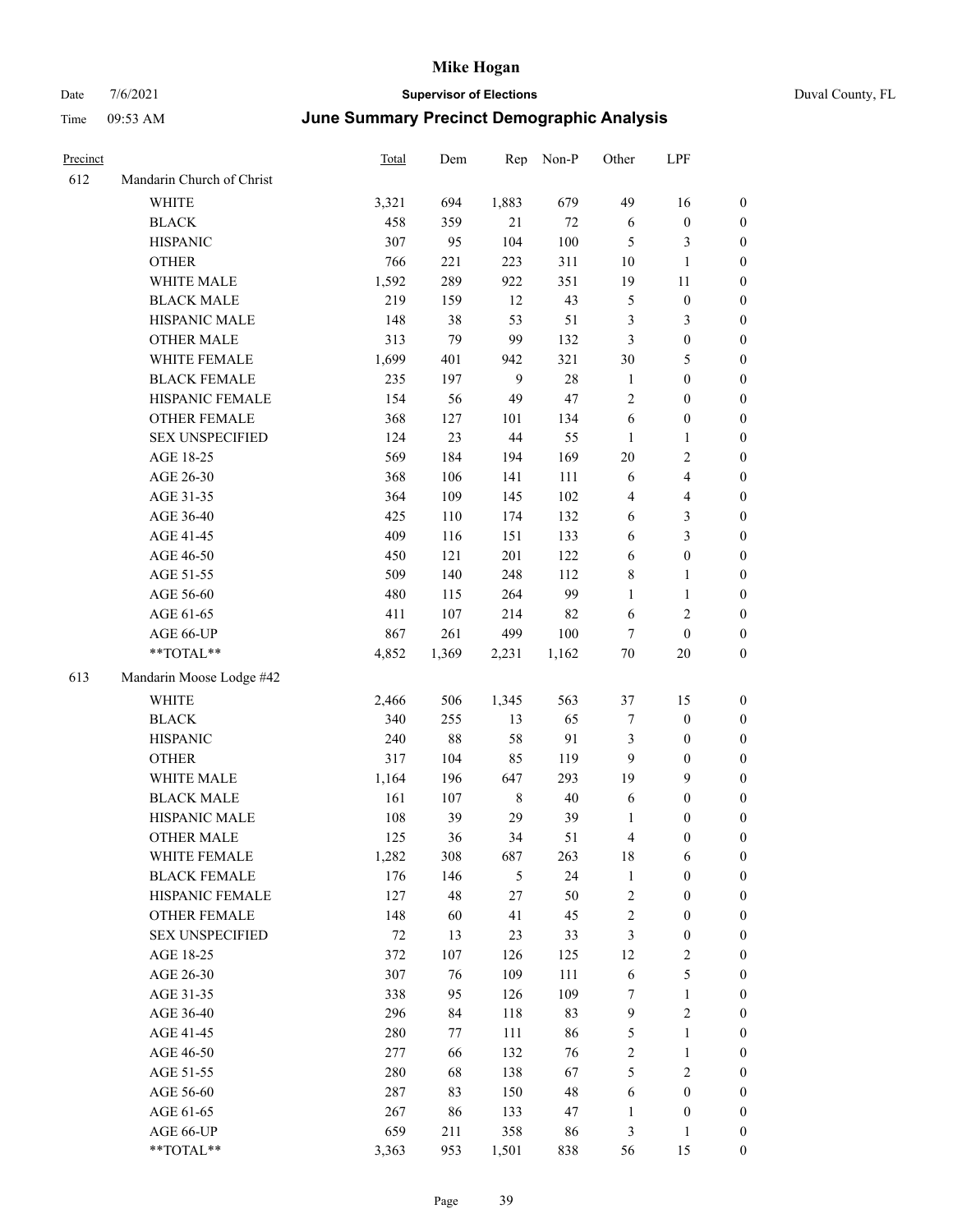|   | Duval |
|---|-------|
| а |       |

| Precinct |                                 | Total   | Dem    | Rep            | Non-P          | Other            | LPF              |                  |
|----------|---------------------------------|---------|--------|----------------|----------------|------------------|------------------|------------------|
| 614      | Mandarin Senior Center          |         |        |                |                |                  |                  |                  |
|          | <b>WHITE</b>                    | 1,324   | 262    | 755            | 281            | 16               | $10\,$           | $\boldsymbol{0}$ |
|          | <b>BLACK</b>                    | 220     | 178    | $\mathfrak{Z}$ | 36             | $\sqrt{2}$       | $\mathbf{1}$     | $\boldsymbol{0}$ |
|          | <b>HISPANIC</b>                 | 148     | 52     | 42             | 52             | $\mathbf{2}$     | $\boldsymbol{0}$ | $\boldsymbol{0}$ |
|          | <b>OTHER</b>                    | 321     | 81     | 111            | 120            | 6                | 3                | $\boldsymbol{0}$ |
|          | WHITE MALE                      | 650     | 97     | 379            | 164            | 5                | 5                | $\boldsymbol{0}$ |
|          | <b>BLACK MALE</b>               | 104     | 80     | $\mathbf{1}$   | 21             | 2                | $\boldsymbol{0}$ | $\boldsymbol{0}$ |
|          | HISPANIC MALE                   | 67      | $20\,$ | $22\,$         | 23             | 2                | $\boldsymbol{0}$ | $\boldsymbol{0}$ |
|          | <b>OTHER MALE</b>               | 145     | 37     | 59             | 47             | $\mathbf{2}$     | $\boldsymbol{0}$ | $\boldsymbol{0}$ |
|          | WHITE FEMALE                    | 663     | 164    | 369            | 114            | 11               | $\mathfrak{S}$   | 0                |
|          | <b>BLACK FEMALE</b>             | 113     | 96     | $\overline{2}$ | 14             | $\boldsymbol{0}$ | $\mathbf{1}$     | 0                |
|          | HISPANIC FEMALE                 | 79      | 32     | 19             | $28\,$         | $\boldsymbol{0}$ | $\boldsymbol{0}$ | $\boldsymbol{0}$ |
|          | OTHER FEMALE                    | 145     | 39     | 44             | 58             | $\mathbf{1}$     | 3                | $\boldsymbol{0}$ |
|          | <b>SEX UNSPECIFIED</b>          | 47      | 8      | 16             | $20\,$         | 3                | $\boldsymbol{0}$ | $\boldsymbol{0}$ |
|          | AGE 18-25                       | 167     | 49     | 61             | 53             | $\mathbf{1}$     | $\mathfrak{Z}$   | $\boldsymbol{0}$ |
|          | AGE 26-30                       | 171     | 42     | 72             | 53             | 3                | $\mathbf{1}$     | $\boldsymbol{0}$ |
|          | AGE 31-35                       | 247     | 87     | 84             | $70\,$         | 5                | $\mathbf{1}$     | $\boldsymbol{0}$ |
|          | AGE 36-40                       | 216     | 47     | 99             | 64             | 4                | $\sqrt{2}$       | $\boldsymbol{0}$ |
|          | AGE 41-45                       | 212     | 49     | 91             | 66             | 4                | $\sqrt{2}$       | $\boldsymbol{0}$ |
|          | AGE 46-50                       | 164     | 57     | 68             | 35             | $\mathbf{2}$     | $\sqrt{2}$       | $\boldsymbol{0}$ |
|          | AGE 51-55                       | 187     | 54     | 97             | 34             | $\boldsymbol{0}$ | $\overline{2}$   | 0                |
|          | AGE 56-60                       | 190     | 61     | 83             | 44             | $\overline{2}$   | $\boldsymbol{0}$ | $\boldsymbol{0}$ |
|          | AGE 61-65                       | 133     | 28     | $8\sqrt{1}$    | 22             | $\mathbf{1}$     | $\mathbf{1}$     | $\boldsymbol{0}$ |
|          | AGE 66-UP                       | 326     | 99     | 175            | 48             | $\overline{4}$   | $\boldsymbol{0}$ | $\boldsymbol{0}$ |
|          | **TOTAL**                       | 2,013   | 573    | 911            | 489            | 26               | 14               | $\boldsymbol{0}$ |
| 701      | Charlie T. Joseph Senior Center |         |        |                |                |                  |                  |                  |
|          | <b>WHITE</b>                    | 464     | 116    | 239            | 99             | $\,$ 8 $\,$      | $\sqrt{2}$       | $\boldsymbol{0}$ |
|          | <b>BLACK</b>                    | 681     | 557    | 24             | 93             | 6                | $\mathbf{1}$     | $\boldsymbol{0}$ |
|          | <b>HISPANIC</b>                 | 33      | 19     | $\tau$         | 5              | $\mathbf{1}$     | $\mathbf{1}$     | $\boldsymbol{0}$ |
|          | <b>OTHER</b>                    | $72\,$  | 34     | 12             | 25             | $\mathbf{1}$     | $\boldsymbol{0}$ | $\boldsymbol{0}$ |
|          | WHITE MALE                      | 217     | 46     | 120            | 48             | 3                | $\boldsymbol{0}$ | $\boldsymbol{0}$ |
|          | <b>BLACK MALE</b>               | 267     | 210    | 13             | 41             | $\mathbf{2}$     | $\mathbf{1}$     | $\boldsymbol{0}$ |
|          | HISPANIC MALE                   | 17      | 9      | $\overline{4}$ | 3              | $\boldsymbol{0}$ | $\mathbf{1}$     | 0                |
|          | <b>OTHER MALE</b>               | 21      | 8      | $\overline{4}$ | 9              | $\boldsymbol{0}$ | $\boldsymbol{0}$ | $\boldsymbol{0}$ |
|          | WHITE FEMALE                    | 240     | $70\,$ | 115            | 48             | 5                | $\overline{c}$   | $\boldsymbol{0}$ |
|          | <b>BLACK FEMALE</b>             | 402     | 339    | $10\,$         | 50             | 3                | $\boldsymbol{0}$ | $\overline{0}$   |
|          | HISPANIC FEMALE                 | 14      | 8      | $\mathfrak{Z}$ | $\overline{c}$ | $\mathbf{1}$     | $\boldsymbol{0}$ | $\overline{0}$   |
|          | <b>OTHER FEMALE</b>             | 33      | $20\,$ | $\mathfrak{S}$ | $\tau$         | $\mathbf{1}$     | $\boldsymbol{0}$ | $\overline{0}$   |
|          | <b>SEX UNSPECIFIED</b>          | 39      | 16     | $\,$ 8 $\,$    | 14             | $\mathbf{1}$     | $\boldsymbol{0}$ | 0                |
|          | AGE 18-25                       | 154     | $80\,$ | 16             | 53             | 5                | $\boldsymbol{0}$ | 0                |
|          | AGE 26-30                       | $100\,$ | 58     | 13             | $28\,$         | $\boldsymbol{0}$ | $\mathbf{1}$     | 0                |
|          | AGE 31-35                       | 103     | 59     | $10\,$         | 30             | 4                | $\boldsymbol{0}$ | 0                |
|          | AGE 36-40                       | 95      | 64     | 17             | 12             | $\mathbf{1}$     | $\mathbf{1}$     | 0                |
|          | AGE 41-45                       | 86      | 48     | 17             | 19             | $\mathbf{1}$     | $\mathbf{1}$     | 0                |
|          | AGE 46-50                       | 105     | 62     | 25             | $17\,$         | $\boldsymbol{0}$ | $\mathbf{1}$     | 0                |
|          | AGE 51-55                       | 113     | 67     | 36             | $10\,$         | $\boldsymbol{0}$ | $\boldsymbol{0}$ | $\boldsymbol{0}$ |
|          | AGE 56-60                       | 134     | 79     | 34             | $20\,$         | $\mathbf{1}$     | $\boldsymbol{0}$ | $\boldsymbol{0}$ |
|          | AGE 61-65                       | 121     | 75     | 35             | $10\,$         | $\mathbf{1}$     | $\boldsymbol{0}$ | $\boldsymbol{0}$ |
|          | AGE 66-UP                       | 239     | 134    | 79             | 23             | 3                | $\boldsymbol{0}$ | $\boldsymbol{0}$ |
|          | **TOTAL**                       | 1,250   | 726    | 282            | 222            | 16               | $\overline{4}$   | $\boldsymbol{0}$ |
|          |                                 |         |        |                |                |                  |                  |                  |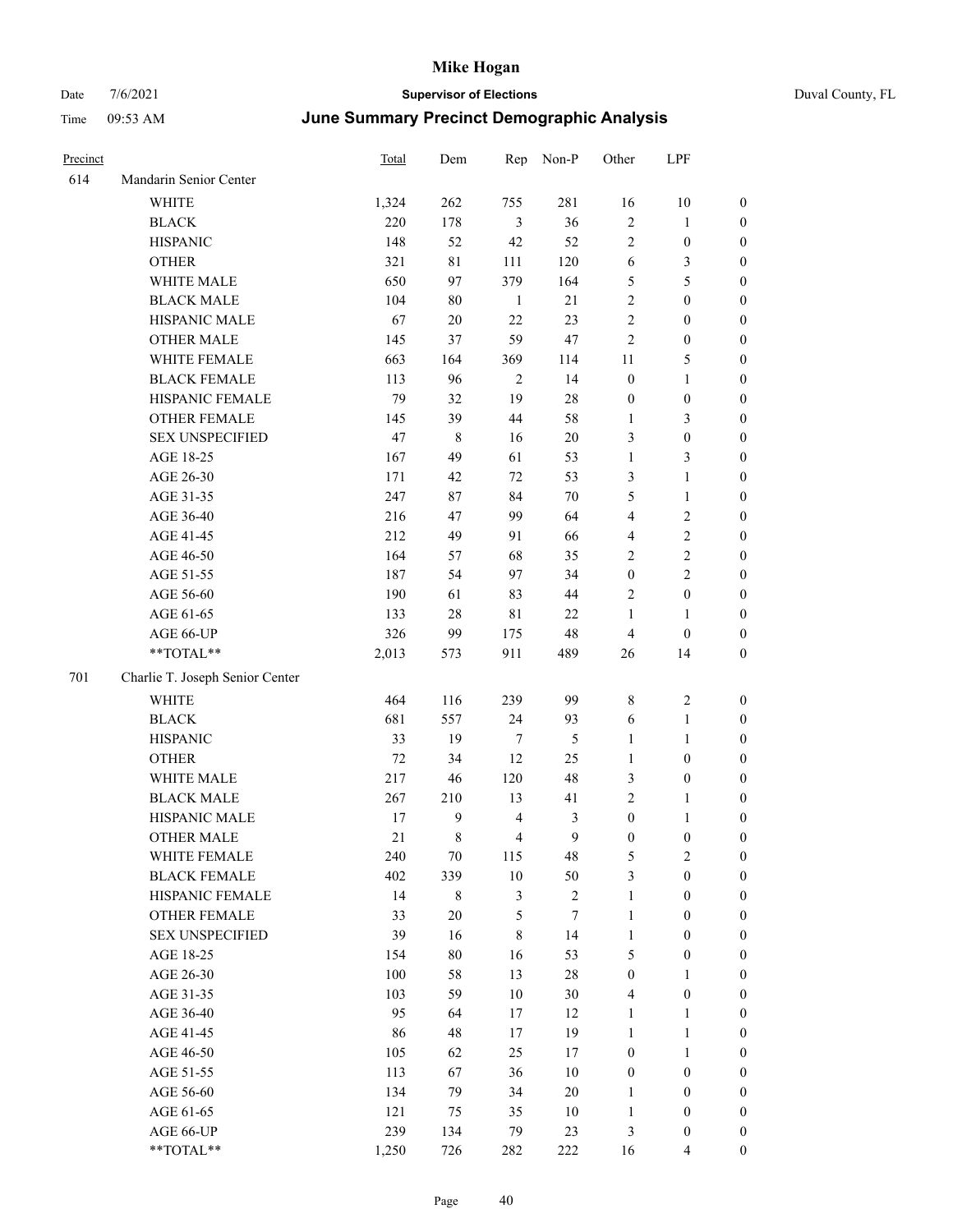| Time     | 09:53 AM                        | June Summary Precinct Demographic Analysis |     |     |       |                |            |          |  |
|----------|---------------------------------|--------------------------------------------|-----|-----|-------|----------------|------------|----------|--|
| Precinct |                                 | Total                                      | Dem | Rep | Non-P | Other          | <b>LPF</b> |          |  |
| 702      | Unity Missionary Baptist Church |                                            |     |     |       |                |            |          |  |
|          | <b>WHITE</b>                    | 248                                        | 87  | 86  | 69    | 6              | $\theta$   | $\theta$ |  |
|          | <b>BLACK</b>                    | 874                                        | 758 | 21  | 91    | 3              |            | $\theta$ |  |
|          | <b>HISPANIC</b>                 | 31                                         | 13  | 8   | 10    | 0              | $\theta$   | $\theta$ |  |
|          | <b>OTHER</b>                    | 81                                         | 38  |     | 34    | 2              | 0          | $\theta$ |  |
|          | <b>WHITE MALE</b>               | 111                                        | 39  | 38  | 32    | $\overline{c}$ | $\theta$   | $\theta$ |  |
|          | <b>BLACK MALE</b>               | 337                                        | 281 | 10  | 45    |                | 0          | $\Omega$ |  |
|          | <b>HISPANIC MALE</b>            | 14                                         | 3   | 4   | 7     | $\mathbf{0}$   | $\theta$   | $\theta$ |  |
|          | <b>OTHER MALE</b>               | 29                                         | 12  | 3   | 14    | 0              | $\theta$   | $\theta$ |  |
|          | WHITE FEMALE                    | 132                                        | 48  | 45  | 35    | 4              | $\theta$   | $\theta$ |  |
|          | <b>BLACK FEMALE</b>             | 514                                        | 459 | 11  | 41    | $\overline{c}$ |            | $\theta$ |  |
|          | <b>HISPANIC FEMALE</b>          | 16                                         | 9   | 4   | 3     | $\theta$       | $\theta$   | $\theta$ |  |
|          | <b>OTHER FEMALE</b>             | 31                                         | 18  | 2   | 9     | 2              | $\theta$   | $\theta$ |  |
|          | <b>SEX UNSPECIFIED</b>          | 50                                         | 27  |     | 18    | 0              | 0          | $\theta$ |  |

|     | <b>BLACK MALE</b>         | 337   | 281     | 10             | 45             | $\mathbf{1}$            | $\boldsymbol{0}$ | $\boldsymbol{0}$ |
|-----|---------------------------|-------|---------|----------------|----------------|-------------------------|------------------|------------------|
|     | HISPANIC MALE             | 14    | 3       | $\overline{4}$ | $\tau$         | $\boldsymbol{0}$        | $\boldsymbol{0}$ | $\boldsymbol{0}$ |
|     | <b>OTHER MALE</b>         | 29    | 12      | 3              | 14             | $\boldsymbol{0}$        | $\boldsymbol{0}$ | $\boldsymbol{0}$ |
|     | WHITE FEMALE              | 132   | 48      | 45             | 35             | $\overline{\mathbf{4}}$ | $\boldsymbol{0}$ | $\boldsymbol{0}$ |
|     | <b>BLACK FEMALE</b>       | 514   | 459     | 11             | 41             | $\overline{c}$          | 1                | $\boldsymbol{0}$ |
|     | HISPANIC FEMALE           | 16    | 9       | $\overline{4}$ | $\mathfrak{Z}$ | $\boldsymbol{0}$        | $\boldsymbol{0}$ | $\boldsymbol{0}$ |
|     | OTHER FEMALE              | 31    | 18      | $\sqrt{2}$     | 9              | $\overline{c}$          | $\boldsymbol{0}$ | $\boldsymbol{0}$ |
|     | <b>SEX UNSPECIFIED</b>    | 50    | 27      | 5              | 18             | $\boldsymbol{0}$        | $\boldsymbol{0}$ | $\boldsymbol{0}$ |
|     | AGE 18-25                 | 107   | 61      | 5              | 36             | $\overline{\mathbf{4}}$ | 1                | $\boldsymbol{0}$ |
|     | AGE 26-30                 | 84    | 57      | 8              | 19             | $\boldsymbol{0}$        | $\boldsymbol{0}$ | $\boldsymbol{0}$ |
|     | AGE 31-35                 | 111   | $77 \,$ | 3              | 30             | $\mathbf{1}$            | $\boldsymbol{0}$ | $\boldsymbol{0}$ |
|     | AGE 36-40                 | 99    | 74      | $\sqrt{6}$     | 17             | $\overline{2}$          | $\boldsymbol{0}$ | $\boldsymbol{0}$ |
|     | AGE 41-45                 | 67    | 52      | $\mathfrak{2}$ | 13             | $\boldsymbol{0}$        | $\boldsymbol{0}$ | 0                |
|     | AGE 46-50                 | 90    | 61      | 11             | 17             | $\mathbf{1}$            | $\boldsymbol{0}$ | $\boldsymbol{0}$ |
|     | AGE 51-55                 | 86    | 55      | 11             | 18             | $\sqrt{2}$              | $\boldsymbol{0}$ | $\boldsymbol{0}$ |
|     | AGE 56-60                 | 141   | 97      | 24             | 19             | $\mathbf{1}$            | $\boldsymbol{0}$ | $\boldsymbol{0}$ |
|     | AGE 61-65                 | 141   | 108     | $18\,$         | 15             | $\boldsymbol{0}$        | $\boldsymbol{0}$ | $\boldsymbol{0}$ |
|     | AGE 66-UP                 | 308   | 254     | 34             | 20             | $\boldsymbol{0}$        | $\boldsymbol{0}$ | $\boldsymbol{0}$ |
|     | **TOTAL**                 | 1,234 | 896     | 122            | 204            | 11                      | $\mathbf{1}$     | $\boldsymbol{0}$ |
| 703 | Oceanway Community Center |       |         |                |                |                         |                  |                  |
|     | <b>WHITE</b>              | 5,000 | 919     | 2,769          | 1,163          | 108                     | 41               | $\boldsymbol{0}$ |
|     | <b>BLACK</b>              | 2,907 | 2,261   | 95             | 523            | $27\,$                  | $\mathbf{1}$     | $\boldsymbol{0}$ |
|     | <b>HISPANIC</b>           | 544   | 194     | 125            | 212            | $10\,$                  | 3                | $\boldsymbol{0}$ |
|     | <b>OTHER</b>              | 685   | 207     | 195            | 268            | $\mathbf{9}$            | $\sqrt{6}$       | $\boldsymbol{0}$ |
|     | WHITE MALE                | 2,433 | 368     | 1,381          | 604            | 53                      | 27               | 0                |
|     | <b>BLACK MALE</b>         | 1,200 | 859     | 53             | 273            | 15                      | $\boldsymbol{0}$ | 0                |
|     | HISPANIC MALE             | 254   | 76      | 69             | 102            | $\overline{\mathbf{4}}$ | 3                | $\boldsymbol{0}$ |
|     | <b>OTHER MALE</b>         | 236   | 65      | 69             | 96             | $\overline{4}$          | $\mathfrak{2}$   | $\boldsymbol{0}$ |
|     | WHITE FEMALE              | 2,504 | 543     | 1,350          | 542            | 55                      | 14               | $\boldsymbol{0}$ |
|     | <b>BLACK FEMALE</b>       | 1,667 | 1,377   | 40             | 238            | 11                      | $\mathbf{1}$     | $\boldsymbol{0}$ |
|     | HISPANIC FEMALE           | 286   | 118     | 56             | 106            | $\sqrt{6}$              | $\boldsymbol{0}$ | $\boldsymbol{0}$ |
|     | OTHER FEMALE              | 321   | 108     | 98             | 109            | $\mathfrak{Z}$          | 3                | $\boldsymbol{0}$ |
|     | <b>SEX UNSPECIFIED</b>    | 235   | 67      | 68             | 96             | $\mathfrak{Z}$          | $\mathbf{1}$     | $\boldsymbol{0}$ |
|     | AGE 18-25                 | 1,115 | 427     | 301            | 355            | 24                      | 8                | $\boldsymbol{0}$ |
|     | AGE 26-30                 | 957   | 345     | 240            | 338            | 21                      | 13               | 0                |
|     | AGE 31-35                 | 881   | 310     | 264            | 280            | 17                      | 10               | $\boldsymbol{0}$ |
|     | AGE 36-40                 | 914   | 348     | 288            | 254            | 16                      | $\,$ 8 $\,$      | $\boldsymbol{0}$ |
|     | AGE 41-45                 | 822   | 338     | 260            | 204            | 15                      | 5                | $\boldsymbol{0}$ |
|     | AGE 46-50                 | 909   | 385     | 298            | 208            | 15                      | 3                | $\mathbf{0}$     |
|     | AGE 51-55                 | 897   | 377     | 334            | 172            | 14                      | $\boldsymbol{0}$ | $\boldsymbol{0}$ |
|     | AGE 56-60                 | 756   | 289     | 322            | 132            | 12                      | $\mathbf{1}$     | 0                |
|     | AGE 61-65                 | 604   | 244     | 272            | 82             | $\mathfrak s$           | $\mathbf{1}$     | $\theta$         |
|     | AGE 66-UP                 | 1,281 | 518     | 605            | 141            | 15                      | 2                | $\boldsymbol{0}$ |
|     | **TOTAL**                 | 9,136 | 3,581   | 3,184          | 2,166          | 154                     | 51               | $\boldsymbol{0}$ |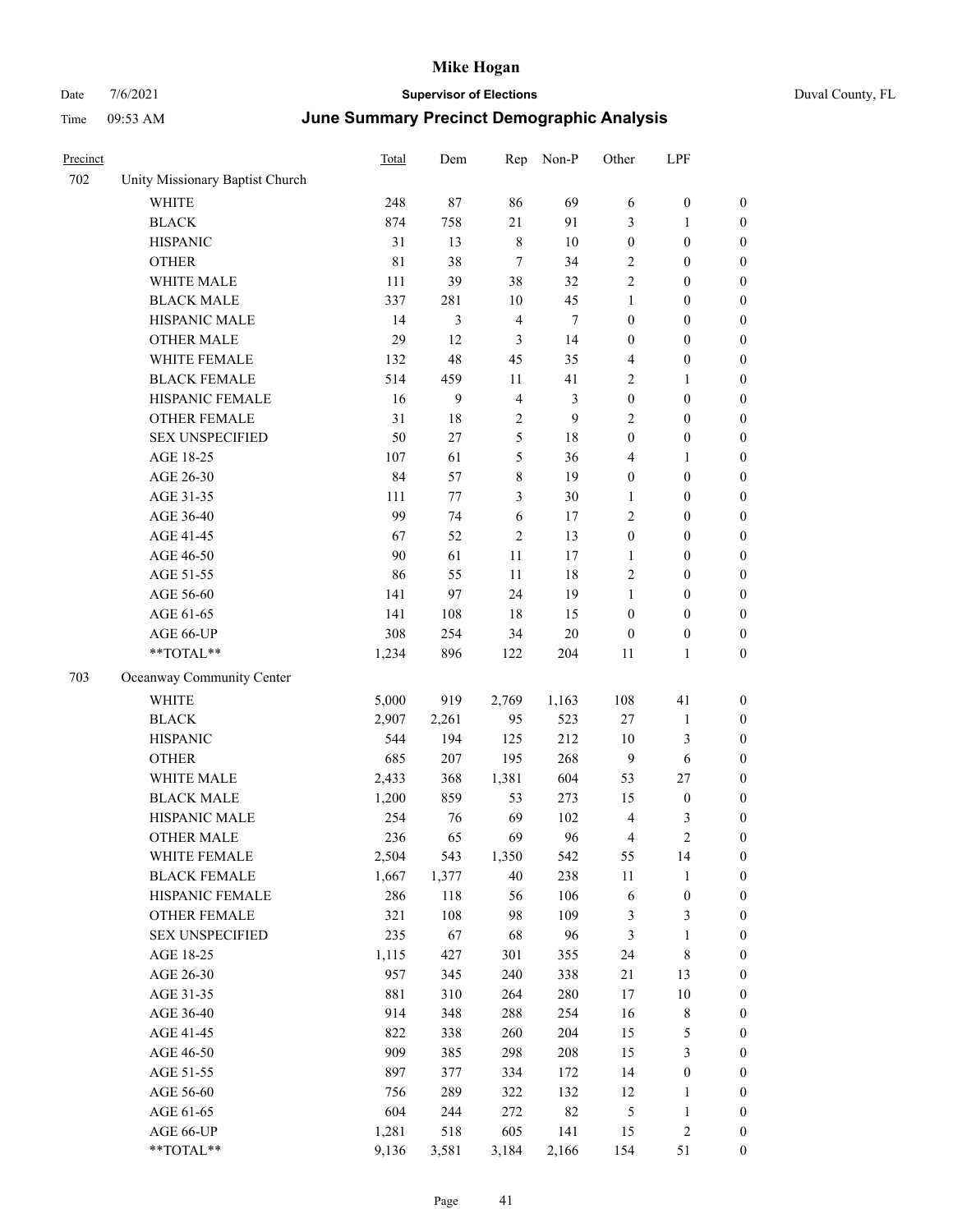|  | Duval County, FL |  |
|--|------------------|--|
|--|------------------|--|

| Precinct |                                     | <b>Total</b> | Dem   | Rep         | Non-P  | Other            | LPF                     |                  |
|----------|-------------------------------------|--------------|-------|-------------|--------|------------------|-------------------------|------------------|
| 704      | Westside Church of Christ           |              |       |             |        |                  |                         |                  |
|          | WHITE                               | 1,281        | 653   | 302         | 283    | 27               | 16                      | $\boldsymbol{0}$ |
|          | <b>BLACK</b>                        | 1,450        | 1,160 | 61          | 211    | 18               | $\boldsymbol{0}$        | 0                |
|          | <b>HISPANIC</b>                     | 113          | 55    | 17          | 38     | 3                | $\boldsymbol{0}$        | 0                |
|          | <b>OTHER</b>                        | 263          | 134   | 19          | 107    | 2                | $\mathbf{1}$            | 0                |
|          | WHITE MALE                          | 631          | 288   | 165         | 153    | 13               | 12                      | $\boldsymbol{0}$ |
|          | <b>BLACK MALE</b>                   | 622          | 472   | 33          | 106    | $11\,$           | $\boldsymbol{0}$        | $\boldsymbol{0}$ |
|          | HISPANIC MALE                       | 56           | 25    | 9           | $22\,$ | $\boldsymbol{0}$ | $\boldsymbol{0}$        | $\boldsymbol{0}$ |
|          | <b>OTHER MALE</b>                   | 97           | 42    | 7           | 47     | $\mathbf{1}$     | $\boldsymbol{0}$        | $\boldsymbol{0}$ |
|          | WHITE FEMALE                        | 636          | 360   | 133         | 126    | 13               | $\overline{\mathbf{4}}$ | $\boldsymbol{0}$ |
|          | <b>BLACK FEMALE</b>                 | 797          | 665   | $28\,$      | 97     | $\tau$           | $\boldsymbol{0}$        | $\boldsymbol{0}$ |
|          | HISPANIC FEMALE                     | 54           | 28    | $\,$ 8 $\,$ | 15     | 3                | $\boldsymbol{0}$        | 0                |
|          | <b>OTHER FEMALE</b>                 | 120          | 73    | 9           | 37     | $\boldsymbol{0}$ | $\mathbf{1}$            | 0                |
|          | <b>SEX UNSPECIFIED</b>              | 94           | 49    | $\tau$      | 36     | $\overline{c}$   | $\boldsymbol{0}$        | 0                |
|          | AGE 18-25                           | 334          | 193   | 24          | 109    | 7                | $\mathbf{1}$            | 0                |
|          | AGE 26-30                           | 292          | 170   | 36          | 79     | 5                | $\sqrt{2}$              | 0                |
|          | AGE 31-35                           | 408          | 248   | 49          | 99     | 8                | $\overline{\mathbf{4}}$ | $\boldsymbol{0}$ |
|          | AGE 36-40                           | 356          | 233   | 34          | 80     | 7                | $\sqrt{2}$              | $\boldsymbol{0}$ |
|          | AGE 41-45                           | 281          | 164   | 37          | 72     | 6                | $\sqrt{2}$              | 0                |
|          | AGE 46-50                           | 264          | 162   | 41          | 57     | 3                | $\mathbf{1}$            | $\boldsymbol{0}$ |
|          | AGE 51-55                           | 227          | 156   | 36          | 31     | 3                | $\mathbf{1}$            | $\boldsymbol{0}$ |
|          | AGE 56-60                           | 240          | 166   | 28          | 42     | 3                | $\mathbf{1}$            | 0                |
|          | AGE 61-65                           | 220          | 144   | 41          | 28     | 5                | $\sqrt{2}$              | 0                |
|          | AGE 66-UP                           | 485          | 366   | 73          | 42     | 3                | $\mathbf{1}$            | 0                |
|          | **TOTAL**                           | 3,107        | 2,002 | 399         | 639    | 50               | 17                      | $\boldsymbol{0}$ |
| 705      | Garden City United Methodist Church |              |       |             |        |                  |                         |                  |
|          | <b>WHITE</b>                        | 2,010        | 349   | 1,185       | 433    | 29               | 14                      | 0                |
|          | <b>BLACK</b>                        | 2,757        | 2,310 | 75          | 348    | 24               | $\boldsymbol{0}$        | $\boldsymbol{0}$ |
|          | <b>HISPANIC</b>                     | 233          | 111   | 31          | 86     | 4                | $\mathbf{1}$            | 0                |
|          | <b>OTHER</b>                        | 323          | 127   | 69          | 116    | 8                | 3                       | $\boldsymbol{0}$ |
|          | WHITE MALE                          | 955          | 135   | 585         | 214    | 12               | 9                       | $\boldsymbol{0}$ |
|          | <b>BLACK MALE</b>                   | 1,116        | 892   | 40          | 172    | 12               | $\boldsymbol{0}$        | $\boldsymbol{0}$ |
|          | HISPANIC MALE                       | 93           | 44    | 12          | 34     | 3                | $\boldsymbol{0}$        | 0                |
|          | <b>OTHER MALE</b>                   | 116          | 48    | 26          | 34     | 6                | $\overline{c}$          | $\boldsymbol{0}$ |
|          | WHITE FEMALE                        | 1,038        | 209   | 591         | 216    | 17               | 5                       | 0                |
|          | <b>BLACK FEMALE</b>                 | 1,603        | 1,389 | 35          | 167    | 12               | $\boldsymbol{0}$        | 0                |
|          | HISPANIC FEMALE                     | 134          | 64    | 17          | 51     | $\mathbf{1}$     | $\mathbf{1}$            | 0                |
|          | <b>OTHER FEMALE</b>                 | 120          | 49    | 31          | 37     | $\overline{c}$   | $\mathbf{1}$            | 0                |
|          | <b>SEX UNSPECIFIED</b>              | 148          | 67    | 23          | 58     | $\boldsymbol{0}$ | $\boldsymbol{0}$        | 0                |
|          | AGE 18-25                           | 666          | 304   | 136         | 207    | 13               | 6                       | 0                |
|          | AGE 26-30                           | 496          | 225   | 110         | 153    | 7                | $\mathbf{1}$            | 0                |
|          | AGE 31-35                           | 555          | 293   | 111         | 138    | $\overline{9}$   | $\overline{\mathbf{4}}$ | 0                |
|          | AGE 36-40                           | 474          | 277   | 92          | 99     | 5                | $\mathbf{1}$            | 0                |
|          | AGE 41-45                           | 472          | 296   | $87\,$      | 79     | $\,$ 8 $\,$      | $\sqrt{2}$              | 0                |
|          | AGE 46-50                           | 469          | 260   | 124         | 80     | 4                | $\mathbf{1}$            | 0                |
|          | AGE 51-55                           | 487          | 268   | 149         | 65     | 4                | $\mathbf{1}$            | 0                |
|          | AGE 56-60                           | 448          | 253   | 147         | 45     | 3                | $\boldsymbol{0}$        | 0                |
|          | AGE 61-65                           | 404          | 229   | 124         | 43     | 6                | $\sqrt{2}$              | 0                |
|          | AGE 66-UP                           | 852          | 492   | 280         | 74     | 6                | $\boldsymbol{0}$        | $\boldsymbol{0}$ |
|          | $**TOTAL**$                         | 5,323        | 2,897 | 1,360       | 983    | 65               | 18                      | $\boldsymbol{0}$ |
|          |                                     |              |       |             |        |                  |                         |                  |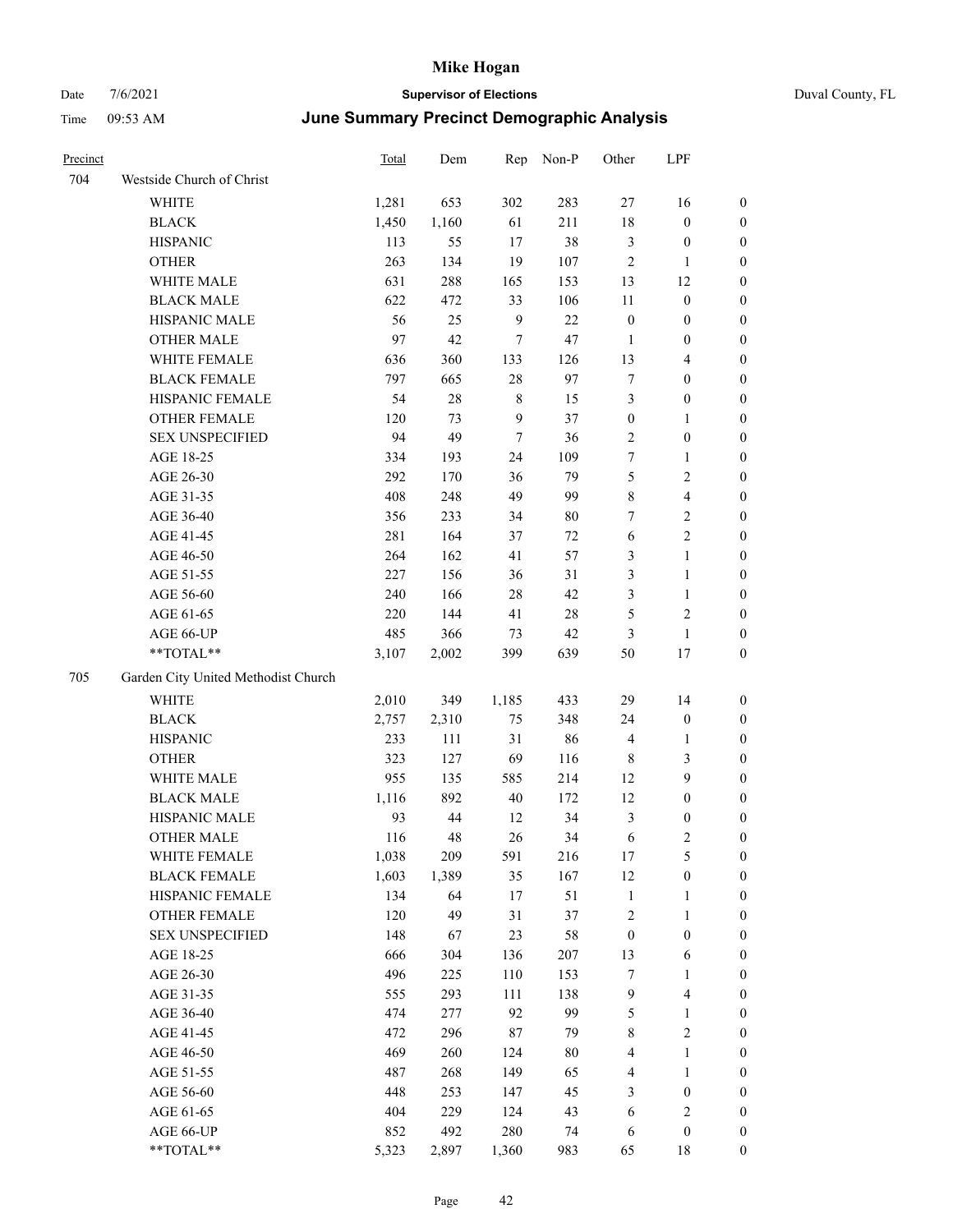| Precinct |                             | Total   | Dem        | Rep              | Non-P          | Other            | LPF                     |                  |
|----------|-----------------------------|---------|------------|------------------|----------------|------------------|-------------------------|------------------|
| 706      | Long Branch Senior Center   |         |            |                  |                |                  |                         |                  |
|          | <b>WHITE</b>                | 49      | 15         | 15               | 17             | $\overline{2}$   | $\boldsymbol{0}$        | $\boldsymbol{0}$ |
|          | <b>BLACK</b>                | 1,057   | 934        | 23               | 95             | 3                | 2                       | $\boldsymbol{0}$ |
|          | <b>HISPANIC</b>             | 14      | 10         | $\mathbf{1}$     | 3              | $\boldsymbol{0}$ | $\boldsymbol{0}$        | $\boldsymbol{0}$ |
|          | <b>OTHER</b>                | 70      | 31         | $\overline{2}$   | 36             | $\boldsymbol{0}$ | 1                       | $\boldsymbol{0}$ |
|          | WHITE MALE                  | 18      | 3          | 7                | 8              | $\mathbf{0}$     | $\boldsymbol{0}$        | $\boldsymbol{0}$ |
|          | <b>BLACK MALE</b>           | 411     | 361        | 13               | 35             | 1                | 1                       | $\boldsymbol{0}$ |
|          | HISPANIC MALE               | 5       | 3          | $\mathbf{1}$     | $\mathbf{1}$   | $\boldsymbol{0}$ | $\boldsymbol{0}$        | $\boldsymbol{0}$ |
|          | <b>OTHER MALE</b>           | 20      | 6          | $\mathbf{1}$     | 12             | $\boldsymbol{0}$ | 1                       | $\boldsymbol{0}$ |
|          | WHITE FEMALE                | 31      | 12         | 8                | 9              | $\overline{2}$   | $\boldsymbol{0}$        | $\boldsymbol{0}$ |
|          | <b>BLACK FEMALE</b>         | 617     | 547        | 10               | 57             | $\overline{2}$   | 1                       | $\boldsymbol{0}$ |
|          | HISPANIC FEMALE             | $\,8\,$ | $\sqrt{6}$ | $\boldsymbol{0}$ | $\overline{2}$ | $\boldsymbol{0}$ | $\boldsymbol{0}$        | $\boldsymbol{0}$ |
|          | <b>OTHER FEMALE</b>         | 24      | 16         | $\boldsymbol{0}$ | 8              | $\boldsymbol{0}$ | $\boldsymbol{0}$        | $\boldsymbol{0}$ |
|          | <b>SEX UNSPECIFIED</b>      | 56      | 36         | 1                | 19             | $\boldsymbol{0}$ | $\boldsymbol{0}$        | $\boldsymbol{0}$ |
|          | AGE 18-25                   | 135     | 93         | 3                | 39             | $\boldsymbol{0}$ | $\boldsymbol{0}$        | $\boldsymbol{0}$ |
|          | AGE 26-30                   | 122     | 97         | 5                | 20             | $\mathbf{0}$     | $\boldsymbol{0}$        | $\boldsymbol{0}$ |
|          | AGE 31-35                   | 100     | 76         | 3                | 18             | 1                | 2                       | $\boldsymbol{0}$ |
|          | AGE 36-40                   | 97      | 77         | 8                | 10             | $\overline{2}$   | $\boldsymbol{0}$        | $\boldsymbol{0}$ |
|          | AGE 41-45                   | 95      | 76         | 3                | 16             | $\boldsymbol{0}$ | $\boldsymbol{0}$        | $\boldsymbol{0}$ |
|          | AGE 46-50                   | 90      | 76         | 1                | 12             | $\mathbf{1}$     | $\boldsymbol{0}$        | $\boldsymbol{0}$ |
|          | AGE 51-55                   | 87      | 74         | 6                | $\tau$         | $\boldsymbol{0}$ | $\boldsymbol{0}$        | $\boldsymbol{0}$ |
|          | AGE 56-60                   | 106     | 87         | 4                | 14             | 1                | $\boldsymbol{0}$        | $\boldsymbol{0}$ |
|          | AGE 61-65                   | 112     | 105        | 1                | 6              | $\boldsymbol{0}$ | $\boldsymbol{0}$        | $\boldsymbol{0}$ |
|          | AGE 66-UP                   | 246     | 229        | $\tau$           | 9              | $\boldsymbol{0}$ | 1                       | $\boldsymbol{0}$ |
|          | **TOTAL**                   | 1,190   | 990        | 41               | 151            | 5                | 3                       | $\boldsymbol{0}$ |
| 707      | Joseph Lee Community Center |         |            |                  |                |                  |                         |                  |
|          | <b>WHITE</b>                | 262     | 100        | 98               | 57             | $\overline{4}$   | 3                       | $\boldsymbol{0}$ |
|          | <b>BLACK</b>                | 2,502   | 2,175      | 53               | 266            | 8                | $\boldsymbol{0}$        | $\boldsymbol{0}$ |
|          | <b>HISPANIC</b>             | 43      | 23         | 8                | 12             | $\boldsymbol{0}$ | $\boldsymbol{0}$        | $\boldsymbol{0}$ |
|          | <b>OTHER</b>                | 176     | 86         | 14               | 75             | $\boldsymbol{0}$ | 1                       | $\boldsymbol{0}$ |
|          | WHITE MALE                  | 102     | $28\,$     | 47               | 24             | 1                | $\overline{\mathbf{c}}$ | $\boldsymbol{0}$ |
|          | <b>BLACK MALE</b>           | 933     | 776        | 29               | 126            | $\overline{2}$   | $\boldsymbol{0}$        | $\boldsymbol{0}$ |
|          | HISPANIC MALE               | 20      | 10         | $\overline{4}$   | 6              | $\boldsymbol{0}$ | $\boldsymbol{0}$        | $\boldsymbol{0}$ |
|          | <b>OTHER MALE</b>           | 53      | 26         | 5                | 22             | $\boldsymbol{0}$ | 0                       | $\boldsymbol{0}$ |
|          | WHITE FEMALE                | 156     | $71\,$     | 51               | 30             | $\mathfrak{Z}$   | $\mathbf{1}$            | $\boldsymbol{0}$ |
|          | <b>BLACK FEMALE</b>         | 1,526   | 1,365      | $24\,$           | 131            | 6                | $\boldsymbol{0}$        | $\boldsymbol{0}$ |
|          | HISPANIC FEMALE             | 23      | 13         | $\overline{4}$   | $\sqrt{6}$     | $\boldsymbol{0}$ | $\boldsymbol{0}$        | $\boldsymbol{0}$ |
|          | OTHER FEMALE                | 80      | 44         | 8                | 27             | $\boldsymbol{0}$ | 1                       | $\boldsymbol{0}$ |
|          | <b>SEX UNSPECIFIED</b>      | 90      | 51         | $\mathbf{1}$     | 38             | $\boldsymbol{0}$ | $\boldsymbol{0}$        | $\boldsymbol{0}$ |
|          | AGE 18-25                   | 317     | 211        | 12               | 93             | $\mathbf{1}$     | $\boldsymbol{0}$        | $\boldsymbol{0}$ |
|          | AGE 26-30                   | 264     | 182        | 17               | 64             | $\mathbf{1}$     | $\boldsymbol{0}$        | $\boldsymbol{0}$ |
|          | AGE 31-35                   | 277     | 205        | 11               | 57             | $\mathbf{1}$     | 3                       | $\boldsymbol{0}$ |
|          | AGE 36-40                   | 240     | 185        | 14               | $40\,$         | $\mathbf{1}$     | $\boldsymbol{0}$        | $\boldsymbol{0}$ |
|          | AGE 41-45                   | 224     | 172        | 17               | 34             | $\mathbf{1}$     | $\boldsymbol{0}$        | $\boldsymbol{0}$ |
|          | AGE 46-50                   | 237     | 185        | 18               | 32             | $\sqrt{2}$       | $\boldsymbol{0}$        | $\boldsymbol{0}$ |
|          | AGE 51-55                   | 213     | 168        | 18               | 25             | $\mathbf{1}$     | 1                       | $\boldsymbol{0}$ |
|          | AGE 56-60                   | 250     | 212        | 23               | 14             | $\mathbf{1}$     | $\boldsymbol{0}$        | $\boldsymbol{0}$ |
|          | AGE 61-65                   | 322     | 283        | 16               | 22             | $\mathbf{1}$     | $\boldsymbol{0}$        | $\boldsymbol{0}$ |
|          | AGE 66-UP                   | 639     | 581        | $27\,$           | 29             | $\sqrt{2}$       | $\boldsymbol{0}$        | $\boldsymbol{0}$ |
|          | $**TOTAL**$                 | 2,983   | 2,384      | 173              | 410            | 12               | 4                       | $\boldsymbol{0}$ |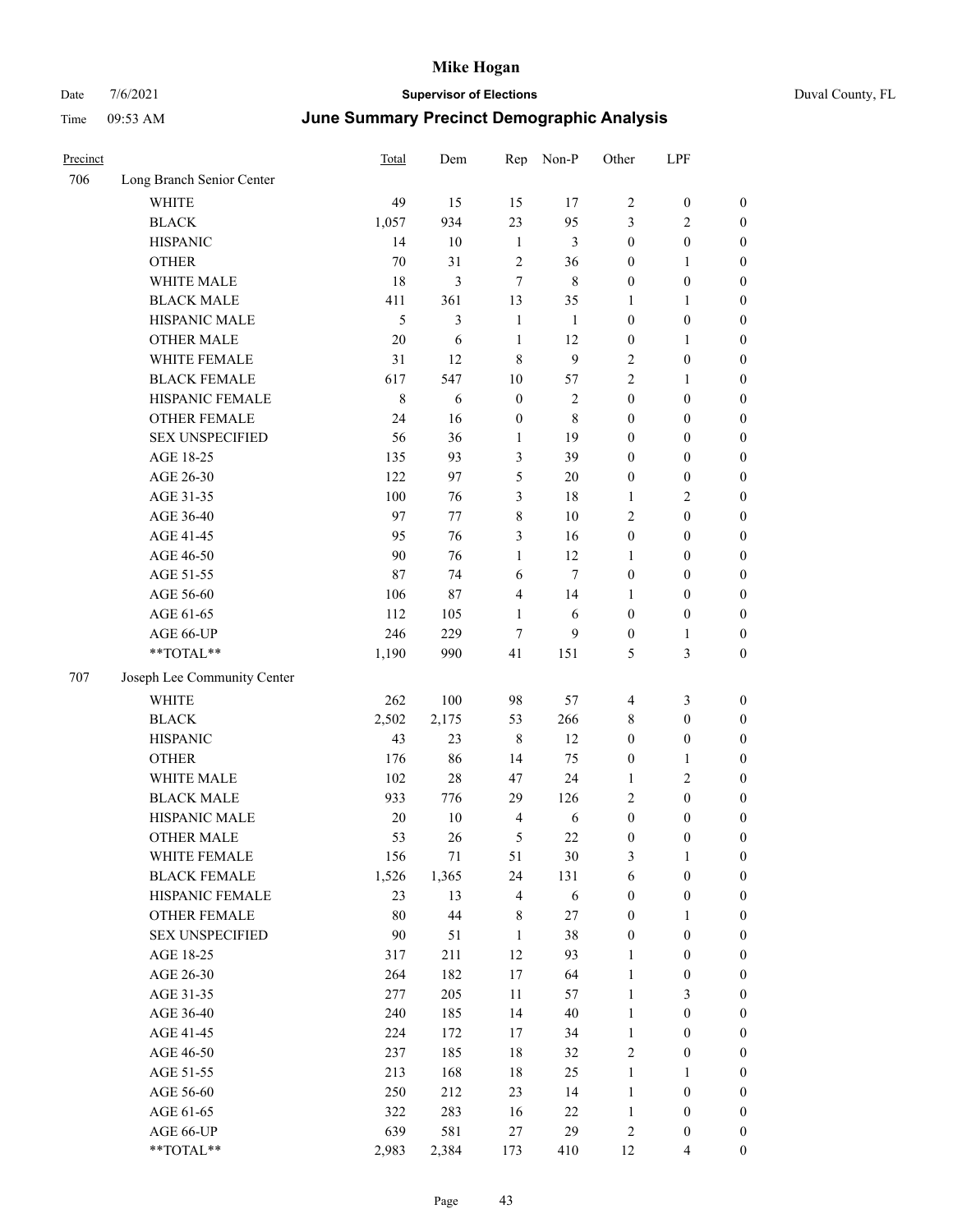| Precinct |                               | Total | Dem                      | Rep            | Non-P          | Other            | LPF              |                  |
|----------|-------------------------------|-------|--------------------------|----------------|----------------|------------------|------------------|------------------|
| 708      | Brown Eastside Branch Library |       |                          |                |                |                  |                  |                  |
|          | <b>WHITE</b>                  | 176   | 54                       | 71             | 50             | $\mathbf{1}$     | $\boldsymbol{0}$ | $\boldsymbol{0}$ |
|          | <b>BLACK</b>                  | 1,033 | 871                      | 33             | 125            | 3                | $\mathbf{1}$     | $\boldsymbol{0}$ |
|          | <b>HISPANIC</b>               | 12    | 8                        | $\sqrt{2}$     | $\mathfrak{2}$ | $\boldsymbol{0}$ | $\boldsymbol{0}$ | 0                |
|          | <b>OTHER</b>                  | 84    | 42                       | 6              | 36             | $\boldsymbol{0}$ | $\boldsymbol{0}$ | 0                |
|          | WHITE MALE                    | 78    | 14                       | 46             | 18             | $\boldsymbol{0}$ | $\boldsymbol{0}$ | $\boldsymbol{0}$ |
|          | <b>BLACK MALE</b>             | 426   | 342                      | $18\,$         | 63             | 3                | $\boldsymbol{0}$ | $\boldsymbol{0}$ |
|          | HISPANIC MALE                 | 6     | 4                        | $\mathbf{1}$   | $\mathbf{1}$   | $\boldsymbol{0}$ | $\boldsymbol{0}$ | $\boldsymbol{0}$ |
|          | <b>OTHER MALE</b>             | 35    | 19                       | 3              | 13             | $\boldsymbol{0}$ | $\boldsymbol{0}$ | $\boldsymbol{0}$ |
|          | WHITE FEMALE                  | 92    | 38                       | 24             | 29             | $\mathbf{1}$     | $\boldsymbol{0}$ | $\boldsymbol{0}$ |
|          | <b>BLACK FEMALE</b>           | 580   | 509                      | 14             | 57             | $\boldsymbol{0}$ | $\boldsymbol{0}$ | $\boldsymbol{0}$ |
|          | HISPANIC FEMALE               | 6     | $\overline{\mathcal{L}}$ | 1              | $\mathbf{1}$   | $\boldsymbol{0}$ | $\boldsymbol{0}$ | $\boldsymbol{0}$ |
|          | OTHER FEMALE                  | 30    | 16                       | $\sqrt{2}$     | 12             | $\boldsymbol{0}$ | $\boldsymbol{0}$ | 0                |
|          | <b>SEX UNSPECIFIED</b>        | 52    | 29                       | 3              | 19             | $\boldsymbol{0}$ | $\mathbf{1}$     | 0                |
|          | AGE 18-25                     | 156   | 97                       | 7              | 51             | $\boldsymbol{0}$ | $\mathbf{1}$     | 0                |
|          | AGE 26-30                     | 126   | 89                       | $\,8\,$        | $28\,$         | 1                | $\boldsymbol{0}$ | 0                |
|          | AGE 31-35                     | 121   | 84                       | $\,8\,$        | 29             | $\boldsymbol{0}$ | $\boldsymbol{0}$ | $\boldsymbol{0}$ |
|          | AGE 36-40                     | 120   | 93                       | 12             | 15             | $\boldsymbol{0}$ | $\boldsymbol{0}$ | $\boldsymbol{0}$ |
|          | AGE 41-45                     | 94    | 69                       | 6              | 19             | $\boldsymbol{0}$ | $\boldsymbol{0}$ | $\boldsymbol{0}$ |
|          | AGE 46-50                     | 116   | 92                       | 11             | 12             | $\mathbf{1}$     | $\boldsymbol{0}$ | $\boldsymbol{0}$ |
|          | AGE 51-55                     | 104   | 73                       | 13             | 18             | $\boldsymbol{0}$ | $\boldsymbol{0}$ | $\boldsymbol{0}$ |
|          | AGE 56-60                     | 133   | 99                       | 16             | 17             | $\mathbf{1}$     | $\boldsymbol{0}$ | $\boldsymbol{0}$ |
|          | AGE 61-65                     | 132   | 107                      | 10             | 14             | $\mathbf{1}$     | $\boldsymbol{0}$ | 0                |
|          | AGE 66-UP                     | 203   | 172                      | 21             | 10             | $\boldsymbol{0}$ | $\boldsymbol{0}$ | 0                |
|          | **TOTAL**                     | 1,305 | 975                      | 112            | 213            | 4                | $\mathbf{1}$     | $\boldsymbol{0}$ |
| 709      | First Timothy Baptist Church  |       |                          |                |                |                  |                  |                  |
|          | <b>WHITE</b>                  | 252   | 71                       | 89             | 83             | 9                | $\boldsymbol{0}$ | 0                |
|          | <b>BLACK</b>                  | 4,082 | 3,499                    | 122            | 436            | 24               | $\mathbf{1}$     | $\boldsymbol{0}$ |
|          | <b>HISPANIC</b>               | 147   | 72                       | 21             | 54             | $\boldsymbol{0}$ | $\boldsymbol{0}$ | 0                |
|          | <b>OTHER</b>                  | 292   | 160                      | $22\,$         | 102            | 8                | $\boldsymbol{0}$ | $\boldsymbol{0}$ |
|          | WHITE MALE                    | 103   | 18                       | 47             | 35             | 3                | $\boldsymbol{0}$ | $\boldsymbol{0}$ |
|          | <b>BLACK MALE</b>             | 1,646 | 1,330                    | 59             | 241            | 16               | $\boldsymbol{0}$ | $\boldsymbol{0}$ |
|          | HISPANIC MALE                 | 68    | 36                       | 11             | 21             | $\boldsymbol{0}$ | $\boldsymbol{0}$ | $\boldsymbol{0}$ |
|          | <b>OTHER MALE</b>             | 87    | 54                       | $\,8\,$        | 22             | 3                | $\boldsymbol{0}$ | $\boldsymbol{0}$ |
|          | WHITE FEMALE                  | 147   | 53                       | 42             | 46             | 6                | $\boldsymbol{0}$ | 0                |
|          | <b>BLACK FEMALE</b>           | 2,377 | 2,118                    | 63             | 187            | 8                | $\mathbf{1}$     | 0                |
|          | HISPANIC FEMALE               | 76    | 34                       | 10             | 32             | $\boldsymbol{0}$ | $\boldsymbol{0}$ | 0                |
|          | OTHER FEMALE                  | 130   | 73                       | $10\,$         | $44\,$         | 3                | $\boldsymbol{0}$ | 0                |
|          | <b>SEX UNSPECIFIED</b>        | 139   | 86                       | $\overline{4}$ | 47             | $\overline{c}$   | $\boldsymbol{0}$ | $\overline{0}$   |
|          | AGE 18-25                     | 597   | 404                      | 29             | 155            | 9                | $\boldsymbol{0}$ | $\overline{0}$   |
|          | AGE 26-30                     | 506   | 355                      | 31             | 117            | $\overline{c}$   | $\mathbf{1}$     | 0                |
|          | AGE 31-35                     | 440   | 338                      | 12             | 84             | 6                | $\boldsymbol{0}$ | $\overline{0}$   |
|          | AGE 36-40                     | 394   | 309                      | $18\,$         | 64             | 3                | $\boldsymbol{0}$ | $\overline{0}$   |
|          | AGE 41-45                     | 362   | 281                      | $18\,$         | 61             | $\sqrt{2}$       | $\boldsymbol{0}$ | $\overline{0}$   |
|          | AGE 46-50                     | 373   | 285                      | 29             | 53             | 6                | $\boldsymbol{0}$ | 0                |
|          | AGE 51-55                     | 425   | 358                      | 25             | 37             | 5                | $\boldsymbol{0}$ | 0                |
|          | AGE 56-60                     | 422   | 351                      | 32             | 36             | 3                | $\boldsymbol{0}$ | $\boldsymbol{0}$ |
|          | AGE 61-65                     | 443   | 377                      | 25             | 37             | $\overline{4}$   | $\boldsymbol{0}$ | $\boldsymbol{0}$ |
|          | AGE 66-UP                     | 811   | 744                      | 35             | 31             | 1                | $\boldsymbol{0}$ | $\boldsymbol{0}$ |
|          | $**TOTAL**$                   | 4,773 | 3,802                    | 254            | 675            | 41               | $\mathbf{1}$     | $\boldsymbol{0}$ |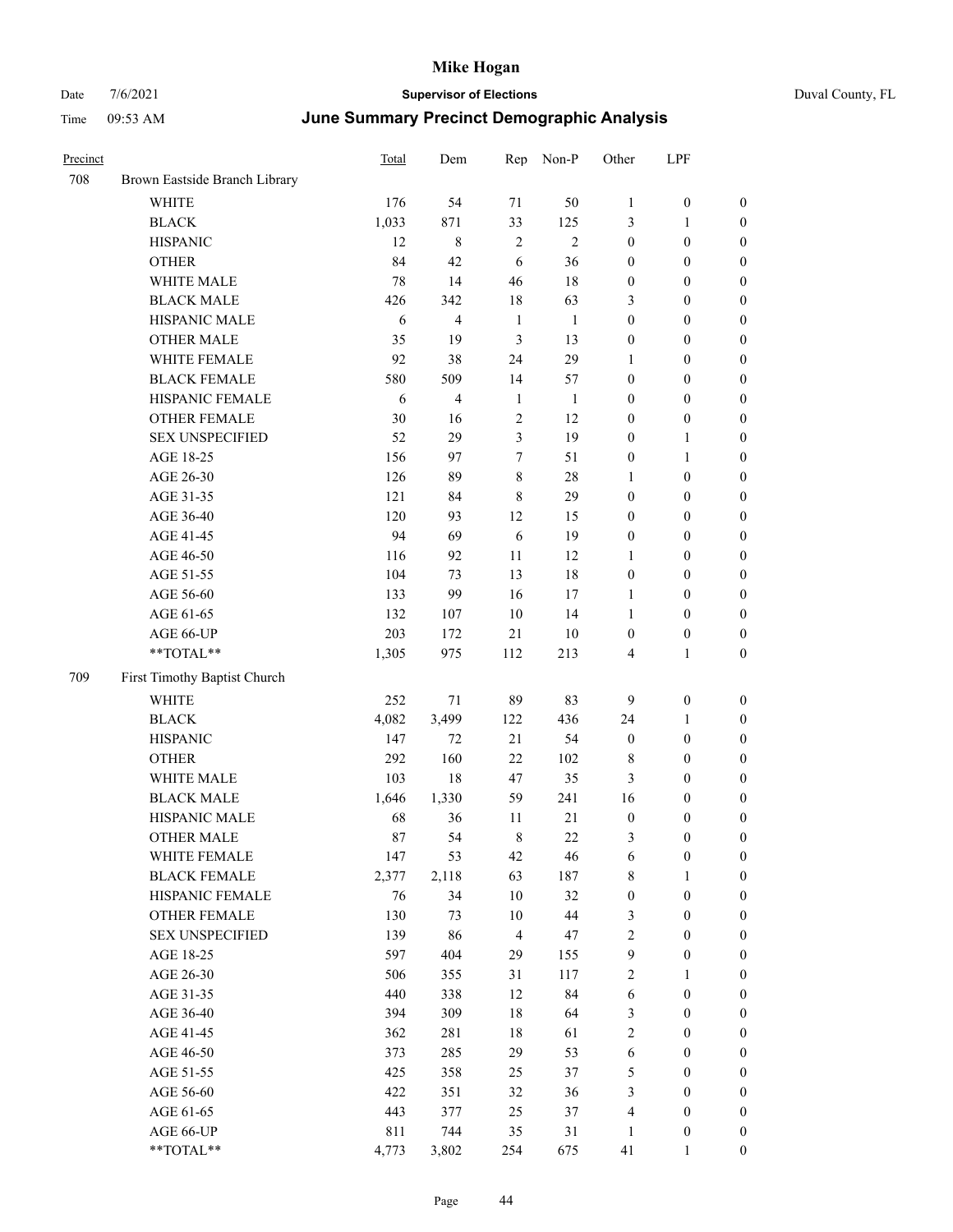| Precinct |                                                   | Total            | Dem            | Rep              | Non-P            | Other                   | LPF              |                  |  |  |
|----------|---------------------------------------------------|------------------|----------------|------------------|------------------|-------------------------|------------------|------------------|--|--|
| 710      | Highlands Regional Library                        |                  |                |                  |                  |                         |                  |                  |  |  |
|          | <b>WHITE</b>                                      | 400              | 85             | 202              | 100              | 10                      | $\mathfrak{Z}$   | $\boldsymbol{0}$ |  |  |
|          | <b>BLACK</b>                                      | 3,370            | 2,907          | 72               | 368              | 22                      | $\mathbf{1}$     | $\boldsymbol{0}$ |  |  |
|          | <b>HISPANIC</b>                                   | 117              | 63             | 16               | 37               | $\mathbf{1}$            | $\boldsymbol{0}$ | $\boldsymbol{0}$ |  |  |
|          | <b>OTHER</b>                                      | 263              | 151            | 14               | 96               | $\mathbf{1}$            | $\mathbf{1}$     | $\boldsymbol{0}$ |  |  |
|          | WHITE MALE                                        | 205              | 39             | 103              | 56               | 5                       | $\mathbf{2}$     | 0                |  |  |
|          | <b>BLACK MALE</b>                                 | 1,371            | 1,126          | 41               | 192              | 12                      | $\boldsymbol{0}$ | $\boldsymbol{0}$ |  |  |
|          | HISPANIC MALE                                     | 49               | 23             | 9                | 17               | $\boldsymbol{0}$        | $\boldsymbol{0}$ | $\boldsymbol{0}$ |  |  |
|          | <b>OTHER MALE</b>                                 | $8\sqrt{1}$      | 43             | $\overline{4}$   | 34               | $\boldsymbol{0}$        | $\boldsymbol{0}$ | $\boldsymbol{0}$ |  |  |
|          | WHITE FEMALE                                      | 189              | 45             | 98               | 40               | 5                       | $\mathbf{1}$     | $\boldsymbol{0}$ |  |  |
|          | <b>BLACK FEMALE</b>                               | 1,944            | 1,744          | 29               | 160              | 10                      | $\mathbf{1}$     | $\boldsymbol{0}$ |  |  |
|          | HISPANIC FEMALE                                   | 61               | 36             | $\tau$           | 17               | $\mathbf{1}$            | $\boldsymbol{0}$ | $\boldsymbol{0}$ |  |  |
|          | OTHER FEMALE                                      | 122              | 78             | $\,$ 8 $\,$      | 34               | $\mathbf{1}$            | $\mathbf{1}$     | $\boldsymbol{0}$ |  |  |
|          | <b>SEX UNSPECIFIED</b>                            | 128              | $72\,$         | 5                | 51               | $\boldsymbol{0}$        | $\boldsymbol{0}$ | $\boldsymbol{0}$ |  |  |
|          | AGE 18-25                                         | 613              | 428            | $30\,$           | 145              | 9                       | $\mathbf{1}$     | $\boldsymbol{0}$ |  |  |
|          | AGE 26-30                                         | 394              | 271            | 24               | 95               | $\sqrt{2}$              | $\mathbf{2}$     | 0                |  |  |
|          | AGE 31-35                                         | 366              | 268            | 26               | 69               | 3                       | $\boldsymbol{0}$ | $\boldsymbol{0}$ |  |  |
|          | AGE 36-40                                         | 359              | 272            | 25               | 57               | 4                       | $\mathbf{1}$     | $\boldsymbol{0}$ |  |  |
|          | AGE 41-45                                         | 332              | 259            | 19               | 49               | 5                       | $\boldsymbol{0}$ | $\boldsymbol{0}$ |  |  |
|          | AGE 46-50                                         | 352              | 279            | $20\,$           | 51               | $\overline{c}$          | $\boldsymbol{0}$ | $\boldsymbol{0}$ |  |  |
|          | AGE 51-55                                         | 364              | 294            | 28               | 37               | 5                       | $\boldsymbol{0}$ | $\boldsymbol{0}$ |  |  |
|          | AGE 56-60                                         | 354              | 290            | 30               | 31               | 3                       | $\boldsymbol{0}$ | $\boldsymbol{0}$ |  |  |
|          | AGE 61-65                                         | 332              | 279            | 28               | 23               | $\mathbf{1}$            | $\mathbf{1}$     | $\boldsymbol{0}$ |  |  |
|          | AGE 66-UP                                         | 684              | 566            | 74               | 44               | $\boldsymbol{0}$        | $\boldsymbol{0}$ | $\boldsymbol{0}$ |  |  |
|          | **TOTAL**                                         | 4,150            | 3,206          | 304              | 601              | 34                      | $\mathfrak{S}$   | $\boldsymbol{0}$ |  |  |
| 711      | Robert F. Kennedy Community Center, Gymn and Park |                  |                |                  |                  |                         |                  |                  |  |  |
|          | WHITE                                             | 109              | 33             | 32               | 40               | 3                       | $\mathbf{1}$     | $\boldsymbol{0}$ |  |  |
|          | <b>BLACK</b>                                      | 937              | 802            | 23               | 104              | 8                       | $\boldsymbol{0}$ | 0                |  |  |
|          | <b>HISPANIC</b>                                   | 16               | 8              | $\sqrt{2}$       | 6                | $\boldsymbol{0}$        | $\boldsymbol{0}$ | 0                |  |  |
|          | <b>OTHER</b>                                      | $8\sqrt{1}$      | 48             | $\,$ 8 $\,$      | 24               | 1                       | $\boldsymbol{0}$ | $\boldsymbol{0}$ |  |  |
|          | WHITE MALE                                        | 45               | 9              | 19               | 15               | 1                       | $\mathbf{1}$     | $\boldsymbol{0}$ |  |  |
|          | <b>BLACK MALE</b>                                 | 378              | 307            | 13               | 54               | 4                       | $\boldsymbol{0}$ | $\boldsymbol{0}$ |  |  |
|          | HISPANIC MALE                                     | 6                | $\overline{c}$ | $\mathbf{1}$     | 3                | $\boldsymbol{0}$        | $\boldsymbol{0}$ | $\boldsymbol{0}$ |  |  |
|          | <b>OTHER MALE</b>                                 | 29               | 11             | 5                | 12               | $\mathbf{1}$            | $\boldsymbol{0}$ | $\boldsymbol{0}$ |  |  |
|          | WHITE FEMALE                                      | 61               | $22\,$         | $12\,$           | 25               | $\sqrt{2}$              | $\boldsymbol{0}$ | $\overline{0}$   |  |  |
|          | <b>BLACK FEMALE</b>                               | 544              | 481            | $10\,$           | 49               | $\overline{\mathbf{4}}$ | $\boldsymbol{0}$ | 0                |  |  |
|          | HISPANIC FEMALE                                   | $\boldsymbol{9}$ | 5              | $\mathbf{1}$     | 3                | $\boldsymbol{0}$        | $\boldsymbol{0}$ | $\overline{0}$   |  |  |
|          | <b>OTHER FEMALE</b>                               | 34               | 28             | $\sqrt{2}$       | $\overline{4}$   | $\boldsymbol{0}$        | $\boldsymbol{0}$ | 0                |  |  |
|          | <b>SEX UNSPECIFIED</b>                            | 37               | 26             | $\sqrt{2}$       | 9                | $\boldsymbol{0}$        | $\boldsymbol{0}$ | 0                |  |  |
|          | AGE 18-25                                         | 150              | 116            | $\overline{4}$   | 26               | 3                       | $\mathbf{1}$     | $\boldsymbol{0}$ |  |  |
|          | AGE 26-30                                         | 116              | 84             | $\tau$           | 25               | $\boldsymbol{0}$        | $\boldsymbol{0}$ | $\boldsymbol{0}$ |  |  |
|          | AGE 31-35                                         | 102              | 72             | 6                | 23               | $\mathbf{1}$            | $\boldsymbol{0}$ | $\boldsymbol{0}$ |  |  |
|          | AGE 36-40                                         | 111              | 76             | $\overline{9}$   | 25               | $\mathbf{1}$            | $\boldsymbol{0}$ | $\overline{0}$   |  |  |
|          | AGE 41-45                                         | 97               | 71             | $\overline{4}$   | 21               | $\mathbf{1}$            | $\boldsymbol{0}$ | $\boldsymbol{0}$ |  |  |
|          | AGE 46-50                                         | 71               | 50             | $\mathfrak s$    | 16               | $\boldsymbol{0}$        | $\boldsymbol{0}$ | $\overline{0}$   |  |  |
|          | AGE 51-55                                         | 101              | 83             | $\boldsymbol{9}$ | $\boldsymbol{9}$ | $\boldsymbol{0}$        | $\boldsymbol{0}$ | $\boldsymbol{0}$ |  |  |
|          | AGE 56-60                                         | 87               | 75             | $\mathfrak s$    | 5                | $\sqrt{2}$              | $\boldsymbol{0}$ | $\boldsymbol{0}$ |  |  |
|          | AGE 61-65                                         | 111              | 95             | $\,$ 8 $\,$      | $\sqrt{6}$       | $\sqrt{2}$              | $\boldsymbol{0}$ | 0                |  |  |
|          | AGE 66-UP                                         | 197              | 169            | $\,$ 8 $\,$      | $18\,$           | $\sqrt{2}$              | $\boldsymbol{0}$ | 0                |  |  |
|          | $**TOTAL**$                                       | 1,143            | 891            | 65               | 174              | $12\,$                  | 1                | $\boldsymbol{0}$ |  |  |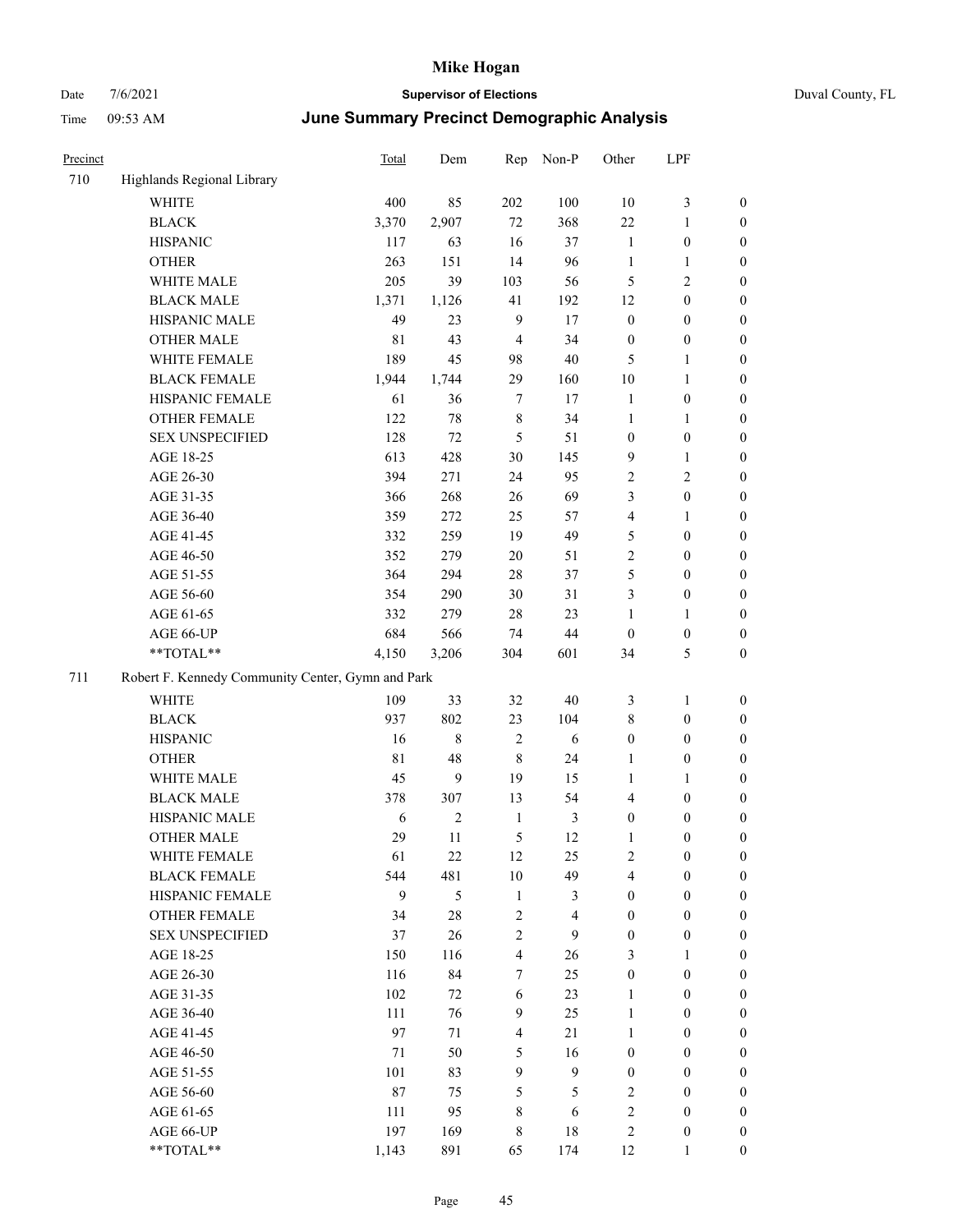| Duval County, FL |  |
|------------------|--|
|                  |  |

| Precinct |                                      | Total  | Dem   | Rep            | Non-P  | Other            | LPF                     |                  |
|----------|--------------------------------------|--------|-------|----------------|--------|------------------|-------------------------|------------------|
| 712      | Mary Singleton Senior Citizen Center |        |       |                |        |                  |                         |                  |
|          | WHITE                                | 531    | 236   | 154            | 130    | 6                | $\mathfrak{S}$          | $\boldsymbol{0}$ |
|          | <b>BLACK</b>                         | 999    | 846   | 28             | 111    | 13               | $\mathbf{1}$            | $\boldsymbol{0}$ |
|          | <b>HISPANIC</b>                      | 68     | 33    | 11             | 23     | $\mathbf{1}$     | $\boldsymbol{0}$        | $\boldsymbol{0}$ |
|          | <b>OTHER</b>                         | 121    | 55    | 15             | 45     | $\overline{4}$   | $\sqrt{2}$              | 0                |
|          | WHITE MALE                           | 288    | 113   | $88\,$         | 79     | 3                | $\mathfrak s$           | 0                |
|          | <b>BLACK MALE</b>                    | 413    | 337   | 15             | 53     | 7                | $\mathbf{1}$            | $\boldsymbol{0}$ |
|          | HISPANIC MALE                        | $27\,$ | 13    | $\mathfrak{Z}$ | $10\,$ | $\mathbf{1}$     | $\boldsymbol{0}$        | $\boldsymbol{0}$ |
|          | <b>OTHER MALE</b>                    | 59     | 24    | $10\,$         | 23     | $\mathbf{1}$     | $\mathbf{1}$            | $\boldsymbol{0}$ |
|          | WHITE FEMALE                         | 233    | 118   | 65             | 47     | 3                | $\boldsymbol{0}$        | $\boldsymbol{0}$ |
|          | <b>BLACK FEMALE</b>                  | 558    | 489   | 12             | 51     | 6                | $\boldsymbol{0}$        | $\boldsymbol{0}$ |
|          | HISPANIC FEMALE                      | 38     | 19    | $\,8\,$        | 11     | $\boldsymbol{0}$ | $\boldsymbol{0}$        | $\boldsymbol{0}$ |
|          | <b>OTHER FEMALE</b>                  | 46     | 26    | $\mathfrak{S}$ | 13     | $\mathbf{1}$     | $\mathbf{1}$            | $\boldsymbol{0}$ |
|          | <b>SEX UNSPECIFIED</b>               | 57     | 31    | $\overline{2}$ | 22     | $\sqrt{2}$       | $\boldsymbol{0}$        | $\boldsymbol{0}$ |
|          | AGE 18-25                            | 149    | 94    | 13             | 40     | $\sqrt{2}$       | $\boldsymbol{0}$        | $\boldsymbol{0}$ |
|          | AGE 26-30                            | 153    | 107   | 12             | $28\,$ | 3                | 3                       | 0                |
|          | AGE 31-35                            | 188    | 121   | 23             | 41     | 3                | $\boldsymbol{0}$        | $\boldsymbol{0}$ |
|          | AGE 36-40                            | 189    | 112   | 21             | 51     | 4                | $\mathbf{1}$            | 0                |
|          | AGE 41-45                            | 139    | 95    | 16             | 24     | 4                | $\boldsymbol{0}$        | $\boldsymbol{0}$ |
|          | AGE 46-50                            | 119    | 65    | $22\,$         | 29     | $\mathbf{1}$     | $\sqrt{2}$              | $\boldsymbol{0}$ |
|          | AGE 51-55                            | 133    | 87    | $20\,$         | 23     | 2                | $\mathbf{1}$            | $\boldsymbol{0}$ |
|          | AGE 56-60                            | 168    | 109   | 34             | 23     | $\sqrt{2}$       | $\boldsymbol{0}$        | $\boldsymbol{0}$ |
|          | AGE 61-65                            | 191    | 139   | $27\,$         | 22     | 3                | $\boldsymbol{0}$        | $\boldsymbol{0}$ |
|          | AGE 66-UP                            | 290    | 241   | $20\,$         | 28     | $\boldsymbol{0}$ | 1                       | 0                |
|          | **TOTAL**                            | 1,719  | 1,170 | 208            | 309    | 24               | $8\,$                   | 0                |
| 713      | First Baptist Church of Jacksonville |        |       |                |        |                  |                         |                  |
|          | WHITE                                | 1,906  | 574   | 815            | 457    | 46               | 14                      | $\boldsymbol{0}$ |
|          | <b>BLACK</b>                         | 1,480  | 1,116 | 90             | 240    | 30               | $\overline{\mathbf{4}}$ | 0                |
|          | <b>HISPANIC</b>                      | 188    | 75    | 43             | 63     | $\overline{4}$   | 3                       | 0                |
|          | <b>OTHER</b>                         | 470    | 214   | 91             | 141    | 22               | $\sqrt{2}$              | $\boldsymbol{0}$ |
|          | WHITE MALE                           | 1,067  | 278   | 476            | 277    | 26               | 10                      | $\boldsymbol{0}$ |
|          | <b>BLACK MALE</b>                    | 687    | 485   | 56             | 130    | 12               | $\overline{\mathbf{4}}$ | $\boldsymbol{0}$ |
|          | HISPANIC MALE                        | 100    | 33    | 31             | 32     | 2                | $\sqrt{2}$              | $\boldsymbol{0}$ |
|          | <b>OTHER MALE</b>                    | 208    | 94    | 42             | 62     | 10               | $\boldsymbol{0}$        | $\boldsymbol{0}$ |
|          | WHITE FEMALE                         | 811    | 286   | 327            | 174    | $20\,$           | $\overline{4}$          | $\boldsymbol{0}$ |
|          | <b>BLACK FEMALE</b>                  | 770    | 612   | 34             | 108    | 16               | $\boldsymbol{0}$        | 0                |
|          | HISPANIC FEMALE                      | 85     | 42    | 11             | 29     | $\sqrt{2}$       | $\mathbf{1}$            | 0                |
|          | <b>OTHER FEMALE</b>                  | 193    | 103   | 35             | 43     | $10\,$           | $\sqrt{2}$              | 0                |
|          | <b>SEX UNSPECIFIED</b>               | 123    | 46    | $27\,$         | 46     | 4                | $\boldsymbol{0}$        | 0                |
|          | AGE 18-25                            | 260    | 123   | 55             | 73     | 6                | 3                       | $\overline{0}$   |
|          | AGE 26-30                            | 427    | 203   | 82             | 127    | 9                | 6                       | $\boldsymbol{0}$ |
|          | AGE 31-35                            | 463    | 208   | 96             | 135    | 18               | 6                       | $\overline{0}$   |
|          | AGE 36-40                            | 425    | 187   | 105            | 122    | $\,$ 8 $\,$      | $\mathfrak{Z}$          | 0                |
|          | AGE 41-45                            | 399    | 160   | 133            | 94     | 10               | $\sqrt{2}$              | $\overline{0}$   |
|          | AGE 46-50                            | 400    | 152   | 132            | 100    | 14               | $\sqrt{2}$              | $\overline{0}$   |
|          | AGE 51-55                            | 346    | 155   | 114            | 66     | 11               | $\boldsymbol{0}$        | $\boldsymbol{0}$ |
|          | AGE 56-60                            | 303    | 150   | 89             | 57     | 7                | $\boldsymbol{0}$        | 0                |
|          | AGE 61-65                            | 280    | 158   | 64             | 51     | 6                | $\mathbf{1}$            | 0                |
|          | AGE 66-UP                            | 741    | 483   | 169            | 76     | 13               | $\boldsymbol{0}$        | 0                |
|          | $**TOTAL**$                          | 4,044  | 1,979 | 1,039          | 901    | 102              | 23                      | $\boldsymbol{0}$ |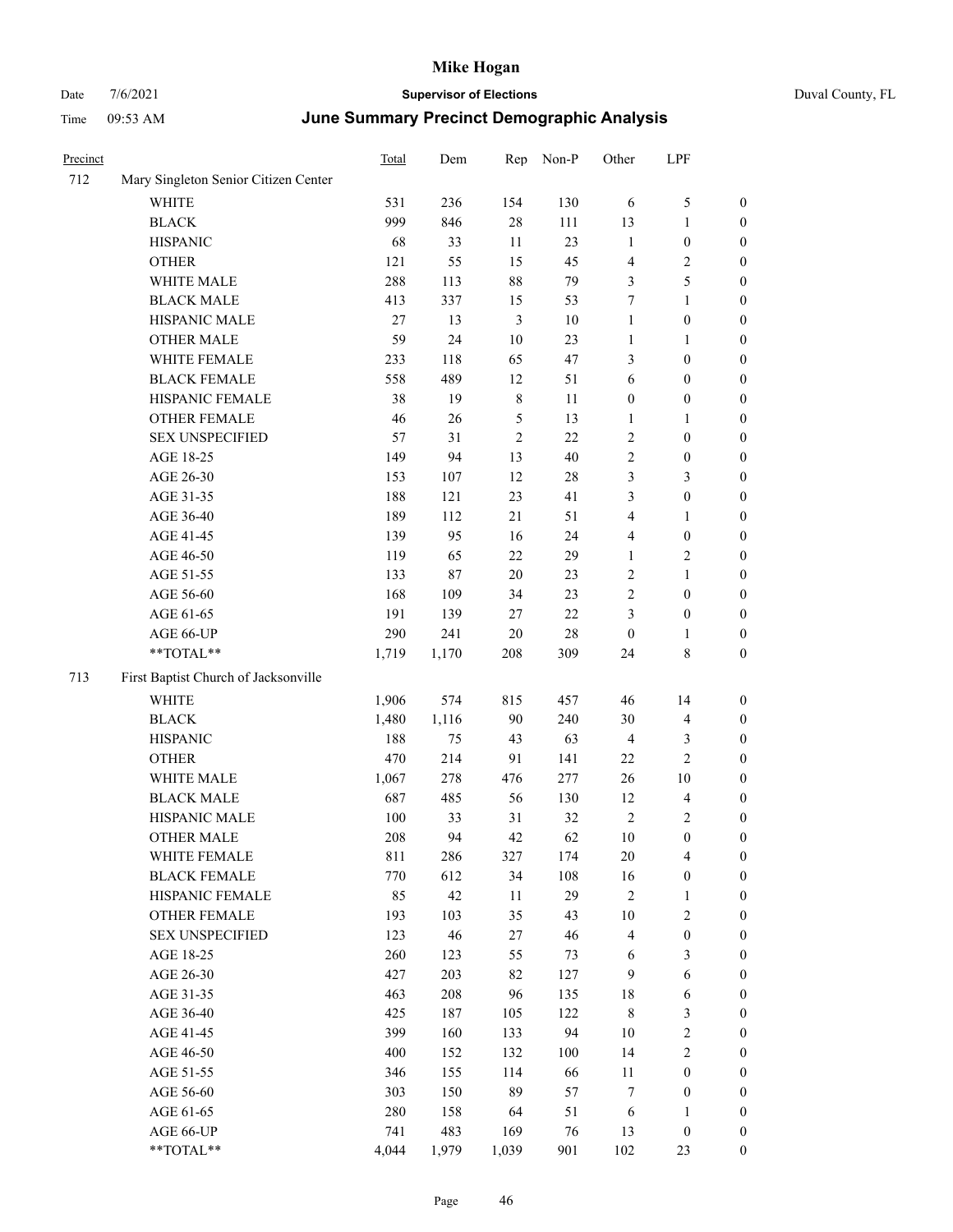| Precinct |                                  | <b>Total</b> | Dem            | Rep              | Non-P      | Other            | LPF              |                  |
|----------|----------------------------------|--------------|----------------|------------------|------------|------------------|------------------|------------------|
| 714      | Grace Baptist Church             |              |                |                  |            |                  |                  |                  |
|          | WHITE                            | 268          | 103            | $78\,$           | 77         | $\,$ 8 $\,$      | $\sqrt{2}$       | $\boldsymbol{0}$ |
|          | <b>BLACK</b>                     | 1,572        | 1,319          | 48               | 195        | $\,8\,$          | 2                | $\boldsymbol{0}$ |
|          | <b>HISPANIC</b>                  | 46           | 24             | $\overline{4}$   | 16         | $\overline{2}$   | $\boldsymbol{0}$ | $\boldsymbol{0}$ |
|          | <b>OTHER</b>                     | 139          | $72\,$         | 10               | 55         | $\overline{2}$   | $\boldsymbol{0}$ | $\boldsymbol{0}$ |
|          | WHITE MALE                       | 138          | 44             | 49               | 39         | $\overline{4}$   | 2                | $\boldsymbol{0}$ |
|          | <b>BLACK MALE</b>                | 638          | 506            | 24               | 101        | 5                | $\overline{c}$   | $\boldsymbol{0}$ |
|          | HISPANIC MALE                    | 20           | 6              | $\mathfrak{Z}$   | $10\,$     | $\mathbf{1}$     | $\boldsymbol{0}$ | $\boldsymbol{0}$ |
|          | <b>OTHER MALE</b>                | 45           | 21             | 5                | 18         | $\mathbf{1}$     | $\boldsymbol{0}$ | $\boldsymbol{0}$ |
|          | WHITE FEMALE                     | 122          | 56             | $26\,$           | 36         | $\overline{4}$   | $\theta$         | $\boldsymbol{0}$ |
|          | <b>BLACK FEMALE</b>              | 900          | 791            | 24               | 82         | 3                | $\boldsymbol{0}$ | $\boldsymbol{0}$ |
|          | HISPANIC FEMALE                  | 25           | $17\,$         | 1                | $\sqrt{6}$ | $\mathbf{1}$     | $\boldsymbol{0}$ | $\boldsymbol{0}$ |
|          | <b>OTHER FEMALE</b>              | 61           | 36             | $\overline{4}$   | 21         | $\boldsymbol{0}$ | $\boldsymbol{0}$ | $\boldsymbol{0}$ |
|          | <b>SEX UNSPECIFIED</b>           | 76           | 41             | $\overline{4}$   | 30         | 1                | $\boldsymbol{0}$ | $\boldsymbol{0}$ |
|          | AGE 18-25                        | 236          | 147            | 16               | 69         | $\overline{4}$   | $\boldsymbol{0}$ | $\boldsymbol{0}$ |
|          | AGE 26-30                        | 184          | 125            | 11               | 46         | $\overline{2}$   | $\boldsymbol{0}$ | $\boldsymbol{0}$ |
|          | AGE 31-35                        | 186          | 123            | 14               | 45         | 3                | 1                | $\boldsymbol{0}$ |
|          | AGE 36-40                        | 204          | 142            | 10               | 49         | $\sqrt{2}$       | 1                | $\boldsymbol{0}$ |
|          | AGE 41-45                        | 176          | 135            | 13               | 25         | $\mathfrak{Z}$   | $\boldsymbol{0}$ | $\boldsymbol{0}$ |
|          | AGE 46-50                        | 139          | 104            | 10               | 23         | $\sqrt{2}$       | $\boldsymbol{0}$ | $\boldsymbol{0}$ |
|          | AGE 51-55                        | 172          | 131            | 17               | 24         | $\boldsymbol{0}$ | $\boldsymbol{0}$ | $\boldsymbol{0}$ |
|          | AGE 56-60                        | 199          | 159            | 12               | 24         | $\sqrt{2}$       | 2                | $\boldsymbol{0}$ |
|          | AGE 61-65                        | 196          | 163            | 12               | 19         | $\overline{2}$   | $\boldsymbol{0}$ | $\boldsymbol{0}$ |
|          | AGE 66-UP                        | 333          | 289            | 25               | 19         | $\boldsymbol{0}$ | $\boldsymbol{0}$ | $\boldsymbol{0}$ |
|          | **TOTAL**                        | 2,025        | 1,518          | 140              | 343        | 20               | 4                | $\boldsymbol{0}$ |
| 801      | North Jacksonville Church of God |              |                |                  |            |                  |                  |                  |
|          | <b>WHITE</b>                     | 348          | 94             | 181              | 64         | 6                | 3                | $\boldsymbol{0}$ |
|          | <b>BLACK</b>                     | 1,793        | 1,536          | 56               | 190        | 8                | 3                | $\boldsymbol{0}$ |
|          | <b>HISPANIC</b>                  | 24           | 11             | $\mathfrak{H}$   | $\,8\,$    | $\boldsymbol{0}$ | $\boldsymbol{0}$ | $\boldsymbol{0}$ |
|          | <b>OTHER</b>                     | 140          | 72             | 11               | 56         | 1                | $\boldsymbol{0}$ | $\boldsymbol{0}$ |
|          | WHITE MALE                       | 172          | 43             | 88               | 35         | $\overline{4}$   | 2                | $\boldsymbol{0}$ |
|          | <b>BLACK MALE</b>                | 717          | 572            | 30               | 111        | $\mathfrak{Z}$   | 1                | $\boldsymbol{0}$ |
|          | HISPANIC MALE                    | $11\,$       | $\overline{4}$ | 5                | 2          | $\boldsymbol{0}$ | $\boldsymbol{0}$ | $\boldsymbol{0}$ |
|          | <b>OTHER MALE</b>                | 41           | 21             | 4                | 16         | $\boldsymbol{0}$ | $\boldsymbol{0}$ | $\boldsymbol{0}$ |
|          | WHITE FEMALE                     | 171          | 50             | 91               | 27         | $\sqrt{2}$       | $\mathbf{1}$     | $\boldsymbol{0}$ |
|          | <b>BLACK FEMALE</b>              | 1,039        | 937            | 25               | 70         | 5                | $\mathbf{2}$     | $\boldsymbol{0}$ |
|          | HISPANIC FEMALE                  | 12           | 6              | $\boldsymbol{0}$ | 6          | $\boldsymbol{0}$ | $\boldsymbol{0}$ | $\boldsymbol{0}$ |
|          | OTHER FEMALE                     | 55           | 35             | 5                | 15         | $\boldsymbol{0}$ | $\boldsymbol{0}$ | $\boldsymbol{0}$ |
|          | <b>SEX UNSPECIFIED</b>           | $87\,$       | 45             | 5                | 36         | $\mathbf{1}$     | $\boldsymbol{0}$ | $\boldsymbol{0}$ |
|          | AGE 18-25                        | 270          | 182            | 9                | 75         | $\mathbf{1}$     | 3                | $\boldsymbol{0}$ |
|          | AGE 26-30                        | 194          | 136            | 12               | 44         | $\mathbf{1}$     | $\mathbf{1}$     | $\boldsymbol{0}$ |
|          | AGE 31-35                        | 232          | 169            | 13               | 48         | $\sqrt{2}$       | $\boldsymbol{0}$ | $\boldsymbol{0}$ |
|          | AGE 36-40                        | 185          | 137            | 17               | 29         | $\sqrt{2}$       | $\boldsymbol{0}$ | $\boldsymbol{0}$ |
|          | AGE 41-45                        | 172          | 130            | 21               | 19         | $\sqrt{2}$       | $\boldsymbol{0}$ | $\boldsymbol{0}$ |
|          | AGE 46-50                        | 150          | 109            | 17               | 22         | $\sqrt{2}$       | $\boldsymbol{0}$ | $\boldsymbol{0}$ |
|          | AGE 51-55                        | 185          | 134            | 29               | 18         | $\sqrt{2}$       | 2                | $\boldsymbol{0}$ |
|          | AGE 56-60                        | 191          | 142            | 25               | 24         | $\boldsymbol{0}$ | $\boldsymbol{0}$ | $\boldsymbol{0}$ |
|          | AGE 61-65                        | 246          | 200            | 24               | $20\,$     | $\sqrt{2}$       | $\boldsymbol{0}$ | $\boldsymbol{0}$ |
|          | AGE 66-UP                        | 480          | 374            | 86               | 19         | $\mathbf{1}$     | $\boldsymbol{0}$ | $\boldsymbol{0}$ |
|          | **TOTAL**                        | 2,305        | 1,713          | 253              | 318        | 15               | 6                | $\mathbf{0}$     |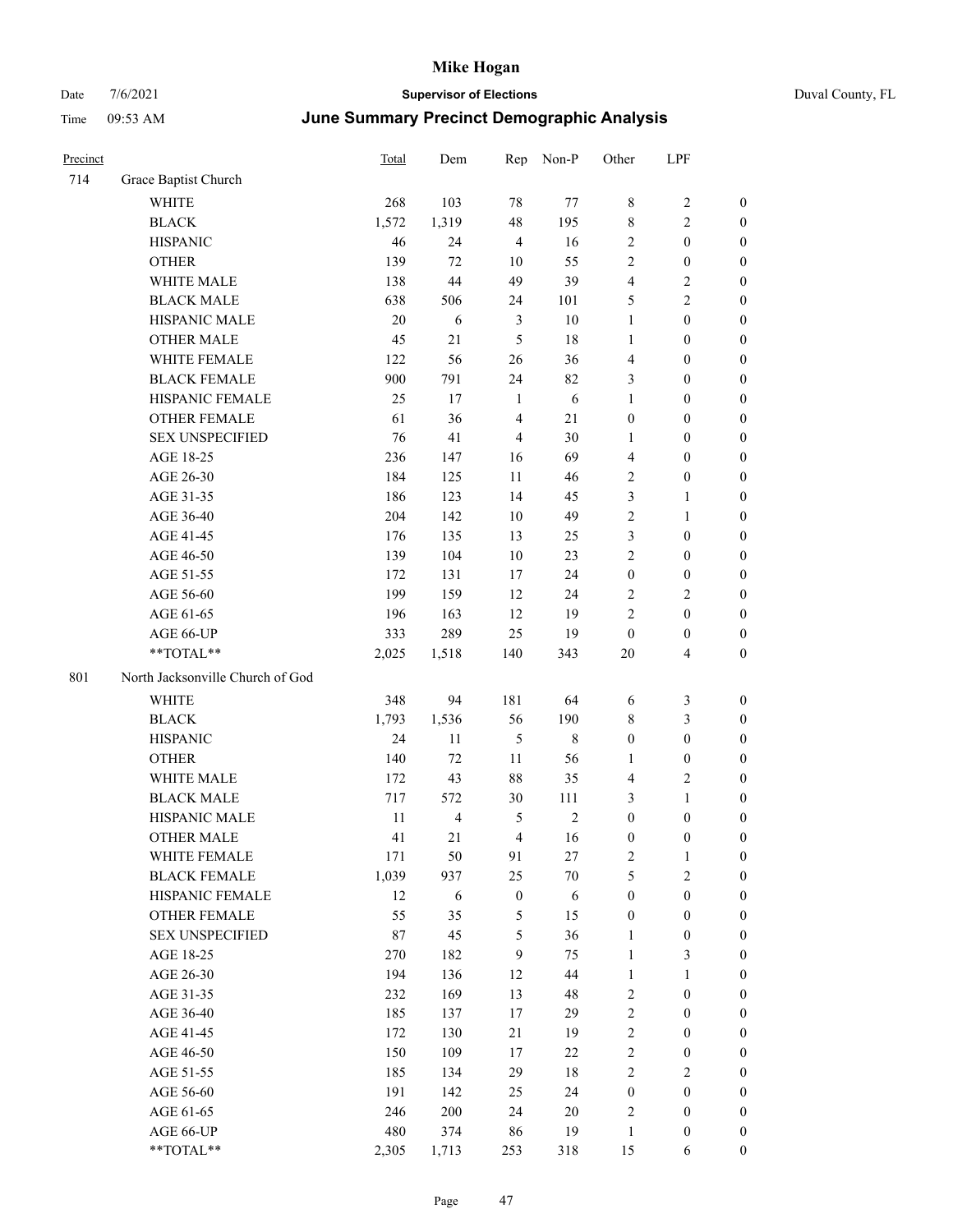| Duval County, FL |  |
|------------------|--|
|------------------|--|

| Precinct |                                                             | Total       | Dem    | Rep              | Non-P          | Other            | LPF                     |                  |
|----------|-------------------------------------------------------------|-------------|--------|------------------|----------------|------------------|-------------------------|------------------|
| 802      | St Paul Missionary Baptist Church                           |             |        |                  |                |                  |                         |                  |
|          | <b>WHITE</b>                                                | 94          | 42     | 25               | 26             | $\mathbf{1}$     | $\boldsymbol{0}$        | $\boldsymbol{0}$ |
|          | <b>BLACK</b>                                                | 2,396       | 2,106  | 43               | 235            | 10               | $\mathbf{2}$            | $\boldsymbol{0}$ |
|          | <b>HISPANIC</b>                                             | 19          | 8      | $\mathfrak{Z}$   | $\,$ 8 $\,$    | $\boldsymbol{0}$ | $\boldsymbol{0}$        | $\boldsymbol{0}$ |
|          | <b>OTHER</b>                                                | 113         | 62     | 5                | 44             | 2                | $\boldsymbol{0}$        | $\boldsymbol{0}$ |
|          | WHITE MALE                                                  | 40          | 14     | 12               | 13             | $\mathbf{1}$     | $\boldsymbol{0}$        | $\boldsymbol{0}$ |
|          | <b>BLACK MALE</b>                                           | 970         | 818    | 23               | 122            | 7                | $\boldsymbol{0}$        | $\boldsymbol{0}$ |
|          | HISPANIC MALE                                               | $\,$ 8 $\,$ | 3      | $\sqrt{2}$       | $\mathfrak{Z}$ | $\boldsymbol{0}$ | $\boldsymbol{0}$        | $\boldsymbol{0}$ |
|          | <b>OTHER MALE</b>                                           | 38          | $20\,$ | $\mathfrak{Z}$   | 15             | $\boldsymbol{0}$ | $\boldsymbol{0}$        | $\boldsymbol{0}$ |
|          | WHITE FEMALE                                                | 53          | 27     | 13               | 13             | $\boldsymbol{0}$ | $\boldsymbol{0}$        | $\boldsymbol{0}$ |
|          | <b>BLACK FEMALE</b>                                         | 1,391       | 1,260  | 20               | 106            | 3                | $\sqrt{2}$              | 0                |
|          | HISPANIC FEMALE                                             | 11          | 5      | 1                | 5              | $\boldsymbol{0}$ | $\boldsymbol{0}$        | $\boldsymbol{0}$ |
|          | OTHER FEMALE                                                | 44          | 26     | $\overline{2}$   | 14             | 2                | $\boldsymbol{0}$        | $\boldsymbol{0}$ |
|          | <b>SEX UNSPECIFIED</b>                                      | 67          | 45     | $\boldsymbol{0}$ | 22             | $\boldsymbol{0}$ | $\boldsymbol{0}$        | $\boldsymbol{0}$ |
|          | AGE 18-25                                                   | 299         | 205    | 7                | 84             | 3                | $\boldsymbol{0}$        | $\boldsymbol{0}$ |
|          | AGE 26-30                                                   | 187         | 133    | 5                | 47             | $\overline{c}$   | $\boldsymbol{0}$        | $\boldsymbol{0}$ |
|          | AGE 31-35                                                   | 183         | 149    | 9                | 25             | $\boldsymbol{0}$ | $\boldsymbol{0}$        | $\boldsymbol{0}$ |
|          | AGE 36-40                                                   | 190         | 159    | 6                | 25             | $\boldsymbol{0}$ | $\boldsymbol{0}$        | $\boldsymbol{0}$ |
|          | AGE 41-45                                                   | 203         | 162    | 9                | 27             | 4                | 1                       | $\boldsymbol{0}$ |
|          | AGE 46-50                                                   | 210         | 175    | 6                | $27\,$         | $\overline{c}$   | $\boldsymbol{0}$        | $\boldsymbol{0}$ |
|          | AGE 51-55                                                   | 201         | 179    | 7                | 15             | $\boldsymbol{0}$ | $\boldsymbol{0}$        | 0                |
|          | AGE 56-60                                                   | 217         | 184    | $\mathfrak{S}$   | $28\,$         | $\boldsymbol{0}$ | $\boldsymbol{0}$        | $\boldsymbol{0}$ |
|          | AGE 61-65                                                   | 205         | 184    | $\,8\,$          | 12             | 1                | $\boldsymbol{0}$        | $\boldsymbol{0}$ |
|          | AGE 66-UP                                                   | 727         | 688    | 14               | 23             | $\mathbf{1}$     | $\mathbf{1}$            | $\boldsymbol{0}$ |
|          | $**TOTAL**$                                                 | 2,622       | 2,218  | 76               | 313            | 13               | $\mathbf{2}$            | $\boldsymbol{0}$ |
| 803      | New Life Community Church                                   |             |        |                  |                |                  |                         |                  |
|          | <b>WHITE</b>                                                | 841         | 212    | 430              | 178            | 15               | 6                       | $\boldsymbol{0}$ |
|          | <b>BLACK</b>                                                | 3,588       | 3,106  | 94               | 356            | $27\,$           | 5                       | $\boldsymbol{0}$ |
|          | <b>HISPANIC</b>                                             | 114         | 46     | 33               | 34             | $\mathbf{1}$     | $\boldsymbol{0}$        | $\boldsymbol{0}$ |
|          | <b>OTHER</b>                                                | 285         | 143    | 30               | 103            | 6                | 3                       | $\boldsymbol{0}$ |
|          | WHITE MALE                                                  | 381         | 73     | 201              | 96             | 7                | $\overline{\mathbf{4}}$ | $\boldsymbol{0}$ |
|          | <b>BLACK MALE</b>                                           | 1,365       | 1,109  | 53               | 178            | $22\,$           | $\mathfrak{Z}$          | $\boldsymbol{0}$ |
|          | HISPANIC MALE                                               | 54          | 21     | 16               | 17             | $\boldsymbol{0}$ | $\boldsymbol{0}$        | 0                |
|          | <b>OTHER MALE</b>                                           | 91          | 46     | 15               | 27             | 2                | 1                       | $\boldsymbol{0}$ |
|          | WHITE FEMALE                                                | 446         | 137    | 224              | 75             | 8                | $\overline{c}$          | $\boldsymbol{0}$ |
|          | <b>BLACK FEMALE</b>                                         | 2,165       | 1,948  | $40\,$           | 170            | 5                | $\sqrt{2}$              | $\boldsymbol{0}$ |
|          | HISPANIC FEMALE                                             | 58          | 25     | 15               | 17             | $\mathbf{1}$     | $\boldsymbol{0}$        | $\overline{0}$   |
|          | <b>OTHER FEMALE</b>                                         | 112         | 62     | $\overline{9}$   | 37             | 2                | $\sqrt{2}$              | 0                |
|          | <b>SEX UNSPECIFIED</b>                                      | 156         | 86     | 14               | 54             | $\overline{c}$   | $\boldsymbol{0}$        | 0                |
|          | AGE 18-25                                                   | 583         | 393    | 34               | 142            | 13               | $\mathbf{1}$            | 0                |
|          | AGE 26-30                                                   | 402         | 270    | 34               | $88\,$         | 5                | $\mathfrak s$           | 0                |
|          | AGE 31-35                                                   | 460         | 317    | 40               | 95             | 6                | $\boldsymbol{2}$        | 0                |
|          | AGE 36-40                                                   | 421         | 309    | 37               | 68             | $\overline{4}$   | $\mathfrak{Z}$          | 0                |
|          | AGE 41-45                                                   | 405         | 297    | 42               | 63             | 3                | $\boldsymbol{0}$        | 0                |
|          | AGE 46-50                                                   | 407         | 314    | 46               | 43             | $\sqrt{2}$       | $\sqrt{2}$              | $\boldsymbol{0}$ |
|          | AGE 51-55                                                   | 413         | 303    | 52               | 52             | 5                | $\mathbf{1}$            | $\boldsymbol{0}$ |
|          | AGE 56-60                                                   | 444         | 343    | 63               | 36             | $\boldsymbol{2}$ | $\boldsymbol{0}$        | $\overline{0}$   |
|          | AGE 61-65                                                   | 407         | 293    | 74               | 37             | 3                | $\boldsymbol{0}$        | 0                |
|          | AGE 66-UP                                                   | 886         | 668    | 165              | 47             | 6                | $\boldsymbol{0}$        | $\boldsymbol{0}$ |
|          | $\mathrm{*}\mathrm{*} \mathrm{TOTAL} \mathrm{*} \mathrm{*}$ | 4,828       | 3,507  | 587              | 671            | 49               | 14                      | $\boldsymbol{0}$ |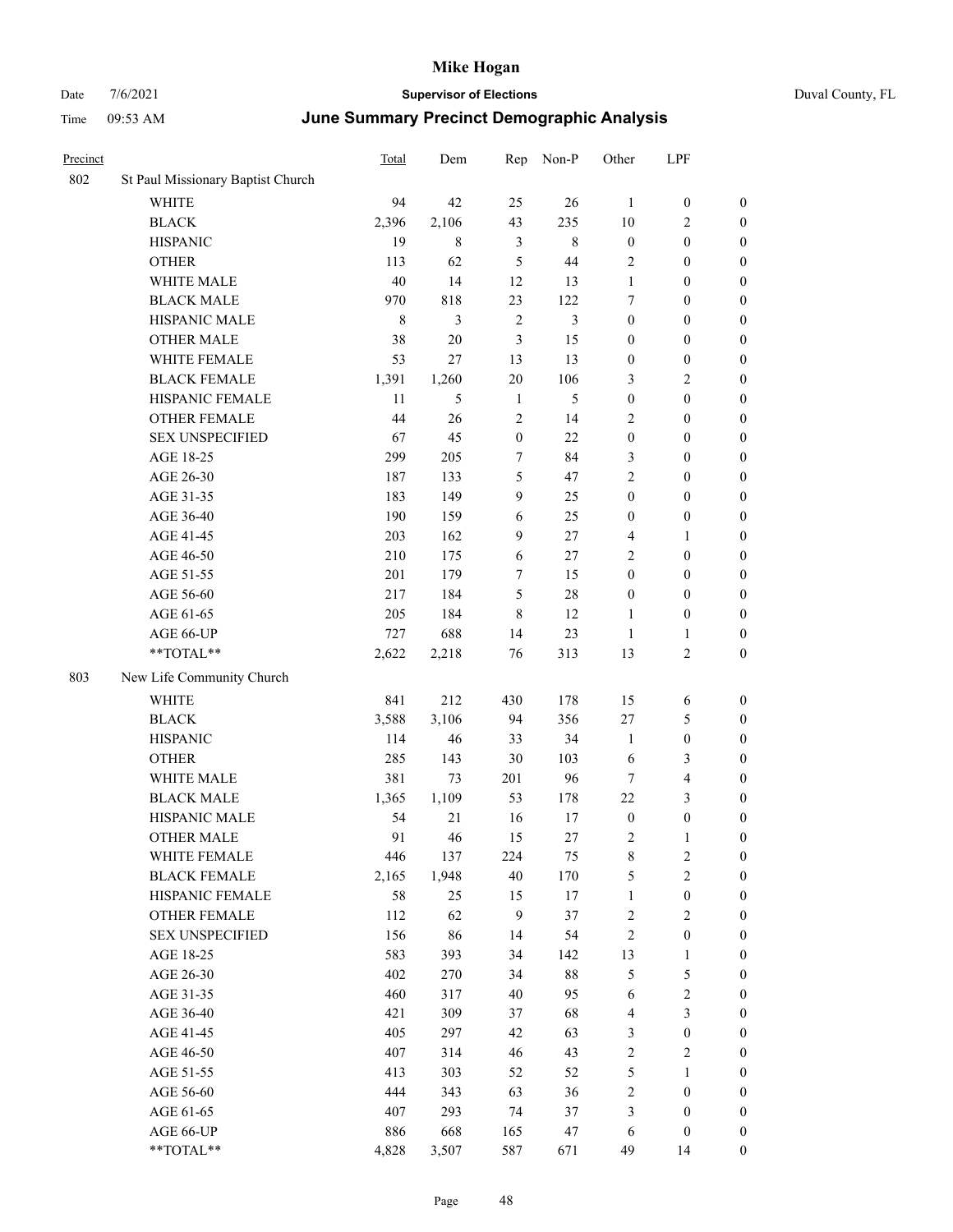| Precinct |                         | Total       | Dem    | Rep            | Non-P        | Other            | LPF              |                  |
|----------|-------------------------|-------------|--------|----------------|--------------|------------------|------------------|------------------|
| 804      | Universal Church        |             |        |                |              |                  |                  |                  |
|          | <b>WHITE</b>            | 969         | 258    | 488            | 196          | 19               | $\,$ 8 $\,$      | $\boldsymbol{0}$ |
|          | <b>BLACK</b>            | 1,453       | 1,201  | 45             | 194          | 13               | $\boldsymbol{0}$ | $\boldsymbol{0}$ |
|          | <b>HISPANIC</b>         | 71          | 25     | 19             | 25           | $\boldsymbol{0}$ | $\sqrt{2}$       | $\boldsymbol{0}$ |
|          | <b>OTHER</b>            | 179         | $70\,$ | 31             | $78\,$       | $\boldsymbol{0}$ | $\boldsymbol{0}$ | $\boldsymbol{0}$ |
|          | WHITE MALE              | 433         | 102    | 235            | 84           | $\overline{9}$   | $\mathfrak{Z}$   | $\boldsymbol{0}$ |
|          | <b>BLACK MALE</b>       | 557         | 430    | 25             | 95           | 7                | $\boldsymbol{0}$ | 0                |
|          | HISPANIC MALE           | 37          | 10     | $10\,$         | 16           | $\boldsymbol{0}$ | $\mathbf{1}$     | 0                |
|          | <b>OTHER MALE</b>       | 62          | 24     | 11             | $27\,$       | $\boldsymbol{0}$ | $\boldsymbol{0}$ | 0                |
|          | WHITE FEMALE            | 529         | 154    | 250            | 110          | 10               | 5                | 0                |
|          | <b>BLACK FEMALE</b>     | 872         | 752    | 18             | 96           | 6                | $\boldsymbol{0}$ | $\boldsymbol{0}$ |
|          | HISPANIC FEMALE         | 33          | 15     | $\,$ 8 $\,$    | 9            | $\boldsymbol{0}$ | $\mathbf{1}$     | $\boldsymbol{0}$ |
|          | OTHER FEMALE            | 68          | 33     | 15             | $20\,$       | $\boldsymbol{0}$ | $\boldsymbol{0}$ | $\boldsymbol{0}$ |
|          | <b>SEX UNSPECIFIED</b>  | $8\sqrt{1}$ | 34     | 11             | 36           | $\boldsymbol{0}$ | $\boldsymbol{0}$ | $\boldsymbol{0}$ |
|          | AGE 18-25               | 283         | 145    | 41             | 90           | 5                | $\sqrt{2}$       | $\overline{0}$   |
|          | AGE 26-30               | 252         | 139    | 39             | 67           | 5                | $\sqrt{2}$       | $\boldsymbol{0}$ |
|          | AGE 31-35               | 256         | 153    | 38             | 61           | $\sqrt{2}$       | $\sqrt{2}$       | $\boldsymbol{0}$ |
|          | AGE 36-40               | 205         | 117    | 36             | 48           | $\overline{4}$   | $\boldsymbol{0}$ | 0                |
|          | AGE 41-45               | 176         | 93     | 39             | 37           | 6                | $\mathbf{1}$     | 0                |
|          | AGE 46-50               | 184         | 109    | 36             | 37           | 1                | $\mathbf{1}$     | 0                |
|          | AGE 51-55               | 232         | 143    | 49             | 35           | $\overline{4}$   | $\mathbf{1}$     | $\boldsymbol{0}$ |
|          | AGE 56-60               | 303         | 190    | 76             | 35           | $\overline{c}$   | $\boldsymbol{0}$ | $\boldsymbol{0}$ |
|          | AGE 61-65               | 267         | 164    | 66             | 34           | $\overline{c}$   | $\mathbf{1}$     | $\boldsymbol{0}$ |
|          | AGE 66-UP               | 514         | 301    | 163            | 49           | $\mathbf{1}$     | $\boldsymbol{0}$ | $\boldsymbol{0}$ |
|          | **TOTAL**               | 2,672       | 1,554  | 583            | 493          | 32               | $10\,$           | $\boldsymbol{0}$ |
| 805      | Riverview Senior Center |             |        |                |              |                  |                  |                  |
|          | WHITE                   | 626         | 161    | 299            | 157          | 6                | $\mathfrak{Z}$   | $\boldsymbol{0}$ |
|          | <b>BLACK</b>            | 1,874       | 1,561  | 59             | 244          | $\overline{9}$   | $\mathbf{1}$     | $\boldsymbol{0}$ |
|          | <b>HISPANIC</b>         | 57          | 21     | 11             | 22           | $\overline{c}$   | $\mathbf{1}$     | $\boldsymbol{0}$ |
|          | <b>OTHER</b>            | 163         | 77     | 22             | 63           | $\mathbf{1}$     | $\boldsymbol{0}$ | 0                |
|          | WHITE MALE              | 288         | 66     | 144            | 73           | 3                | $\overline{2}$   | 0                |
|          | <b>BLACK MALE</b>       | 741         | 587    | $28\,$         | 120          | 6                | $\boldsymbol{0}$ | 0                |
|          | HISPANIC MALE           | 30          | 11     | $\tau$         | 11           | 1                | $\boldsymbol{0}$ | $\boldsymbol{0}$ |
|          | <b>OTHER MALE</b>       | 59          | 28     | 11             | 19           | $\mathbf{1}$     | $\boldsymbol{0}$ | $\boldsymbol{0}$ |
|          | WHITE FEMALE            | 324         | 89     | 149            | 82           | 3                | $\mathbf{1}$     | $\boldsymbol{0}$ |
|          | <b>BLACK FEMALE</b>     | 1,100       | 950    | 31             | 115          | 3                | $\mathbf{1}$     | $\overline{0}$   |
|          | HISPANIC FEMALE         | 24          | 10     | $\mathfrak{Z}$ | $\mathbf{9}$ | $\mathbf{1}$     | $\mathbf{1}$     | $\overline{0}$   |
|          | <b>OTHER FEMALE</b>     | 65          | 37     | $\overline{9}$ | 19           | $\boldsymbol{0}$ | $\boldsymbol{0}$ | $\overline{0}$   |
|          | <b>SEX UNSPECIFIED</b>  | 89          | 42     | $\overline{9}$ | 38           | $\boldsymbol{0}$ | $\boldsymbol{0}$ | 0                |
|          | AGE 18-25               | 357         | 215    | 32             | 103          | 5                | $\sqrt{2}$       | 0                |
|          | AGE 26-30               | 270         | 152    | 33             | 82           | $\boldsymbol{2}$ | $\mathbf{1}$     | 0                |
|          | AGE 31-35               | 244         | 164    | $18\,$         | 59           | $\sqrt{2}$       | $\mathbf{1}$     | $\overline{0}$   |
|          | AGE 36-40               | 243         | 169    | 31             | 41           | $\sqrt{2}$       | $\boldsymbol{0}$ | $\boldsymbol{0}$ |
|          | AGE 41-45               | 204         | 139    | $20\,$         | 42           | $\sqrt{2}$       | $\mathbf{1}$     | $\boldsymbol{0}$ |
|          | AGE 46-50               | 195         | 128    | 26             | $40\,$       | $\mathbf{1}$     | $\boldsymbol{0}$ | $\boldsymbol{0}$ |
|          | AGE 51-55               | 219         | 152    | 36             | 31           | $\boldsymbol{0}$ | $\boldsymbol{0}$ | $\overline{0}$   |
|          | AGE 56-60               | 229         | 150    | $44\,$         | 33           | $\overline{c}$   | $\boldsymbol{0}$ | $\overline{0}$   |
|          | AGE 61-65               | 261         | 186    | 46             | $28\,$       | $\mathbf{1}$     | $\boldsymbol{0}$ | $\overline{0}$   |
|          | AGE 66-UP               | 498         | 365    | 105            | 27           | $\mathbf{1}$     | $\boldsymbol{0}$ | $\boldsymbol{0}$ |
|          | **TOTAL**               | 2,720       | 1,820  | 391            | 486          | 18               | 5                | $\boldsymbol{0}$ |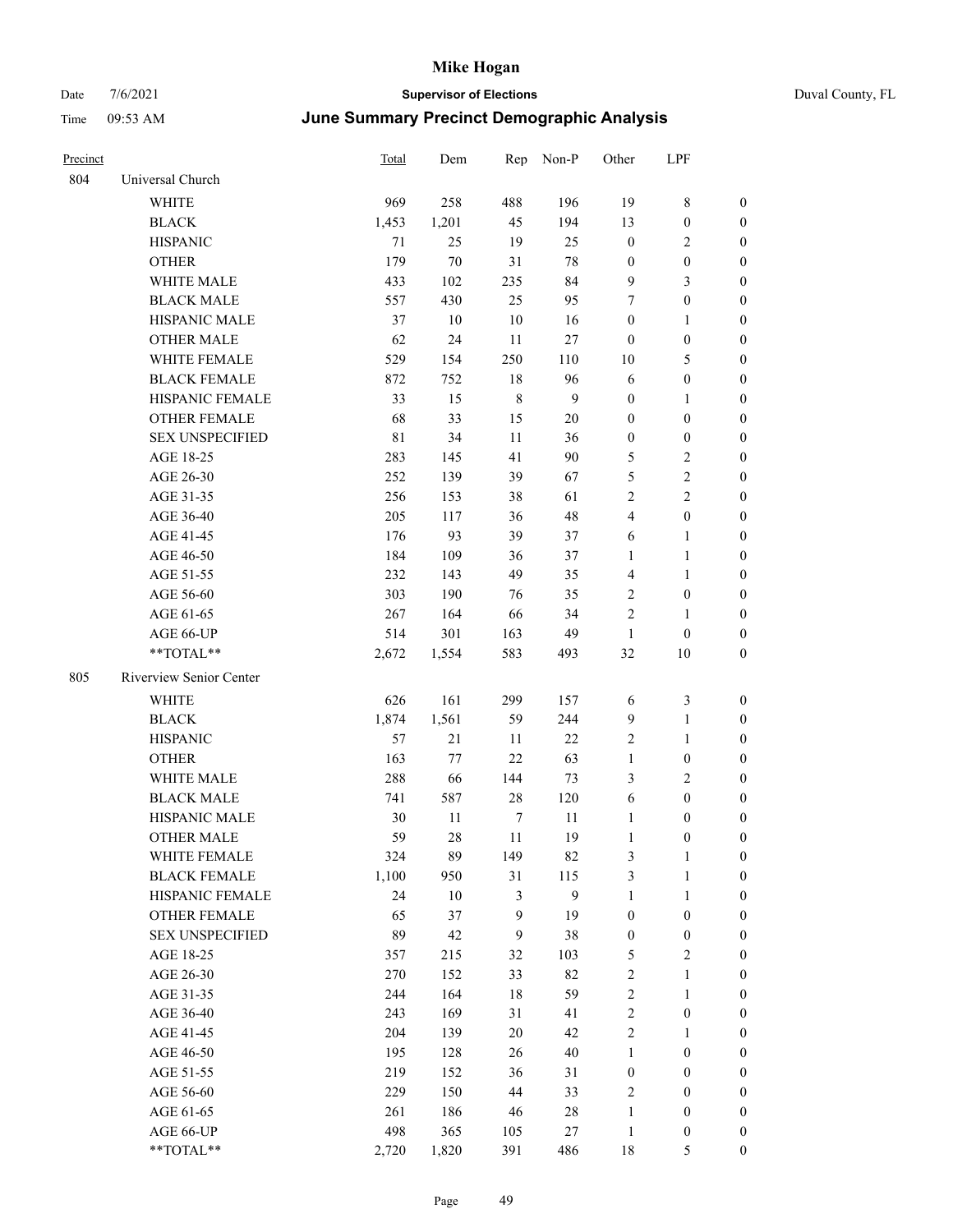## Date  $7/6/2021$  **Supervisor of Elections Duval County, FL** Time 09:53 AM **June Summary Precinct Demographic Analysis**

| Precinct |                                   | Total          | Dem          | Rep              | Non-P            | Other            | LPF              |                  |  |
|----------|-----------------------------------|----------------|--------------|------------------|------------------|------------------|------------------|------------------|--|
| 806      | Clanzel T. Brown Community Center |                |              |                  |                  |                  |                  |                  |  |
|          | <b>WHITE</b>                      | 22             | $\,8\,$      | 9                | 5                | $\boldsymbol{0}$ | $\boldsymbol{0}$ | $\boldsymbol{0}$ |  |
|          | <b>BLACK</b>                      | 764            | 661          | 21               | 78               | 4                | $\mathbf{0}$     | $\overline{0}$   |  |
|          | <b>HISPANIC</b>                   | 3              | $\mathbf{1}$ | $\mathbf{1}$     | 1                | $\boldsymbol{0}$ | $\boldsymbol{0}$ | $\boldsymbol{0}$ |  |
|          | <b>OTHER</b>                      | 64             | 37           | 3                | 24               | $\mathbf{0}$     | $\theta$         | $\boldsymbol{0}$ |  |
|          | WHITE MALE                        | 6              | 3            | 1                | $\overline{2}$   | $\boldsymbol{0}$ | $\theta$         | 0                |  |
|          | <b>BLACK MALE</b>                 | 300            | 258          | 8                | 32               | 2                | $\boldsymbol{0}$ | 0                |  |
|          | HISPANIC MALE                     | 1              | $\mathbf{0}$ | 1                | $\boldsymbol{0}$ | $\boldsymbol{0}$ | $\boldsymbol{0}$ | $\boldsymbol{0}$ |  |
|          | <b>OTHER MALE</b>                 | 19             | 10           | 3                | 6                | $\mathbf{0}$     | $\theta$         | $\theta$         |  |
|          | WHITE FEMALE                      | 16             | 5            | 8                | 3                | $\mathbf{0}$     | $\theta$         | 0                |  |
|          | <b>BLACK FEMALE</b>               | 448            | 389          | 13               | 44               | 2                | $\boldsymbol{0}$ | 0                |  |
|          | HISPANIC FEMALE                   | $\overline{c}$ | $\mathbf{1}$ | $\boldsymbol{0}$ | $\mathbf{1}$     | $\boldsymbol{0}$ | $\boldsymbol{0}$ | $\boldsymbol{0}$ |  |
|          | <b>OTHER FEMALE</b>               | 26             | 19           | $\theta$         | 7                | $\boldsymbol{0}$ | 0                | $\boldsymbol{0}$ |  |
|          | <b>SEX UNSPECIFIED</b>            | 35             | 22           | $\mathbf{0}$     | 13               | $\mathbf{0}$     | $\theta$         | $\boldsymbol{0}$ |  |
|          | AGE 18-25                         | 111            | 73           | 5                | 32               | 1                | $\boldsymbol{0}$ | 0                |  |
|          | AGE 26-30                         | 83             | 59           | 6                | 18               | $\boldsymbol{0}$ | $\boldsymbol{0}$ | 0                |  |
|          | AGE 31-35                         | 72             | 56           | 3                | 12               | 1                | $\boldsymbol{0}$ | $\boldsymbol{0}$ |  |
|          | AGE 36-40                         | 67             | 51           | 2                | 13               | 1                | $\boldsymbol{0}$ | 0                |  |
|          | AGE 41-45                         | 69             | 56           | $\overline{2}$   | 11               | $\boldsymbol{0}$ | $\theta$         | 0                |  |
|          | AGE 46-50                         | 71             | 58           | 6                | 6                | $\mathbf{1}$     | $\mathbf{0}$     | $\boldsymbol{0}$ |  |
|          | AGE 51-55                         | 66             | 59           | 1                | 6                | $\boldsymbol{0}$ | $\boldsymbol{0}$ | $\boldsymbol{0}$ |  |
|          | AGE 56-60                         | 74             | 65           | $\overline{4}$   | 5                | $\mathbf{0}$     | $\theta$         | 0                |  |
|          | AGE 61-65                         | 67             | 62           | 3                | $\overline{c}$   | $\mathbf{0}$     | $\theta$         | 0                |  |
|          | AGE 66-UP                         | 173            | 168          | $\overline{c}$   | 3                | $\boldsymbol{0}$ | $\boldsymbol{0}$ | $\boldsymbol{0}$ |  |
|          | **TOTAL**                         | 853            | 707          | 34               | 108              | 4                | $\mathbf{0}$     | $\boldsymbol{0}$ |  |
| 807      | Bradham Brooks Regional Library   |                |              |                  |                  |                  |                  |                  |  |
|          | <b>WHITE</b>                      | 31             | 9            | 14               | 6                | 2                | $\boldsymbol{0}$ | $\boldsymbol{0}$ |  |
|          | <b>BLACK</b>                      | 1,052          | 937          | 26               | 86               | $\boldsymbol{0}$ | 3                | $\boldsymbol{0}$ |  |
|          | <b>HISPANIC</b>                   | 12             | 5            | 3                | $\overline{4}$   | $\boldsymbol{0}$ | $\boldsymbol{0}$ | $\boldsymbol{0}$ |  |
|          | <b>OTHER</b>                      | 52             | 22           | 6                | 23               | 1                | $\boldsymbol{0}$ | 0                |  |
|          | <b>WHITE MALE</b>                 | 17             | 4            | 9                | $\overline{2}$   | $\overline{2}$   | $\mathbf{0}$     | 0                |  |

|     | <b>OTHER MALE</b>               | 19             | 10             | 3                       | 6                       | $\boldsymbol{0}$         | $\boldsymbol{0}$ | $\boldsymbol{0}$ |
|-----|---------------------------------|----------------|----------------|-------------------------|-------------------------|--------------------------|------------------|------------------|
|     | WHITE FEMALE                    | 16             | 5              | $\,$ $\,$               | 3                       | $\mathbf{0}$             | $\boldsymbol{0}$ | $\boldsymbol{0}$ |
|     | <b>BLACK FEMALE</b>             | 448            | 389            | 13                      | 44                      | $\mathfrak{2}$           | $\boldsymbol{0}$ | $\boldsymbol{0}$ |
|     | HISPANIC FEMALE                 | $\overline{c}$ | $\mathbf{1}$   | $\mathbf{0}$            | $\mathbf{1}$            | $\boldsymbol{0}$         | $\boldsymbol{0}$ | $\boldsymbol{0}$ |
|     | <b>OTHER FEMALE</b>             | 26             | 19             | $\boldsymbol{0}$        | $\tau$                  | $\boldsymbol{0}$         | $\boldsymbol{0}$ | $\boldsymbol{0}$ |
|     | <b>SEX UNSPECIFIED</b>          | 35             | 22             | $\boldsymbol{0}$        | 13                      | $\boldsymbol{0}$         | $\boldsymbol{0}$ | $\boldsymbol{0}$ |
|     | AGE 18-25                       | 111            | 73             | 5                       | 32                      | $\mathbf{1}$             | $\mathbf{0}$     | $\boldsymbol{0}$ |
|     | AGE 26-30                       | 83             | 59             | 6                       | 18                      | $\boldsymbol{0}$         | $\boldsymbol{0}$ | $\boldsymbol{0}$ |
|     | AGE 31-35                       | 72             | 56             | $\overline{\mathbf{3}}$ | 12                      | $\mathbf{1}$             | $\boldsymbol{0}$ | $\boldsymbol{0}$ |
|     | AGE 36-40                       | 67             | 51             | $\overline{2}$          | 13                      | $\mathbf{1}$             | $\boldsymbol{0}$ | $\boldsymbol{0}$ |
|     | AGE 41-45                       | 69             | 56             | $\overline{2}$          | 11                      | $\boldsymbol{0}$         | $\boldsymbol{0}$ | $\boldsymbol{0}$ |
|     | AGE 46-50                       | 71             | 58             | 6                       | 6                       | $\mathbf{1}$             | $\boldsymbol{0}$ | $\boldsymbol{0}$ |
|     | AGE 51-55                       | 66             | 59             | $\mathbf{1}$            | 6                       | $\boldsymbol{0}$         | $\boldsymbol{0}$ | $\boldsymbol{0}$ |
|     | AGE 56-60                       | 74             | 65             | $\overline{4}$          | 5                       | $\boldsymbol{0}$         | $\boldsymbol{0}$ | $\boldsymbol{0}$ |
|     | AGE 61-65                       | 67             | 62             | 3                       | $\overline{2}$          | $\mathbf{0}$             | $\mathbf{0}$     | $\boldsymbol{0}$ |
|     | AGE 66-UP                       | 173            | 168            | $\overline{2}$          | $\overline{\mathbf{3}}$ | $\boldsymbol{0}$         | $\boldsymbol{0}$ | $\boldsymbol{0}$ |
|     | **TOTAL**                       | 853            | 707            | 34                      | 108                     | $\overline{\mathcal{L}}$ | $\boldsymbol{0}$ | $\boldsymbol{0}$ |
| 807 | Bradham Brooks Regional Library |                |                |                         |                         |                          |                  |                  |
|     | WHITE                           | 31             | $\mathbf{9}$   | 14                      | 6                       | $\overline{c}$           | $\boldsymbol{0}$ | $\boldsymbol{0}$ |
|     | <b>BLACK</b>                    | 1,052          | 937            | 26                      | 86                      | $\boldsymbol{0}$         | 3                | $\boldsymbol{0}$ |
|     | <b>HISPANIC</b>                 | 12             | 5              | $\mathfrak{Z}$          | $\overline{4}$          | $\boldsymbol{0}$         | $\boldsymbol{0}$ | $\boldsymbol{0}$ |
|     | <b>OTHER</b>                    | 52             | 22             | 6                       | 23                      | $\mathbf{1}$             | $\boldsymbol{0}$ | $\boldsymbol{0}$ |
|     | WHITE MALE                      | 17             | 4              | 9                       | $\overline{2}$          | $\overline{2}$           | $\mathbf{0}$     | $\boldsymbol{0}$ |
|     | <b>BLACK MALE</b>               | 393            | 334            | 14                      | 43                      | $\mathbf{0}$             | $\overline{c}$   | $\mathbf{0}$     |
|     | HISPANIC MALE                   | 3              | $\,1$          | $\overline{2}$          | $\boldsymbol{0}$        | $\boldsymbol{0}$         | $\boldsymbol{0}$ | $\boldsymbol{0}$ |
|     | <b>OTHER MALE</b>               | 12             | 7              | $\mathbf{0}$            | 5                       | $\mathbf{0}$             | $\boldsymbol{0}$ | $\boldsymbol{0}$ |
|     | WHITE FEMALE                    | 14             | 5              | 5                       | $\overline{\mathbf{4}}$ | $\boldsymbol{0}$         | $\boldsymbol{0}$ | $\boldsymbol{0}$ |
|     | <b>BLACK FEMALE</b>             | 644            | 590            | 11                      | 42                      | $\boldsymbol{0}$         | $\mathbf{1}$     | $\boldsymbol{0}$ |
|     | HISPANIC FEMALE                 | 9              | $\overline{4}$ | $\mathbf{1}$            | $\overline{4}$          | $\mathbf{0}$             | $\mathbf{0}$     | $\boldsymbol{0}$ |
|     | <b>OTHER FEMALE</b>             | $17\,$         | 9              | $\overline{\mathbf{4}}$ | 3                       | $\,1\,$                  | $\boldsymbol{0}$ | $\boldsymbol{0}$ |
|     | <b>SEX UNSPECIFIED</b>          | 38             | 19             | 3                       | 16                      | $\boldsymbol{0}$         | $\boldsymbol{0}$ | $\boldsymbol{0}$ |
|     | AGE 18-25                       | 107            | 75             | 5                       | 27                      | $\boldsymbol{0}$         | $\boldsymbol{0}$ | $\boldsymbol{0}$ |
|     | AGE 26-30                       | 67             | 49             | 3                       | 15                      | $\boldsymbol{0}$         | $\boldsymbol{0}$ | $\boldsymbol{0}$ |
|     | AGE 31-35                       | 86             | 66             | $\overline{2}$          | 17                      | $\mathbf{0}$             | $\mathbf{1}$     | $\boldsymbol{0}$ |
|     | AGE 36-40                       | 69             | 53             | $\overline{4}$          | 10                      | $\mathbf{1}$             | $\mathbf{1}$     | $\boldsymbol{0}$ |
|     | AGE 41-45                       | 68             | 54             | 3                       | 11                      | $\boldsymbol{0}$         | $\boldsymbol{0}$ | $\boldsymbol{0}$ |
|     | AGE 46-50                       | 84             | 70             | $\boldsymbol{7}$        | $\boldsymbol{7}$        | $\boldsymbol{0}$         | $\boldsymbol{0}$ | $\boldsymbol{0}$ |
|     | AGE 51-55                       | 80             | 68             | 3                       | 8                       | $\mathbf{1}$             | $\boldsymbol{0}$ | $\boldsymbol{0}$ |
|     | AGE 56-60                       | 98             | 84             | 6                       | 8                       | $\boldsymbol{0}$         | $\boldsymbol{0}$ | $\boldsymbol{0}$ |
|     | AGE 61-65                       | 106            | 89             | $\tau$                  | 9                       | $\boldsymbol{0}$         | $\mathbf{1}$     | $\boldsymbol{0}$ |
|     | AGE 66-UP                       | 382            | 365            | 9                       | $\overline{7}$          | 1                        | $\mathbf{0}$     | $\boldsymbol{0}$ |

\*\*TOTAL\*\* 1,147 973 49 119 3 3 0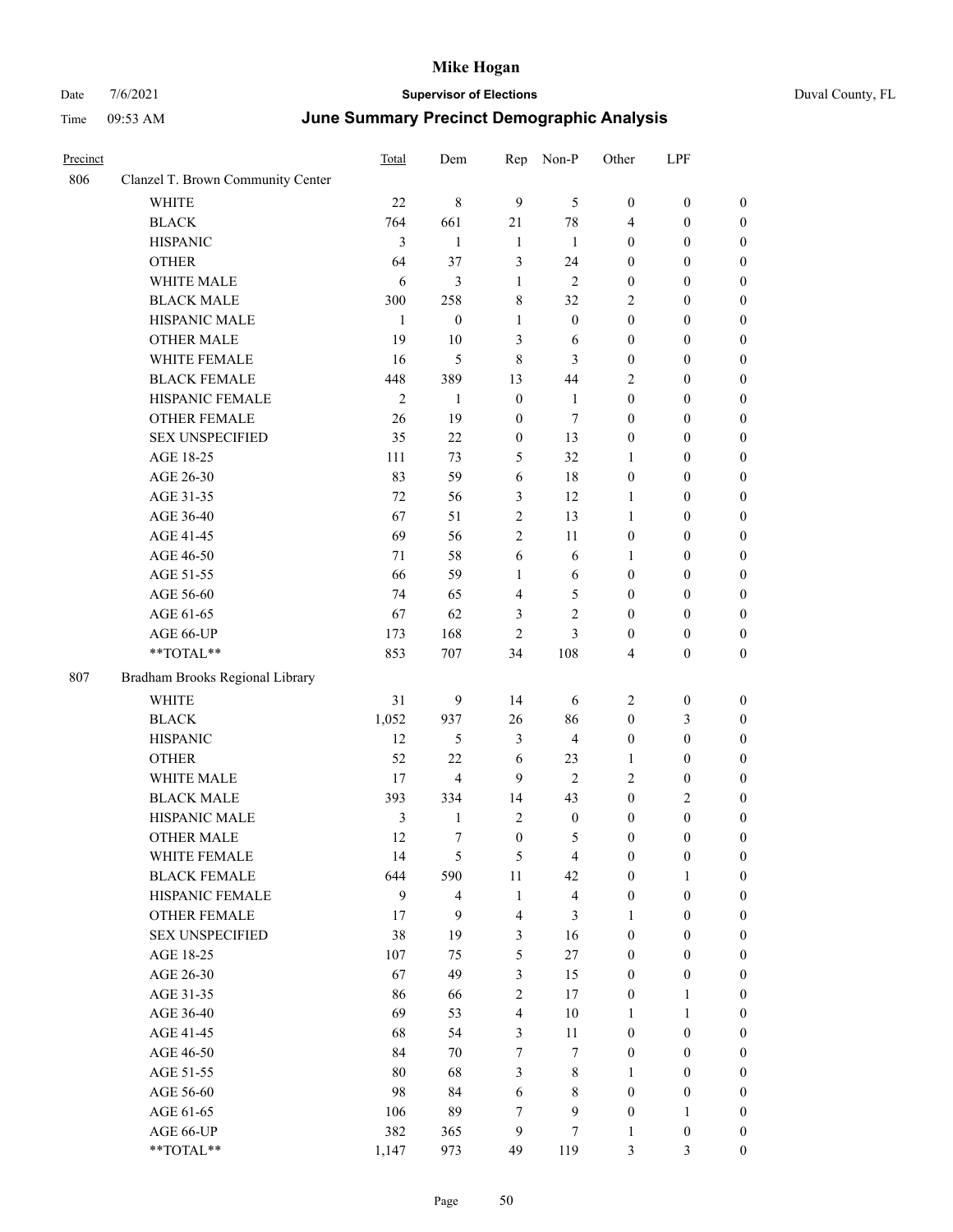| Duval County, FL |  |
|------------------|--|
|------------------|--|

| Precinct |                                  | Total          | Dem            | Rep              | Non-P                   | Other            | LPF              |                  |
|----------|----------------------------------|----------------|----------------|------------------|-------------------------|------------------|------------------|------------------|
| 808      | Fairway Oaks                     |                |                |                  |                         |                  |                  |                  |
|          | WHITE                            | 59             | 19             | 15               | 22                      | 3                | $\boldsymbol{0}$ | $\boldsymbol{0}$ |
|          | <b>BLACK</b>                     | 1,741          | 1,505          | 38               | 191                     | 7                | $\boldsymbol{0}$ | $\boldsymbol{0}$ |
|          | <b>HISPANIC</b>                  | 18             | 5              | $\mathbf{1}$     | 12                      | $\boldsymbol{0}$ | $\boldsymbol{0}$ | 0                |
|          | <b>OTHER</b>                     | 108            | 55             | $\boldsymbol{7}$ | 45                      | $\boldsymbol{0}$ | $\mathbf{1}$     | 0                |
|          | WHITE MALE                       | 20             | 6              | $\tau$           | 5                       | 2                | $\boldsymbol{0}$ | $\boldsymbol{0}$ |
|          | <b>BLACK MALE</b>                | 661            | 555            | $17\,$           | 86                      | 3                | $\boldsymbol{0}$ | $\boldsymbol{0}$ |
|          | HISPANIC MALE                    | $\overline{7}$ | 3              | $\boldsymbol{0}$ | $\overline{\mathbf{4}}$ | $\boldsymbol{0}$ | $\boldsymbol{0}$ | $\boldsymbol{0}$ |
|          | <b>OTHER MALE</b>                | 30             | 15             | 3                | 12                      | $\boldsymbol{0}$ | $\boldsymbol{0}$ | $\boldsymbol{0}$ |
|          | WHITE FEMALE                     | 38             | 13             | $\,8\,$          | 16                      | 1                | $\boldsymbol{0}$ | $\boldsymbol{0}$ |
|          | <b>BLACK FEMALE</b>              | 1,062          | 935            | 21               | 102                     | 4                | $\boldsymbol{0}$ | $\boldsymbol{0}$ |
|          | HISPANIC FEMALE                  | 11             | $\overline{c}$ | $\mathbf{1}$     | $\,8\,$                 | $\boldsymbol{0}$ | $\boldsymbol{0}$ | $\boldsymbol{0}$ |
|          | OTHER FEMALE                     | 40             | 25             | $\mathfrak{Z}$   | 11                      | $\boldsymbol{0}$ | $\mathbf{1}$     | $\boldsymbol{0}$ |
|          | <b>SEX UNSPECIFIED</b>           | 57             | 30             | $\mathbf{1}$     | 26                      | $\boldsymbol{0}$ | $\boldsymbol{0}$ | 0                |
|          | AGE 18-25                        | 260            | 184            | 9                | 66                      | 1                | $\boldsymbol{0}$ | 0                |
|          | AGE 26-30                        | 223            | 164            | 6                | 53                      | $\boldsymbol{0}$ | $\boldsymbol{0}$ | $\boldsymbol{0}$ |
|          | AGE 31-35                        | 240            | 183            | $\,$ 8 $\,$      | 43                      | 5                | $\mathbf{1}$     | $\boldsymbol{0}$ |
|          | AGE 36-40                        | 177            | 139            | $\mathfrak{S}$   | 32                      | $\mathbf{1}$     | $\boldsymbol{0}$ | $\boldsymbol{0}$ |
|          | AGE 41-45                        | 126            | 103            | $\tau$           | 16                      | $\boldsymbol{0}$ | $\boldsymbol{0}$ | $\boldsymbol{0}$ |
|          | AGE 46-50                        | 126            | 109            | $\overline{4}$   | 12                      | $\mathbf{1}$     | $\boldsymbol{0}$ | $\boldsymbol{0}$ |
|          | AGE 51-55                        | 148            | 129            | 6                | 12                      | $\mathbf{1}$     | $\boldsymbol{0}$ | $\boldsymbol{0}$ |
|          | AGE 56-60                        | 166            | 150            | 7                | $\mathbf{9}$            | $\boldsymbol{0}$ | $\boldsymbol{0}$ | $\boldsymbol{0}$ |
|          | AGE 61-65                        | 180            | 163            | $\overline{4}$   | 13                      | $\boldsymbol{0}$ | $\boldsymbol{0}$ | $\boldsymbol{0}$ |
|          | AGE 66-UP                        | 280            | 260            | 5                | 14                      | $\mathbf{1}$     | $\boldsymbol{0}$ | 0                |
|          | **TOTAL**                        | 1,926          | 1,584          | 61               | 270                     | 10               | $\mathbf{1}$     | $\boldsymbol{0}$ |
| 809      | Simonds-Johnson Community Center |                |                |                  |                         |                  |                  |                  |
|          | <b>WHITE</b>                     | 87             | 35             | 24               | 25                      | $\overline{2}$   | $\mathbf{1}$     | 0                |
|          | <b>BLACK</b>                     | 2,167          | 1,825          | 54               | 276                     | $11\,$           | $\mathbf{1}$     | $\boldsymbol{0}$ |
|          | <b>HISPANIC</b>                  | 35             | $20\,$         | 3                | 11                      | $\mathbf{1}$     | $\boldsymbol{0}$ | $\boldsymbol{0}$ |
|          | <b>OTHER</b>                     | 162            | 68             | 9                | 84                      | $\mathbf{1}$     | $\boldsymbol{0}$ | $\boldsymbol{0}$ |
|          | WHITE MALE                       | 38             | 15             | 13               | 9                       | $\mathbf{1}$     | $\boldsymbol{0}$ | $\boldsymbol{0}$ |
|          | <b>BLACK MALE</b>                | 856            | 695            | 23               | 133                     | 5                | $\boldsymbol{0}$ | $\boldsymbol{0}$ |
|          | HISPANIC MALE                    | 16             | $10\,$         | $\boldsymbol{0}$ | 5                       | $\mathbf{1}$     | $\boldsymbol{0}$ | $\boldsymbol{0}$ |
|          | <b>OTHER MALE</b>                | 49             | 20             | $\overline{4}$   | 25                      | $\boldsymbol{0}$ | $\boldsymbol{0}$ | $\boldsymbol{0}$ |
|          | WHITE FEMALE                     | 46             | 19             | $11\,$           | 14                      | $\mathbf{1}$     | $\mathbf{1}$     | 0                |
|          | <b>BLACK FEMALE</b>              | 1,267          | 1,099          | 30               | 131                     | 6                | $\mathbf{1}$     | 0                |
|          | HISPANIC FEMALE                  | 19             | 10             | $\mathfrak{Z}$   | $\sqrt{6}$              | $\boldsymbol{0}$ | $\boldsymbol{0}$ | 0                |
|          | <b>OTHER FEMALE</b>              | 59             | 32             | $\overline{4}$   | 23                      | $\boldsymbol{0}$ | $\boldsymbol{0}$ | 0                |
|          | <b>SEX UNSPECIFIED</b>           | 101            | 48             | $\overline{c}$   | 50                      | $\mathbf{1}$     | $\boldsymbol{0}$ | $\overline{0}$   |
|          | AGE 18-25                        | 391            | 260            | 13               | 114                     | 4                | $\boldsymbol{0}$ | $\boldsymbol{0}$ |
|          | AGE 26-30                        | 251            | 171            | 12               | 66                      | $\overline{c}$   | $\boldsymbol{0}$ | $\overline{0}$   |
|          | AGE 31-35                        | 281            | 209            | $\,8\,$          | 61                      | $\sqrt{2}$       | $\mathbf{1}$     | $\boldsymbol{0}$ |
|          | AGE 36-40                        | 215            | 152            | 13               | 48                      | $\mathbf{1}$     | $\mathbf{1}$     | $\overline{0}$   |
|          | AGE 41-45                        | 176            | 141            | $\tau$           | 27                      | $\mathbf{1}$     | $\boldsymbol{0}$ | $\overline{0}$   |
|          | AGE 46-50                        | 177            | 141            | $\boldsymbol{9}$ | 23                      | 4                | $\boldsymbol{0}$ | $\boldsymbol{0}$ |
|          | AGE 51-55                        | 162            | 131            | 12               | 19                      | $\boldsymbol{0}$ | $\boldsymbol{0}$ | 0                |
|          | AGE 56-60                        | 203            | 182            | $\overline{4}$   | 17                      | $\boldsymbol{0}$ | $\boldsymbol{0}$ | 0                |
|          | AGE 61-65                        | 203            | 190            | 7                | 6                       | $\boldsymbol{0}$ | $\boldsymbol{0}$ | $\boldsymbol{0}$ |
|          | AGE 66-UP                        | 392            | 371            | $\mathfrak{S}$   | 15                      | $\mathbf{1}$     | $\boldsymbol{0}$ | 0                |
|          | $**TOTAL**$                      | 2,451          | 1,948          | $90\,$           | 396                     | 15               | $\overline{c}$   | $\boldsymbol{0}$ |
|          |                                  |                |                |                  |                         |                  |                  |                  |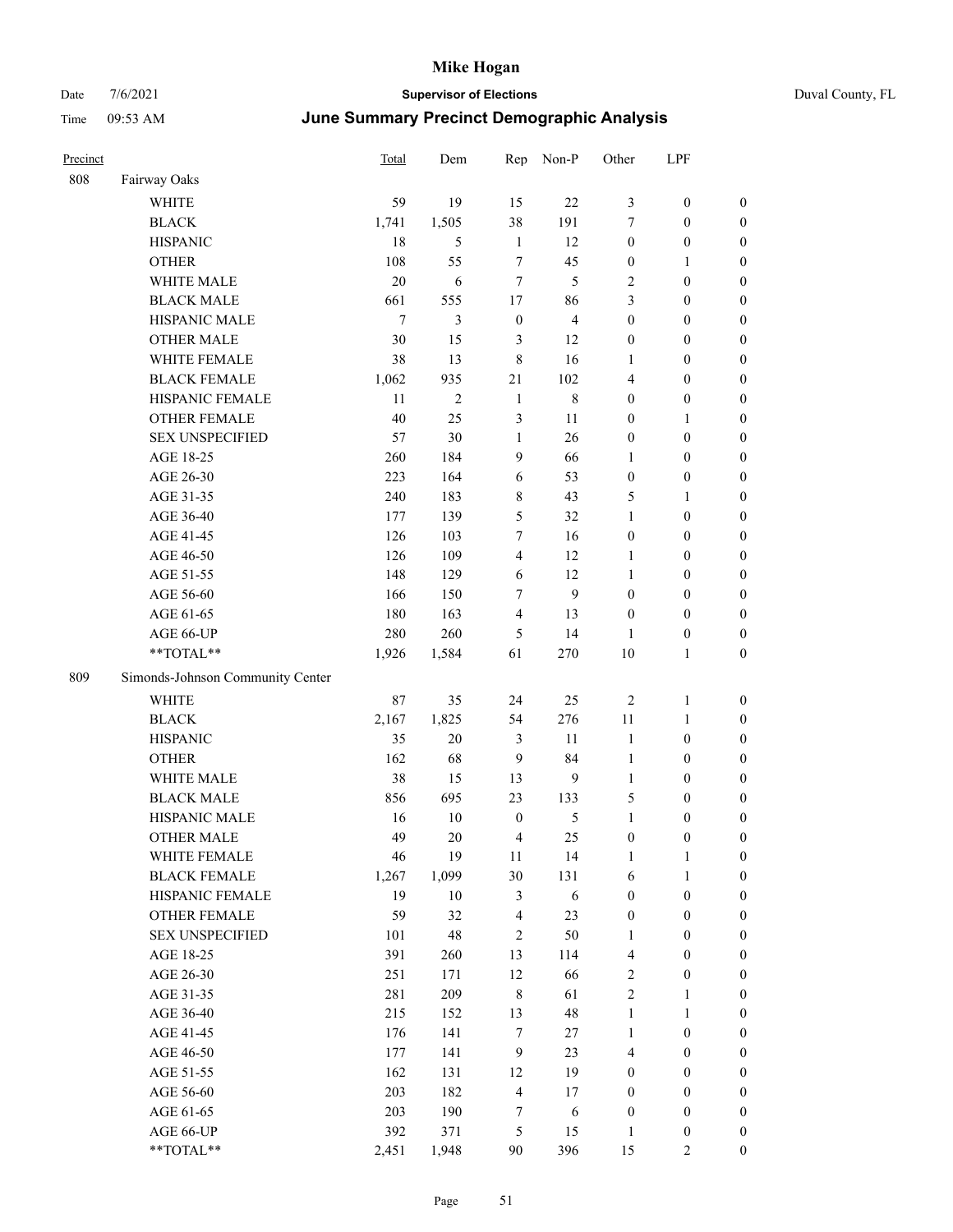| Duval County, FL |  |  |
|------------------|--|--|
|------------------|--|--|

| Precinct |                                             | Total | Dem                     | Rep              | Non-P            | Other            | LPF              |                  |
|----------|---------------------------------------------|-------|-------------------------|------------------|------------------|------------------|------------------|------------------|
| 810      | Temple Baptist Church                       |       |                         |                  |                  |                  |                  |                  |
|          | <b>WHITE</b>                                | 1,059 | 118                     | 793              | 135              | $\,$ 8 $\,$      | 5                | $\boldsymbol{0}$ |
|          | <b>BLACK</b>                                | 125   | 103                     | $\overline{4}$   | 16               | $\mathfrak{2}$   | $\boldsymbol{0}$ | $\boldsymbol{0}$ |
|          | <b>HISPANIC</b>                             | 24    | $\mathbf{9}$            | $\mathbf{9}$     | 6                | $\boldsymbol{0}$ | $\boldsymbol{0}$ | $\boldsymbol{0}$ |
|          | <b>OTHER</b>                                | 73    | 12                      | 31               | 29               | $\boldsymbol{0}$ | $\mathbf{1}$     | $\boldsymbol{0}$ |
|          | WHITE MALE                                  | 517   | 53                      | 385              | $71\,$           | 5                | 3                | $\boldsymbol{0}$ |
|          | <b>BLACK MALE</b>                           | 47    | 37                      | $\sqrt{2}$       | $\,$ 8 $\,$      | $\boldsymbol{0}$ | $\boldsymbol{0}$ | $\boldsymbol{0}$ |
|          | HISPANIC MALE                               | 11    | $\overline{\mathbf{4}}$ | $\mathfrak{S}$   | $\overline{2}$   | $\boldsymbol{0}$ | $\boldsymbol{0}$ | $\boldsymbol{0}$ |
|          | <b>OTHER MALE</b>                           | 28    | $\mathfrak s$           | $11\,$           | 11               | $\boldsymbol{0}$ | $\mathbf{1}$     | $\boldsymbol{0}$ |
|          | WHITE FEMALE                                | 527   | 64                      | 400              | 58               | 3                | $\mathbf{2}$     | $\boldsymbol{0}$ |
|          | <b>BLACK FEMALE</b>                         | 73    | 62                      | $\sqrt{2}$       | $\,8\,$          | $\mathbf{1}$     | $\boldsymbol{0}$ | $\boldsymbol{0}$ |
|          | HISPANIC FEMALE                             | 13    | $\mathfrak s$           | $\overline{4}$   | $\overline{4}$   | $\boldsymbol{0}$ | $\boldsymbol{0}$ | $\boldsymbol{0}$ |
|          | OTHER FEMALE                                | 29    | 5                       | 14               | $10\,$           | $\boldsymbol{0}$ | $\boldsymbol{0}$ | $\boldsymbol{0}$ |
|          | <b>SEX UNSPECIFIED</b>                      | 36    | $\boldsymbol{7}$        | 14               | 14               | $\mathbf{1}$     | $\boldsymbol{0}$ | $\boldsymbol{0}$ |
|          | AGE 18-25                                   | 115   | 23                      | 61               | 29               | $\mathbf{1}$     | $\mathbf{1}$     | $\boldsymbol{0}$ |
|          | AGE 26-30                                   | 96    | 18                      | 52               | 22               | 3                | $\mathbf{1}$     | $\boldsymbol{0}$ |
|          | AGE 31-35                                   | 90    | 18                      | $48\,$           | $22\,$           | $\boldsymbol{0}$ | $\mathbf{2}$     | $\boldsymbol{0}$ |
|          | AGE 36-40                                   | 95    | 15                      | 55               | 23               | $\overline{2}$   | $\boldsymbol{0}$ | $\boldsymbol{0}$ |
|          | AGE 41-45                                   | 109   | 18                      | 64               | 26               | $\boldsymbol{0}$ | $\mathbf{1}$     | $\boldsymbol{0}$ |
|          | AGE 46-50                                   | 109   | $28\,$                  | 71               | $10\,$           | $\boldsymbol{0}$ | $\boldsymbol{0}$ | $\boldsymbol{0}$ |
|          | AGE 51-55                                   | 122   | 16                      | 95               | 11               | $\boldsymbol{0}$ | $\boldsymbol{0}$ | $\boldsymbol{0}$ |
|          | AGE 56-60                                   | 124   | 25                      | 82               | 15               | $\overline{c}$   | $\boldsymbol{0}$ | $\boldsymbol{0}$ |
|          | AGE 61-65                                   | 144   | 21                      | 106              | 15               | $\mathbf{1}$     | $\mathbf{1}$     | $\boldsymbol{0}$ |
|          | AGE 66-UP                                   | 277   | 60                      | 203              | 13               | $\mathbf{1}$     | $\boldsymbol{0}$ | $\boldsymbol{0}$ |
|          | **TOTAL**                                   | 1,281 | 242                     | 837              | 186              | $10\,$           | 6                | $\boldsymbol{0}$ |
| 811      | Police Athletic League of Jacksonville, Inc |       |                         |                  |                  |                  |                  |                  |
|          | <b>WHITE</b>                                | 40    | 13                      | 13               | 14               | $\boldsymbol{0}$ | $\boldsymbol{0}$ | $\boldsymbol{0}$ |
|          | <b>BLACK</b>                                | 1,264 | 1,091                   | 33               | 130              | $10\,$           | $\boldsymbol{0}$ | $\boldsymbol{0}$ |
|          | <b>HISPANIC</b>                             | 14    | $\overline{4}$          | $\mathfrak{Z}$   | 6                | $\mathbf{1}$     | $\boldsymbol{0}$ | $\boldsymbol{0}$ |
|          | <b>OTHER</b>                                | 94    | 55                      | $\mathfrak{Z}$   | 35               | $\mathbf{1}$     | $\boldsymbol{0}$ | $\boldsymbol{0}$ |
|          | WHITE MALE                                  | 11    | $\overline{4}$          | 5                | $\overline{2}$   | $\boldsymbol{0}$ | $\boldsymbol{0}$ | $\boldsymbol{0}$ |
|          | <b>BLACK MALE</b>                           | 519   | 423                     | $20\,$           | 69               | 7                | $\boldsymbol{0}$ | $\boldsymbol{0}$ |
|          | HISPANIC MALE                               | 4     | $\sqrt{2}$              | $\mathbf{1}$     | $\mathbf{1}$     | $\boldsymbol{0}$ | $\boldsymbol{0}$ | $\boldsymbol{0}$ |
|          | <b>OTHER MALE</b>                           | 35    | 19                      | $\boldsymbol{0}$ | 16               | $\boldsymbol{0}$ | 0                | $\boldsymbol{0}$ |
|          | WHITE FEMALE                                | 26    | $\,$ 8 $\,$             | $\boldsymbol{7}$ | $11\,$           | $\boldsymbol{0}$ | $\boldsymbol{0}$ | $\boldsymbol{0}$ |
|          | <b>BLACK FEMALE</b>                         | 727   | 655                     | 13               | 56               | 3                | $\boldsymbol{0}$ | $\boldsymbol{0}$ |
|          | HISPANIC FEMALE                             | 9     | $1\,$                   | $\sqrt{2}$       | $\mathfrak{S}$   | $\mathbf{1}$     | $\boldsymbol{0}$ | $\boldsymbol{0}$ |
|          | <b>OTHER FEMALE</b>                         | 35    | 23                      | $\sqrt{2}$       | 10               | $\boldsymbol{0}$ | $\boldsymbol{0}$ | $\boldsymbol{0}$ |
|          | <b>SEX UNSPECIFIED</b>                      | 46    | $28\,$                  | $\sqrt{2}$       | 15               | $\mathbf{1}$     | $\boldsymbol{0}$ | $\boldsymbol{0}$ |
|          | AGE 18-25                                   | 196   | 140                     | $\mathfrak{S}$   | 48               | 3                | $\boldsymbol{0}$ | $\boldsymbol{0}$ |
|          | AGE 26-30                                   | 129   | 96                      | 9                | 22               | $\sqrt{2}$       | $\boldsymbol{0}$ | $\boldsymbol{0}$ |
|          | AGE 31-35                                   | 140   | 100                     | 10               | 28               | $\overline{c}$   | 0                | $\boldsymbol{0}$ |
|          | AGE 36-40                                   | 122   | 92                      | $\overline{4}$   | 25               | $\mathbf{1}$     | $\boldsymbol{0}$ | $\boldsymbol{0}$ |
|          | AGE 41-45                                   | 121   | 96                      | $\sqrt{5}$       | 19               | $\mathbf{1}$     | $\boldsymbol{0}$ | $\boldsymbol{0}$ |
|          | AGE 46-50                                   | 116   | 99                      | $\mathfrak{Z}$   | 13               | $\mathbf{1}$     | $\boldsymbol{0}$ | $\boldsymbol{0}$ |
|          | AGE 51-55                                   | 98    | $88\,$                  | $\mathfrak s$    | $\overline{4}$   | $\mathbf{1}$     | $\boldsymbol{0}$ | $\boldsymbol{0}$ |
|          | AGE 56-60                                   | 122   | 110                     | $\sqrt{2}$       | 10               | $\boldsymbol{0}$ | $\boldsymbol{0}$ | $\boldsymbol{0}$ |
|          | AGE 61-65                                   | 110   | 98                      | $\mathfrak{S}$   | $\boldsymbol{7}$ | $\boldsymbol{0}$ | $\boldsymbol{0}$ | $\boldsymbol{0}$ |
|          | AGE 66-UP                                   | 258   | 244                     | $\overline{4}$   | $\overline{9}$   | $\mathbf{1}$     | $\boldsymbol{0}$ | $\mathbf{0}$     |
|          | **TOTAL**                                   | 1.412 | 1.163                   | 52               | 185              | 12               | $\mathbf{0}$     | $\overline{0}$   |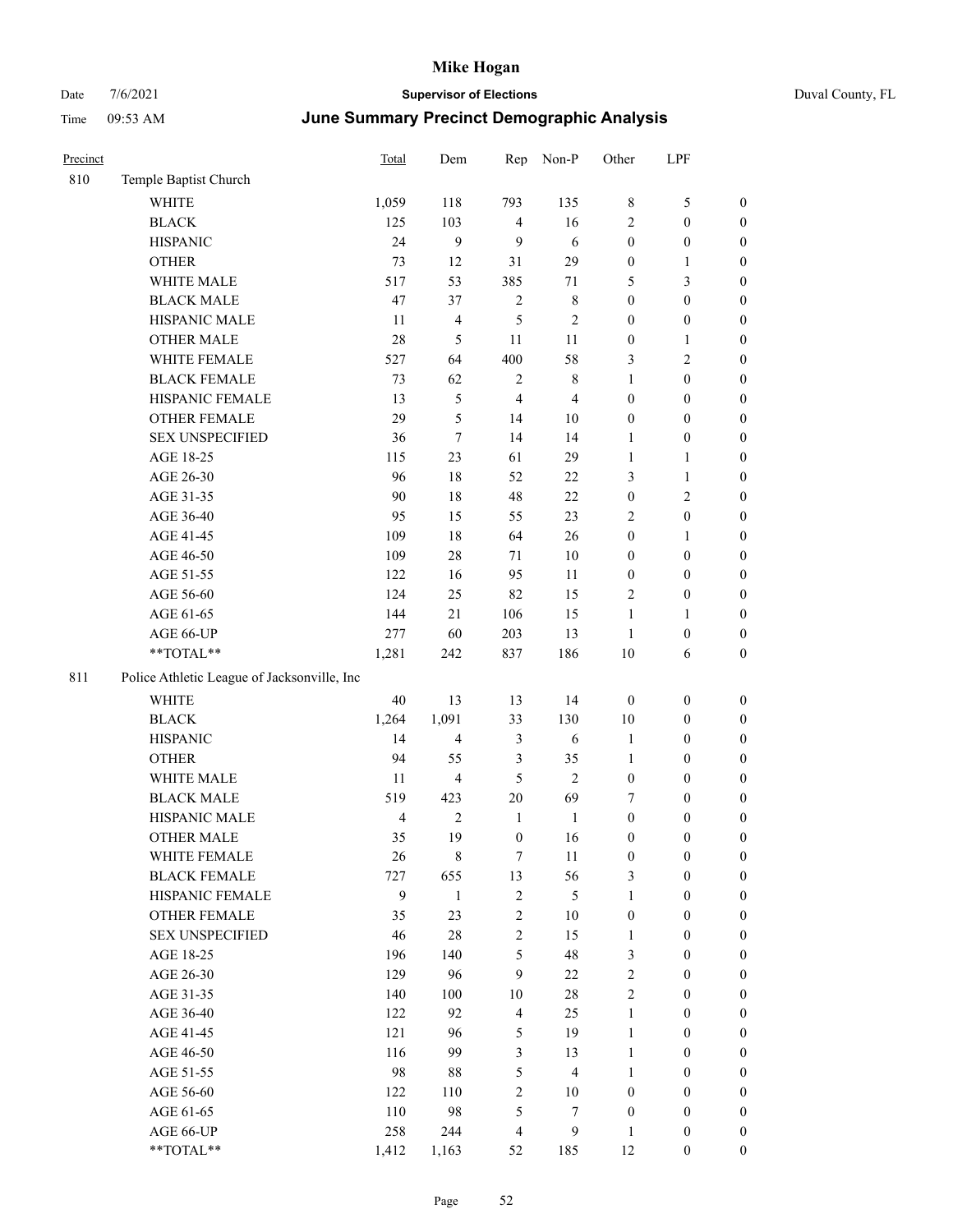|  | Duval County, FL |
|--|------------------|
|--|------------------|

| Precinct |                              | Total  | Dem   | Rep            | Non-P        | Other            | LPF              |                  |
|----------|------------------------------|--------|-------|----------------|--------------|------------------|------------------|------------------|
| 812      | <b>Emmett Reed Center</b>    |        |       |                |              |                  |                  |                  |
|          | WHITE                        | 66     | 27    | 14             | 23           | 1                | $\mathbf{1}$     | $\boldsymbol{0}$ |
|          | <b>BLACK</b>                 | 1,223  | 1,057 | 23             | 139          | 4                | $\boldsymbol{0}$ | $\boldsymbol{0}$ |
|          | <b>HISPANIC</b>              | 25     | 11    | $\sqrt{5}$     | 9            | $\boldsymbol{0}$ | $\boldsymbol{0}$ | 0                |
|          | <b>OTHER</b>                 | 87     | 45    | $\mathfrak{Z}$ | 38           | 1                | $\boldsymbol{0}$ | 0                |
|          | WHITE MALE                   | 22     | 8     | 5              | 9            | $\boldsymbol{0}$ | $\boldsymbol{0}$ | $\boldsymbol{0}$ |
|          | <b>BLACK MALE</b>            | 486    | 404   | 12             | 67           | 3                | $\boldsymbol{0}$ | $\boldsymbol{0}$ |
|          | HISPANIC MALE                | 9      | 4     | $\mathfrak{Z}$ | $\mathbf{2}$ | $\boldsymbol{0}$ | $\boldsymbol{0}$ | $\boldsymbol{0}$ |
|          | <b>OTHER MALE</b>            | 25     | 12    | $\sqrt{2}$     | 10           | $\mathbf{1}$     | $\boldsymbol{0}$ | $\boldsymbol{0}$ |
|          | WHITE FEMALE                 | 43     | 19    | $\,$ 8 $\,$    | 14           | $\mathbf{1}$     | $\mathbf{1}$     | $\boldsymbol{0}$ |
|          | <b>BLACK FEMALE</b>          | 713    | 636   | $10\,$         | 66           | $\mathbf{1}$     | $\boldsymbol{0}$ | $\boldsymbol{0}$ |
|          | HISPANIC FEMALE              | 14     | 6     | $\sqrt{2}$     | 6            | $\boldsymbol{0}$ | $\boldsymbol{0}$ | $\boldsymbol{0}$ |
|          | OTHER FEMALE                 | 31     | 21    | $\mathbf{1}$   | 9            | $\boldsymbol{0}$ | $\boldsymbol{0}$ | 0                |
|          | <b>SEX UNSPECIFIED</b>       | 58     | 30    | $\overline{2}$ | 26           | $\boldsymbol{0}$ | $\boldsymbol{0}$ | 0                |
|          | AGE 18-25                    | 152    | 89    | $\mathfrak{S}$ | 57           | 1                | $\boldsymbol{0}$ | 0                |
|          | AGE 26-30                    | 110    | 73    | $\overline{4}$ | 31           | 1                | $\mathbf{1}$     | $\boldsymbol{0}$ |
|          | AGE 31-35                    | 119    | 94    | 6              | $18\,$       | $\mathbf{1}$     | $\boldsymbol{0}$ | $\boldsymbol{0}$ |
|          | AGE 36-40                    | 103    | 84    | $\mathfrak{Z}$ | 16           | $\boldsymbol{0}$ | $\boldsymbol{0}$ | $\boldsymbol{0}$ |
|          | AGE 41-45                    | 102    | 79    | 5              | 17           | $\mathbf{1}$     | $\boldsymbol{0}$ | $\boldsymbol{0}$ |
|          | AGE 46-50                    | 101    | 77    | 5              | 19           | $\boldsymbol{0}$ | $\boldsymbol{0}$ | $\boldsymbol{0}$ |
|          | AGE 51-55                    | 100    | 82    | $\mathfrak{Z}$ | 13           | $\overline{c}$   | $\boldsymbol{0}$ | $\boldsymbol{0}$ |
|          | AGE 56-60                    | 127    | 111   | 6              | $10\,$       | $\boldsymbol{0}$ | $\boldsymbol{0}$ | 0                |
|          | AGE 61-65                    | 154    | 139   | 3              | 12           | $\boldsymbol{0}$ | $\boldsymbol{0}$ | 0                |
|          | AGE 66-UP                    | 333    | 312   | 5              | 16           | $\boldsymbol{0}$ | $\boldsymbol{0}$ | 0                |
|          | **TOTAL**                    | 1,401  | 1,140 | 45             | 209          | 6                | $\mathbf{1}$     | $\boldsymbol{0}$ |
| 813      | Our Redeemer Lutheran Church |        |       |                |              |                  |                  |                  |
|          | <b>WHITE</b>                 | 2,329  | 414   | 1,472          | 400          | 34               | 9                | $\boldsymbol{0}$ |
|          | <b>BLACK</b>                 | 3,757  | 3,191 | 100            | 432          | 32               | $\overline{c}$   | $\boldsymbol{0}$ |
|          | <b>HISPANIC</b>              | 169    | 67    | 45             | 54           | $\overline{2}$   | $\mathbf{1}$     | $\boldsymbol{0}$ |
|          | <b>OTHER</b>                 | 360    | 155   | 65             | 137          | $\overline{c}$   | $\mathbf{1}$     | $\boldsymbol{0}$ |
|          | WHITE MALE                   | 1,122  | 177   | 727            | 195          | 16               | 7                | $\boldsymbol{0}$ |
|          | <b>BLACK MALE</b>            | 1,608  | 1,305 | 63             | 223          | 15               | $\sqrt{2}$       | $\boldsymbol{0}$ |
|          | HISPANIC MALE                | 80     | 23    | 26             | 30           | $\mathbf{1}$     | $\boldsymbol{0}$ | $\boldsymbol{0}$ |
|          | <b>OTHER MALE</b>            | 138    | 51    | 24             | 62           | $\boldsymbol{0}$ | $\mathbf{1}$     | $\boldsymbol{0}$ |
|          | WHITE FEMALE                 | 1,183  | 234   | 729            | 200          | 18               | $\sqrt{2}$       | 0                |
|          | <b>BLACK FEMALE</b>          | 2,106  | 1,856 | 36             | 197          | 17               | $\boldsymbol{0}$ | 0                |
|          | HISPANIC FEMALE              | $87\,$ | 43    | 18             | 24           | $\mathbf{1}$     | $\mathbf{1}$     | 0                |
|          | <b>OTHER FEMALE</b>          | 141    | 71    | 35             | 34           | $\mathbf{1}$     | $\boldsymbol{0}$ | 0                |
|          | <b>SEX UNSPECIFIED</b>       | 150    | 67    | 24             | 58           | $\mathbf{1}$     | $\boldsymbol{0}$ | 0                |
|          | AGE 18-25                    | 805    | 471   | 122            | 196          | 14               | $\sqrt{2}$       | 0                |
|          | AGE 26-30                    | 517    | 266   | 109            | 136          | $\sqrt{6}$       | $\boldsymbol{0}$ | 0                |
|          | AGE 31-35                    | 523    | 291   | 109            | 111          | 7                | $\mathfrak{S}$   | 0                |
|          | AGE 36-40                    | 603    | 356   | 125            | 116          | 5                | $\mathbf{1}$     | 0                |
|          | AGE 41-45                    | 552    | 363   | $88\,$         | 93           | 8                | $\boldsymbol{0}$ | 0                |
|          | AGE 46-50                    | 662    | 414   | 151            | $90\,$       | 6                | $\mathbf{1}$     | 0                |
|          | AGE 51-55                    | 704    | 428   | 194            | 73           | $\overline{9}$   | $\boldsymbol{0}$ | 0                |
|          | AGE 56-60                    | 616    | 340   | 191            | $77\,$       | 7                | $\mathbf{1}$     | 0                |
|          | AGE 61-65                    | 598    | 345   | 184            | 62           | 5                | $\sqrt{2}$       | $\boldsymbol{0}$ |
|          | AGE 66-UP                    | 1,035  | 553   | 409            | 69           | 3                | $\mathbf{1}$     | $\boldsymbol{0}$ |
|          | $**TOTAL**$                  | 6,615  | 3,827 | 1,682          | 1,023        | $70\,$           | 13               | $\boldsymbol{0}$ |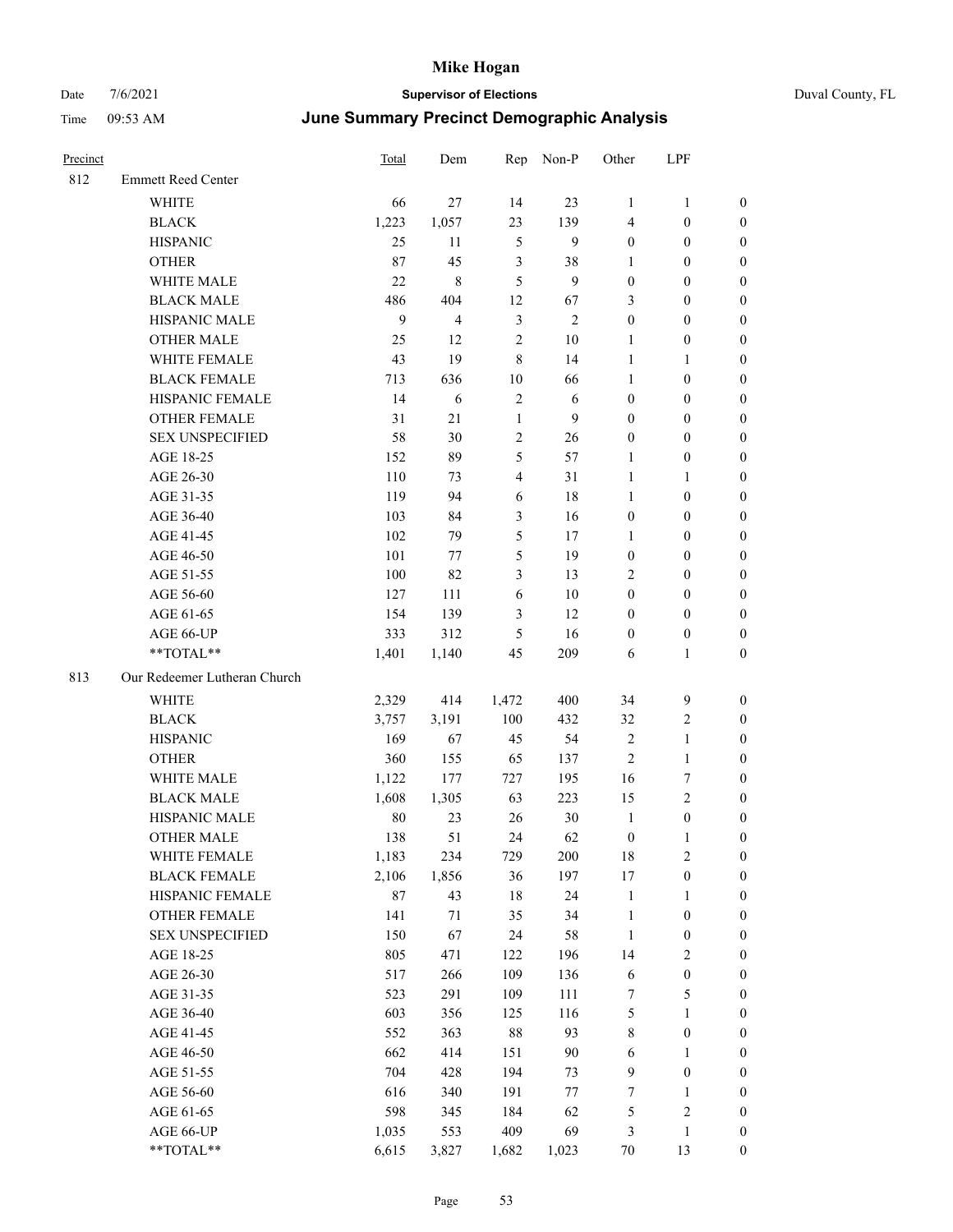| Precinct |                               | <b>Total</b> | Dem    | Rep                     | Non-P          | Other            | LPF              |                  |
|----------|-------------------------------|--------------|--------|-------------------------|----------------|------------------|------------------|------------------|
| 814      | Cisco Garden Community Center |              |        |                         |                |                  |                  |                  |
|          | WHITE                         | 2,814        | 409    | 2,008                   | 374            | 17               | 6                | $\boldsymbol{0}$ |
|          | <b>BLACK</b>                  | 476          | 403    | 18                      | 53             | $\overline{2}$   | $\boldsymbol{0}$ | $\boldsymbol{0}$ |
|          | <b>HISPANIC</b>               | 64           | 23     | 24                      | 17             | $\boldsymbol{0}$ | $\boldsymbol{0}$ | $\boldsymbol{0}$ |
|          | <b>OTHER</b>                  | 158          | 34     | 62                      | 59             | 3                | $\boldsymbol{0}$ | $\boldsymbol{0}$ |
|          | WHITE MALE                    | 1,348        | 165    | 977                     | 197            | 6                | 3                | $\boldsymbol{0}$ |
|          | <b>BLACK MALE</b>             | 208          | 168    | 12                      | 27             | 1                | $\boldsymbol{0}$ | $\boldsymbol{0}$ |
|          | HISPANIC MALE                 | 34           | 12     | 11                      | 11             | $\boldsymbol{0}$ | $\boldsymbol{0}$ | $\boldsymbol{0}$ |
|          | <b>OTHER MALE</b>             | 52           | 11     | 22                      | 17             | $\overline{2}$   | $\boldsymbol{0}$ | $\boldsymbol{0}$ |
|          | WHITE FEMALE                  | 1,433        | 241    | 1,007                   | 171            | 11               | 3                | $\boldsymbol{0}$ |
|          | <b>BLACK FEMALE</b>           | 263          | 231    | 6                       | 25             | 1                | $\boldsymbol{0}$ | $\boldsymbol{0}$ |
|          | HISPANIC FEMALE               | 27           | 9      | 12                      | 6              | $\boldsymbol{0}$ | $\boldsymbol{0}$ | $\boldsymbol{0}$ |
|          | <b>OTHER FEMALE</b>           | 67           | 17     | 23                      | 26             | $\mathbf{1}$     | $\boldsymbol{0}$ | $\boldsymbol{0}$ |
|          | <b>SEX UNSPECIFIED</b>        | 80           | 15     | 42                      | 23             | $\boldsymbol{0}$ | $\boldsymbol{0}$ | $\boldsymbol{0}$ |
|          | AGE 18-25                     | 382          | 92     | 191                     | 92             | 5                | 2                | $\boldsymbol{0}$ |
|          | AGE 26-30                     | 249          | 39     | 155                     | 52             | $\sqrt{2}$       | 1                | $\boldsymbol{0}$ |
|          | AGE 31-35                     | 270          | 63     | 150                     | 54             | $\sqrt{2}$       | $\mathbf{1}$     | $\boldsymbol{0}$ |
|          | AGE 36-40                     | 284          | 73     | 159                     | 50             | $\overline{2}$   | $\boldsymbol{0}$ | $\boldsymbol{0}$ |
|          | AGE 41-45                     | 211          | 54     | 115                     | 41             | $\mathbf{1}$     | $\boldsymbol{0}$ | $\boldsymbol{0}$ |
|          | AGE 46-50                     | 278          | 67     | 173                     | 37             | $\mathbf{1}$     | $\boldsymbol{0}$ | $\boldsymbol{0}$ |
|          | AGE 51-55                     | 323          | 94     | 183                     | 43             | $\sqrt{2}$       | 1                | $\boldsymbol{0}$ |
|          | AGE 56-60                     | 373          | 88     | 237                     | 44             | 3                | 1                | $\boldsymbol{0}$ |
|          | AGE 61-65                     | 350          | 94     | 222                     | 33             | 1                | $\boldsymbol{0}$ | $\boldsymbol{0}$ |
|          | AGE 66-UP                     | 792          | 205    | 527                     | 57             | $\mathfrak{Z}$   | $\boldsymbol{0}$ | $\boldsymbol{0}$ |
|          | **TOTAL**                     | 3,512        | 869    | 2,112                   | 503            | $22\,$           | 6                | $\boldsymbol{0}$ |
| 815      | Graham Branch Library         |              |        |                         |                |                  |                  |                  |
|          | <b>WHITE</b>                  | 62           | 23     | 17                      | 21             | $\mathbf{1}$     | $\boldsymbol{0}$ | $\boldsymbol{0}$ |
|          | <b>BLACK</b>                  | 1,551        | 1,331  | 35                      | 174            | 9                | 2                | $\boldsymbol{0}$ |
|          | <b>HISPANIC</b>               | 23           | 12     | 3                       | 8              | $\boldsymbol{0}$ | $\boldsymbol{0}$ | $\boldsymbol{0}$ |
|          | <b>OTHER</b>                  | 109          | 59     | $\overline{4}$          | 46             | $\boldsymbol{0}$ | $\boldsymbol{0}$ | $\boldsymbol{0}$ |
|          | WHITE MALE                    | 21           | $\tau$ | $7\phantom{.0}$         | 6              | 1                | $\boldsymbol{0}$ | $\boldsymbol{0}$ |
|          | <b>BLACK MALE</b>             | 676          | 568    | 18                      | 85             | 5                | $\boldsymbol{0}$ | $\boldsymbol{0}$ |
|          | HISPANIC MALE                 | 9            | 6      | $\mathbf{1}$            | $\sqrt{2}$     | $\boldsymbol{0}$ | $\boldsymbol{0}$ | $\boldsymbol{0}$ |
|          | <b>OTHER MALE</b>             | 32           | 19     | $\boldsymbol{0}$        | 13             | $\boldsymbol{0}$ | $\boldsymbol{0}$ | $\boldsymbol{0}$ |
|          | WHITE FEMALE                  | 41           | 16     | $10\,$                  | 15             | $\boldsymbol{0}$ | $\boldsymbol{0}$ | $\boldsymbol{0}$ |
|          | <b>BLACK FEMALE</b>           | 847          | 740    | $17\,$                  | 84             | $\overline{4}$   | 2                | $\boldsymbol{0}$ |
|          | HISPANIC FEMALE               | 14           | 6      | $\sqrt{2}$              | 6              | $\boldsymbol{0}$ | $\boldsymbol{0}$ | $\boldsymbol{0}$ |
|          | <b>OTHER FEMALE</b>           | 49           | 30     | $\overline{\mathbf{4}}$ | 15             | $\boldsymbol{0}$ | $\boldsymbol{0}$ | $\boldsymbol{0}$ |
|          | <b>SEX UNSPECIFIED</b>        | 56           | 33     | $\boldsymbol{0}$        | 23             | $\boldsymbol{0}$ | $\boldsymbol{0}$ | $\boldsymbol{0}$ |
|          | AGE 18-25                     | 187          | 124    | 1                       | 59             | $\sqrt{2}$       | $\mathbf{1}$     | $\boldsymbol{0}$ |
|          | AGE 26-30                     | 149          | 108    | $\overline{\mathbf{4}}$ | 36             | $\boldsymbol{0}$ | $\mathbf{1}$     | $\boldsymbol{0}$ |
|          | AGE 31-35                     | 168          | 131    | 8                       | $28\,$         | 1                | $\boldsymbol{0}$ | $\boldsymbol{0}$ |
|          | AGE 36-40                     | 165          | 126    | 3                       | 35             | $\mathbf{1}$     | $\boldsymbol{0}$ | $\boldsymbol{0}$ |
|          | AGE 41-45                     | 131          | 96     | $\,8\,$                 | 25             | $\overline{2}$   | $\boldsymbol{0}$ | $\boldsymbol{0}$ |
|          | AGE 46-50                     | 133          | 107    | 10                      | 16             | $\boldsymbol{0}$ | $\boldsymbol{0}$ | $\boldsymbol{0}$ |
|          | AGE 51-55                     | 134          | 115    | 6                       | 11             | $\overline{2}$   | $\boldsymbol{0}$ | $\boldsymbol{0}$ |
|          | AGE 56-60                     | 160          | 135    | $\overline{9}$          | 15             | $\mathbf{1}$     | $\boldsymbol{0}$ | $\boldsymbol{0}$ |
|          | AGE 61-65                     | 180          | 169    | $\mathfrak{S}$          | $\mathfrak{S}$ | $\mathbf{1}$     | $\boldsymbol{0}$ | $\boldsymbol{0}$ |
|          | AGE 66-UP                     | 338          | 314    | $\sqrt{5}$              | 19             | $\boldsymbol{0}$ | $\boldsymbol{0}$ | $\boldsymbol{0}$ |
|          | **TOTAL**                     | 1,745        | 1,425  | 59                      | 249            | $10\,$           | $\overline{2}$   | $\boldsymbol{0}$ |
|          |                               |              |        |                         |                |                  |                  |                  |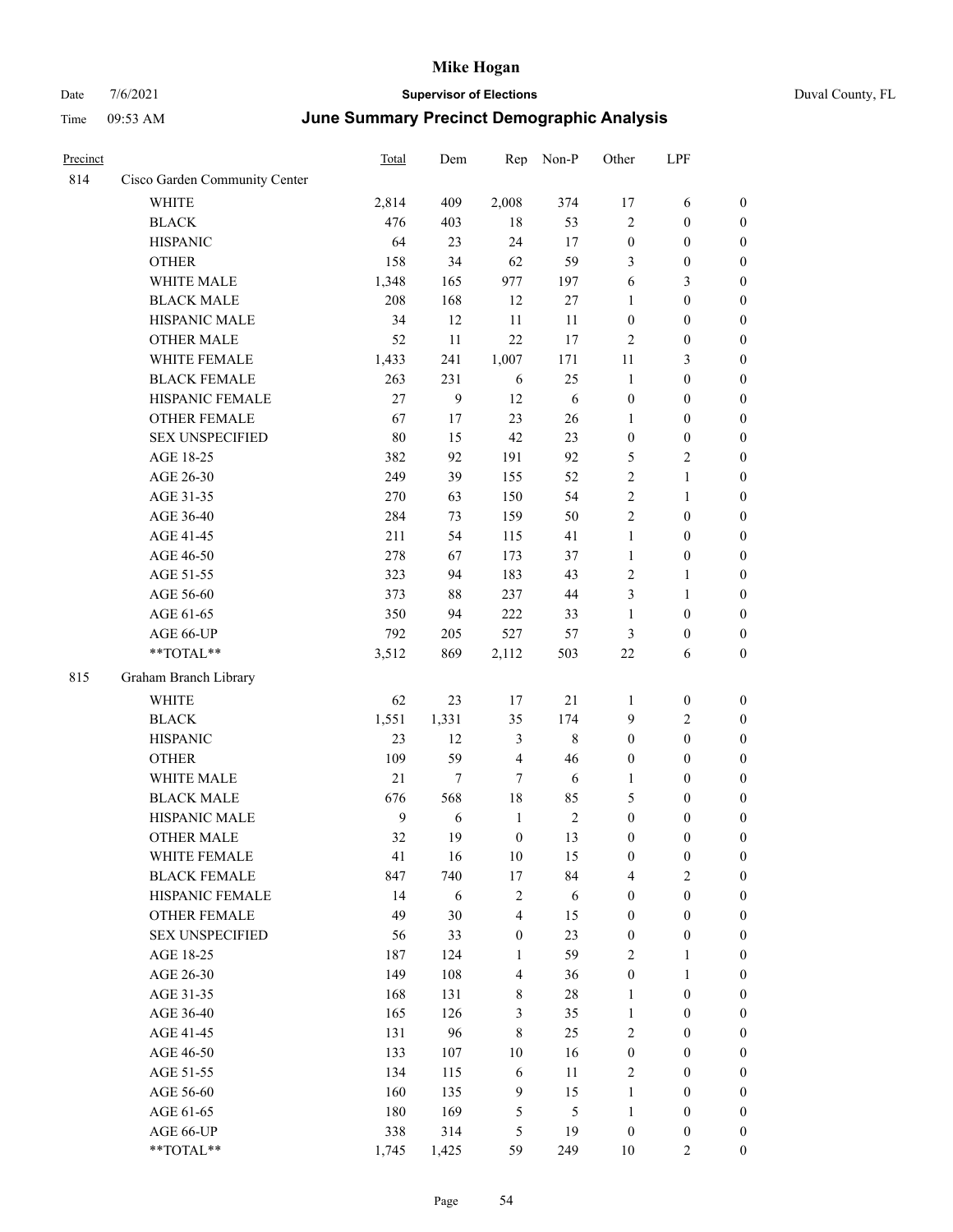## Date  $7/6/2021$  **Supervisor of Elections Supervisor of Elections** Duval County, FL Time 09:53 AM **June Summary Precinct Demographic Analysis**

| Precinct |                          | Total  | Dem    | Rep              | Non-P          | Other            | LPF              |                  |
|----------|--------------------------|--------|--------|------------------|----------------|------------------|------------------|------------------|
| 816      | Norwood Community Church |        |        |                  |                |                  |                  |                  |
|          | <b>WHITE</b>             | 110    | 35     | 37               | 32             | 5                | $\mathbf{1}$     | $\boldsymbol{0}$ |
|          | <b>BLACK</b>             | 689    | 568    | 16               | 98             | 7                | $\boldsymbol{0}$ | $\mathbf{0}$     |
|          | <b>HISPANIC</b>          | $20\,$ | 15     | $\sqrt{2}$       | 3              | $\mathbf{0}$     | $\boldsymbol{0}$ | 0                |
|          | <b>OTHER</b>             | 66     | 28     | 3                | 34             | 1                | $\boldsymbol{0}$ | 0                |
|          | WHITE MALE               | 49     | 15     | $20\,$           | 12             | $\mathbf{1}$     | 1                | 0                |
|          | <b>BLACK MALE</b>        | 275    | 209    | 7                | 53             | 6                | $\boldsymbol{0}$ | 0                |
|          | HISPANIC MALE            | 8      | 5      | $\mathbf{1}$     | $\overline{2}$ | 0                | 0                | 0                |
|          | <b>OTHER MALE</b>        | 22     | $10\,$ | $\overline{2}$   | $10\,$         | 0                | $\boldsymbol{0}$ | 0                |
|          | WHITE FEMALE             | 58     | 19     | 16               | 19             | 4                | 0                | 0                |
|          | <b>BLACK FEMALE</b>      | 400    | 347    | 9                | 43             | 1                | $\boldsymbol{0}$ | 0                |
|          | HISPANIC FEMALE          | 12     | $10\,$ | 1                | $\mathbf{1}$   | $\boldsymbol{0}$ | 0                | 0                |
|          | OTHER FEMALE             | 22     | 14     | $\boldsymbol{0}$ | 8              | $\boldsymbol{0}$ | 0                | 0                |
|          | <b>SEX UNSPECIFIED</b>   | 39     | 17     | $\overline{2}$   | 19             | 1                | $\boldsymbol{0}$ | 0                |
|          | AGE 18-25                | 119    | 66     | 4                | 47             | $\overline{2}$   | $\boldsymbol{0}$ | 0                |
|          | AGE 26-30                | 92     | 57     | 7                | 28             | $\boldsymbol{0}$ | 0                | 0                |
|          | AGE 31-35                | 85     | 63     | $\overline{c}$   | $20\,$         | 0                | 0                | 0                |
|          | AGE 36-40                | 88     | 66     | 4                | 16             | $\mathbf{1}$     | $\mathbf{1}$     | 0                |
|          | AGE 41-45                | 81     | 57     | 3                | 18             | 3                | $\boldsymbol{0}$ | 0                |
|          | AGE 46-50                | 75     | 58     | 3                | $11\,$         | 3                | $\boldsymbol{0}$ | 0                |
|          | AGE 51-55                | 65     | 52     | 5                | 6              | 2                | $\boldsymbol{0}$ | 0                |
|          | AGE 56-60                | 75     | 58     | 8                | 9              | $\overline{0}$   | $\boldsymbol{0}$ | 0                |
|          | AGE 61-65                | 81     | 65     | 7                | 8              | $\mathbf{1}$     | $\boldsymbol{0}$ | 0                |
|          | AGE 66-UP                | 124    | 104    | 15               | 4              | $\mathbf{1}$     | $\boldsymbol{0}$ | 0                |
|          | **TOTAL**                | 885    | 646    | 58               | 167            | 13               | $\mathbf{1}$     | 0                |
| 817      | Highlands Baptist Church |        |        |                  |                |                  |                  |                  |
|          | <b>WHITE</b>             | 1,467  | 336    | 738              | 357            | 27               | 9                | $\boldsymbol{0}$ |
|          | <b>BLACK</b>             | 2,441  | 2,015  | 65               | 339            | 17               | 5                | $\boldsymbol{0}$ |
|          | <b>HISPANIC</b>          | 187    | 78     | 34               | 73             | 2                | $\boldsymbol{0}$ | 0                |
|          | <b>OTHER</b>             | 290    | 106    | 52               | 126            | 3                | 3                | 0                |
|          | WHITE MALE               | 665    | 131    | 350              | 166            | $11\,$           | 7                | $\boldsymbol{0}$ |
|          | <b>BLACK MALE</b>        | 921    | 712    | 28               | 164            | 12               | 5                | 0                |
|          | HISPANIC MALE            | 87     | 29     | $22\,$           | 35             | $\mathbf{1}$     | 0                | 0                |
|          | <b>OTHER MALE</b>        | 103    | 33     | 23               | 44             | $\mathbf{1}$     | 2                | $\boldsymbol{0}$ |
|          | WHITE FEMALE             | 781    | 200    | 377              | 186            | 16               | 2                | $\theta$         |
|          | <b>BLACK FEMALE</b>      | 1,473  | 1,267  | 34               | 167            | 5                | 0                | $\boldsymbol{0}$ |
|          | HISPANIC FEMALE          | 95     | 46     | 11               | 37             | $\mathbf{1}$     | $\overline{0}$   | 0                |
|          | OTHER FEMALE             | 119    | 53     | $20\,$           | 44             | $\overline{2}$   | $\boldsymbol{0}$ | 0                |
|          | <b>SEX UNSPECIFIED</b>   | 141    | 64     | 24               | 52             | $\boldsymbol{0}$ | 1                | 0                |
|          | AGE 18-25                | 608    | 317    | 79               | 198            | 13               | 1                | 0                |
|          | AGE 26-30                | 481    | 255    | 61               | 157            | 3                | 5                | $\boldsymbol{0}$ |
|          | AGE 31-35                | 453    | 250    | 61               | 132            | 5                | 5                | $\boldsymbol{0}$ |
|          | AGE 36-40                | 403    | 240    | 69               | 88             | 5                | $\mathbf{1}$     | 0                |

AGE 41-45 338 224 48 64 2 0 0 AGE 46-50 331 186 70 70 4 1 0 AGE 51-55 338 200 84 44 8 2 0 AGE 56-60 383 237 102 39 4 1 0 AGE 61-65 348 224 89 34 1 0 0 AGE 66-UP 702 402 226 69 4 1 0 \*\*TOTAL\*\* 4,385 2,535 889 895 49 17 0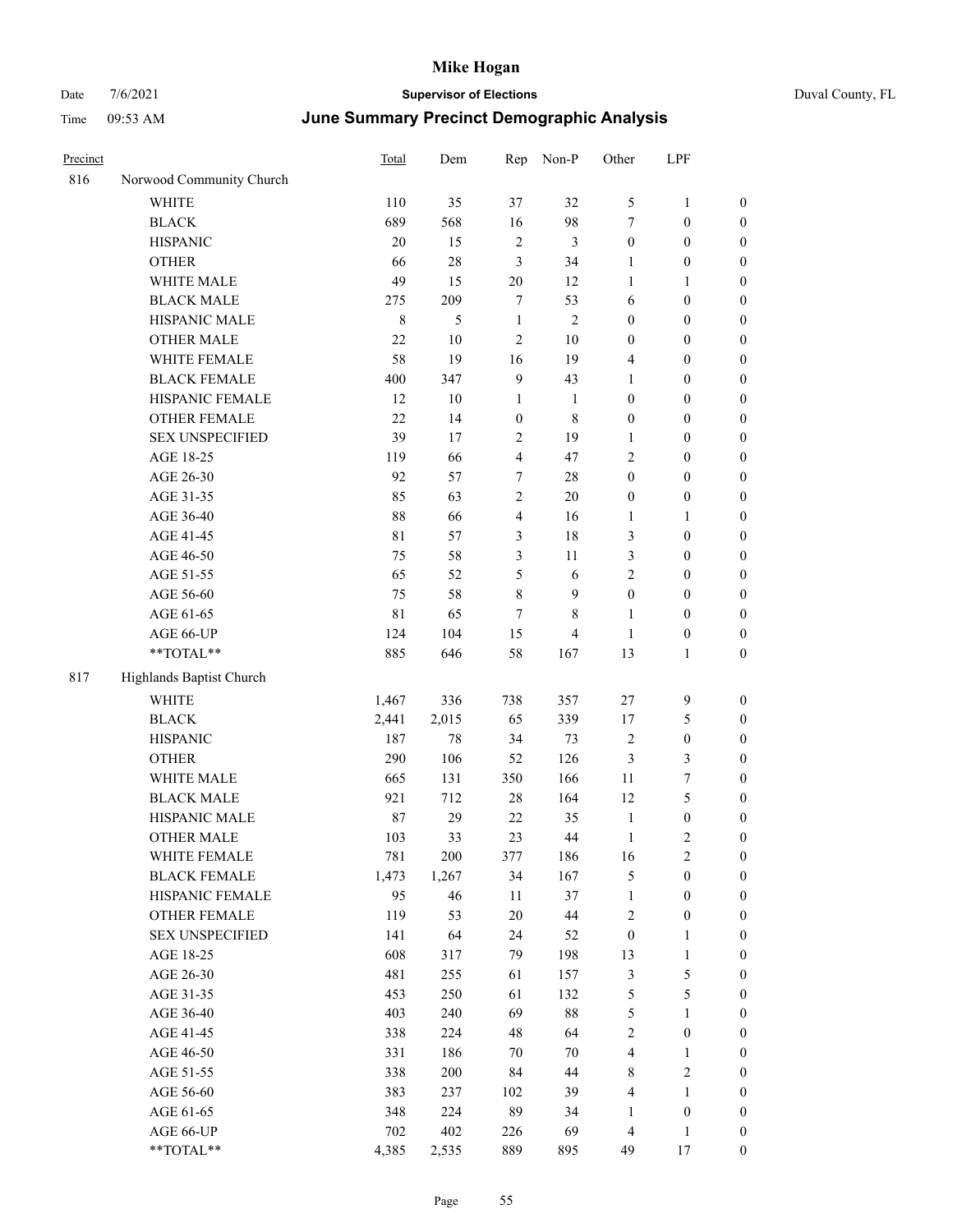| Precinct |                                      | Total  | Dem            | Rep            | Non-P          | Other            | LPF                     |                  |
|----------|--------------------------------------|--------|----------------|----------------|----------------|------------------|-------------------------|------------------|
| 818      | Greater Harvest Christian Fellowship |        |                |                |                |                  |                         |                  |
|          | WHITE                                | 322    | 82             | 167            | 66             | 6                | 1                       | $\boldsymbol{0}$ |
|          | <b>BLACK</b>                         | 1,053  | 903            | 30             | 116            | $\overline{4}$   | $\boldsymbol{0}$        | $\boldsymbol{0}$ |
|          | <b>HISPANIC</b>                      | 24     | 6              | 6              | 12             | $\boldsymbol{0}$ | $\boldsymbol{0}$        | $\boldsymbol{0}$ |
|          | <b>OTHER</b>                         | 92     | 43             | 11             | 37             | $\boldsymbol{0}$ | 1                       | $\boldsymbol{0}$ |
|          | WHITE MALE                           | 145    | 20             | 83             | 37             | 5                | $\boldsymbol{0}$        | $\boldsymbol{0}$ |
|          | <b>BLACK MALE</b>                    | 430    | 354            | 21             | 51             | $\overline{4}$   | $\boldsymbol{0}$        | $\boldsymbol{0}$ |
|          | HISPANIC MALE                        | 11     | 3              | $\overline{4}$ | $\overline{4}$ | $\boldsymbol{0}$ | $\boldsymbol{0}$        | $\boldsymbol{0}$ |
|          | <b>OTHER MALE</b>                    | 29     | 14             | 5              | 9              | $\boldsymbol{0}$ | 1                       | $\boldsymbol{0}$ |
|          | WHITE FEMALE                         | 172    | 60             | 82             | 28             | $\mathbf{1}$     | 1                       | $\boldsymbol{0}$ |
|          | <b>BLACK FEMALE</b>                  | 605    | 533            | 9              | 63             | $\boldsymbol{0}$ | $\boldsymbol{0}$        | $\boldsymbol{0}$ |
|          | HISPANIC FEMALE                      | 11     | $\mathfrak{Z}$ | $\sqrt{2}$     | 6              | $\boldsymbol{0}$ | $\boldsymbol{0}$        | $\boldsymbol{0}$ |
|          | <b>OTHER FEMALE</b>                  | 38     | 21             | 5              | 12             | $\boldsymbol{0}$ | $\boldsymbol{0}$        | $\boldsymbol{0}$ |
|          | <b>SEX UNSPECIFIED</b>               | 50     | 26             | 3              | 21             | $\boldsymbol{0}$ | $\boldsymbol{0}$        | $\boldsymbol{0}$ |
|          | AGE 18-25                            | 186    | 115            | 15             | 54             | 1                | 1                       | $\boldsymbol{0}$ |
|          | AGE 26-30                            | 111    | 73             | 13             | 23             | 1                | 1                       | $\boldsymbol{0}$ |
|          | AGE 31-35                            | 125    | 77             | 14             | 32             | $\sqrt{2}$       | $\boldsymbol{0}$        | $\boldsymbol{0}$ |
|          | AGE 36-40                            | 131    | 91             | 14             | 26             | $\boldsymbol{0}$ | $\boldsymbol{0}$        | $\boldsymbol{0}$ |
|          | AGE 41-45                            | 163    | 128            | 12             | 23             | $\boldsymbol{0}$ | $\boldsymbol{0}$        | $\boldsymbol{0}$ |
|          | AGE 46-50                            | 131    | 97             | 15             | 17             | $\sqrt{2}$       | $\boldsymbol{0}$        | $\boldsymbol{0}$ |
|          | AGE 51-55                            | 119    | 75             | $20\,$         | 21             | 3                | $\boldsymbol{0}$        | $\boldsymbol{0}$ |
|          | AGE 56-60                            | 135    | 89             | 31             | 15             | $\boldsymbol{0}$ | $\boldsymbol{0}$        | $\boldsymbol{0}$ |
|          | AGE 61-65                            | 120    | 90             | 23             | $\overline{7}$ | $\boldsymbol{0}$ | $\boldsymbol{0}$        | $\boldsymbol{0}$ |
|          | AGE 66-UP                            | 270    | 199            | 57             | 13             | 1                | $\boldsymbol{0}$        | $\boldsymbol{0}$ |
|          | **TOTAL**                            | 1,491  | 1,034          | 214            | 231            | 10               | 2                       | $\boldsymbol{0}$ |
| 901      | CWA AFL-CIO Local #3106              |        |                |                |                |                  |                         |                  |
|          | <b>WHITE</b>                         | 1,649  | 706            | 481            | 404            | 35               | 23                      | $\boldsymbol{0}$ |
|          | <b>BLACK</b>                         | 1,234  | 1,001          | 45             | 177            | 9                | $\sqrt{2}$              | $\boldsymbol{0}$ |
|          | <b>HISPANIC</b>                      | 132    | 60             | 23             | 45             | $\overline{2}$   | $\overline{c}$          | $\boldsymbol{0}$ |
|          | <b>OTHER</b>                         | 258    | 113            | 52             | 86             | $\overline{4}$   | 3                       | $\boldsymbol{0}$ |
|          | WHITE MALE                           | 811    | 316            | 260            | 204            | 17               | 14                      | $\boldsymbol{0}$ |
|          | <b>BLACK MALE</b>                    | 519    | 402            | 24             | 85             | 6                | $\overline{\mathbf{c}}$ | $\boldsymbol{0}$ |
|          | HISPANIC MALE                        | $71\,$ | 33             | 12             | 23             | $\sqrt{2}$       | 1                       | $\boldsymbol{0}$ |
|          | <b>OTHER MALE</b>                    | 94     | 37             | 20             | 35             | $\mathbf{0}$     | 2                       | $\boldsymbol{0}$ |
|          | WHITE FEMALE                         | 817    | 378            | 218            | 194            | 18               | 9                       | $\boldsymbol{0}$ |
|          | <b>BLACK FEMALE</b>                  | 695    | 585            | 21             | 86             | $\mathfrak{Z}$   | $\boldsymbol{0}$        | $\boldsymbol{0}$ |
|          | HISPANIC FEMALE                      | 56     | 26             | 10             | 19             | $\boldsymbol{0}$ | 1                       | $\boldsymbol{0}$ |
|          | OTHER FEMALE                         | 105    | 53             | 21             | 27             | $\mathfrak{Z}$   | 1                       | $\boldsymbol{0}$ |
|          | <b>SEX UNSPECIFIED</b>               | 105    | 50             | 15             | 39             | $\mathbf{1}$     | $\boldsymbol{0}$        | $\boldsymbol{0}$ |
|          | AGE 18-25                            | 317    | 167            | 36             | 101            | $\mathbf{9}$     | 4                       | $\boldsymbol{0}$ |
|          | AGE 26-30                            | 461    | 250            | 58             | 137            | 7                | 9                       | $\boldsymbol{0}$ |
|          | AGE 31-35                            | 450    | 250            | 65             | 112            | 14               | 9                       | $\boldsymbol{0}$ |
|          | AGE 36-40                            | 325    | 201            | 39             | $80\,$         | $\mathfrak{Z}$   | $\sqrt{2}$              | $\boldsymbol{0}$ |
|          | AGE 41-45                            | 267    | 152            | 50             | 58             | $\sqrt{5}$       | $\mathbf{2}$            | $\boldsymbol{0}$ |
|          | AGE 46-50                            | 258    | 139            | 52             | 60             | 6                | $\mathbf{1}$            | $\boldsymbol{0}$ |
|          | AGE 51-55                            | 239    | 127            | 54             | 56             | $\overline{2}$   | $\boldsymbol{0}$        | $\boldsymbol{0}$ |
|          | AGE 56-60                            | 274    | 161            | 71             | 37             | $\overline{4}$   | 1                       | $\boldsymbol{0}$ |
|          | AGE 61-65                            | 261    | 161            | 75             | 24             | $\boldsymbol{0}$ | 1                       | $\boldsymbol{0}$ |
|          | AGE 66-UP                            | 421    | 272            | 101            | 47             | $\boldsymbol{0}$ | $\mathbf{1}$            | $\boldsymbol{0}$ |
|          | **TOTAL**                            | 3,273  | 1,880          | 601            | 712            | 50               | $30\,$                  | $\boldsymbol{0}$ |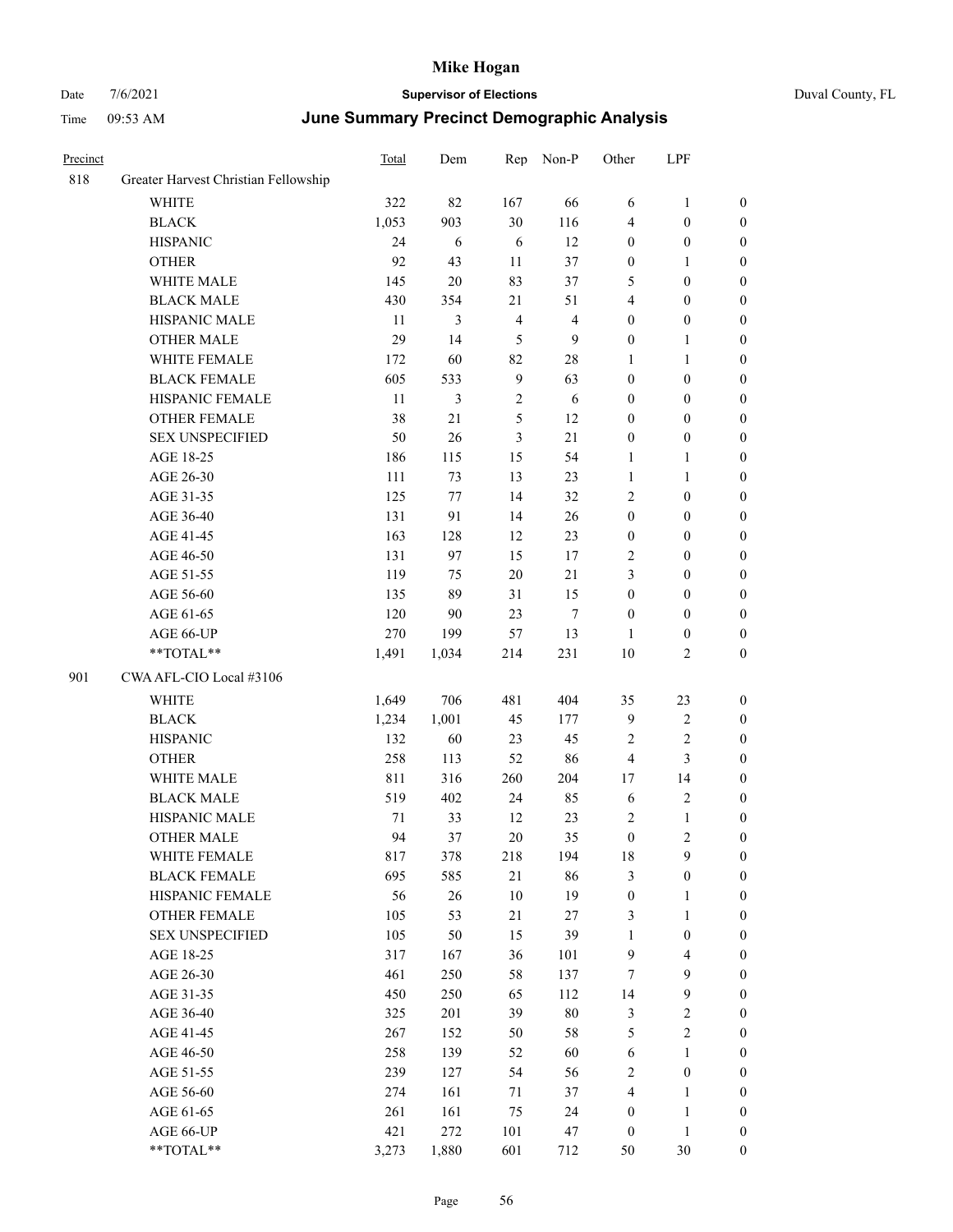| Duval County, FL |  |
|------------------|--|

| Precinct |                                       | Total       | Dem   | Rep            | Non-P        | Other            | LPF              |                  |
|----------|---------------------------------------|-------------|-------|----------------|--------------|------------------|------------------|------------------|
| 902      | Schell-Sweet Resource Wellness Center |             |       |                |              |                  |                  |                  |
|          | WHITE                                 | 74          | 30    | 13             | $28\,$       | 3                | $\boldsymbol{0}$ | $\boldsymbol{0}$ |
|          | <b>BLACK</b>                          | 2,539       | 2,191 | 61             | 269          | 15               | 3                | $\boldsymbol{0}$ |
|          | <b>HISPANIC</b>                       | 18          | 10    | $\mathfrak{Z}$ | 5            | $\boldsymbol{0}$ | $\boldsymbol{0}$ | 0                |
|          | <b>OTHER</b>                          | 151         | 75    | $\tau$         | 66           | 3                | $\boldsymbol{0}$ | $\boldsymbol{0}$ |
|          | WHITE MALE                            | 28          | 7     | $\,$ 8 $\,$    | 13           | $\boldsymbol{0}$ | $\boldsymbol{0}$ | $\boldsymbol{0}$ |
|          | <b>BLACK MALE</b>                     | 1,026       | 843   | 35             | 140          | 6                | $\sqrt{2}$       | $\boldsymbol{0}$ |
|          | HISPANIC MALE                         | $\,$ 8 $\,$ | 5     | $\mathbf{1}$   | $\mathbf{2}$ | $\boldsymbol{0}$ | $\boldsymbol{0}$ | $\boldsymbol{0}$ |
|          | <b>OTHER MALE</b>                     | 50          | 30    | $\mathfrak{Z}$ | 16           | $\mathbf{1}$     | $\boldsymbol{0}$ | $\boldsymbol{0}$ |
|          | WHITE FEMALE                          | 44          | 23    | $\overline{4}$ | 14           | 3                | $\boldsymbol{0}$ | $\boldsymbol{0}$ |
|          | <b>BLACK FEMALE</b>                   | 1,461       | 1,305 | 26             | 120          | 9                | $\mathbf{1}$     | $\boldsymbol{0}$ |
|          | HISPANIC FEMALE                       | $\,$ 8 $\,$ | 5     | $\sqrt{2}$     | $\mathbf{1}$ | $\boldsymbol{0}$ | $\boldsymbol{0}$ | $\boldsymbol{0}$ |
|          | OTHER FEMALE                          | 58          | 30    | 3              | 23           | $\overline{2}$   | $\boldsymbol{0}$ | 0                |
|          | <b>SEX UNSPECIFIED</b>                | 99          | 58    | $\overline{2}$ | 39           | $\boldsymbol{0}$ | $\boldsymbol{0}$ | 0                |
|          | AGE 18-25                             | 310         | 183   | 16             | 104          | 6                | $\mathbf{1}$     | 0                |
|          | AGE 26-30                             | 252         | 198   | 6              | 46           | $\boldsymbol{0}$ | $\sqrt{2}$       | $\boldsymbol{0}$ |
|          | AGE 31-35                             | 262         | 192   | $\tau$         | 55           | 8                | $\boldsymbol{0}$ | $\boldsymbol{0}$ |
|          | AGE 36-40                             | 217         | 168   | $\tau$         | 41           | $\mathbf{1}$     | $\boldsymbol{0}$ | $\boldsymbol{0}$ |
|          | AGE 41-45                             | 196         | 157   | 6              | 31           | $\overline{c}$   | $\boldsymbol{0}$ | $\boldsymbol{0}$ |
|          | AGE 46-50                             | 173         | 149   | 7              | 17           | $\boldsymbol{0}$ | $\boldsymbol{0}$ | $\boldsymbol{0}$ |
|          | AGE 51-55                             | 223         | 200   | 5              | 18           | $\boldsymbol{0}$ | $\boldsymbol{0}$ | $\boldsymbol{0}$ |
|          | AGE 56-60                             | 250         | 223   | 11             | 15           | 1                | $\boldsymbol{0}$ | 0                |
|          | AGE 61-65                             | 233         | 213   | $\tau$         | 13           | $\boldsymbol{0}$ | $\boldsymbol{0}$ | 0                |
|          | AGE 66-UP                             | 666         | 623   | 12             | 28           | 3                | $\boldsymbol{0}$ | 0                |
|          | $**TOTAL**$                           | 2,782       | 2,306 | 84             | 368          | $21\,$           | 3                | $\boldsymbol{0}$ |
| 903      | Redemption Church                     |             |       |                |              |                  |                  |                  |
|          | <b>WHITE</b>                          | 1,194       | 330   | 591            | 246          | 21               | 6                | $\boldsymbol{0}$ |
|          | <b>BLACK</b>                          | 1,480       | 1,161 | 52             | 252          | 14               | $\mathbf{1}$     | $\boldsymbol{0}$ |
|          | <b>HISPANIC</b>                       | 190         | 77    | 24             | 84           | 4                | $\mathbf{1}$     | $\boldsymbol{0}$ |
|          | <b>OTHER</b>                          | 262         | 97    | 68             | 89           | 7                | $\mathbf{1}$     | $\boldsymbol{0}$ |
|          | WHITE MALE                            | 542         | 135   | 271            | 121          | 10               | 5                | $\boldsymbol{0}$ |
|          | <b>BLACK MALE</b>                     | 579         | 435   | 24             | 115          | 5                | $\boldsymbol{0}$ | $\boldsymbol{0}$ |
|          | HISPANIC MALE                         | 83          | 31    | 14             | 36           | $\mathbf{1}$     | 1                | $\boldsymbol{0}$ |
|          | <b>OTHER MALE</b>                     | 92          | 29    | 27             | 35           | $\mathbf{1}$     | $\boldsymbol{0}$ | $\boldsymbol{0}$ |
|          | WHITE FEMALE                          | 641         | 190   | 314            | 125          | 11               | $\mathbf{1}$     | 0                |
|          | <b>BLACK FEMALE</b>                   | 861         | 694   | $28\,$         | 129          | $\mathbf{9}$     | $\mathbf{1}$     | 0                |
|          | HISPANIC FEMALE                       | 100         | 42    | 10             | 46           | 2                | $\boldsymbol{0}$ | 0                |
|          | <b>OTHER FEMALE</b>                   | 125         | 55    | 33             | 34           | 3                | $\boldsymbol{0}$ | 0                |
|          | <b>SEX UNSPECIFIED</b>                | 103         | 54    | 14             | 30           | 4                | $\mathbf{1}$     | $\boldsymbol{0}$ |
|          | AGE 18-25                             | 395         | 214   | 50             | 121          | 7                | $\mathfrak{Z}$   | 0                |
|          | AGE 26-30                             | 341         | 179   | 54             | 99           | 7                | $\sqrt{2}$       | 0                |
|          | AGE 31-35                             | 304         | 165   | 37             | 93           | $\overline{9}$   | $\boldsymbol{0}$ | 0                |
|          | AGE 36-40                             | 271         | 140   | 48             | 76           | 4                | $\mathfrak{Z}$   | 0                |
|          | AGE 41-45                             | 230         | 120   | 48             | 56           | 5                | $\mathbf{1}$     | 0                |
|          | AGE 46-50                             | 217         | 117   | 51             | 46           | 3                | $\boldsymbol{0}$ | 0                |
|          | AGE 51-55                             | 238         | 129   | 63             | 42           | 4                | $\boldsymbol{0}$ | 0                |
|          | AGE 56-60                             | 281         | 154   | 88             | 36           | 3                | $\boldsymbol{0}$ | $\boldsymbol{0}$ |
|          | AGE 61-65                             | 274         | 154   | 77             | 41           | $\sqrt{2}$       | $\boldsymbol{0}$ | $\boldsymbol{0}$ |
|          | AGE 66-UP                             | 575         | 293   | 219            | 61           | $\overline{c}$   | $\boldsymbol{0}$ | $\boldsymbol{0}$ |
|          | $**TOTAL**$                           | 3,126       | 1,665 | 735            | 671          | $46\,$           | 9                | $\boldsymbol{0}$ |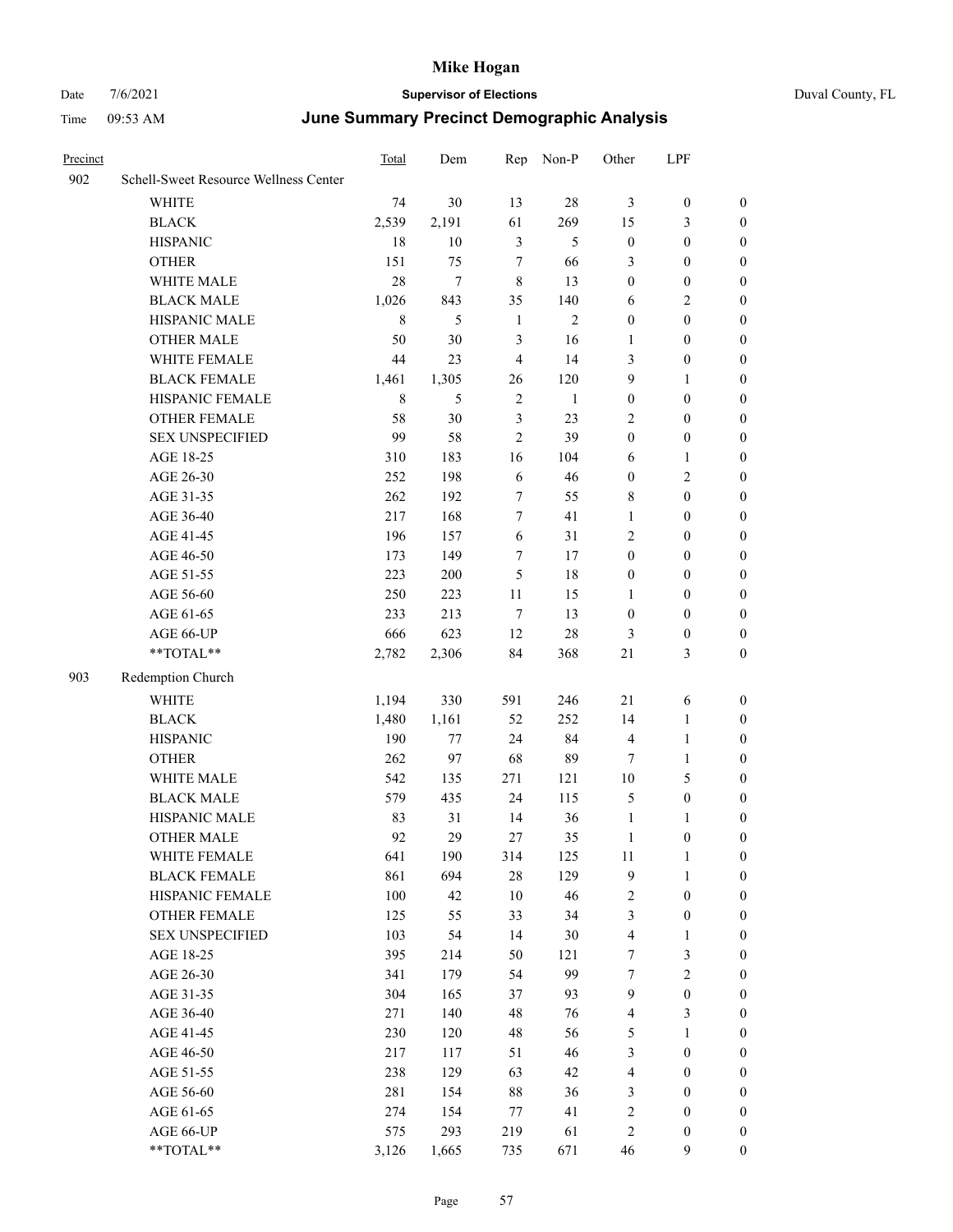|  | Duval County, FL |
|--|------------------|
|--|------------------|

| Precinct |                                    | Total | Dem            | Rep            | Non-P          | Other            | LPF                     |                  |
|----------|------------------------------------|-------|----------------|----------------|----------------|------------------|-------------------------|------------------|
| 904      | Johnnie W. Walker Community Center |       |                |                |                |                  |                         |                  |
|          | WHITE                              | 41    | 21             | 7              | 13             | $\boldsymbol{0}$ | $\boldsymbol{0}$        | $\boldsymbol{0}$ |
|          | <b>BLACK</b>                       | 2,408 | 2,119          | 49             | 231            | $\,$ 8 $\,$      | $\mathbf{1}$            | $\boldsymbol{0}$ |
|          | <b>HISPANIC</b>                    | 11    | $\overline{7}$ | $\mathbf{0}$   | 4              | $\boldsymbol{0}$ | $\boldsymbol{0}$        | $\boldsymbol{0}$ |
|          | <b>OTHER</b>                       | 121   | 64             | 6              | 50             | $\boldsymbol{0}$ | 1                       | $\boldsymbol{0}$ |
|          | WHITE MALE                         | 18    | 8              | 5              | 5              | $\boldsymbol{0}$ | $\boldsymbol{0}$        | $\boldsymbol{0}$ |
|          | <b>BLACK MALE</b>                  | 938   | 803            | 18             | 112            | 5                | $\boldsymbol{0}$        | $\boldsymbol{0}$ |
|          | HISPANIC MALE                      | 3     | $\mathbf{2}$   | $\mathbf{0}$   | $\mathbf{1}$   | $\boldsymbol{0}$ | $\boldsymbol{0}$        | $\boldsymbol{0}$ |
|          | <b>OTHER MALE</b>                  | 35    | $20\,$         | $\mathbf{1}$   | 14             | $\boldsymbol{0}$ | $\boldsymbol{0}$        | $\boldsymbol{0}$ |
|          | WHITE FEMALE                       | 23    | 13             | $\overline{2}$ | 8              | $\boldsymbol{0}$ | $\boldsymbol{0}$        | $\boldsymbol{0}$ |
|          | <b>BLACK FEMALE</b>                | 1,427 | 1,284          | 28             | 111            | 3                | 1                       | $\boldsymbol{0}$ |
|          | HISPANIC FEMALE                    | 7     | 5              | $\mathbf{0}$   | $\overline{2}$ | $\boldsymbol{0}$ | $\boldsymbol{0}$        | $\boldsymbol{0}$ |
|          | OTHER FEMALE                       | 49    | 31             | $\overline{4}$ | 14             | $\boldsymbol{0}$ | $\boldsymbol{0}$        | $\boldsymbol{0}$ |
|          | <b>SEX UNSPECIFIED</b>             | 81    | 45             | $\overline{4}$ | 31             | $\boldsymbol{0}$ | 1                       | $\boldsymbol{0}$ |
|          | AGE 18-25                          | 271   | 194            | 7              | 67             | $\overline{2}$   | 1                       | $\boldsymbol{0}$ |
|          | AGE 26-30                          | 220   | 162            | 4              | 51             | 3                | $\boldsymbol{0}$        | $\boldsymbol{0}$ |
|          | AGE 31-35                          | 219   | 177            | 4              | 36             | $\overline{c}$   | $\boldsymbol{0}$        | $\boldsymbol{0}$ |
|          | AGE 36-40                          | 175   | 143            | 7              | 24             | $\boldsymbol{0}$ | $\mathbf{1}$            | $\boldsymbol{0}$ |
|          | AGE 41-45                          | 156   | 129            | $\overline{4}$ | 23             | $\boldsymbol{0}$ | $\boldsymbol{0}$        | $\boldsymbol{0}$ |
|          | AGE 46-50                          | 195   | 158            | 7              | 30             | $\boldsymbol{0}$ | $\boldsymbol{0}$        | $\boldsymbol{0}$ |
|          | AGE 51-55                          | 209   | 181            | $\overline{7}$ | 21             | $\boldsymbol{0}$ | $\boldsymbol{0}$        | $\boldsymbol{0}$ |
|          | AGE 56-60                          | 252   | 231            | 6              | 15             | $\boldsymbol{0}$ | $\boldsymbol{0}$        | $\boldsymbol{0}$ |
|          | AGE 61-65                          | 223   | 205            | 7              | 11             | $\boldsymbol{0}$ | $\boldsymbol{0}$        | $\boldsymbol{0}$ |
|          | AGE 66-UP                          | 661   | 631            | 9              | 20             | $\mathbf{1}$     | $\boldsymbol{0}$        | $\boldsymbol{0}$ |
|          | **TOTAL**                          | 2,581 | 2,211          | 62             | 298            | $\,8\,$          | 2                       | $\boldsymbol{0}$ |
| 905      | Webb Wesconnett Regional Library   |       |                |                |                |                  |                         |                  |
|          | <b>WHITE</b>                       | 750   | 183            | 364            | 184            | 11               | 8                       | $\boldsymbol{0}$ |
|          | <b>BLACK</b>                       | 1,298 | 1,037          | 42             | 208            | 10               | 1                       | $\boldsymbol{0}$ |
|          | <b>HISPANIC</b>                    | 193   | 72             | 41             | 78             | 1                | 1                       | $\boldsymbol{0}$ |
|          | <b>OTHER</b>                       | 232   | 82             | 48             | 99             | 3                | $\boldsymbol{0}$        | $\boldsymbol{0}$ |
|          | WHITE MALE                         | 313   | 61             | 164            | 79             | 4                | 5                       | $\boldsymbol{0}$ |
|          | <b>BLACK MALE</b>                  | 483   | 353            | 20             | 101            | 9                | $\boldsymbol{0}$        | $\boldsymbol{0}$ |
|          | HISPANIC MALE                      | 83    | 22             | 20             | 40             | $\boldsymbol{0}$ | 1                       | $\boldsymbol{0}$ |
|          | <b>OTHER MALE</b>                  | 98    | 34             | 25             | 39             | $\mathbf{0}$     | $\mathbf{0}$            | $\boldsymbol{0}$ |
|          | WHITE FEMALE                       | 422   | 118            | 194            | 100            | $\boldsymbol{7}$ | 3                       | $\boldsymbol{0}$ |
|          | <b>BLACK FEMALE</b>                | 797   | 669            | 22             | 104            | $\mathbf{1}$     | 1                       | $\boldsymbol{0}$ |
|          | HISPANIC FEMALE                    | 109   | 49             | $21\,$         | 38             | $\mathbf{1}$     | $\boldsymbol{0}$        | $\boldsymbol{0}$ |
|          | <b>OTHER FEMALE</b>                | 102   | 42             | 19             | 38             | $\mathfrak{Z}$   | $\boldsymbol{0}$        | $\boldsymbol{0}$ |
|          | <b>SEX UNSPECIFIED</b>             | 66    | 26             | 10             | 30             | $\boldsymbol{0}$ | $\boldsymbol{0}$        | $\boldsymbol{0}$ |
|          | AGE 18-25                          | 290   | 162            | 33             | 90             | $\sqrt{2}$       | 3                       | $\boldsymbol{0}$ |
|          | AGE 26-30                          | 281   | 154            | 26             | 92             | $\mathfrak s$    | $\overline{\mathbf{4}}$ | $\boldsymbol{0}$ |
|          | AGE 31-35                          | 259   | 134            | 38             | 78             | $\,$ $\,$        | $\mathbf{1}$            | $\boldsymbol{0}$ |
|          | AGE 36-40                          | 251   | 153            | 39             | 56             | $\mathfrak{Z}$   | $\boldsymbol{0}$        | $\boldsymbol{0}$ |
|          | AGE 41-45                          | 211   | 120            | 40             | 49             | $\mathbf{1}$     | 1                       | $\boldsymbol{0}$ |
|          | AGE 46-50                          | 196   | 110            | 40             | 45             | $\mathbf{1}$     | $\boldsymbol{0}$        | $\boldsymbol{0}$ |
|          | AGE 51-55                          | 227   | 124            | 58             | 43             | $\mathbf{1}$     | 1                       | $\boldsymbol{0}$ |
|          | AGE 56-60                          | 185   | 100            | 54             | 30             | $\mathbf{1}$     | $\boldsymbol{0}$        | $\boldsymbol{0}$ |
|          | AGE 61-65                          | 173   | 101            | 39             | 31             | $\sqrt{2}$       | $\boldsymbol{0}$        | $\boldsymbol{0}$ |
|          | AGE 66-UP                          | 400   | 216            | 128            | 55             | $\mathbf{1}$     | $\boldsymbol{0}$        | $\boldsymbol{0}$ |
|          | $**TOTAL**$                        | 2,473 | 1,374          | 495            | 569            | $25\,$           | $10\,$                  | $\boldsymbol{0}$ |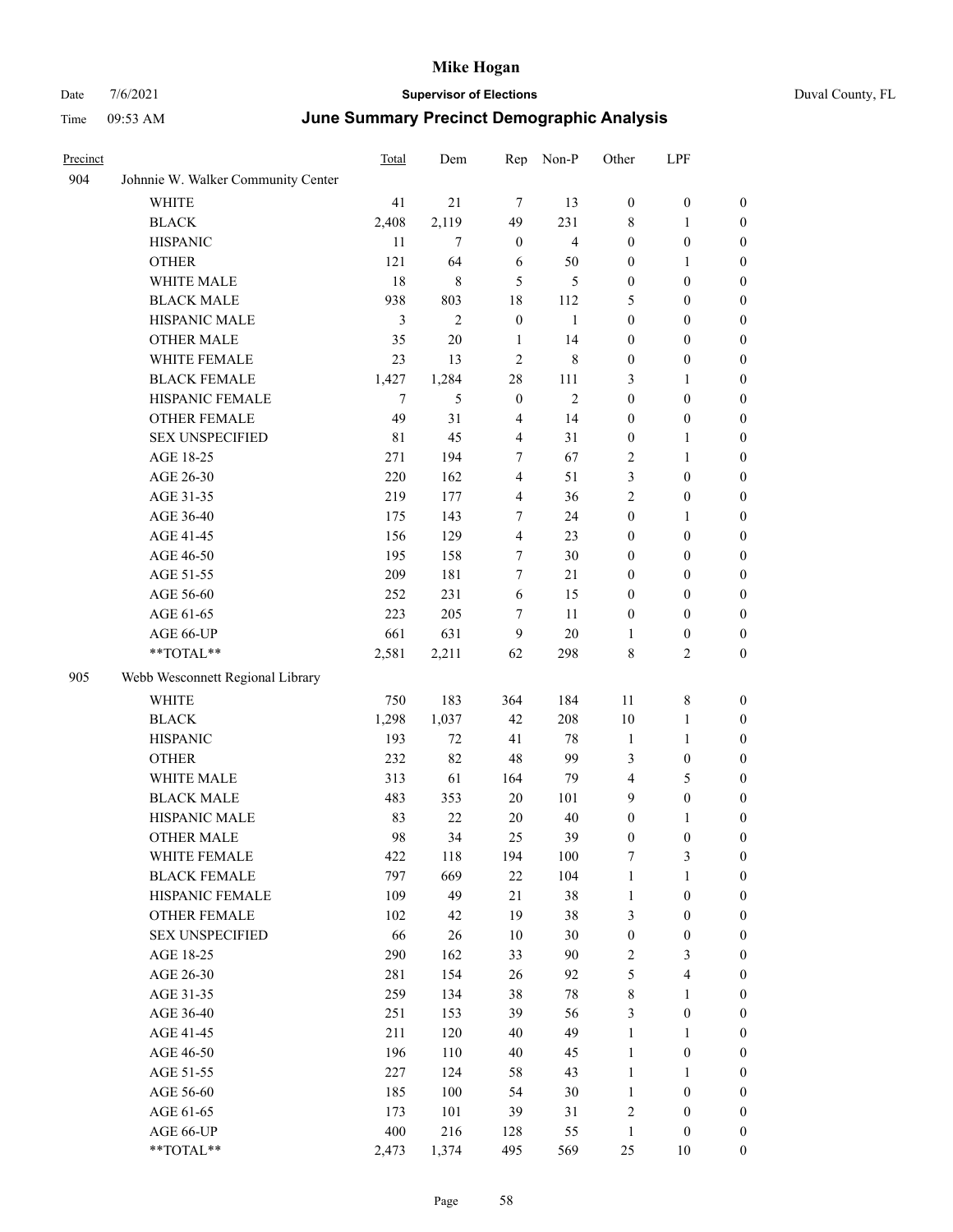| Precinct |                                | <b>Total</b> | Dem    | Rep            | Non-P  | Other            | LPF                     |                  |
|----------|--------------------------------|--------------|--------|----------------|--------|------------------|-------------------------|------------------|
| 906      | St Andrews Presbyterian Church |              |        |                |        |                  |                         |                  |
|          | <b>WHITE</b>                   | 1,046        | 254    | 529            | 234    | 19               | 10                      | $\boldsymbol{0}$ |
|          | <b>BLACK</b>                   | 356          | 281    | 13             | 58     | $\overline{4}$   | $\boldsymbol{0}$        | $\boldsymbol{0}$ |
|          | <b>HISPANIC</b>                | 89           | 28     | 20             | $40\,$ | 1                | $\boldsymbol{0}$        | $\boldsymbol{0}$ |
|          | <b>OTHER</b>                   | 134          | 45     | 43             | 41     | $\mathfrak{Z}$   | 2                       | $\boldsymbol{0}$ |
|          | WHITE MALE                     | 506          | 103    | 275            | 110    | 11               | 7                       | $\boldsymbol{0}$ |
|          | <b>BLACK MALE</b>              | 153          | 114    | $\overline{4}$ | 34     | $\mathbf{1}$     | $\boldsymbol{0}$        | $\boldsymbol{0}$ |
|          | HISPANIC MALE                  | 43           | 14     | 11             | 18     | $\boldsymbol{0}$ | $\boldsymbol{0}$        | $\boldsymbol{0}$ |
|          | <b>OTHER MALE</b>              | 52           | 13     | $22\,$         | 15     | $\mathbf{1}$     | 1                       | $\boldsymbol{0}$ |
|          | WHITE FEMALE                   | 529          | 147    | 252            | 121    | $\tau$           | 2                       | $\boldsymbol{0}$ |
|          | <b>BLACK FEMALE</b>            | 200          | 166    | 9              | 22     | 3                | $\boldsymbol{0}$        | $\boldsymbol{0}$ |
|          | HISPANIC FEMALE                | 44           | 12     | 9              | 22     | $\mathbf{1}$     | $\boldsymbol{0}$        | $\boldsymbol{0}$ |
|          | <b>OTHER FEMALE</b>            | 60           | 23     | 18             | 17     | $\mathbf{1}$     | 1                       | $\boldsymbol{0}$ |
|          | <b>SEX UNSPECIFIED</b>         | 38           | 16     | $\mathfrak{H}$ | 14     | $\sqrt{2}$       | 1                       | $\boldsymbol{0}$ |
|          | AGE 18-25                      | 165          | 60     | 35             | 66     | 3                | $\mathbf{1}$            | $\boldsymbol{0}$ |
|          | AGE 26-30                      | 142          | 58     | 38             | 42     | $\overline{2}$   | 2                       | $\boldsymbol{0}$ |
|          | AGE 31-35                      | 146          | 63     | 26             | 53     | 3                | $\mathbf{1}$            | $\boldsymbol{0}$ |
|          | AGE 36-40                      | 141          | 49     | 48             | 37     | $\overline{4}$   | 3                       | $\boldsymbol{0}$ |
|          | AGE 41-45                      | 127          | 48     | 43             | 35     | 1                | $\boldsymbol{0}$        | $\boldsymbol{0}$ |
|          | AGE 46-50                      | 125          | 53     | 36             | 31     | 5                | $\boldsymbol{0}$        | $\boldsymbol{0}$ |
|          | AGE 51-55                      | 109          | 39     | 44             | 24     | $\mathbf{1}$     | 1                       | $\boldsymbol{0}$ |
|          | AGE 56-60                      | 162          | 53     | 86             | 19     | $\overline{4}$   | $\boldsymbol{0}$        | $\boldsymbol{0}$ |
|          | AGE 61-65                      | 166          | 63     | 72             | 27     | 3                | 1                       | $\boldsymbol{0}$ |
|          | AGE 66-UP                      | 342          | 122    | 177            | 39     | $\mathbf{1}$     | 3                       | $\boldsymbol{0}$ |
|          | **TOTAL**                      | 1,625        | 608    | 605            | 373    | 27               | 12                      | $\boldsymbol{0}$ |
| 907      | Wesconnett Church of Christ    |              |        |                |        |                  |                         |                  |
|          | WHITE                          | 952          | 218    | 520            | 197    | 13               | $\overline{4}$          | $\boldsymbol{0}$ |
|          | <b>BLACK</b>                   | 786          | 632    | 23             | 116    | 12               | 3                       | $\boldsymbol{0}$ |
|          | <b>HISPANIC</b>                | 75           | 40     | $\tau$         | $28\,$ | $\boldsymbol{0}$ | $\boldsymbol{0}$        | $\boldsymbol{0}$ |
|          | <b>OTHER</b>                   | 150          | 48     | 36             | 64     | 1                | 1                       | $\boldsymbol{0}$ |
|          | WHITE MALE                     | 447          | 83     | 259            | 96     | 5                | 4                       | $\boldsymbol{0}$ |
|          | <b>BLACK MALE</b>              | 314          | 236    | 13             | 54     | $\,$ 8 $\,$      | 3                       | $\boldsymbol{0}$ |
|          | HISPANIC MALE                  | 30           | 16     | 3              | 11     | $\boldsymbol{0}$ | $\boldsymbol{0}$        | $\boldsymbol{0}$ |
|          | <b>OTHER MALE</b>              | 65           | $20\,$ | 14             | 30     | 1                | 0                       | $\boldsymbol{0}$ |
|          | WHITE FEMALE                   | 491          | 133    | 257            | 93     | $\,$ $\,$        | $\boldsymbol{0}$        | $\boldsymbol{0}$ |
|          | <b>BLACK FEMALE</b>            | 460          | 386    | $\overline{9}$ | 61     | $\overline{4}$   | $\boldsymbol{0}$        | $\boldsymbol{0}$ |
|          | HISPANIC FEMALE                | 43           | 23     | $\overline{4}$ | 16     | $\boldsymbol{0}$ | $\boldsymbol{0}$        | $\boldsymbol{0}$ |
|          | <b>OTHER FEMALE</b>            | 68           | 23     | 20             | 24     | $\boldsymbol{0}$ | 1                       | $\boldsymbol{0}$ |
|          | <b>SEX UNSPECIFIED</b>         | 45           | 18     | $\tau$         | $20\,$ | $\boldsymbol{0}$ | $\boldsymbol{0}$        | $\boldsymbol{0}$ |
|          | AGE 18-25                      | 216          | 106    | 36             | 67     | $\mathfrak{S}$   | $\mathbf{2}$            | $\boldsymbol{0}$ |
|          | AGE 26-30                      | 185          | 105    | 31             | 46     | $\mathfrak{Z}$   | $\boldsymbol{0}$        | $\boldsymbol{0}$ |
|          | AGE 31-35                      | 223          | 135    | 31             | 51     | $\overline{4}$   | 2                       | $\boldsymbol{0}$ |
|          | AGE 36-40                      | 179          | 85     | 36             | 51     | 6                | 1                       | $\boldsymbol{0}$ |
|          | AGE 41-45                      | 154          | 87     | $27\,$         | 37     | $\mathbf{1}$     | $\overline{\mathbf{c}}$ | $\boldsymbol{0}$ |
|          | AGE 46-50                      | 146          | 77     | 40             | $28\,$ | $\mathbf{1}$     | $\boldsymbol{0}$        | $\boldsymbol{0}$ |
|          | AGE 51-55                      | 153          | 70     | 50             | 32     | $\boldsymbol{0}$ | 1                       | $\boldsymbol{0}$ |
|          | AGE 56-60                      | 156          | 63     | 69             | $21\,$ | 3                | $\boldsymbol{0}$        | $\boldsymbol{0}$ |
|          | AGE 61-65                      | 163          | 67     | 73             | $22\,$ | $\mathbf{1}$     | $\boldsymbol{0}$        | $\boldsymbol{0}$ |
|          | AGE 66-UP                      | 388          | 143    | 193            | 50     | $\sqrt{2}$       | $\boldsymbol{0}$        | $\boldsymbol{0}$ |
|          | **TOTAL**                      | 1,963        | 938    | 586            | 405    | 26               | $\,$ 8 $\,$             | $\boldsymbol{0}$ |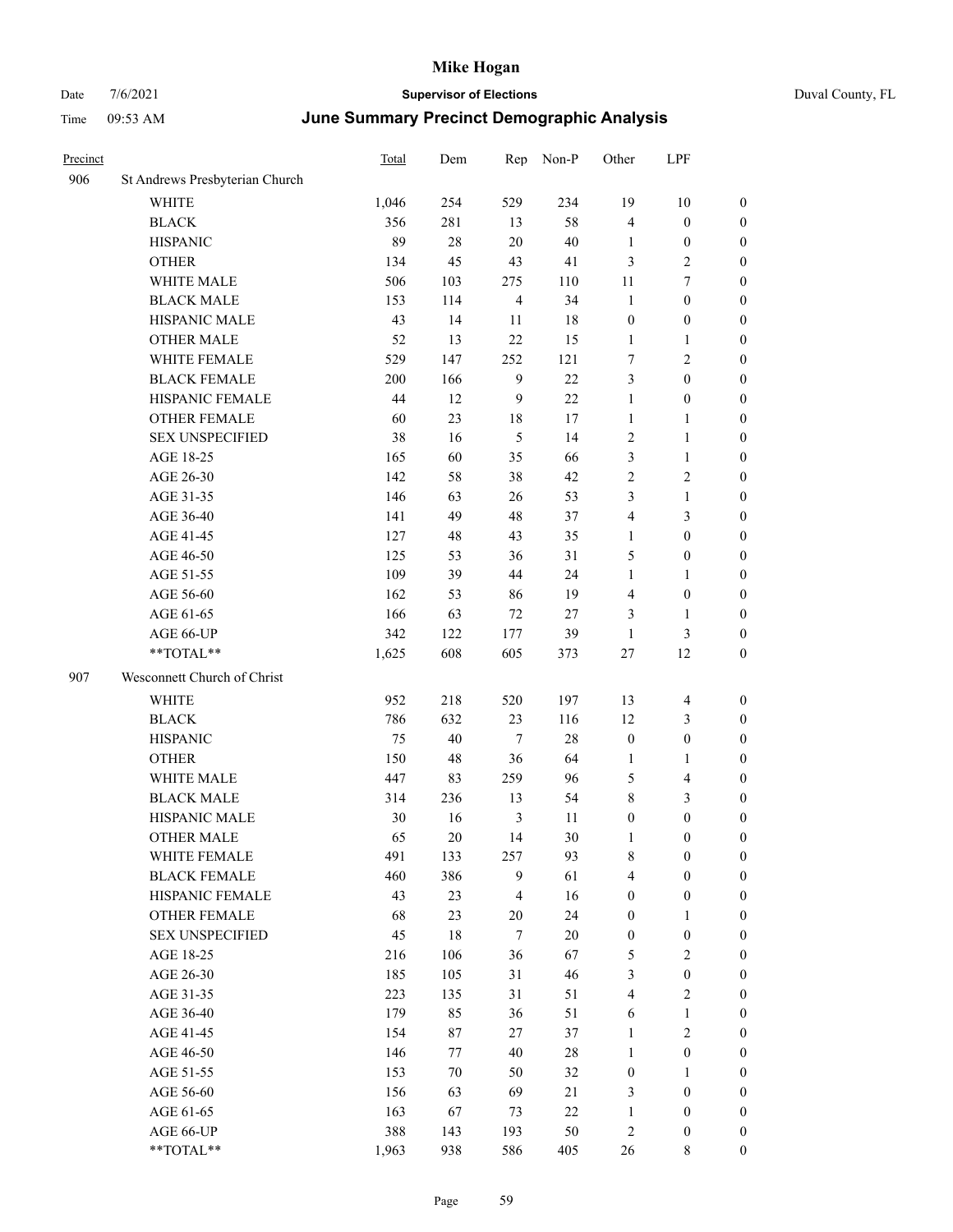| Precinct |                                  | <b>Total</b> | Dem    | Rep              | Non-P            | Other            | LPF                     |                  |
|----------|----------------------------------|--------------|--------|------------------|------------------|------------------|-------------------------|------------------|
| 908      | West Jacksonville Baptist Church |              |        |                  |                  |                  |                         |                  |
|          | <b>WHITE</b>                     | 2,144        | 684    | 910              | 485              | 44               | $21\,$                  | $\boldsymbol{0}$ |
|          | <b>BLACK</b>                     | 1,612        | 1,218  | 70               | 303              | 19               | $\sqrt{2}$              | $\boldsymbol{0}$ |
|          | <b>HISPANIC</b>                  | 197          | 82     | 34               | $72\,$           | 7                | $\sqrt{2}$              | $\boldsymbol{0}$ |
|          | <b>OTHER</b>                     | 361          | 123    | 73               | 159              | 6                | $\boldsymbol{0}$        | $\boldsymbol{0}$ |
|          | WHITE MALE                       | 971          | 258    | 454              | 226              | 19               | 14                      | $\boldsymbol{0}$ |
|          | <b>BLACK MALE</b>                | 562          | 392    | 27               | 133              | 10               | $\boldsymbol{0}$        | $\boldsymbol{0}$ |
|          | HISPANIC MALE                    | $8\sqrt{1}$  | $28\,$ | 21               | $27\,$           | $\overline{4}$   | $\mathbf{1}$            | $\boldsymbol{0}$ |
|          | <b>OTHER MALE</b>                | 123          | 36     | 33               | 52               | $\sqrt{2}$       | $\boldsymbol{0}$        | $\boldsymbol{0}$ |
|          | WHITE FEMALE                     | 1,147        | 417    | 446              | 252              | 25               | 7                       | $\boldsymbol{0}$ |
|          | <b>BLACK FEMALE</b>              | 1,021        | 803    | 43               | 164              | $\overline{9}$   | $\sqrt{2}$              | 0                |
|          | HISPANIC FEMALE                  | 107          | 49     | 11               | 43               | 3                | $\mathbf{1}$            | 0                |
|          | OTHER FEMALE                     | 161          | 63     | $30\,$           | 64               | 4                | $\boldsymbol{0}$        | $\boldsymbol{0}$ |
|          | <b>SEX UNSPECIFIED</b>           | 141          | 61     | 22               | 58               | $\boldsymbol{0}$ | $\boldsymbol{0}$        | $\boldsymbol{0}$ |
|          | AGE 18-25                        | 572          | 277    | 71               | $200\,$          | 21               | 3                       | $\boldsymbol{0}$ |
|          | AGE 26-30                        | 539          | 256    | 108              | 153              | 18               | $\overline{\mathbf{4}}$ | $\boldsymbol{0}$ |
|          | AGE 31-35                        | 516          | 278    | 75               | 153              | 7                | $\mathfrak{Z}$          | $\boldsymbol{0}$ |
|          | AGE 36-40                        | 416          | 211    | 79               | 111              | 10               | $\mathfrak{S}$          | $\boldsymbol{0}$ |
|          | AGE 41-45                        | 351          | 172    | 79               | 88               | $\,$ 8 $\,$      | $\overline{\mathbf{4}}$ | $\boldsymbol{0}$ |
|          | AGE 46-50                        | 332          | 178    | 77               | $72\,$           | 3                | $\sqrt{2}$              | $\boldsymbol{0}$ |
|          | AGE 51-55                        | 316          | 145    | 110              | 58               | $\mathbf{1}$     | $\sqrt{2}$              | 0                |
|          | AGE 56-60                        | 343          | 183    | 107              | 49               | $\overline{c}$   | $\sqrt{2}$              | 0                |
|          | AGE 61-65                        | 291          | 127    | 114              | 48               | $\overline{c}$   | $\boldsymbol{0}$        | $\boldsymbol{0}$ |
|          | AGE 66-UP                        | 638          | 280    | 267              | $87\,$           | 4                | $\boldsymbol{0}$        | $\boldsymbol{0}$ |
|          | **TOTAL**                        | 4,314        | 2,107  | 1,087            | 1,019            | 76               | 25                      | $\boldsymbol{0}$ |
| 909      | City Rescue Mission              |              |        |                  |                  |                  |                         |                  |
|          | WHITE                            | 174          | 62     | 45               | 64               | 3                | $\boldsymbol{0}$        | $\boldsymbol{0}$ |
|          | <b>BLACK</b>                     | 1,313        | 1,107  | 36               | 162              | 7                | $\mathbf{1}$            | $\boldsymbol{0}$ |
|          | <b>HISPANIC</b>                  | 41           | 23     | $\overline{4}$   | 13               | $\mathbf{1}$     | $\boldsymbol{0}$        | $\boldsymbol{0}$ |
|          | <b>OTHER</b>                     | 116          | 67     | $\,$ 8 $\,$      | 39               | $\overline{c}$   | $\boldsymbol{0}$        | $\boldsymbol{0}$ |
|          | WHITE MALE                       | $72\,$       | $20\,$ | 23               | 29               | $\boldsymbol{0}$ | $\boldsymbol{0}$        | $\boldsymbol{0}$ |
|          | <b>BLACK MALE</b>                | 513          | 418    | 19               | 71               | 4                | $\mathbf{1}$            | $\boldsymbol{0}$ |
|          | HISPANIC MALE                    | 14           | $\tau$ | $\overline{2}$   | 5                | $\boldsymbol{0}$ | $\boldsymbol{0}$        | 0                |
|          | <b>OTHER MALE</b>                | 33           | 19     | $\boldsymbol{2}$ | 12               | 0                | $\boldsymbol{0}$        | $\overline{0}$   |
|          | WHITE FEMALE                     | 101          | 42     | 21               | 35               | 3                | $\boldsymbol{0}$        | $\boldsymbol{0}$ |
|          | <b>BLACK FEMALE</b>              | 773          | 668    | 14               | $88\,$           | 3                | $\boldsymbol{0}$        | $\boldsymbol{0}$ |
|          | HISPANIC FEMALE                  | 25           | 16     | $\mathbf{1}$     | $\tau$           | $\mathbf{1}$     | $\boldsymbol{0}$        | $\boldsymbol{0}$ |
|          | OTHER FEMALE                     | 55           | 37     | $\mathfrak{Z}$   | 14               | $\mathbf{1}$     | $\boldsymbol{0}$        | $\overline{0}$   |
|          | <b>SEX UNSPECIFIED</b>           | 58           | 32     | $\,8\,$          | 17               | $\mathbf{1}$     | $\boldsymbol{0}$        | $\boldsymbol{0}$ |
|          | AGE 18-25                        | 208          | 126    | 14               | 66               | $\sqrt{2}$       | $\boldsymbol{0}$        | $\overline{0}$   |
|          | AGE 26-30                        | 172          | 118    | $\overline{9}$   | 45               | $\boldsymbol{0}$ | $\boldsymbol{0}$        | $\overline{0}$   |
|          | AGE 31-35                        | $200\,$      | 142    | 12               | $44\,$           | $\mathbf{2}$     | $\boldsymbol{0}$        | $\boldsymbol{0}$ |
|          | AGE 36-40                        | 157          | 119    | $\overline{9}$   | 29               | $\boldsymbol{0}$ | $\boldsymbol{0}$        | 0                |
|          | AGE 41-45                        | 115          | 85     | $\overline{9}$   | $18\,$           | 3                | $\boldsymbol{0}$        | 0                |
|          | AGE 46-50                        | 142          | 105    | 7                | 29               | $\mathbf{1}$     | $\boldsymbol{0}$        | $\boldsymbol{0}$ |
|          | AGE 51-55                        | 122          | 97     | 6                | $17\,$           | $\sqrt{2}$       | $\boldsymbol{0}$        | $\boldsymbol{0}$ |
|          | AGE 56-60                        | 157          | 133    | $\,8\,$          | 14               | $\sqrt{2}$       | $\boldsymbol{0}$        | $\boldsymbol{0}$ |
|          | AGE 61-65                        | 131          | 111    | $10\,$           | 9                | $\boldsymbol{0}$ | $\mathbf{1}$            | $\boldsymbol{0}$ |
|          | AGE 66-UP                        | 240          | 223    | $\overline{9}$   | $\boldsymbol{7}$ | $\mathbf{1}$     | $\boldsymbol{0}$        | $\boldsymbol{0}$ |
|          | $**TOTAL**$                      | 1,644        | 1,259  | 93               | 278              | 13               | 1                       | $\overline{0}$   |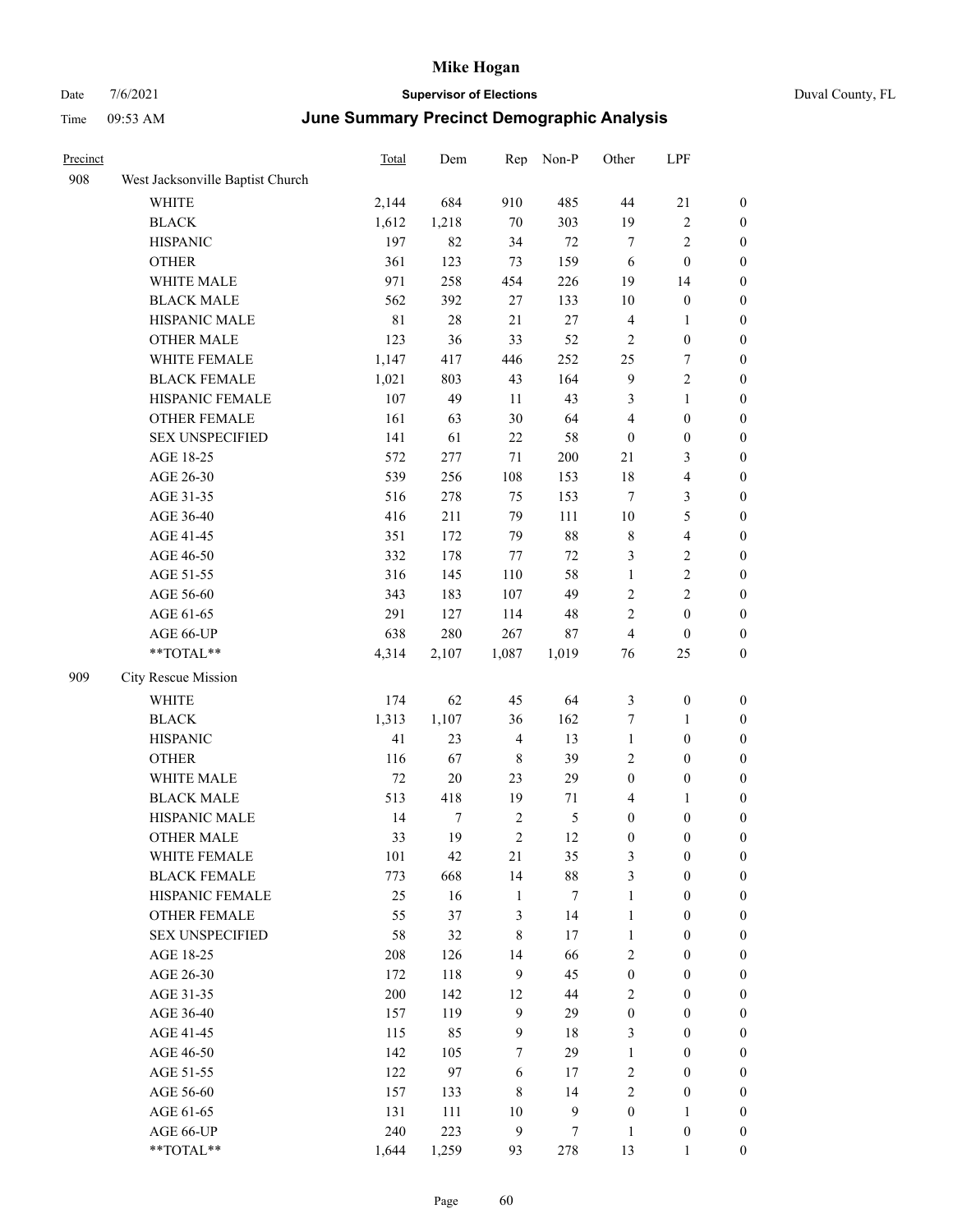| Precinct |                                                             | <b>Total</b> | Dem   | Rep            | Non-P       | Other            | LPF              |                  |
|----------|-------------------------------------------------------------|--------------|-------|----------------|-------------|------------------|------------------|------------------|
| 910      | Wallace Small Senior Citizen Center                         |              |       |                |             |                  |                  |                  |
|          | WHITE                                                       | 292          | 99    | 127            | 60          | $\overline{4}$   | $\sqrt{2}$       | $\boldsymbol{0}$ |
|          | <b>BLACK</b>                                                | 2,015        | 1,708 | 57             | 239         | 10               | $\mathbf{1}$     | $\boldsymbol{0}$ |
|          | <b>HISPANIC</b>                                             | 38           | 19    | 6              | 13          | $\boldsymbol{0}$ | $\boldsymbol{0}$ | $\boldsymbol{0}$ |
|          | <b>OTHER</b>                                                | 162          | 81    | 9              | 71          | $\mathbf{1}$     | $\boldsymbol{0}$ | $\overline{0}$   |
|          | WHITE MALE                                                  | 111          | 34    | 53             | $20\,$      | 3                | $\mathbf{1}$     | $\boldsymbol{0}$ |
|          | <b>BLACK MALE</b>                                           | 804          | 661   | $22\,$         | 113         | 7                | $\mathbf{1}$     | $\boldsymbol{0}$ |
|          | HISPANIC MALE                                               | 13           | 7     | 1              | 5           | $\boldsymbol{0}$ | $\boldsymbol{0}$ | 0                |
|          | <b>OTHER MALE</b>                                           | 55           | 26    | $\mathfrak{H}$ | 24          | $\boldsymbol{0}$ | $\boldsymbol{0}$ | 0                |
|          | WHITE FEMALE                                                | 177          | 64    | 74             | 37          | 1                | $\mathbf{1}$     | 0                |
|          | <b>BLACK FEMALE</b>                                         | 1,164        | 1,013 | 33             | 115         | 3                | $\boldsymbol{0}$ | $\boldsymbol{0}$ |
|          | HISPANIC FEMALE                                             | 24           | 11    | $\sqrt{5}$     | $\,$ 8 $\,$ | $\boldsymbol{0}$ | $\boldsymbol{0}$ | $\boldsymbol{0}$ |
|          | OTHER FEMALE                                                | 70           | 44    | $\overline{4}$ | 22          | $\boldsymbol{0}$ | $\boldsymbol{0}$ | $\boldsymbol{0}$ |
|          | <b>SEX UNSPECIFIED</b>                                      | 89           | 47    | $\overline{2}$ | 39          | $\mathbf{1}$     | $\boldsymbol{0}$ | $\boldsymbol{0}$ |
|          | AGE 18-25                                                   | 315          | 219   | 21             | 72          | 3                | $\boldsymbol{0}$ | $\boldsymbol{0}$ |
|          | AGE 26-30                                                   | 241          | 171   | 14             | 54          | $\mathbf{1}$     | $\mathbf{1}$     | $\boldsymbol{0}$ |
|          | AGE 31-35                                                   | 308          | 217   | 18             | 70          | 3                | $\boldsymbol{0}$ | 0                |
|          | AGE 36-40                                                   | 218          | 156   | 14             | 45          | $\mathbf{2}$     | $\mathbf{1}$     | 0                |
|          | AGE 41-45                                                   | 188          | 146   | 9              | 31          | $\mathbf{1}$     | $\mathbf{1}$     | 0                |
|          | AGE 46-50                                                   | 201          | 158   | 19             | 22          | $\overline{c}$   | $\boldsymbol{0}$ | 0                |
|          | AGE 51-55                                                   | 205          | 157   | $20\,$         | $28\,$      | $\boldsymbol{0}$ | $\boldsymbol{0}$ | $\boldsymbol{0}$ |
|          | AGE 56-60                                                   | 231          | 178   | 23             | $28\,$      | $\overline{c}$   | $\boldsymbol{0}$ | $\boldsymbol{0}$ |
|          | AGE 61-65                                                   | 222          | 180   | 20             | $22\,$      | $\boldsymbol{0}$ | $\boldsymbol{0}$ | $\boldsymbol{0}$ |
|          | AGE 66-UP                                                   | 378          | 325   | 41             | 11          | $\mathbf{1}$     | $\boldsymbol{0}$ | $\boldsymbol{0}$ |
|          | **TOTAL**                                                   | 2,507        | 1,907 | 199            | 383         | 15               | 3                | $\boldsymbol{0}$ |
| 911      | Edith Brown Ford Community Center                           |              |       |                |             |                  |                  |                  |
|          | WHITE                                                       | 774          | 230   | 317            | 209         | 15               | 3                | $\boldsymbol{0}$ |
|          | <b>BLACK</b>                                                | 2,592        | 2,154 | 96             | 325         | 15               | $\overline{2}$   | $\boldsymbol{0}$ |
|          | <b>HISPANIC</b>                                             | 98           | 41    | 18             | 37          | $\overline{2}$   | $\boldsymbol{0}$ | $\boldsymbol{0}$ |
|          | <b>OTHER</b>                                                | 252          | 106   | 39             | 105         | $\mathfrak{2}$   | $\boldsymbol{0}$ | 0                |
|          | WHITE MALE                                                  | 365          | 90    | 168            | 98          | $\,$ 8 $\,$      | $\mathbf{1}$     | 0                |
|          | <b>BLACK MALE</b>                                           | 989          | 786   | 48             | 149         | 5                | $\mathbf{1}$     | $\boldsymbol{0}$ |
|          | HISPANIC MALE                                               | 43           | 16    | 12             | 15          | $\boldsymbol{0}$ | $\boldsymbol{0}$ | $\boldsymbol{0}$ |
|          | <b>OTHER MALE</b>                                           | 83           | 34    | 13             | 35          | 1                | $\bf{0}$         | $\theta$         |
|          | WHITE FEMALE                                                | 391          | 137   | 141            | 106         | 5                | $\overline{c}$   | 0                |
|          | <b>BLACK FEMALE</b>                                         | 1,529        | 1,306 | $44\,$         | 169         | 9                | $\mathbf{1}$     | 0                |
|          | HISPANIC FEMALE                                             | 54           | 24    | 6              | $22\,$      | $\overline{c}$   | $\boldsymbol{0}$ | 0                |
|          | <b>OTHER FEMALE</b>                                         | 102          | 51    | 17             | 33          | $\mathbf{1}$     | $\boldsymbol{0}$ | 0                |
|          | <b>SEX UNSPECIFIED</b>                                      | 160          | 87    | 21             | 49          | 3                | $\boldsymbol{0}$ | 0                |
|          | AGE 18-25                                                   | 467          | 268   | 36             | 157         | 6                | $\boldsymbol{0}$ | 0                |
|          | AGE 26-30                                                   | 366          | 238   | 35             | $88\,$      | 3                | $\overline{c}$   | 0                |
|          | AGE 31-35                                                   | 353          | 239   | 34             | 74          | 6                | $\boldsymbol{0}$ | 0                |
|          | AGE 36-40                                                   | 350          | 238   | 27             | 84          | 1                | $\boldsymbol{0}$ | 0                |
|          | AGE 41-45                                                   | 286          | 194   | 31             | 57          | $\overline{c}$   | $\sqrt{2}$       | $\boldsymbol{0}$ |
|          | AGE 46-50                                                   | 298          | 189   | 46             | 59          | 4                | $\boldsymbol{0}$ | 0                |
|          | AGE 51-55                                                   | 271          | 197   | 29             | 41          | 4                | $\boldsymbol{0}$ | 0                |
|          | AGE 56-60                                                   | 357          | 250   | 68             | 35          | 3                | $\mathbf{1}$     | 0                |
|          | AGE 61-65                                                   | 349          | 247   | 56             | 42          | 4                | $\boldsymbol{0}$ | 0                |
|          | AGE 66-UP                                                   | 619          | 471   | $108\,$        | 39          | 1                | $\boldsymbol{0}$ | 0                |
|          | $\mathrm{*}\mathrm{*} \mathrm{TOTAL} \mathrm{*} \mathrm{*}$ | 3,716        | 2,531 | 470            | 676         | 34               | 5                | 0                |
|          |                                                             |              |       |                |             |                  |                  |                  |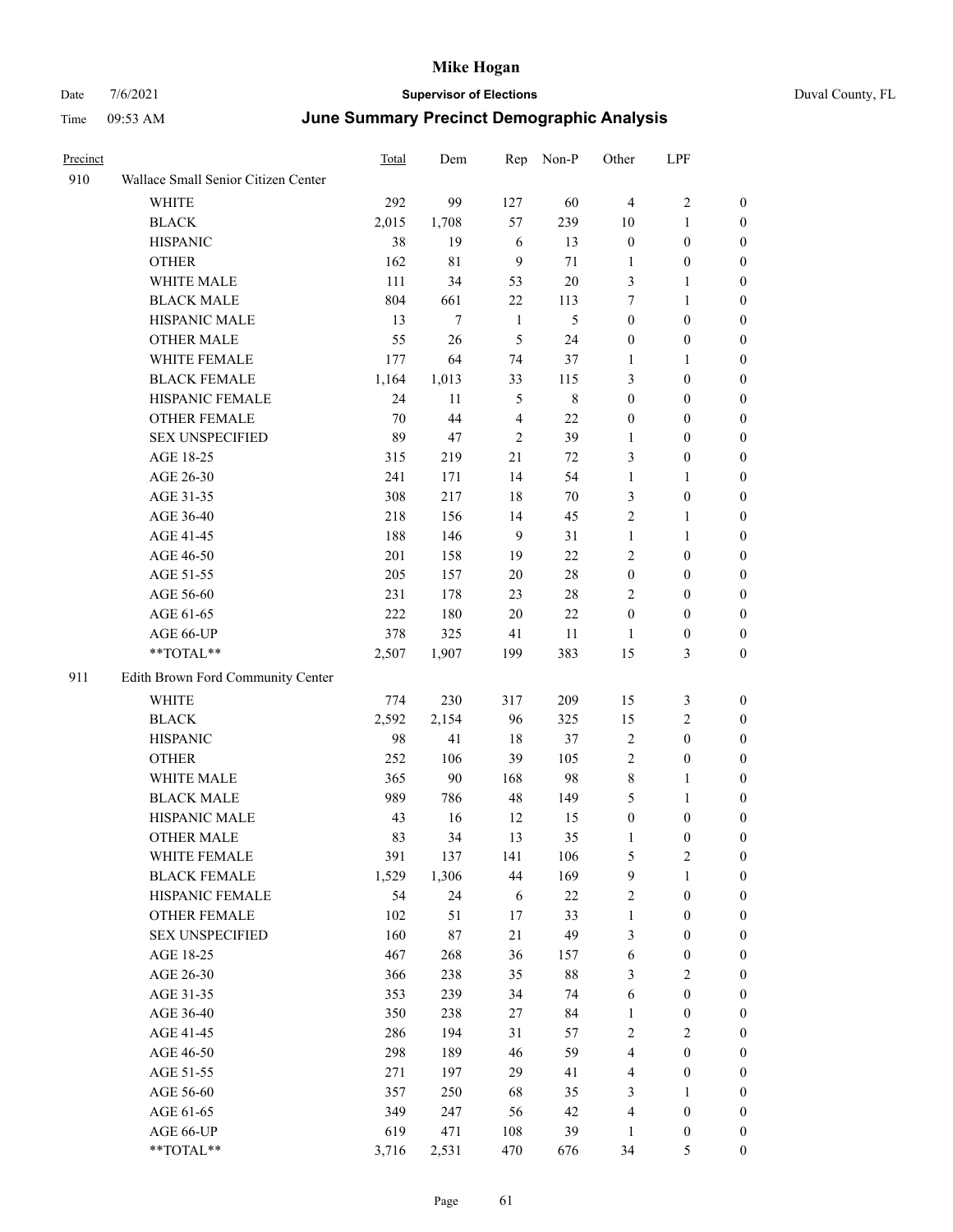| Duval County, FL |
|------------------|
|------------------|

| Precinct |                             | Total  | Dem    | Rep                     | Non-P                   | Other            | LPF                     |                  |
|----------|-----------------------------|--------|--------|-------------------------|-------------------------|------------------|-------------------------|------------------|
| 912      | Beaver St Enterprise Center |        |        |                         |                         |                  |                         |                  |
|          | WHITE                       | 61     | 23     | 14                      | $20\,$                  | $\overline{4}$   | $\boldsymbol{0}$        | $\boldsymbol{0}$ |
|          | <b>BLACK</b>                | 1,558  | 1,281  | 41                      | 222                     | 12               | $\overline{2}$          | $\boldsymbol{0}$ |
|          | <b>HISPANIC</b>             | 20     | 8      | $\mathfrak{Z}$          | 9                       | $\boldsymbol{0}$ | $\boldsymbol{0}$        | 0                |
|          | <b>OTHER</b>                | 158    | 74     | $\sqrt{2}$              | 79                      | $\overline{c}$   | $\mathbf{1}$            | $\boldsymbol{0}$ |
|          | WHITE MALE                  | $22\,$ | $10\,$ | 5                       | 6                       | $\mathbf{1}$     | $\boldsymbol{0}$        | $\boldsymbol{0}$ |
|          | <b>BLACK MALE</b>           | 675    | 532    | 14                      | 122                     | 5                | $\sqrt{2}$              | $\boldsymbol{0}$ |
|          | HISPANIC MALE               | 9      | 3      | $\mathbf{1}$            | 5                       | $\boldsymbol{0}$ | $\boldsymbol{0}$        | $\boldsymbol{0}$ |
|          | <b>OTHER MALE</b>           | 58     | 34     | $\mathbf{1}$            | 21                      | $\mathbf{1}$     | $\mathbf{1}$            | $\boldsymbol{0}$ |
|          | WHITE FEMALE                | 35     | 13     | 6                       | 13                      | 3                | $\boldsymbol{0}$        | $\boldsymbol{0}$ |
|          | <b>BLACK FEMALE</b>         | 847    | 726    | 25                      | 89                      | 7                | $\boldsymbol{0}$        | $\boldsymbol{0}$ |
|          | HISPANIC FEMALE             | 11     | 5      | $\sqrt{2}$              | $\overline{\mathbf{4}}$ | $\boldsymbol{0}$ | $\boldsymbol{0}$        | $\boldsymbol{0}$ |
|          | OTHER FEMALE                | 43     | 26     | $\mathbf{1}$            | 16                      | $\boldsymbol{0}$ | $\boldsymbol{0}$        | 0                |
|          | <b>SEX UNSPECIFIED</b>      | 97     | 37     | 5                       | 54                      | $\mathbf{1}$     | $\boldsymbol{0}$        | 0                |
|          | AGE 18-25                   | 331    | 210    | 6                       | 111                     | 3                | $\mathbf{1}$            | $\boldsymbol{0}$ |
|          | AGE 26-30                   | 232    | 163    | 5                       | 61                      | $\overline{c}$   | 1                       | $\boldsymbol{0}$ |
|          | AGE 31-35                   | 210    | 156    | 7                       | 45                      | $\mathbf{1}$     | $\mathbf{1}$            | $\boldsymbol{0}$ |
|          | AGE 36-40                   | 191    | 141    | 7                       | 40                      | 3                | $\boldsymbol{0}$        | $\boldsymbol{0}$ |
|          | AGE 41-45                   | 109    | 84     | $\overline{4}$          | $20\,$                  | $\mathbf{1}$     | $\boldsymbol{0}$        | $\boldsymbol{0}$ |
|          | AGE 46-50                   | 107    | 87     | 6                       | 13                      | $\mathbf{1}$     | $\boldsymbol{0}$        | $\boldsymbol{0}$ |
|          | AGE 51-55                   | 114    | 93     | 7                       | 12                      | $\overline{c}$   | $\boldsymbol{0}$        | $\boldsymbol{0}$ |
|          | AGE 56-60                   | 148    | 124    | $\,$ 8 $\,$             | 14                      | $\overline{c}$   | $\boldsymbol{0}$        | $\boldsymbol{0}$ |
|          | AGE 61-65                   | 134    | 123    | $\overline{\mathbf{4}}$ | 5                       | $\mathfrak{2}$   | $\boldsymbol{0}$        | 0                |
|          | AGE 66-UP                   | 221    | 205    | 6                       | 9                       | $\mathbf{1}$     | $\boldsymbol{0}$        | 0                |
|          | $**TOTAL**$                 | 1,797  | 1,386  | 60                      | 330                     | 18               | 3                       | $\boldsymbol{0}$ |
| 913      | Wesconnett Assembly of God  |        |        |                         |                         |                  |                         |                  |
|          | <b>WHITE</b>                | 789    | 204    | 378                     | 183                     | $20\,$           | 4                       | $\boldsymbol{0}$ |
|          | <b>BLACK</b>                | 1,195  | 940    | 45                      | 196                     | 10               | $\overline{\mathbf{4}}$ | $\boldsymbol{0}$ |
|          | <b>HISPANIC</b>             | 235    | 98     | 31                      | 101                     | 5                | $\boldsymbol{0}$        | $\boldsymbol{0}$ |
|          | <b>OTHER</b>                | 198    | 70     | $47\,$                  | 79                      | $\mathbf{1}$     | $\mathbf{1}$            | $\boldsymbol{0}$ |
|          | WHITE MALE                  | 351    | 78     | 187                     | 71                      | 11               | $\overline{\mathbf{4}}$ | $\boldsymbol{0}$ |
|          | <b>BLACK MALE</b>           | 368    | 275    | 17                      | $72\,$                  | $\overline{4}$   | $\boldsymbol{0}$        | $\boldsymbol{0}$ |
|          | HISPANIC MALE               | 92     | 33     | 15                      | 42                      | $\overline{c}$   | $\boldsymbol{0}$        | $\boldsymbol{0}$ |
|          | <b>OTHER MALE</b>           | 69     | 18     | 18                      | 31                      | $\mathbf{1}$     | 1                       | $\boldsymbol{0}$ |
|          | WHITE FEMALE                | 428    | 124    | 187                     | 108                     | $\overline{9}$   | $\boldsymbol{0}$        | 0                |
|          | <b>BLACK FEMALE</b>         | 801    | 646    | 26                      | 120                     | 5                | $\overline{\mathbf{4}}$ | 0                |
|          | HISPANIC FEMALE             | 139    | 61     | 16                      | 59                      | 3                | $\boldsymbol{0}$        | $\overline{0}$   |
|          | <b>OTHER FEMALE</b>         | 106    | 44     | $28\,$                  | 34                      | $\boldsymbol{0}$ | $\boldsymbol{0}$        | 0                |
|          | <b>SEX UNSPECIFIED</b>      | 63     | 33     | $\tau$                  | 22                      | $\mathbf{1}$     | $\boldsymbol{0}$        | $\boldsymbol{0}$ |
|          | AGE 18-25                   | 284    | 141    | 43                      | 97                      | 3                | $\boldsymbol{0}$        | 0                |
|          | AGE 26-30                   | 306    | 160    | 45                      | 94                      | 4                | $\mathfrak{Z}$          | 0                |
|          | AGE 31-35                   | 283    | 155    | 34                      | $88\,$                  | 3                | $\mathfrak{Z}$          | $\overline{0}$   |
|          | AGE 36-40                   | 215    | 117    | 32                      | 61                      | 5                | $\boldsymbol{0}$        | 0                |
|          | AGE 41-45                   | 186    | 108    | 32                      | 41                      | $\mathfrak s$    | $\boldsymbol{0}$        | 0                |
|          | AGE 46-50                   | 208    | 120    | 34                      | 50                      | $\sqrt{2}$       | $\sqrt{2}$              | 0                |
|          | AGE 51-55                   | 196    | 112    | 51                      | 27                      | $\mathfrak s$    | $\mathbf{1}$            | 0                |
|          | AGE 56-60                   | 192    | 114    | 47                      | $28\,$                  | 3                | $\boldsymbol{0}$        | $\boldsymbol{0}$ |
|          | AGE 61-65                   | 173    | 102    | 43                      | 26                      | $\sqrt{2}$       | $\boldsymbol{0}$        | $\boldsymbol{0}$ |
|          | AGE 66-UP                   | 374    | 183    | 140                     | 47                      | 4                | $\boldsymbol{0}$        | $\boldsymbol{0}$ |
|          | $**TOTAL**$                 | 2,417  | 1,312  | 501                     | 559                     | 36               | 9                       | $\boldsymbol{0}$ |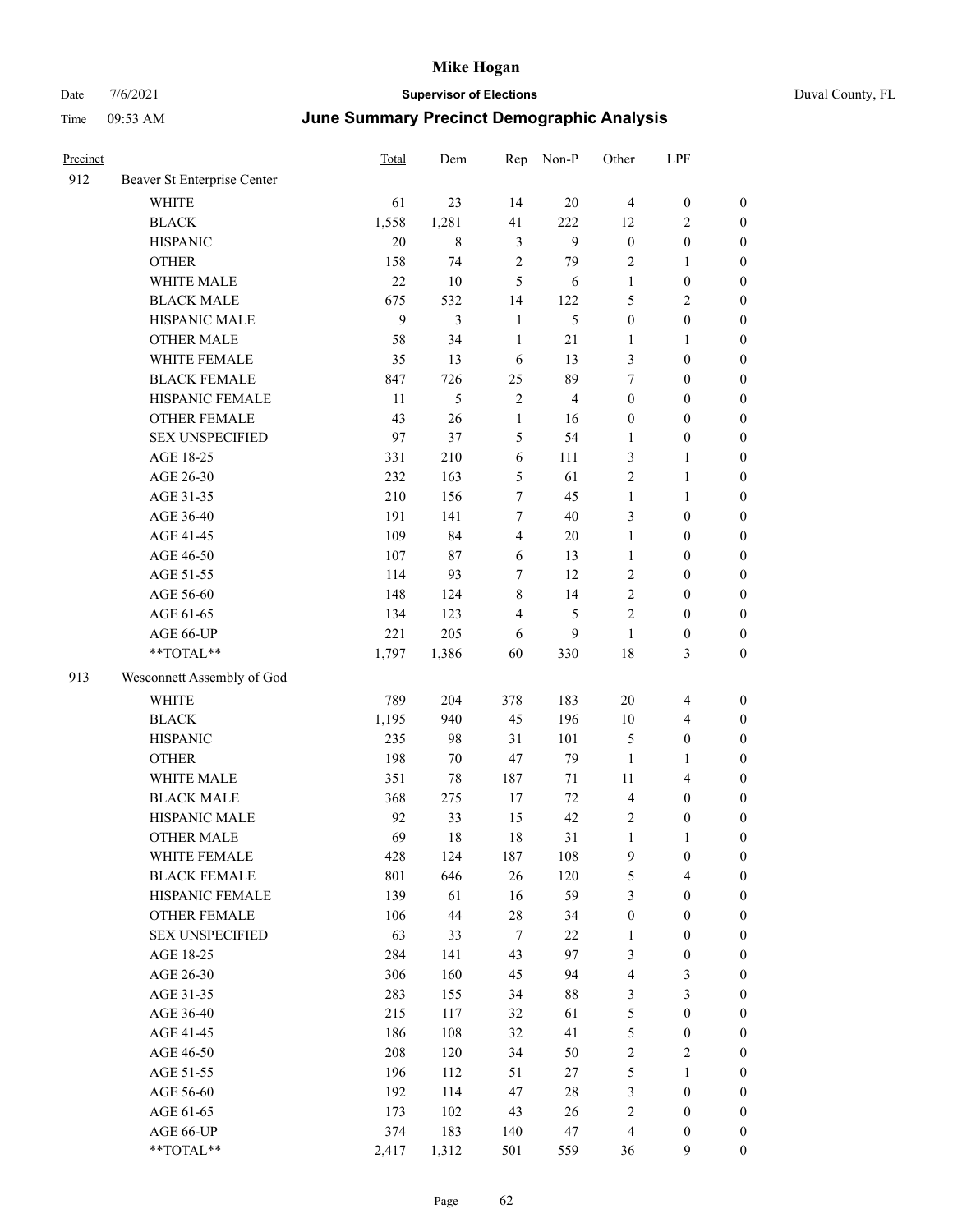## Date 7/6/2021 **Supervisor of Elections** Duval County, FL Time 09:53 AM **June Summary Precinct Demographic Analysis**

| Precinct |                                | Total  | Dem    | Rep            | Non-P  | Other            | LPF              |                  |
|----------|--------------------------------|--------|--------|----------------|--------|------------------|------------------|------------------|
| 914      | Elks Lodge #2605               |        |        |                |        |                  |                  |                  |
|          | WHITE                          | 1,851  | 414    | 940            | 452    | 30               | 15               | $\boldsymbol{0}$ |
|          | <b>BLACK</b>                   | 2,213  | 1,691  | 76             | 422    | 24               | $\boldsymbol{0}$ | $\boldsymbol{0}$ |
|          | <b>HISPANIC</b>                | 557    | 215    | 99             | 234    | $\overline{7}$   | 2                | $\boldsymbol{0}$ |
|          | <b>OTHER</b>                   | 652    | 225    | 160            | 251    | 14               | 2                | $\boldsymbol{0}$ |
|          | WHITE MALE                     | 888    | 153    | 490            | 219    | 17               | 9                | $\boldsymbol{0}$ |
|          | <b>BLACK MALE</b>              | 867    | 606    | 43             | 205    | 13               | $\boldsymbol{0}$ | $\boldsymbol{0}$ |
|          | HISPANIC MALE                  | 251    | 91     | 53             | 102    | $\mathfrak{S}$   | $\boldsymbol{0}$ | $\boldsymbol{0}$ |
|          | <b>OTHER MALE</b>              | 235    | 69     | 59             | 98     | $\tau$           | 2                | $\boldsymbol{0}$ |
|          | WHITE FEMALE                   | 942    | 255    | 443            | 225    | 13               | 6                | $\boldsymbol{0}$ |
|          | <b>BLACK FEMALE</b>            | 1,315  | 1,059  | 33             | 212    | 11               | $\boldsymbol{0}$ | $\boldsymbol{0}$ |
|          | HISPANIC FEMALE                | 285    | 117    | 43             | 123    | $\boldsymbol{0}$ | 2                | $\boldsymbol{0}$ |
|          | <b>OTHER FEMALE</b>            | 340    | 133    | 86             | 115    | 6                | $\boldsymbol{0}$ | $\boldsymbol{0}$ |
|          | <b>SEX UNSPECIFIED</b>         | 150    | 62     | 25             | 60     | $\mathfrak{Z}$   | $\boldsymbol{0}$ | $\boldsymbol{0}$ |
|          | AGE 18-25                      | 669    | 305    | 111            | 233    | 18               | 2                | $\boldsymbol{0}$ |
|          | AGE 26-30                      | 643    | 281    | 117            | 228    | 13               | 4                | $\boldsymbol{0}$ |
|          | AGE 31-35                      | 611    | 324    | 92             | 184    | $\,8\,$          | 3                | $\boldsymbol{0}$ |
|          | AGE 36-40                      | 536    | 282    | 102            | 141    | 10               | 1                | $\boldsymbol{0}$ |
|          | AGE 41-45                      | 502    | 259    | 98             | 135    | $\boldsymbol{7}$ | 3                | $\boldsymbol{0}$ |
|          | AGE 46-50                      | 421    | 221    | 97             | 100    | $\mathfrak{Z}$   | $\boldsymbol{0}$ | $\boldsymbol{0}$ |
|          | AGE 51-55                      | 406    | 213    | 104            | 86     | 3                | $\boldsymbol{0}$ | $\boldsymbol{0}$ |
|          | AGE 56-60                      | 417    | 196    | 137            | 77     | $\overline{2}$   | 5                | $\boldsymbol{0}$ |
|          | AGE 61-65                      | 352    | 158    | 124            | 68     | $\sqrt{2}$       | $\boldsymbol{0}$ | $\boldsymbol{0}$ |
|          | AGE 66-UP                      | 716    | 306    | 293            | 107    | 9                | 1                | $\boldsymbol{0}$ |
|          | **TOTAL**                      | 5,273  | 2,545  | 1,275          | 1,359  | 75               | 19               | $\boldsymbol{0}$ |
| 1001     | Charles Clark Community Center |        |        |                |        |                  |                  |                  |
|          | <b>WHITE</b>                   | 257    | 65     | 119            | 69     | $\mathbf{1}$     | 3                | $\boldsymbol{0}$ |
|          | <b>BLACK</b>                   | 2,801  | 2,444  | 68             | 269    | 19               | $\mathbf{1}$     | $\boldsymbol{0}$ |
|          | <b>HISPANIC</b>                | 41     | 16     | 11             | 14     | $\boldsymbol{0}$ | $\boldsymbol{0}$ | $\boldsymbol{0}$ |
|          | <b>OTHER</b>                   | 185    | 112    | 11             | 59     | $\sqrt{2}$       | 1                | $\boldsymbol{0}$ |
|          | WHITE MALE                     | 125    | $28\,$ | 59             | 35     | $\boldsymbol{0}$ | 3                | $\boldsymbol{0}$ |
|          | <b>BLACK MALE</b>              | 1,131  | 948    | 38             | 134    | 11               | $\boldsymbol{0}$ | $\boldsymbol{0}$ |
|          | HISPANIC MALE                  | 21     | 6      | 6              | 9      | $\boldsymbol{0}$ | $\boldsymbol{0}$ | $\boldsymbol{0}$ |
|          | <b>OTHER MALE</b>              | 66     | 42     | 6              | 17     | $\boldsymbol{0}$ | 1                | $\boldsymbol{0}$ |
|          | WHITE FEMALE                   | 126    | 34     | 57             | 34     | $\mathbf{1}$     | $\boldsymbol{0}$ | $\boldsymbol{0}$ |
|          | <b>BLACK FEMALE</b>            | 1,616  | 1,450  | 29             | 128    | $\,$ 8 $\,$      | 1                | $\boldsymbol{0}$ |
|          | HISPANIC FEMALE                | 19     | $10\,$ | $\overline{4}$ | 5      | $\boldsymbol{0}$ | $\boldsymbol{0}$ | $\boldsymbol{0}$ |
|          | <b>OTHER FEMALE</b>            | $71\,$ | 45     | $\overline{4}$ | $20\,$ | $\sqrt{2}$       | $\boldsymbol{0}$ | $\boldsymbol{0}$ |
|          | <b>SEX UNSPECIFIED</b>         | 109    | 74     | 6              | 29     | $\boldsymbol{0}$ | $\boldsymbol{0}$ | $\boldsymbol{0}$ |
|          | AGE 18-25                      | 363    | 225    | $22\,$         | 109    | 6                | 1                | $\boldsymbol{0}$ |
|          | AGE 26-30                      | 271    | 186    | 14             | 66     | $\overline{4}$   | 1                | $\boldsymbol{0}$ |
|          | AGE 31-35                      | 281    | 204    | 22             | 52     | $\overline{2}$   | 1                | $\boldsymbol{0}$ |
|          | AGE 36-40                      | 239    | 187    | 21             | 30     | $\mathbf{1}$     | $\boldsymbol{0}$ | $\boldsymbol{0}$ |
|          | AGE 41-45                      | 228    | 174    | $20\,$         | 30     | $\sqrt{2}$       | $\mathbf{2}$     | $\boldsymbol{0}$ |
|          | AGE 46-50                      | 280    | 223    | 23             | 31     | $\mathfrak{Z}$   | $\boldsymbol{0}$ | $\boldsymbol{0}$ |
|          | AGE 51-55                      | 232    | 190    | 14             | 26     | $\sqrt{2}$       | $\boldsymbol{0}$ | $\boldsymbol{0}$ |
|          | AGE 56-60                      | 298    | 252    | 18             | 28     | $\boldsymbol{0}$ | $\boldsymbol{0}$ | $\boldsymbol{0}$ |
|          | AGE 61-65                      | 265    | 226    | 19             | $18\,$ | $\overline{2}$   | $\mathbf{0}$     | $\boldsymbol{0}$ |

AGE 66-UP 827 770 36 21 0 0 \*\*TOTAL\*\* 3,284 2,637 209 411 22 5 0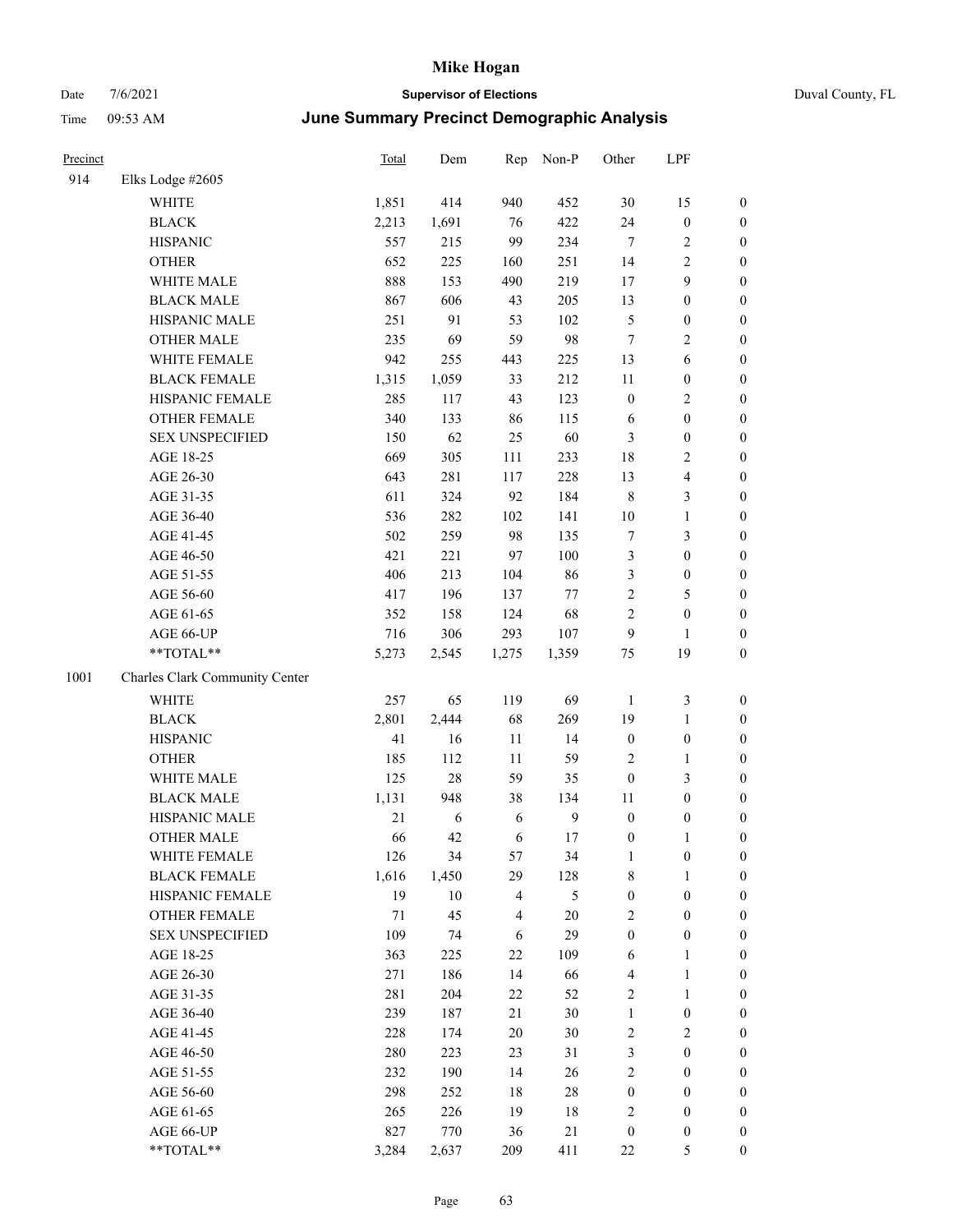| Precinct |                                                            | <b>Total</b> | Dem                      | Rep              | Non-P       | Other            | LPF              |                  |
|----------|------------------------------------------------------------|--------------|--------------------------|------------------|-------------|------------------|------------------|------------------|
| 1002     | Woodlawn Presbyterian Church                               |              |                          |                  |             |                  |                  |                  |
|          | <b>WHITE</b>                                               | 88           | 35                       | 32               | 17          | $\overline{4}$   | $\boldsymbol{0}$ | $\boldsymbol{0}$ |
|          | <b>BLACK</b>                                               | 3,105        | 2,707                    | 73               | 311         | 13               | 1                | $\boldsymbol{0}$ |
|          | <b>HISPANIC</b>                                            | 23           | 10                       | $\sqrt{2}$       | 11          | $\boldsymbol{0}$ | $\boldsymbol{0}$ | $\boldsymbol{0}$ |
|          | <b>OTHER</b>                                               | 184          | 92                       | $\overline{4}$   | 86          | $\overline{2}$   | $\boldsymbol{0}$ | $\boldsymbol{0}$ |
|          | WHITE MALE                                                 | 38           | 12                       | 14               | 10          | $\sqrt{2}$       | 0                | $\boldsymbol{0}$ |
|          | <b>BLACK MALE</b>                                          | 1,229        | 1,039                    | 35               | 146         | $\,$ 8 $\,$      | 1                | $\boldsymbol{0}$ |
|          | HISPANIC MALE                                              | 8            | $\overline{4}$           | $\mathbf{1}$     | 3           | $\boldsymbol{0}$ | $\boldsymbol{0}$ | $\boldsymbol{0}$ |
|          | <b>OTHER MALE</b>                                          | 66           | 34                       | $\mathbf{1}$     | 30          | $\mathbf{1}$     | $\boldsymbol{0}$ | $\boldsymbol{0}$ |
|          | WHITE FEMALE                                               | 46           | 22                       | 15               | $\tau$      | $\overline{2}$   | $\boldsymbol{0}$ | $\boldsymbol{0}$ |
|          | <b>BLACK FEMALE</b>                                        | 1,826        | 1,631                    | 36               | 155         | $\overline{4}$   | $\boldsymbol{0}$ | $\boldsymbol{0}$ |
|          | HISPANIC FEMALE                                            | 15           | 6                        | $\mathbf{1}$     | $\,$ 8 $\,$ | $\boldsymbol{0}$ | $\boldsymbol{0}$ | $\boldsymbol{0}$ |
|          | OTHER FEMALE                                               | 63           | 35                       | $\boldsymbol{0}$ | 27          | $\mathbf{1}$     | $\boldsymbol{0}$ | $\boldsymbol{0}$ |
|          | <b>SEX UNSPECIFIED</b>                                     | 109          | 61                       | 8                | 39          | $\mathbf{1}$     | $\boldsymbol{0}$ | $\boldsymbol{0}$ |
|          | AGE 18-25                                                  | 376          | 257                      | $\overline{7}$   | 110         | $\overline{2}$   | $\boldsymbol{0}$ | $\boldsymbol{0}$ |
|          | AGE 26-30                                                  | 288          | 205                      | 10               | 72          | $\boldsymbol{0}$ | 1                | $\boldsymbol{0}$ |
|          | AGE 31-35                                                  | 283          | 226                      | $\overline{4}$   | 50          | 3                | $\boldsymbol{0}$ | $\boldsymbol{0}$ |
|          | AGE 36-40                                                  | 248          | 193                      | 9                | 42          | $\overline{4}$   | $\boldsymbol{0}$ | $\boldsymbol{0}$ |
|          | AGE 41-45                                                  | 240          | 193                      | 12               | 35          | $\boldsymbol{0}$ | $\boldsymbol{0}$ | $\boldsymbol{0}$ |
|          | AGE 46-50                                                  | 257          | 223                      | $\tau$           | 26          | 1                | $\boldsymbol{0}$ | $\boldsymbol{0}$ |
|          | AGE 51-55                                                  | 235          | 198                      | 9                | 25          | 3                | $\boldsymbol{0}$ | $\boldsymbol{0}$ |
|          | AGE 56-60                                                  | 314          | 273                      | 15               | 23          | 3                | $\boldsymbol{0}$ | $\boldsymbol{0}$ |
|          | AGE 61-65                                                  | 310          | 270                      | 19               | $20\,$      | $\mathbf{1}$     | $\boldsymbol{0}$ | $\boldsymbol{0}$ |
|          | AGE 66-UP                                                  | 849          | 806                      | 19               | $22\,$      | $\sqrt{2}$       | $\boldsymbol{0}$ | $\boldsymbol{0}$ |
|          | **TOTAL**                                                  | 3,400        | 2,844                    | 111              | 425         | 19               | 1                | $\boldsymbol{0}$ |
| 1003     | Zion Hope Missionary Baptist Church                        |              |                          |                  |             |                  |                  |                  |
|          | <b>WHITE</b>                                               | 35           | 13                       | 14               | 8           | $\boldsymbol{0}$ | $\boldsymbol{0}$ | $\boldsymbol{0}$ |
|          | <b>BLACK</b>                                               | 1,870        | 1,647                    | 47               | 168         | 8                | $\boldsymbol{0}$ | $\boldsymbol{0}$ |
|          | <b>HISPANIC</b>                                            | $20\,$       | $10\,$                   | $\boldsymbol{0}$ | 10          | $\boldsymbol{0}$ | $\boldsymbol{0}$ | $\boldsymbol{0}$ |
|          | <b>OTHER</b>                                               | 103          | 56                       | 4                | 43          | $\boldsymbol{0}$ | $\boldsymbol{0}$ | $\boldsymbol{0}$ |
|          | WHITE MALE                                                 | 15           | 3                        | 6                | 6           | $\boldsymbol{0}$ | $\boldsymbol{0}$ | $\boldsymbol{0}$ |
|          | <b>BLACK MALE</b>                                          | 693          | 587                      | 20               | 81          | 5                | $\boldsymbol{0}$ | $\boldsymbol{0}$ |
|          | HISPANIC MALE                                              | $\,$ 8 $\,$  | $\overline{\mathcal{L}}$ | $\boldsymbol{0}$ | 4           | $\boldsymbol{0}$ | 0                | $\boldsymbol{0}$ |
|          | <b>OTHER MALE</b>                                          | 39           | 24                       | 1                | 14          | $\boldsymbol{0}$ | 0                | $\boldsymbol{0}$ |
|          | WHITE FEMALE                                               | $20\,$       | 10                       | $\,$ 8 $\,$      | $\sqrt{2}$  | $\boldsymbol{0}$ | $\boldsymbol{0}$ | $\boldsymbol{0}$ |
|          | <b>BLACK FEMALE</b>                                        | 1,135        | 1,027                    | 25               | $80\,$      | $\mathfrak{Z}$   | $\boldsymbol{0}$ | $\boldsymbol{0}$ |
|          | HISPANIC FEMALE                                            | $\mathbf{9}$ | 6                        | $\boldsymbol{0}$ | 3           | $\boldsymbol{0}$ | $\boldsymbol{0}$ | $\boldsymbol{0}$ |
|          | <b>OTHER FEMALE</b>                                        | 35           | 17                       | $\sqrt{2}$       | 16          | $\boldsymbol{0}$ | $\boldsymbol{0}$ | $\boldsymbol{0}$ |
|          | <b>SEX UNSPECIFIED</b>                                     | 74           | 48                       | 3                | 23          | $\boldsymbol{0}$ | $\boldsymbol{0}$ | $\boldsymbol{0}$ |
|          | AGE 18-25                                                  | 232          | 160                      | $\,$ 8 $\,$      | 61          | $\mathfrak{Z}$   | $\boldsymbol{0}$ | $\boldsymbol{0}$ |
|          | AGE 26-30                                                  | 192          | 158                      | 5                | $28\,$      | $\mathbf{1}$     | $\boldsymbol{0}$ | $\boldsymbol{0}$ |
|          | AGE 31-35                                                  | 203          | 168                      | 3                | 32          | $\boldsymbol{0}$ | $\boldsymbol{0}$ | $\boldsymbol{0}$ |
|          | AGE 36-40                                                  | 159          | 122                      | $\,$ 8 $\,$      | 29          | $\boldsymbol{0}$ | $\boldsymbol{0}$ | $\boldsymbol{0}$ |
|          | AGE 41-45                                                  | 156          | 124                      | 5                | 26          | $\mathbf{1}$     | $\boldsymbol{0}$ | $\boldsymbol{0}$ |
|          | AGE 46-50                                                  | 140          | 122                      | $\,$ 8 $\,$      | 9           | $\mathbf{1}$     | $\boldsymbol{0}$ | $\boldsymbol{0}$ |
|          | AGE 51-55                                                  | 132          | 112                      | $\tau$           | 12          | $\mathbf{1}$     | $\boldsymbol{0}$ | $\boldsymbol{0}$ |
|          | AGE 56-60                                                  | 173          | 159                      | 6                | $\,$ 8 $\,$ | $\boldsymbol{0}$ | $\boldsymbol{0}$ | $\boldsymbol{0}$ |
|          | AGE 61-65                                                  | 172          | 155                      | $\tau$           | 9           | $\mathbf{1}$     | $\boldsymbol{0}$ | $\boldsymbol{0}$ |
|          | AGE 66-UP                                                  | 469          | 446                      | $\,$ 8 $\,$      | 15          | $\boldsymbol{0}$ | $\boldsymbol{0}$ | $\boldsymbol{0}$ |
|          | $\mathrm{*}\mathrm{*} \mathrm{TOTAL} \mathrm{*}\mathrm{*}$ | 2,028        | 1,726                    | 65               | 229         | $\,$ 8 $\,$      | $\boldsymbol{0}$ | $\boldsymbol{0}$ |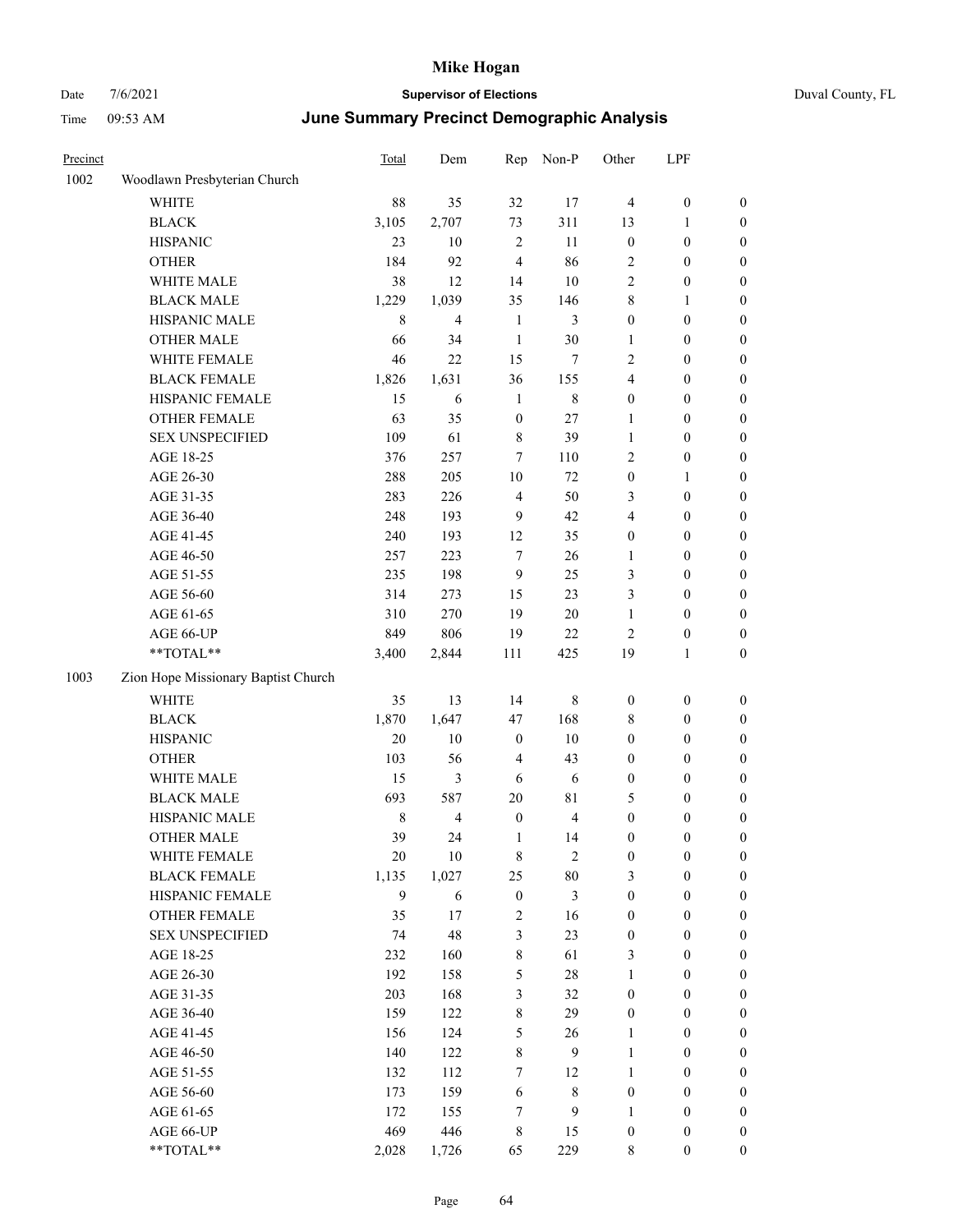| Precinct |                          | <b>Total</b>   | Dem            | Rep            | Non-P          | Other                | LPF                 |                                      |
|----------|--------------------------|----------------|----------------|----------------|----------------|----------------------|---------------------|--------------------------------------|
| 1004     | St Paul AME Church       |                |                |                |                |                      |                     |                                      |
|          | WHITE                    | 34             | 17             | 10             | $\tau$         | $\boldsymbol{0}$     | $\boldsymbol{0}$    | $\boldsymbol{0}$                     |
|          | <b>BLACK</b>             | 2,407          | 2,148          | 34             | 215            | 10                   | $\boldsymbol{0}$    | $\boldsymbol{0}$                     |
|          | <b>HISPANIC</b>          | 14             | 7              | $\overline{2}$ | 5              | $\boldsymbol{0}$     | $\boldsymbol{0}$    | $\boldsymbol{0}$                     |
|          | <b>OTHER</b>             | 116            | 74             | $\,8\,$        | 33             | 1                    | $\boldsymbol{0}$    | $\boldsymbol{0}$                     |
|          | WHITE MALE               | 14             | 5              | 6              | 3              | $\boldsymbol{0}$     | $\boldsymbol{0}$    | $\boldsymbol{0}$                     |
|          | <b>BLACK MALE</b>        | 957            | 811            | $20\,$         | 121            | 5                    | $\boldsymbol{0}$    | $\boldsymbol{0}$                     |
|          | HISPANIC MALE            | $\tau$         | 3              | $\mathbf{1}$   | 3              | $\boldsymbol{0}$     | $\boldsymbol{0}$    | $\boldsymbol{0}$                     |
|          | <b>OTHER MALE</b>        | 32             | 20             | 3              | 8              | $\mathbf{1}$         | $\boldsymbol{0}$    | $\boldsymbol{0}$                     |
|          | WHITE FEMALE             | 18             | 12             | 3              | 3              | $\boldsymbol{0}$     | $\boldsymbol{0}$    | $\boldsymbol{0}$                     |
|          | <b>BLACK FEMALE</b>      | 1,418          | 1,309          | 14             | 90             | 5                    | $\boldsymbol{0}$    | $\boldsymbol{0}$                     |
|          | HISPANIC FEMALE          | $\overline{7}$ | $\overline{4}$ | 1              | $\overline{2}$ | $\boldsymbol{0}$     | $\boldsymbol{0}$    | $\boldsymbol{0}$                     |
|          | <b>OTHER FEMALE</b>      | 53             | 45             | 4              | $\overline{4}$ | $\boldsymbol{0}$     | $\boldsymbol{0}$    | $\boldsymbol{0}$                     |
|          | <b>SEX UNSPECIFIED</b>   | 65             | 37             | $\overline{2}$ | 26             | $\mathbf{0}$         | $\boldsymbol{0}$    | $\boldsymbol{0}$                     |
|          | AGE 18-25                | 244            | 167            | $\,8\,$        | 66             | 3                    | $\boldsymbol{0}$    | $\boldsymbol{0}$                     |
|          | AGE 26-30                | 196            | 158            | 7              | 30             | 1                    | $\boldsymbol{0}$    | $\boldsymbol{0}$                     |
|          | AGE 31-35                | 217            | 164            | 5              | 46             | $\overline{2}$       | $\boldsymbol{0}$    | $\boldsymbol{0}$                     |
|          | AGE 36-40                | 170            | 142            | 9              | 18             | $\mathbf{1}$         | $\boldsymbol{0}$    | $\boldsymbol{0}$                     |
|          | AGE 41-45                | 143            | 121            | $\overline{c}$ | 18             | $\overline{2}$       | $\boldsymbol{0}$    | $\boldsymbol{0}$                     |
|          | AGE 46-50                | 155            | 133            | 3              | 18             | 1                    | $\boldsymbol{0}$    | $\boldsymbol{0}$                     |
|          | AGE 51-55                | 216            | 194            | 5              | 16             | 1                    | $\boldsymbol{0}$    | $\boldsymbol{0}$                     |
|          | AGE 56-60                | 221            | 201            | 6              | 14             | $\boldsymbol{0}$     | $\boldsymbol{0}$    | $\boldsymbol{0}$                     |
|          | AGE 61-65                | 201            | 183            | 3              | 15             | $\boldsymbol{0}$     | $\boldsymbol{0}$    | $\boldsymbol{0}$                     |
|          | AGE 66-UP                | 808            | 783            | 6              | 19             | $\mathbf{0}$         | $\boldsymbol{0}$    | $\boldsymbol{0}$                     |
|          | **TOTAL**                | 2,571          | 2,246          | 54             | 260            | 11                   | $\boldsymbol{0}$    | $\boldsymbol{0}$                     |
| 1005     | Legends Community Center |                |                |                |                |                      |                     |                                      |
|          | <b>WHITE</b>             | 136            | 38             | 51             | 37             | 9                    | $\mathbf{1}$        | $\boldsymbol{0}$                     |
|          | <b>BLACK</b>             | 3,544          | 3,146          | 70             | 313            | 14                   | 1                   | $\boldsymbol{0}$                     |
|          | <b>HISPANIC</b>          | 29             | 17             | 5              | $\tau$         | $\boldsymbol{0}$     | $\boldsymbol{0}$    | $\boldsymbol{0}$                     |
|          | <b>OTHER</b>             | 174            | 102            | 8              | 63             | 1                    | $\boldsymbol{0}$    | $\boldsymbol{0}$                     |
|          | WHITE MALE               | 61             | 16             | 24             | 18             | 3                    | $\boldsymbol{0}$    | $\boldsymbol{0}$                     |
|          | <b>BLACK MALE</b>        | 1,394          | 1,190          | 34             | 164            | 5                    | 1                   | $\boldsymbol{0}$                     |
|          | HISPANIC MALE            | 13             | 5              | $\overline{4}$ | 4              | $\boldsymbol{0}$     | $\boldsymbol{0}$    | $\boldsymbol{0}$                     |
|          | <b>OTHER MALE</b>        | 58             | 30             | $\overline{2}$ | 26             | $\boldsymbol{0}$     | $\boldsymbol{0}$    | $\boldsymbol{0}$                     |
|          | WHITE FEMALE             | 71             | 19             | $26\,$         | 19             | 6                    | $\mathbf{1}$        | $\boldsymbol{0}$                     |
|          | <b>BLACK FEMALE</b>      | 2,093          | 1,906          | 36             | 142            | 9                    | $\boldsymbol{0}$    | $\boldsymbol{0}$                     |
|          | HISPANIC FEMALE          | 14             | 11             | $\mathbf{1}$   | $\sqrt{2}$     | $\boldsymbol{0}$     | $\boldsymbol{0}$    | $\boldsymbol{0}$                     |
|          | <b>OTHER FEMALE</b>      | 63             | 48             | $\overline{4}$ | 11             | $\boldsymbol{0}$     | $\boldsymbol{0}$    | $\boldsymbol{0}$                     |
|          | <b>SEX UNSPECIFIED</b>   | 116            | 78             | 3              | 34             | $\mathbf{1}$         | $\boldsymbol{0}$    | $\boldsymbol{0}$                     |
|          | AGE 18-25                | 397            | 289            | 11             | 93             | $\mathfrak{Z}$       | 1                   | $\boldsymbol{0}$                     |
|          | AGE 26-30                | 302            | 225            | 15             | 59             | $\mathfrak{Z}$       | $\boldsymbol{0}$    | $\boldsymbol{0}$                     |
|          | AGE 31-35                | 299            | 235            | $\,8\,$        | 55             | $\mathbf{1}$         | $\boldsymbol{0}$    | $\boldsymbol{0}$                     |
|          | AGE 36-40                | 292            | 234            | 13             | 43             | $\sqrt{2}$           | $\boldsymbol{0}$    | $\boldsymbol{0}$                     |
|          | AGE 41-45                | 274            | 225            | $10\,$         | 37             | $\sqrt{2}$           | $\boldsymbol{0}$    | $\boldsymbol{0}$                     |
|          | AGE 46-50                | 285            | 233            | 16             | 33             | $\mathfrak{Z}$       | $\boldsymbol{0}$    | $\boldsymbol{0}$                     |
|          | AGE 51-55                | 287            | 247            | $\tau$         | 31             | $\sqrt{2}$           | $\boldsymbol{0}$    | $\boldsymbol{0}$                     |
|          | AGE 56-60                | 342            | 297            | 18             | 23             | $\overline{4}$       | $\boldsymbol{0}$    | $\boldsymbol{0}$                     |
|          | AGE 61-65                | 328<br>1,077   | 294            | 14             | $20\,$         | $\boldsymbol{0}$     | $\boldsymbol{0}$    | $\boldsymbol{0}$                     |
|          | AGE 66-UP<br>$**TOTAL**$ | 3,883          | 1,024<br>3,303 | 22<br>134      | 26<br>420      | $\overline{4}$<br>24 | 1<br>$\overline{2}$ | $\boldsymbol{0}$<br>$\boldsymbol{0}$ |
|          |                          |                |                |                |                |                      |                     |                                      |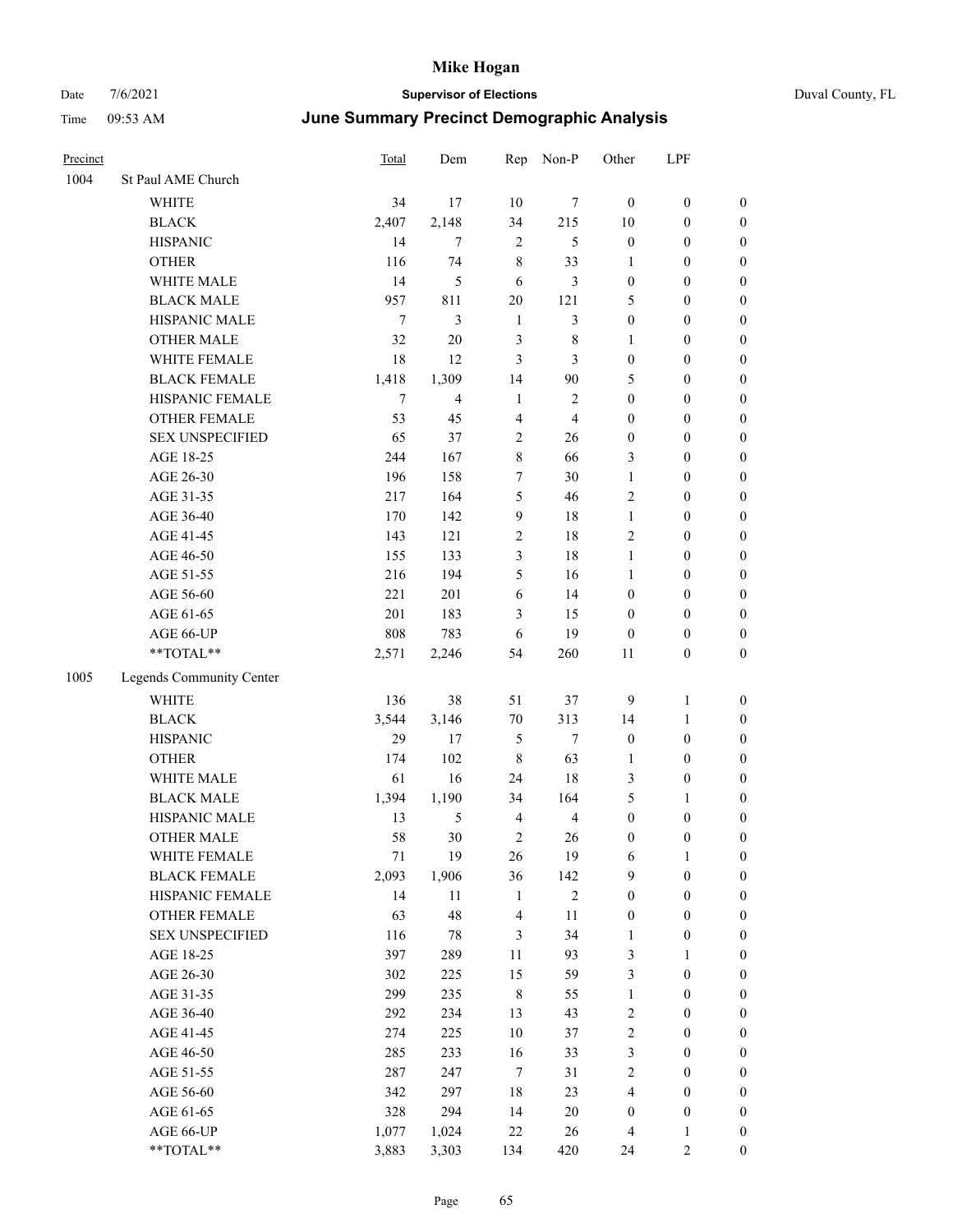| Duval County, FL |
|------------------|
|------------------|

| Precinct |                                | <b>Total</b> | Dem | Rep            | Non-P       | Other            | LPF              |                  |
|----------|--------------------------------|--------------|-----|----------------|-------------|------------------|------------------|------------------|
| 1006     | Church of God - N Lane Ave     |              |     |                |             |                  |                  |                  |
|          | <b>WHITE</b>                   | 1,103        | 230 | 604            | 241         | $21\,$           | $\boldsymbol{7}$ | $\boldsymbol{0}$ |
|          | <b>BLACK</b>                   | 836          | 688 | 29             | 115         | 4                | $\boldsymbol{0}$ | $\boldsymbol{0}$ |
|          | <b>HISPANIC</b>                | 69           | 27  | $20\,$         | 22          | $\boldsymbol{0}$ | $\boldsymbol{0}$ | $\boldsymbol{0}$ |
|          | <b>OTHER</b>                   | 141          | 50  | $28\,$         | 61          | 2                | $\boldsymbol{0}$ | $\boldsymbol{0}$ |
|          | WHITE MALE                     | 494          | 92  | 277            | 112         | 9                | $\overline{4}$   | $\boldsymbol{0}$ |
|          | <b>BLACK MALE</b>              | 349          | 272 | 17             | 58          | 2                | $\boldsymbol{0}$ | $\boldsymbol{0}$ |
|          | HISPANIC MALE                  | 31           | 12  | 9              | $10\,$      | $\boldsymbol{0}$ | $\boldsymbol{0}$ | $\boldsymbol{0}$ |
|          | <b>OTHER MALE</b>              | 57           | 17  | 16             | 24          | $\boldsymbol{0}$ | $\boldsymbol{0}$ | $\boldsymbol{0}$ |
|          | WHITE FEMALE                   | 592          | 136 | 318            | 123         | 12               | $\mathfrak{Z}$   | $\boldsymbol{0}$ |
|          | <b>BLACK FEMALE</b>            | 468          | 400 | 12             | 54          | $\overline{2}$   | $\boldsymbol{0}$ | $\boldsymbol{0}$ |
|          | HISPANIC FEMALE                | 37           | 15  | 10             | 12          | $\boldsymbol{0}$ | $\boldsymbol{0}$ | 0                |
|          | OTHER FEMALE                   | 50           | 17  | 9              | 23          | $\mathbf{1}$     | $\boldsymbol{0}$ | 0                |
|          | <b>SEX UNSPECIFIED</b>         | 71           | 34  | 13             | 23          | $\mathbf{1}$     | $\boldsymbol{0}$ | $\boldsymbol{0}$ |
|          | AGE 18-25                      | 241          | 111 | 42             | $8\sqrt{1}$ | 7                | $\boldsymbol{0}$ | $\boldsymbol{0}$ |
|          | AGE 26-30                      | 197          | 91  | 42             | 62          | $\mathbf{1}$     | $\mathbf{1}$     | $\boldsymbol{0}$ |
|          | AGE 31-35                      | 210          | 97  | 58             | 51          | 3                | $\mathbf{1}$     | $\boldsymbol{0}$ |
|          | AGE 36-40                      | 185          | 97  | 38             | 46          | $\overline{c}$   | $\sqrt{2}$       | $\boldsymbol{0}$ |
|          | AGE 41-45                      | 153          | 71  | 52             | 28          | $\mathfrak{2}$   | $\boldsymbol{0}$ | $\boldsymbol{0}$ |
|          | AGE 46-50                      | $202\,$      | 98  | 65             | 32          | 5                | $\mathfrak{2}$   | $\boldsymbol{0}$ |
|          | AGE 51-55                      | 187          | 88  | 65             | 33          | $\mathbf{1}$     | $\boldsymbol{0}$ | 0                |
|          | AGE 56-60                      | 217          | 90  | 85             | 40          | $\mathbf{1}$     | $\mathbf{1}$     | 0                |
|          | AGE 61-65                      | 179          | 81  | 65             | $30\,$      | 3                | $\boldsymbol{0}$ | 0                |
|          | AGE 66-UP                      | 378          | 171 | 169            | 36          | $\sqrt{2}$       | $\boldsymbol{0}$ | $\boldsymbol{0}$ |
|          | **TOTAL**                      | 2,149        | 995 | 681            | 439         | $27\,$           | $\tau$           | $\boldsymbol{0}$ |
| 1007     | Evangel Temple Assembly of God |              |     |                |             |                  |                  |                  |
|          | <b>WHITE</b>                   | 955          | 248 | 478            | 213         | 14               | $\overline{c}$   | $\boldsymbol{0}$ |
|          | <b>BLACK</b>                   | 587          | 474 | $22\,$         | 89          | $\mathbf{1}$     | $\mathbf{1}$     | $\boldsymbol{0}$ |
|          | <b>HISPANIC</b>                | 104          | 49  | 17             | 37          | $\mathbf{1}$     | $\boldsymbol{0}$ | $\boldsymbol{0}$ |
|          | <b>OTHER</b>                   | 149          | 61  | $40\,$         | 47          | $\boldsymbol{0}$ | $\mathbf{1}$     | $\boldsymbol{0}$ |
|          | WHITE MALE                     | 434          | 107 | 233            | 86          | 7                | $\mathbf{1}$     | $\boldsymbol{0}$ |
|          | <b>BLACK MALE</b>              | 227          | 161 | 15             | 49          | $\mathbf{1}$     | 1                | $\boldsymbol{0}$ |
|          | HISPANIC MALE                  | 39           | 15  | $\,$ 8 $\,$    | 15          | $\mathbf{1}$     | $\boldsymbol{0}$ | 0                |
|          | <b>OTHER MALE</b>              | 45           | 13  | 16             | 15          | 0                | 1                | $\boldsymbol{0}$ |
|          | WHITE FEMALE                   | 514          | 139 | 241            | 126         | 7                | $\mathbf{1}$     | 0                |
|          | <b>BLACK FEMALE</b>            | 352          | 306 | 7              | 39          | $\boldsymbol{0}$ | $\boldsymbol{0}$ | 0                |
|          | HISPANIC FEMALE                | 65           | 34  | 9              | 22          | $\boldsymbol{0}$ | $\boldsymbol{0}$ | $\boldsymbol{0}$ |
|          | <b>OTHER FEMALE</b>            | 69           | 31  | 19             | 19          | $\boldsymbol{0}$ | $\boldsymbol{0}$ | $\overline{0}$   |
|          | <b>SEX UNSPECIFIED</b>         | 50           | 26  | $\overline{9}$ | 15          | $\boldsymbol{0}$ | $\boldsymbol{0}$ | 0                |
|          | AGE 18-25                      | 195          | 92  | 39             | 61          | $\mathbf{1}$     | $\sqrt{2}$       | 0                |
|          | AGE 26-30                      | 183          | 96  | 31             | 54          | $\mathbf{1}$     | $\mathbf{1}$     | 0                |
|          | AGE 31-35                      | 176          | 85  | 40             | 48          | 3                | $\boldsymbol{0}$ | 0                |
|          | AGE 36-40                      | 158          | 82  | 37             | 36          | $\sqrt{2}$       | $\mathbf{1}$     | 0                |
|          | AGE 41-45                      | 150          | 71  | 38             | 40          | $\mathbf{1}$     | $\boldsymbol{0}$ | 0                |
|          | AGE 46-50                      | 127          | 51  | 37             | 39          | $\boldsymbol{0}$ | $\boldsymbol{0}$ | 0                |
|          | AGE 51-55                      | 148          | 58  | 58             | 28          | 4                | $\boldsymbol{0}$ | $\boldsymbol{0}$ |
|          | AGE 56-60                      | 145          | 73  | 49             | 23          | $\boldsymbol{0}$ | $\boldsymbol{0}$ | $\boldsymbol{0}$ |
|          | AGE 61-65                      | 163          | 61  | 75             | 27          | $\boldsymbol{0}$ | $\boldsymbol{0}$ | $\overline{0}$   |
|          | AGE 66-UP                      | 350          | 163 | 153            | $30\,$      | $\overline{4}$   | $\boldsymbol{0}$ | 0                |
|          | $**TOTAL**$                    | 1,795        | 832 | 557            | 386         | 16               | $\overline{4}$   | $\overline{0}$   |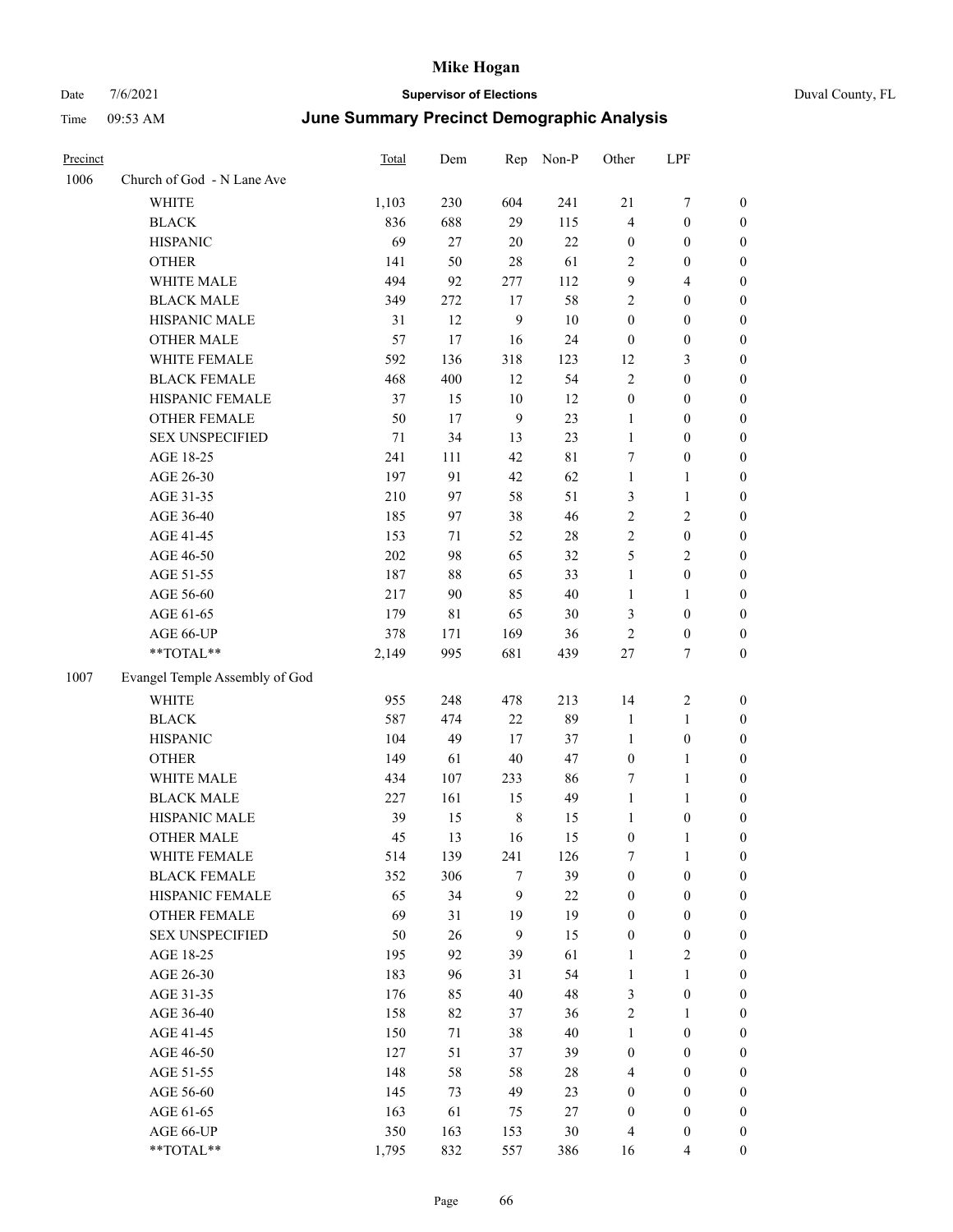# Date 7/6/2021 **Supervisor of Elections** Duval County, FL Time 09:53 AM **June Summary Precinct Demographic Analysis**

| Precinct |                                 | Total | Dem     | Rep    | Non-P   | Other            | LPF                     |                  |
|----------|---------------------------------|-------|---------|--------|---------|------------------|-------------------------|------------------|
| 1008     | Mary Lena Gibbs Center          |       |         |        |         |                  |                         |                  |
|          | <b>WHITE</b>                    | 1,242 | 281     | 657    | 273     | 20               | 11                      | $\boldsymbol{0}$ |
|          | <b>BLACK</b>                    | 2,213 | 1,785   | $80\,$ | 332     | 15               | $\mathbf{1}$            | $\boldsymbol{0}$ |
|          | <b>HISPANIC</b>                 | 232   | 95      | $42\,$ | 93      | 2                | $\boldsymbol{0}$        | $\boldsymbol{0}$ |
|          | <b>OTHER</b>                    | 420   | 139     | 116    | 160     | 4                | $\mathbf{1}$            | $\boldsymbol{0}$ |
|          | WHITE MALE                      | 578   | 111     | 319    | 133     | 9                | 6                       | $\boldsymbol{0}$ |
|          | <b>BLACK MALE</b>               | 901   | 687     | 41     | 166     | 7                | $\boldsymbol{0}$        | $\boldsymbol{0}$ |
|          | HISPANIC MALE                   | 103   | 37      | $27\,$ | 38      | $\mathbf{1}$     | $\boldsymbol{0}$        | 0                |
|          | <b>OTHER MALE</b>               | 166   | 42      | 55     | 67      | $\overline{c}$   | $\boldsymbol{0}$        | 0                |
|          | WHITE FEMALE                    | 642   | 165     | 329    | 132     | 11               | 5                       | 0                |
|          | <b>BLACK FEMALE</b>             | 1,274 | 1,070   | 38     | 157     | 8                | $\mathbf{1}$            | $\boldsymbol{0}$ |
|          | HISPANIC FEMALE                 | 123   | 57      | 14     | 51      | $\mathbf{1}$     | $\boldsymbol{0}$        | $\boldsymbol{0}$ |
|          | OTHER FEMALE                    | 189   | 76      | 51     | 60      | $\mathbf{1}$     | $\mathbf{1}$            | $\boldsymbol{0}$ |
|          | <b>SEX UNSPECIFIED</b>          | 131   | 55      | 21     | 54      | $\mathbf{1}$     | $\boldsymbol{0}$        | $\boldsymbol{0}$ |
|          | AGE 18-25                       | 536   | 270     | 68     | 190     | 7                | $\mathbf{1}$            | $\boldsymbol{0}$ |
|          | AGE 26-30                       | 406   | 217     | 65     | 115     | 6                | $\mathfrak{Z}$          | $\boldsymbol{0}$ |
|          | AGE 31-35                       | 419   | 211     | 75     | 123     | 6                | $\overline{\mathbf{4}}$ | $\boldsymbol{0}$ |
|          | AGE 36-40                       | 419   | 255     | 56     | 100     | 8                | $\boldsymbol{0}$        | $\boldsymbol{0}$ |
|          | AGE 41-45                       | 332   | 191     | 63     | 75      | 3                | $\boldsymbol{0}$        | 0                |
|          | AGE 46-50                       | 344   | 207     | 58     | 74      | $\sqrt{2}$       | 3                       | 0                |
|          | AGE 51-55                       | 276   | 165     | 71     | 38      | $\sqrt{2}$       | $\boldsymbol{0}$        | $\boldsymbol{0}$ |
|          | AGE 56-60                       | 337   | 193     | 93     | 48      | $\overline{c}$   | 1                       | $\boldsymbol{0}$ |
|          | AGE 61-65                       | 312   | 179     | 96     | 35      | 2                | $\boldsymbol{0}$        | $\boldsymbol{0}$ |
|          | AGE 66-UP                       | 726   | 412     | 250    | 60      | 3                | 1                       | $\boldsymbol{0}$ |
|          | **TOTAL**                       | 4,107 | 2,300   | 895    | 858     | 41               | 13                      | $\boldsymbol{0}$ |
| 1009     | Oak Hill Church of the Nazarene |       |         |        |         |                  |                         |                  |
|          | WHITE                           | 944   | 206     | 533    | 186     | 12               | $\boldsymbol{7}$        | $\boldsymbol{0}$ |
|          | <b>BLACK</b>                    | 1,493 | 1,171   | 56     | 236     | 27               | $\mathfrak{Z}$          | $\boldsymbol{0}$ |
|          | <b>HISPANIC</b>                 | 212   | 93      | 51     | 65      | $\mathbf{1}$     | $\sqrt{2}$              | $\boldsymbol{0}$ |
|          | <b>OTHER</b>                    | 301   | $100\,$ | $80\,$ | 116     | 3                | $\sqrt{2}$              | $\boldsymbol{0}$ |
|          | WHITE MALE                      | 427   | $80\,$  | 260    | $77 \,$ | 5                | $\mathfrak s$           | 0                |
|          | <b>BLACK MALE</b>               | 609   | 449     | 28     | 121     | 9                | $\sqrt{2}$              | 0                |
|          | HISPANIC MALE                   | 104   | 43      | 27     | 31      | 1                | $\sqrt{2}$              | 0                |
|          | <b>OTHER MALE</b>               | 118   | 43      | 33     | 39      | $\mathbf{1}$     | $\overline{c}$          | $\boldsymbol{0}$ |
|          | WHITE FEMALE                    | 509   | 122     | 271    | 107     | 7                | $\sqrt{2}$              | $\boldsymbol{0}$ |
|          | <b>BLACK FEMALE</b>             | 859   | 702     | $28\,$ | 111     | 17               | $\mathbf{1}$            | $\overline{0}$   |
|          | HISPANIC FEMALE                 | 101   | 47      | 23     | 31      | $\boldsymbol{0}$ | $\boldsymbol{0}$        | $\theta$         |
|          | <b>OTHER FEMALE</b>             | 137   | 48      | 43     | 46      | $\boldsymbol{0}$ | $\boldsymbol{0}$        | $\overline{0}$   |
|          | <b>SEX UNSPECIFIED</b>          | 86    | 36      | $\tau$ | $40\,$  | 3                | $\boldsymbol{0}$        | 0                |
|          | AGE 18-25                       | 361   | 184     | 46     | 118     | 11               | $\sqrt{2}$              | 0                |
|          | AGE 26-30                       | 286   | 152     | 43     | 85      | $\overline{4}$   | $\boldsymbol{2}$        | 0                |
|          | AGE 31-35                       | 254   | 138     | 49     | 60      | 4                | $\mathfrak{Z}$          | 0                |
|          | AGE 36-40                       | 263   | 151     | 44     | 62      | 5                | $\mathbf{1}$            | $\boldsymbol{0}$ |
|          | AGE 41-45                       | 249   | 150     | 42     | 52      | 4                | $\mathbf{1}$            | $\boldsymbol{0}$ |
|          | AGE 46-50                       | 266   | 145     | 65     | 52      | 2                | $\sqrt{2}$              | $\overline{0}$   |
|          | AGE 51-55                       | 230   | 137     | 58     | 32      | $\sqrt{2}$       | $\mathbf{1}$            | $\boldsymbol{0}$ |
|          | AGE 56-60                       | 264   | 139     | 74     | 48      | $\mathfrak{Z}$   | $\boldsymbol{0}$        | $\overline{0}$   |
|          | AGE 61-65                       | 275   | 119     | 114    | 39      | 3                | $\boldsymbol{0}$        | $\boldsymbol{0}$ |
|          | AGE 66-UP                       | 502   | 255     | 185    | 55      | 5                | $\overline{2}$          | $\boldsymbol{0}$ |

\*\*TOTAL\*\* 2,950 1,570 720 603 43 14 0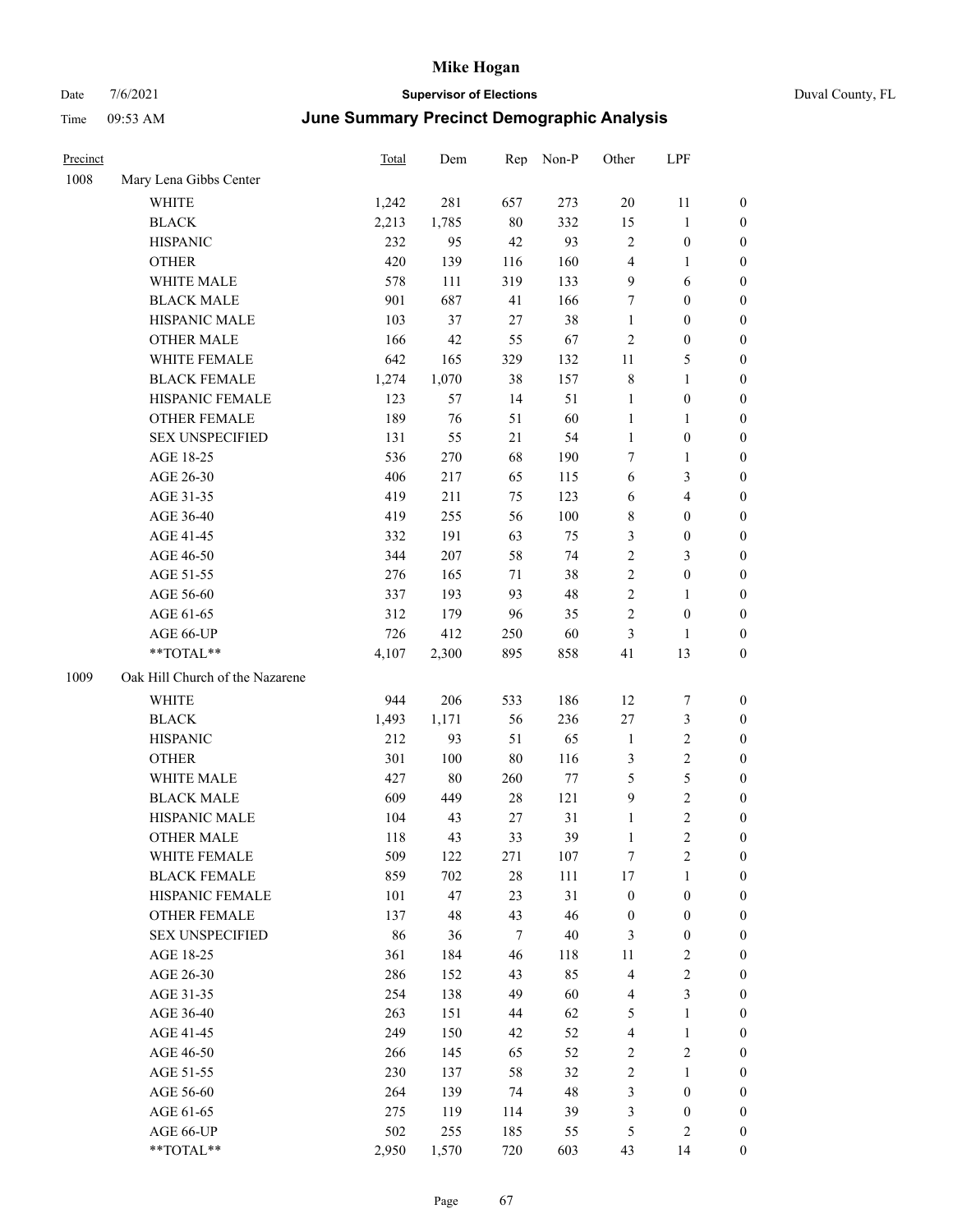| Duval County, FL |  |
|------------------|--|
|                  |  |

| Precinct |                             | <b>Total</b> | Dem         | Rep     | Non-P       | Other            | LPF              |                  |
|----------|-----------------------------|--------------|-------------|---------|-------------|------------------|------------------|------------------|
| 1010     | Sweetwater Church of Christ |              |             |         |             |                  |                  |                  |
|          | <b>WHITE</b>                | 1,366        | 310         | 712     | 307         | 34               | 3                | $\boldsymbol{0}$ |
|          | <b>BLACK</b>                | 779          | 623         | $27\,$  | 116         | 11               | $\sqrt{2}$       | 0                |
|          | <b>HISPANIC</b>             | 160          | 76          | 28      | 50          | 5                | $\mathbf{1}$     | 0                |
|          | <b>OTHER</b>                | 215          | 74          | 56      | $80\,$      | 5                | $\boldsymbol{0}$ | 0                |
|          | WHITE MALE                  | 618          | 114         | 346     | 143         | 13               | $\sqrt{2}$       | 0                |
|          | <b>BLACK MALE</b>           | 302          | 222         | 14      | 58          | 6                | $\sqrt{2}$       | $\boldsymbol{0}$ |
|          | HISPANIC MALE               | 74           | 29          | 15      | 28          | $\mathbf{1}$     | $\mathbf{1}$     | $\boldsymbol{0}$ |
|          | <b>OTHER MALE</b>           | 86           | 31          | 18      | 34          | 3                | $\boldsymbol{0}$ | $\boldsymbol{0}$ |
|          | WHITE FEMALE                | 733          | 192         | 359     | 160         | $21\,$           | $\mathbf{1}$     | $\boldsymbol{0}$ |
|          | <b>BLACK FEMALE</b>         | 468          | 394         | 12      | 57          | 5                | $\boldsymbol{0}$ | $\boldsymbol{0}$ |
|          | HISPANIC FEMALE             | 80           | 42          | 13      | 21          | 4                | $\boldsymbol{0}$ | $\boldsymbol{0}$ |
|          | OTHER FEMALE                | 92           | 33          | $30\,$  | $27\,$      | $\overline{c}$   | $\boldsymbol{0}$ | $\boldsymbol{0}$ |
|          | <b>SEX UNSPECIFIED</b>      | 67           | 26          | 16      | 25          | $\boldsymbol{0}$ | $\boldsymbol{0}$ | 0                |
|          | AGE 18-25                   | 304          | 129         | 51      | 109         | 15               | $\boldsymbol{0}$ | 0                |
|          | AGE 26-30                   | 245          | 106         | 57      | 76          | 4                | $\sqrt{2}$       | 0                |
|          | AGE 31-35                   | 218          | 89          | 40      | $8\sqrt{1}$ | 6                | $\sqrt{2}$       | $\boldsymbol{0}$ |
|          | AGE 36-40                   | 202          | 99          | $48\,$  | 54          | $\boldsymbol{0}$ | $\mathbf{1}$     | $\boldsymbol{0}$ |
|          | AGE 41-45                   | 201          | 98          | 53      | 46          | $\overline{4}$   | $\boldsymbol{0}$ | $\boldsymbol{0}$ |
|          | AGE 46-50                   | 198          | 93          | 56      | 42          | 7                | $\boldsymbol{0}$ | $\boldsymbol{0}$ |
|          | AGE 51-55                   | 211          | 102         | 75      | $28\,$      | 6                | $\boldsymbol{0}$ | $\boldsymbol{0}$ |
|          | AGE 56-60                   | 235          | 96          | 100     | 38          | $\mathbf{1}$     | $\boldsymbol{0}$ | 0                |
|          | AGE 61-65                   | 217          | $8\sqrt{1}$ | 101     | $30\,$      | 5                | $\boldsymbol{0}$ | 0                |
|          | AGE 66-UP                   | 489          | 190         | 242     | 49          | 7                | $\mathbf{1}$     | 0                |
|          | **TOTAL**                   | 2,520        | 1,083       | 823     | 553         | 55               | 6                | 0                |
| 1011     | Teamsters 512               |              |             |         |             |                  |                  |                  |
|          | <b>WHITE</b>                | 1,093        | 209         | 648     | 220         | 8                | 8                | 0                |
|          | <b>BLACK</b>                | 443          | 344         | 17      | 77          | $\overline{4}$   | $\mathbf{1}$     | $\boldsymbol{0}$ |
|          | <b>HISPANIC</b>             | 75           | 32          | 20      | $22\,$      | 1                | $\boldsymbol{0}$ | 0                |
|          | <b>OTHER</b>                | 79           | 18          | 31      | 28          | $\mathbf{1}$     | $\mathbf{1}$     | $\boldsymbol{0}$ |
|          | WHITE MALE                  | 501          | 85          | 306     | 100         | 5                | $\mathfrak{S}$   | 0                |
|          | <b>BLACK MALE</b>           | 174          | 119         | $\tau$  | 45          | $\overline{c}$   | $\mathbf{1}$     | $\boldsymbol{0}$ |
|          | HISPANIC MALE               | 43           | 16          | 14      | 13          | $\boldsymbol{0}$ | $\boldsymbol{0}$ | 0                |
|          | <b>OTHER MALE</b>           | 28           | 6           | 11      | 11          | $\boldsymbol{0}$ | $\boldsymbol{0}$ | $\boldsymbol{0}$ |
|          | WHITE FEMALE                | 575          | 119         | 337     | 114         | $\sqrt{2}$       | $\mathfrak{Z}$   | 0                |
|          | <b>BLACK FEMALE</b>         | 261          | 219         | $\,8\,$ | 32          | $\sqrt{2}$       | $\boldsymbol{0}$ | 0                |
|          | HISPANIC FEMALE             | 31           | 15          | 6       | 9           | $\mathbf{1}$     | $\boldsymbol{0}$ | 0                |
|          | OTHER FEMALE                | 37           | 9           | 16      | 11          | $\mathbf{1}$     | $\boldsymbol{0}$ | 0                |
|          | <b>SEX UNSPECIFIED</b>      | 40           | 15          | $11\,$  | 12          | $\mathbf{1}$     | $\mathbf{1}$     | 0                |
|          | AGE 18-25                   | 164          | 59          | 49      | 51          | 3                | $\sqrt{2}$       | 0                |
|          | AGE 26-30                   | 142          | 45          | 38      | 54          | $\overline{4}$   | $\mathbf{1}$     | 0                |
|          | AGE 31-35                   | 154          | 67          | 45      | 39          | $\sqrt{2}$       | $\mathbf{1}$     | 0                |
|          | AGE 36-40                   | 160          | 71          | 55      | 32          | $\mathbf{1}$     | $\mathbf{1}$     | 0                |
|          | AGE 41-45                   | 154          | 59          | 66      | $28\,$      | $\boldsymbol{0}$ | $\mathbf{1}$     | 0                |
|          | AGE 46-50                   | 162          | 52          | 75      | 32          | $\mathbf{1}$     | $\sqrt{2}$       | 0                |
|          | AGE 51-55                   | 130          | 57          | 49      | $22\,$      | $\boldsymbol{0}$ | $\sqrt{2}$       | 0                |
|          | AGE 56-60                   | 158          | 55          | 71      | 31          | $\mathbf{1}$     | $\boldsymbol{0}$ | 0                |
|          | AGE 61-65                   | 142          | 43          | 75      | $22\,$      | $\sqrt{2}$       | $\boldsymbol{0}$ | $\boldsymbol{0}$ |
|          | AGE 66-UP                   | 324          | 95          | 193     | 36          | $\boldsymbol{0}$ | $\boldsymbol{0}$ | 0                |
|          | $**TOTAL**$                 | 1,690        | 603         | 716     | 347         | 14               | $10\,$           | $\boldsymbol{0}$ |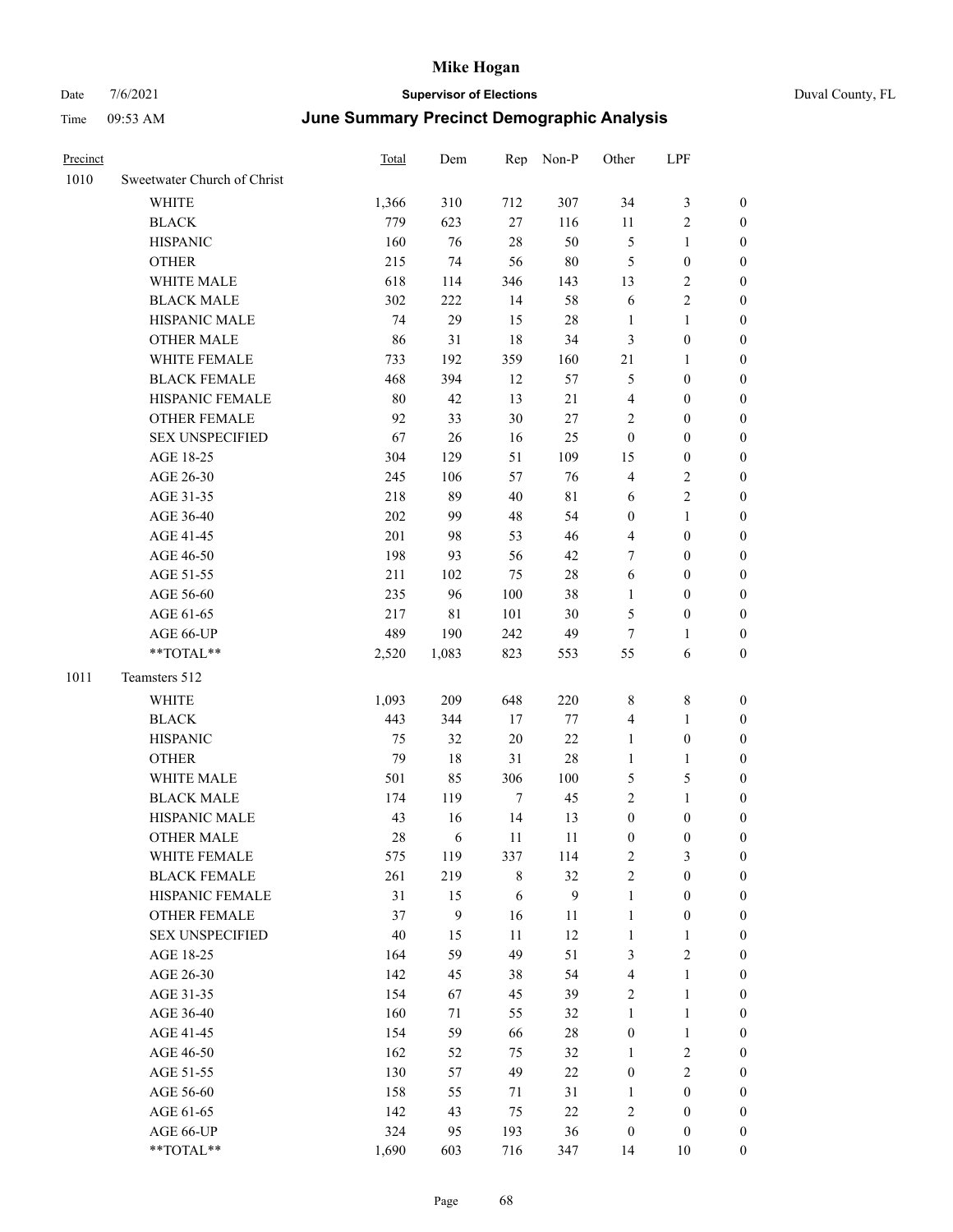| Precinct |                            | Total | Dem    | Rep            | Non-P  | Other            | LPF              |                  |
|----------|----------------------------|-------|--------|----------------|--------|------------------|------------------|------------------|
| 1012     | Gregory West Apartments    |       |        |                |        |                  |                  |                  |
|          | WHITE                      | 728   | 179    | 337            | 199    | 10               | 3                | $\boldsymbol{0}$ |
|          | <b>BLACK</b>               | 1,849 | 1,438  | 67             | 325    | 18               | 1                | $\boldsymbol{0}$ |
|          | <b>HISPANIC</b>            | 355   | 171    | 50             | 129    | $\mathfrak{S}$   | $\boldsymbol{0}$ | $\boldsymbol{0}$ |
|          | <b>OTHER</b>               | 339   | 123    | 68             | 146    | $\sqrt{2}$       | $\boldsymbol{0}$ | $\boldsymbol{0}$ |
|          | WHITE MALE                 | 315   | 51     | 168            | 91     | $\overline{2}$   | 3                | $\boldsymbol{0}$ |
|          | <b>BLACK MALE</b>          | 666   | 469    | 41             | 143    | 13               | $\boldsymbol{0}$ | $\boldsymbol{0}$ |
|          | HISPANIC MALE              | 160   | 60     | 23             | 75     | $\sqrt{2}$       | $\boldsymbol{0}$ | $\boldsymbol{0}$ |
|          | <b>OTHER MALE</b>          | 122   | 38     | 32             | 50     | $\overline{2}$   | $\boldsymbol{0}$ | $\boldsymbol{0}$ |
|          | WHITE FEMALE               | 399   | 124    | 166            | 101    | $\,8\,$          | $\boldsymbol{0}$ | $\boldsymbol{0}$ |
|          | <b>BLACK FEMALE</b>        | 1,160 | 953    | 26             | 175    | 5                | 1                | $\boldsymbol{0}$ |
|          | HISPANIC FEMALE            | 188   | 106    | $26\,$         | 53     | $\mathfrak{Z}$   | $\boldsymbol{0}$ | $\boldsymbol{0}$ |
|          | <b>OTHER FEMALE</b>        | 168   | 68     | 33             | 67     | $\boldsymbol{0}$ | $\boldsymbol{0}$ | $\boldsymbol{0}$ |
|          | <b>SEX UNSPECIFIED</b>     | 93    | 42     | $\overline{7}$ | 44     | $\boldsymbol{0}$ | $\boldsymbol{0}$ | $\boldsymbol{0}$ |
|          | AGE 18-25                  | 458   | 254    | 29             | 169    | 6                | $\boldsymbol{0}$ | $\boldsymbol{0}$ |
|          | AGE 26-30                  | 375   | 196    | 45             | 124    | 10               | $\boldsymbol{0}$ | $\boldsymbol{0}$ |
|          | AGE 31-35                  | 382   | 242    | 37             | 98     | $\mathfrak{Z}$   | 2                | $\boldsymbol{0}$ |
|          | AGE 36-40                  | 329   | 206    | 35             | 84     | $\overline{4}$   | $\boldsymbol{0}$ | $\boldsymbol{0}$ |
|          | AGE 41-45                  | 303   | 198    | 37             | 65     | $\overline{2}$   | 1                | $\boldsymbol{0}$ |
|          | AGE 46-50                  | 288   | 183    | 43             | 58     | $\overline{4}$   | $\boldsymbol{0}$ | $\boldsymbol{0}$ |
|          | AGE 51-55                  | 243   | 143    | 52             | 48     | $\boldsymbol{0}$ | $\boldsymbol{0}$ | $\boldsymbol{0}$ |
|          | AGE 56-60                  | 255   | 137    | 61             | 55     | $\sqrt{2}$       | $\boldsymbol{0}$ | $\boldsymbol{0}$ |
|          | AGE 61-65                  | 237   | 140    | 52             | 43     | $\sqrt{2}$       | $\boldsymbol{0}$ | $\boldsymbol{0}$ |
|          | AGE 66-UP                  | 401   | 212    | 131            | 55     | $\overline{2}$   | 1                | $\boldsymbol{0}$ |
|          | **TOTAL**                  | 3,271 | 1,911  | 522            | 799    | 35               | 4                | $\boldsymbol{0}$ |
| 1013     | Cedar Creek Baptist Church |       |        |                |        |                  |                  |                  |
|          | <b>WHITE</b>               | 795   | 189    | 455            | 133    | 11               | 7                | $\boldsymbol{0}$ |
|          | <b>BLACK</b>               | 493   | 378    | 13             | 95     | $\tau$           | $\boldsymbol{0}$ | $\boldsymbol{0}$ |
|          | <b>HISPANIC</b>            | 78    | 34     | 12             | 30     | $\overline{2}$   | $\boldsymbol{0}$ | $\boldsymbol{0}$ |
|          | <b>OTHER</b>               | 82    | 18     | $28\,$         | 35     | $\boldsymbol{0}$ | 1                | $\boldsymbol{0}$ |
|          | WHITE MALE                 | 366   | 79     | 205            | 72     | $\overline{4}$   | 6                | $\boldsymbol{0}$ |
|          | <b>BLACK MALE</b>          | 171   | 115    | 6              | 46     | $\overline{4}$   | $\boldsymbol{0}$ | $\boldsymbol{0}$ |
|          | HISPANIC MALE              | 29    | 12     | $\overline{4}$ | 12     | 1                | $\boldsymbol{0}$ | $\boldsymbol{0}$ |
|          | <b>OTHER MALE</b>          | 33    | 5      | 11             | 17     | $\boldsymbol{0}$ | $\boldsymbol{0}$ | $\boldsymbol{0}$ |
|          | WHITE FEMALE               | 423   | 109    | 246            | 60     | $\boldsymbol{7}$ | $\mathbf{1}$     | $\boldsymbol{0}$ |
|          | <b>BLACK FEMALE</b>        | 310   | 253    | $\tau$         | 47     | $\mathfrak{Z}$   | $\boldsymbol{0}$ | $\boldsymbol{0}$ |
|          | HISPANIC FEMALE            | 47    | 21     | $\,$ 8 $\,$    | 17     | $\mathbf{1}$     | $\boldsymbol{0}$ | $\boldsymbol{0}$ |
|          | <b>OTHER FEMALE</b>        | 26    | $\tau$ | $10\,$         | 9      | $\boldsymbol{0}$ | $\boldsymbol{0}$ | $\boldsymbol{0}$ |
|          | <b>SEX UNSPECIFIED</b>     | 43    | $18\,$ | 11             | 13     | $\boldsymbol{0}$ | $\mathbf{1}$     | $\boldsymbol{0}$ |
|          | AGE 18-25                  | 165   | 68     | 45             | 46     | 6                | $\boldsymbol{0}$ | $\boldsymbol{0}$ |
|          | AGE 26-30                  | 160   | 75     | 32             | 48     | $\overline{4}$   | $\mathbf{1}$     | $\boldsymbol{0}$ |
|          | AGE 31-35                  | 155   | 71     | 35             | 45     | $\mathbf{1}$     | 3                | $\boldsymbol{0}$ |
|          | AGE 36-40                  | 124   | 54     | 39             | 29     | $\sqrt{2}$       | $\boldsymbol{0}$ | $\boldsymbol{0}$ |
|          | AGE 41-45                  | 97    | 44     | 25             | 25     | $\sqrt{2}$       | 1                | $\boldsymbol{0}$ |
|          | AGE 46-50                  | 102   | 52     | 30             | 18     | $\mathbf{1}$     | 1                | $\boldsymbol{0}$ |
|          | AGE 51-55                  | 118   | 49     | 42             | 24     | $\sqrt{2}$       | 1                | $\boldsymbol{0}$ |
|          | AGE 56-60                  | 136   | 58     | 53             | 23     | $\mathbf{1}$     | 1                | $\boldsymbol{0}$ |
|          | AGE 61-65                  | 108   | 54     | 41             | 13     | $\boldsymbol{0}$ | $\boldsymbol{0}$ | $\boldsymbol{0}$ |
|          | AGE 66-UP                  | 283   | 94     | 166            | $22\,$ | $\mathbf{1}$     | $\boldsymbol{0}$ | $\boldsymbol{0}$ |
|          | **TOTAL**                  | 1.448 | 619    | 508            | 293    | 20               | 8                | $\overline{0}$   |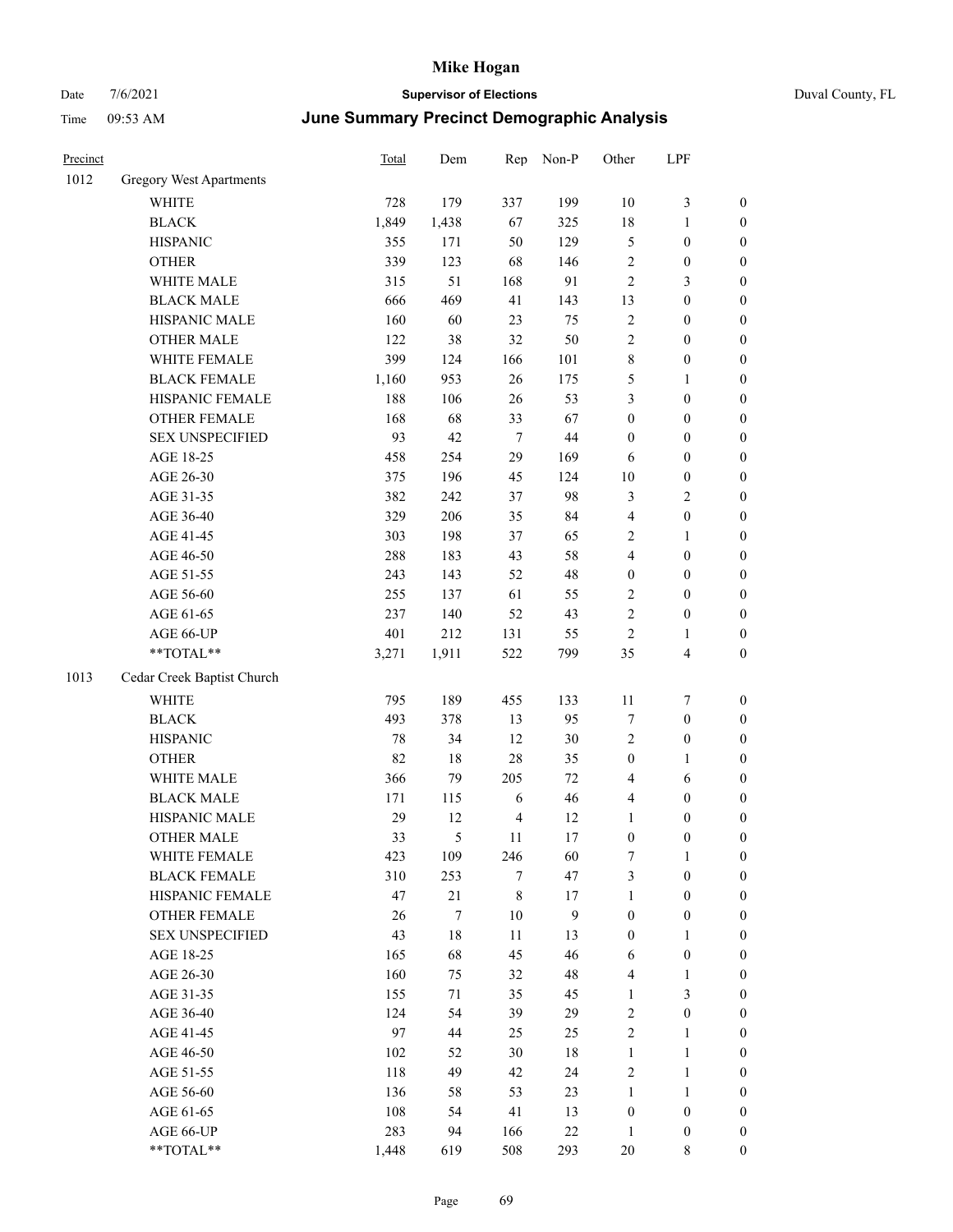| Duval County, FL |  |
|------------------|--|
|                  |  |

| Precinct |                             | <b>Total</b> | Dem   | Rep         | Non-P  | Other            | LPF              |                  |
|----------|-----------------------------|--------------|-------|-------------|--------|------------------|------------------|------------------|
| 1014     | McGirts Creek Regional Park |              |       |             |        |                  |                  |                  |
|          | WHITE                       | 1,303        | 311   | 663         | 301    | 17               | 11               | $\boldsymbol{0}$ |
|          | <b>BLACK</b>                | 1,835        | 1,478 | 62          | 271    | 24               | $\boldsymbol{0}$ | $\boldsymbol{0}$ |
|          | <b>HISPANIC</b>             | 276          | 115   | 47          | 112    | $\sqrt{2}$       | $\boldsymbol{0}$ | $\boldsymbol{0}$ |
|          | <b>OTHER</b>                | 375          | 124   | 117         | 128    | $\overline{4}$   | $\sqrt{2}$       | $\boldsymbol{0}$ |
|          | WHITE MALE                  | 635          | 133   | 330         | 152    | 11               | $\boldsymbol{9}$ | $\boldsymbol{0}$ |
|          | <b>BLACK MALE</b>           | 753          | 562   | 34          | 145    | 12               | $\boldsymbol{0}$ | $\boldsymbol{0}$ |
|          | HISPANIC MALE               | 125          | 44    | $27\,$      | 53     | $\mathbf{1}$     | $\boldsymbol{0}$ | $\boldsymbol{0}$ |
|          | <b>OTHER MALE</b>           | 140          | 39    | 52          | 49     | $\boldsymbol{0}$ | $\boldsymbol{0}$ | $\boldsymbol{0}$ |
|          | WHITE FEMALE                | 656          | 176   | 325         | 147    | 6                | $\sqrt{2}$       | $\boldsymbol{0}$ |
|          | <b>BLACK FEMALE</b>         | 1,048        | 890   | $27\,$      | 120    | $11\,$           | $\boldsymbol{0}$ | $\boldsymbol{0}$ |
|          | HISPANIC FEMALE             | 146          | 68    | 19          | 58     | $\mathbf{1}$     | $\boldsymbol{0}$ | $\boldsymbol{0}$ |
|          | OTHER FEMALE                | 176          | 67    | 58          | 46     | 3                | $\sqrt{2}$       | $\boldsymbol{0}$ |
|          | <b>SEX UNSPECIFIED</b>      | 110          | 49    | 17          | 42     | $\mathbf{2}$     | $\boldsymbol{0}$ | $\boldsymbol{0}$ |
|          | AGE 18-25                   | 433          | 225   | 58          | 142    | 6                | $\sqrt{2}$       | $\boldsymbol{0}$ |
|          | AGE 26-30                   | 381          | 176   | 71          | 122    | 7                | 5                | $\boldsymbol{0}$ |
|          | AGE 31-35                   | 388          | 197   | 70          | 115    | $\sqrt{6}$       | $\boldsymbol{0}$ | $\boldsymbol{0}$ |
|          | AGE 36-40                   | 300          | 161   | 52          | 82     | $\mathfrak{S}$   | $\boldsymbol{0}$ | $\boldsymbol{0}$ |
|          | AGE 41-45                   | 288          | 173   | 42          | 66     | 7                | $\boldsymbol{0}$ | $\boldsymbol{0}$ |
|          | AGE 46-50                   | 319          | 180   | 74          | 59     | 6                | $\boldsymbol{0}$ | $\boldsymbol{0}$ |
|          | AGE 51-55                   | 330          | 179   | 83          | 62     | $\mathbf{1}$     | 5                | $\boldsymbol{0}$ |
|          | AGE 56-60                   | 320          | 184   | $8\sqrt{1}$ | 53     | $\sqrt{2}$       | $\boldsymbol{0}$ | $\boldsymbol{0}$ |
|          | AGE 61-65                   | 306          | 180   | $88\,$      | 36     | $\mathbf{1}$     | $\mathbf{1}$     | $\boldsymbol{0}$ |
|          | AGE 66-UP                   | 724          | 373   | 270         | 75     | 6                | $\boldsymbol{0}$ | $\boldsymbol{0}$ |
|          | **TOTAL**                   | 3,789        | 2,028 | 889         | 812    | 47               | 13               | $\boldsymbol{0}$ |
| 1015     | River City Community Church |              |       |             |        |                  |                  |                  |
|          | WHITE                       | 1,225        | 304   | 641         | 252    | 23               | $\mathfrak{S}$   | $\boldsymbol{0}$ |
|          | <b>BLACK</b>                | 1,302        | 1,052 | 35          | 197    | 18               | $\boldsymbol{0}$ | $\boldsymbol{0}$ |
|          | <b>HISPANIC</b>             | 229          | 98    | 41          | 84     | $\overline{4}$   | $\sqrt{2}$       | 0                |
|          | <b>OTHER</b>                | 383          | 106   | 124         | 144    | 8                | $\mathbf{1}$     | $\boldsymbol{0}$ |
|          | WHITE MALE                  | 578          | 104   | 323         | 132    | 15               | $\overline{4}$   | $\boldsymbol{0}$ |
|          | <b>BLACK MALE</b>           | 541          | 418   | 19          | 95     | 9                | $\boldsymbol{0}$ | $\boldsymbol{0}$ |
|          | HISPANIC MALE               | 98           | 34    | 24          | 37     | 2                | 1                | $\boldsymbol{0}$ |
|          | <b>OTHER MALE</b>           | 150          | 36    | 58          | 53     | $\overline{c}$   | $\mathbf{1}$     | $\boldsymbol{0}$ |
|          | WHITE FEMALE                | 634          | 197   | 312         | 116    | $\,$ 8 $\,$      | $\mathbf{1}$     | $\overline{0}$   |
|          | <b>BLACK FEMALE</b>         | 735          | 613   | 16          | 98     | 8                | $\boldsymbol{0}$ | $\overline{0}$   |
|          | HISPANIC FEMALE             | 129          | 64    | $17\,$      | 45     | $\sqrt{2}$       | $\mathbf{1}$     | 0                |
|          | <b>OTHER FEMALE</b>         | 179          | 56    | 52          | 66     | 5                | $\boldsymbol{0}$ | 0                |
|          | <b>SEX UNSPECIFIED</b>      | 95           | 38    | $20\,$      | 35     | $\sqrt{2}$       | $\boldsymbol{0}$ | 0                |
|          | AGE 18-25                   | 394          | 181   | 65          | 136    | 10               | $\sqrt{2}$       | 0                |
|          | AGE 26-30                   | 293          | 137   | 61          | $88\,$ | 6                | $\mathbf{1}$     | $\boldsymbol{0}$ |
|          | AGE 31-35                   | 295          | 163   | 53          | 70     | 7                | $\sqrt{2}$       | $\boldsymbol{0}$ |
|          | AGE 36-40                   | 256          | 128   | 46          | 75     | 5                | $\sqrt{2}$       | $\overline{0}$   |
|          | AGE 41-45                   | 241          | 127   | 53          | 55     | 6                | $\boldsymbol{0}$ | $\overline{0}$   |
|          | AGE 46-50                   | 256          | 134   | 71          | 48     | $\mathfrak{Z}$   | $\boldsymbol{0}$ | $\overline{0}$   |
|          | AGE 51-55                   | 264          | 144   | 58          | 59     | 3                | $\boldsymbol{0}$ | $\overline{0}$   |
|          | AGE 56-60                   | 279          | 153   | $8\sqrt{1}$ | 40     | 5                | $\boldsymbol{0}$ | $\overline{0}$   |
|          | AGE 61-65                   | 305          | 149   | 105         | 50     | $\mathbf{1}$     | $\boldsymbol{0}$ | 0                |
|          | AGE 66-UP                   | 556          | 244   | 248         | 56     | $\boldsymbol{7}$ | $\mathbf{1}$     | 0                |
|          | **TOTAL**                   | 3,139        | 1,560 | 841         | 677    | 53               | $\,$ 8 $\,$      | $\boldsymbol{0}$ |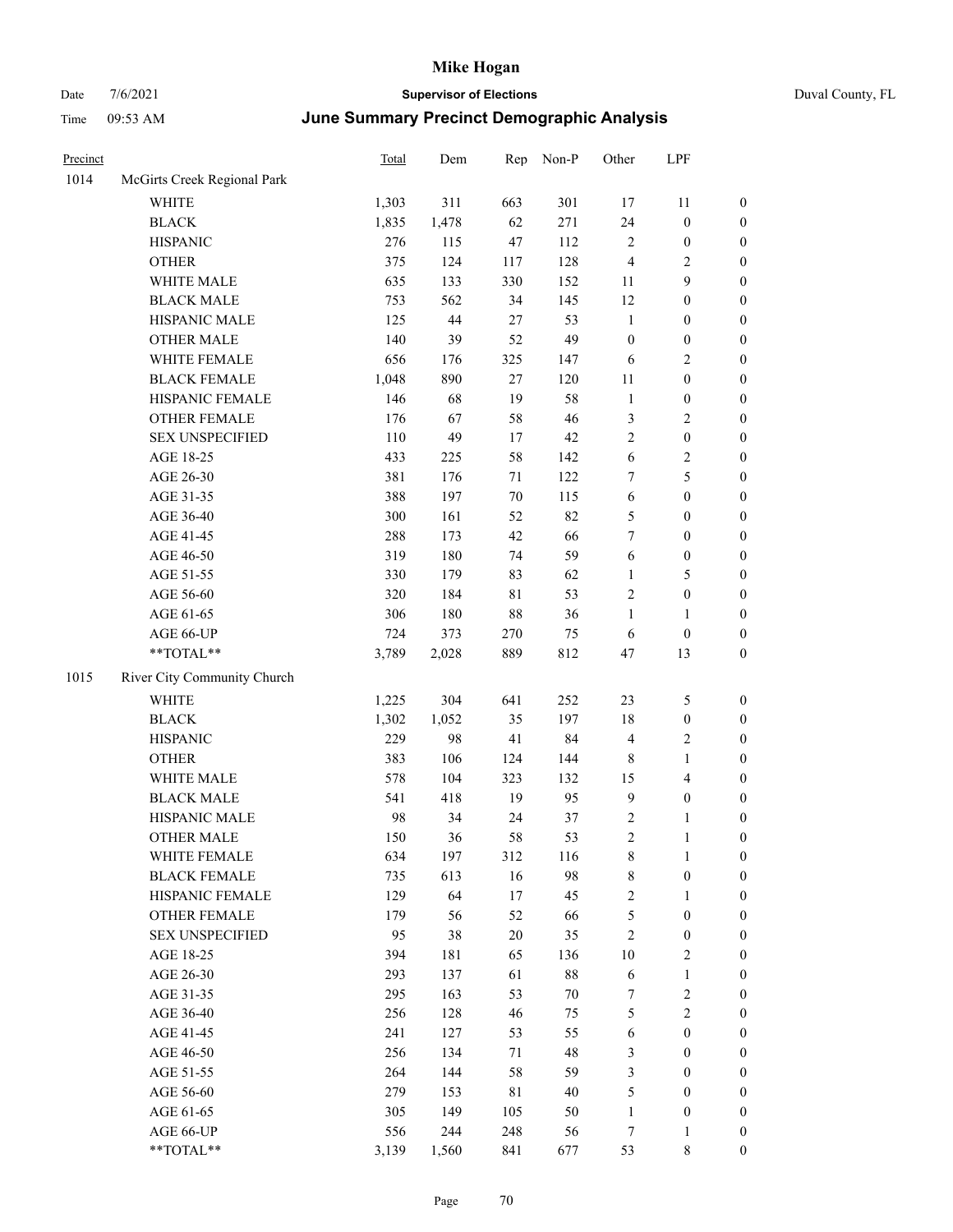| Precinct |                         | Total   | Dem         | Rep            | Non-P  | Other            | LPF                     |                  |
|----------|-------------------------|---------|-------------|----------------|--------|------------------|-------------------------|------------------|
| 1016     | Argyle Church of Christ |         |             |                |        |                  |                         |                  |
|          | WHITE                   | 867     | 173         | 455            | 224    | 7                | $\,$ 8 $\,$             | $\boldsymbol{0}$ |
|          | <b>BLACK</b>            | 816     | 625         | $44\,$         | 138    | $\overline{9}$   | $\boldsymbol{0}$        | $\boldsymbol{0}$ |
|          | <b>HISPANIC</b>         | 201     | 61          | 50             | 85     | 4                | $\mathbf{1}$            | $\boldsymbol{0}$ |
|          | <b>OTHER</b>            | 253     | $87\,$      | 76             | 88     | 1                | $\mathbf{1}$            | $\boldsymbol{0}$ |
|          | WHITE MALE              | 418     | 71          | 231            | 106    | $\overline{c}$   | $\,$ 8 $\,$             | 0                |
|          | <b>BLACK MALE</b>       | 345     | 233         | 24             | 83     | 5                | $\boldsymbol{0}$        | $\boldsymbol{0}$ |
|          | HISPANIC MALE           | 97      | 31          | 22             | $40\,$ | 3                | $\mathbf{1}$            | $\boldsymbol{0}$ |
|          | <b>OTHER MALE</b>       | 87      | 25          | 31             | 31     | $\boldsymbol{0}$ | $\boldsymbol{0}$        | $\boldsymbol{0}$ |
|          | WHITE FEMALE            | 440     | 101         | 221            | 113    | 5                | $\boldsymbol{0}$        | $\boldsymbol{0}$ |
|          | <b>BLACK FEMALE</b>     | 458     | 382         | 19             | 53     | 4                | $\boldsymbol{0}$        | $\boldsymbol{0}$ |
|          | HISPANIC FEMALE         | 100     | $28\,$      | $28\,$         | 43     | $\mathbf{1}$     | $\boldsymbol{0}$        | $\boldsymbol{0}$ |
|          | OTHER FEMALE            | 124     | 48          | 37             | 39     | $\boldsymbol{0}$ | $\boldsymbol{0}$        | $\boldsymbol{0}$ |
|          | <b>SEX UNSPECIFIED</b>  | 68      | 27          | 12             | 27     | $\mathbf{1}$     | $\mathbf{1}$            | $\boldsymbol{0}$ |
|          | AGE 18-25               | 286     | 127         | 65             | 85     | 6                | $\mathfrak{Z}$          | $\boldsymbol{0}$ |
|          | AGE 26-30               | 276     | 132         | 54             | 83     | 3                | $\overline{4}$          | 0                |
|          | AGE 31-35               | 199     | 89          | 32             | $77\,$ | $\mathbf{1}$     | $\boldsymbol{0}$        | 0                |
|          | AGE 36-40               | 185     | 79          | 42             | 58     | 5                | $\mathbf{1}$            | 0                |
|          | AGE 41-45               | 159     | 78          | 41             | $40\,$ | $\boldsymbol{0}$ | $\boldsymbol{0}$        | $\boldsymbol{0}$ |
|          | AGE 46-50               | 187     | 96          | 46             | 42     | $\overline{c}$   | $\mathbf{1}$            | $\boldsymbol{0}$ |
|          | AGE 51-55               | 198     | 89          | 70             | 37     | $\mathbf{1}$     | $\mathbf{1}$            | $\boldsymbol{0}$ |
|          | AGE 56-60               | $202\,$ | 85          | 72             | 45     | $\boldsymbol{0}$ | $\boldsymbol{0}$        | $\boldsymbol{0}$ |
|          | AGE 61-65               | 173     | 64          | 83             | 24     | $\overline{c}$   | $\boldsymbol{0}$        | $\boldsymbol{0}$ |
|          | AGE 66-UP               | 272     | 107         | 120            | $44\,$ | $\mathbf{1}$     | $\boldsymbol{0}$        | 0                |
|          | **TOTAL**               | 2,137   | 946         | 625            | 535    | $21\,$           | $10\,$                  | 0                |
| 1101     | FSCJ - Deerwood Center  |         |             |                |        |                  |                         |                  |
|          | WHITE                   | 719     | 163         | 383            | 153    | 16               | $\overline{\mathbf{4}}$ | $\boldsymbol{0}$ |
|          | <b>BLACK</b>            | 147     | 116         | $\tau$         | 23     | $\mathbf{1}$     | $\boldsymbol{0}$        | 0                |
|          | <b>HISPANIC</b>         | 69      | 22          | 25             | 21     | $\mathbf{1}$     | $\boldsymbol{0}$        | 0                |
|          | <b>OTHER</b>            | 173     | 38          | 47             | 83     | $\mathfrak{S}$   | $\boldsymbol{0}$        | $\boldsymbol{0}$ |
|          | WHITE MALE              | 334     | 63          | 184            | 74     | 12               | $\mathbf{1}$            | $\boldsymbol{0}$ |
|          | <b>BLACK MALE</b>       | 56      | 42          | $\overline{4}$ | 10     | $\boldsymbol{0}$ | $\boldsymbol{0}$        | $\boldsymbol{0}$ |
|          | HISPANIC MALE           | 32      | 10          | 11             | 10     | $\mathbf{1}$     | $\boldsymbol{0}$        | $\boldsymbol{0}$ |
|          | <b>OTHER MALE</b>       | 67      | 8           | 21             | 38     | $\boldsymbol{0}$ | $\boldsymbol{0}$        | $\boldsymbol{0}$ |
|          | WHITE FEMALE            | 376     | 99          | 194            | 76     | 4                | $\mathfrak{Z}$          | $\boldsymbol{0}$ |
|          | <b>BLACK FEMALE</b>     | 89      | 72          | $\mathfrak{Z}$ | 13     | 1                | $\boldsymbol{0}$        | 0                |
|          | HISPANIC FEMALE         | 37      | 12          | 14             | 11     | $\boldsymbol{0}$ | $\boldsymbol{0}$        | 0                |
|          | OTHER FEMALE            | 85      | 25          | 21             | 35     | $\overline{4}$   | $\boldsymbol{0}$        | 0                |
|          | <b>SEX UNSPECIFIED</b>  | 32      | $\,$ 8 $\,$ | $10\,$         | 13     | $\mathbf{1}$     | $\boldsymbol{0}$        | 0                |
|          | AGE 18-25               | 95      | 26          | 33             | 33     | 3                | $\boldsymbol{0}$        | $\overline{0}$   |
|          | AGE 26-30               | 91      | 34          | $30\,$         | $20\,$ | 5                | $\sqrt{2}$              | $\boldsymbol{0}$ |
|          | AGE 31-35               | 103     | 54          | 21             | $27\,$ | $\mathbf{1}$     | $\boldsymbol{0}$        | $\overline{0}$   |
|          | AGE 36-40               | 83      | 33          | 27             | 21     | $\overline{c}$   | $\boldsymbol{0}$        | $\boldsymbol{0}$ |
|          | AGE 41-45               | 82      | 20          | 31             | 31     | $\boldsymbol{0}$ | $\boldsymbol{0}$        | $\overline{0}$   |
|          | AGE 46-50               | 114     | 24          | 48             | 38     | $\sqrt{2}$       | $\overline{2}$          | $\overline{0}$   |
|          | AGE 51-55               | 121     | 27          | 59             | 33     | $\sqrt{2}$       | $\boldsymbol{0}$        | $\boldsymbol{0}$ |
|          | AGE 56-60               | 129     | 44          | 55             | $27\,$ | $\mathfrak{Z}$   | $\boldsymbol{0}$        | $\boldsymbol{0}$ |
|          | AGE 61-65               | 82      | 26          | 37             | $18\,$ | $\mathbf{1}$     | $\boldsymbol{0}$        | 0                |
|          | AGE 66-UP               | 208     | 51          | 121            | 32     | $\overline{4}$   | $\boldsymbol{0}$        | 0                |
|          | $**TOTAL**$             | 1,108   | 339         | 462            | 280    | 23               | $\overline{4}$          | $\boldsymbol{0}$ |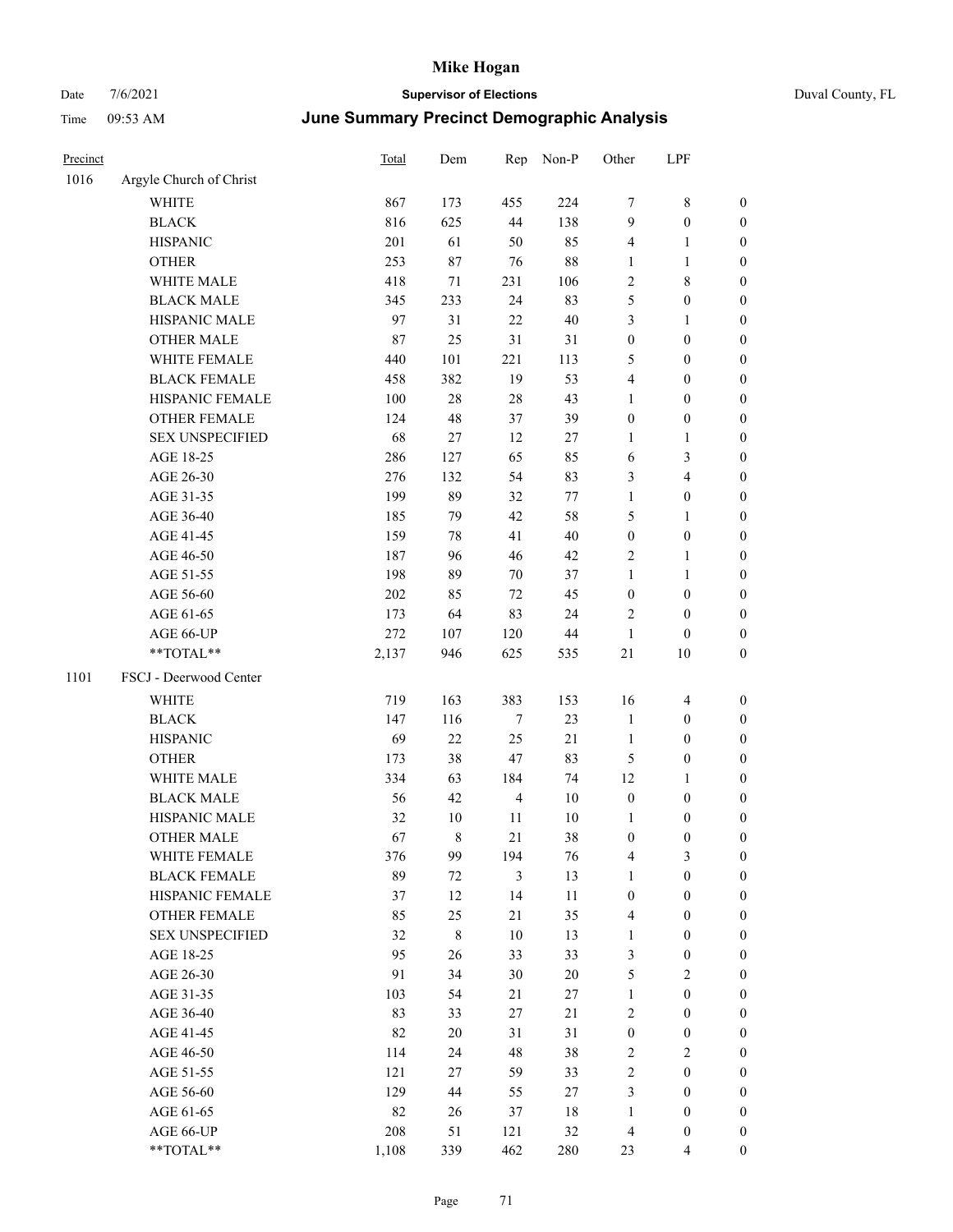|  | Duval County, |
|--|---------------|
|  |               |

| Precinct |                                   | Total | Dem            | Rep              | Non-P          | Other            | LPF                     |                  |
|----------|-----------------------------------|-------|----------------|------------------|----------------|------------------|-------------------------|------------------|
| 1102     | Glen Kernan Golf and Country Club |       |                |                  |                |                  |                         |                  |
|          | <b>WHITE</b>                      | 380   | 66             | 236              | 72             | $\mathfrak{S}$   | $\mathbf{1}$            | $\boldsymbol{0}$ |
|          | <b>BLACK</b>                      | 30    | $20\,$         | $\overline{c}$   | $\,$ 8 $\,$    | $\boldsymbol{0}$ | $\boldsymbol{0}$        | $\boldsymbol{0}$ |
|          | <b>HISPANIC</b>                   | 16    | $\overline{c}$ | 9                | 5              | $\boldsymbol{0}$ | $\boldsymbol{0}$        | $\boldsymbol{0}$ |
|          | <b>OTHER</b>                      | 161   | 50             | 31               | 75             | 4                | 1                       | $\boldsymbol{0}$ |
|          | WHITE MALE                        | 182   | 25             | 120              | 35             | $\overline{2}$   | $\boldsymbol{0}$        | 0                |
|          | <b>BLACK MALE</b>                 | 17    | 11             | $\overline{2}$   | $\overline{4}$ | $\boldsymbol{0}$ | $\boldsymbol{0}$        | 0                |
|          | HISPANIC MALE                     | 6     | $\mathbf{1}$   | $\overline{2}$   | 3              | $\boldsymbol{0}$ | $\boldsymbol{0}$        | $\boldsymbol{0}$ |
|          | <b>OTHER MALE</b>                 | 74    | 25             | 16               | 31             | 1                | 1                       | $\boldsymbol{0}$ |
|          | WHITE FEMALE                      | 196   | 41             | 115              | 36             | 3                | $\mathbf{1}$            | $\boldsymbol{0}$ |
|          | <b>BLACK FEMALE</b>               | 11    | 7              | $\boldsymbol{0}$ | $\overline{4}$ | $\boldsymbol{0}$ | $\boldsymbol{0}$        | $\boldsymbol{0}$ |
|          | HISPANIC FEMALE                   | 10    | $\mathbf{1}$   | 7                | $\mathfrak{2}$ | $\boldsymbol{0}$ | $\boldsymbol{0}$        | $\boldsymbol{0}$ |
|          | OTHER FEMALE                      | 66    | 22             | 12               | 31             | $\mathbf{1}$     | $\boldsymbol{0}$        | $\boldsymbol{0}$ |
|          | <b>SEX UNSPECIFIED</b>            | 25    | 5              | $\overline{4}$   | 14             | $\overline{c}$   | $\boldsymbol{0}$        | $\boldsymbol{0}$ |
|          | AGE 18-25                         | 109   | 36             | 39               | 30             | 3                | 1                       | $\boldsymbol{0}$ |
|          | AGE 26-30                         | 21    | 5              | 9                | 7              | $\boldsymbol{0}$ | $\boldsymbol{0}$        | 0                |
|          | AGE 31-35                         | 22    | 6              | 6                | $\,$ 8 $\,$    | $\mathbf{1}$     | $\mathbf{1}$            | 0                |
|          | AGE 36-40                         | 36    | 11             | 14               | $10\,$         | $\mathbf{1}$     | $\boldsymbol{0}$        | $\boldsymbol{0}$ |
|          | AGE 41-45                         | 47    | 9              | 22               | 16             | $\boldsymbol{0}$ | $\boldsymbol{0}$        | $\boldsymbol{0}$ |
|          | AGE 46-50                         | 72    | 17             | 33               | 21             | 1                | $\boldsymbol{0}$        | $\boldsymbol{0}$ |
|          | AGE 51-55                         | 68    | 14             | 35               | 19             | $\boldsymbol{0}$ | $\boldsymbol{0}$        | $\boldsymbol{0}$ |
|          | AGE 56-60                         | 69    | 13             | 34               | 21             | $\mathbf{1}$     | $\boldsymbol{0}$        | $\boldsymbol{0}$ |
|          | AGE 61-65                         | 40    | 5              | 25               | 9              | $\mathbf{1}$     | $\boldsymbol{0}$        | $\boldsymbol{0}$ |
|          | AGE 66-UP                         | 103   | 22             | 61               | 19             | 1                | $\boldsymbol{0}$        | $\boldsymbol{0}$ |
|          | **TOTAL**                         | 587   | 138            | 278              | 160            | 9                | $\mathfrak{2}$          | $\boldsymbol{0}$ |
| 1103     | Hampton Glen                      |       |                |                  |                |                  |                         |                  |
|          | WHITE                             | 2,072 | 501            | 1,095            | 437            | 29               | $10\,$                  | $\boldsymbol{0}$ |
|          | <b>BLACK</b>                      | 385   | 277            | 17               | 84             | 6                | $\mathbf{1}$            | 0                |
|          | <b>HISPANIC</b>                   | 218   | 95             | 56               | 61             | 5                | $\mathbf{1}$            | 0                |
|          | <b>OTHER</b>                      | 650   | 211            | 144              | 291            | 3                | $\mathbf{1}$            | 0                |
|          | WHITE MALE                        | 952   | 191            | 533              | 210            | 12               | 6                       | $\boldsymbol{0}$ |
|          | <b>BLACK MALE</b>                 | 174   | 110            | 12               | 49             | 3                | $\boldsymbol{0}$        | $\boldsymbol{0}$ |
|          | HISPANIC MALE                     | 98    | 41             | 26               | 28             | 3                | $\boldsymbol{0}$        | $\boldsymbol{0}$ |
|          | <b>OTHER MALE</b>                 | 273   | 83             | 64               | 123            | $\overline{c}$   | $\mathbf{1}$            | $\boldsymbol{0}$ |
|          | WHITE FEMALE                      | 1,106 | 309            | 552              | 224            | 17               | $\overline{\mathbf{4}}$ | $\boldsymbol{0}$ |
|          | <b>BLACK FEMALE</b>               | 208   | 164            | $\sqrt{5}$       | 35             | 3                | $\mathbf{1}$            | 0                |
|          | HISPANIC FEMALE                   | 114   | 51             | $28\,$           | 32             | $\sqrt{2}$       | $\mathbf{1}$            | $\boldsymbol{0}$ |
|          | <b>OTHER FEMALE</b>               | 316   | 113            | 72               | 131            | $\boldsymbol{0}$ | $\boldsymbol{0}$        | 0                |
|          | <b>SEX UNSPECIFIED</b>            | 84    | $22\,$         | $20\,$           | 41             | $\mathbf{1}$     | $\boldsymbol{0}$        | 0                |
|          | AGE 18-25                         | 480   | 182            | 138              | 143            | 14               | $\mathfrak{Z}$          | $\boldsymbol{0}$ |
|          | AGE 26-30                         | 340   | 144            | 92               | 96             | $\boldsymbol{7}$ | $\mathbf{1}$            | $\boldsymbol{0}$ |
|          | AGE 31-35                         | 260   | 102            | $88\,$           | 68             | $\mathbf{1}$     | $\mathbf{1}$            | $\boldsymbol{0}$ |
|          | AGE 36-40                         | 239   | 83             | 65               | 87             | 2                | $\sqrt{2}$              | 0                |
|          | AGE 41-45                         | 234   | 90             | 80               | 60             | $\boldsymbol{2}$ | $\sqrt{2}$              | 0                |
|          | AGE 46-50                         | 278   | 71             | 119              | 86             | $\sqrt{2}$       | $\boldsymbol{0}$        | $\overline{0}$   |
|          | AGE 51-55                         | 326   | 90             | 129              | $100\,$        | 6                | $\mathbf{1}$            | $\boldsymbol{0}$ |
|          | AGE 56-60                         | 333   | 92             | 156              | 84             | $\boldsymbol{0}$ | $\mathbf{1}$            | $\boldsymbol{0}$ |
|          | AGE 61-65                         | 247   | 59             | 141              | $44\,$         | $\sqrt{2}$       | $\mathbf{1}$            | 0                |
|          | AGE 66-UP                         | 588   | 171            | 304              | 105            | 7                | $\mathbf{1}$            | 0                |
|          | $**TOTAL**$                       | 3,325 | 1,084          | 1,312            | 873            | 43               | 13                      | $\boldsymbol{0}$ |
|          |                                   |       |                |                  |                |                  |                         |                  |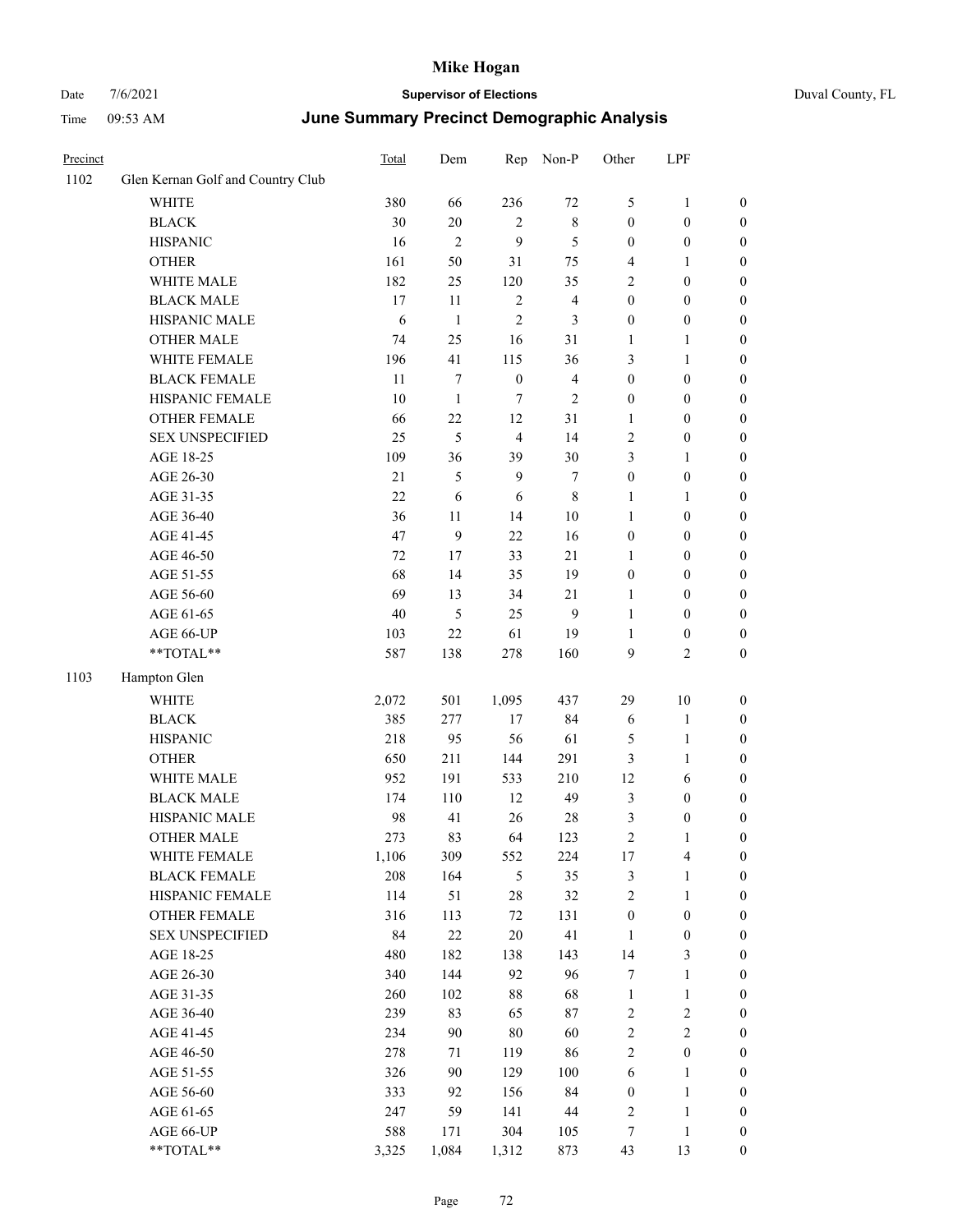| Precinct |                            | Total | Dem    | Rep    | Non-P       | Other          | LPF              |                  |
|----------|----------------------------|-------|--------|--------|-------------|----------------|------------------|------------------|
| 1104     | Julington Baptist Church   |       |        |        |             |                |                  |                  |
|          | <b>WHITE</b>               | 3,634 | 821    | 1,876  | 840         | $78\,$         | 19               | $\boldsymbol{0}$ |
|          | <b>BLACK</b>               | 946   | 709    | 42     | 179         | 15             | 1                | $\boldsymbol{0}$ |
|          | <b>HISPANIC</b>            | 511   | 162    | 139    | 196         | $11\,$         | 3                | $\boldsymbol{0}$ |
|          | <b>OTHER</b>               | 1,016 | 321    | 269    | 407         | 14             | 5                | $\boldsymbol{0}$ |
|          | WHITE MALE                 | 1,722 | 339    | 927    | 415         | 28             | 13               | $\boldsymbol{0}$ |
|          | <b>BLACK MALE</b>          | 412   | 285    | 23     | 93          | $10\,$         | $\mathbf{1}$     | $\boldsymbol{0}$ |
|          | HISPANIC MALE              | 241   | 79     | 65     | 94          | $\sqrt{2}$     | $\mathbf{1}$     | $\boldsymbol{0}$ |
|          | <b>OTHER MALE</b>          | 422   | 126    | 112    | 175         | 5              | 4                | $\boldsymbol{0}$ |
|          | WHITE FEMALE               | 1,878 | 478    | 929    | 415         | 50             | 6                | $\boldsymbol{0}$ |
|          | <b>BLACK FEMALE</b>        | 521   | 417    | 18     | $8\sqrt{1}$ | 5              | $\boldsymbol{0}$ | $\boldsymbol{0}$ |
|          | HISPANIC FEMALE            | 259   | 76     | 74     | 98          | 9              | 2                | $\boldsymbol{0}$ |
|          | <b>OTHER FEMALE</b>        | 501   | 176    | 132    | 184         | $\,$ 8 $\,$    | 1                | $\boldsymbol{0}$ |
|          | <b>SEX UNSPECIFIED</b>     | 151   | 37     | $46\,$ | 67          | $\mathbf{1}$   | $\boldsymbol{0}$ | $\boldsymbol{0}$ |
|          | AGE 18-25                  | 689   | 240    | 214    | 207         | 20             | 8                | $\boldsymbol{0}$ |
|          | AGE 26-30                  | 748   | 232    | 253    | 239         | 21             | 3                | $\boldsymbol{0}$ |
|          | AGE 31-35                  | 672   | 211    | 228    | 209         | 16             | 8                | $\boldsymbol{0}$ |
|          | AGE 36-40                  | 607   | 225    | 183    | 188         | $\tau$         | 4                | $\boldsymbol{0}$ |
|          | AGE 41-45                  | 545   | 174    | 180    | 184         | 6              | 1                | $\boldsymbol{0}$ |
|          | AGE 46-50                  | 584   | 187    | 211    | 171         | 12             | 3                | $\boldsymbol{0}$ |
|          | AGE 51-55                  | 539   | 143    | 252    | 131         | 13             | $\boldsymbol{0}$ | $\boldsymbol{0}$ |
|          | AGE 56-60                  | 506   | 173    | 238    | 86          | 9              | $\boldsymbol{0}$ | $\boldsymbol{0}$ |
|          | AGE 61-65                  | 418   | 134    | 191    | $87\,$      | 6              | $\boldsymbol{0}$ | $\boldsymbol{0}$ |
|          | AGE 66-UP                  | 799   | 294    | 376    | 120         | $\,$ 8 $\,$    | 1                | $\boldsymbol{0}$ |
|          | **TOTAL**                  | 6,107 | 2,013  | 2,326  | 1,622       | 118            | 28               | $\boldsymbol{0}$ |
| 1105     | Kernan Blvd Baptist Church |       |        |        |             |                |                  |                  |
|          | WHITE                      | 3,236 | 790    | 1,425  | 910         | $8\sqrt{1}$    | 30               | $\boldsymbol{0}$ |
|          | <b>BLACK</b>               | 713   | 480    | 38     | 182         | 11             | $\overline{c}$   | $\boldsymbol{0}$ |
|          | <b>HISPANIC</b>            | 439   | 188    | 90     | 154         | $\mathfrak{Z}$ | $\overline{4}$   | $\boldsymbol{0}$ |
|          | <b>OTHER</b>               | 648   | 207    | 155    | 272         | 13             | 1                | $\boldsymbol{0}$ |
|          | WHITE MALE                 | 1,517 | 292    | 740    | 432         | 31             | 22               | $\boldsymbol{0}$ |
|          | <b>BLACK MALE</b>          | 295   | 183    | $20\,$ | 86          | $\mathfrak{S}$ | $\mathbf{1}$     | $\boldsymbol{0}$ |
|          | HISPANIC MALE              | 195   | 66     | 47     | 77          | $\sqrt{2}$     | 3                | $\boldsymbol{0}$ |
|          | <b>OTHER MALE</b>          | 245   | 68     | 68     | 106         | $\sqrt{2}$     | 1                | $\boldsymbol{0}$ |
|          | WHITE FEMALE               | 1,653 | 482    | 660    | 456         | 47             | 8                | $\boldsymbol{0}$ |
|          | <b>BLACK FEMALE</b>        | 388   | 279    | 15     | $87\,$      | 6              | 1                | $\boldsymbol{0}$ |
|          | HISPANIC FEMALE            | 236   | 119    | $40\,$ | 75          | $\mathbf{1}$   | 1                | $\boldsymbol{0}$ |
|          | <b>OTHER FEMALE</b>        | 265   | 100    | 63     | 96          | 6              | $\boldsymbol{0}$ | $\boldsymbol{0}$ |
|          | <b>SEX UNSPECIFIED</b>     | 242   | 76     | 55     | 103         | $\,$ 8 $\,$    | $\boldsymbol{0}$ | $\boldsymbol{0}$ |
|          | AGE 18-25                  | 1,230 | 501    | 320    | 369         | 34             | 6                | $\boldsymbol{0}$ |
|          | AGE 26-30                  | 855   | 267    | 249    | 309         | 23             | 7                | $\boldsymbol{0}$ |
|          | AGE 31-35                  | 614   | 202    | 191    | 196         | 18             | $\boldsymbol{7}$ | $\boldsymbol{0}$ |
|          | AGE 36-40                  | 424   | 132    | 128    | 150         | $\,$ 8 $\,$    | 6                | $\boldsymbol{0}$ |
|          | AGE 41-45                  | 334   | 106    | 99     | 122         | $\overline{4}$ | 3                | $\boldsymbol{0}$ |
|          | AGE 46-50                  | 303   | 95     | 123    | 74          | $\tau$         | 4                | $\boldsymbol{0}$ |
|          | AGE 51-55                  | 328   | $87\,$ | 150    | 86          | $\mathfrak{S}$ | $\boldsymbol{0}$ | $\boldsymbol{0}$ |
|          | AGE 56-60                  | 307   | 79     | 146    | $80\,$      | $\mathbf{1}$   | 1                | $\boldsymbol{0}$ |
|          | AGE 61-65                  | 239   | 67     | 106    | 62          | $\overline{4}$ | $\boldsymbol{0}$ | $\boldsymbol{0}$ |
|          | AGE 66-UP                  | 402   | 129    | 196    | 70          | $\overline{4}$ | 3                | $\boldsymbol{0}$ |
|          | **TOTAL**                  | 5,036 | 1,665  | 1,708  | 1,518       | 108            | 37               | $\boldsymbol{0}$ |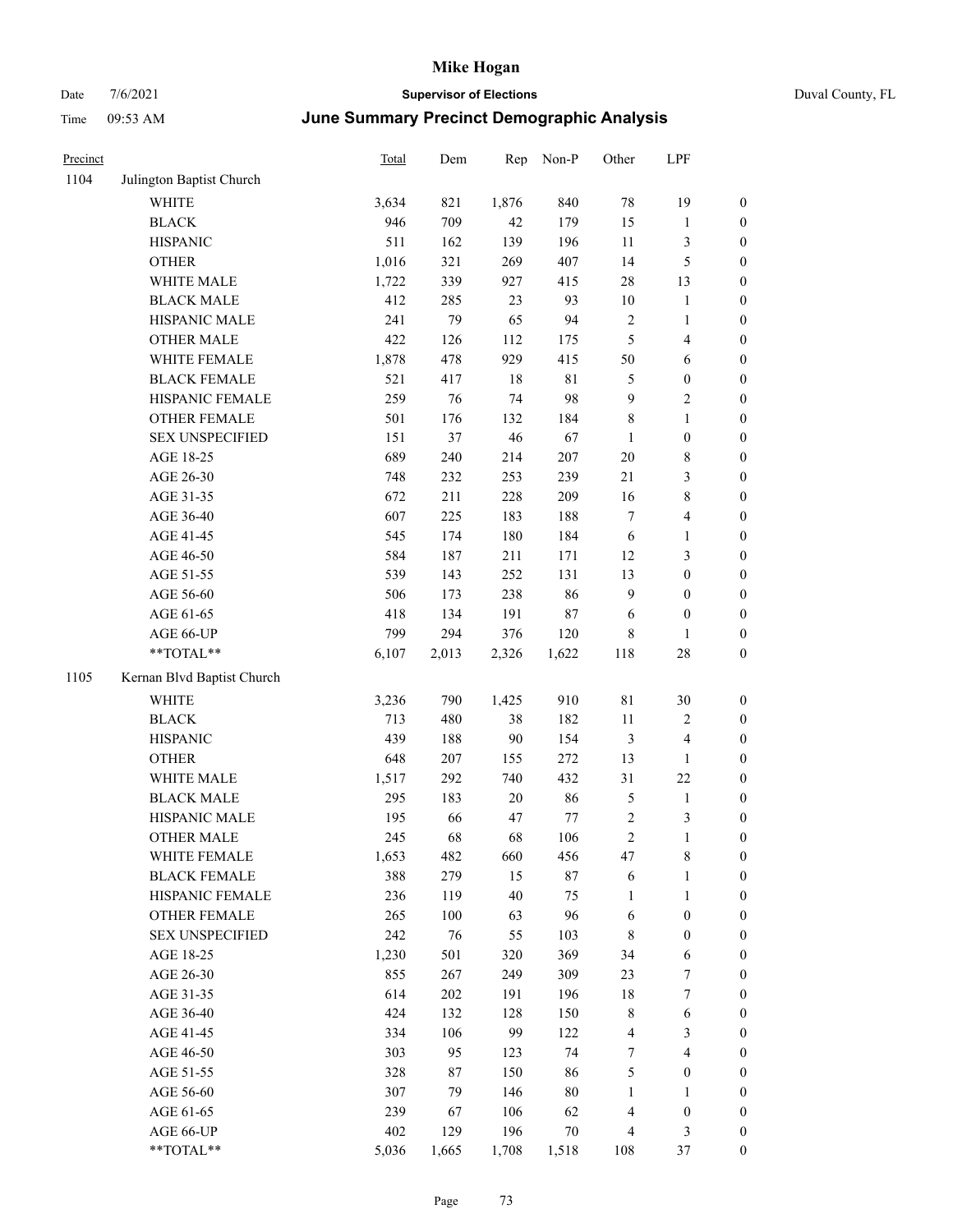| Precinct |                        | Total | Dem         | Rep            | Non-P  | Other            | LPF              |                  |
|----------|------------------------|-------|-------------|----------------|--------|------------------|------------------|------------------|
| 1106     | Church of Eleven 22    |       |             |                |        |                  |                  |                  |
|          | <b>WHITE</b>           | 4,508 | 1,086       | 2,376          | 952    | $72\,$           | 22               | $\boldsymbol{0}$ |
|          | <b>BLACK</b>           | 752   | 544         | 27             | 165    | 15               | 1                | $\boldsymbol{0}$ |
|          | <b>HISPANIC</b>        | 492   | 190         | 124            | 173    | $\mathfrak{Z}$   | 2                | $\boldsymbol{0}$ |
|          | <b>OTHER</b>           | 872   | 328         | 186            | 343    | 13               | 2                | $\boldsymbol{0}$ |
|          | WHITE MALE             | 1,985 | 408         | 1,056          | 472    | 34               | 15               | $\boldsymbol{0}$ |
|          | <b>BLACK MALE</b>      | 315   | 210         | 18             | $80\,$ | $\tau$           | $\boldsymbol{0}$ | $\boldsymbol{0}$ |
|          | HISPANIC MALE          | 206   | 69          | 58             | 78     | $\boldsymbol{0}$ | $\mathbf{1}$     | $\boldsymbol{0}$ |
|          | <b>OTHER MALE</b>      | 372   | 111         | 83             | 172    | $\overline{4}$   | $\mathbf{2}$     | $\boldsymbol{0}$ |
|          | WHITE FEMALE           | 2,491 | 667         | 1,310          | 470    | 37               | 7                | $\boldsymbol{0}$ |
|          | <b>BLACK FEMALE</b>    | 430   | 330         | 9              | 83     | $\boldsymbol{7}$ | 1                | $\boldsymbol{0}$ |
|          | HISPANIC FEMALE        | 282   | 119         | 65             | 94     | $\mathfrak{Z}$   | 1                | $\boldsymbol{0}$ |
|          | <b>OTHER FEMALE</b>    | 415   | 181         | 89             | 137    | $\,$ 8 $\,$      | $\boldsymbol{0}$ | $\boldsymbol{0}$ |
|          | <b>SEX UNSPECIFIED</b> | 128   | 53          | 25             | 47     | $\mathfrak{Z}$   | $\boldsymbol{0}$ | $\boldsymbol{0}$ |
|          | AGE 18-25              | 729   | 284         | 209            | 209    | 20               | 7                | $\boldsymbol{0}$ |
|          | AGE 26-30              | 621   | 197         | 206            | 191    | 20               | 7                | $\boldsymbol{0}$ |
|          | AGE 31-35              | 538   | 182         | 167            | 173    | $10\,$           | 6                | $\boldsymbol{0}$ |
|          | AGE 36-40              | 506   | 185         | 160            | 152    | $\tau$           | 2                | $\boldsymbol{0}$ |
|          | AGE 41-45              | 464   | 148         | 174            | 138    | $\mathfrak{Z}$   | 1                | $\boldsymbol{0}$ |
|          | AGE 46-50              | 476   | 158         | 173            | 138    | $\tau$           | $\boldsymbol{0}$ | $\boldsymbol{0}$ |
|          | AGE 51-55              | 465   | 141         | 204            | 112    | $\,8\,$          | $\boldsymbol{0}$ | $\boldsymbol{0}$ |
|          | AGE 56-60              | 484   | 154         | 194            | 126    | 10               | $\boldsymbol{0}$ | $\boldsymbol{0}$ |
|          | AGE 61-65              | 450   | 135         | 216            | 93     | $\mathfrak{S}$   | $\mathbf{1}$     | $\boldsymbol{0}$ |
|          | AGE 66-UP              | 1,891 | 564         | 1,010          | 301    | 13               | 3                | $\boldsymbol{0}$ |
|          | **TOTAL**              | 6,624 | 2,148       | 2,713          | 1,633  | 103              | 27               | $\boldsymbol{0}$ |
| 1107     | Deercreek Country Club |       |             |                |        |                  |                  |                  |
|          | WHITE                  | 1,099 | 168         | 740            | 177    | 12               | $\overline{c}$   | $\boldsymbol{0}$ |
|          | <b>BLACK</b>           | 99    | 66          | $\tau$         | 25     | $\mathbf{1}$     | $\boldsymbol{0}$ | $\boldsymbol{0}$ |
|          | <b>HISPANIC</b>        | 68    | 14          | $27\,$         | $27\,$ | $\boldsymbol{0}$ | $\boldsymbol{0}$ | $\boldsymbol{0}$ |
|          | <b>OTHER</b>           | 443   | 139         | 106            | 188    | $\,$ 8 $\,$      | 2                | $\boldsymbol{0}$ |
|          | WHITE MALE             | 535   | 74          | 359            | 95     | $\mathfrak{S}$   | 2                | $\boldsymbol{0}$ |
|          | <b>BLACK MALE</b>      | 45    | 26          | $\mathfrak{Z}$ | 15     | $\mathbf{1}$     | $\boldsymbol{0}$ | $\boldsymbol{0}$ |
|          | HISPANIC MALE          | 36    | $\,$ 8 $\,$ | 14             | 14     | $\boldsymbol{0}$ | 0                | $\boldsymbol{0}$ |
|          | <b>OTHER MALE</b>      | 191   | 53          | 50             | 82     | $\overline{4}$   | $\overline{c}$   | $\boldsymbol{0}$ |
|          | WHITE FEMALE           | 549   | 94          | 374            | 74     | $\boldsymbol{7}$ | $\boldsymbol{0}$ | $\boldsymbol{0}$ |
|          | <b>BLACK FEMALE</b>    | 53    | 40          | $\overline{4}$ | 9      | $\boldsymbol{0}$ | $\boldsymbol{0}$ | $\boldsymbol{0}$ |
|          | HISPANIC FEMALE        | 32    | 6           | 13             | 13     | $\boldsymbol{0}$ | $\boldsymbol{0}$ | $\boldsymbol{0}$ |
|          | OTHER FEMALE           | 218   | 76          | 51             | $87\,$ | $\overline{4}$   | $\boldsymbol{0}$ | $\boldsymbol{0}$ |
|          | <b>SEX UNSPECIFIED</b> | 50    | 10          | 12             | 28     | $\boldsymbol{0}$ | $\boldsymbol{0}$ | $\boldsymbol{0}$ |
|          | AGE 18-25              | 198   | 61          | 74             | 54     | 8                | 1                | $\boldsymbol{0}$ |
|          | AGE 26-30              | 116   | 35          | 44             | 35     | $\mathbf{1}$     | 1                | $\boldsymbol{0}$ |
|          | AGE 31-35              | 74    | 20          | 31             | $20\,$ | $\sqrt{2}$       | $\mathbf{1}$     | $\boldsymbol{0}$ |
|          | AGE 36-40              | 73    | 18          | 24             | 30     | $\mathbf{1}$     | $\boldsymbol{0}$ | $\boldsymbol{0}$ |
|          | AGE 41-45              | 86    | 23          | 32             | 31     | $\boldsymbol{0}$ | $\boldsymbol{0}$ | $\boldsymbol{0}$ |
|          | AGE 46-50              | 127   | 26          | 65             | 35     | $\mathbf{1}$     | $\boldsymbol{0}$ | $\boldsymbol{0}$ |
|          | AGE 51-55              | 150   | 30          | 65             | 54     | $\mathbf{1}$     | $\boldsymbol{0}$ | $\boldsymbol{0}$ |
|          | AGE 56-60              | 187   | 33          | 98             | 52     | $\mathfrak{Z}$   | 1                | $\boldsymbol{0}$ |
|          | AGE 61-65              | 188   | 35          | 120            | 33     | $\boldsymbol{0}$ | $\boldsymbol{0}$ | $\boldsymbol{0}$ |
|          | AGE 66-UP              | 510   | 106         | 327            | 73     | $\overline{4}$   | $\boldsymbol{0}$ | $\boldsymbol{0}$ |
|          | **TOTAL**              | 1,709 | 387         | 880            | 417    | $21\,$           | 4                | $\boldsymbol{0}$ |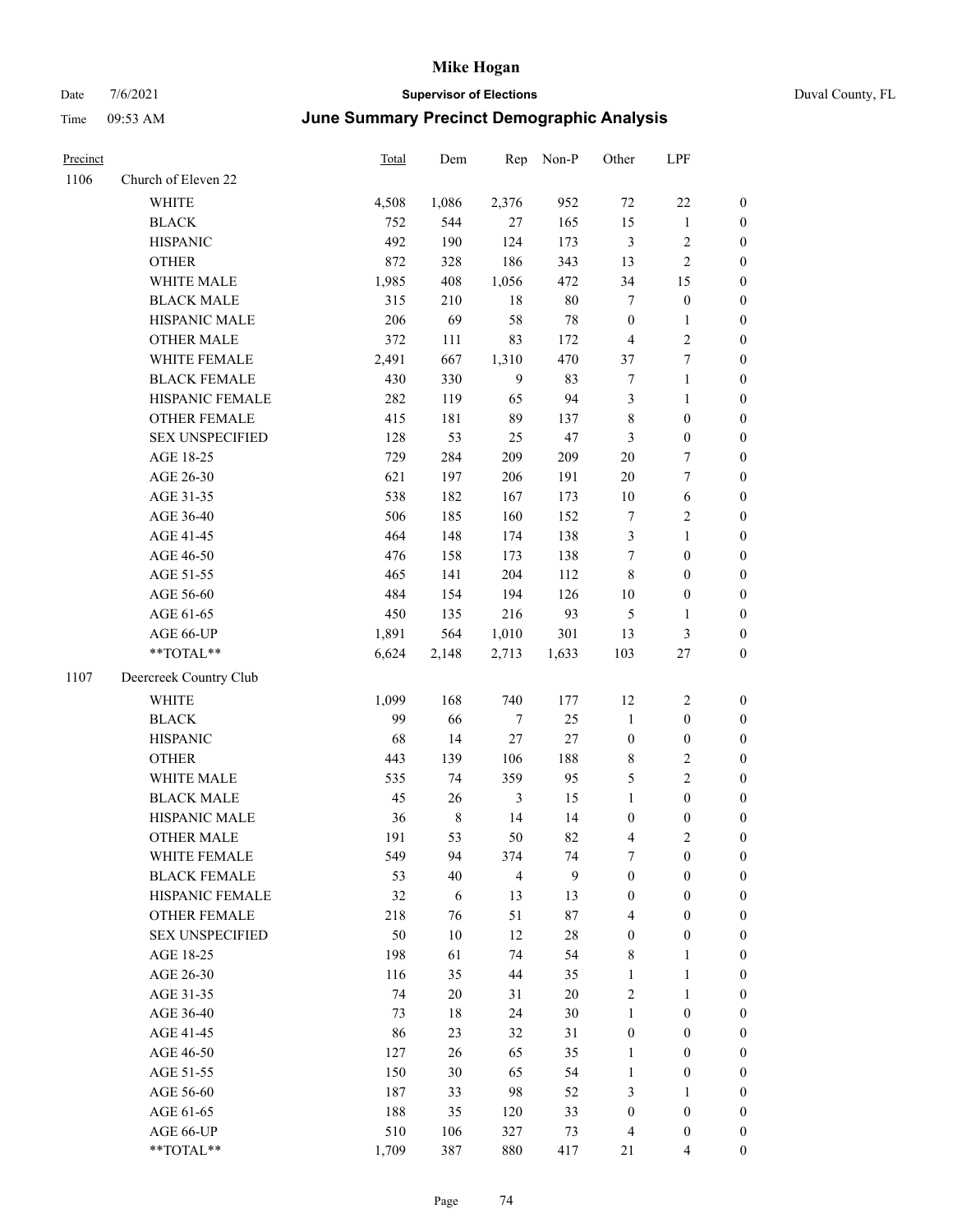| Duval County, FL |  |  |
|------------------|--|--|
|------------------|--|--|

| Precinct |                        | Total | Dem        | Rep         | Non-P          | Other            | LPF                     |                  |
|----------|------------------------|-------|------------|-------------|----------------|------------------|-------------------------|------------------|
| 1108     | FSCJ - Deerwood Center |       |            |             |                |                  |                         |                  |
|          | WHITE                  | 2,151 | 622        | 951         | 522            | 45               | 11                      | $\boldsymbol{0}$ |
|          | <b>BLACK</b>           | 758   | 552        | $28\,$      | 164            | 13               | $\mathbf{1}$            | $\boldsymbol{0}$ |
|          | <b>HISPANIC</b>        | 297   | 106        | $87\,$      | 97             | $\tau$           | $\boldsymbol{0}$        | 0                |
|          | <b>OTHER</b>           | 311   | 121        | 49          | 131            | $\overline{9}$   | $\mathbf{1}$            | $\boldsymbol{0}$ |
|          | WHITE MALE             | 1,014 | 253        | 463         | 277            | 12               | $\mathbf{9}$            | $\boldsymbol{0}$ |
|          | <b>BLACK MALE</b>      | 303   | 196        | 13          | 84             | $\mathbf{9}$     | $\mathbf{1}$            | $\boldsymbol{0}$ |
|          | HISPANIC MALE          | 124   | 41         | 38          | 42             | 3                | $\boldsymbol{0}$        | $\boldsymbol{0}$ |
|          | <b>OTHER MALE</b>      | 111   | 46         | 15          | 46             | $\mathfrak{Z}$   | $\mathbf{1}$            | $\boldsymbol{0}$ |
|          | WHITE FEMALE           | 1,115 | 364        | 480         | 237            | 32               | $\sqrt{2}$              | $\boldsymbol{0}$ |
|          | <b>BLACK FEMALE</b>    | 443   | 347        | 15          | $77\,$         | $\overline{4}$   | $\boldsymbol{0}$        | $\boldsymbol{0}$ |
|          | HISPANIC FEMALE        | 170   | 63         | 49          | 54             | 4                | $\boldsymbol{0}$        | $\boldsymbol{0}$ |
|          | OTHER FEMALE           | 148   | 64         | 23          | 55             | 6                | $\boldsymbol{0}$        | 0                |
|          | <b>SEX UNSPECIFIED</b> | 89    | 27         | 19          | 42             | $\mathbf{1}$     | $\boldsymbol{0}$        | 0                |
|          | AGE 18-25              | 473   | 183        | 130         | 141            | 18               | $\mathbf{1}$            | $\boldsymbol{0}$ |
|          | AGE 26-30              | 500   | 222        | 107         | 155            | 14               | $\sqrt{2}$              | $\boldsymbol{0}$ |
|          | AGE 31-35              | 450   | 190        | 106         | 138            | 12               | $\overline{\mathbf{4}}$ | $\boldsymbol{0}$ |
|          | AGE 36-40              | 290   | 122        | 66          | 94             | 6                | $\sqrt{2}$              | $\boldsymbol{0}$ |
|          | AGE 41-45              | 269   | 119        | 64          | 82             | 2                | $\sqrt{2}$              | $\boldsymbol{0}$ |
|          | AGE 46-50              | 250   | 93         | 87          | 62             | 6                | $\sqrt{2}$              | $\boldsymbol{0}$ |
|          | AGE 51-55              | 234   | 92         | 89          | 48             | 5                | $\boldsymbol{0}$        | $\boldsymbol{0}$ |
|          | AGE 56-60              | 271   | 95         | 120         | 53             | 3                | $\boldsymbol{0}$        | $\boldsymbol{0}$ |
|          | AGE 61-65              | 238   | 86         | 99          | 49             | $\overline{4}$   | $\boldsymbol{0}$        | 0                |
|          | AGE 66-UP              | 542   | 199        | 247         | 92             | 4                | $\boldsymbol{0}$        | 0                |
|          | $**TOTAL**$            | 3,517 | 1,401      | 1,115       | 914            | 74               | 13                      | $\boldsymbol{0}$ |
| 1109     | Deerwood Country Club  |       |            |             |                |                  |                         |                  |
|          | <b>WHITE</b>           | 1,774 | 303        | 1,195       | 254            | 18               | 4                       | $\boldsymbol{0}$ |
|          | <b>BLACK</b>           | 51    | 34         | 3           | 11             | 3                | $\boldsymbol{0}$        | $\boldsymbol{0}$ |
|          | <b>HISPANIC</b>        | 87    | 12         | 49          | 24             | 2                | $\boldsymbol{0}$        | $\boldsymbol{0}$ |
|          | <b>OTHER</b>           | 211   | 53         | 77          | $80\,$         | $\mathbf{1}$     | $\boldsymbol{0}$        | $\boldsymbol{0}$ |
|          | WHITE MALE             | 844   | 118        | 582         | 132            | 8                | $\overline{\mathbf{4}}$ | $\boldsymbol{0}$ |
|          | <b>BLACK MALE</b>      | 24    | 13         | $\sqrt{2}$  | $\,$ 8 $\,$    | $\mathbf{1}$     | $\boldsymbol{0}$        | $\boldsymbol{0}$ |
|          | HISPANIC MALE          | 40    | 5          | $21\,$      | 14             | $\boldsymbol{0}$ | $\boldsymbol{0}$        | $\boldsymbol{0}$ |
|          | <b>OTHER MALE</b>      | 80    | 21         | 27          | 32             | $\boldsymbol{0}$ | $\boldsymbol{0}$        | $\boldsymbol{0}$ |
|          | WHITE FEMALE           | 921   | 182        | 609         | 120            | 10               | $\boldsymbol{0}$        | 0                |
|          | <b>BLACK FEMALE</b>    | 25    | $20\,$     | 1           | $\mathfrak{2}$ | $\overline{c}$   | $\boldsymbol{0}$        | 0                |
|          | HISPANIC FEMALE        | 46    | $\sqrt{6}$ | $28\,$      | 10             | $\overline{c}$   | $\boldsymbol{0}$        | 0                |
|          | OTHER FEMALE           | 95    | 30         | 36          | $28\,$         | $\mathbf{1}$     | $\boldsymbol{0}$        | $\overline{0}$   |
|          | <b>SEX UNSPECIFIED</b> | 48    | $\tau$     | $18\,$      | 23             | $\boldsymbol{0}$ | $\boldsymbol{0}$        | $\overline{0}$   |
|          | AGE 18-25              | 229   | 46         | 121         | 58             | $\overline{4}$   | $\boldsymbol{0}$        | 0                |
|          | AGE 26-30              | 125   | 23         | $72\,$      | 29             | $\mathbf{1}$     | $\boldsymbol{0}$        | 0                |
|          | AGE 31-35              | 117   | 20         | 73          | 21             | 3                | $\boldsymbol{0}$        | $\overline{0}$   |
|          | AGE 36-40              | 136   | 27         | $8\sqrt{1}$ | $28\,$         | $\boldsymbol{0}$ | $\boldsymbol{0}$        | 0                |
|          | AGE 41-45              | 147   | 27         | $8\sqrt{1}$ | 34             | 3                | $\sqrt{2}$              | 0                |
|          | AGE 46-50              | 196   | 27         | 133         | 31             | $\overline{4}$   | $\mathbf{1}$            | 0                |
|          | AGE 51-55              | 163   | 27         | 107         | 29             | $\boldsymbol{0}$ | $\boldsymbol{0}$        | $\boldsymbol{0}$ |
|          | AGE 56-60              | 174   | 36         | 100         | 35             | 3                | $\boldsymbol{0}$        | $\overline{0}$   |
|          | AGE 61-65              | 189   | 31         | 126         | 31             | $\mathbf{1}$     | $\boldsymbol{0}$        | $\boldsymbol{0}$ |
|          | AGE 66-UP              | 647   | 138        | 430         | 73             | 5                | $\mathbf{1}$            | $\boldsymbol{0}$ |
|          | $**TOTAL**$            | 2,123 | 402        | 1,324       | 369            | $24\,$           | $\overline{4}$          | $\boldsymbol{0}$ |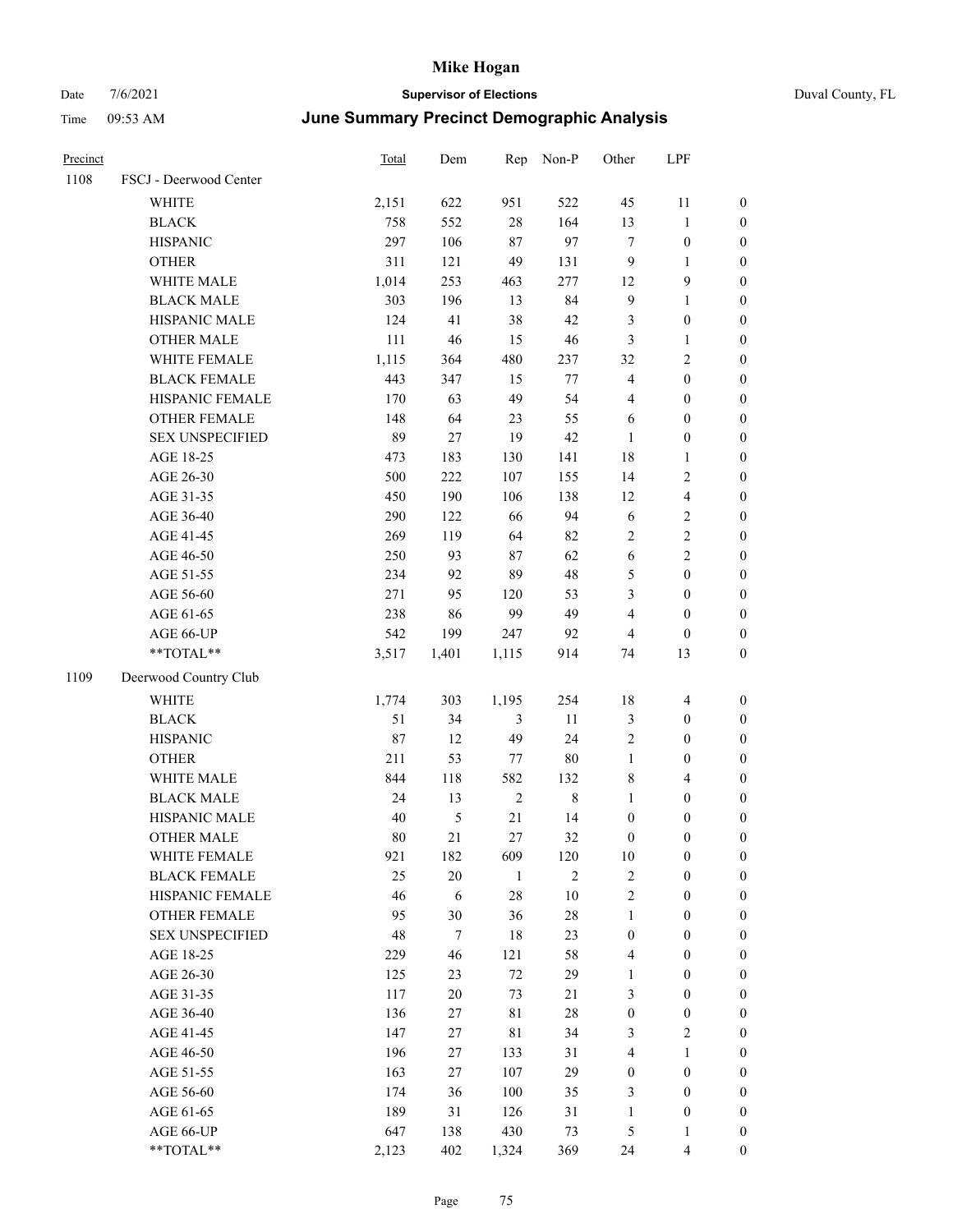# Date 7/6/2021 **Supervisor of Elections** Duval County, FL Time 09:53 AM **June Summary Precinct Demographic Analysis**

| Precinct |                                       | <b>Total</b> | Dem         | Rep        | $Non-P$ | Other                   | LPF                     |                  |
|----------|---------------------------------------|--------------|-------------|------------|---------|-------------------------|-------------------------|------------------|
| 1110     | Mission Way Church                    |              |             |            |         |                         |                         |                  |
|          | <b>WHITE</b>                          | 4,808        | 1,082       | 2,440      | 1,133   | 129                     | 24                      | $\boldsymbol{0}$ |
|          | <b>BLACK</b>                          | 1,083        | 764         | 64         | 232     | $21\,$                  | $\sqrt{2}$              | $\boldsymbol{0}$ |
|          | <b>HISPANIC</b>                       | 655          | 245         | 174        | 224     | $\tau$                  | $\mathfrak{S}$          | $\boldsymbol{0}$ |
|          | <b>OTHER</b>                          | 765          | 229         | 226        | 297     | $10\,$                  | 3                       | $\boldsymbol{0}$ |
|          | WHITE MALE                            | 2,096        | 394         | 1,095      | 545     | 48                      | 14                      | $\boldsymbol{0}$ |
|          | <b>BLACK MALE</b>                     | 448          | 277         | 33         | 128     | 10                      | $\boldsymbol{0}$        | $\boldsymbol{0}$ |
|          | HISPANIC MALE                         | 291          | 93          | $80\,$     | 110     | 4                       | $\overline{4}$          | $\boldsymbol{0}$ |
|          | <b>OTHER MALE</b>                     | 306          | $8\sqrt{1}$ | 93         | 125     | 6                       | $\mathbf{1}$            | $\boldsymbol{0}$ |
|          | WHITE FEMALE                          | 2,677        | 678         | 1,332      | 577     | $80\,$                  | $10\,$                  | $\boldsymbol{0}$ |
|          | <b>BLACK FEMALE</b>                   | 624          | 480         | 29         | 102     | 11                      | $\sqrt{2}$              | 0                |
|          | HISPANIC FEMALE                       | 360          | 151         | 94         | 111     | 3                       | $\mathbf{1}$            | 0                |
|          | OTHER FEMALE                          | 371          | 121         | 112        | 133     | 3                       | $\sqrt{2}$              | 0                |
|          | <b>SEX UNSPECIFIED</b>                | 138          | 45          | 36         | 55      | $\sqrt{2}$              | $\boldsymbol{0}$        | $\boldsymbol{0}$ |
|          | AGE 18-25                             | 716          | 228         | 233        | 227     | 23                      | $\mathfrak{S}$          | $\boldsymbol{0}$ |
|          | AGE 26-30                             | 938          | 295         | 348        | 261     | $27\,$                  | $\boldsymbol{7}$        | $\boldsymbol{0}$ |
|          | AGE 31-35                             | 968          | 308         | 372        | 266     | 14                      | $\,$ 8 $\,$             | $\boldsymbol{0}$ |
|          | AGE 36-40                             | 791          | 243         | 264        | 264     | 15                      | $\mathfrak{S}$          | $\boldsymbol{0}$ |
|          | AGE 41-45                             | 666          | 244         | 215        | 188     | 16                      | $\mathfrak{Z}$          | $\boldsymbol{0}$ |
|          | AGE 46-50                             | 548          | 178         | 204        | 150     | 11                      | $\mathfrak s$           | $\boldsymbol{0}$ |
|          | AGE 51-55                             | 550          | 168         | 251        | 122     | $\overline{9}$          | $\boldsymbol{0}$        | 0                |
|          | AGE 56-60                             | 505          | 141         | 235        | 115     | 13                      | $\mathbf{1}$            | 0                |
|          | AGE 61-65                             | 484          | 146         | 257        | 78      | 3                       | $\boldsymbol{0}$        | 0                |
|          | AGE 66-UP                             | 1,144        | 369         | 525        | 214     | 36                      | $\boldsymbol{0}$        | 0                |
|          | **TOTAL**                             | 7,311        | 2,320       | 2,904      | 1,886   | 167                     | 34                      | $\boldsymbol{0}$ |
| 1111     | Shepherd of the Woods Lutheran Church |              |             |            |         |                         |                         |                  |
|          | WHITE                                 | 1,030        | 299         | 403        | 297     | 22                      | 9                       | $\boldsymbol{0}$ |
|          | <b>BLACK</b>                          | 591          | 437         | 17         | 126     | $\,$ 8 $\,$             | 3                       | $\boldsymbol{0}$ |
|          | <b>HISPANIC</b>                       | 236          | 102         | 36         | 94      | $\mathbf{1}$            | $\mathfrak{Z}$          | $\boldsymbol{0}$ |
|          | <b>OTHER</b>                          | 205          | 83          | 37         | 81      | 3                       | $\mathbf{1}$            | $\boldsymbol{0}$ |
|          | WHITE MALE                            | 456          | 117         | 183        | 140     | 9                       | $\tau$                  | $\boldsymbol{0}$ |
|          | <b>BLACK MALE</b>                     | 226          | 142         | $11\,$     | 68      | 4                       | $\mathbf{1}$            | $\boldsymbol{0}$ |
|          | HISPANIC MALE                         | 92           | 34          | 17         | 39      | $\boldsymbol{0}$        | $\sqrt{2}$              | $\boldsymbol{0}$ |
|          | <b>OTHER MALE</b>                     | 68           | 21          | 20         | 25      | $\overline{\mathbf{c}}$ | $\boldsymbol{0}$        | $\boldsymbol{0}$ |
|          | WHITE FEMALE                          | 558          | 175         | 216        | 152     | 13                      | $\overline{c}$          | 0                |
|          | <b>BLACK FEMALE</b>                   | 360          | 290         | $\sqrt{6}$ | 58      | $\overline{4}$          | $\sqrt{2}$              | 0                |
|          | HISPANIC FEMALE                       | 137          | 66          | 16         | 53      | 1                       | $\mathbf{1}$            | 0                |
|          | <b>OTHER FEMALE</b>                   | 103          | 51          | 14         | 37      | $\mathbf{1}$            | $\boldsymbol{0}$        | 0                |
|          | <b>SEX UNSPECIFIED</b>                | 62           | 25          | 10         | 26      | $\boldsymbol{0}$        | $\mathbf{1}$            | 0                |
|          | AGE 18-25                             | 329          | 136         | 64         | 111     | 12                      | 6                       | 0                |
|          | AGE 26-30                             | 347          | 166         | 58         | 114     | 5                       | $\overline{\mathbf{4}}$ | 0                |
|          | AGE 31-35                             | 298          | 134         | 50         | 106     | 5                       | $\mathfrak{Z}$          | 0                |
|          | AGE 36-40                             | 183          | 86          | 35         | 57      | 3                       | $\sqrt{2}$              | 0                |
|          | AGE 41-45                             | 135          | 60          | 32         | 43      | $\boldsymbol{0}$        | $\boldsymbol{0}$        | 0                |
|          | AGE 46-50                             | 147          | 73          | 27         | 44      | 3                       | $\boldsymbol{0}$        | 0                |
|          | AGE 51-55                             | 102          | 47          | $27\,$     | 28      | $\boldsymbol{0}$        | $\boldsymbol{0}$        | $\overline{0}$   |
|          | AGE 56-60                             | 140          | 64          | 48         | 26      | $\overline{c}$          | $\boldsymbol{0}$        | 0                |
|          | AGE 61-65                             | 112          | 56          | 32         | 23      | $\mathbf{1}$            | $\boldsymbol{0}$        | 0                |
|          | AGE 66-UP                             | 269          | 99          | 120        | 46      | $\mathfrak{Z}$          | $\mathbf{1}$            | $\overline{0}$   |
|          |                                       |              |             |            |         |                         |                         |                  |

\*\*TOTAL\*\* 2,062 921 493 598 34 16 0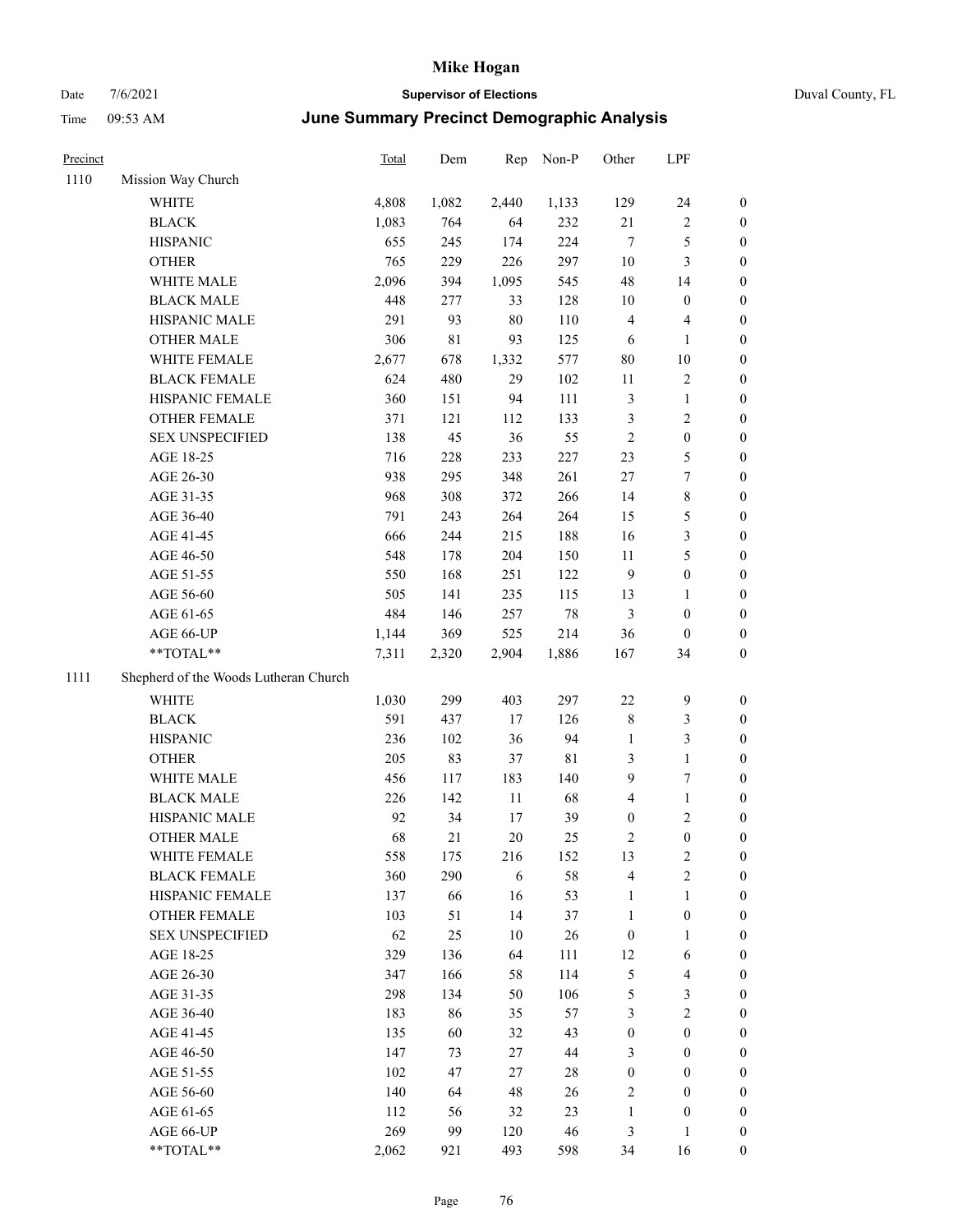| Precinct |                            | <b>Total</b> | Dem   | Rep    | Non-P  | Other                   | LPF                     |                  |
|----------|----------------------------|--------------|-------|--------|--------|-------------------------|-------------------------|------------------|
| 1112     | Southeast Regional Library |              |       |        |        |                         |                         |                  |
|          | WHITE                      | 2,533        | 578   | 1,331  | 554    | 52                      | 18                      | $\boldsymbol{0}$ |
|          | <b>BLACK</b>               | 517          | 370   | $28\,$ | 107    | 11                      | $\mathbf{1}$            | $\boldsymbol{0}$ |
|          | <b>HISPANIC</b>            | 269          | 85    | 85     | $90\,$ | $\,$ 8 $\,$             | $\mathbf{1}$            | $\boldsymbol{0}$ |
|          | <b>OTHER</b>               | 623          | 231   | 139    | 244    | $\,$ 8 $\,$             | $\mathbf{1}$            | $\boldsymbol{0}$ |
|          | WHITE MALE                 | 1,164        | 219   | 631    | 279    | $21\,$                  | 14                      | 0                |
|          | <b>BLACK MALE</b>          | 226          | 143   | 17     | 63     | 3                       | $\boldsymbol{0}$        | $\boldsymbol{0}$ |
|          | HISPANIC MALE              | 109          | 31    | 34     | 42     | $\mathbf{1}$            | $\mathbf{1}$            | $\boldsymbol{0}$ |
|          | <b>OTHER MALE</b>          | 268          | 83    | 68     | 111    | 5                       | $\mathbf{1}$            | $\boldsymbol{0}$ |
|          | WHITE FEMALE               | 1,347        | 356   | 688    | 270    | 30                      | $\mathfrak{Z}$          | $\boldsymbol{0}$ |
|          | <b>BLACK FEMALE</b>        | 287          | 224   | 11     | 43     | $\,$ 8 $\,$             | $\mathbf{1}$            | $\boldsymbol{0}$ |
|          | HISPANIC FEMALE            | 155          | 52    | 49     | 47     | 7                       | $\boldsymbol{0}$        | $\boldsymbol{0}$ |
|          | <b>OTHER FEMALE</b>        | 280          | 119   | 58     | 101    | $\sqrt{2}$              | $\boldsymbol{0}$        | $\boldsymbol{0}$ |
|          | <b>SEX UNSPECIFIED</b>     | 106          | 37    | 27     | 39     | $\overline{2}$          | $\mathbf{1}$            | $\boldsymbol{0}$ |
|          | AGE 18-25                  | 556          | 185   | 185    | 159    | 26                      | $\mathbf{1}$            | $\boldsymbol{0}$ |
|          | AGE 26-30                  | 485          | 176   | 145    | 146    | 14                      | $\overline{\mathbf{4}}$ | 0                |
|          | AGE 31-35                  | 360          | 123   | 115    | 111    | $\,$ 8 $\,$             | $\mathfrak{Z}$          | 0                |
|          | AGE 36-40                  | 315          | 107   | 111    | 91     | 3                       | $\mathfrak{Z}$          | $\boldsymbol{0}$ |
|          | AGE 41-45                  | 319          | 119   | 105    | 89     | 4                       | $\sqrt{2}$              | $\boldsymbol{0}$ |
|          | AGE 46-50                  | 360          | 106   | 150    | 91     | $\overline{9}$          | $\overline{\mathbf{4}}$ | $\boldsymbol{0}$ |
|          | AGE 51-55                  | 328          | 90    | 150    | 83     | 5                       | $\boldsymbol{0}$        | $\boldsymbol{0}$ |
|          | AGE 56-60                  | 330          | 92    | 165    | 68     | 4                       | $\mathbf{1}$            | $\boldsymbol{0}$ |
|          | AGE 61-65                  | 297          | 85    | 150    | 58     | 3                       | $\mathbf{1}$            | $\boldsymbol{0}$ |
|          | AGE 66-UP                  | 592          | 181   | 307    | 99     | 3                       | $\mathfrak{2}$          | 0                |
|          | **TOTAL**                  | 3,942        | 1,264 | 1,583  | 995    | 79                      | 21                      | $\boldsymbol{0}$ |
| 1113     | Deermeadows Church         |              |       |        |        |                         |                         |                  |
|          |                            |              |       |        |        |                         |                         |                  |
|          | WHITE                      | 1,963        | 589   | 764    | 535    | 58                      | 17                      | $\boldsymbol{0}$ |
|          | <b>BLACK</b>               | 1,179        | 862   | $44\,$ | 250    | $22\,$                  | $\mathbf{1}$            | 0                |
|          | <b>HISPANIC</b>            | 368          | 155   | 73     | 136    | $\overline{2}$          | $\sqrt{2}$              | 0                |
|          | <b>OTHER</b>               | 376          | 163   | 60     | 142    | 9                       | $\sqrt{2}$              | $\boldsymbol{0}$ |
|          | WHITE MALE                 | 899          | 246   | 363    | 261    | 21                      | $\,$ 8 $\,$             | $\boldsymbol{0}$ |
|          | <b>BLACK MALE</b>          | 469          | 313   | $20\,$ | 129    | 7                       | $\boldsymbol{0}$        | $\boldsymbol{0}$ |
|          | HISPANIC MALE              | 173          | 71    | 41     | 58     | $\mathbf{1}$            | $\sqrt{2}$              | $\boldsymbol{0}$ |
|          | <b>OTHER MALE</b>          | 148          | 49    | 32     | 62     | 4                       | $\mathbf{1}$            | $\boldsymbol{0}$ |
|          | WHITE FEMALE               | 1,041        | 337   | 394    | 265    | 36                      | $\mathbf{9}$            | $\boldsymbol{0}$ |
|          | <b>BLACK FEMALE</b>        | 698          | 537   | 24     | 121    | 15                      | $\mathbf{1}$            | 0                |
|          | HISPANIC FEMALE            | 185          | 77    | 31     | 76     | $\mathbf{1}$            | $\boldsymbol{0}$        | 0                |
|          | <b>OTHER FEMALE</b>        | 176          | 96    | $22\,$ | 53     | $\overline{4}$          | $\mathbf{1}$            | 0                |
|          | <b>SEX UNSPECIFIED</b>     | 97           | 43    | 14     | 38     | 2                       | $\boldsymbol{0}$        | 0                |
|          | AGE 18-25                  | 585          | 258   | 100    | 204    | $20\,$                  | 3                       | 0                |
|          | AGE 26-30                  | 688          | 312   | 121    | 225    | 21                      | $\mathbf{9}$            | $\boldsymbol{0}$ |
|          | AGE 31-35                  | 511          | 243   | 98     | 152    | 13                      | $\mathfrak s$           | $\overline{0}$   |
|          | AGE 36-40                  | 349          | 165   | 60     | 114    | 7                       | $\mathfrak{Z}$          | 0                |
|          | AGE 41-45                  | 276          | 142   | 46     | 82     | 6                       | $\boldsymbol{0}$        | $\overline{0}$   |
|          | AGE 46-50                  | 274          | 123   | 87     | 60     | $\overline{4}$          | $\boldsymbol{0}$        | 0                |
|          | AGE 51-55                  | 258          | 139   | 53     | 60     | 5                       | $\mathbf{1}$            | $\boldsymbol{0}$ |
|          | AGE 56-60                  | 249          | 98    | $87\,$ | 60     | $\overline{\mathbf{4}}$ | $\boldsymbol{0}$        | 0                |
|          | AGE 61-65                  | 195          | 84    | 67     | 37     | 6                       | $\mathbf{1}$            | 0                |
|          | AGE 66-UP                  | 501          | 205   | 222    | 69     | 5                       | $\boldsymbol{0}$        | 0                |
|          | $**TOTAL**$                | 3,886        | 1,769 | 941    | 1,063  | 91                      | $22\,$                  | $\boldsymbol{0}$ |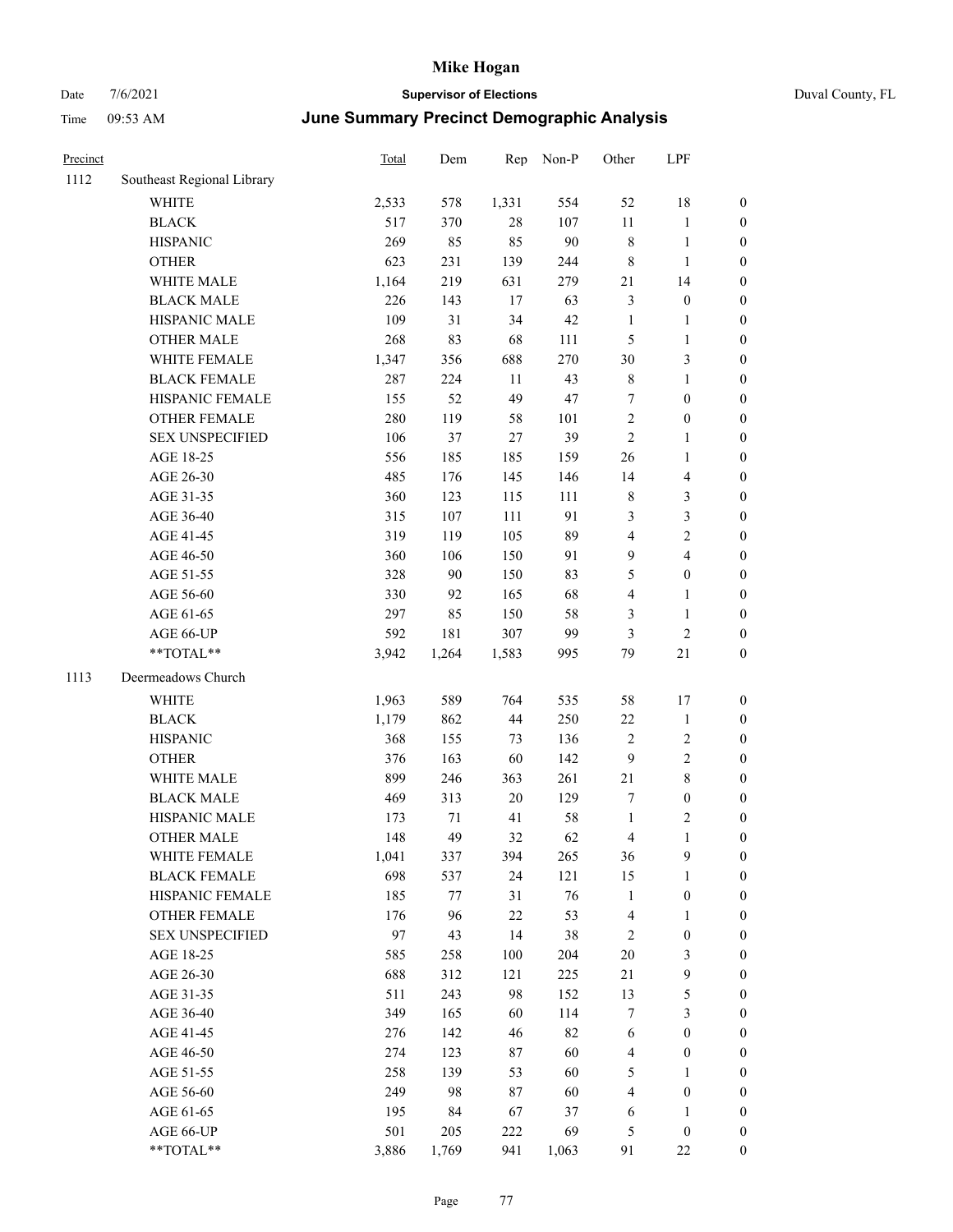| Precinct |                           | Total | Dem    | Rep    | Non-P   | Other            | LPF                     |                  |
|----------|---------------------------|-------|--------|--------|---------|------------------|-------------------------|------------------|
| 1114     | The Salem Center          |       |        |        |         |                  |                         |                  |
|          | WHITE                     | 2,388 | 680    | 1,046  | 584     | 62               | 16                      | 0                |
|          | <b>BLACK</b>              | 919   | 675    | 23     | 201     | $18\,$           | $\sqrt{2}$              | $\boldsymbol{0}$ |
|          | <b>HISPANIC</b>           | 369   | 128    | 75     | 159     | $\overline{4}$   | $\mathfrak{Z}$          | $\boldsymbol{0}$ |
|          | <b>OTHER</b>              | 476   | 173    | 102    | 189     | 9                | 3                       | $\boldsymbol{0}$ |
|          | WHITE MALE                | 1,044 | 261    | 478    | 268     | 25               | 12                      | $\boldsymbol{0}$ |
|          | <b>BLACK MALE</b>         | 341   | 233    | $\tau$ | 95      | 5                | $\mathbf{1}$            | $\boldsymbol{0}$ |
|          | HISPANIC MALE             | 177   | 51     | 49     | 74      | $\overline{c}$   | $\mathbf{1}$            | $\boldsymbol{0}$ |
|          | <b>OTHER MALE</b>         | 186   | 54     | 46     | $80\,$  | $\overline{4}$   | $\overline{2}$          | $\boldsymbol{0}$ |
|          | WHITE FEMALE              | 1,313 | 405    | 562    | 307     | 35               | $\overline{\mathbf{4}}$ | $\boldsymbol{0}$ |
|          | <b>BLACK FEMALE</b>       | 560   | 431    | 15     | 100     | 13               | $\mathbf{1}$            | 0                |
|          | HISPANIC FEMALE           | 189   | 75     | 26     | 84      | $\sqrt{2}$       | $\sqrt{2}$              | 0                |
|          | OTHER FEMALE              | 221   | 99     | 43     | 73      | $\mathfrak s$    | $\mathbf{1}$            | 0                |
|          | <b>SEX UNSPECIFIED</b>    | 121   | 47     | $20\,$ | 52      | $\sqrt{2}$       | $\boldsymbol{0}$        | $\boldsymbol{0}$ |
|          | AGE 18-25                 | 636   | 235    | 171    | $202\,$ | 23               | $\mathfrak{S}$          | $\boldsymbol{0}$ |
|          | AGE 26-30                 | 848   | 342    | 201    | 281     | $20\,$           | $\overline{\mathbf{4}}$ | $\boldsymbol{0}$ |
|          | AGE 31-35                 | 548   | 225    | 134    | 171     | 12               | 6                       | $\boldsymbol{0}$ |
|          | AGE 36-40                 | 345   | 160    | 83     | 94      | $\sqrt{6}$       | $\sqrt{2}$              | $\boldsymbol{0}$ |
|          | AGE 41-45                 | 281   | 106    | $71\,$ | 95      | $\tau$           | $\sqrt{2}$              | $\boldsymbol{0}$ |
|          | AGE 46-50                 | 249   | 107    | 62     | 74      | $\overline{4}$   | $\overline{2}$          | $\boldsymbol{0}$ |
|          | AGE 51-55                 | 237   | 106    | 75     | 48      | 7                | $\mathbf{1}$            | $\boldsymbol{0}$ |
|          | AGE 56-60                 | 244   | 89     | 104    | 47      | $\overline{4}$   | $\boldsymbol{0}$        | 0                |
|          | AGE 61-65                 | 198   | 71     | 82     | 39      | 6                | $\boldsymbol{0}$        | 0                |
|          | AGE 66-UP                 | 566   | 215    | 263    | 82      | $\overline{4}$   | 2                       | $\boldsymbol{0}$ |
|          | $**TOTAL**$               | 4,152 | 1,656  | 1,246  | 1,133   | 93               | 24                      | $\boldsymbol{0}$ |
| 1115     | Bartram Springs Clubhouse |       |        |        |         |                  |                         |                  |
|          | <b>WHITE</b>              | 2,747 | 561    | 1,459  | 667     | 42               | $18\,$                  | $\boldsymbol{0}$ |
|          | <b>BLACK</b>              | 719   | 532    | 41     | 138     | 8                | $\boldsymbol{0}$        | $\boldsymbol{0}$ |
|          | <b>HISPANIC</b>           | 357   | 125    | $87\,$ | 137     | 6                | $\sqrt{2}$              | $\boldsymbol{0}$ |
|          | <b>OTHER</b>              | 590   | 196    | 180    | 205     | $\boldsymbol{7}$ | $\sqrt{2}$              | $\boldsymbol{0}$ |
|          | WHITE MALE                | 1,291 | 208    | 713    | 337     | $22\,$           | $11\,$                  | $\boldsymbol{0}$ |
|          | <b>BLACK MALE</b>         | 307   | 210    | $26\,$ | 65      | $\sqrt{6}$       | $\boldsymbol{0}$        | $\boldsymbol{0}$ |
|          | HISPANIC MALE             | 167   | 50     | $44\,$ | 69      | 2                | $\overline{c}$          | 0                |
|          | <b>OTHER MALE</b>         | 235   | 70     | 78     | 84      | $\sqrt{2}$       | $\mathbf{1}$            | 0                |
|          | WHITE FEMALE              | 1,432 | 349    | 735    | 321     | 20               | 7                       | 0                |
|          | <b>BLACK FEMALE</b>       | 406   | 316    | 15     | 73      | $\sqrt{2}$       | $\boldsymbol{0}$        | $\boldsymbol{0}$ |
|          | HISPANIC FEMALE           | 184   | $72\,$ | 41     | 67      | 4                | $\boldsymbol{0}$        | $\overline{0}$   |
|          | OTHER FEMALE              | 288   | 107    | 87     | 89      | 4                | $\mathbf{1}$            | $\overline{0}$   |
|          | <b>SEX UNSPECIFIED</b>    | 103   | 32     | $28\,$ | 42      | $\mathbf{1}$     | $\boldsymbol{0}$        | 0                |
|          | AGE 18-25                 | 504   | 178    | 155    | 153     | 16               | $\sqrt{2}$              | 0                |
|          | AGE 26-30                 | 403   | 144    | 131    | 118     | 8                | $\sqrt{2}$              | 0                |
|          | AGE 31-35                 | 461   | 142    | 154    | 153     | 6                | $\sqrt{6}$              | 0                |
|          | AGE 36-40                 | 495   | 143    | 196    | 150     | 4                | $\sqrt{2}$              | 0                |
|          | AGE 41-45                 | 491   | 151    | 181    | 147     | 7                | $\mathfrak{S}$          | 0                |
|          | AGE 46-50                 | 478   | 152    | 197    | 122     | 5                | $\sqrt{2}$              | 0                |
|          | AGE 51-55                 | 405   | 119    | 187    | 95      | 3                | $\mathbf{1}$            | $\boldsymbol{0}$ |
|          | AGE 56-60                 | 375   | 110    | 186    | 73      | 4                | $\sqrt{2}$              | $\boldsymbol{0}$ |
|          | AGE 61-65                 | 275   | 101    | 132    | 38      | 4                | $\boldsymbol{0}$        | $\boldsymbol{0}$ |
|          | AGE 66-UP                 | 526   | 174    | 248    | 98      | 6                | $\boldsymbol{0}$        | $\boldsymbol{0}$ |
|          | **TOTAL**                 | 4,413 | 1,414  | 1,767  | 1,147   | 63               | 22                      | $\boldsymbol{0}$ |
|          |                           |       |        |        |         |                  |                         |                  |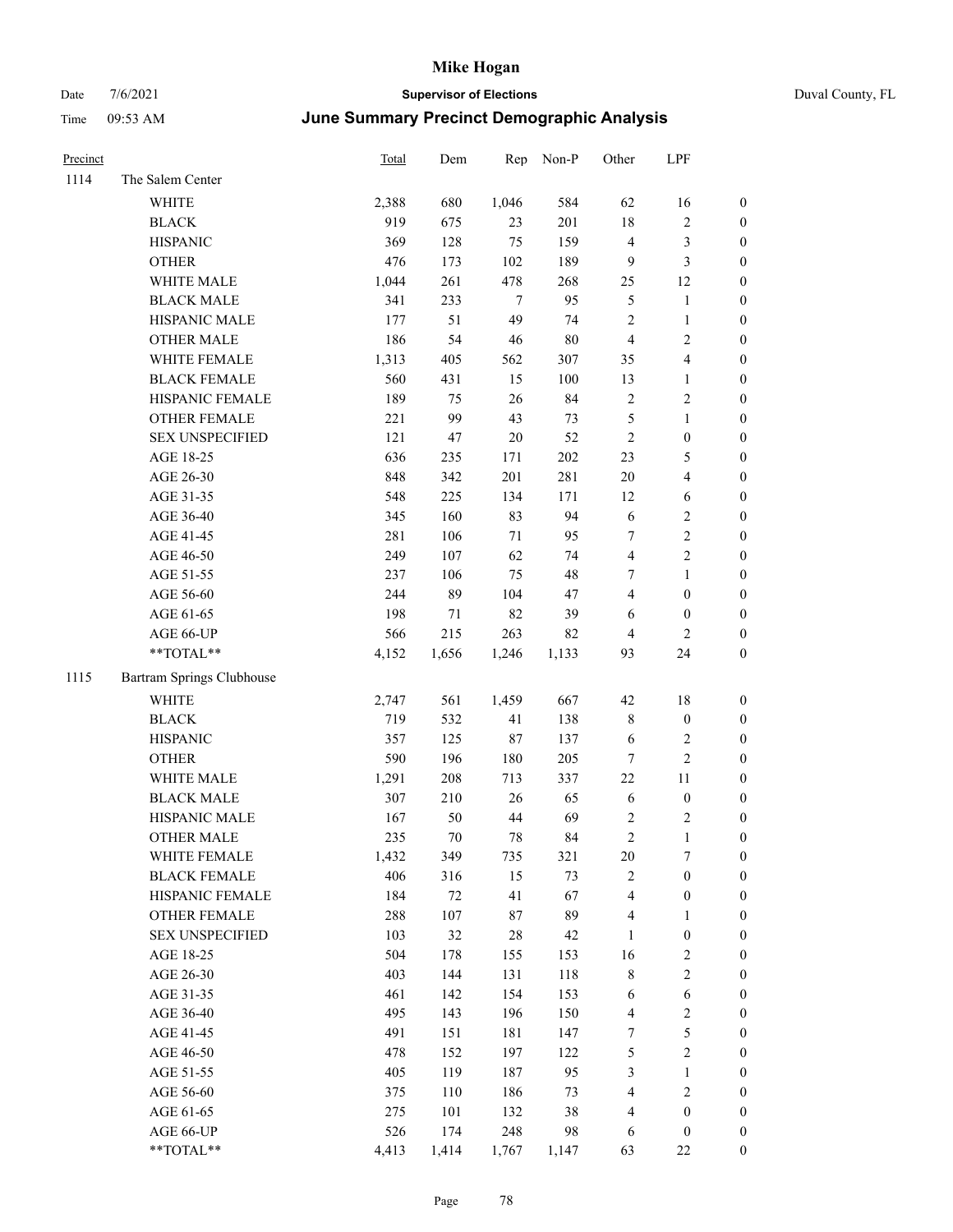#### Date 7/6/2021 **Supervisor of Elections** Duval County, FL Time 09:53 AM **June Summary Precinct Demographic Analysis**

| Precinct |                                                 | Total | Dem             |       | Rep Non-P | Other            | LPF              |                  |  |
|----------|-------------------------------------------------|-------|-----------------|-------|-----------|------------------|------------------|------------------|--|
| 1116     | First Baptist Church of Jacksonville at Nocatee |       |                 |       |           |                  |                  |                  |  |
|          | <b>WHITE</b>                                    | 1,791 | 396             | 988   | 362       | 40               | 5                | $\boldsymbol{0}$ |  |
|          | <b>BLACK</b>                                    | 77    | 52              | 6     | 16        | 3                | $\mathbf{0}$     | 0                |  |
|          | <b>HISPANIC</b>                                 | 86    | 32              | 33    | 21        | $\mathbf{0}$     | $\boldsymbol{0}$ | 0                |  |
|          | <b>OTHER</b>                                    | 106   | 28              | 35    | 42        | $\boldsymbol{0}$ | $\mathbf{1}$     | $\boldsymbol{0}$ |  |
|          | WHITE MALE                                      | 860   | 149             | 496   | 189       | 23               | 3                | 0                |  |
|          | <b>BLACK MALE</b>                               | 40    | 25              | 3     | 10        | $\overline{2}$   | $\mathbf{0}$     | $\overline{0}$   |  |
|          | HISPANIC MALE                                   | 39    | 13              | 15    | 11        | $\boldsymbol{0}$ | $\boldsymbol{0}$ | $\boldsymbol{0}$ |  |
|          | <b>OTHER MALE</b>                               | 43    | 13              | 12    | 17        | $\boldsymbol{0}$ | $\mathbf{1}$     | $\boldsymbol{0}$ |  |
|          | WHITE FEMALE                                    | 922   | 246             | 486   | 171       | 17               | 2                | 0                |  |
|          | <b>BLACK FEMALE</b>                             | 37    | 27              | 3     | 6         | $\mathbf{1}$     | $\boldsymbol{0}$ | $\boldsymbol{0}$ |  |
|          | HISPANIC FEMALE                                 | 46    | 19              | 18    | 9         | $\boldsymbol{0}$ | $\boldsymbol{0}$ | 0                |  |
|          | <b>OTHER FEMALE</b>                             | 48    | 13              | 19    | 16        | $\boldsymbol{0}$ | $\boldsymbol{0}$ | $\boldsymbol{0}$ |  |
|          | <b>SEX UNSPECIFIED</b>                          | 25    | 3               | 10    | 12        | $\boldsymbol{0}$ | $\mathbf{0}$     | $\boldsymbol{0}$ |  |
|          | AGE 18-25                                       | 135   | 45              | 49    | 34        | 5                | 2                | $\boldsymbol{0}$ |  |
|          | AGE 26-30                                       | 85    | 17              | 33    | 33        | $\mathbf{1}$     | $\mathbf{1}$     | 0                |  |
|          | AGE 31-35                                       | 127   | 31              | 56    | 39        | $\mathbf{1}$     | $\boldsymbol{0}$ | $\boldsymbol{0}$ |  |
|          | AGE 36-40                                       | 135   | 31              | 62    | 39        | $\mathbf{1}$     | 2                | $\boldsymbol{0}$ |  |
|          | AGE 41-45                                       | 122   | 31              | 52    | 38        | $\mathbf{1}$     | $\boldsymbol{0}$ | $\boldsymbol{0}$ |  |
|          | AGE 46-50                                       | 113   | 29              | 49    | 31        | 4                | $\boldsymbol{0}$ | 0                |  |
|          | AGE 51-55                                       | 182   | 40              | 90    | 48        | 4                | $\boldsymbol{0}$ | $\boldsymbol{0}$ |  |
|          | AGE 56-60                                       | 213   | 47              | 119   | 40        | 6                | 1                | 0                |  |
|          | AGE 61-65                                       | 252   | 65              | 145   | 40        | 2                | $\boldsymbol{0}$ | 0                |  |
|          | AGE 66-UP                                       | 696   | 172             | 407   | 99        | 18               | $\boldsymbol{0}$ | $\boldsymbol{0}$ |  |
|          | **TOTAL**                                       | 2,060 | 508             | 1,062 | 441       | 43               | 6                | 0                |  |
| 1201     | Church of God Marietta                          |       |                 |       |           |                  |                  |                  |  |
|          | WHITE                                           | 2,269 | 382             | 1,488 | 374       | 19               | 6                | $\boldsymbol{0}$ |  |
|          | <b>BLACK</b>                                    | 378   | 299             | 24    | 50        | $\overline{2}$   | 3                | $\boldsymbol{0}$ |  |
|          | <b>HISPANIC</b>                                 | 124   | 53              | 41    | 29        | $\mathbf{1}$     | $\mathbf{0}$     | $\mathbf{0}$     |  |
|          | <b>OTHER</b>                                    | 100   | $\overline{AB}$ | 70    | 62        | $\mathbf{c}$     | $\Omega$         | ∩                |  |

AGE 56-60 AGE 61-65 AGE 66-UP \*\*TOTAL\*\* 2,060 508 1,062 441 43 6 0 1201 Church of God Marietta WHITE 2,269 382 1,488 374 19 6 0 BLACK 378 299 24 50 2 3 0 HISPANIC 124 53 41 29 1 0 0 OTHER 190 46 79 62 3 0 0 WHITE MALE 1,029 154 687 174 10 4 0 BLACK MALE 171 125 16 28 1 1 0 HISPANIC MALE 57 26 19 12 0 0 0 OTHER MALE 275 19 35 21 0 0 0 WHITE FEMALE 1,217 224 788 194 9 2 0 BLACK FEMALE 199 168 8 20 1 2 0 HISPANIC FEMALE 64 25 22 16 1 0 0 OTHER FEMALE 77 23 31 20 3 0 0 SEX UNSPECIFIED 72 16 26 30 0 0 0 AGE 18-25 255 65 110 71 7 2 0 AGE 26-30 228 45 117 64 2 0 0 AGE 31-35 239 61 104 69 4 1 0 AGE 36-40 229 50 121 55 1 2 0 AGE 41-45 210 71 89 49 0 1 0 AGE 46-50 191 55 100 33 3 0 0 AGE 51-55 246 60 143 40 2 1 0 AGE 56-60 284 74 168 39 3 0 0 AGE 61-65 303 90 176 35 2 0 0 AGE 66-UP 776 209 504 60 1 2 0 \*\*TOTAL\*\* 2,961 780 1,632 515 25 9 0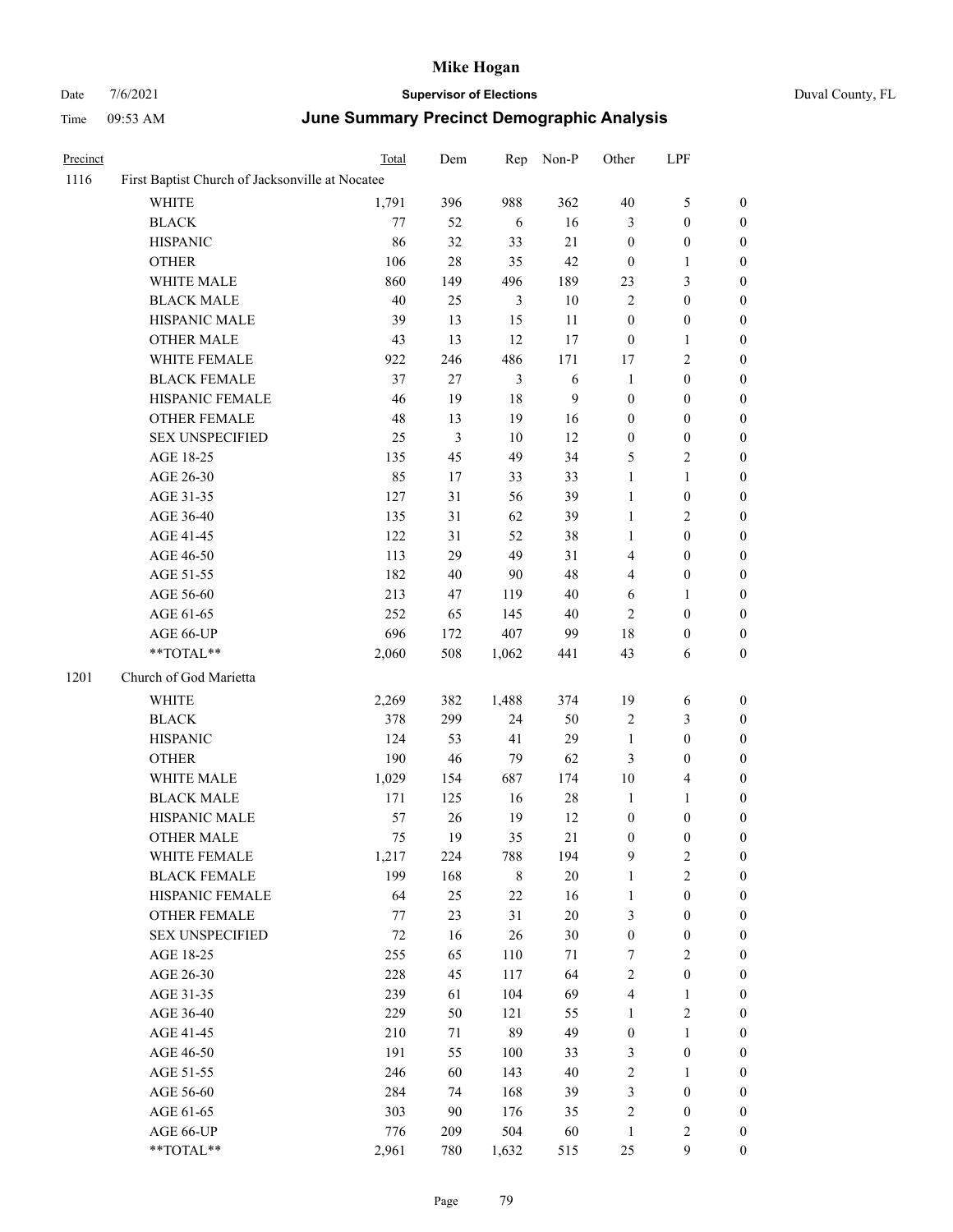| Precinct |                                | Total | Dem            | Rep            | Non-P  | Other            | LPF                     |                  |
|----------|--------------------------------|-------|----------------|----------------|--------|------------------|-------------------------|------------------|
| 1202     | Hillcrest at Crystal Springs   |       |                |                |        |                  |                         |                  |
|          | WHITE                          | 1,619 | 251            | 1,127          | 215    | $17\,$           | 9                       | $\boldsymbol{0}$ |
|          | <b>BLACK</b>                   | 604   | 474            | 26             | 97     | $\tau$           | $\boldsymbol{0}$        | $\boldsymbol{0}$ |
|          | <b>HISPANIC</b>                | 83    | 30             | $30\,$         | $22\,$ | $\mathbf{1}$     | $\boldsymbol{0}$        | $\boldsymbol{0}$ |
|          | <b>OTHER</b>                   | 184   | 50             | 76             | 57     | $\mathbf{1}$     | $\boldsymbol{0}$        | $\boldsymbol{0}$ |
|          | WHITE MALE                     | 775   | 110            | 542            | 110    | 9                | 4                       | $\boldsymbol{0}$ |
|          | <b>BLACK MALE</b>              | 277   | 205            | 16             | 54     | $\sqrt{2}$       | $\boldsymbol{0}$        | $\boldsymbol{0}$ |
|          | HISPANIC MALE                  | 42    | 17             | 15             | $10\,$ | $\boldsymbol{0}$ | $\boldsymbol{0}$        | $\boldsymbol{0}$ |
|          | <b>OTHER MALE</b>              | 61    | 13             | $30\,$         | 17     | $\mathbf{1}$     | $\boldsymbol{0}$        | $\boldsymbol{0}$ |
|          | WHITE FEMALE                   | 814   | 136            | 569            | 96     | $\,$ 8 $\,$      | 5                       | $\boldsymbol{0}$ |
|          | <b>BLACK FEMALE</b>            | 319   | 263            | 9              | 42     | 5                | $\boldsymbol{0}$        | $\boldsymbol{0}$ |
|          | HISPANIC FEMALE                | 38    | 11             | 14             | 12     | $\mathbf{1}$     | $\boldsymbol{0}$        | $\boldsymbol{0}$ |
|          | <b>OTHER FEMALE</b>            | 86    | 32             | 34             | 20     | $\boldsymbol{0}$ | $\boldsymbol{0}$        | $\boldsymbol{0}$ |
|          | <b>SEX UNSPECIFIED</b>         | 78    | $18\,$         | $30\,$         | 30     | $\boldsymbol{0}$ | $\boldsymbol{0}$        | $\boldsymbol{0}$ |
|          | AGE 18-25                      | 270   | 84             | 114            | 64     | 6                | 2                       | $\boldsymbol{0}$ |
|          | AGE 26-30                      | 210   | 61             | 89             | 54     | 6                | $\boldsymbol{0}$        | $\boldsymbol{0}$ |
|          | AGE 31-35                      | 166   | 54             | 65             | 46     | $\boldsymbol{0}$ | 1                       | $\boldsymbol{0}$ |
|          | AGE 36-40                      | 200   | 65             | 103            | 29     | $\mathbf{1}$     | 2                       | $\boldsymbol{0}$ |
|          | AGE 41-45                      | 172   | 54             | 82             | 33     | $\overline{2}$   | 1                       | $\boldsymbol{0}$ |
|          | AGE 46-50                      | 167   | 45             | 84             | 34     | 3                | 1                       | $\boldsymbol{0}$ |
|          | AGE 51-55                      | 237   | 82             | 118            | 31     | $\overline{4}$   | $\overline{\mathbf{c}}$ | $\boldsymbol{0}$ |
|          | AGE 56-60                      | 292   | $100\,$        | 157            | 34     | $\mathbf{1}$     | $\boldsymbol{0}$        | $\boldsymbol{0}$ |
|          | AGE 61-65                      | 249   | 83             | 146            | 18     | $\overline{2}$   | $\boldsymbol{0}$        | $\boldsymbol{0}$ |
|          | AGE 66-UP                      | 527   | 177            | 301            | 48     | 1                | $\boldsymbol{0}$        | $\boldsymbol{0}$ |
|          | **TOTAL**                      | 2,490 | 805            | 1,259          | 391    | 26               | 9                       | $\boldsymbol{0}$ |
| 1203     | Leroy D. Clemons Senior Center |       |                |                |        |                  |                         |                  |
|          | WHITE                          | 1,166 | 168            | 780            | 197    | 11               | 10                      | $\boldsymbol{0}$ |
|          | <b>BLACK</b>                   | 123   | 97             | 5              | $21\,$ | $\boldsymbol{0}$ | $\boldsymbol{0}$        | $\boldsymbol{0}$ |
|          | <b>HISPANIC</b>                | 39    | $\tau$         | 17             | 15     | $\boldsymbol{0}$ | $\boldsymbol{0}$        | $\boldsymbol{0}$ |
|          | <b>OTHER</b>                   | 59    | 10             | 24             | 24     | $\mathbf{1}$     | $\boldsymbol{0}$        | $\boldsymbol{0}$ |
|          | WHITE MALE                     | 543   | 67             | 376            | 89     | 7                | 4                       | $\boldsymbol{0}$ |
|          | <b>BLACK MALE</b>              | 55    | 42             | $\overline{4}$ | 9      | $\boldsymbol{0}$ | $\boldsymbol{0}$        | $\boldsymbol{0}$ |
|          | HISPANIC MALE                  | 22    | $\overline{4}$ | 10             | 8      | $\boldsymbol{0}$ | 0                       | $\boldsymbol{0}$ |
|          | <b>OTHER MALE</b>              | 24    | 3              | 11             | 9      | 1                | $\mathbf{0}$            | $\boldsymbol{0}$ |
|          | WHITE FEMALE                   | 609   | 98             | 396            | 105    | $\overline{4}$   | $\sqrt{6}$              | $\boldsymbol{0}$ |
|          | <b>BLACK FEMALE</b>            | 65    | 54             | $\mathbf{1}$   | $10\,$ | $\boldsymbol{0}$ | $\boldsymbol{0}$        | $\boldsymbol{0}$ |
|          | HISPANIC FEMALE                | 16    | 3              | 7              | 6      | $\boldsymbol{0}$ | $\boldsymbol{0}$        | $\boldsymbol{0}$ |
|          | OTHER FEMALE                   | 20    | 6              | $\,$ 8 $\,$    | 6      | $\boldsymbol{0}$ | $\boldsymbol{0}$        | $\boldsymbol{0}$ |
|          | <b>SEX UNSPECIFIED</b>         | 33    | 5              | 13             | 15     | $\boldsymbol{0}$ | $\boldsymbol{0}$        | $\boldsymbol{0}$ |
|          | AGE 18-25                      | 122   | 23             | 63             | 33     | $\mathbf{1}$     | $\mathbf{2}$            | $\boldsymbol{0}$ |
|          | AGE 26-30                      | 123   | 23             | 68             | 30     | $\boldsymbol{0}$ | $\mathbf{2}$            | $\boldsymbol{0}$ |
|          | AGE 31-35                      | 119   | 20             | 63             | 33     | $\mathfrak{Z}$   | $\boldsymbol{0}$        | $\boldsymbol{0}$ |
|          | AGE 36-40                      | 128   | 23             | 67             | 31     | $\overline{4}$   | 3                       | $\boldsymbol{0}$ |
|          | AGE 41-45                      | 91    | $\,$ 8 $\,$    | 59             | 24     | $\boldsymbol{0}$ | $\boldsymbol{0}$        | $\boldsymbol{0}$ |
|          | AGE 46-50                      | 100   | 12             | 64             | 23     | $\boldsymbol{0}$ | 1                       | $\boldsymbol{0}$ |
|          | AGE 51-55                      | 120   | 26             | 72             | $21\,$ | $\boldsymbol{0}$ | 1                       | $\boldsymbol{0}$ |
|          | AGE 56-60                      | 155   | 34             | 100            | $20\,$ | 1                | $\boldsymbol{0}$        | $\boldsymbol{0}$ |
|          | AGE 61-65                      | 153   | 29             | 97             | 23     | $\mathfrak{Z}$   | 1                       | $\boldsymbol{0}$ |
|          | AGE 66-UP                      | 276   | 84             | 173            | 19     | $\boldsymbol{0}$ | $\boldsymbol{0}$        | $\boldsymbol{0}$ |
|          | **TOTAL**                      | 1,387 | 282            | 826            | 257    | 12               | $10\,$                  | $\boldsymbol{0}$ |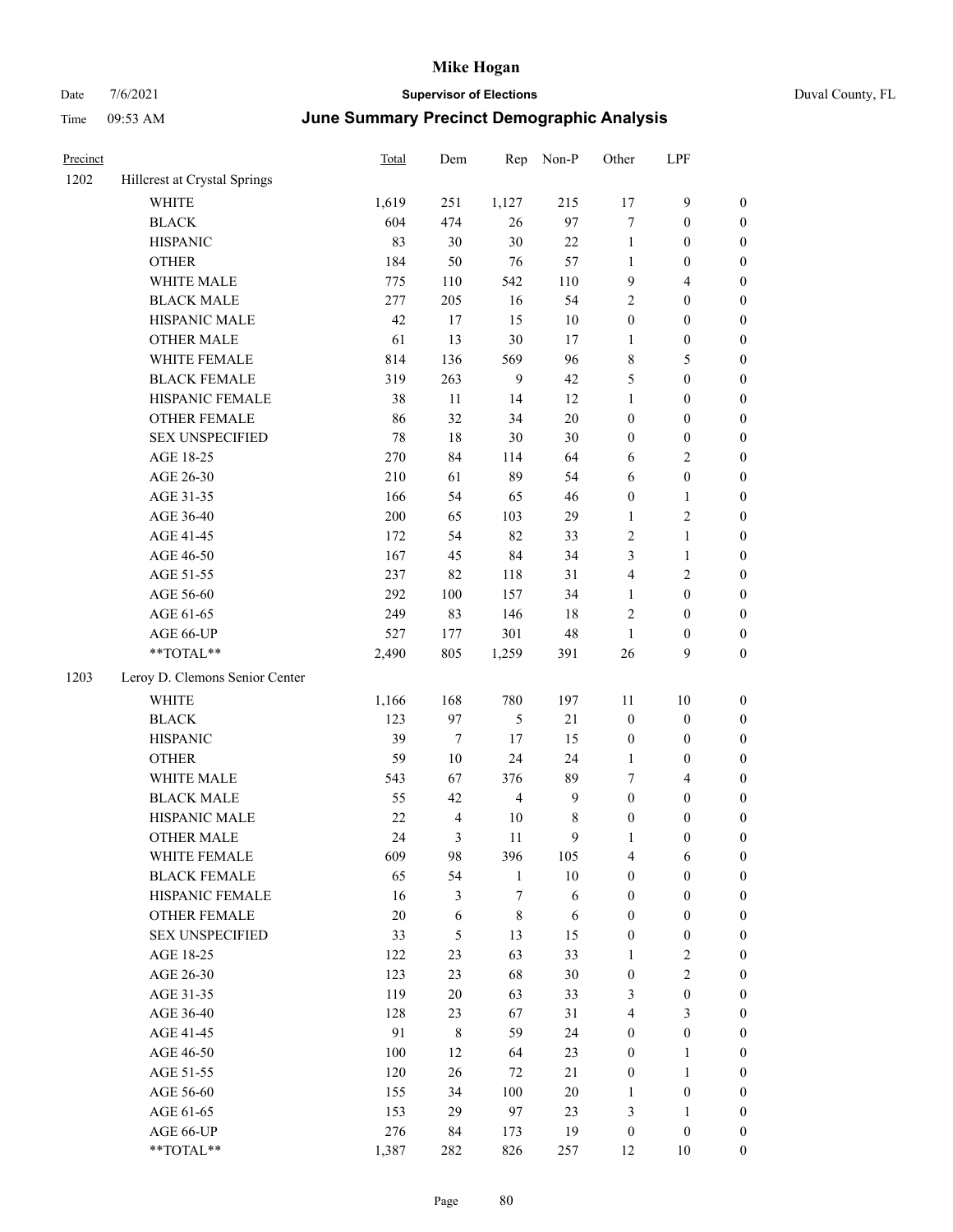|  | Duval County, FL |  |
|--|------------------|--|
|--|------------------|--|

| Precinct |                                                             | Total | Dem              | Rep         | Non-P  | Other            | LPF              |                  |
|----------|-------------------------------------------------------------|-------|------------------|-------------|--------|------------------|------------------|------------------|
| 1204     | Maxville Community Center                                   |       |                  |             |        |                  |                  |                  |
|          | <b>WHITE</b>                                                | 1,664 | 234              | 1,125       | 280    | 18               | $\boldsymbol{7}$ | $\boldsymbol{0}$ |
|          | $_{\rm BLACK}$                                              | 421   | 333              | 17          | 68     | 3                | $\boldsymbol{0}$ | $\boldsymbol{0}$ |
|          | <b>HISPANIC</b>                                             | 83    | 25               | $30\,$      | 28     | $\boldsymbol{0}$ | $\boldsymbol{0}$ | $\boldsymbol{0}$ |
|          | <b>OTHER</b>                                                | 122   | 31               | 43          | 46     | $\boldsymbol{0}$ | $\sqrt{2}$       | $\boldsymbol{0}$ |
|          | WHITE MALE                                                  | 780   | 87               | 548         | 135    | 5                | $\mathfrak s$    | $\boldsymbol{0}$ |
|          | <b>BLACK MALE</b>                                           | 176   | 135              | $\,$ 8 $\,$ | 30     | 3                | $\boldsymbol{0}$ | $\boldsymbol{0}$ |
|          | HISPANIC MALE                                               | 40    | $\boldsymbol{9}$ | 18          | 13     | $\boldsymbol{0}$ | $\boldsymbol{0}$ | $\boldsymbol{0}$ |
|          | <b>OTHER MALE</b>                                           | 49    | 11               | 18          | 18     | $\boldsymbol{0}$ | $\sqrt{2}$       | $\boldsymbol{0}$ |
|          | WHITE FEMALE                                                | 859   | 144              | 556         | 144    | 13               | $\overline{2}$   | 0                |
|          | <b>BLACK FEMALE</b>                                         | 237   | 191              | $\,$ 8 $\,$ | 38     | $\boldsymbol{0}$ | $\boldsymbol{0}$ | 0                |
|          | HISPANIC FEMALE                                             | 42    | 15               | 12          | 15     | $\boldsymbol{0}$ | $\boldsymbol{0}$ | $\boldsymbol{0}$ |
|          | OTHER FEMALE                                                | 44    | 16               | 13          | 15     | $\boldsymbol{0}$ | $\boldsymbol{0}$ | $\boldsymbol{0}$ |
|          | <b>SEX UNSPECIFIED</b>                                      | 63    | 15               | 34          | 14     | $\boldsymbol{0}$ | $\boldsymbol{0}$ | $\boldsymbol{0}$ |
|          | AGE 18-25                                                   | 269   | 63               | 134         | 68     | 4                | $\boldsymbol{0}$ | $\boldsymbol{0}$ |
|          | AGE 26-30                                                   | 200   | 46               | 98          | 52     | $\mathbf{1}$     | $\mathfrak{Z}$   | $\boldsymbol{0}$ |
|          | AGE 31-35                                                   | 218   | 53               | 93          | 68     | 3                | $\mathbf{1}$     | $\boldsymbol{0}$ |
|          | AGE 36-40                                                   | 209   | 78               | $87\,$      | 38     | 4                | $\sqrt{2}$       | $\boldsymbol{0}$ |
|          | AGE 41-45                                                   | 189   | 59               | 71          | 55     | $\mathbf{1}$     | $\mathfrak{Z}$   | $\boldsymbol{0}$ |
|          | AGE 46-50                                                   | 183   | 53               | 99          | 29     | $\mathbf{2}$     | $\boldsymbol{0}$ | 0                |
|          | AGE 51-55                                                   | 198   | 50               | 114         | 31     | 3                | $\boldsymbol{0}$ | 0                |
|          | AGE 56-60                                                   | 240   | 64               | 149         | 26     | $\mathbf{1}$     | $\boldsymbol{0}$ | $\boldsymbol{0}$ |
|          | AGE 61-65                                                   | 190   | 55               | 112         | 23     | $\boldsymbol{0}$ | $\boldsymbol{0}$ | $\boldsymbol{0}$ |
|          | AGE 66-UP                                                   | 394   | 102              | 258         | 32     | $\overline{2}$   | $\boldsymbol{0}$ | $\boldsymbol{0}$ |
|          | **TOTAL**                                                   | 2,290 | 623              | 1,215       | 422    | $21\,$           | 9                | $\boldsymbol{0}$ |
| 1205     | Midnight Cry Ministries                                     |       |                  |             |        |                  |                  |                  |
|          | <b>WHITE</b>                                                | 2,214 | 415              | 1,281       | 476    | 27               | 15               | $\boldsymbol{0}$ |
|          | <b>BLACK</b>                                                | 1,630 | 1,308            | 58          | 248    | 16               | $\boldsymbol{0}$ | $\boldsymbol{0}$ |
|          | <b>HISPANIC</b>                                             | 316   | 124              | 63          | 128    | $\boldsymbol{0}$ | $\mathbf{1}$     | $\boldsymbol{0}$ |
|          | <b>OTHER</b>                                                | 401   | 105              | 127         | 160    | 7                | $\mathfrak{2}$   | $\boldsymbol{0}$ |
|          | WHITE MALE                                                  | 1,044 | 166              | 620         | 235    | 13               | $10\,$           | $\boldsymbol{0}$ |
|          | <b>BLACK MALE</b>                                           | 681   | 516              | 32          | 126    | $\boldsymbol{7}$ | $\boldsymbol{0}$ | 0                |
|          | HISPANIC MALE                                               | 132   | 57               | 28          | 47     | $\boldsymbol{0}$ | $\boldsymbol{0}$ | 0                |
|          | <b>OTHER MALE</b>                                           | 148   | 31               | 62          | 51     | 3                | 1                | $\boldsymbol{0}$ |
|          | WHITE FEMALE                                                | 1,140 | 243              | 647         | 231    | 14               | 5                | $\boldsymbol{0}$ |
|          | <b>BLACK FEMALE</b>                                         | 918   | 770              | 25          | 114    | 9                | $\boldsymbol{0}$ | $\boldsymbol{0}$ |
|          | HISPANIC FEMALE                                             | 177   | 65               | 34          | 77     | $\boldsymbol{0}$ | $\mathbf{1}$     | 0                |
|          | <b>OTHER FEMALE</b>                                         | 181   | 56               | 53          | 68     | 3                | $\mathbf{1}$     | 0                |
|          | <b>SEX UNSPECIFIED</b>                                      | 139   | $\sqrt{48}$      | $28\,$      | 62     | $\mathbf{1}$     | $\boldsymbol{0}$ | 0                |
|          | AGE 18-25                                                   | 608   | 258              | 139         | 198    | $10\,$           | $\mathfrak{Z}$   | 0                |
|          | AGE 26-30                                                   | 406   | 146              | 107         | 142    | $10\,$           | $\mathbf{1}$     | 0                |
|          | AGE 31-35                                                   | 425   | 169              | 120         | 132    | $\sqrt{2}$       | $\sqrt{2}$       | 0                |
|          | AGE 36-40                                                   | 403   | 178              | 94          | 123    | $\mathfrak s$    | $\mathfrak{Z}$   | 0                |
|          | AGE 41-45                                                   | 366   | 190              | 99          | $72\,$ | 5                | $\boldsymbol{0}$ | $\boldsymbol{0}$ |
|          | AGE 46-50                                                   | 416   | 191              | 127         | 90     | 6                | $\sqrt{2}$       | $\boldsymbol{0}$ |
|          | AGE 51-55                                                   | 388   | 174              | 138         | $70\,$ | 4                | $\sqrt{2}$       | $\boldsymbol{0}$ |
|          | AGE 56-60                                                   | 465   | 203              | 191         | 64     | $\overline{4}$   | $\mathfrak{Z}$   | 0                |
|          | AGE 61-65                                                   | 335   | 141              | 146         | 46     | $\mathbf{1}$     | $\mathbf{1}$     | $\boldsymbol{0}$ |
|          | AGE 66-UP                                                   | 749   | 302              | 368         | 75     | 3                | $\mathbf{1}$     | $\boldsymbol{0}$ |
|          | $\mathrm{*}\mathrm{*} \mathrm{TOTAL} \mathrm{*} \mathrm{*}$ | 4,561 | 1,952            | 1,529       | 1,012  | 50               | $18\,$           | $\overline{0}$   |
|          |                                                             |       |                  |             |        |                  |                  |                  |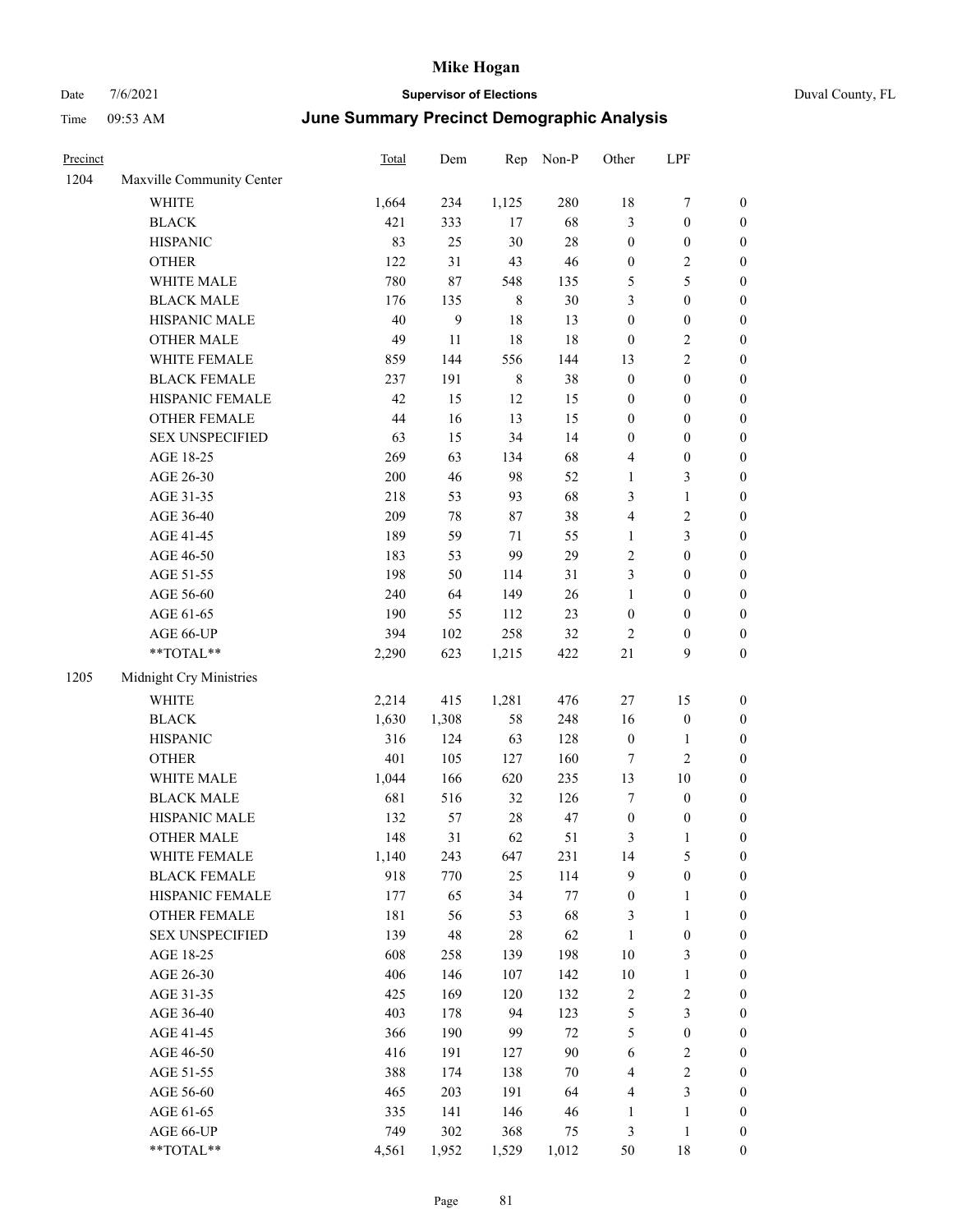| Precinct |                                                           | <b>Total</b>  | Dem            | Rep            | Non-P           | Other                            | LPF                                  |                     |
|----------|-----------------------------------------------------------|---------------|----------------|----------------|-----------------|----------------------------------|--------------------------------------|---------------------|
| 1206     | Promise Land Baptist Church                               |               |                |                |                 |                                  |                                      |                     |
|          | WHITE                                                     | 2,015         | 268            | 1,447          | 277             | 15                               | 8                                    | $\boldsymbol{0}$    |
|          | <b>BLACK</b>                                              | 1,325         | 1,036          | 55             | 218             | 13                               | $\mathfrak{Z}$                       | 0                   |
|          | <b>HISPANIC</b>                                           | 93            | 40             | 29             | 23              | $\mathbf{1}$                     | $\boldsymbol{0}$                     | 0                   |
|          | <b>OTHER</b>                                              | 316           | 104            | 103            | 101             | 8                                | $\boldsymbol{0}$                     | $\boldsymbol{0}$    |
|          | WHITE MALE                                                | 953           | 96             | 719            | 124             | 8                                | 6                                    | $\boldsymbol{0}$    |
|          | <b>BLACK MALE</b>                                         | 604           | 437            | 37             | 121             | 7                                | $\sqrt{2}$                           | $\boldsymbol{0}$    |
|          | HISPANIC MALE                                             | 38            | 17             | 13             | $\,$ 8 $\,$     | $\boldsymbol{0}$                 | $\boldsymbol{0}$                     | $\boldsymbol{0}$    |
|          | <b>OTHER MALE</b>                                         | 106           | 34             | 35             | 34              | 3                                | $\boldsymbol{0}$                     | $\boldsymbol{0}$    |
|          | WHITE FEMALE                                              | 1,034         | 168            | 709            | 148             | 7                                | $\mathfrak{2}$                       | $\boldsymbol{0}$    |
|          | <b>BLACK FEMALE</b>                                       | 688           | 575            | 16             | 90              | 6                                | $\mathbf{1}$                         | $\boldsymbol{0}$    |
|          | HISPANIC FEMALE                                           | 53            | 22             | 16             | 14              | 1                                | $\boldsymbol{0}$                     | 0                   |
|          | OTHER FEMALE                                              | 154           | 55             | 53             | 43              | 3                                | $\boldsymbol{0}$                     | 0                   |
|          | <b>SEX UNSPECIFIED</b>                                    | 119           | 44             | 36             | 37              | $\overline{c}$                   | $\boldsymbol{0}$                     | $\boldsymbol{0}$    |
|          | AGE 18-25                                                 | 454           | 157            | 150            | 137             | 9                                | $\mathbf{1}$                         | $\boldsymbol{0}$    |
|          | AGE 26-30                                                 | 290           | 100            | 98             | 85              | 4                                | 3                                    | $\boldsymbol{0}$    |
|          | AGE 31-35                                                 | 290           | 99             | 110            | 73              | 5                                | $\mathfrak{Z}$                       | $\boldsymbol{0}$    |
|          | AGE 36-40                                                 | 297           | 104            | 134            | 57              | $\sqrt{2}$                       | $\boldsymbol{0}$                     | $\boldsymbol{0}$    |
|          | AGE 41-45                                                 | 323           | 149            | 120            | 49              | 3                                | $\sqrt{2}$                           | $\boldsymbol{0}$    |
|          | AGE 46-50                                                 | 318           | 140            | 118            | 60              | $\boldsymbol{0}$                 | $\boldsymbol{0}$                     | $\boldsymbol{0}$    |
|          | AGE 51-55                                                 | 351           | 162            | 154            | 33              | $\mathbf{1}$                     | $\mathbf{1}$                         | 0                   |
|          | AGE 56-60                                                 | 414           | 156            | 212            | 45              | $\mathbf{1}$                     | $\boldsymbol{0}$                     | 0                   |
|          | AGE 61-65                                                 | 338           | 135            | 154            | 46              | $\overline{c}$                   | $\mathbf{1}$                         | 0                   |
|          | AGE 66-UP                                                 | 674           | 246            | 384            | 34              | $10\,$                           | $\boldsymbol{0}$                     | 0                   |
|          | **TOTAL**                                                 | 3,749         | 1,448          | 1,634          | 619             | 37                               | 11                                   | $\boldsymbol{0}$    |
| 1207     | Baldwin Town Hall                                         |               |                |                |                 |                                  |                                      |                     |
|          | <b>WHITE</b>                                              | 668           | 123            | 408            | 124             | 10                               | 3                                    | $\boldsymbol{0}$    |
|          | <b>BLACK</b>                                              | 244           | 220            | $\tau$         | 17              | $\boldsymbol{0}$                 | $\boldsymbol{0}$                     | $\boldsymbol{0}$    |
|          | <b>HISPANIC</b>                                           | 13            | 4              | $\tau$         | 2               | $\boldsymbol{0}$                 | $\boldsymbol{0}$                     | $\boldsymbol{0}$    |
|          | <b>OTHER</b>                                              | 37            | 8              | 14             | 14              | $\mathbf{1}$                     | $\boldsymbol{0}$                     | $\boldsymbol{0}$    |
|          | WHITE MALE                                                | 296           | 54             | 180            | 54              | 7                                | $\mathbf{1}$                         | $\boldsymbol{0}$    |
|          | <b>BLACK MALE</b>                                         | 86            | 75             | $\overline{4}$ | 7               | $\boldsymbol{0}$                 | $\boldsymbol{0}$                     | $\boldsymbol{0}$    |
|          | HISPANIC MALE                                             | 6             | $\mathfrak{2}$ | 3              | $\mathbf{1}$    | $\boldsymbol{0}$                 | $\boldsymbol{0}$                     | $\boldsymbol{0}$    |
|          | <b>OTHER MALE</b>                                         | 16            | 6              | 4              | 6               | $\boldsymbol{0}$                 | $\boldsymbol{0}$                     | $\boldsymbol{0}$    |
|          | WHITE FEMALE                                              | 363           | 68             | 224            | 66              | 3                                | $\sqrt{2}$                           | 0                   |
|          | <b>BLACK FEMALE</b>                                       | 149           | 139            | $\mathfrak{Z}$ | 7               | $\boldsymbol{0}$                 | $\boldsymbol{0}$                     | 0                   |
|          | HISPANIC FEMALE                                           | $\tau$        | $\overline{2}$ | $\overline{4}$ | $\mathbf{1}$    | $\boldsymbol{0}$                 | $\boldsymbol{0}$                     | $\overline{0}$      |
|          | <b>OTHER FEMALE</b>                                       | 10            | $\mathbf{1}$   | $\tau$         | $\mathbf{1}$    | $\mathbf{1}$                     | $\boldsymbol{0}$                     | $\overline{0}$      |
|          | <b>SEX UNSPECIFIED</b>                                    | 29            | 8              | $\tau$         | 14              | $\boldsymbol{0}$                 | $\boldsymbol{0}$                     | $\overline{0}$      |
|          | AGE 18-25                                                 | 95            | 32             | 37             | 24              | $\mathbf{1}$                     | $\mathbf{1}$                         | 0                   |
|          | AGE 26-30                                                 | 83            | $22\,$         | 39             | $20\,$          | 2                                | $\boldsymbol{0}$                     | $\overline{0}$      |
|          | AGE 31-35                                                 | 74            | 23             | 32             | $18\,$          | $\boldsymbol{0}$                 | $\mathbf{1}$                         | 0                   |
|          | AGE 36-40                                                 | $88\,$        | 24             | 47             | 16              | $\mathbf{1}$                     | $\boldsymbol{0}$                     | 0                   |
|          | AGE 41-45                                                 | 56            | 19             | 23             | 12              | $\sqrt{2}$                       | $\boldsymbol{0}$                     | 0                   |
|          |                                                           |               |                | $28\,$         | $\mathbf{9}$    | $\mathbf{1}$                     |                                      |                     |
|          | AGE 46-50                                                 | 62            | 23             |                |                 |                                  | $\mathbf{1}$                         | 0                   |
|          | AGE 51-55<br>AGE 56-60                                    | $77 \,$<br>93 | 25             | 43             | $8\,$<br>$20\,$ | $\mathbf{1}$<br>$\mathbf{2}$     | $\boldsymbol{0}$<br>$\boldsymbol{0}$ | $\overline{0}$      |
|          |                                                           |               | 35             | 36             |                 |                                  |                                      | 0                   |
|          | AGE 61-65<br>AGE 66-UP                                    | 85<br>249     | 33             | 45<br>106      | $\tau$<br>23    | $\boldsymbol{0}$<br>$\mathbf{1}$ | $\boldsymbol{0}$                     | $\overline{0}$      |
|          | $\mathrm{*}\mathrm{*}\mathrm{TOTAL} \mathrm{*}\mathrm{*}$ | 962           | 119            | 436            |                 | $11\,$                           | $\boldsymbol{0}$<br>3                | 0<br>$\overline{0}$ |
|          |                                                           |               | 355            |                | 157             |                                  |                                      |                     |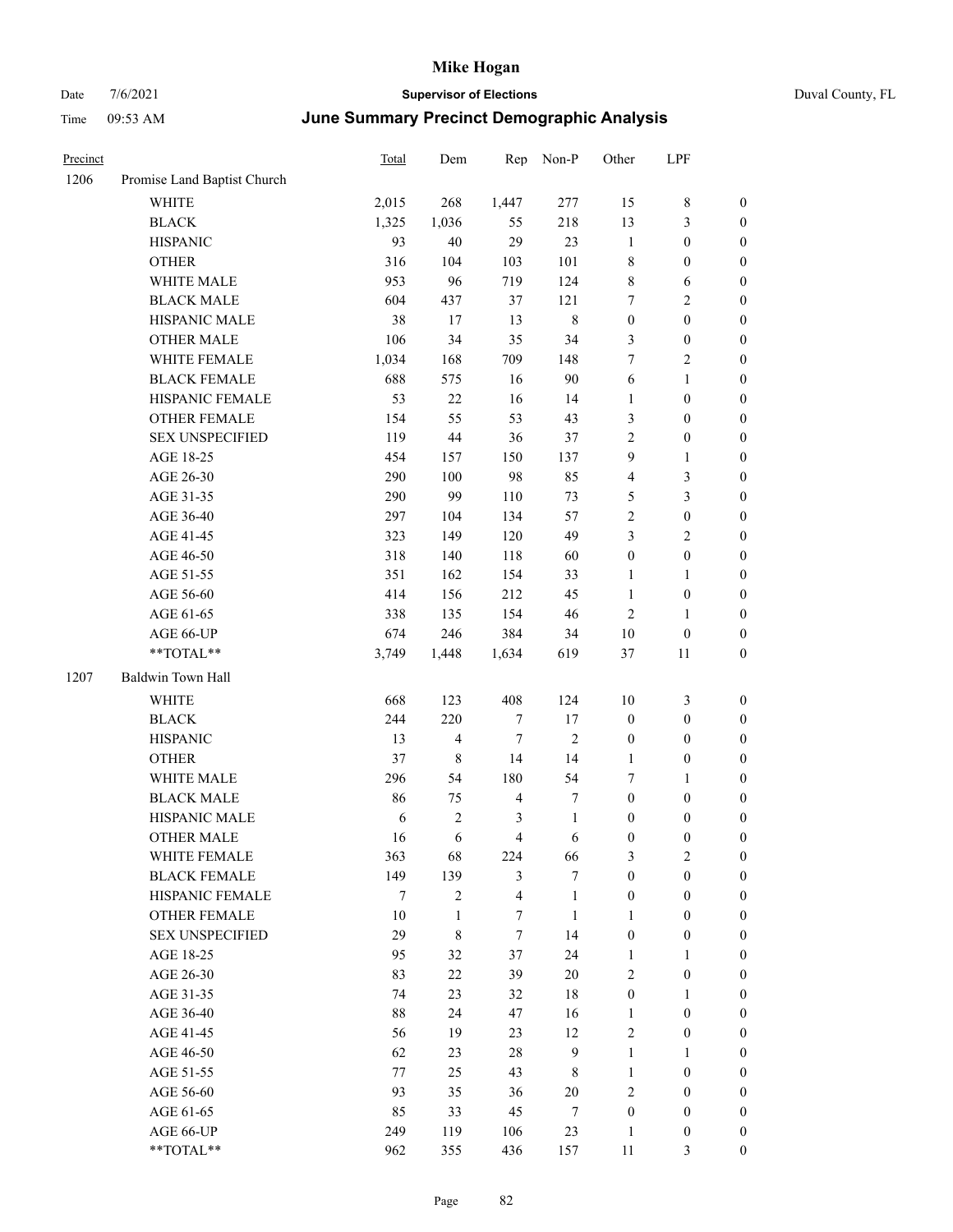| Duval County, FL |  |
|------------------|--|
|------------------|--|

| Precinct |                           | <b>Total</b> | Dem    | Rep    | Non-P  | Other            | LPF              |                  |
|----------|---------------------------|--------------|--------|--------|--------|------------------|------------------|------------------|
| 1208     | Harvest Ministries        |              |        |        |        |                  |                  |                  |
|          | <b>WHITE</b>              | 1,945        | 397    | 1,125  | 385    | 29               | $\mathbf{9}$     | $\boldsymbol{0}$ |
|          | <b>BLACK</b>              | 1,440        | 1,122  | $48\,$ | 249    | 20               | $\mathbf{1}$     | $\boldsymbol{0}$ |
|          | <b>HISPANIC</b>           | 249          | 100    | 52     | 94     | 3                | $\boldsymbol{0}$ | 0                |
|          | <b>OTHER</b>              | 453          | 135    | 143    | 169    | 5                | $\mathbf{1}$     | $\boldsymbol{0}$ |
|          | WHITE MALE                | 905          | 157    | 550    | 184    | 7                | $\tau$           | $\boldsymbol{0}$ |
|          | <b>BLACK MALE</b>         | 520          | 366    | $28\,$ | 114    | 11               | $\mathbf{1}$     | $\boldsymbol{0}$ |
|          | HISPANIC MALE             | 123          | 48     | 31     | 43     | $\mathbf{1}$     | $\boldsymbol{0}$ | $\boldsymbol{0}$ |
|          | <b>OTHER MALE</b>         | 167          | 47     | 56     | 63     | $\mathbf{1}$     | $\boldsymbol{0}$ | $\boldsymbol{0}$ |
|          | WHITE FEMALE              | 1,021        | 238    | 566    | 194    | $21\,$           | $\sqrt{2}$       | $\boldsymbol{0}$ |
|          | <b>BLACK FEMALE</b>       | 903          | 743    | 19     | 132    | $\overline{9}$   | $\boldsymbol{0}$ | $\boldsymbol{0}$ |
|          | HISPANIC FEMALE           | 123          | 50     | $20\,$ | 51     | 2                | $\boldsymbol{0}$ | $\boldsymbol{0}$ |
|          | OTHER FEMALE              | 220          | $70\,$ | 71     | 76     | $\sqrt{2}$       | $\mathbf{1}$     | 0                |
|          | <b>SEX UNSPECIFIED</b>    | 104          | 35     | 27     | 39     | 3                | $\boldsymbol{0}$ | 0                |
|          | AGE 18-25                 | 457          | 191    | 99     | 153    | 14               | $\boldsymbol{0}$ | 0                |
|          | AGE 26-30                 | 374          | 164    | 84     | 114    | 9                | 3                | $\boldsymbol{0}$ |
|          | AGE 31-35                 | 430          | 198    | 98     | 126    | 5                | $\mathfrak{Z}$   | $\boldsymbol{0}$ |
|          | AGE 36-40                 | 355          | 152    | 95     | 101    | 5                | $\mathbf{2}$     | $\boldsymbol{0}$ |
|          | AGE 41-45                 | 316          | 144    | 89     | 77     | 6                | $\boldsymbol{0}$ | $\boldsymbol{0}$ |
|          | AGE 46-50                 | 358          | 167    | 118    | 61     | 11               | $\mathbf{1}$     | $\boldsymbol{0}$ |
|          | AGE 51-55                 | 329          | 144    | 118    | 65     | $\mathbf{1}$     | $\mathbf{1}$     | $\boldsymbol{0}$ |
|          | AGE 56-60                 | 370          | 154    | 159    | 56     | $\boldsymbol{0}$ | $\mathbf{1}$     | 0                |
|          | AGE 61-65                 | 371          | 162    | 155    | 51     | 3                | $\boldsymbol{0}$ | 0                |
|          | AGE 66-UP                 | 727          | 278    | 353    | 93     | 3                | $\boldsymbol{0}$ | 0                |
|          | **TOTAL**                 | 4,087        | 1,754  | 1,368  | 897    | 57               | 11               | $\boldsymbol{0}$ |
| 1209     | Whitehouse Baptist Church |              |        |        |        |                  |                  |                  |
|          | <b>WHITE</b>              | 2,793        | 427    | 1,890  | 432    | 30               | 14               | $\boldsymbol{0}$ |
|          | <b>BLACK</b>              | 513          | 395    | 27     | $87\,$ | 4                | $\boldsymbol{0}$ | $\boldsymbol{0}$ |
|          | <b>HISPANIC</b>           | 110          | 35     | 38     | 36     | $\boldsymbol{0}$ | $\mathbf{1}$     | $\boldsymbol{0}$ |
|          | <b>OTHER</b>              | 200          | 43     | 79     | $70\,$ | 7                | $\mathbf{1}$     | $\boldsymbol{0}$ |
|          | WHITE MALE                | 1,336        | 182    | 925    | 206    | 18               | $\mathfrak{S}$   | $\boldsymbol{0}$ |
|          | <b>BLACK MALE</b>         | 215          | 154    | 21     | 40     | $\boldsymbol{0}$ | $\boldsymbol{0}$ | $\boldsymbol{0}$ |
|          | HISPANIC MALE             | 64           | 17     | 25     | $22\,$ | $\boldsymbol{0}$ | $\boldsymbol{0}$ | $\boldsymbol{0}$ |
|          | <b>OTHER MALE</b>         | 66           | 12     | 30     | 22     | 2                | $\boldsymbol{0}$ | $\boldsymbol{0}$ |
|          | WHITE FEMALE              | 1,427        | 241    | 950    | 216    | 12               | $\,$ 8 $\,$      | 0                |
|          | <b>BLACK FEMALE</b>       | 288          | 236    | 6      | 42     | 4                | $\boldsymbol{0}$ | 0                |
|          | HISPANIC FEMALE           | 43           | 16     | 13     | 13     | $\boldsymbol{0}$ | $\mathbf{1}$     | 0                |
|          | <b>OTHER FEMALE</b>       | 78           | 17     | 36     | $22\,$ | 3                | $\boldsymbol{0}$ | 0                |
|          | <b>SEX UNSPECIFIED</b>    | 99           | 25     | $28\,$ | 42     | 2                | $\sqrt{2}$       | 0                |
|          | AGE 18-25                 | 381          | 88     | 180    | 97     | 13               | $\mathfrak{Z}$   | 0                |
|          | AGE 26-30                 | 258          | 68     | 129    | 55     | $\mathfrak{Z}$   | $\mathfrak{Z}$   | 0                |
|          | AGE 31-35                 | 318          | 67     | 165    | 74     | $\overline{9}$   | $\mathfrak{Z}$   | 0                |
|          | AGE 36-40                 | 310          | 71     | 152    | 83     | 4                | $\boldsymbol{0}$ | 0                |
|          | AGE 41-45                 | 300          | $80\,$ | 159    | 56     | $\sqrt{2}$       | $\mathfrak{Z}$   | 0                |
|          | AGE 46-50                 | 325          | 72     | 188    | 59     | $\mathfrak{S}$   | $\mathbf{1}$     | 0                |
|          | AGE 51-55                 | 347          | 99     | 196    | 51     | $\mathbf{1}$     | $\boldsymbol{0}$ | 0                |
|          | AGE 56-60                 | 367          | 92     | 216    | 57     | $\mathbf{1}$     | $\mathbf{1}$     | 0                |
|          | AGE 61-65                 | 311          | 81     | 192    | 35     | $\sqrt{2}$       | $\mathbf{1}$     | 0                |
|          | AGE 66-UP                 | 699          | 182    | 457    | 58     | $\mathbf{1}$     | $\mathbf{1}$     | $\boldsymbol{0}$ |
|          | $**TOTAL**$               | 3,616        | 900    | 2,034  | 625    | 41               | 16               | $\boldsymbol{0}$ |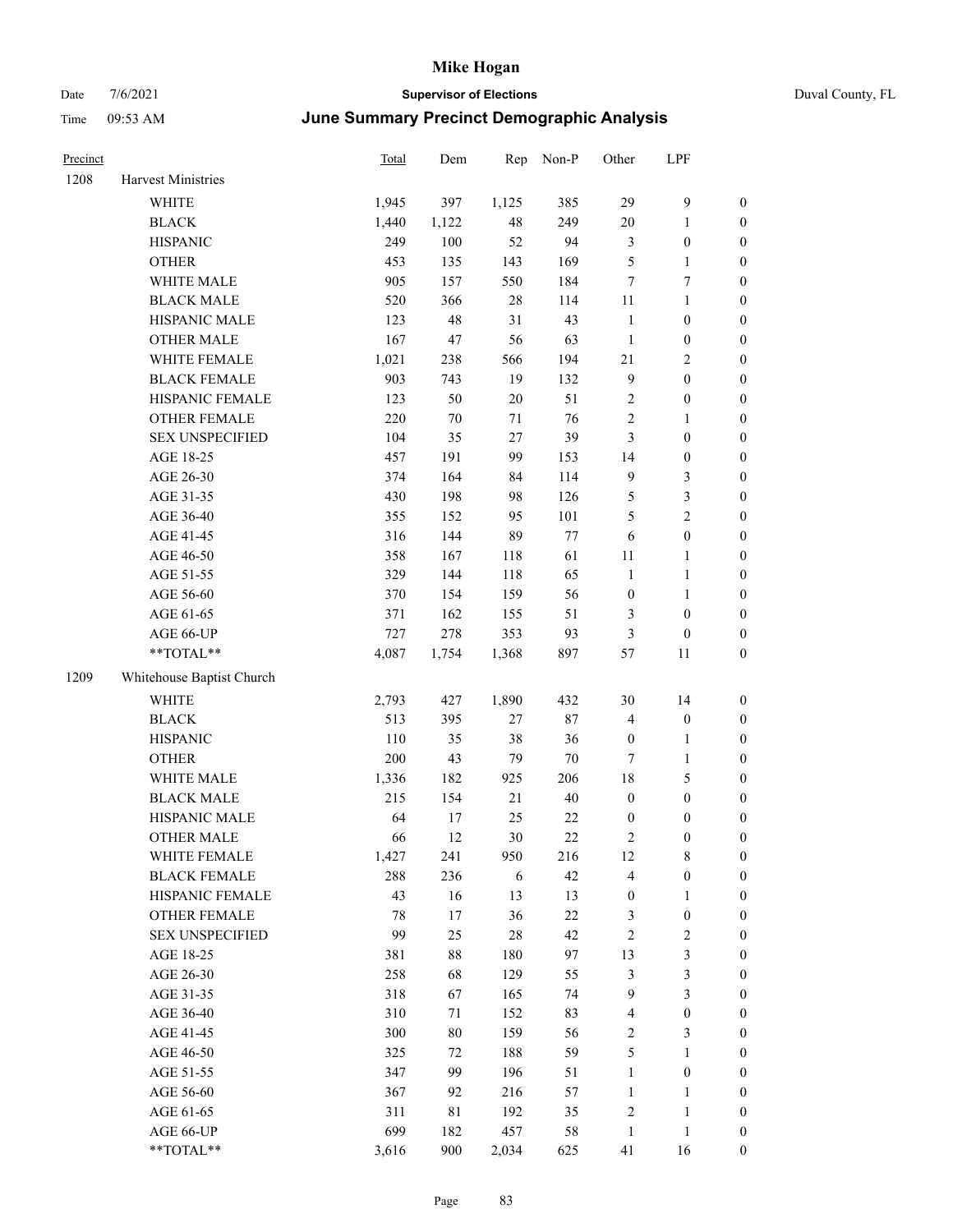# Date 7/6/2021 **Supervisor of Elections** Duval County, FL Time 09:53 AM **June Summary Precinct Demographic Analysis**

| Precinct |                             | Total | Dem   | Rep    | Non-P  | Other            | LPF                     |                  |
|----------|-----------------------------|-------|-------|--------|--------|------------------|-------------------------|------------------|
| 1210     | Shindler Dr Baptist Church  |       |       |        |        |                  |                         |                  |
|          | <b>WHITE</b>                | 1,760 | 336   | 1,010  | 374    | 25               | 15                      | 0                |
|          | <b>BLACK</b>                | 764   | 582   | 44     | 130    | $\,$ 8 $\,$      | $\boldsymbol{0}$        | $\boldsymbol{0}$ |
|          | <b>HISPANIC</b>             | 270   | 108   | 56     | 99     | $\overline{4}$   | 3                       | $\boldsymbol{0}$ |
|          | <b>OTHER</b>                | 259   | 89    | 79     | 85     | 5                | $\mathbf{1}$            | $\boldsymbol{0}$ |
|          | WHITE MALE                  | 830   | 123   | 509    | 177    | 10               | 11                      | $\boldsymbol{0}$ |
|          | <b>BLACK MALE</b>           | 335   | 235   | 24     | 69     | $\tau$           | $\boldsymbol{0}$        | $\boldsymbol{0}$ |
|          | HISPANIC MALE               | 130   | 51    | 31     | $44\,$ | $\overline{c}$   | $\sqrt{2}$              | $\boldsymbol{0}$ |
|          | <b>OTHER MALE</b>           | 93    | 26    | 36     | 30     | $\mathbf{1}$     | $\boldsymbol{0}$        | $\boldsymbol{0}$ |
|          | WHITE FEMALE                | 907   | 209   | 488    | 191    | 15               | $\overline{\mathbf{4}}$ | $\boldsymbol{0}$ |
|          | <b>BLACK FEMALE</b>         | 415   | 338   | 19     | 57     | $\mathbf{1}$     | $\boldsymbol{0}$        | $\boldsymbol{0}$ |
|          | HISPANIC FEMALE             | 135   | 54    | 24     | 54     | $\overline{c}$   | $\mathbf{1}$            | 0                |
|          | OTHER FEMALE                | 132   | 48    | 39     | 43     | $\overline{c}$   | $\boldsymbol{0}$        | $\boldsymbol{0}$ |
|          | <b>SEX UNSPECIFIED</b>      | 76    | 31    | 19     | 23     | $\sqrt{2}$       | $\mathbf{1}$            | $\boldsymbol{0}$ |
|          | AGE 18-25                   | 359   | 131   | 103    | 110    | $11\,$           | $\overline{\mathbf{4}}$ | $\boldsymbol{0}$ |
|          | AGE 26-30                   | 308   | 103   | 99     | 96     | 7                | $\mathfrak{Z}$          | $\boldsymbol{0}$ |
|          | AGE 31-35                   | 266   | 105   | 84     | 70     | $\overline{4}$   | $\mathfrak{Z}$          | $\boldsymbol{0}$ |
|          | AGE 36-40                   | 261   | 100   | 76     | 77     | 5                | $\mathfrak{Z}$          | $\boldsymbol{0}$ |
|          | AGE 41-45                   | 226   | 77    | $87\,$ | 58     | $\sqrt{2}$       | $\overline{2}$          | $\boldsymbol{0}$ |
|          | AGE 46-50                   | 253   | 89    | 102    | 59     | 3                | $\boldsymbol{0}$        | $\boldsymbol{0}$ |
|          | AGE 51-55                   | 295   | 109   | 127    | 56     | $\sqrt{2}$       | $\mathbf{1}$            | $\boldsymbol{0}$ |
|          | AGE 56-60                   | 292   | 105   | 132    | 52     | $\sqrt{2}$       | $\mathbf{1}$            | 0                |
|          | AGE 61-65                   | 257   | 100   | 112    | 42     | $\mathbf{1}$     | $\sqrt{2}$              | 0                |
|          | AGE 66-UP                   | 536   | 196   | 267    | 68     | $\mathfrak{S}$   | $\boldsymbol{0}$        | $\boldsymbol{0}$ |
|          | $**TOTAL**$                 | 3,053 | 1,115 | 1,189  | 688    | 42               | 19                      | $\boldsymbol{0}$ |
| 1211     | Christian Family Fellowship |       |       |        |        |                  |                         |                  |
|          | WHITE                       | 2,633 | 468   | 1,534  | 565    | 55               | 11                      | $\boldsymbol{0}$ |
|          | <b>BLACK</b>                | 2,334 | 1,782 | 89     | 430    | 30               | $\mathfrak{Z}$          | $\boldsymbol{0}$ |
|          | <b>HISPANIC</b>             | 593   | 220   | 155    | 208    | $\overline{9}$   | $\mathbf{1}$            | $\boldsymbol{0}$ |
|          | <b>OTHER</b>                | 701   | 214   | 202    | 268    | 15               | $\sqrt{2}$              | $\boldsymbol{0}$ |
|          | WHITE MALE                  | 1,268 | 177   | 764    | 293    | 27               | $\boldsymbol{7}$        | $\boldsymbol{0}$ |
|          | <b>BLACK MALE</b>           | 1,016 | 718   | 50     | 230    | 17               | $\mathbf{1}$            | $\boldsymbol{0}$ |
|          | HISPANIC MALE               | 279   | 87    | 87     | 101    | $\mathfrak z$    | $\mathbf{1}$            | $\boldsymbol{0}$ |
|          | <b>OTHER MALE</b>           | 275   | 76    | 89     | 105    | 3                | $\overline{c}$          | $\boldsymbol{0}$ |
|          | WHITE FEMALE                | 1,343 | 289   | 754    | 268    | 28               | 4                       | 0                |
|          | <b>BLACK FEMALE</b>         | 1,291 | 1,044 | 39     | 193    | 13               | $\sqrt{2}$              | $\overline{0}$   |
|          | HISPANIC FEMALE             | 305   | 130   | 64     | 105    | 6                | $\boldsymbol{0}$        | $\overline{0}$   |
|          | <b>OTHER FEMALE</b>         | 349   | 110   | 97     | 131    | 11               | $\boldsymbol{0}$        | $\overline{0}$   |
|          | <b>SEX UNSPECIFIED</b>      | 135   | 53    | 36     | 45     | $\mathbf{1}$     | $\boldsymbol{0}$        | 0                |
|          | AGE 18-25                   | 793   | 335   | 179    | 259    | 18               | $\sqrt{2}$              | 0                |
|          | AGE 26-30                   | 636   | 235   | 162    | 207    | $28\,$           | $\overline{\mathbf{4}}$ | 0                |
|          | AGE 31-35                   | 622   | 268   | 155    | 183    | 13               | $\mathfrak{Z}$          | 0                |
|          | AGE 36-40                   | 600   | 271   | 156    | 159    | $10\,$           | $\overline{\mathbf{4}}$ | 0                |
|          | AGE 41-45                   | 552   | 237   | 143    | 162    | 8                | $\sqrt{2}$              | 0                |
|          | AGE 46-50                   | 594   | 280   | 197    | 108    | 8                | $\mathbf{1}$            | 0                |
|          | AGE 51-55                   | 574   | 280   | 192    | 94     | $\boldsymbol{7}$ | $\mathbf{1}$            | 0                |
|          | AGE 56-60                   | 576   | 254   | 209    | 110    | 3                | $\boldsymbol{0}$        | $\boldsymbol{0}$ |
|          | AGE 61-65                   | 505   | 220   | 205    | 77     | 3                | $\boldsymbol{0}$        | $\boldsymbol{0}$ |
|          | AGE 66-UP                   | 809   | 304   | 382    | 112    | 11               | $\boldsymbol{0}$        | $\boldsymbol{0}$ |
|          |                             |       |       |        |        |                  |                         |                  |

\*\*TOTAL\*\* 6,261 2,684 1,980 1,471 109 17 0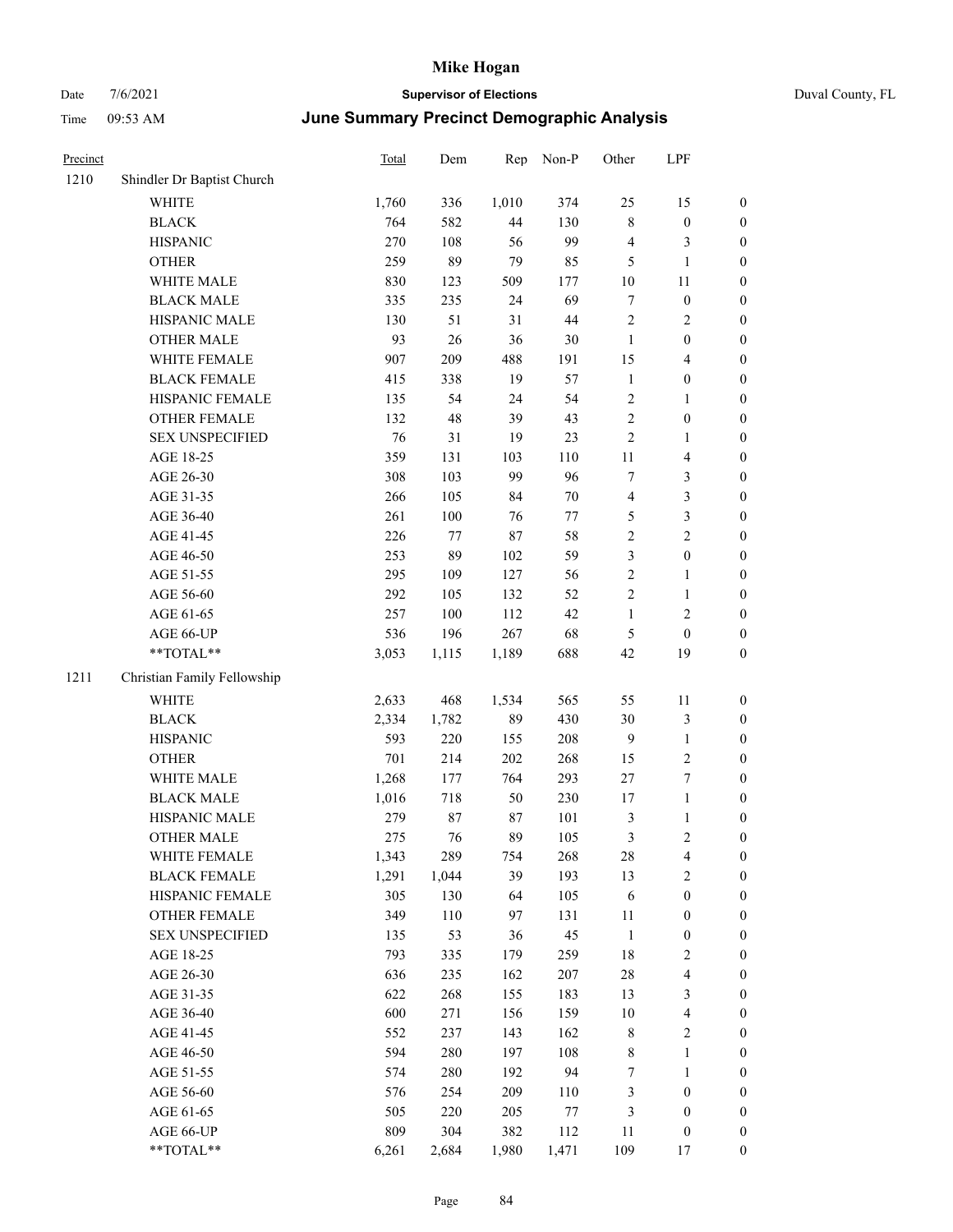# Date 7/6/2021 **Supervisor of Elections** Duval County, FL Time 09:53 AM **June Summary Precinct Demographic Analysis**

|                        | Total                                                                                                                                                                                                                                                                                                                                                                                                                                                                                                                                      | Dem                                                                                                                                                                                                                                                                      | Rep                                                                                                                                                                                                                                         | Non-P                                                                                                                                                                                                                                        | Other                                                                                                                                                                                                                                     | LPF                                                                                                                                                                                                                                                                             |                                                                                                                                                                                                                                                                                                                                                                                                                                                                                                                               |
|------------------------|--------------------------------------------------------------------------------------------------------------------------------------------------------------------------------------------------------------------------------------------------------------------------------------------------------------------------------------------------------------------------------------------------------------------------------------------------------------------------------------------------------------------------------------------|--------------------------------------------------------------------------------------------------------------------------------------------------------------------------------------------------------------------------------------------------------------------------|---------------------------------------------------------------------------------------------------------------------------------------------------------------------------------------------------------------------------------------------|----------------------------------------------------------------------------------------------------------------------------------------------------------------------------------------------------------------------------------------------|-------------------------------------------------------------------------------------------------------------------------------------------------------------------------------------------------------------------------------------------|---------------------------------------------------------------------------------------------------------------------------------------------------------------------------------------------------------------------------------------------------------------------------------|-------------------------------------------------------------------------------------------------------------------------------------------------------------------------------------------------------------------------------------------------------------------------------------------------------------------------------------------------------------------------------------------------------------------------------------------------------------------------------------------------------------------------------|
| West Regional Library  |                                                                                                                                                                                                                                                                                                                                                                                                                                                                                                                                            |                                                                                                                                                                                                                                                                          |                                                                                                                                                                                                                                             |                                                                                                                                                                                                                                              |                                                                                                                                                                                                                                           |                                                                                                                                                                                                                                                                                 |                                                                                                                                                                                                                                                                                                                                                                                                                                                                                                                               |
| <b>WHITE</b>           | 2,949                                                                                                                                                                                                                                                                                                                                                                                                                                                                                                                                      | 454                                                                                                                                                                                                                                                                      | 1,888                                                                                                                                                                                                                                       | 558                                                                                                                                                                                                                                          | 40                                                                                                                                                                                                                                        | 9                                                                                                                                                                                                                                                                               | $\boldsymbol{0}$                                                                                                                                                                                                                                                                                                                                                                                                                                                                                                              |
| <b>BLACK</b>           | 2,963                                                                                                                                                                                                                                                                                                                                                                                                                                                                                                                                      | 2,371                                                                                                                                                                                                                                                                    | 106                                                                                                                                                                                                                                         | 446                                                                                                                                                                                                                                          | 40                                                                                                                                                                                                                                        | $\boldsymbol{0}$                                                                                                                                                                                                                                                                | $\boldsymbol{0}$                                                                                                                                                                                                                                                                                                                                                                                                                                                                                                              |
| <b>HISPANIC</b>        | 440                                                                                                                                                                                                                                                                                                                                                                                                                                                                                                                                        | 171                                                                                                                                                                                                                                                                      | 103                                                                                                                                                                                                                                         | 160                                                                                                                                                                                                                                          | 5                                                                                                                                                                                                                                         | $\mathbf{1}$                                                                                                                                                                                                                                                                    | $\boldsymbol{0}$                                                                                                                                                                                                                                                                                                                                                                                                                                                                                                              |
| <b>OTHER</b>           | 586                                                                                                                                                                                                                                                                                                                                                                                                                                                                                                                                        | 207                                                                                                                                                                                                                                                                      | 155                                                                                                                                                                                                                                         | 215                                                                                                                                                                                                                                          | 9                                                                                                                                                                                                                                         | $\boldsymbol{0}$                                                                                                                                                                                                                                                                | $\boldsymbol{0}$                                                                                                                                                                                                                                                                                                                                                                                                                                                                                                              |
| WHITE MALE             | 1,385                                                                                                                                                                                                                                                                                                                                                                                                                                                                                                                                      | 175                                                                                                                                                                                                                                                                      | 919                                                                                                                                                                                                                                         | 263                                                                                                                                                                                                                                          | 21                                                                                                                                                                                                                                        | $\tau$                                                                                                                                                                                                                                                                          | $\boldsymbol{0}$                                                                                                                                                                                                                                                                                                                                                                                                                                                                                                              |
| <b>BLACK MALE</b>      | 1,281                                                                                                                                                                                                                                                                                                                                                                                                                                                                                                                                      | 978                                                                                                                                                                                                                                                                      | 53                                                                                                                                                                                                                                          | 229                                                                                                                                                                                                                                          | $21\,$                                                                                                                                                                                                                                    | $\boldsymbol{0}$                                                                                                                                                                                                                                                                | $\boldsymbol{0}$                                                                                                                                                                                                                                                                                                                                                                                                                                                                                                              |
| HISPANIC MALE          | 210                                                                                                                                                                                                                                                                                                                                                                                                                                                                                                                                        | $72\,$                                                                                                                                                                                                                                                                   | 58                                                                                                                                                                                                                                          | 74                                                                                                                                                                                                                                           | 5                                                                                                                                                                                                                                         | $\mathbf{1}$                                                                                                                                                                                                                                                                    | $\boldsymbol{0}$                                                                                                                                                                                                                                                                                                                                                                                                                                                                                                              |
| <b>OTHER MALE</b>      | 216                                                                                                                                                                                                                                                                                                                                                                                                                                                                                                                                        | 73                                                                                                                                                                                                                                                                       | 62                                                                                                                                                                                                                                          | 76                                                                                                                                                                                                                                           | 5                                                                                                                                                                                                                                         | $\boldsymbol{0}$                                                                                                                                                                                                                                                                | $\boldsymbol{0}$                                                                                                                                                                                                                                                                                                                                                                                                                                                                                                              |
| WHITE FEMALE           |                                                                                                                                                                                                                                                                                                                                                                                                                                                                                                                                            | 275                                                                                                                                                                                                                                                                      | 945                                                                                                                                                                                                                                         |                                                                                                                                                                                                                                              | 19                                                                                                                                                                                                                                        | $\sqrt{2}$                                                                                                                                                                                                                                                                      | $\boldsymbol{0}$                                                                                                                                                                                                                                                                                                                                                                                                                                                                                                              |
| <b>BLACK FEMALE</b>    |                                                                                                                                                                                                                                                                                                                                                                                                                                                                                                                                            |                                                                                                                                                                                                                                                                          | 50                                                                                                                                                                                                                                          | 206                                                                                                                                                                                                                                          | 19                                                                                                                                                                                                                                        | $\boldsymbol{0}$                                                                                                                                                                                                                                                                | 0                                                                                                                                                                                                                                                                                                                                                                                                                                                                                                                             |
|                        |                                                                                                                                                                                                                                                                                                                                                                                                                                                                                                                                            | 96                                                                                                                                                                                                                                                                       |                                                                                                                                                                                                                                             |                                                                                                                                                                                                                                              |                                                                                                                                                                                                                                           |                                                                                                                                                                                                                                                                                 | $\boldsymbol{0}$                                                                                                                                                                                                                                                                                                                                                                                                                                                                                                              |
| OTHER FEMALE           | 277                                                                                                                                                                                                                                                                                                                                                                                                                                                                                                                                        | 105                                                                                                                                                                                                                                                                      | $8\sqrt{1}$                                                                                                                                                                                                                                 | $88\,$                                                                                                                                                                                                                                       | 3                                                                                                                                                                                                                                         | $\boldsymbol{0}$                                                                                                                                                                                                                                                                | $\boldsymbol{0}$                                                                                                                                                                                                                                                                                                                                                                                                                                                                                                              |
| <b>SEX UNSPECIFIED</b> | 200                                                                                                                                                                                                                                                                                                                                                                                                                                                                                                                                        | 79                                                                                                                                                                                                                                                                       | 42                                                                                                                                                                                                                                          | 78                                                                                                                                                                                                                                           | $\mathbf{1}$                                                                                                                                                                                                                              | $\boldsymbol{0}$                                                                                                                                                                                                                                                                | $\boldsymbol{0}$                                                                                                                                                                                                                                                                                                                                                                                                                                                                                                              |
| AGE 18-25              | 846                                                                                                                                                                                                                                                                                                                                                                                                                                                                                                                                        | 401                                                                                                                                                                                                                                                                      | 169                                                                                                                                                                                                                                         | 251                                                                                                                                                                                                                                          | 24                                                                                                                                                                                                                                        | $\mathbf{1}$                                                                                                                                                                                                                                                                    | $\boldsymbol{0}$                                                                                                                                                                                                                                                                                                                                                                                                                                                                                                              |
|                        |                                                                                                                                                                                                                                                                                                                                                                                                                                                                                                                                            |                                                                                                                                                                                                                                                                          |                                                                                                                                                                                                                                             |                                                                                                                                                                                                                                              |                                                                                                                                                                                                                                           | $\mathbf{1}$                                                                                                                                                                                                                                                                    | $\boldsymbol{0}$                                                                                                                                                                                                                                                                                                                                                                                                                                                                                                              |
|                        |                                                                                                                                                                                                                                                                                                                                                                                                                                                                                                                                            |                                                                                                                                                                                                                                                                          |                                                                                                                                                                                                                                             |                                                                                                                                                                                                                                              |                                                                                                                                                                                                                                           |                                                                                                                                                                                                                                                                                 | $\boldsymbol{0}$                                                                                                                                                                                                                                                                                                                                                                                                                                                                                                              |
|                        |                                                                                                                                                                                                                                                                                                                                                                                                                                                                                                                                            |                                                                                                                                                                                                                                                                          |                                                                                                                                                                                                                                             |                                                                                                                                                                                                                                              |                                                                                                                                                                                                                                           |                                                                                                                                                                                                                                                                                 | $\boldsymbol{0}$                                                                                                                                                                                                                                                                                                                                                                                                                                                                                                              |
|                        |                                                                                                                                                                                                                                                                                                                                                                                                                                                                                                                                            |                                                                                                                                                                                                                                                                          |                                                                                                                                                                                                                                             |                                                                                                                                                                                                                                              |                                                                                                                                                                                                                                           | $\mathbf{1}$                                                                                                                                                                                                                                                                    | $\boldsymbol{0}$                                                                                                                                                                                                                                                                                                                                                                                                                                                                                                              |
|                        |                                                                                                                                                                                                                                                                                                                                                                                                                                                                                                                                            |                                                                                                                                                                                                                                                                          |                                                                                                                                                                                                                                             |                                                                                                                                                                                                                                              |                                                                                                                                                                                                                                           |                                                                                                                                                                                                                                                                                 | $\boldsymbol{0}$                                                                                                                                                                                                                                                                                                                                                                                                                                                                                                              |
|                        |                                                                                                                                                                                                                                                                                                                                                                                                                                                                                                                                            |                                                                                                                                                                                                                                                                          |                                                                                                                                                                                                                                             |                                                                                                                                                                                                                                              | 7                                                                                                                                                                                                                                         | $\mathbf{1}$                                                                                                                                                                                                                                                                    | 0                                                                                                                                                                                                                                                                                                                                                                                                                                                                                                                             |
|                        |                                                                                                                                                                                                                                                                                                                                                                                                                                                                                                                                            |                                                                                                                                                                                                                                                                          |                                                                                                                                                                                                                                             |                                                                                                                                                                                                                                              |                                                                                                                                                                                                                                           |                                                                                                                                                                                                                                                                                 | 0                                                                                                                                                                                                                                                                                                                                                                                                                                                                                                                             |
|                        |                                                                                                                                                                                                                                                                                                                                                                                                                                                                                                                                            |                                                                                                                                                                                                                                                                          |                                                                                                                                                                                                                                             |                                                                                                                                                                                                                                              | 2                                                                                                                                                                                                                                         | 1                                                                                                                                                                                                                                                                               | $\boldsymbol{0}$                                                                                                                                                                                                                                                                                                                                                                                                                                                                                                              |
|                        |                                                                                                                                                                                                                                                                                                                                                                                                                                                                                                                                            |                                                                                                                                                                                                                                                                          |                                                                                                                                                                                                                                             |                                                                                                                                                                                                                                              |                                                                                                                                                                                                                                           |                                                                                                                                                                                                                                                                                 | $\boldsymbol{0}$                                                                                                                                                                                                                                                                                                                                                                                                                                                                                                              |
| **TOTAL**              |                                                                                                                                                                                                                                                                                                                                                                                                                                                                                                                                            |                                                                                                                                                                                                                                                                          |                                                                                                                                                                                                                                             |                                                                                                                                                                                                                                              |                                                                                                                                                                                                                                           |                                                                                                                                                                                                                                                                                 | $\boldsymbol{0}$                                                                                                                                                                                                                                                                                                                                                                                                                                                                                                              |
|                        |                                                                                                                                                                                                                                                                                                                                                                                                                                                                                                                                            |                                                                                                                                                                                                                                                                          |                                                                                                                                                                                                                                             |                                                                                                                                                                                                                                              |                                                                                                                                                                                                                                           |                                                                                                                                                                                                                                                                                 |                                                                                                                                                                                                                                                                                                                                                                                                                                                                                                                               |
|                        |                                                                                                                                                                                                                                                                                                                                                                                                                                                                                                                                            |                                                                                                                                                                                                                                                                          |                                                                                                                                                                                                                                             |                                                                                                                                                                                                                                              |                                                                                                                                                                                                                                           |                                                                                                                                                                                                                                                                                 | $\boldsymbol{0}$                                                                                                                                                                                                                                                                                                                                                                                                                                                                                                              |
|                        |                                                                                                                                                                                                                                                                                                                                                                                                                                                                                                                                            |                                                                                                                                                                                                                                                                          |                                                                                                                                                                                                                                             |                                                                                                                                                                                                                                              |                                                                                                                                                                                                                                           |                                                                                                                                                                                                                                                                                 | $\boldsymbol{0}$                                                                                                                                                                                                                                                                                                                                                                                                                                                                                                              |
|                        |                                                                                                                                                                                                                                                                                                                                                                                                                                                                                                                                            |                                                                                                                                                                                                                                                                          |                                                                                                                                                                                                                                             |                                                                                                                                                                                                                                              |                                                                                                                                                                                                                                           |                                                                                                                                                                                                                                                                                 | $\boldsymbol{0}$                                                                                                                                                                                                                                                                                                                                                                                                                                                                                                              |
|                        |                                                                                                                                                                                                                                                                                                                                                                                                                                                                                                                                            |                                                                                                                                                                                                                                                                          |                                                                                                                                                                                                                                             |                                                                                                                                                                                                                                              |                                                                                                                                                                                                                                           |                                                                                                                                                                                                                                                                                 | $\boldsymbol{0}$                                                                                                                                                                                                                                                                                                                                                                                                                                                                                                              |
|                        |                                                                                                                                                                                                                                                                                                                                                                                                                                                                                                                                            |                                                                                                                                                                                                                                                                          |                                                                                                                                                                                                                                             |                                                                                                                                                                                                                                              |                                                                                                                                                                                                                                           |                                                                                                                                                                                                                                                                                 | $\boldsymbol{0}$                                                                                                                                                                                                                                                                                                                                                                                                                                                                                                              |
|                        |                                                                                                                                                                                                                                                                                                                                                                                                                                                                                                                                            |                                                                                                                                                                                                                                                                          |                                                                                                                                                                                                                                             |                                                                                                                                                                                                                                              |                                                                                                                                                                                                                                           |                                                                                                                                                                                                                                                                                 | $\boldsymbol{0}$                                                                                                                                                                                                                                                                                                                                                                                                                                                                                                              |
|                        |                                                                                                                                                                                                                                                                                                                                                                                                                                                                                                                                            |                                                                                                                                                                                                                                                                          |                                                                                                                                                                                                                                             |                                                                                                                                                                                                                                              |                                                                                                                                                                                                                                           |                                                                                                                                                                                                                                                                                 | 0                                                                                                                                                                                                                                                                                                                                                                                                                                                                                                                             |
|                        |                                                                                                                                                                                                                                                                                                                                                                                                                                                                                                                                            |                                                                                                                                                                                                                                                                          |                                                                                                                                                                                                                                             |                                                                                                                                                                                                                                              |                                                                                                                                                                                                                                           |                                                                                                                                                                                                                                                                                 | $\boldsymbol{0}$                                                                                                                                                                                                                                                                                                                                                                                                                                                                                                              |
|                        |                                                                                                                                                                                                                                                                                                                                                                                                                                                                                                                                            |                                                                                                                                                                                                                                                                          |                                                                                                                                                                                                                                             |                                                                                                                                                                                                                                              |                                                                                                                                                                                                                                           |                                                                                                                                                                                                                                                                                 | $\boldsymbol{0}$                                                                                                                                                                                                                                                                                                                                                                                                                                                                                                              |
|                        |                                                                                                                                                                                                                                                                                                                                                                                                                                                                                                                                            |                                                                                                                                                                                                                                                                          |                                                                                                                                                                                                                                             |                                                                                                                                                                                                                                              |                                                                                                                                                                                                                                           |                                                                                                                                                                                                                                                                                 | $\boldsymbol{0}$                                                                                                                                                                                                                                                                                                                                                                                                                                                                                                              |
|                        |                                                                                                                                                                                                                                                                                                                                                                                                                                                                                                                                            |                                                                                                                                                                                                                                                                          |                                                                                                                                                                                                                                             |                                                                                                                                                                                                                                              |                                                                                                                                                                                                                                           |                                                                                                                                                                                                                                                                                 | $\overline{0}$                                                                                                                                                                                                                                                                                                                                                                                                                                                                                                                |
|                        |                                                                                                                                                                                                                                                                                                                                                                                                                                                                                                                                            |                                                                                                                                                                                                                                                                          |                                                                                                                                                                                                                                             |                                                                                                                                                                                                                                              |                                                                                                                                                                                                                                           |                                                                                                                                                                                                                                                                                 | 0                                                                                                                                                                                                                                                                                                                                                                                                                                                                                                                             |
|                        |                                                                                                                                                                                                                                                                                                                                                                                                                                                                                                                                            |                                                                                                                                                                                                                                                                          |                                                                                                                                                                                                                                             |                                                                                                                                                                                                                                              |                                                                                                                                                                                                                                           |                                                                                                                                                                                                                                                                                 | 0                                                                                                                                                                                                                                                                                                                                                                                                                                                                                                                             |
|                        |                                                                                                                                                                                                                                                                                                                                                                                                                                                                                                                                            |                                                                                                                                                                                                                                                                          |                                                                                                                                                                                                                                             |                                                                                                                                                                                                                                              |                                                                                                                                                                                                                                           |                                                                                                                                                                                                                                                                                 | 0                                                                                                                                                                                                                                                                                                                                                                                                                                                                                                                             |
|                        |                                                                                                                                                                                                                                                                                                                                                                                                                                                                                                                                            |                                                                                                                                                                                                                                                                          |                                                                                                                                                                                                                                             |                                                                                                                                                                                                                                              |                                                                                                                                                                                                                                           |                                                                                                                                                                                                                                                                                 | 0                                                                                                                                                                                                                                                                                                                                                                                                                                                                                                                             |
|                        |                                                                                                                                                                                                                                                                                                                                                                                                                                                                                                                                            |                                                                                                                                                                                                                                                                          |                                                                                                                                                                                                                                             |                                                                                                                                                                                                                                              |                                                                                                                                                                                                                                           |                                                                                                                                                                                                                                                                                 | 0                                                                                                                                                                                                                                                                                                                                                                                                                                                                                                                             |
|                        |                                                                                                                                                                                                                                                                                                                                                                                                                                                                                                                                            |                                                                                                                                                                                                                                                                          |                                                                                                                                                                                                                                             |                                                                                                                                                                                                                                              |                                                                                                                                                                                                                                           |                                                                                                                                                                                                                                                                                 | 0                                                                                                                                                                                                                                                                                                                                                                                                                                                                                                                             |
|                        |                                                                                                                                                                                                                                                                                                                                                                                                                                                                                                                                            |                                                                                                                                                                                                                                                                          |                                                                                                                                                                                                                                             |                                                                                                                                                                                                                                              |                                                                                                                                                                                                                                           |                                                                                                                                                                                                                                                                                 | 0                                                                                                                                                                                                                                                                                                                                                                                                                                                                                                                             |
|                        |                                                                                                                                                                                                                                                                                                                                                                                                                                                                                                                                            |                                                                                                                                                                                                                                                                          |                                                                                                                                                                                                                                             |                                                                                                                                                                                                                                              |                                                                                                                                                                                                                                           |                                                                                                                                                                                                                                                                                 | 0                                                                                                                                                                                                                                                                                                                                                                                                                                                                                                                             |
|                        |                                                                                                                                                                                                                                                                                                                                                                                                                                                                                                                                            |                                                                                                                                                                                                                                                                          |                                                                                                                                                                                                                                             |                                                                                                                                                                                                                                              |                                                                                                                                                                                                                                           |                                                                                                                                                                                                                                                                                 | $\boldsymbol{0}$                                                                                                                                                                                                                                                                                                                                                                                                                                                                                                              |
|                        |                                                                                                                                                                                                                                                                                                                                                                                                                                                                                                                                            |                                                                                                                                                                                                                                                                          |                                                                                                                                                                                                                                             |                                                                                                                                                                                                                                              |                                                                                                                                                                                                                                           |                                                                                                                                                                                                                                                                                 | $\boldsymbol{0}$                                                                                                                                                                                                                                                                                                                                                                                                                                                                                                              |
|                        |                                                                                                                                                                                                                                                                                                                                                                                                                                                                                                                                            |                                                                                                                                                                                                                                                                          |                                                                                                                                                                                                                                             |                                                                                                                                                                                                                                              |                                                                                                                                                                                                                                           |                                                                                                                                                                                                                                                                                 | $\boldsymbol{0}$                                                                                                                                                                                                                                                                                                                                                                                                                                                                                                              |
|                        |                                                                                                                                                                                                                                                                                                                                                                                                                                                                                                                                            |                                                                                                                                                                                                                                                                          |                                                                                                                                                                                                                                             |                                                                                                                                                                                                                                              |                                                                                                                                                                                                                                           | $\boldsymbol{0}$                                                                                                                                                                                                                                                                | $\boldsymbol{0}$                                                                                                                                                                                                                                                                                                                                                                                                                                                                                                              |
|                        | HISPANIC FEMALE<br>AGE 26-30<br>AGE 31-35<br>AGE 36-40<br>AGE 41-45<br>AGE 46-50<br>AGE 51-55<br>AGE 56-60<br>AGE 61-65<br>AGE 66-UP<br>New Hope Baptist Temple<br>WHITE<br><b>BLACK</b><br><b>HISPANIC</b><br><b>OTHER</b><br>WHITE MALE<br><b>BLACK MALE</b><br>HISPANIC MALE<br><b>OTHER MALE</b><br>WHITE FEMALE<br><b>BLACK FEMALE</b><br>HISPANIC FEMALE<br>OTHER FEMALE<br><b>SEX UNSPECIFIED</b><br>AGE 18-25<br>AGE 26-30<br>AGE 31-35<br>AGE 36-40<br>AGE 41-45<br>AGE 46-50<br>AGE 51-55<br>AGE 56-60<br>AGE 61-65<br>AGE 66-UP | 1,524<br>1,625<br>220<br>576<br>665<br>709<br>730<br>700<br>648<br>646<br>488<br>930<br>6,938<br>2,583<br>1,915<br>450<br>404<br>1,209<br>723<br>204<br>140<br>1,334<br>1,163<br>235<br>189<br>155<br>640<br>559<br>556<br>481<br>425<br>423<br>512<br>456<br>455<br>845 | 1,350<br>231<br>293<br>333<br>367<br>346<br>338<br>302<br>233<br>359<br>3,203<br>487<br>1,497<br>168<br>138<br>176<br>525<br>69<br>49<br>300<br>949<br>96<br>68<br>58<br>265<br>236<br>240<br>225<br>196<br>185<br>239<br>191<br>196<br>317 | $42\,$<br>154<br>202<br>207<br>219<br>210<br>199<br>264<br>192<br>436<br>2,252<br>1,470<br>75<br>64<br>108<br>745<br>$38\,$<br>31<br>38<br>701<br>36<br>33<br>54<br>41<br>136<br>115<br>127<br>114<br>107<br>132<br>171<br>189<br>202<br>424 | 283<br>82<br>180<br>162<br>158<br>132<br>128<br>103<br>76<br>60<br>129<br>1,379<br>575<br>322<br>211<br>153<br>262<br>146<br>100<br>51<br>308<br>171<br>103<br>64<br>56<br>224<br>192<br>180<br>136<br>112<br>100<br>94<br>73<br>52<br>98 | $\boldsymbol{0}$<br>10<br>$\,$ $\,$<br>9<br>$11\,$<br>13<br>4<br>6<br>94<br>36<br>20<br>7<br>5<br>15<br>13<br>$\overline{4}$<br>2<br>21<br>7<br>$\mathfrak{Z}$<br>3<br>$\boldsymbol{0}$<br>13<br>$11\,$<br>8<br>6<br>$\,$ 8 $\,$<br>$\sqrt{2}$<br>7<br>3<br>$\overline{4}$<br>6 | $\boldsymbol{0}$<br>$\boldsymbol{0}$<br>$\sqrt{2}$<br>$\mathfrak{Z}$<br>$\boldsymbol{0}$<br>$\boldsymbol{0}$<br>$10\,$<br>15<br>$\mathbf{1}$<br>$\boldsymbol{0}$<br>$\boldsymbol{0}$<br>11<br>$\mathbf{1}$<br>$\boldsymbol{0}$<br>$\boldsymbol{0}$<br>$\overline{\mathbf{4}}$<br>$\boldsymbol{0}$<br>$\boldsymbol{0}$<br>$\boldsymbol{0}$<br>$\boldsymbol{0}$<br>$\sqrt{2}$<br>$\mathfrak s$<br>$\mathbf{1}$<br>$\boldsymbol{0}$<br>$\sqrt{2}$<br>$\overline{\mathbf{4}}$<br>$\mathbf{1}$<br>$\boldsymbol{0}$<br>$\mathbf{1}$ |

\*\*TOTAL\*\* 5,352 2,290 1,717 1,261 68 16 0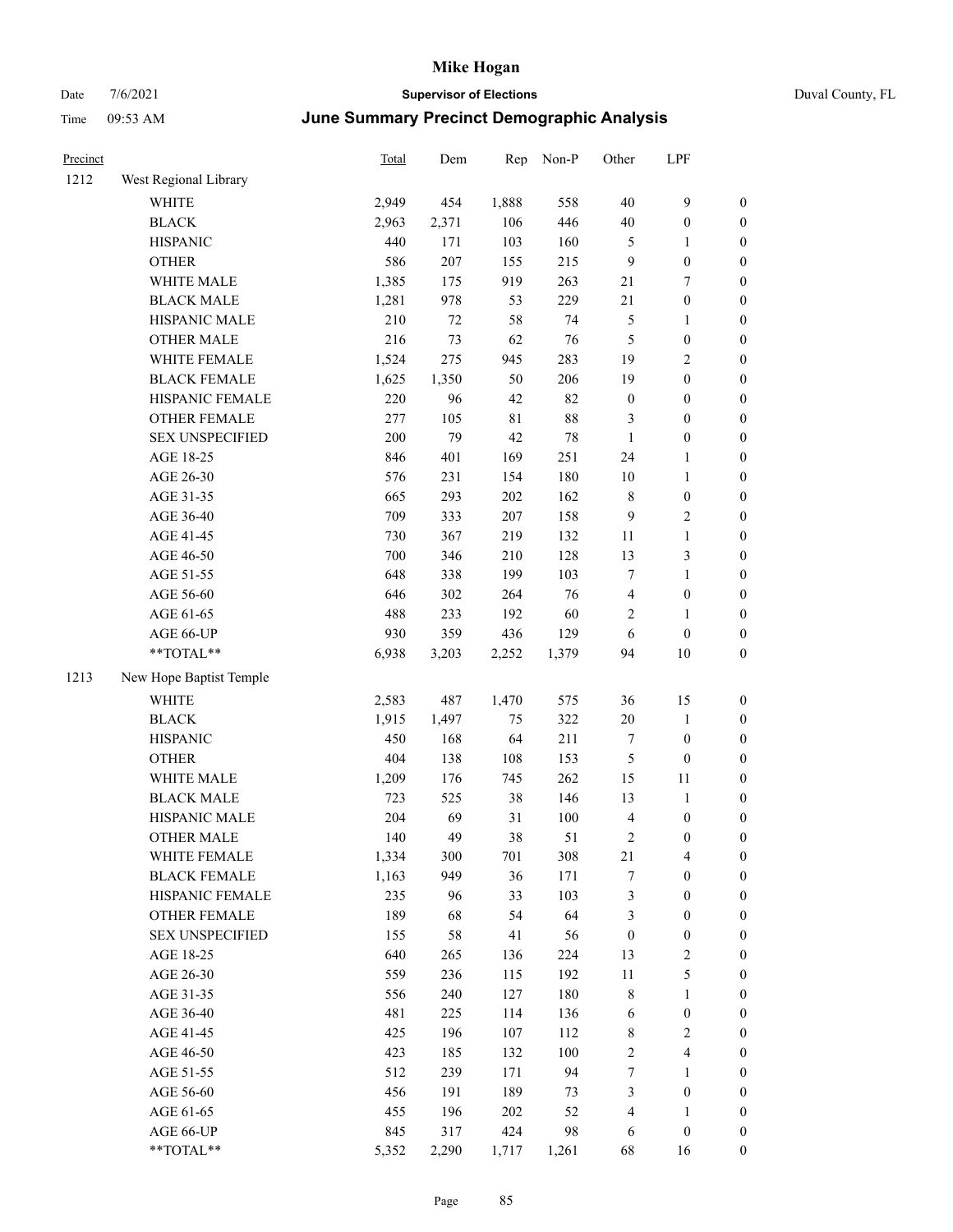| Precinct |                              | Total | Dem        | Rep              | Non-P          | Other            | LPF                     |                  |
|----------|------------------------------|-------|------------|------------------|----------------|------------------|-------------------------|------------------|
| 1301     | Bennie Furlong Senior Center |       |            |                  |                |                  |                         |                  |
|          | <b>WHITE</b>                 | 3,088 | 770        | 1,651            | 598            | 53               | 16                      | $\boldsymbol{0}$ |
|          | <b>BLACK</b>                 | 35    | 27         | $\mathbf{2}$     | 6              | $\boldsymbol{0}$ | $\boldsymbol{0}$        | $\boldsymbol{0}$ |
|          | <b>HISPANIC</b>              | 60    | 21         | 19               | 19             | 1                | $\boldsymbol{0}$        | $\boldsymbol{0}$ |
|          | <b>OTHER</b>                 | 172   | 50         | 46               | 67             | 6                | 3                       | $\boldsymbol{0}$ |
|          | WHITE MALE                   | 1,525 | 321        | 855              | 313            | 24               | 12                      | $\boldsymbol{0}$ |
|          | <b>BLACK MALE</b>            | 16    | 13         | $\boldsymbol{0}$ | 3              | $\boldsymbol{0}$ | $\boldsymbol{0}$        | $\boldsymbol{0}$ |
|          | HISPANIC MALE                | 26    | $\sqrt{6}$ | $\,8\,$          | 12             | $\boldsymbol{0}$ | $\boldsymbol{0}$        | $\boldsymbol{0}$ |
|          | <b>OTHER MALE</b>            | 68    | 18         | 23               | 24             | $\overline{2}$   | 1                       | $\boldsymbol{0}$ |
|          | WHITE FEMALE                 | 1,530 | 440        | 780              | 277            | 29               | 4                       | $\boldsymbol{0}$ |
|          | <b>BLACK FEMALE</b>          | 17    | 13         | $\overline{2}$   | $\overline{2}$ | $\boldsymbol{0}$ | $\boldsymbol{0}$        | $\boldsymbol{0}$ |
|          | HISPANIC FEMALE              | 33    | 15         | 11               | $\sqrt{6}$     | $\mathbf{1}$     | $\boldsymbol{0}$        | $\boldsymbol{0}$ |
|          | <b>OTHER FEMALE</b>          | 69    | 23         | $20\,$           | 22             | $\overline{2}$   | 2                       | $\boldsymbol{0}$ |
|          | <b>SEX UNSPECIFIED</b>       | 71    | 19         | 19               | 31             | $\overline{2}$   | $\boldsymbol{0}$        | $\boldsymbol{0}$ |
|          | AGE 18-25                    | 296   | 73         | 130              | $80\,$         | 10               | 3                       | $\boldsymbol{0}$ |
|          | AGE 26-30                    | 251   | 45         | 121              | 74             | $\overline{4}$   | 7                       | $\boldsymbol{0}$ |
|          | AGE 31-35                    | 285   | 71         | 118              | 84             | 10               | 2                       | $\boldsymbol{0}$ |
|          | AGE 36-40                    | 208   | 56         | 94               | 56             | $\mathbf{1}$     | $\mathbf{1}$            | $\boldsymbol{0}$ |
|          | AGE 41-45                    | 237   | 65         | 106              | 60             | 5                | 1                       | $\boldsymbol{0}$ |
|          | AGE 46-50                    | 261   | 64         | 124              | 63             | 9                | $\mathbf{1}$            | $\boldsymbol{0}$ |
|          | AGE 51-55                    | 276   | 54         | 176              | 42             | 3                | $\mathbf{1}$            | $\boldsymbol{0}$ |
|          | AGE 56-60                    | 345   | 81         | 194              | 61             | $\tau$           | $\overline{\mathbf{c}}$ | $\boldsymbol{0}$ |
|          | AGE 61-65                    | 375   | 85         | 228              | 59             | 3                | $\boldsymbol{0}$        | $\boldsymbol{0}$ |
|          | AGE 66-UP                    | 821   | 274        | 427              | 111            | $\,8\,$          | 1                       | $\boldsymbol{0}$ |
|          | **TOTAL**                    | 3,355 | 868        | 1,718            | 690            | 60               | 19                      | $\boldsymbol{0}$ |
| 1302     | Bethlehem Lutheran Church    |       |            |                  |                |                  |                         |                  |
|          | WHITE                        | 2,964 | 656        | 1,697            | 566            | 25               | 20                      | $\boldsymbol{0}$ |
|          | <b>BLACK</b>                 | 26    | 17         | $\overline{4}$   | $\overline{4}$ | -1               | $\boldsymbol{0}$        | $\boldsymbol{0}$ |
|          | <b>HISPANIC</b>              | 60    | 16         | 24               | 15             | 3                | 2                       | $\boldsymbol{0}$ |
|          | <b>OTHER</b>                 | 165   | 41         | 67               | 51             | 6                | $\boldsymbol{0}$        | $\boldsymbol{0}$ |
|          | WHITE MALE                   | 1,474 | 263        | 879              | 302            | 12               | 18                      | $\boldsymbol{0}$ |
|          | <b>BLACK MALE</b>            | 16    | 10         | $\overline{2}$   | 3              | $\mathbf{1}$     | $\boldsymbol{0}$        | $\boldsymbol{0}$ |
|          | HISPANIC MALE                | 19    | 6          | 6                | 6              | $\boldsymbol{0}$ | 1                       | $\boldsymbol{0}$ |
|          | <b>OTHER MALE</b>            | 70    | 17         | 29               | 20             | $\overline{4}$   | $\boldsymbol{0}$        | $\boldsymbol{0}$ |
|          | WHITE FEMALE                 | 1,455 | 389        | 795              | 256            | 13               | $\mathbf{2}$            | $\boldsymbol{0}$ |
|          | <b>BLACK FEMALE</b>          | 9     | $\tau$     | $\mathbf{1}$     | $\mathbf{1}$   | $\boldsymbol{0}$ | $\boldsymbol{0}$        | $\boldsymbol{0}$ |
|          | HISPANIC FEMALE              | 41    | $10\,$     | 18               | 9              | $\mathfrak{Z}$   | $\mathbf{1}$            | $\boldsymbol{0}$ |
|          | OTHER FEMALE                 | 58    | 15         | 29               | 13             | $\mathbf{1}$     | $\boldsymbol{0}$        | $\boldsymbol{0}$ |
|          | <b>SEX UNSPECIFIED</b>       | 73    | 13         | 33               | $26\,$         | $\mathbf{1}$     | $\boldsymbol{0}$        | $\boldsymbol{0}$ |
|          | AGE 18-25                    | 290   | 68         | 152              | 60             | $\tau$           | 3                       | $\boldsymbol{0}$ |
|          | AGE 26-30                    | 297   | 60         | 158              | 71             | 6                | $\sqrt{2}$              | $\boldsymbol{0}$ |
|          | AGE 31-35                    | 340   | 67         | 170              | 99             | $\sqrt{2}$       | $\sqrt{2}$              | $\boldsymbol{0}$ |
|          | AGE 36-40                    | 320   | 65         | 171              | 76             | $\overline{4}$   | 4                       | $\boldsymbol{0}$ |
|          | AGE 41-45                    | 277   | 66         | 130              | 77             | $\sqrt{2}$       | 2                       | $\boldsymbol{0}$ |
|          | AGE 46-50                    | 246   | 53         | 128              | 62             | $\mathbf{1}$     | $\mathbf{2}$            | $\boldsymbol{0}$ |
|          | AGE 51-55                    | 246   | 49         | 154              | 39             | $\sqrt{2}$       | $\mathbf{2}$            | $\boldsymbol{0}$ |
|          | AGE 56-60                    | 277   | 51         | 186              | 35             | $\overline{4}$   | $\mathbf{1}$            | $\boldsymbol{0}$ |
|          | AGE 61-65                    | 310   | 82         | 186              | 38             | $\mathfrak{Z}$   | $\mathbf{1}$            | $\boldsymbol{0}$ |
|          | AGE 66-UP                    | 612   | 169        | 357              | 79             | $\overline{4}$   | 3                       | $\boldsymbol{0}$ |
|          | **TOTAL**                    | 3,215 | 730        | 1,792            | 636            | 35               | $22\,$                  | $\boldsymbol{0}$ |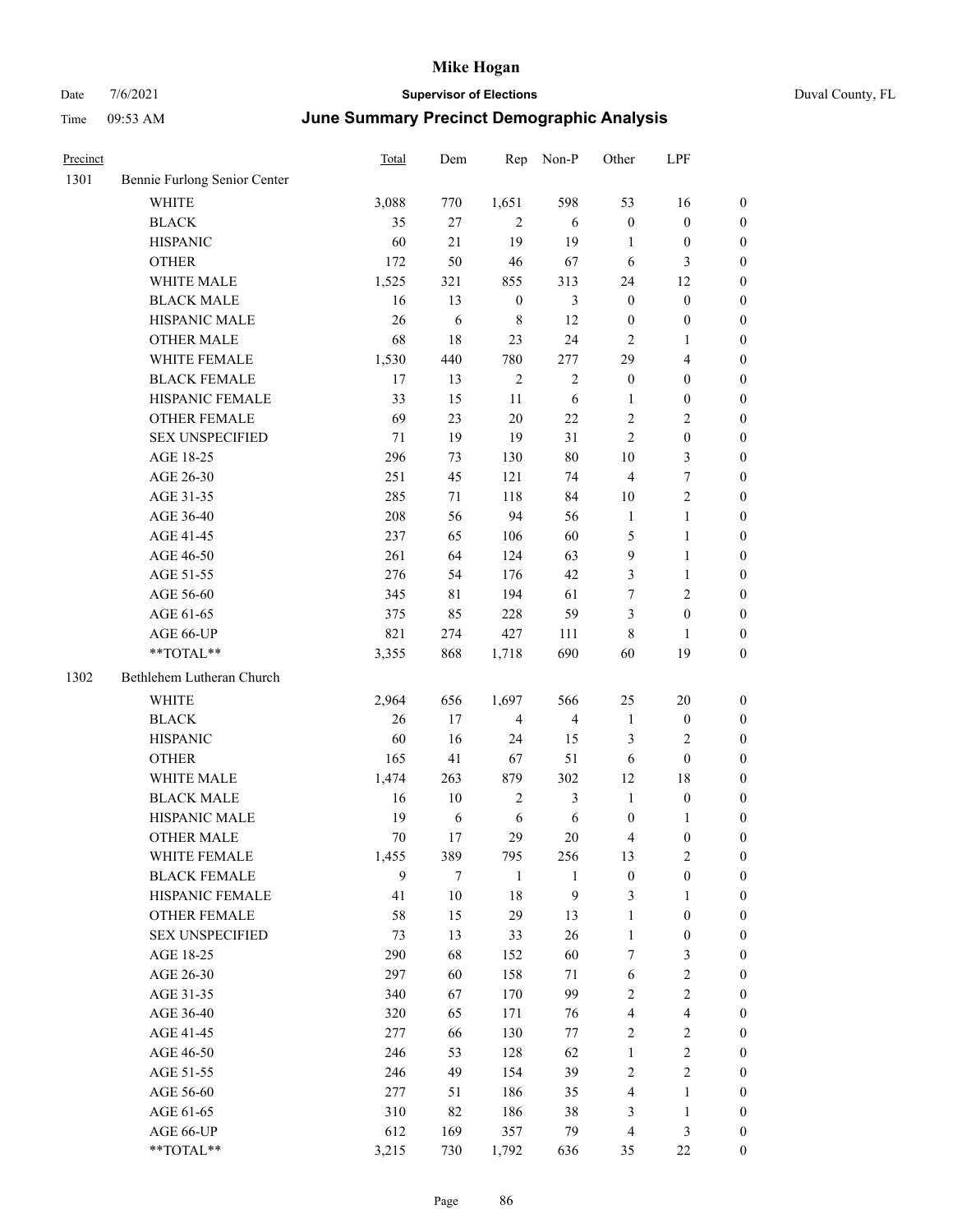|  | Duval County, FL |  |
|--|------------------|--|
|--|------------------|--|

| Precinct |                              | Total       | Dem    | Rep            | Non-P  | Other            | LPF                     |                  |
|----------|------------------------------|-------------|--------|----------------|--------|------------------|-------------------------|------------------|
| 1303     | American Legion Post 129     |             |        |                |        |                  |                         |                  |
|          | <b>WHITE</b>                 | 2,564       | 605    | 1,348          | 554    | $46\,$           | 11                      | $\boldsymbol{0}$ |
|          | <b>BLACK</b>                 | 116         | 90     | $\overline{4}$ | 21     | $\mathbf{1}$     | $\boldsymbol{0}$        | $\boldsymbol{0}$ |
|          | <b>HISPANIC</b>              | $8\sqrt{1}$ | 24     | 29             | 28     | $\boldsymbol{0}$ | $\boldsymbol{0}$        | $\boldsymbol{0}$ |
|          | <b>OTHER</b>                 | 163         | 33     | 70             | 53     | 6                | $\mathbf{1}$            | $\boldsymbol{0}$ |
|          | WHITE MALE                   | 1,242       | 244    | 685            | 283    | 23               | 7                       | $\boldsymbol{0}$ |
|          | <b>BLACK MALE</b>            | 55          | 37     | $\overline{2}$ | 15     | $\mathbf{1}$     | $\boldsymbol{0}$        | $\boldsymbol{0}$ |
|          | HISPANIC MALE                | 32          | 3      | 13             | 16     | $\boldsymbol{0}$ | $\boldsymbol{0}$        | $\boldsymbol{0}$ |
|          | <b>OTHER MALE</b>            | 58          | 11     | 26             | 19     | 2                | $\boldsymbol{0}$        | $\boldsymbol{0}$ |
|          | WHITE FEMALE                 | 1,304       | 360    | 651            | 266    | 23               | $\overline{4}$          | 0                |
|          | <b>BLACK FEMALE</b>          | 59          | 51     | $\overline{2}$ | 6      | $\boldsymbol{0}$ | $\boldsymbol{0}$        | 0                |
|          | HISPANIC FEMALE              | 48          | 21     | 15             | 12     | $\boldsymbol{0}$ | $\boldsymbol{0}$        | $\boldsymbol{0}$ |
|          | OTHER FEMALE                 | 62          | 15     | 29             | 15     | 3                | $\boldsymbol{0}$        | $\boldsymbol{0}$ |
|          | <b>SEX UNSPECIFIED</b>       | 64          | $10\,$ | 28             | 24     | $\mathbf{1}$     | $\mathbf{1}$            | $\boldsymbol{0}$ |
|          | AGE 18-25                    | 278         | $71\,$ | 118            | 79     | 6                | $\overline{\mathbf{4}}$ | $\boldsymbol{0}$ |
|          | AGE 26-30                    | 329         | 73     | 152            | 98     | 6                | $\boldsymbol{0}$        | $\boldsymbol{0}$ |
|          | AGE 31-35                    | 267         | 66     | 112            | 82     | 5                | $\sqrt{2}$              | $\boldsymbol{0}$ |
|          | AGE 36-40                    | 247         | 68     | 98             | $70\,$ | 7                | $\overline{\mathbf{4}}$ | $\boldsymbol{0}$ |
|          | AGE 41-45                    | 216         | 53     | 104            | 56     | 3                | $\boldsymbol{0}$        | $\boldsymbol{0}$ |
|          | AGE 46-50                    | 196         | 39     | 102            | 47     | 7                | $\mathbf{1}$            | 0                |
|          | AGE 51-55                    | 212         | 46     | 119            | 43     | 4                | $\boldsymbol{0}$        | $\boldsymbol{0}$ |
|          | AGE 56-60                    | 268         | 65     | 145            | 54     | 4                | $\boldsymbol{0}$        | $\boldsymbol{0}$ |
|          | AGE 61-65                    | 275         | 89     | 138            | 43     | 5                | $\boldsymbol{0}$        | $\boldsymbol{0}$ |
|          | AGE 66-UP                    | 636         | 182    | 363            | 84     | 6                | 1                       | $\boldsymbol{0}$ |
|          | $**TOTAL**$                  | 2,924       | 752    | 1,451          | 656    | 53               | 12                      | $\boldsymbol{0}$ |
| 1304     | Jacksonville Beach City Hall |             |        |                |        |                  |                         |                  |
|          | <b>WHITE</b>                 | 2,756       | 723    | 1,279          | 683    | 51               | $20\,$                  | $\boldsymbol{0}$ |
|          | <b>BLACK</b>                 | 249         | 187    | 12             | 49     | $\boldsymbol{0}$ | $\mathbf{1}$            | $\boldsymbol{0}$ |
|          | <b>HISPANIC</b>              | 114         | 41     | 41             | $28\,$ | $\overline{4}$   | $\boldsymbol{0}$        | $\boldsymbol{0}$ |
|          | <b>OTHER</b>                 | 209         | 55     | 53             | 92     | $\,$ 8 $\,$      | $\mathbf{1}$            | $\boldsymbol{0}$ |
|          | WHITE MALE                   | 1,366       | 285    | 650            | 393    | $25\,$           | 13                      | $\boldsymbol{0}$ |
|          | <b>BLACK MALE</b>            | 89          | 61     | $\overline{4}$ | 23     | $\boldsymbol{0}$ | $\mathbf{1}$            | 0                |
|          | HISPANIC MALE                | 58          | 17     | 25             | 16     | $\boldsymbol{0}$ | $\boldsymbol{0}$        | 0                |
|          | <b>OTHER MALE</b>            | 85          | 22     | 21             | 37     | 4                | $\mathbf{1}$            | $\boldsymbol{0}$ |
|          | WHITE FEMALE                 | 1,362       | 431    | 614            | 285    | 26               | 6                       | $\boldsymbol{0}$ |
|          | <b>BLACK FEMALE</b>          | 158         | 124    | $\,8\,$        | 26     | $\boldsymbol{0}$ | $\boldsymbol{0}$        | $\boldsymbol{0}$ |
|          | HISPANIC FEMALE              | 53          | $22\,$ | 16             | 11     | $\overline{4}$   | $\boldsymbol{0}$        | $\overline{0}$   |
|          | <b>OTHER FEMALE</b>          | 89          | 27     | 23             | 36     | $\mathfrak{Z}$   | $\boldsymbol{0}$        | $\overline{0}$   |
|          | <b>SEX UNSPECIFIED</b>       | 67          | 17     | 24             | 24     | $\mathbf{1}$     | $\mathbf{1}$            | $\overline{0}$   |
|          | AGE 18-25                    | 295         | 103    | 95             | 86     | $10\,$           | $\mathbf{1}$            | $\overline{0}$   |
|          | AGE 26-30                    | 477         | 131    | 179            | 153    | 10               | $\overline{\mathbf{4}}$ | 0                |
|          | AGE 31-35                    | 373         | 104    | 138            | 116    | 10               | 5                       | 0                |
|          | AGE 36-40                    | 317         | 81     | 111            | 119    | $\overline{4}$   | $\sqrt{2}$              | 0                |
|          | AGE 41-45                    | 227         | 66     | 82             | 69     | 8                | $\sqrt{2}$              | $\boldsymbol{0}$ |
|          | AGE 46-50                    | 225         | 61     | 101            | 60     | $\mathbf{1}$     | $\sqrt{2}$              | $\boldsymbol{0}$ |
|          | AGE 51-55                    | 249         | 65     | 120            | 60     | 2                | $\sqrt{2}$              | $\boldsymbol{0}$ |
|          | AGE 56-60                    | 275         | 74     | 139            | 54     | 6                | $\mathbf{2}$            | $\boldsymbol{0}$ |
|          | AGE 61-65                    | 213         | 75     | 100            | 36     | 2                | $\boldsymbol{0}$        | $\boldsymbol{0}$ |
|          | AGE 66-UP                    | 677         | 246    | 320            | 99     | $10\,$           | $\sqrt{2}$              | $\boldsymbol{0}$ |
|          | **TOTAL**                    | 3,328       | 1,006  | 1,385          | 852    | 63               | $22\,$                  | $\overline{0}$   |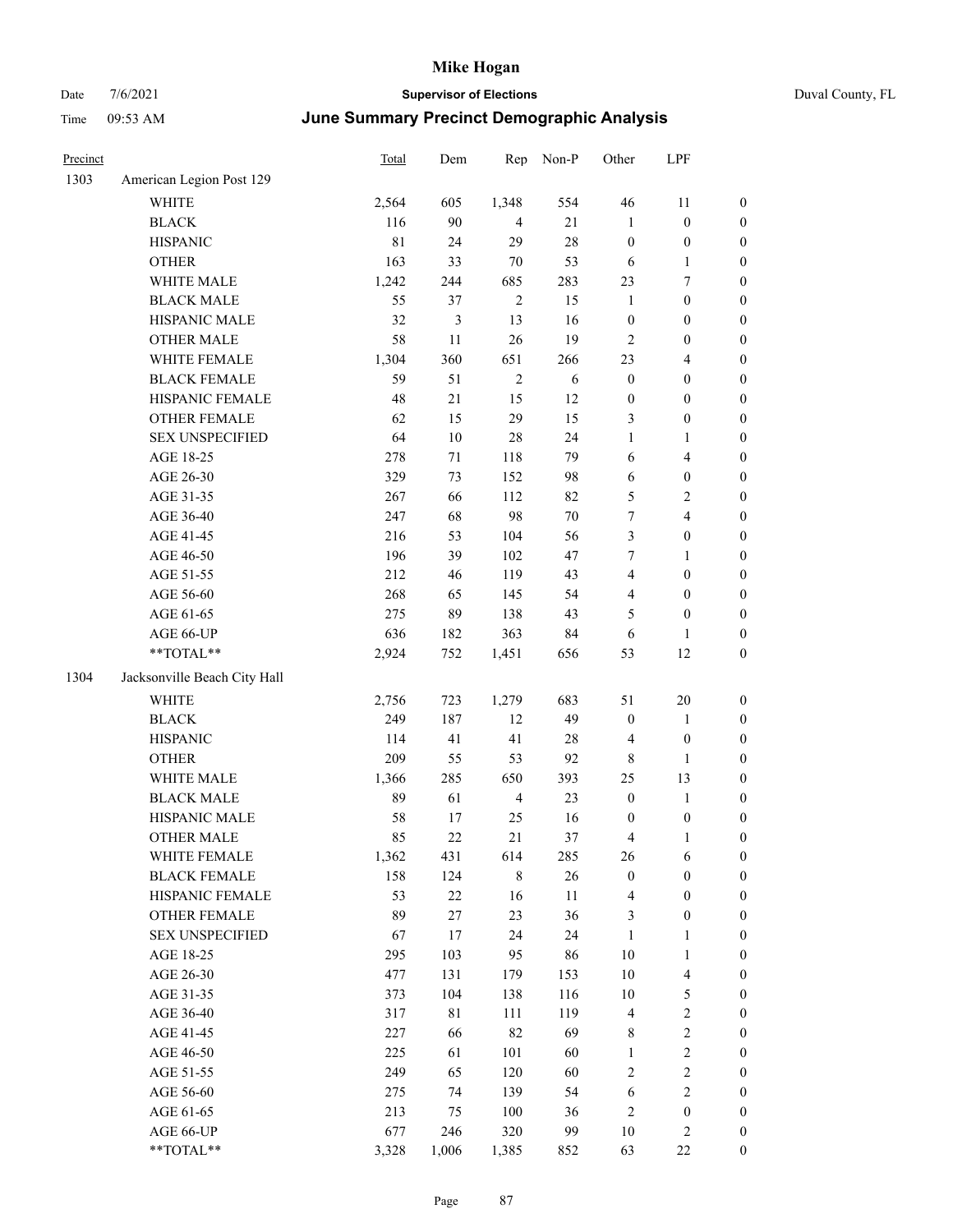| Duval County, FL |  |
|------------------|--|
|------------------|--|

| Precinct |                          | Total  | Dem    | Rep              | Non-P          | Other            | LPF              |                  |
|----------|--------------------------|--------|--------|------------------|----------------|------------------|------------------|------------------|
| 1305     | Beaches Regional Library |        |        |                  |                |                  |                  |                  |
|          | WHITE                    | 2,697  | 750    | 1,357            | 541            | 36               | 13               | $\boldsymbol{0}$ |
|          | <b>BLACK</b>             | 22     | 13     | $\overline{2}$   | $\mathfrak{S}$ | $\mathbf{2}$     | $\boldsymbol{0}$ | $\boldsymbol{0}$ |
|          | <b>HISPANIC</b>          | 64     | 26     | $21\,$           | 15             | $\mathbf{1}$     | 1                | $\boldsymbol{0}$ |
|          | <b>OTHER</b>             | 131    | 38     | 49               | 39             | 3                | $\sqrt{2}$       | $\boldsymbol{0}$ |
|          | WHITE MALE               | 1,265  | 262    | 691              | 286            | 16               | 10               | 0                |
|          | <b>BLACK MALE</b>        | 13     | 6      | $\sqrt{2}$       | 3              | $\sqrt{2}$       | $\boldsymbol{0}$ | $\boldsymbol{0}$ |
|          | HISPANIC MALE            | 24     | 9      | $\,8\,$          | 6              | $\mathbf{1}$     | $\boldsymbol{0}$ | $\boldsymbol{0}$ |
|          | <b>OTHER MALE</b>        | 47     | 11     | 19               | 14             | $\overline{2}$   | $\mathbf{1}$     | $\boldsymbol{0}$ |
|          | WHITE FEMALE             | 1,402  | 479    | 652              | 249            | 19               | $\mathfrak{Z}$   | $\boldsymbol{0}$ |
|          | <b>BLACK FEMALE</b>      | 9      | $\tau$ | $\boldsymbol{0}$ | $\sqrt{2}$     | $\boldsymbol{0}$ | $\boldsymbol{0}$ | $\boldsymbol{0}$ |
|          | HISPANIC FEMALE          | 38     | 16     | 12               | 9              | $\boldsymbol{0}$ | $\mathbf{1}$     | $\boldsymbol{0}$ |
|          | OTHER FEMALE             | 54     | 21     | 18               | 13             | $\mathbf{1}$     | $\mathbf{1}$     | $\boldsymbol{0}$ |
|          | <b>SEX UNSPECIFIED</b>   | 62     | 16     | 27               | $18\,$         | $\mathbf{1}$     | $\boldsymbol{0}$ | $\boldsymbol{0}$ |
|          | AGE 18-25                | 259    | 79     | 99               | 69             | $\overline{9}$   | $\mathfrak{Z}$   | $\boldsymbol{0}$ |
|          | AGE 26-30                | 277    | 84     | 115              | 70             | 5                | $\mathfrak{Z}$   | 0                |
|          | AGE 31-35                | 259    | 69     | 110              | 74             | 4                | $\sqrt{2}$       | $\boldsymbol{0}$ |
|          | AGE 36-40                | 259    | 66     | 113              | 75             | 5                | $\boldsymbol{0}$ | $\boldsymbol{0}$ |
|          | AGE 41-45                | 179    | 54     | 74               | 46             | 2                | 3                | $\boldsymbol{0}$ |
|          | AGE 46-50                | 244    | 55     | 126              | 58             | 3                | $\sqrt{2}$       | $\boldsymbol{0}$ |
|          | AGE 51-55                | 240    | 57     | 127              | 48             | 6                | $\sqrt{2}$       | $\boldsymbol{0}$ |
|          | AGE 56-60                | 249    | 60     | 152              | 31             | 6                | $\boldsymbol{0}$ | $\boldsymbol{0}$ |
|          | AGE 61-65                | 287    | 70     | 159              | 57             | $\boldsymbol{0}$ | $\mathbf{1}$     | $\boldsymbol{0}$ |
|          | AGE 66-UP                | 661    | 233    | 354              | $72\,$         | $\overline{c}$   | $\boldsymbol{0}$ | 0                |
|          | **TOTAL**                | 2,914  | 827    | 1,429            | 600            | 42               | 16               | $\boldsymbol{0}$ |
| 1306     | Atlantic Beach City Hall |        |        |                  |                |                  |                  |                  |
|          | WHITE                    | 2,307  | 739    | 1,032            | 495            | 33               | $\,$ 8 $\,$      | $\boldsymbol{0}$ |
|          | <b>BLACK</b>             | 95     | 72     | 5                | 18             | $\boldsymbol{0}$ | $\boldsymbol{0}$ | 0                |
|          | <b>HISPANIC</b>          | 47     | 23     | 10               | 14             | $\boldsymbol{0}$ | $\boldsymbol{0}$ | 0                |
|          | <b>OTHER</b>             | 161    | 43     | 53               | 61             | $\overline{c}$   | $\overline{c}$   | $\boldsymbol{0}$ |
|          | WHITE MALE               | 1,097  | 288    | 525              | 262            | 16               | 6                | $\boldsymbol{0}$ |
|          | <b>BLACK MALE</b>        | 50     | 35     | $\mathfrak{Z}$   | 12             | $\boldsymbol{0}$ | $\boldsymbol{0}$ | $\boldsymbol{0}$ |
|          | HISPANIC MALE            | 24     | 10     | 7                | 7              | $\boldsymbol{0}$ | $\boldsymbol{0}$ | $\boldsymbol{0}$ |
|          | <b>OTHER MALE</b>        | 51     | 9      | $18\,$           | 24             | $\boldsymbol{0}$ | $\boldsymbol{0}$ | $\boldsymbol{0}$ |
|          | WHITE FEMALE             | 1,189  | 443    | 500              | 227            | 17               | $\overline{2}$   | $\boldsymbol{0}$ |
|          | <b>BLACK FEMALE</b>      | 45     | 37     | $\overline{c}$   | $\sqrt{6}$     | $\boldsymbol{0}$ | $\boldsymbol{0}$ | 0                |
|          | HISPANIC FEMALE          | $22\,$ | 13     | $\mathfrak{Z}$   | 6              | $\boldsymbol{0}$ | $\boldsymbol{0}$ | 0                |
|          | OTHER FEMALE             | $72\,$ | 26     | 26               | $18\,$         | $\mathbf{1}$     | $\mathbf{1}$     | 0                |
|          | <b>SEX UNSPECIFIED</b>   | 60     | 16     | 16               | 26             | $\mathbf{1}$     | $\mathbf{1}$     | 0                |
|          | AGE 18-25                | 205    | 65     | 76               | 59             | $\overline{4}$   | $\mathbf{1}$     | $\overline{0}$   |
|          | AGE 26-30                | 225    | 82     | 74               | 61             | 8                | $\boldsymbol{0}$ | $\boldsymbol{0}$ |
|          | AGE 31-35                | 247    | 84     | 84               | $70\,$         | $\,$ 8 $\,$      | $\mathbf{1}$     | $\overline{0}$   |
|          | AGE 36-40                | 214    | 67     | 72               | 68             | 5                | $\sqrt{2}$       | 0                |
|          | AGE 41-45                | 193    | 61     | 74               | 53             | $\mathfrak{Z}$   | $\sqrt{2}$       | $\overline{0}$   |
|          | AGE 46-50                | 201    | 59     | 86               | 52             | $\mathfrak{Z}$   | $\mathbf{1}$     | $\boldsymbol{0}$ |
|          | AGE 51-55                | 194    | 60     | 93               | 38             | $\sqrt{2}$       | $\mathbf{1}$     | $\boldsymbol{0}$ |
|          | AGE 56-60                | 241    | 58     | 129              | 54             | $\boldsymbol{0}$ | $\boldsymbol{0}$ | 0                |
|          | AGE 61-65                | 264    | 101    | 121              | 41             | $\mathbf{1}$     | $\boldsymbol{0}$ | 0                |
|          | AGE 66-UP                | 626    | 240    | 291              | 92             | $\mathbf{1}$     | $\sqrt{2}$       | 0                |
|          | $**TOTAL**$              | 2,610  | 877    | 1,100            | 588            | 35               | $10\,$           | $\boldsymbol{0}$ |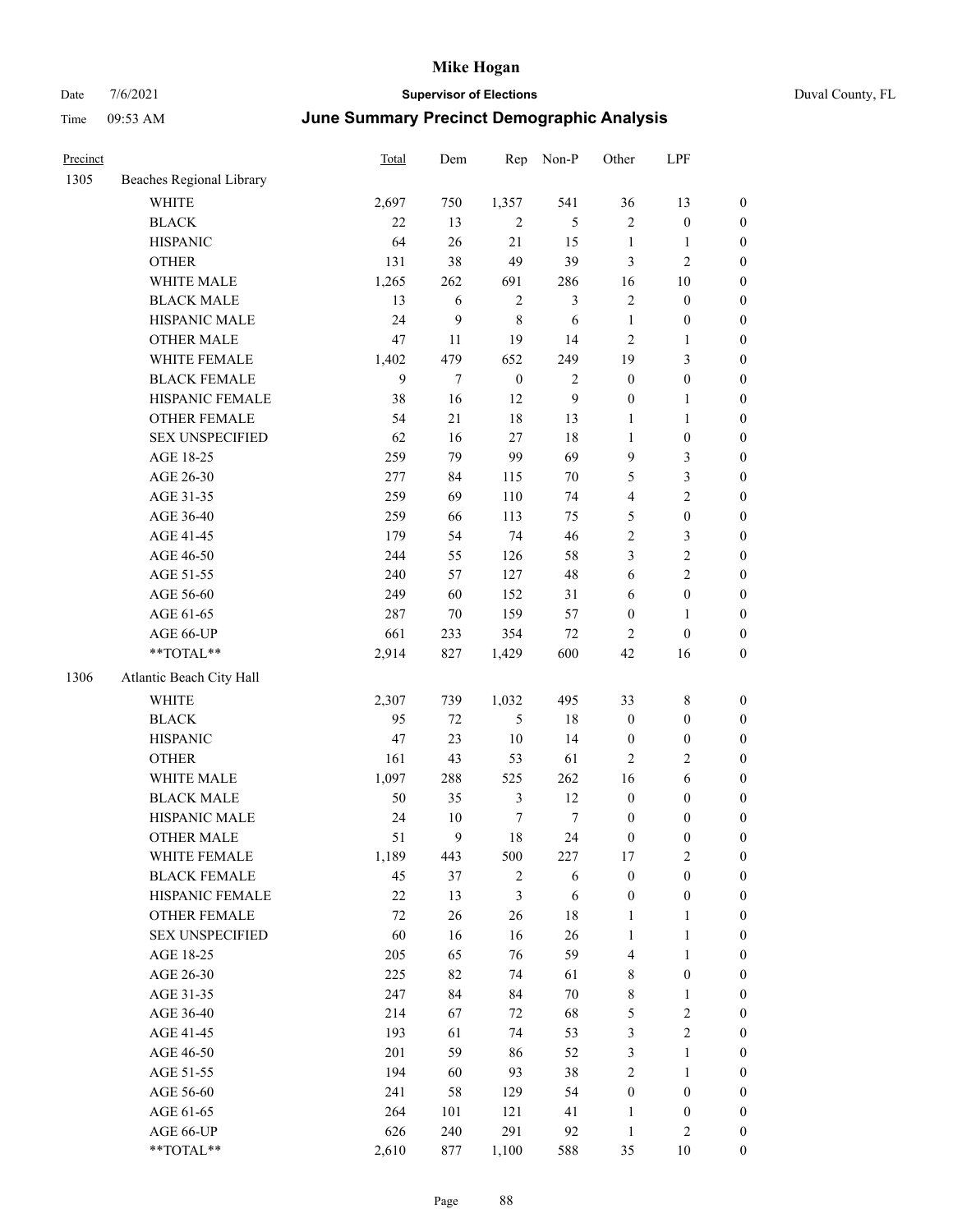|  | Duval County, F |  |
|--|-----------------|--|

| Precinct |                               | Total  | Dem   | Rep            | Non-P          | Other            | LPF                     |                  |
|----------|-------------------------------|--------|-------|----------------|----------------|------------------|-------------------------|------------------|
| 1307     | Adele Grage Cultural Center   |        |       |                |                |                  |                         |                  |
|          | <b>WHITE</b>                  | 2,760  | 779   | 1,436          | 497            | 35               | 13                      | $\boldsymbol{0}$ |
|          | <b>BLACK</b>                  | 19     | 12    | $\mathfrak{Z}$ | 3              | $\boldsymbol{0}$ | $\mathbf{1}$            | $\boldsymbol{0}$ |
|          | <b>HISPANIC</b>               | 47     | 17    | $22\,$         | $\,$ 8 $\,$    | $\boldsymbol{0}$ | $\boldsymbol{0}$        | $\boldsymbol{0}$ |
|          | <b>OTHER</b>                  | 148    | 33    | 61             | 50             | $\overline{4}$   | $\boldsymbol{0}$        | $\boldsymbol{0}$ |
|          | WHITE MALE                    | 1,273  | 290   | 698            | 256            | 19               | $10\,$                  | $\boldsymbol{0}$ |
|          | <b>BLACK MALE</b>             | 10     | 6     | $\mathbf{1}$   | $\mathbf{2}$   | $\boldsymbol{0}$ | $\mathbf{1}$            | 0                |
|          | HISPANIC MALE                 | 23     | 6     | 11             | 6              | $\boldsymbol{0}$ | $\boldsymbol{0}$        | 0                |
|          | <b>OTHER MALE</b>             | 58     | 11    | 28             | 19             | $\boldsymbol{0}$ | $\boldsymbol{0}$        | $\boldsymbol{0}$ |
|          | WHITE FEMALE                  | 1,470  | 483   | 729            | 239            | 16               | 3                       | $\boldsymbol{0}$ |
|          | <b>BLACK FEMALE</b>           | 9      | 6     | $\sqrt{2}$     | $\mathbf{1}$   | $\boldsymbol{0}$ | $\boldsymbol{0}$        | $\boldsymbol{0}$ |
|          | HISPANIC FEMALE               | 22     | 11    | 9              | $\overline{c}$ | $\boldsymbol{0}$ | $\boldsymbol{0}$        | $\boldsymbol{0}$ |
|          | OTHER FEMALE                  | 62     | 16    | 25             | 18             | 3                | $\boldsymbol{0}$        | $\boldsymbol{0}$ |
|          | <b>SEX UNSPECIFIED</b>        | 47     | 12    | 19             | 15             | $\mathbf{1}$     | $\boldsymbol{0}$        | $\boldsymbol{0}$ |
|          | AGE 18-25                     | 212    | 66    | 92             | 45             | $\tau$           | $\overline{2}$          | $\boldsymbol{0}$ |
|          | AGE 26-30                     | 128    | 40    | 52             | 33             | 3                | $\boldsymbol{0}$        | $\boldsymbol{0}$ |
|          | AGE 31-35                     | 109    | 33    | 38             | 36             | $\sqrt{2}$       | $\boldsymbol{0}$        | 0                |
|          | AGE 36-40                     | 142    | 33    | 59             | 46             | $\mathbf{2}$     | $\sqrt{2}$              | 0                |
|          | AGE 41-45                     | 131    | 34    | 63             | 33             | $\boldsymbol{0}$ | $\mathbf{1}$            | $\boldsymbol{0}$ |
|          | AGE 46-50                     | 132    | 37    | 54             | 36             | 1                | $\overline{\mathbf{4}}$ | $\boldsymbol{0}$ |
|          | AGE 51-55                     | 237    | 54    | 136            | 41             | 4                | $\sqrt{2}$              | $\boldsymbol{0}$ |
|          | AGE 56-60                     | 253    | 52    | 154            | 46             | $\mathbf{1}$     | $\boldsymbol{0}$        | $\boldsymbol{0}$ |
|          | AGE 61-65                     | 298    | 97    | 147            | 45             | 7                | $\overline{c}$          | $\boldsymbol{0}$ |
|          | AGE 66-UP                     | 1,332  | 395   | 727            | 197            | 12               | $\mathbf{1}$            | $\boldsymbol{0}$ |
|          | **TOTAL**                     | 2,974  | 841   | 1,522          | 558            | 39               | 14                      | $\boldsymbol{0}$ |
| 1308     | Community Presbyterian Church |        |       |                |                |                  |                         |                  |
|          | <b>WHITE</b>                  | 2,601  | 708   | 1,278          | 567            | 34               | 14                      | $\boldsymbol{0}$ |
|          | <b>BLACK</b>                  | 366    | 294   | 16             | 55             | $\boldsymbol{0}$ | $\mathbf{1}$            | $\boldsymbol{0}$ |
|          | <b>HISPANIC</b>               | 71     | 29    | 21             | 21             | $\boldsymbol{0}$ | $\boldsymbol{0}$        | $\boldsymbol{0}$ |
|          | <b>OTHER</b>                  | 162    | 58    | 51             | 48             | 4                | $\mathbf{1}$            | 0                |
|          | WHITE MALE                    | 1,225  | 279   | 637            | 287            | 12               | 10                      | $\boldsymbol{0}$ |
|          | <b>BLACK MALE</b>             | 151    | 109   | 11             | 31             | $\boldsymbol{0}$ | $\boldsymbol{0}$        | $\boldsymbol{0}$ |
|          | HISPANIC MALE                 | $27\,$ | 9     | $\,$ 8 $\,$    | 10             | $\boldsymbol{0}$ | $\boldsymbol{0}$        | $\boldsymbol{0}$ |
|          | <b>OTHER MALE</b>             | 54     | 16    | $20\,$         | 15             | 3                | $\boldsymbol{0}$        | $\boldsymbol{0}$ |
|          | WHITE FEMALE                  | 1,354  | 421   | 635            | 273            | 21               | $\overline{\mathbf{4}}$ | $\boldsymbol{0}$ |
|          | <b>BLACK FEMALE</b>           | 209    | 180   | $\sqrt{5}$     | 23             | $\boldsymbol{0}$ | $\mathbf{1}$            | $\overline{0}$   |
|          | HISPANIC FEMALE               | 43     | 19    | 13             | 11             | $\boldsymbol{0}$ | $\boldsymbol{0}$        | $\overline{0}$   |
|          | <b>OTHER FEMALE</b>           | 64     | 27    | $20\,$         | 16             | $\mathbf{1}$     | $\boldsymbol{0}$        | 0                |
|          | <b>SEX UNSPECIFIED</b>        | 72     | 29    | 17             | 24             | $\mathbf{1}$     | $\mathbf{1}$            | 0                |
|          | AGE 18-25                     | 329    | 114   | 116            | 90             | $\overline{9}$   | $\boldsymbol{0}$        | 0                |
|          | AGE 26-30                     | 204    | 69    | 67             | 61             | 4                | $\mathfrak{Z}$          | $\boldsymbol{0}$ |
|          | AGE 31-35                     | 245    | 85    | $78\,$         | 76             | 4                | $\sqrt{2}$              | $\boldsymbol{0}$ |
|          | AGE 36-40                     | 260    | 77    | 99             | 79             | $\sqrt{2}$       | $\mathfrak{Z}$          | $\boldsymbol{0}$ |
|          | AGE 41-45                     | 239    | 73    | 96             | 66             | $\mathbf{1}$     | $\mathfrak{Z}$          | $\boldsymbol{0}$ |
|          | AGE 46-50                     | 244    | 85    | 99             | 59             | $\boldsymbol{0}$ | $\mathbf{1}$            | 0                |
|          | AGE 51-55                     | 264    | 70    | 129            | 57             | 5                | $\mathfrak{Z}$          | $\overline{0}$   |
|          | AGE 56-60                     | 372    | 117   | 181            | 67             | 6                | $\mathbf{1}$            | $\overline{0}$   |
|          | AGE 61-65                     | 303    | 107   | 158            | 37             | $\mathbf{1}$     | $\boldsymbol{0}$        | 0                |
|          | AGE 66-UP                     | 740    | 292   | 343            | 99             | 6                | $\boldsymbol{0}$        | $\boldsymbol{0}$ |
|          | $**TOTAL**$                   | 3,200  | 1,089 | 1,366          | 691            | $38\,$           | 16                      | $\boldsymbol{0}$ |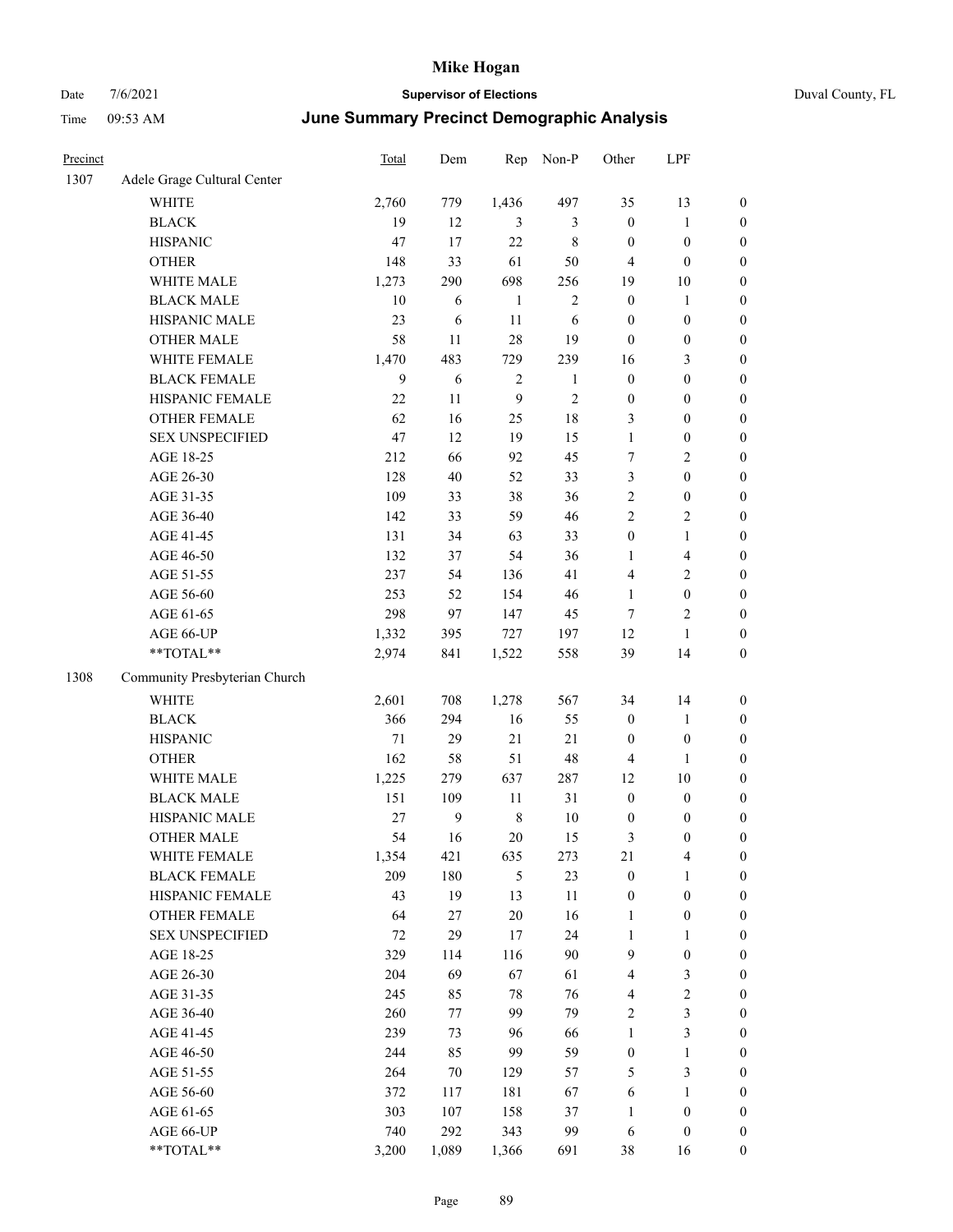Precinct Total Dem Rep Non-P

| ic Analysis |       |   |  |
|-------------|-------|---|--|
| Other       | - LPF |   |  |
| 16          | 15    | 0 |  |

| 1309 | Christ United Methodist Church        |       |                  |                |             |                  |                  |                  |
|------|---------------------------------------|-------|------------------|----------------|-------------|------------------|------------------|------------------|
|      | <b>WHITE</b>                          | 2,798 | 698              | 1,428          | 611         | 46               | 15               | $\boldsymbol{0}$ |
|      | <b>BLACK</b>                          | 43    | 19               | 9              | 12          | 3                | $\boldsymbol{0}$ | $\boldsymbol{0}$ |
|      | <b>HISPANIC</b>                       | 54    | 16               | 23             | 13          | $\mathbf{1}$     | $\mathbf{1}$     | 0                |
|      | <b>OTHER</b>                          | 156   | 33               | 47             | 69          | 3                | $\overline{4}$   | 0                |
|      | WHITE MALE                            | 1,347 | 242              | 741            | 328         | 26               | 10               | $\boldsymbol{0}$ |
|      | <b>BLACK MALE</b>                     | 22    | 11               | 3              | 6           | 2                | $\boldsymbol{0}$ | 0                |
|      | HISPANIC MALE                         | 26    | 5                | 12             | $\,$ 8 $\,$ | $\mathbf{1}$     | $\boldsymbol{0}$ | 0                |
|      | <b>OTHER MALE</b>                     | 59    | 12               | 16             | 27          | 2                | $\sqrt{2}$       | 0                |
|      | WHITE FEMALE                          | 1,419 | 452              | 671            | 271         | 20               | $\mathfrak s$    | 0                |
|      | <b>BLACK FEMALE</b>                   | 21    | $\,$ 8 $\,$      | 6              | 6           | $\mathbf{1}$     | $\boldsymbol{0}$ | 0                |
|      | HISPANIC FEMALE                       | 27    | 11               | $10\,$         | 5           | $\boldsymbol{0}$ | 1                | $\boldsymbol{0}$ |
|      | OTHER FEMALE                          | 65    | 16               | 24             | 23          | $\boldsymbol{0}$ | $\sqrt{2}$       | $\boldsymbol{0}$ |
|      | <b>SEX UNSPECIFIED</b>                | 64    | $\boldsymbol{9}$ | 24             | 30          | $\mathbf{1}$     | $\boldsymbol{0}$ | 0                |
|      | AGE 18-25                             | 281   | 58               | 117            | 93          | 10               | 3                | $\boldsymbol{0}$ |
|      | AGE 26-30                             | 253   | $70\,$           | 96             | 81          | 6                | $\boldsymbol{0}$ | $\boldsymbol{0}$ |
|      | AGE 31-35                             | 285   | 64               | 120            | 89          | 9                | $\mathfrak{Z}$   | 0                |
|      | AGE 36-40                             | 316   | 74               | 145            | 87          | 5                | $\mathfrak s$    | 0                |
|      | AGE 41-45                             | 268   | 64               | 119            | 78          | 5                | $\sqrt{2}$       | 0                |
|      | AGE 46-50                             | 250   | 54               | 120            | 70          | 3                | $\mathfrak{Z}$   | 0                |
|      | AGE 51-55                             | 242   | 56               | 134            | 51          | $\boldsymbol{0}$ | $\mathbf{1}$     | 0                |
|      | AGE 56-60                             | 248   | 51               | 139            | 49          | 7                | $\mathfrak{2}$   | 0                |
|      | AGE 61-65                             | 283   | 66               | 170            | 44          | 3                | $\boldsymbol{0}$ | $\boldsymbol{0}$ |
|      | AGE 66-UP                             | 625   | 209              | 347            | 63          | 5                | $\mathbf{1}$     | 0                |
|      | **TOTAL**                             | 3,051 | 766              | 1,507          | 705         | 53               | 20               | $\boldsymbol{0}$ |
|      |                                       |       |                  |                |             |                  |                  |                  |
| 1310 | First Christian Church of the Beaches |       |                  |                |             |                  |                  |                  |
|      | <b>WHITE</b>                          | 2,890 | 708              | 1,457          | 660         | 49               | 16               | $\boldsymbol{0}$ |
|      | <b>BLACK</b>                          | 39    | 24               | 7              | $\tau$      | $\mathbf{1}$     | $\boldsymbol{0}$ | $\boldsymbol{0}$ |
|      | <b>HISPANIC</b>                       | 98    | 26               | 41             | 26          | 5                | $\boldsymbol{0}$ | 0                |
|      | <b>OTHER</b>                          | 182   | 41               | 61             | 75          | 2                | $\mathfrak{Z}$   | 0                |
|      | WHITE MALE                            | 1,432 | 302              | 718            | 370         | 28               | 14               | 0                |
|      | <b>BLACK MALE</b>                     | 21    | 11               | $\overline{4}$ | 5           | $\mathbf{1}$     | $\boldsymbol{0}$ | 0                |
|      | HISPANIC MALE                         | 48    | 9                | 25             | 12          | 2                | $\boldsymbol{0}$ | 0                |
|      | <b>OTHER MALE</b>                     | 69    | 14               | 22             | 30          | 2                | 1                | 0                |
|      | WHITE FEMALE                          | 1,434 | 402              | 726            | 283         | 21               | $\mathfrak{2}$   | $\boldsymbol{0}$ |
|      | <b>BLACK FEMALE</b>                   | 17    | 12               | $\mathfrak{Z}$ | $\sqrt{2}$  | $\boldsymbol{0}$ | $\boldsymbol{0}$ | $\boldsymbol{0}$ |
|      | HISPANIC FEMALE                       | 50    | 17               | 16             | 14          | 3                | $\boldsymbol{0}$ | $\overline{0}$   |
|      | <b>OTHER FEMALE</b>                   | 74    | $20\,$           | 31             | $22\,$      | $\boldsymbol{0}$ | $\mathbf{1}$     | $\overline{0}$   |
|      | <b>SEX UNSPECIFIED</b>                | 64    | 12               | 21             | 30          | $\boldsymbol{0}$ | $\mathbf{1}$     | 0                |
|      | AGE 18-25                             | 293   | 73               | 119            | 86          | 13               | $\sqrt{2}$       | 0                |
|      | AGE 26-30                             | 332   | 78               | 131            | 114         | 6                | $\mathfrak{Z}$   | 0                |
|      | AGE 31-35                             | 342   | 83               | 144            | 109         | 4                | $\sqrt{2}$       | 0                |
|      | AGE 36-40                             | 260   | 72               | 101            | 78          | 6                | $\mathfrak{Z}$   | 0                |
|      | AGE 41-45                             | 243   | 62               | 106            | 66          | 5                | $\overline{4}$   | $\boldsymbol{0}$ |
|      | AGE 46-50                             | 223   | 58               | 110            | 49          | 4                | $\sqrt{2}$       | $\boldsymbol{0}$ |
|      | AGE 51-55                             | 273   | 60               | 156            | 54          | 3                | $\boldsymbol{0}$ | $\boldsymbol{0}$ |
|      | AGE 56-60                             | 317   | 69               | 179            | 60          | 6                | $\mathfrak{Z}$   | $\boldsymbol{0}$ |
|      | AGE 61-65                             | 287   | 65               | 154            | 65          | 3                | $\boldsymbol{0}$ | $\overline{0}$   |
|      | AGE 66-UP                             | 639   | 179              | 366            | $87\,$      | 7                | $\boldsymbol{0}$ | $\boldsymbol{0}$ |
|      | **TOTAL**                             | 3,209 | 799              | 1,566          | 768         | 57               | 19               | $\boldsymbol{0}$ |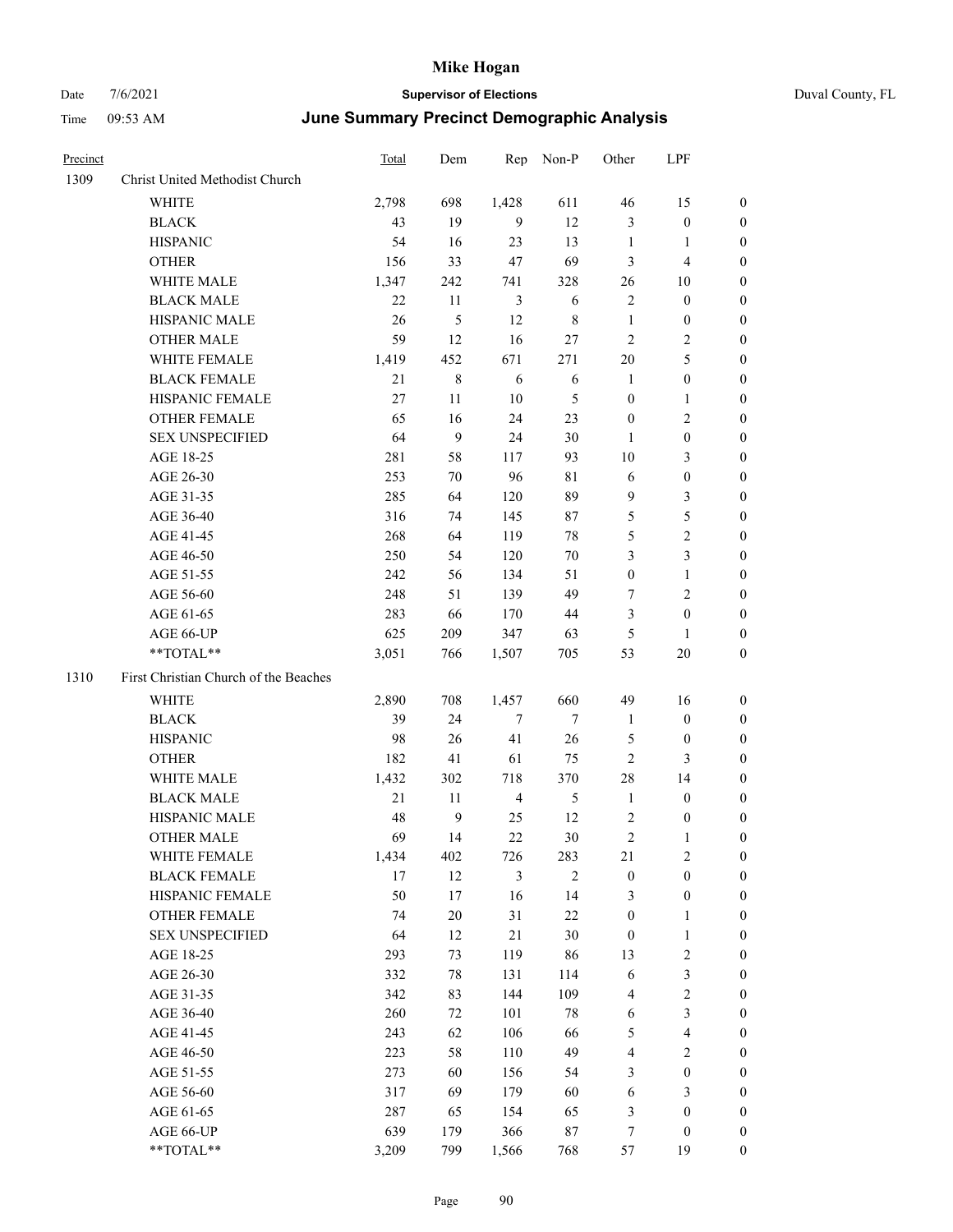| Precinct |                            | <b>Total</b> | Dem    | Rep            | Non-P                   | Other            | LPF              |                  |
|----------|----------------------------|--------------|--------|----------------|-------------------------|------------------|------------------|------------------|
| 1311     | Hampton Inn                |              |        |                |                         |                  |                  |                  |
|          | <b>WHITE</b>               | 3,428        | 771    | 1,828          | 745                     | 63               | 21               | $\boldsymbol{0}$ |
|          | <b>BLACK</b>               | 72           | 50     | 6              | 14                      | $\mathbf{1}$     | 1                | $\boldsymbol{0}$ |
|          | <b>HISPANIC</b>            | 85           | 33     | 30             | $20\,$                  | $\overline{2}$   | $\boldsymbol{0}$ | $\boldsymbol{0}$ |
|          | <b>OTHER</b>               | 242          | 63     | 109            | 68                      | $\mathbf{1}$     | 1                | $\boldsymbol{0}$ |
|          | WHITE MALE                 | 1,578        | 272    | 898            | 371                     | 25               | 12               | $\boldsymbol{0}$ |
|          | <b>BLACK MALE</b>          | 45           | 30     | $\overline{4}$ | $10\,$                  | $\mathbf{1}$     | $\boldsymbol{0}$ | $\boldsymbol{0}$ |
|          | HISPANIC MALE              | 25           | 11     | $\,8\,$        | 6                       | $\boldsymbol{0}$ | $\boldsymbol{0}$ | $\boldsymbol{0}$ |
|          | <b>OTHER MALE</b>          | 93           | 22     | 47             | 23                      | $\mathbf{0}$     | $\mathbf{1}$     | $\boldsymbol{0}$ |
|          | WHITE FEMALE               | 1,818        | 492    | 918            | 361                     | 38               | 9                | $\boldsymbol{0}$ |
|          | <b>BLACK FEMALE</b>        | 27           | 20     | $\mathbf{2}$   | $\overline{\mathbf{4}}$ | $\boldsymbol{0}$ | 1                | $\boldsymbol{0}$ |
|          | HISPANIC FEMALE            | 57           | 22     | $21\,$         | 12                      | $\sqrt{2}$       | $\boldsymbol{0}$ | $\boldsymbol{0}$ |
|          | <b>OTHER FEMALE</b>        | 111          | 34     | 50             | 26                      | $\mathbf{1}$     | $\boldsymbol{0}$ | $\boldsymbol{0}$ |
|          | <b>SEX UNSPECIFIED</b>     | 73           | 14     | 25             | 34                      | $\mathbf{0}$     | $\boldsymbol{0}$ | $\boldsymbol{0}$ |
|          | AGE 18-25                  | 324          | 70     | 147            | 92                      | 13               | 2                | $\boldsymbol{0}$ |
|          | AGE 26-30                  | 343          | 86     | 159            | 89                      | 6                | 3                | $\boldsymbol{0}$ |
|          | AGE 31-35                  | 374          | 64     | 186            | 116                     | $\mathfrak{S}$   | 3                | $\boldsymbol{0}$ |
|          | AGE 36-40                  | 341          | 78     | 153            | 99                      | $\tau$           | 4                | $\boldsymbol{0}$ |
|          | AGE 41-45                  | 300          | 78     | 132            | 83                      | $\overline{4}$   | 3                | $\boldsymbol{0}$ |
|          | AGE 46-50                  | 264          | 47     | 151            | 59                      | $\overline{4}$   | 3                | $\boldsymbol{0}$ |
|          | AGE 51-55                  | 316          | 50     | 191            | 65                      | $\tau$           | 3                | $\boldsymbol{0}$ |
|          | AGE 56-60                  | 361          | 82     | 205            | 64                      | 9                | $\mathbf{1}$     | $\boldsymbol{0}$ |
|          | AGE 61-65                  | 316          | 96     | 174            | 41                      | $\overline{4}$   | $\mathbf{1}$     | $\boldsymbol{0}$ |
|          | AGE 66-UP                  | 888          | 266    | 475            | 139                     | 8                | $\theta$         | $\boldsymbol{0}$ |
|          | **TOTAL**                  | 3,827        | 917    | 1,973          | 847                     | 67               | 23               | $\boldsymbol{0}$ |
| 1312     | Oceanside Church of Christ |              |        |                |                         |                  |                  |                  |
|          | <b>WHITE</b>               | 1,948        | 530    | 829            | 544                     | 32               | 13               | $\boldsymbol{0}$ |
|          | <b>BLACK</b>               | 333          | 245    | 16             | 68                      | $\overline{4}$   | $\boldsymbol{0}$ | $\boldsymbol{0}$ |
|          | <b>HISPANIC</b>            | 137          | 61     | 33             | $40\,$                  | 3                | $\boldsymbol{0}$ | $\boldsymbol{0}$ |
|          | <b>OTHER</b>               | 182          | 57     | 50             | 70                      | $\mathfrak{Z}$   | 2                | $\boldsymbol{0}$ |
|          | WHITE MALE                 | 934          | 182    | 438            | 295                     | 11               | 8                | $\boldsymbol{0}$ |
|          | <b>BLACK MALE</b>          | 150          | 100    | 10             | 38                      | $\sqrt{2}$       | $\boldsymbol{0}$ | $\boldsymbol{0}$ |
|          | HISPANIC MALE              | 64           | 23     | 17             | 24                      | $\boldsymbol{0}$ | $\boldsymbol{0}$ | $\boldsymbol{0}$ |
|          | <b>OTHER MALE</b>          | 64           | 19     | 14             | 31                      | $\mathbf{0}$     | 0                | $\boldsymbol{0}$ |
|          | WHITE FEMALE               | 996          | 340    | 384            | 246                     | 21               | 5                | $\boldsymbol{0}$ |
|          | <b>BLACK FEMALE</b>        | 176          | 142    | 5              | $27\,$                  | $\sqrt{2}$       | $\boldsymbol{0}$ | $\boldsymbol{0}$ |
|          | HISPANIC FEMALE            | $72\,$       | 38     | 15             | 16                      | $\mathfrak{Z}$   | $\boldsymbol{0}$ | $\boldsymbol{0}$ |
|          | OTHER FEMALE               | $8\sqrt{1}$  | $27\,$ | $26\,$         | 25                      | $\mathbf{1}$     | $\mathbf{2}$     | $\boldsymbol{0}$ |
|          | <b>SEX UNSPECIFIED</b>     | 63           | 22     | 19             | $20\,$                  | $\sqrt{2}$       | $\boldsymbol{0}$ | $\boldsymbol{0}$ |
|          | AGE 18-25                  | 285          | $90\,$ | 85             | 97                      | $\mathbf{9}$     | $\overline{4}$   | $\boldsymbol{0}$ |
|          | AGE 26-30                  | 322          | 103    | 104            | 107                     | $\sqrt{5}$       | 3                | $\boldsymbol{0}$ |
|          | AGE 31-35                  | 300          | $88\,$ | 94             | 106                     | $\overline{9}$   | 3                | $\boldsymbol{0}$ |
|          | AGE 36-40                  | 275          | 102    | 77             | $87\,$                  | 6                | 3                | $\boldsymbol{0}$ |
|          | AGE 41-45                  | 216          | 79     | 59             | 76                      | $\sqrt{2}$       | $\boldsymbol{0}$ | $\boldsymbol{0}$ |
|          | AGE 46-50                  | 224          | 66     | 86             | 68                      | $\overline{4}$   | $\boldsymbol{0}$ | $\boldsymbol{0}$ |
|          | AGE 51-55                  | 205          | 60     | 98             | 46                      | $\boldsymbol{0}$ | 1                | $\boldsymbol{0}$ |
|          | AGE 56-60                  | 224          | 65     | 107            | 50                      | $\mathbf{1}$     | $\mathbf{1}$     | $\boldsymbol{0}$ |
|          | AGE 61-65                  | 208          | 87     | $90\,$         | 29                      | $\sqrt{2}$       | $\boldsymbol{0}$ | $\boldsymbol{0}$ |
|          | AGE 66-UP                  | 341          | 153    | 128            | 56                      | $\overline{4}$   | $\boldsymbol{0}$ | $\bf{0}$         |
|          | **TOTAL**                  | 2,600        | 893    | 928            | 722                     | 42               | 15               | $\boldsymbol{0}$ |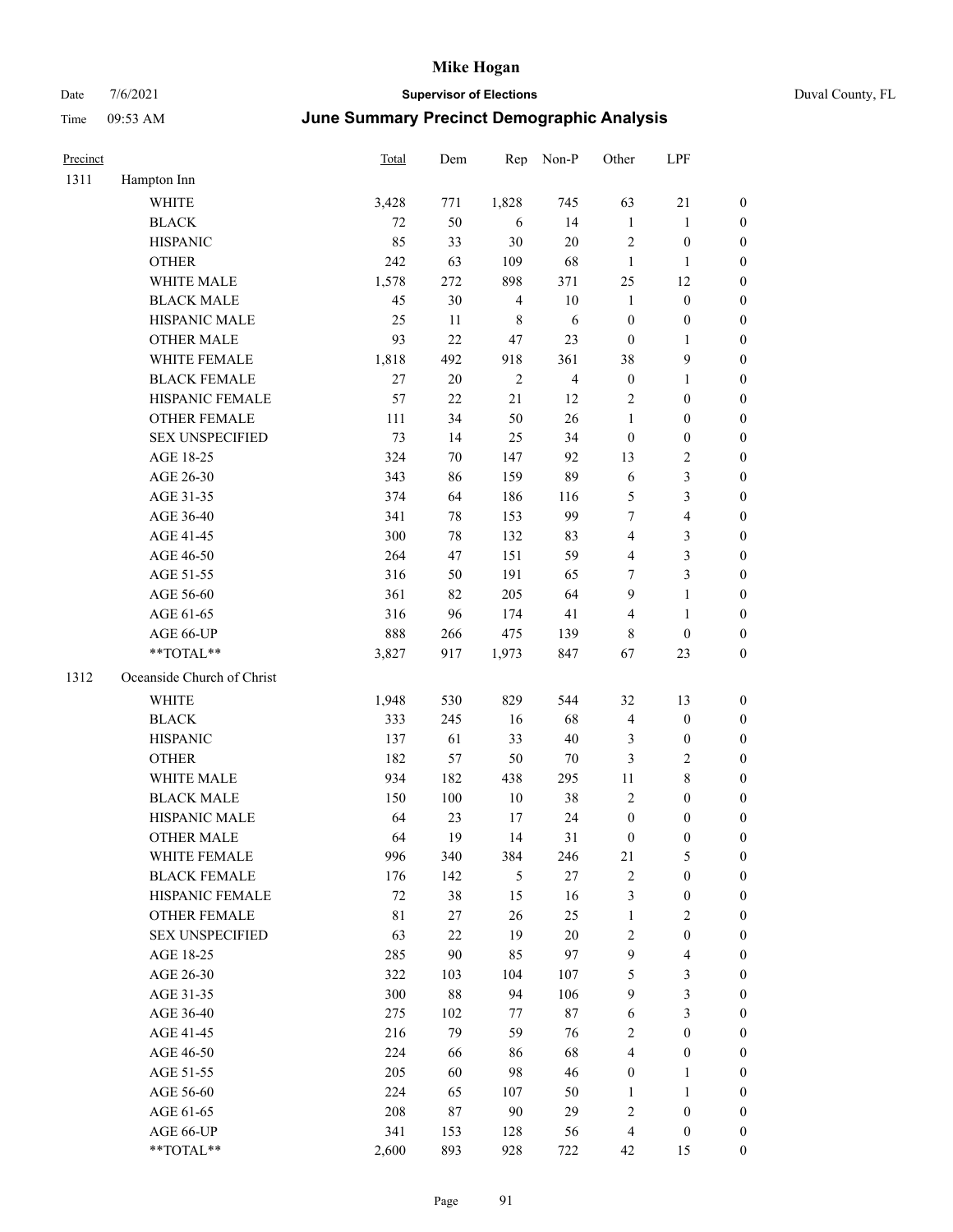| Precinct |                          | <b>Total</b> | Dem    | Rep            | Non-P  | Other                   | LPF                     |                  |
|----------|--------------------------|--------------|--------|----------------|--------|-------------------------|-------------------------|------------------|
| 1313     | Rivertown Church         |              |        |                |        |                         |                         |                  |
|          | WHITE                    | 3,750        | 654    | 2,306          | 740    | $40\,$                  | $10\,$                  | $\boldsymbol{0}$ |
|          | <b>BLACK</b>             | 196          | 141    | $10\,$         | 45     | $\boldsymbol{0}$        | $\boldsymbol{0}$        | $\boldsymbol{0}$ |
|          | <b>HISPANIC</b>          | 172          | 66     | 51             | 52     | 3                       | $\boldsymbol{0}$        | $\boldsymbol{0}$ |
|          | <b>OTHER</b>             | 301          | 64     | 115            | 115    | 6                       | $\mathbf{1}$            | 0                |
|          | WHITE MALE               | 1,851        | 243    | 1,177          | 410    | 16                      | $\mathfrak{S}$          | $\boldsymbol{0}$ |
|          | <b>BLACK MALE</b>        | 67           | 44     | 6              | 17     | $\boldsymbol{0}$        | $\boldsymbol{0}$        | $\boldsymbol{0}$ |
|          | HISPANIC MALE            | 83           | 26     | 26             | 29     | 2                       | $\boldsymbol{0}$        | $\boldsymbol{0}$ |
|          | <b>OTHER MALE</b>        | 99           | 23     | 32             | $44\,$ | $\boldsymbol{0}$        | $\boldsymbol{0}$        | $\boldsymbol{0}$ |
|          | WHITE FEMALE             | 1,869        | 408    | 1,109          | 323    | 24                      | 5                       | $\boldsymbol{0}$ |
|          | <b>BLACK FEMALE</b>      | 129          | 97     | $\overline{4}$ | $28\,$ | $\boldsymbol{0}$        | $\boldsymbol{0}$        | $\boldsymbol{0}$ |
|          | HISPANIC FEMALE          | 86           | 38     | 24             | 23     | $\mathbf{1}$            | $\boldsymbol{0}$        | $\boldsymbol{0}$ |
|          | OTHER FEMALE             | 145          | 30     | 65             | $44\,$ | 5                       | $\mathbf{1}$            | $\boldsymbol{0}$ |
|          | <b>SEX UNSPECIFIED</b>   | 90           | 16     | 39             | 34     | $\mathbf{1}$            | $\boldsymbol{0}$        | $\boldsymbol{0}$ |
|          | AGE 18-25                | 426          | 104    | 182            | 133    | 6                       | $\mathbf{1}$            | 0                |
|          | AGE 26-30                | 336          | 88     | 146            | 95     | 3                       | $\overline{\mathbf{4}}$ | 0                |
|          | AGE 31-35                | 346          | 93     | 156            | 93     | 4                       | $\boldsymbol{0}$        | $\boldsymbol{0}$ |
|          | AGE 36-40                | 382          | 81     | 184            | 106    | 8                       | 3                       | $\boldsymbol{0}$ |
|          | AGE 41-45                | 370          | 84     | 173            | 107    | 6                       | $\boldsymbol{0}$        | $\boldsymbol{0}$ |
|          | AGE 46-50                | 355          | 57     | 218            | 75     | 5                       | $\boldsymbol{0}$        | $\boldsymbol{0}$ |
|          | AGE 51-55                | 348          | 65     | 210            | 68     | 4                       | $\mathbf{1}$            | $\boldsymbol{0}$ |
|          | AGE 56-60                | 428          | 68     | 282            | 73     | 4                       | $\mathbf{1}$            | $\boldsymbol{0}$ |
|          | AGE 61-65                | 360          | 55     | 234            | 66     | 4                       | $\mathbf{1}$            | $\boldsymbol{0}$ |
|          | AGE 66-UP                | 1,068        | 230    | 697            | 136    | 5                       | $\boldsymbol{0}$        | 0                |
|          | $**TOTAL**$              | 4,419        | 925    | 2,482          | 952    | 49                      | 11                      | $\boldsymbol{0}$ |
| 1314     | Mayport Community Center |              |        |                |        |                         |                         |                  |
|          | <b>WHITE</b>             | 789          | 132    | 428            | 201    | 19                      | $\mathbf{9}$            | 0                |
|          | <b>BLACK</b>             | 165          | 106    | $10\,$         | 42     | $\tau$                  | $\boldsymbol{0}$        | 0                |
|          | <b>HISPANIC</b>          | 87           | 27     | 29             | $27\,$ | $\boldsymbol{0}$        | $\overline{4}$          | $\boldsymbol{0}$ |
|          | <b>OTHER</b>             | 131          | 31     | 54             | 41     | 5                       | $\boldsymbol{0}$        | $\boldsymbol{0}$ |
|          | WHITE MALE               | 399          | 49     | 233            | 101    | 10                      | 6                       | $\boldsymbol{0}$ |
|          | <b>BLACK MALE</b>        | 74           | 40     | 5              | 25     | $\overline{4}$          | $\boldsymbol{0}$        | $\boldsymbol{0}$ |
|          | HISPANIC MALE            | 41           | 11     | 14             | 13     | $\boldsymbol{0}$        | 3                       | $\boldsymbol{0}$ |
|          | <b>OTHER MALE</b>        | 46           | 8      | $22\,$         | 12     | 4                       | $\boldsymbol{0}$        | $\boldsymbol{0}$ |
|          | WHITE FEMALE             | 372          | $80\,$ | 185            | 95     | $\overline{9}$          | $\mathfrak{Z}$          | 0                |
|          | <b>BLACK FEMALE</b>      | $88\,$       | 64     | 5              | 16     | 3                       | $\boldsymbol{0}$        | 0                |
|          | HISPANIC FEMALE          | 44           | 15     | 14             | 14     | $\boldsymbol{0}$        | $\mathbf{1}$            | 0                |
|          | OTHER FEMALE             | 64           | 16     | 25             | 23     | $\boldsymbol{0}$        | $\boldsymbol{0}$        | 0                |
|          | <b>SEX UNSPECIFIED</b>   | 44           | 13     | $18\,$         | 12     | 1                       | $\boldsymbol{0}$        | 0                |
|          | AGE 18-25                | 156          | 44     | 56             | 48     | $\overline{4}$          | $\overline{\mathbf{4}}$ | $\boldsymbol{0}$ |
|          | AGE 26-30                | 124          | 30     | 41             | 50     | $\overline{c}$          | $\mathbf{1}$            | $\overline{0}$   |
|          | AGE 31-35                | 148          | 36     | 52             | 50     | 6                       | $\overline{\mathbf{4}}$ | 0                |
|          | AGE 36-40                | 182          | 53     | 78             | 44     | 4                       | $\mathfrak{Z}$          | 0                |
|          | AGE 41-45                | 142          | 34     | 66             | 37     | 4                       | $\mathbf{1}$            | $\overline{0}$   |
|          | AGE 46-50                | 128          | 30     | 70             | 25     | 3                       | $\boldsymbol{0}$        | $\overline{0}$   |
|          | AGE 51-55                | 72           | 7      | 45             | 16     | $\overline{\mathbf{4}}$ | $\boldsymbol{0}$        | 0                |
|          | AGE 56-60                | $72\,$       | 18     | 36             | 17     | $\mathbf{1}$            | $\boldsymbol{0}$        | 0                |
|          | AGE 61-65                | 55           | 12     | 28             | 13     | $\sqrt{2}$              | $\boldsymbol{0}$        | 0                |
|          | AGE 66-UP                | 93           | 32     | 49             | 11     | $\mathbf{1}$            | $\boldsymbol{0}$        | 0                |
|          | $**TOTAL**$              | 1,172        | 296    | 521            | 311    | 31                      | 13                      | $\boldsymbol{0}$ |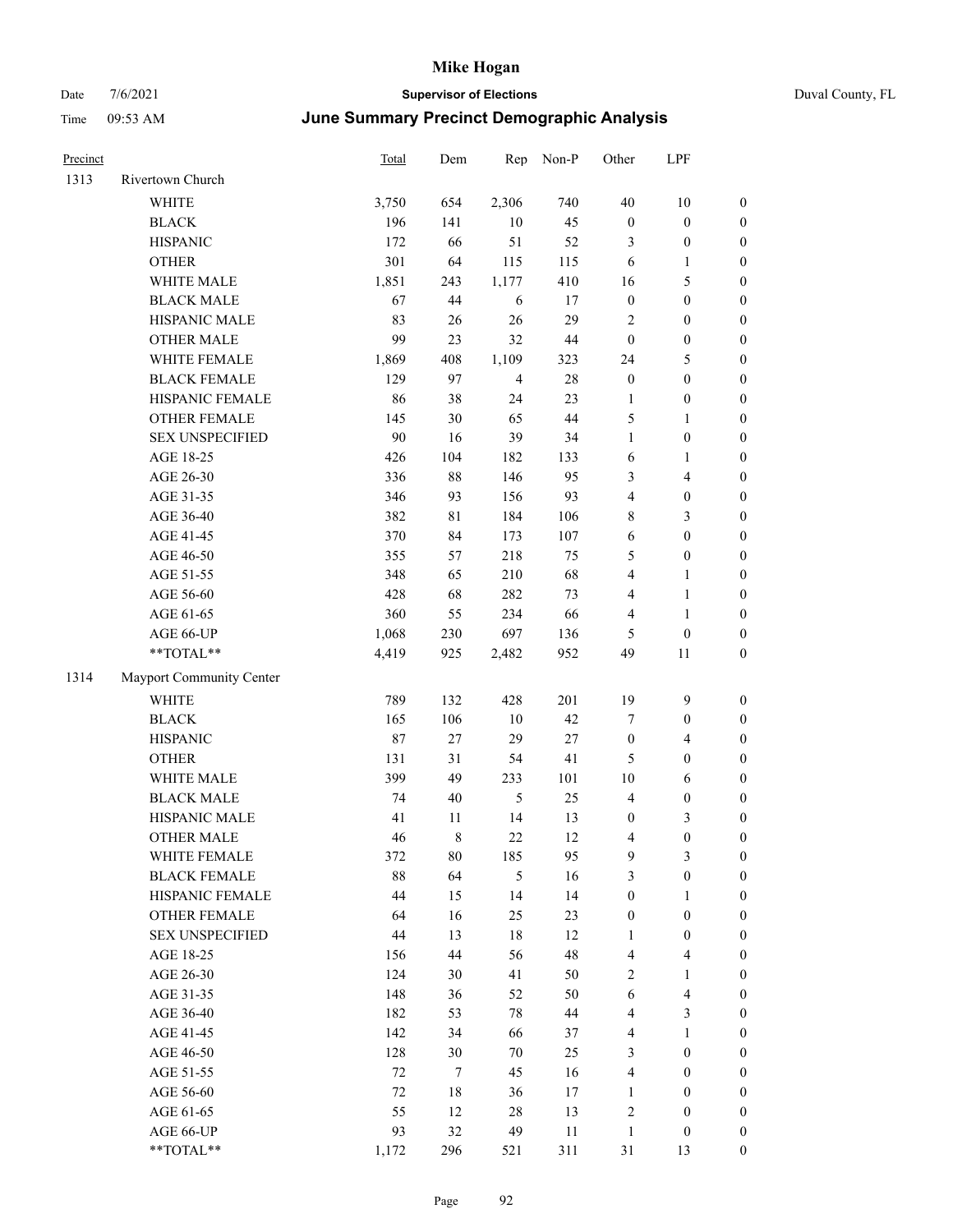|  | Duval County, |
|--|---------------|

| <b>Precinct</b> |                            | Total | Dem   | Rep    | Non-P  | Other            | LPF                     |                  |
|-----------------|----------------------------|-------|-------|--------|--------|------------------|-------------------------|------------------|
| 1315            | USO Center of Jacksonville |       |       |        |        |                  |                         |                  |
|                 | <b>WHITE</b>               | 4,389 | 1,042 | 2,025  | 1,203  | 85               | 34                      | $\boldsymbol{0}$ |
|                 | <b>BLACK</b>               | 818   | 560   | 60     | 180    | 14               | $\overline{\mathbf{4}}$ | $\boldsymbol{0}$ |
|                 | <b>HISPANIC</b>            | 443   | 155   | 113    | 161    | $\mathbf{9}$     | 5                       | $\boldsymbol{0}$ |
|                 | <b>OTHER</b>               | 600   | 160   | 186    | 244    | $\boldsymbol{7}$ | $\mathfrak{Z}$          | $\boldsymbol{0}$ |
|                 | WHITE MALE                 | 2,098 | 405   | 1,030  | 596    | 45               | $22\,$                  | $\boldsymbol{0}$ |
|                 | <b>BLACK MALE</b>          | 376   | 227   | 33     | 108    | 5                | $\mathfrak{Z}$          | $\boldsymbol{0}$ |
|                 | HISPANIC MALE              | 212   | 61    | 59     | 85     | 5                | $\sqrt{2}$              | 0                |
|                 | <b>OTHER MALE</b>          | 234   | 52    | 84     | 94     | $\mathbf{1}$     | $\mathfrak{Z}$          | 0                |
|                 | WHITE FEMALE               | 2,240 | 622   | 977    | 590    | 39               | 12                      | 0                |
|                 | <b>BLACK FEMALE</b>        | 428   | 321   | $27\,$ | $71\,$ | 9                | $\boldsymbol{0}$        | $\boldsymbol{0}$ |
|                 | HISPANIC FEMALE            | 220   | 90    | 51     | 73     | 4                | $\sqrt{2}$              | $\boldsymbol{0}$ |
|                 | OTHER FEMALE               | 262   | 79    | 83     | 97     | 3                | $\boldsymbol{0}$        | $\boldsymbol{0}$ |
|                 | <b>SEX UNSPECIFIED</b>     | 180   | 60    | $40\,$ | 74     | $\overline{4}$   | $\mathbf{2}$            | $\boldsymbol{0}$ |
|                 | AGE 18-25                  | 692   | 216   | 196    | 252    | $22\,$           | 6                       | $\boldsymbol{0}$ |
|                 | AGE 26-30                  | 745   | 204   | 231    | 275    | 22               | 13                      | $\boldsymbol{0}$ |
|                 | AGE 31-35                  | 682   | 214   | 209    | 240    | $10\,$           | $\mathbf{9}$            | $\boldsymbol{0}$ |
|                 | AGE 36-40                  | 617   | 195   | 197    | 207    | $10\,$           | $\,$ 8 $\,$             | $\boldsymbol{0}$ |
|                 | AGE 41-45                  | 499   | 130   | 172    | 187    | 8                | $\sqrt{2}$              | 0                |
|                 | AGE 46-50                  | 504   | 146   | 198    | 148    | $\overline{9}$   | $\mathfrak{Z}$          | 0                |
|                 | AGE 51-55                  | 469   | 130   | 223    | 109    | 6                | $\mathbf{1}$            | $\boldsymbol{0}$ |
|                 | AGE 56-60                  | 539   | 170   | 248    | 114    | 7                | $\boldsymbol{0}$        | $\boldsymbol{0}$ |
|                 | AGE 61-65                  | 491   | 169   | 206    | 102    | 11               | 3                       | $\boldsymbol{0}$ |
|                 | AGE 66-UP                  | 1,012 | 343   | 504    | 154    | 10               | $\mathbf{1}$            | $\boldsymbol{0}$ |
|                 | $**TOTAL**$                | 6,250 | 1,917 | 2,384  | 1,788  | 115              | 46                      | $\boldsymbol{0}$ |
| 1401            | Church at Argyle           |       |       |        |        |                  |                         |                  |
|                 | WHITE                      | 1,555 | 341   | 816    | 351    | 37               | $10\,$                  | $\boldsymbol{0}$ |
|                 | <b>BLACK</b>               | 859   | 652   | 45     | 144    | 18               | $\boldsymbol{0}$        | $\boldsymbol{0}$ |
|                 | <b>HISPANIC</b>            | 267   | 118   | 53     | 91     | $\overline{4}$   | $\mathbf{1}$            | $\boldsymbol{0}$ |
|                 | <b>OTHER</b>               | 303   | 96    | $87\,$ | 109    | $\,$ 8 $\,$      | $\mathfrak{Z}$          | $\boldsymbol{0}$ |
|                 | WHITE MALE                 | 705   | 120   | 393    | 172    | 14               | $\sqrt{6}$              | 0                |
|                 | <b>BLACK MALE</b>          | 319   | 219   | 25     | 66     | $\overline{9}$   | $\boldsymbol{0}$        | 0                |
|                 | HISPANIC MALE              | 111   | 46    | 24     | 39     | 2                | $\boldsymbol{0}$        | 0                |
|                 | <b>OTHER MALE</b>          | 106   | 25    | 41     | 34     | 4                | $\sqrt{2}$              | $\boldsymbol{0}$ |
|                 | WHITE FEMALE               | 839   | 220   | 416    | 176    | 23               | $\overline{4}$          | $\boldsymbol{0}$ |
|                 | <b>BLACK FEMALE</b>        | 532   | 427   | 19     | 77     | 9                | $\boldsymbol{0}$        | $\overline{0}$   |
|                 | HISPANIC FEMALE            | 152   | 70    | 29     | 51     | $\sqrt{2}$       | $\boldsymbol{0}$        | $\overline{0}$   |
|                 | <b>OTHER FEMALE</b>        | 160   | 62    | 39     | 55     | 3                | $\mathbf{1}$            | $\overline{0}$   |
|                 | <b>SEX UNSPECIFIED</b>     | 60    | 18    | 15     | 25     | $\mathbf{1}$     | $\mathbf{1}$            | $\overline{0}$   |
|                 | AGE 18-25                  | 309   | 119   | 75     | 96     | 16               | $\mathfrak{Z}$          | 0                |
|                 | AGE 26-30                  | 329   | 147   | 71     | 100    | $\overline{9}$   | $\sqrt{2}$              | 0                |
|                 | AGE 31-35                  | 335   | 139   | 83     | 106    | $\overline{4}$   | $\mathfrak{Z}$          | 0                |
|                 | AGE 36-40                  | 289   | 129   | 79     | 69     | 9                | $\mathfrak{Z}$          | $\overline{0}$   |
|                 | AGE 41-45                  | 231   | 85    | 67     | 72     | 6                | $\mathbf{1}$            | $\boldsymbol{0}$ |
|                 | AGE 46-50                  | 246   | 99    | 89     | 52     | 5                | $\mathbf{1}$            | $\boldsymbol{0}$ |
|                 | AGE 51-55                  | 246   | 112   | 92     | 38     | $\overline{4}$   | $\boldsymbol{0}$        | $\overline{0}$   |
|                 | AGE 56-60                  | 246   | 101   | 101    | 43     | $\mathbf{1}$     | $\boldsymbol{0}$        | $\overline{0}$   |
|                 | AGE 61-65                  | 258   | 93    | 115    | 46     | 4                | $\boldsymbol{0}$        | $\overline{0}$   |
|                 | AGE 66-UP                  | 495   | 183   | 229    | 73     | $\overline{9}$   | $\mathbf{1}$            | $\overline{0}$   |
|                 | **TOTAL**                  | 2,984 | 1,207 | 1,001  | 695    | 67               | 14                      | $\boldsymbol{0}$ |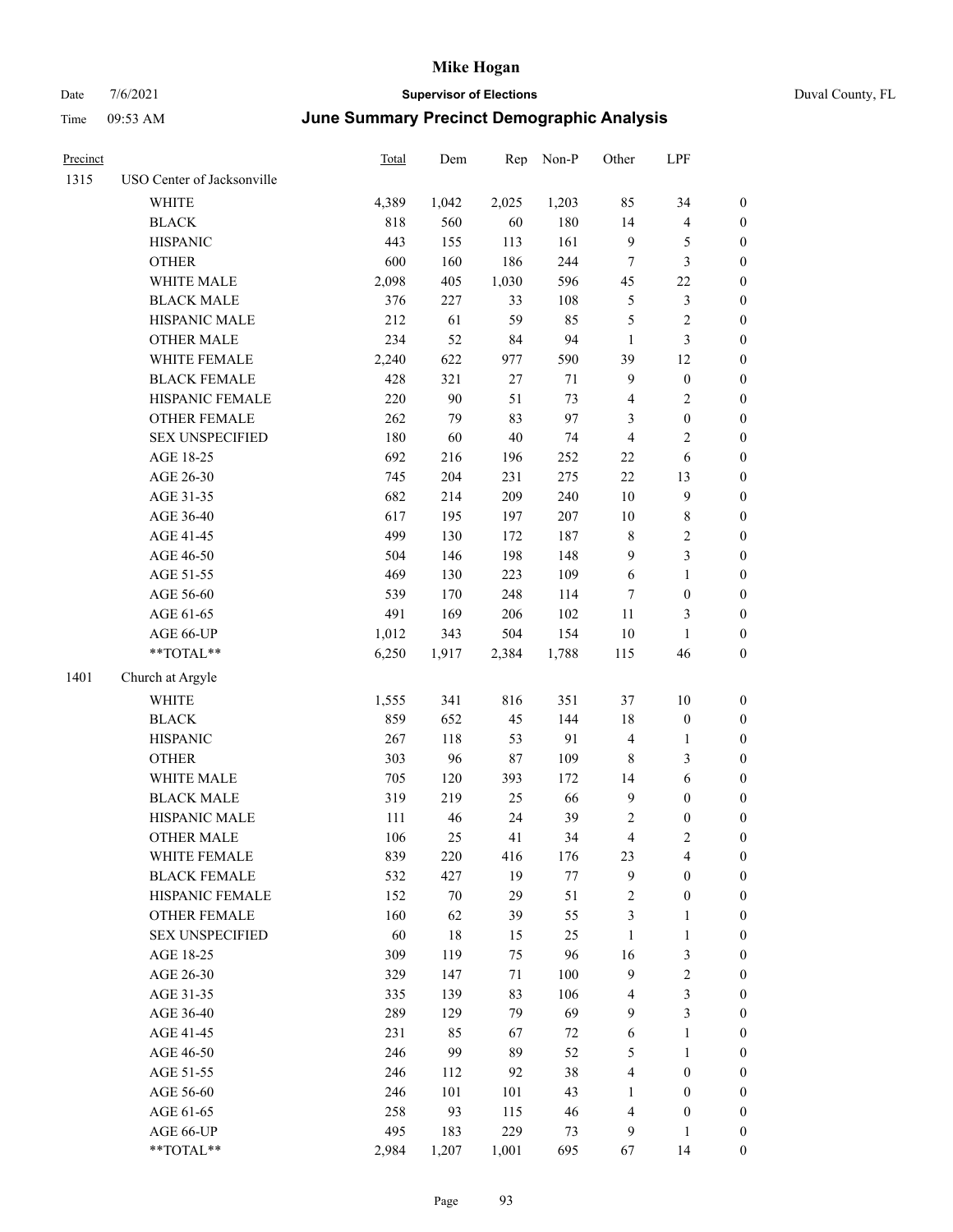| Precinct |                              | <b>Total</b> | Dem      | Rep       | Non-P    | Other          | LPF                     |                                      |
|----------|------------------------------|--------------|----------|-----------|----------|----------------|-------------------------|--------------------------------------|
| 1402     | Kirkwood Presbyterian Church |              |          |           |          |                |                         |                                      |
|          | WHITE                        | 1,469        | 245      | 911       | 281      | 23             | 9                       | $\boldsymbol{0}$                     |
|          | <b>BLACK</b>                 | 828          | 633      | 44        | 140      | 9              | 2                       | $\boldsymbol{0}$                     |
|          | <b>HISPANIC</b>              | 268          | 101      | 80        | 83       | 3              | 1                       | $\boldsymbol{0}$                     |
|          | <b>OTHER</b>                 | 433          | 106      | 156       | 162      | 9              | $\boldsymbol{0}$        | $\boldsymbol{0}$                     |
|          | WHITE MALE                   | 727          | 105      | 462       | 145      | 7              | 8                       | $\boldsymbol{0}$                     |
|          | <b>BLACK MALE</b>            | 364          | 264      | $26\,$    | 69       | 3              | 2                       | $\boldsymbol{0}$                     |
|          | HISPANIC MALE                | 124          | 42       | 42        | 37       | $\overline{c}$ | 1                       | $\boldsymbol{0}$                     |
|          | <b>OTHER MALE</b>            | 163          | 42       | 63        | 54       | $\overline{4}$ | $\boldsymbol{0}$        | $\boldsymbol{0}$                     |
|          | WHITE FEMALE                 | 726          | 139      | 439       | 131      | 16             | 1                       | $\boldsymbol{0}$                     |
|          | <b>BLACK FEMALE</b>          | 453          | 361      | 17        | 69       | 6              | $\boldsymbol{0}$        | $\boldsymbol{0}$                     |
|          | HISPANIC FEMALE              | 144          | 59       | 38        | 46       | $\mathbf{1}$   | $\boldsymbol{0}$        | $\boldsymbol{0}$                     |
|          | <b>OTHER FEMALE</b>          | 213          | 55       | 85        | 69       | $\overline{4}$ | $\boldsymbol{0}$        | $\boldsymbol{0}$                     |
|          | <b>SEX UNSPECIFIED</b>       | 84           | $18\,$   | 19        | 46       | $\mathbf{1}$   | $\boldsymbol{0}$        | $\boldsymbol{0}$                     |
|          | AGE 18-25                    | 265          | 98       | 62        | 101      | $\sqrt{2}$     | $\overline{\mathbf{c}}$ | $\boldsymbol{0}$                     |
|          | AGE 26-30                    | 268          | 93       | 77        | 89       | 6              | 3                       | $\boldsymbol{0}$                     |
|          | AGE 31-35                    | 270          | 89       | 92        | 85       | $\overline{2}$ | $\overline{c}$          | $\boldsymbol{0}$                     |
|          | AGE 36-40                    | 263          | 117      | 67        | 66       | 10             | 3                       | $\boldsymbol{0}$                     |
|          | AGE 41-45                    | 243          | 99       | 78        | 62       | $\mathfrak{Z}$ | 1                       | $\boldsymbol{0}$                     |
|          | AGE 46-50                    | 232          | 83       | 96        | 50       | 3              | $\boldsymbol{0}$        | $\boldsymbol{0}$                     |
|          | AGE 51-55                    | 265          | 101      | 115       | 45       | $\overline{4}$ | $\boldsymbol{0}$        | $\boldsymbol{0}$                     |
|          | AGE 56-60                    | 312          | 103      | 153       | 51       | 5              | $\boldsymbol{0}$        | $\boldsymbol{0}$                     |
|          | AGE 61-65                    | 292          | 95       | 147       | 44       | 6              | $\boldsymbol{0}$        | $\boldsymbol{0}$                     |
|          | AGE 66-UP                    | 588          | 207      | 304       | 73       | 3              | 1                       | $\boldsymbol{0}$                     |
|          | **TOTAL**                    | 2,998        | 1,085    | 1,191     | 666      | 44             | 12                      | $\boldsymbol{0}$                     |
| 1403     | Argyle Branch Library        |              |          |           |          |                |                         |                                      |
|          | <b>WHITE</b>                 | 1,451        | 274      | 795       | 344      | 31             | 7                       | $\boldsymbol{0}$                     |
|          | <b>BLACK</b>                 | 780          | 598      | 23        | 146      | 12             | 1                       | $\boldsymbol{0}$                     |
|          | <b>HISPANIC</b>              | 305          | 111      | 82        | 109      | $\mathfrak{Z}$ | $\boldsymbol{0}$        | $\boldsymbol{0}$                     |
|          | <b>OTHER</b>                 | 301          | 92       | 102       | 101      | 6              | $\boldsymbol{0}$        | $\boldsymbol{0}$                     |
|          | WHITE MALE                   | 681          | 110      | 386       | 163      | 15             | 7                       | $\boldsymbol{0}$                     |
|          | <b>BLACK MALE</b>            | 334          | 239      | 12        | $72\,$   | 10             | 1                       | $\boldsymbol{0}$                     |
|          | HISPANIC MALE                | 142          | 45       | 44        | 52       | $\mathbf{1}$   | $\boldsymbol{0}$        | $\boldsymbol{0}$                     |
|          | <b>OTHER MALE</b>            | 119          | 31       | 45        | 42       | 1              | $\boldsymbol{0}$        | $\boldsymbol{0}$                     |
|          | WHITE FEMALE                 | 757          | 163      | 401       | 178      | 15             | $\boldsymbol{0}$        | $\boldsymbol{0}$                     |
|          | <b>BLACK FEMALE</b>          | 431          | 349      | $10\,$    | $70\,$   | $\sqrt{2}$     | $\boldsymbol{0}$        | $\boldsymbol{0}$                     |
|          | HISPANIC FEMALE              | 158          | 63       | 38        | 55       | $\sqrt{2}$     | $\boldsymbol{0}$        | $\boldsymbol{0}$                     |
|          | OTHER FEMALE                 | 148          | 45       | 53        | 45       | $\sqrt{5}$     | $\boldsymbol{0}$        | $\boldsymbol{0}$                     |
|          | <b>SEX UNSPECIFIED</b>       | 67           | 30       | 13        | 23       | $\mathbf{1}$   | $\boldsymbol{0}$        | $\boldsymbol{0}$                     |
|          | AGE 18-25                    | 315          | 114      | 71        | 120      | $10\,$         | $\boldsymbol{0}$        | $\boldsymbol{0}$                     |
|          | AGE 26-30                    | 260          | 95       | 76        | 83       | 6              | $\boldsymbol{0}$        | $\boldsymbol{0}$                     |
|          | AGE 31-35                    | 306          | 102      | 89        | 109      | 6              | $\boldsymbol{0}$        | $\boldsymbol{0}$                     |
|          | AGE 36-40                    | 294          | 128      | 73        | 85       | $\overline{4}$ | 4                       | $\boldsymbol{0}$                     |
|          | AGE 41-45                    | 273          | 107      | 71        | 86       | $\,8\,$        | 1                       | $\boldsymbol{0}$                     |
|          | AGE 46-50                    | 245          | 101      | 89        | 48       | 6              | 1                       | $\boldsymbol{0}$                     |
|          | AGE 51-55                    | 211          |          |           |          | $\mathfrak{Z}$ |                         |                                      |
|          | AGE 56-60                    | 249          | 84<br>83 | 83<br>131 | 41<br>32 | $\sqrt{2}$     | $\boldsymbol{0}$<br>1   | $\boldsymbol{0}$<br>$\boldsymbol{0}$ |
|          | AGE 61-65                    | 229          | 92       | 101       | 32       | $\mathfrak{Z}$ | $\mathbf{1}$            | $\boldsymbol{0}$                     |
|          | AGE 66-UP                    | 455          | 169      | 218       | 64       | $\overline{4}$ | $\boldsymbol{0}$        | $\bf{0}$                             |
|          | **TOTAL**                    | 2,837        | 1,075    | 1,002     | 700      | 52             | $\,$ 8 $\,$             | $\mathbf{0}$                         |
|          |                              |              |          |           |          |                |                         |                                      |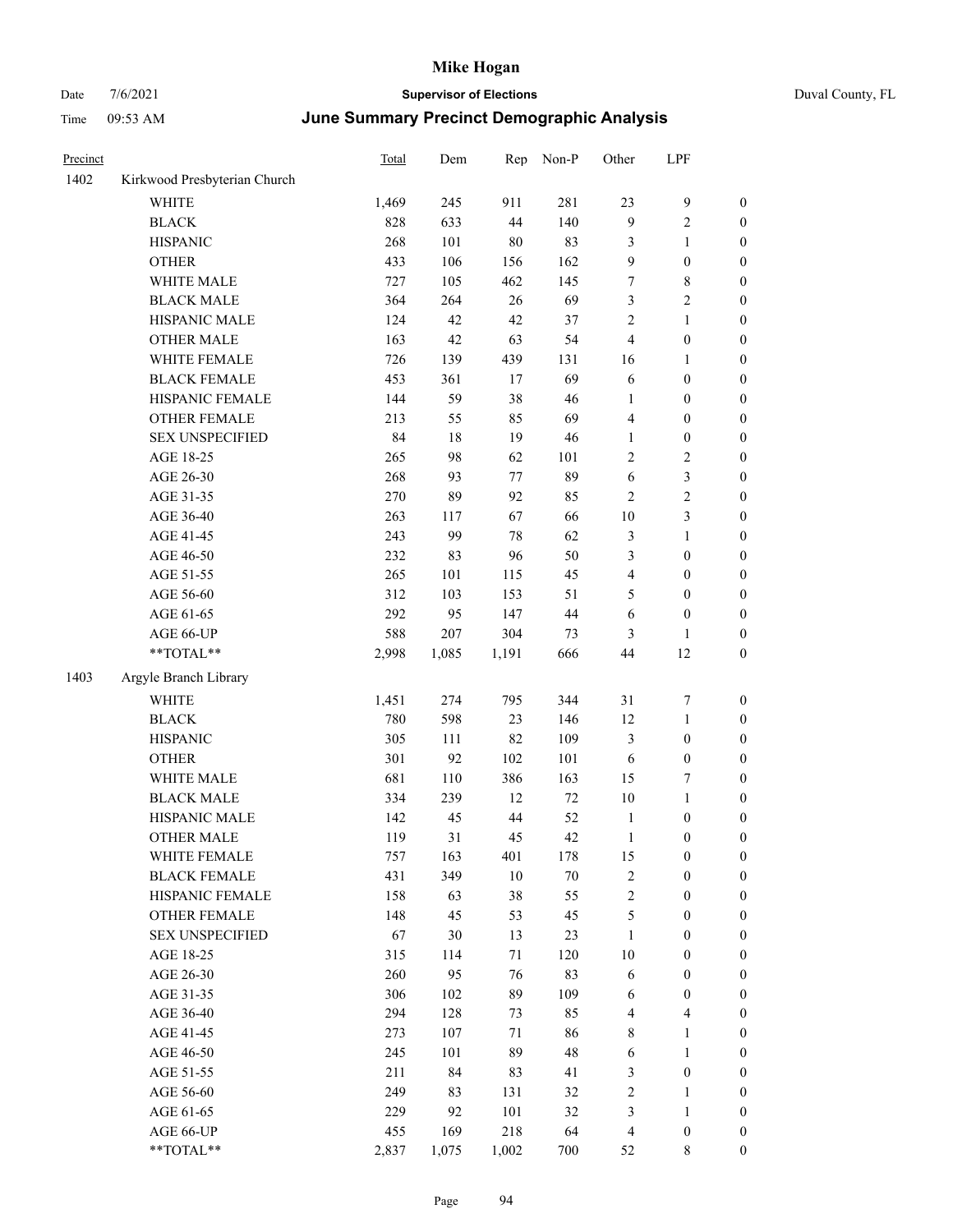| Duval County, FL |  |
|------------------|--|
|                  |  |

| Precinct |                            | <b>Total</b> | Dem    | Rep            | Non-P            | Other            | LPF                     |                  |
|----------|----------------------------|--------------|--------|----------------|------------------|------------------|-------------------------|------------------|
| 1404     | Grace Church of Avondale   |              |        |                |                  |                  |                         |                  |
|          | WHITE                      | 3,924        | 1,617  | 1,518          | 709              | 52               | $28\,$                  | $\boldsymbol{0}$ |
|          | <b>BLACK</b>               | 91           | 69     | 6              | 14               | $\mathbf{1}$     | $\mathbf{1}$            | $\boldsymbol{0}$ |
|          | <b>HISPANIC</b>            | 162          | 82     | 31             | 41               | 6                | $\sqrt{2}$              | 0                |
|          | <b>OTHER</b>               | 260          | 104    | 53             | 99               | $\sqrt{2}$       | $\sqrt{2}$              | 0                |
|          | WHITE MALE                 | 1,847        | 653    | 759            | 394              | 24               | 17                      | $\boldsymbol{0}$ |
|          | <b>BLACK MALE</b>          | 51           | 35     | $\mathfrak{Z}$ | 11               | $\mathbf{1}$     | $\mathbf{1}$            | $\boldsymbol{0}$ |
|          | HISPANIC MALE              | 69           | 34     | 15             | 17               | $\overline{c}$   | $\mathbf{1}$            | $\boldsymbol{0}$ |
|          | <b>OTHER MALE</b>          | 105          | $40\,$ | $20\,$         | 44               | $\boldsymbol{0}$ | $\mathbf{1}$            | $\boldsymbol{0}$ |
|          | WHITE FEMALE               | 2,051        | 956    | 750            | 307              | 27               | 11                      | $\boldsymbol{0}$ |
|          | <b>BLACK FEMALE</b>        | 38           | 32     | $\mathfrak{Z}$ | $\mathfrak{Z}$   | $\boldsymbol{0}$ | $\boldsymbol{0}$        | $\boldsymbol{0}$ |
|          | HISPANIC FEMALE            | 91           | 47     | 16             | 23               | 4                | $\mathbf{1}$            | $\boldsymbol{0}$ |
|          | OTHER FEMALE               | 107          | 50     | 22             | 33               | $\sqrt{2}$       | $\boldsymbol{0}$        | 0                |
|          | <b>SEX UNSPECIFIED</b>     | 78           | 25     | $20\,$         | 31               | $\mathbf{1}$     | $\mathbf{1}$            | 0                |
|          | AGE 18-25                  | 338          | 140    | 108            | $80\,$           | 6                | $\overline{\mathbf{4}}$ | 0                |
|          | AGE 26-30                  | 459          | 194    | 145            | 108              | 8                | $\overline{\mathbf{4}}$ | 0                |
|          | AGE 31-35                  | 513          | 209    | 159            | 136              | 7                | $\sqrt{2}$              | $\boldsymbol{0}$ |
|          | AGE 36-40                  | 476          | 212    | 128            | 125              | 7                | $\overline{\mathbf{4}}$ | $\boldsymbol{0}$ |
|          | AGE 41-45                  | 397          | 170    | 111            | 97               | 9                | 10                      | $\boldsymbol{0}$ |
|          | AGE 46-50                  | 327          | 139    | 121            | 59               | 4                | $\overline{\mathbf{4}}$ | $\boldsymbol{0}$ |
|          | AGE 51-55                  | 378          | 126    | 153            | 93               | 6                | $\boldsymbol{0}$        | $\boldsymbol{0}$ |
|          | AGE 56-60                  | 381          | 158    | 164            | 53               | 4                | $\sqrt{2}$              | 0                |
|          | AGE 61-65                  | 323          | 146    | 129            | 42               | $\mathfrak{S}$   | $\mathbf{1}$            | 0                |
|          | AGE 66-UP                  | 845          | 378    | 390            | $70\,$           | 5                | $\sqrt{2}$              | 0                |
|          | **TOTAL**                  | 4,437        | 1,872  | 1,608          | 863              | 61               | 33                      | $\boldsymbol{0}$ |
| 1405     | Murray Hill Baptist Church |              |        |                |                  |                  |                         |                  |
|          | <b>WHITE</b>               | 1,867        | 797    | 666            | 358              | 26               | $20\,$                  | $\boldsymbol{0}$ |
|          | <b>BLACK</b>               | 185          | 139    | 11             | 35               | $\boldsymbol{0}$ | $\boldsymbol{0}$        | $\boldsymbol{0}$ |
|          | <b>HISPANIC</b>            | 104          | 51     | 26             | 25               | 1                | 1                       | $\boldsymbol{0}$ |
|          | <b>OTHER</b>               | 144          | 62     | 33             | $44\,$           | 3                | $\sqrt{2}$              | $\boldsymbol{0}$ |
|          | WHITE MALE                 | 855          | 325    | 318            | 187              | 13               | 12                      | $\boldsymbol{0}$ |
|          | <b>BLACK MALE</b>          | 79           | 53     | 6              | 20               | $\boldsymbol{0}$ | $\boldsymbol{0}$        | $\boldsymbol{0}$ |
|          | HISPANIC MALE              | 43           | $20\,$ | 14             | $\boldsymbol{9}$ | $\boldsymbol{0}$ | $\boldsymbol{0}$        | 0                |
|          | <b>OTHER MALE</b>          | 60           | 22     | 14             | 22               | 1                | 1                       | $\boldsymbol{0}$ |
|          | WHITE FEMALE               | 989          | 465    | 339            | 165              | 13               | $\tau$                  | 0                |
|          | <b>BLACK FEMALE</b>        | 103          | 83     | 5              | 15               | $\boldsymbol{0}$ | $\boldsymbol{0}$        | 0                |
|          | HISPANIC FEMALE            | 58           | 29     | 12             | 15               | 1                | $\mathbf{1}$            | 0                |
|          | <b>OTHER FEMALE</b>        | 52           | 29     | 13             | $\,$ 8 $\,$      | $\overline{c}$   | $\boldsymbol{0}$        | 0                |
|          | <b>SEX UNSPECIFIED</b>     | 61           | 23     | 15             | 21               | $\boldsymbol{0}$ | $\sqrt{2}$              | $\overline{0}$   |
|          | AGE 18-25                  | 148          | 68     | 29             | 44               | 5                | $\sqrt{2}$              | 0                |
|          | AGE 26-30                  | 273          | 128    | 61             | 70               | 9                | $\mathfrak s$           | 0                |
|          | AGE 31-35                  | 326          | 169    | 80             | 66               | 4                | $\boldsymbol{7}$        | $\overline{0}$   |
|          | AGE 36-40                  | 228          | 127    | 47             | 51               | $\sqrt{2}$       | $\mathbf{1}$            | 0                |
|          | AGE 41-45                  | 196          | 101    | 45             | 47               | $\mathbf{1}$     | $\sqrt{2}$              | 0                |
|          | AGE 46-50                  | 146          | 55     | 47             | 36               | $\overline{4}$   | $\overline{\mathbf{4}}$ | 0                |
|          | AGE 51-55                  | 152          | 58     | 58             | 35               | $\boldsymbol{0}$ | $\mathbf{1}$            | 0                |
|          | AGE 56-60                  | 149          | 59     | 62             | 26               | 2                | $\boldsymbol{0}$        | 0                |
|          | AGE 61-65                  | 175          | 70     | $78\,$         | 27               | $\boldsymbol{0}$ | $\boldsymbol{0}$        | $\boldsymbol{0}$ |
|          | AGE 66-UP                  | 507          | 214    | 229            | 60               | 3                | $\mathbf{1}$            | $\boldsymbol{0}$ |
|          | $**TOTAL**$                | 2,300        | 1,049  | 736            | 462              | 30               | 23                      | $\boldsymbol{0}$ |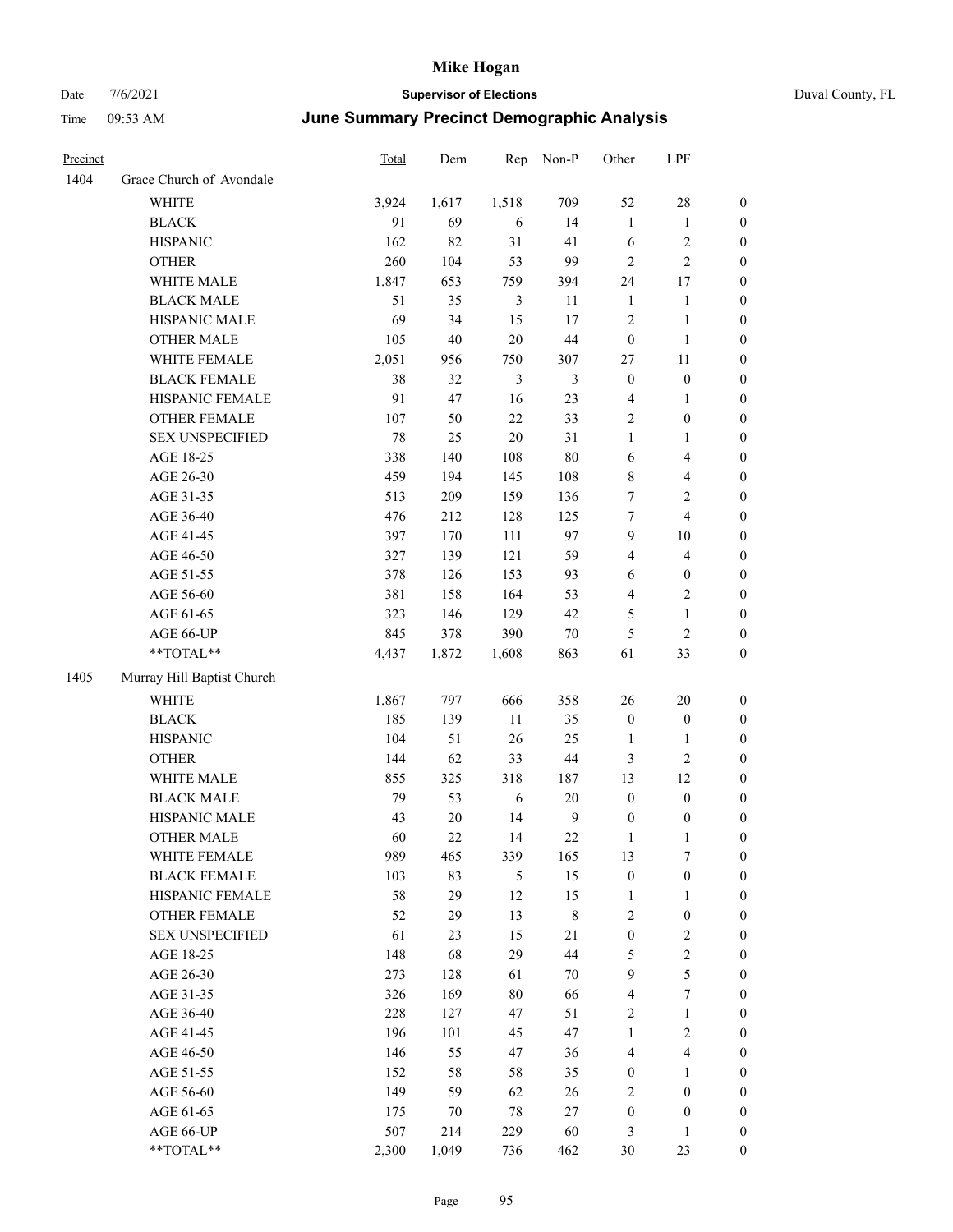|  | Duval County, FL |  |
|--|------------------|--|
|--|------------------|--|

| Precinct |                                           | <b>Total</b> | Dem    | Rep            | Non-P  | Other            | LPF                     |                  |
|----------|-------------------------------------------|--------------|--------|----------------|--------|------------------|-------------------------|------------------|
| 1406     | Hillcrest Baptist                         |              |        |                |        |                  |                         |                  |
|          | <b>WHITE</b>                              | 1,057        | 220    | 609            | 209    | 11               | $\,$ 8 $\,$             | $\boldsymbol{0}$ |
|          | <b>BLACK</b>                              | 361          | 291    | 16             | 47     | 5                | $\sqrt{2}$              | $\boldsymbol{0}$ |
|          | <b>HISPANIC</b>                           | 151          | 61     | 38             | 49     | $\sqrt{2}$       | $\mathbf{1}$            | $\boldsymbol{0}$ |
|          | <b>OTHER</b>                              | 193          | 36     | 54             | 94     | 7                | $\sqrt{2}$              | $\boldsymbol{0}$ |
|          | WHITE MALE                                | 484          | 82     | 295            | 98     | 4                | $\mathfrak s$           | 0                |
|          | <b>BLACK MALE</b>                         | 154          | 116    | 11             | 21     | 4                | $\sqrt{2}$              | 0                |
|          | HISPANIC MALE                             | 62           | $20\,$ | $17\,$         | 24     | $\boldsymbol{0}$ | $\mathbf{1}$            | 0                |
|          | OTHER MALE                                | 83           | 15     | 28             | 37     | $\mathbf{1}$     | $\sqrt{2}$              | $\boldsymbol{0}$ |
|          | WHITE FEMALE                              | 561          | 134    | 307            | 110    | 7                | $\mathfrak{Z}$          | $\boldsymbol{0}$ |
|          | <b>BLACK FEMALE</b>                       | 202          | 172    | $\mathfrak{S}$ | 24     | $\mathbf{1}$     | $\boldsymbol{0}$        | $\boldsymbol{0}$ |
|          | HISPANIC FEMALE                           | 84           | 37     | $20\,$         | 25     | $\sqrt{2}$       | $\boldsymbol{0}$        | $\boldsymbol{0}$ |
|          | OTHER FEMALE                              | 92           | $20\,$ | $22\,$         | $44\,$ | 6                | $\boldsymbol{0}$        | $\boldsymbol{0}$ |
|          | <b>SEX UNSPECIFIED</b>                    | 40           | 12     | 12             | 16     | $\boldsymbol{0}$ | $\boldsymbol{0}$        | $\boldsymbol{0}$ |
|          | AGE 18-25                                 | 151          | 52     | 38             | 55     | 5                | $\mathbf{1}$            | $\boldsymbol{0}$ |
|          | AGE 26-30                                 | 143          | 46     | 45             | 43     | 5                | $\overline{\mathbf{4}}$ | $\boldsymbol{0}$ |
|          | AGE 31-35                                 | 183          | 70     | 51             | 54     | $\overline{4}$   | $\overline{\mathbf{4}}$ | 0                |
|          | AGE 36-40                                 | 152          | 50     | 49             | 50     | $\mathbf{1}$     | $\sqrt{2}$              | 0                |
|          | AGE 41-45                                 | 119          | 46     | 39             | 31     | 3                | $\boldsymbol{0}$        | $\boldsymbol{0}$ |
|          | AGE 46-50                                 | 128          | 36     | 56             | 31     | 5                | $\boldsymbol{0}$        | $\boldsymbol{0}$ |
|          | AGE 51-55                                 | 145          | 49     | 67             | $28\,$ | $\mathbf{1}$     | $\boldsymbol{0}$        | $\boldsymbol{0}$ |
|          | AGE 56-60                                 | 188          | 55     | 99             | 32     | $\boldsymbol{0}$ | $\sqrt{2}$              | $\boldsymbol{0}$ |
|          | AGE 61-65                                 | 177          | 69     | 86             | $22\,$ | $\boldsymbol{0}$ | $\boldsymbol{0}$        | $\boldsymbol{0}$ |
|          | AGE 66-UP                                 | 376          | 135    | 187            | 53     | $\mathbf{1}$     | $\boldsymbol{0}$        | $\boldsymbol{0}$ |
|          | **TOTAL**                                 | 1,762        | 608    | 717            | 399    | $25\,$           | 13                      | $\boldsymbol{0}$ |
| 1407     | Jacksonville Association of Fire Fighters |              |        |                |        |                  |                         |                  |
|          | <b>WHITE</b>                              | 1,148        | 568    | 272            | 268    | $27\,$           | 13                      | $\boldsymbol{0}$ |
|          | <b>BLACK</b>                              | 265          | 204    | $11\,$         | 46     | $\mathfrak{Z}$   | $\mathbf{1}$            | $\boldsymbol{0}$ |
|          | <b>HISPANIC</b>                           | 69           | 37     | 11             | 17     | $\overline{4}$   | $\boldsymbol{0}$        | 0                |
|          | <b>OTHER</b>                              | 146          | 61     | 21             | 60     | 3                | $\mathbf{1}$            | 0                |
|          | WHITE MALE                                | 561          | 252    | 140            | 142    | 16               | 11                      | $\boldsymbol{0}$ |
|          | <b>BLACK MALE</b>                         | 114          | 82     | $\mathfrak{S}$ | 25     | $\mathbf{1}$     | $\mathbf{1}$            | $\boldsymbol{0}$ |
|          | HISPANIC MALE                             | 25           | 9      | 5              | 10     | $\mathbf{1}$     | $\boldsymbol{0}$        | $\boldsymbol{0}$ |
|          | <b>OTHER MALE</b>                         | 58           | 24     | 8              | 24     | $\mathbf{1}$     | $\mathbf{1}$            | $\boldsymbol{0}$ |
|          | WHITE FEMALE                              | 570          | 307    | 130            | 120    | 11               | $\sqrt{2}$              | $\overline{0}$   |
|          | <b>BLACK FEMALE</b>                       | 149          | 122    | $\mathfrak{S}$ | $20\,$ | $\sqrt{2}$       | $\boldsymbol{0}$        | 0                |
|          | HISPANIC FEMALE                           | 43           | 27     | 6              | $\tau$ | 3                | $\boldsymbol{0}$        | $\overline{0}$   |
|          | OTHER FEMALE                              | 58           | 26     | $10\,$         | 21     | $\mathbf{1}$     | $\boldsymbol{0}$        | 0                |
|          | <b>SEX UNSPECIFIED</b>                    | 50           | 21     | 6              | 22     | $\mathbf{1}$     | $\boldsymbol{0}$        | 0                |
|          | AGE 18-25                                 | 163          | 94     | 16             | 44     | $\overline{9}$   | $\boldsymbol{0}$        | $\boldsymbol{0}$ |
|          | AGE 26-30                                 | 290          | 173    | 48             | 64     | 3                | $\sqrt{2}$              | $\overline{0}$   |
|          | AGE 31-35                                 | 302          | 143    | 55             | 87     | 12               | $\mathfrak{S}$          | $\overline{0}$   |
|          | AGE 36-40                                 | 174          | 82     | 33             | 52     | 3                | $\overline{\mathbf{4}}$ | $\overline{0}$   |
|          | AGE 41-45                                 | 133          | 58     | 20             | 50     | $\overline{4}$   | $\mathbf{1}$            | $\boldsymbol{0}$ |
|          | AGE 46-50                                 | 119          | 70     | 24             | 20     | 3                | $\sqrt{2}$              | $\overline{0}$   |
|          | AGE 51-55                                 | 93           | 46     | 24             | $20\,$ | $\mathfrak{2}$   | $\mathbf{1}$            | $\overline{0}$   |
|          | AGE 56-60                                 | 83           | 40     | 25             | $18\,$ | $\boldsymbol{0}$ | $\boldsymbol{0}$        | $\overline{0}$   |
|          | AGE 61-65                                 | 90           | 60     | 17             | 13     | $\boldsymbol{0}$ | $\boldsymbol{0}$        | $\boldsymbol{0}$ |
|          | AGE 66-UP                                 | 181          | 104    | 53             | 23     | $\mathbf{1}$     | $\boldsymbol{0}$        | 0                |
|          | **TOTAL**                                 | 1,628        | 870    | 315            | 391    | $37\,$           | 15                      | $\boldsymbol{0}$ |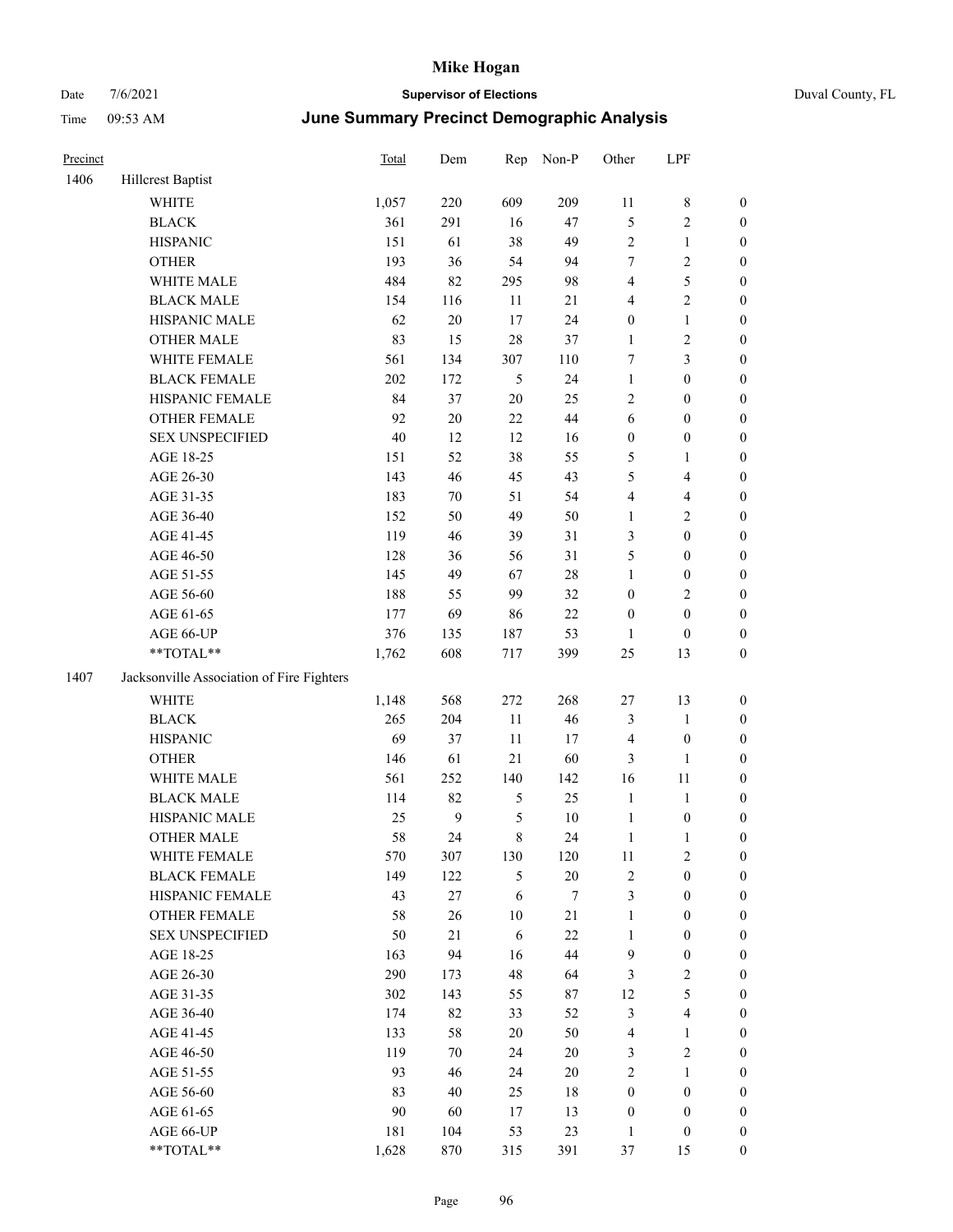| St. Johns Presbyterian Church<br>1,450<br>WHITE<br>3,003<br>915<br>577<br>44<br>17<br>$\boldsymbol{0}$<br>218<br>38<br>$\boldsymbol{0}$<br>$\boldsymbol{0}$<br><b>BLACK</b><br>153<br>25<br>$\overline{2}$<br><b>HISPANIC</b><br>120<br>52<br>32<br>32<br>$\overline{4}$<br>$\boldsymbol{0}$<br>$\boldsymbol{0}$<br>212<br>69<br>59<br>76<br><b>OTHER</b><br>7<br>$\boldsymbol{0}$<br>1<br>WHITE MALE<br>1,417<br>366<br>709<br>312<br>19<br>11<br>$\boldsymbol{0}$<br><b>BLACK MALE</b><br>103<br>65<br>14<br>23<br>$\boldsymbol{0}$<br>$\mathbf{1}$<br>$\boldsymbol{0}$<br>HISPANIC MALE<br>59<br>26<br>16<br>$\boldsymbol{0}$<br>17<br>$\boldsymbol{0}$<br>$\boldsymbol{0}$<br><b>OTHER MALE</b><br>82<br>$28\,$<br>$26\,$<br>$27\,$<br>$\mathbf{0}$<br>$\boldsymbol{0}$<br>1<br>WHITE FEMALE<br>1,551<br>721<br>541<br>258<br>25<br>6<br>$\boldsymbol{0}$<br>113<br>11<br><b>BLACK FEMALE</b><br>86<br>15<br>$\mathbf{1}$<br>$\boldsymbol{0}$<br>$\boldsymbol{0}$<br>58<br>14<br>15<br>$\boldsymbol{0}$<br>HISPANIC FEMALE<br>25<br>$\overline{4}$<br>$\boldsymbol{0}$<br><b>OTHER FEMALE</b><br>29<br>26<br>$\boldsymbol{0}$<br>85<br>24<br>6<br>$\boldsymbol{0}$<br><b>SEX UNSPECIFIED</b><br>85<br>31<br>23<br>30<br>$\boldsymbol{0}$<br>$\boldsymbol{0}$<br>1<br>AGE 18-25<br>79<br>76<br>249<br>78<br>13<br>3<br>$\boldsymbol{0}$<br>AGE 26-30<br>350<br>95<br>10<br>128<br>117<br>$\boldsymbol{0}$<br>$\boldsymbol{0}$<br>132<br>100<br>AGE 31-35<br>368<br>125<br>6<br>5<br>$\boldsymbol{0}$<br>89<br>3<br>AGE 36-40<br>336<br>127<br>111<br>6<br>$\boldsymbol{0}$<br>$\overline{\mathbf{c}}$<br>AGE 41-45<br>265<br>92<br>91<br>76<br>$\overline{4}$<br>$\boldsymbol{0}$<br>48<br>AGE 46-50<br>233<br>68<br>112<br>$\overline{4}$<br>1<br>$\boldsymbol{0}$<br>260<br>5<br>AGE 51-55<br>76<br>125<br>53<br>1<br>$\boldsymbol{0}$<br>49<br>AGE 56-60<br>293<br>91<br>152<br>$\mathbf{1}$<br>$\boldsymbol{0}$<br>$\boldsymbol{0}$<br>AGE 61-65<br>366<br>3<br>$\boldsymbol{0}$<br>107<br>210<br>45<br>1<br>833<br>289<br>445<br>5<br>$\overline{\mathbf{c}}$<br>AGE 66-UP<br>92<br>$\boldsymbol{0}$<br>**TOTAL**<br>18<br>3,553<br>1,189<br>1,566<br>723<br>57<br>$\boldsymbol{0}$<br>St. Peter's Episcopal Church<br><b>WHITE</b><br>12<br>3,269<br>707<br>1,796<br>686<br>68<br>$\boldsymbol{0}$<br><b>BLACK</b><br>979<br>271<br>17<br>1,323<br>55<br>$\mathbf{1}$<br>$\boldsymbol{0}$<br>450<br>10<br>3<br><b>HISPANIC</b><br>180<br>95<br>162<br>$\boldsymbol{0}$<br>12<br>$\overline{\mathbf{c}}$<br><b>OTHER</b><br>546<br>144<br>165<br>223<br>$\boldsymbol{0}$<br>30<br>8<br>WHITE MALE<br>1,594<br>289<br>913<br>354<br>$\boldsymbol{0}$<br>580<br><b>BLACK MALE</b><br>389<br>29<br>151<br>11<br>$\boldsymbol{0}$<br>$\boldsymbol{0}$<br>HISPANIC MALE<br>220<br>85<br>5<br>74<br>55<br>$\boldsymbol{0}$<br>1<br>54<br>78<br>5<br><b>OTHER MALE</b><br>214<br>77<br>$\boldsymbol{0}$<br>$\boldsymbol{0}$<br>4<br>WHITE FEMALE<br>1,627<br>412<br>855<br>321<br>35<br>$\boldsymbol{0}$<br>719<br>573<br>24<br><b>BLACK FEMALE</b><br>115<br>6<br>$\boldsymbol{0}$<br>1<br>HISPANIC FEMALE<br>218<br>38<br>74<br>100<br>5<br>$\mathbf{1}$<br>$\boldsymbol{0}$<br>OTHER FEMALE<br>238<br>69<br>68<br>96<br>$\overline{4}$<br>$\mathbf{1}$<br>$\boldsymbol{0}$<br><b>SEX UNSPECIFIED</b><br>51<br>69<br>$\sqrt{2}$<br>178<br>50<br>6<br>$\boldsymbol{0}$<br>668<br>4<br>AGE 18-25<br>236<br>167<br>239<br>22<br>$\boldsymbol{0}$<br>15<br>3<br>AGE 26-30<br>564<br>184<br>206<br>156<br>$\boldsymbol{0}$<br>14<br>3<br>AGE 31-35<br>538<br>208<br>159<br>$\boldsymbol{0}$<br>154<br>$11\,$<br>5<br>AGE 36-40<br>478<br>185<br>$\boldsymbol{0}$<br>151<br>126<br>10<br>$\boldsymbol{0}$<br>AGE 41-45<br>455<br>157<br>158<br>130<br>$\boldsymbol{0}$<br>429<br>97<br>AGE 46-50<br>160<br>165<br>$\tau$<br>$\boldsymbol{0}$<br>$\boldsymbol{0}$<br>AGE 51-55<br>445<br>157<br>108<br>6<br>$\boldsymbol{0}$<br>$\boldsymbol{0}$<br>174<br>92<br>AGE 56-60<br>512<br>192<br>223<br>$\overline{4}$<br>$\boldsymbol{0}$<br>1<br>AGE 61-65<br>475<br>165<br>67<br>236<br>6<br>$\boldsymbol{0}$<br>1<br>366<br>AGE 66-UP<br>1,024<br>527<br>118<br>12<br>1<br>$\boldsymbol{0}$ | Precinct |           | <b>Total</b> | Dem   | Rep   | Non-P | Other | LPF |                  |
|----------------------------------------------------------------------------------------------------------------------------------------------------------------------------------------------------------------------------------------------------------------------------------------------------------------------------------------------------------------------------------------------------------------------------------------------------------------------------------------------------------------------------------------------------------------------------------------------------------------------------------------------------------------------------------------------------------------------------------------------------------------------------------------------------------------------------------------------------------------------------------------------------------------------------------------------------------------------------------------------------------------------------------------------------------------------------------------------------------------------------------------------------------------------------------------------------------------------------------------------------------------------------------------------------------------------------------------------------------------------------------------------------------------------------------------------------------------------------------------------------------------------------------------------------------------------------------------------------------------------------------------------------------------------------------------------------------------------------------------------------------------------------------------------------------------------------------------------------------------------------------------------------------------------------------------------------------------------------------------------------------------------------------------------------------------------------------------------------------------------------------------------------------------------------------------------------------------------------------------------------------------------------------------------------------------------------------------------------------------------------------------------------------------------------------------------------------------------------------------------------------------------------------------------------------------------------------------------------------------------------------------------------------------------------------------------------------------------------------------------------------------------------------------------------------------------------------------------------------------------------------------------------------------------------------------------------------------------------------------------------------------------------------------------------------------------------------------------------------------------------------------------------------------------------------------------------------------------------------------------------------------------------------------------------------------------------------------------------------------------------------------------------------------------------------------------------------------------------------------------------------------------------------------------------------------------------------------------------------------------------------------------------------------------------------------------------------------------------------------------------------------------------------------------------------------------------------------------------------------------------------------------------------------------------------------------------------------------------------------------------------------------------------------------------------------------------------------------------------------------------------------------------------------------------------------|----------|-----------|--------------|-------|-------|-------|-------|-----|------------------|
|                                                                                                                                                                                                                                                                                                                                                                                                                                                                                                                                                                                                                                                                                                                                                                                                                                                                                                                                                                                                                                                                                                                                                                                                                                                                                                                                                                                                                                                                                                                                                                                                                                                                                                                                                                                                                                                                                                                                                                                                                                                                                                                                                                                                                                                                                                                                                                                                                                                                                                                                                                                                                                                                                                                                                                                                                                                                                                                                                                                                                                                                                                                                                                                                                                                                                                                                                                                                                                                                                                                                                                                                                                                                                                                                                                                                                                                                                                                                                                                                                                                                                                                                                                                        | 1408     |           |              |       |       |       |       |     |                  |
|                                                                                                                                                                                                                                                                                                                                                                                                                                                                                                                                                                                                                                                                                                                                                                                                                                                                                                                                                                                                                                                                                                                                                                                                                                                                                                                                                                                                                                                                                                                                                                                                                                                                                                                                                                                                                                                                                                                                                                                                                                                                                                                                                                                                                                                                                                                                                                                                                                                                                                                                                                                                                                                                                                                                                                                                                                                                                                                                                                                                                                                                                                                                                                                                                                                                                                                                                                                                                                                                                                                                                                                                                                                                                                                                                                                                                                                                                                                                                                                                                                                                                                                                                                                        |          |           |              |       |       |       |       |     |                  |
|                                                                                                                                                                                                                                                                                                                                                                                                                                                                                                                                                                                                                                                                                                                                                                                                                                                                                                                                                                                                                                                                                                                                                                                                                                                                                                                                                                                                                                                                                                                                                                                                                                                                                                                                                                                                                                                                                                                                                                                                                                                                                                                                                                                                                                                                                                                                                                                                                                                                                                                                                                                                                                                                                                                                                                                                                                                                                                                                                                                                                                                                                                                                                                                                                                                                                                                                                                                                                                                                                                                                                                                                                                                                                                                                                                                                                                                                                                                                                                                                                                                                                                                                                                                        |          |           |              |       |       |       |       |     |                  |
|                                                                                                                                                                                                                                                                                                                                                                                                                                                                                                                                                                                                                                                                                                                                                                                                                                                                                                                                                                                                                                                                                                                                                                                                                                                                                                                                                                                                                                                                                                                                                                                                                                                                                                                                                                                                                                                                                                                                                                                                                                                                                                                                                                                                                                                                                                                                                                                                                                                                                                                                                                                                                                                                                                                                                                                                                                                                                                                                                                                                                                                                                                                                                                                                                                                                                                                                                                                                                                                                                                                                                                                                                                                                                                                                                                                                                                                                                                                                                                                                                                                                                                                                                                                        |          |           |              |       |       |       |       |     |                  |
|                                                                                                                                                                                                                                                                                                                                                                                                                                                                                                                                                                                                                                                                                                                                                                                                                                                                                                                                                                                                                                                                                                                                                                                                                                                                                                                                                                                                                                                                                                                                                                                                                                                                                                                                                                                                                                                                                                                                                                                                                                                                                                                                                                                                                                                                                                                                                                                                                                                                                                                                                                                                                                                                                                                                                                                                                                                                                                                                                                                                                                                                                                                                                                                                                                                                                                                                                                                                                                                                                                                                                                                                                                                                                                                                                                                                                                                                                                                                                                                                                                                                                                                                                                                        |          |           |              |       |       |       |       |     |                  |
|                                                                                                                                                                                                                                                                                                                                                                                                                                                                                                                                                                                                                                                                                                                                                                                                                                                                                                                                                                                                                                                                                                                                                                                                                                                                                                                                                                                                                                                                                                                                                                                                                                                                                                                                                                                                                                                                                                                                                                                                                                                                                                                                                                                                                                                                                                                                                                                                                                                                                                                                                                                                                                                                                                                                                                                                                                                                                                                                                                                                                                                                                                                                                                                                                                                                                                                                                                                                                                                                                                                                                                                                                                                                                                                                                                                                                                                                                                                                                                                                                                                                                                                                                                                        |          |           |              |       |       |       |       |     |                  |
|                                                                                                                                                                                                                                                                                                                                                                                                                                                                                                                                                                                                                                                                                                                                                                                                                                                                                                                                                                                                                                                                                                                                                                                                                                                                                                                                                                                                                                                                                                                                                                                                                                                                                                                                                                                                                                                                                                                                                                                                                                                                                                                                                                                                                                                                                                                                                                                                                                                                                                                                                                                                                                                                                                                                                                                                                                                                                                                                                                                                                                                                                                                                                                                                                                                                                                                                                                                                                                                                                                                                                                                                                                                                                                                                                                                                                                                                                                                                                                                                                                                                                                                                                                                        |          |           |              |       |       |       |       |     |                  |
|                                                                                                                                                                                                                                                                                                                                                                                                                                                                                                                                                                                                                                                                                                                                                                                                                                                                                                                                                                                                                                                                                                                                                                                                                                                                                                                                                                                                                                                                                                                                                                                                                                                                                                                                                                                                                                                                                                                                                                                                                                                                                                                                                                                                                                                                                                                                                                                                                                                                                                                                                                                                                                                                                                                                                                                                                                                                                                                                                                                                                                                                                                                                                                                                                                                                                                                                                                                                                                                                                                                                                                                                                                                                                                                                                                                                                                                                                                                                                                                                                                                                                                                                                                                        |          |           |              |       |       |       |       |     |                  |
|                                                                                                                                                                                                                                                                                                                                                                                                                                                                                                                                                                                                                                                                                                                                                                                                                                                                                                                                                                                                                                                                                                                                                                                                                                                                                                                                                                                                                                                                                                                                                                                                                                                                                                                                                                                                                                                                                                                                                                                                                                                                                                                                                                                                                                                                                                                                                                                                                                                                                                                                                                                                                                                                                                                                                                                                                                                                                                                                                                                                                                                                                                                                                                                                                                                                                                                                                                                                                                                                                                                                                                                                                                                                                                                                                                                                                                                                                                                                                                                                                                                                                                                                                                                        |          |           |              |       |       |       |       |     |                  |
|                                                                                                                                                                                                                                                                                                                                                                                                                                                                                                                                                                                                                                                                                                                                                                                                                                                                                                                                                                                                                                                                                                                                                                                                                                                                                                                                                                                                                                                                                                                                                                                                                                                                                                                                                                                                                                                                                                                                                                                                                                                                                                                                                                                                                                                                                                                                                                                                                                                                                                                                                                                                                                                                                                                                                                                                                                                                                                                                                                                                                                                                                                                                                                                                                                                                                                                                                                                                                                                                                                                                                                                                                                                                                                                                                                                                                                                                                                                                                                                                                                                                                                                                                                                        |          |           |              |       |       |       |       |     |                  |
|                                                                                                                                                                                                                                                                                                                                                                                                                                                                                                                                                                                                                                                                                                                                                                                                                                                                                                                                                                                                                                                                                                                                                                                                                                                                                                                                                                                                                                                                                                                                                                                                                                                                                                                                                                                                                                                                                                                                                                                                                                                                                                                                                                                                                                                                                                                                                                                                                                                                                                                                                                                                                                                                                                                                                                                                                                                                                                                                                                                                                                                                                                                                                                                                                                                                                                                                                                                                                                                                                                                                                                                                                                                                                                                                                                                                                                                                                                                                                                                                                                                                                                                                                                                        |          |           |              |       |       |       |       |     |                  |
|                                                                                                                                                                                                                                                                                                                                                                                                                                                                                                                                                                                                                                                                                                                                                                                                                                                                                                                                                                                                                                                                                                                                                                                                                                                                                                                                                                                                                                                                                                                                                                                                                                                                                                                                                                                                                                                                                                                                                                                                                                                                                                                                                                                                                                                                                                                                                                                                                                                                                                                                                                                                                                                                                                                                                                                                                                                                                                                                                                                                                                                                                                                                                                                                                                                                                                                                                                                                                                                                                                                                                                                                                                                                                                                                                                                                                                                                                                                                                                                                                                                                                                                                                                                        |          |           |              |       |       |       |       |     |                  |
|                                                                                                                                                                                                                                                                                                                                                                                                                                                                                                                                                                                                                                                                                                                                                                                                                                                                                                                                                                                                                                                                                                                                                                                                                                                                                                                                                                                                                                                                                                                                                                                                                                                                                                                                                                                                                                                                                                                                                                                                                                                                                                                                                                                                                                                                                                                                                                                                                                                                                                                                                                                                                                                                                                                                                                                                                                                                                                                                                                                                                                                                                                                                                                                                                                                                                                                                                                                                                                                                                                                                                                                                                                                                                                                                                                                                                                                                                                                                                                                                                                                                                                                                                                                        |          |           |              |       |       |       |       |     |                  |
|                                                                                                                                                                                                                                                                                                                                                                                                                                                                                                                                                                                                                                                                                                                                                                                                                                                                                                                                                                                                                                                                                                                                                                                                                                                                                                                                                                                                                                                                                                                                                                                                                                                                                                                                                                                                                                                                                                                                                                                                                                                                                                                                                                                                                                                                                                                                                                                                                                                                                                                                                                                                                                                                                                                                                                                                                                                                                                                                                                                                                                                                                                                                                                                                                                                                                                                                                                                                                                                                                                                                                                                                                                                                                                                                                                                                                                                                                                                                                                                                                                                                                                                                                                                        |          |           |              |       |       |       |       |     |                  |
|                                                                                                                                                                                                                                                                                                                                                                                                                                                                                                                                                                                                                                                                                                                                                                                                                                                                                                                                                                                                                                                                                                                                                                                                                                                                                                                                                                                                                                                                                                                                                                                                                                                                                                                                                                                                                                                                                                                                                                                                                                                                                                                                                                                                                                                                                                                                                                                                                                                                                                                                                                                                                                                                                                                                                                                                                                                                                                                                                                                                                                                                                                                                                                                                                                                                                                                                                                                                                                                                                                                                                                                                                                                                                                                                                                                                                                                                                                                                                                                                                                                                                                                                                                                        |          |           |              |       |       |       |       |     |                  |
|                                                                                                                                                                                                                                                                                                                                                                                                                                                                                                                                                                                                                                                                                                                                                                                                                                                                                                                                                                                                                                                                                                                                                                                                                                                                                                                                                                                                                                                                                                                                                                                                                                                                                                                                                                                                                                                                                                                                                                                                                                                                                                                                                                                                                                                                                                                                                                                                                                                                                                                                                                                                                                                                                                                                                                                                                                                                                                                                                                                                                                                                                                                                                                                                                                                                                                                                                                                                                                                                                                                                                                                                                                                                                                                                                                                                                                                                                                                                                                                                                                                                                                                                                                                        |          |           |              |       |       |       |       |     |                  |
|                                                                                                                                                                                                                                                                                                                                                                                                                                                                                                                                                                                                                                                                                                                                                                                                                                                                                                                                                                                                                                                                                                                                                                                                                                                                                                                                                                                                                                                                                                                                                                                                                                                                                                                                                                                                                                                                                                                                                                                                                                                                                                                                                                                                                                                                                                                                                                                                                                                                                                                                                                                                                                                                                                                                                                                                                                                                                                                                                                                                                                                                                                                                                                                                                                                                                                                                                                                                                                                                                                                                                                                                                                                                                                                                                                                                                                                                                                                                                                                                                                                                                                                                                                                        |          |           |              |       |       |       |       |     |                  |
|                                                                                                                                                                                                                                                                                                                                                                                                                                                                                                                                                                                                                                                                                                                                                                                                                                                                                                                                                                                                                                                                                                                                                                                                                                                                                                                                                                                                                                                                                                                                                                                                                                                                                                                                                                                                                                                                                                                                                                                                                                                                                                                                                                                                                                                                                                                                                                                                                                                                                                                                                                                                                                                                                                                                                                                                                                                                                                                                                                                                                                                                                                                                                                                                                                                                                                                                                                                                                                                                                                                                                                                                                                                                                                                                                                                                                                                                                                                                                                                                                                                                                                                                                                                        |          |           |              |       |       |       |       |     |                  |
|                                                                                                                                                                                                                                                                                                                                                                                                                                                                                                                                                                                                                                                                                                                                                                                                                                                                                                                                                                                                                                                                                                                                                                                                                                                                                                                                                                                                                                                                                                                                                                                                                                                                                                                                                                                                                                                                                                                                                                                                                                                                                                                                                                                                                                                                                                                                                                                                                                                                                                                                                                                                                                                                                                                                                                                                                                                                                                                                                                                                                                                                                                                                                                                                                                                                                                                                                                                                                                                                                                                                                                                                                                                                                                                                                                                                                                                                                                                                                                                                                                                                                                                                                                                        |          |           |              |       |       |       |       |     |                  |
|                                                                                                                                                                                                                                                                                                                                                                                                                                                                                                                                                                                                                                                                                                                                                                                                                                                                                                                                                                                                                                                                                                                                                                                                                                                                                                                                                                                                                                                                                                                                                                                                                                                                                                                                                                                                                                                                                                                                                                                                                                                                                                                                                                                                                                                                                                                                                                                                                                                                                                                                                                                                                                                                                                                                                                                                                                                                                                                                                                                                                                                                                                                                                                                                                                                                                                                                                                                                                                                                                                                                                                                                                                                                                                                                                                                                                                                                                                                                                                                                                                                                                                                                                                                        |          |           |              |       |       |       |       |     |                  |
|                                                                                                                                                                                                                                                                                                                                                                                                                                                                                                                                                                                                                                                                                                                                                                                                                                                                                                                                                                                                                                                                                                                                                                                                                                                                                                                                                                                                                                                                                                                                                                                                                                                                                                                                                                                                                                                                                                                                                                                                                                                                                                                                                                                                                                                                                                                                                                                                                                                                                                                                                                                                                                                                                                                                                                                                                                                                                                                                                                                                                                                                                                                                                                                                                                                                                                                                                                                                                                                                                                                                                                                                                                                                                                                                                                                                                                                                                                                                                                                                                                                                                                                                                                                        |          |           |              |       |       |       |       |     |                  |
|                                                                                                                                                                                                                                                                                                                                                                                                                                                                                                                                                                                                                                                                                                                                                                                                                                                                                                                                                                                                                                                                                                                                                                                                                                                                                                                                                                                                                                                                                                                                                                                                                                                                                                                                                                                                                                                                                                                                                                                                                                                                                                                                                                                                                                                                                                                                                                                                                                                                                                                                                                                                                                                                                                                                                                                                                                                                                                                                                                                                                                                                                                                                                                                                                                                                                                                                                                                                                                                                                                                                                                                                                                                                                                                                                                                                                                                                                                                                                                                                                                                                                                                                                                                        |          |           |              |       |       |       |       |     |                  |
|                                                                                                                                                                                                                                                                                                                                                                                                                                                                                                                                                                                                                                                                                                                                                                                                                                                                                                                                                                                                                                                                                                                                                                                                                                                                                                                                                                                                                                                                                                                                                                                                                                                                                                                                                                                                                                                                                                                                                                                                                                                                                                                                                                                                                                                                                                                                                                                                                                                                                                                                                                                                                                                                                                                                                                                                                                                                                                                                                                                                                                                                                                                                                                                                                                                                                                                                                                                                                                                                                                                                                                                                                                                                                                                                                                                                                                                                                                                                                                                                                                                                                                                                                                                        |          |           |              |       |       |       |       |     |                  |
|                                                                                                                                                                                                                                                                                                                                                                                                                                                                                                                                                                                                                                                                                                                                                                                                                                                                                                                                                                                                                                                                                                                                                                                                                                                                                                                                                                                                                                                                                                                                                                                                                                                                                                                                                                                                                                                                                                                                                                                                                                                                                                                                                                                                                                                                                                                                                                                                                                                                                                                                                                                                                                                                                                                                                                                                                                                                                                                                                                                                                                                                                                                                                                                                                                                                                                                                                                                                                                                                                                                                                                                                                                                                                                                                                                                                                                                                                                                                                                                                                                                                                                                                                                                        |          |           |              |       |       |       |       |     |                  |
|                                                                                                                                                                                                                                                                                                                                                                                                                                                                                                                                                                                                                                                                                                                                                                                                                                                                                                                                                                                                                                                                                                                                                                                                                                                                                                                                                                                                                                                                                                                                                                                                                                                                                                                                                                                                                                                                                                                                                                                                                                                                                                                                                                                                                                                                                                                                                                                                                                                                                                                                                                                                                                                                                                                                                                                                                                                                                                                                                                                                                                                                                                                                                                                                                                                                                                                                                                                                                                                                                                                                                                                                                                                                                                                                                                                                                                                                                                                                                                                                                                                                                                                                                                                        |          |           |              |       |       |       |       |     |                  |
|                                                                                                                                                                                                                                                                                                                                                                                                                                                                                                                                                                                                                                                                                                                                                                                                                                                                                                                                                                                                                                                                                                                                                                                                                                                                                                                                                                                                                                                                                                                                                                                                                                                                                                                                                                                                                                                                                                                                                                                                                                                                                                                                                                                                                                                                                                                                                                                                                                                                                                                                                                                                                                                                                                                                                                                                                                                                                                                                                                                                                                                                                                                                                                                                                                                                                                                                                                                                                                                                                                                                                                                                                                                                                                                                                                                                                                                                                                                                                                                                                                                                                                                                                                                        | 1409     |           |              |       |       |       |       |     |                  |
|                                                                                                                                                                                                                                                                                                                                                                                                                                                                                                                                                                                                                                                                                                                                                                                                                                                                                                                                                                                                                                                                                                                                                                                                                                                                                                                                                                                                                                                                                                                                                                                                                                                                                                                                                                                                                                                                                                                                                                                                                                                                                                                                                                                                                                                                                                                                                                                                                                                                                                                                                                                                                                                                                                                                                                                                                                                                                                                                                                                                                                                                                                                                                                                                                                                                                                                                                                                                                                                                                                                                                                                                                                                                                                                                                                                                                                                                                                                                                                                                                                                                                                                                                                                        |          |           |              |       |       |       |       |     |                  |
|                                                                                                                                                                                                                                                                                                                                                                                                                                                                                                                                                                                                                                                                                                                                                                                                                                                                                                                                                                                                                                                                                                                                                                                                                                                                                                                                                                                                                                                                                                                                                                                                                                                                                                                                                                                                                                                                                                                                                                                                                                                                                                                                                                                                                                                                                                                                                                                                                                                                                                                                                                                                                                                                                                                                                                                                                                                                                                                                                                                                                                                                                                                                                                                                                                                                                                                                                                                                                                                                                                                                                                                                                                                                                                                                                                                                                                                                                                                                                                                                                                                                                                                                                                                        |          |           |              |       |       |       |       |     |                  |
|                                                                                                                                                                                                                                                                                                                                                                                                                                                                                                                                                                                                                                                                                                                                                                                                                                                                                                                                                                                                                                                                                                                                                                                                                                                                                                                                                                                                                                                                                                                                                                                                                                                                                                                                                                                                                                                                                                                                                                                                                                                                                                                                                                                                                                                                                                                                                                                                                                                                                                                                                                                                                                                                                                                                                                                                                                                                                                                                                                                                                                                                                                                                                                                                                                                                                                                                                                                                                                                                                                                                                                                                                                                                                                                                                                                                                                                                                                                                                                                                                                                                                                                                                                                        |          |           |              |       |       |       |       |     |                  |
|                                                                                                                                                                                                                                                                                                                                                                                                                                                                                                                                                                                                                                                                                                                                                                                                                                                                                                                                                                                                                                                                                                                                                                                                                                                                                                                                                                                                                                                                                                                                                                                                                                                                                                                                                                                                                                                                                                                                                                                                                                                                                                                                                                                                                                                                                                                                                                                                                                                                                                                                                                                                                                                                                                                                                                                                                                                                                                                                                                                                                                                                                                                                                                                                                                                                                                                                                                                                                                                                                                                                                                                                                                                                                                                                                                                                                                                                                                                                                                                                                                                                                                                                                                                        |          |           |              |       |       |       |       |     |                  |
|                                                                                                                                                                                                                                                                                                                                                                                                                                                                                                                                                                                                                                                                                                                                                                                                                                                                                                                                                                                                                                                                                                                                                                                                                                                                                                                                                                                                                                                                                                                                                                                                                                                                                                                                                                                                                                                                                                                                                                                                                                                                                                                                                                                                                                                                                                                                                                                                                                                                                                                                                                                                                                                                                                                                                                                                                                                                                                                                                                                                                                                                                                                                                                                                                                                                                                                                                                                                                                                                                                                                                                                                                                                                                                                                                                                                                                                                                                                                                                                                                                                                                                                                                                                        |          |           |              |       |       |       |       |     |                  |
|                                                                                                                                                                                                                                                                                                                                                                                                                                                                                                                                                                                                                                                                                                                                                                                                                                                                                                                                                                                                                                                                                                                                                                                                                                                                                                                                                                                                                                                                                                                                                                                                                                                                                                                                                                                                                                                                                                                                                                                                                                                                                                                                                                                                                                                                                                                                                                                                                                                                                                                                                                                                                                                                                                                                                                                                                                                                                                                                                                                                                                                                                                                                                                                                                                                                                                                                                                                                                                                                                                                                                                                                                                                                                                                                                                                                                                                                                                                                                                                                                                                                                                                                                                                        |          |           |              |       |       |       |       |     |                  |
|                                                                                                                                                                                                                                                                                                                                                                                                                                                                                                                                                                                                                                                                                                                                                                                                                                                                                                                                                                                                                                                                                                                                                                                                                                                                                                                                                                                                                                                                                                                                                                                                                                                                                                                                                                                                                                                                                                                                                                                                                                                                                                                                                                                                                                                                                                                                                                                                                                                                                                                                                                                                                                                                                                                                                                                                                                                                                                                                                                                                                                                                                                                                                                                                                                                                                                                                                                                                                                                                                                                                                                                                                                                                                                                                                                                                                                                                                                                                                                                                                                                                                                                                                                                        |          |           |              |       |       |       |       |     |                  |
|                                                                                                                                                                                                                                                                                                                                                                                                                                                                                                                                                                                                                                                                                                                                                                                                                                                                                                                                                                                                                                                                                                                                                                                                                                                                                                                                                                                                                                                                                                                                                                                                                                                                                                                                                                                                                                                                                                                                                                                                                                                                                                                                                                                                                                                                                                                                                                                                                                                                                                                                                                                                                                                                                                                                                                                                                                                                                                                                                                                                                                                                                                                                                                                                                                                                                                                                                                                                                                                                                                                                                                                                                                                                                                                                                                                                                                                                                                                                                                                                                                                                                                                                                                                        |          |           |              |       |       |       |       |     |                  |
|                                                                                                                                                                                                                                                                                                                                                                                                                                                                                                                                                                                                                                                                                                                                                                                                                                                                                                                                                                                                                                                                                                                                                                                                                                                                                                                                                                                                                                                                                                                                                                                                                                                                                                                                                                                                                                                                                                                                                                                                                                                                                                                                                                                                                                                                                                                                                                                                                                                                                                                                                                                                                                                                                                                                                                                                                                                                                                                                                                                                                                                                                                                                                                                                                                                                                                                                                                                                                                                                                                                                                                                                                                                                                                                                                                                                                                                                                                                                                                                                                                                                                                                                                                                        |          |           |              |       |       |       |       |     |                  |
|                                                                                                                                                                                                                                                                                                                                                                                                                                                                                                                                                                                                                                                                                                                                                                                                                                                                                                                                                                                                                                                                                                                                                                                                                                                                                                                                                                                                                                                                                                                                                                                                                                                                                                                                                                                                                                                                                                                                                                                                                                                                                                                                                                                                                                                                                                                                                                                                                                                                                                                                                                                                                                                                                                                                                                                                                                                                                                                                                                                                                                                                                                                                                                                                                                                                                                                                                                                                                                                                                                                                                                                                                                                                                                                                                                                                                                                                                                                                                                                                                                                                                                                                                                                        |          |           |              |       |       |       |       |     |                  |
|                                                                                                                                                                                                                                                                                                                                                                                                                                                                                                                                                                                                                                                                                                                                                                                                                                                                                                                                                                                                                                                                                                                                                                                                                                                                                                                                                                                                                                                                                                                                                                                                                                                                                                                                                                                                                                                                                                                                                                                                                                                                                                                                                                                                                                                                                                                                                                                                                                                                                                                                                                                                                                                                                                                                                                                                                                                                                                                                                                                                                                                                                                                                                                                                                                                                                                                                                                                                                                                                                                                                                                                                                                                                                                                                                                                                                                                                                                                                                                                                                                                                                                                                                                                        |          |           |              |       |       |       |       |     |                  |
|                                                                                                                                                                                                                                                                                                                                                                                                                                                                                                                                                                                                                                                                                                                                                                                                                                                                                                                                                                                                                                                                                                                                                                                                                                                                                                                                                                                                                                                                                                                                                                                                                                                                                                                                                                                                                                                                                                                                                                                                                                                                                                                                                                                                                                                                                                                                                                                                                                                                                                                                                                                                                                                                                                                                                                                                                                                                                                                                                                                                                                                                                                                                                                                                                                                                                                                                                                                                                                                                                                                                                                                                                                                                                                                                                                                                                                                                                                                                                                                                                                                                                                                                                                                        |          |           |              |       |       |       |       |     |                  |
|                                                                                                                                                                                                                                                                                                                                                                                                                                                                                                                                                                                                                                                                                                                                                                                                                                                                                                                                                                                                                                                                                                                                                                                                                                                                                                                                                                                                                                                                                                                                                                                                                                                                                                                                                                                                                                                                                                                                                                                                                                                                                                                                                                                                                                                                                                                                                                                                                                                                                                                                                                                                                                                                                                                                                                                                                                                                                                                                                                                                                                                                                                                                                                                                                                                                                                                                                                                                                                                                                                                                                                                                                                                                                                                                                                                                                                                                                                                                                                                                                                                                                                                                                                                        |          |           |              |       |       |       |       |     |                  |
|                                                                                                                                                                                                                                                                                                                                                                                                                                                                                                                                                                                                                                                                                                                                                                                                                                                                                                                                                                                                                                                                                                                                                                                                                                                                                                                                                                                                                                                                                                                                                                                                                                                                                                                                                                                                                                                                                                                                                                                                                                                                                                                                                                                                                                                                                                                                                                                                                                                                                                                                                                                                                                                                                                                                                                                                                                                                                                                                                                                                                                                                                                                                                                                                                                                                                                                                                                                                                                                                                                                                                                                                                                                                                                                                                                                                                                                                                                                                                                                                                                                                                                                                                                                        |          |           |              |       |       |       |       |     |                  |
|                                                                                                                                                                                                                                                                                                                                                                                                                                                                                                                                                                                                                                                                                                                                                                                                                                                                                                                                                                                                                                                                                                                                                                                                                                                                                                                                                                                                                                                                                                                                                                                                                                                                                                                                                                                                                                                                                                                                                                                                                                                                                                                                                                                                                                                                                                                                                                                                                                                                                                                                                                                                                                                                                                                                                                                                                                                                                                                                                                                                                                                                                                                                                                                                                                                                                                                                                                                                                                                                                                                                                                                                                                                                                                                                                                                                                                                                                                                                                                                                                                                                                                                                                                                        |          |           |              |       |       |       |       |     |                  |
|                                                                                                                                                                                                                                                                                                                                                                                                                                                                                                                                                                                                                                                                                                                                                                                                                                                                                                                                                                                                                                                                                                                                                                                                                                                                                                                                                                                                                                                                                                                                                                                                                                                                                                                                                                                                                                                                                                                                                                                                                                                                                                                                                                                                                                                                                                                                                                                                                                                                                                                                                                                                                                                                                                                                                                                                                                                                                                                                                                                                                                                                                                                                                                                                                                                                                                                                                                                                                                                                                                                                                                                                                                                                                                                                                                                                                                                                                                                                                                                                                                                                                                                                                                                        |          |           |              |       |       |       |       |     |                  |
|                                                                                                                                                                                                                                                                                                                                                                                                                                                                                                                                                                                                                                                                                                                                                                                                                                                                                                                                                                                                                                                                                                                                                                                                                                                                                                                                                                                                                                                                                                                                                                                                                                                                                                                                                                                                                                                                                                                                                                                                                                                                                                                                                                                                                                                                                                                                                                                                                                                                                                                                                                                                                                                                                                                                                                                                                                                                                                                                                                                                                                                                                                                                                                                                                                                                                                                                                                                                                                                                                                                                                                                                                                                                                                                                                                                                                                                                                                                                                                                                                                                                                                                                                                                        |          |           |              |       |       |       |       |     |                  |
|                                                                                                                                                                                                                                                                                                                                                                                                                                                                                                                                                                                                                                                                                                                                                                                                                                                                                                                                                                                                                                                                                                                                                                                                                                                                                                                                                                                                                                                                                                                                                                                                                                                                                                                                                                                                                                                                                                                                                                                                                                                                                                                                                                                                                                                                                                                                                                                                                                                                                                                                                                                                                                                                                                                                                                                                                                                                                                                                                                                                                                                                                                                                                                                                                                                                                                                                                                                                                                                                                                                                                                                                                                                                                                                                                                                                                                                                                                                                                                                                                                                                                                                                                                                        |          |           |              |       |       |       |       |     |                  |
|                                                                                                                                                                                                                                                                                                                                                                                                                                                                                                                                                                                                                                                                                                                                                                                                                                                                                                                                                                                                                                                                                                                                                                                                                                                                                                                                                                                                                                                                                                                                                                                                                                                                                                                                                                                                                                                                                                                                                                                                                                                                                                                                                                                                                                                                                                                                                                                                                                                                                                                                                                                                                                                                                                                                                                                                                                                                                                                                                                                                                                                                                                                                                                                                                                                                                                                                                                                                                                                                                                                                                                                                                                                                                                                                                                                                                                                                                                                                                                                                                                                                                                                                                                                        |          |           |              |       |       |       |       |     |                  |
|                                                                                                                                                                                                                                                                                                                                                                                                                                                                                                                                                                                                                                                                                                                                                                                                                                                                                                                                                                                                                                                                                                                                                                                                                                                                                                                                                                                                                                                                                                                                                                                                                                                                                                                                                                                                                                                                                                                                                                                                                                                                                                                                                                                                                                                                                                                                                                                                                                                                                                                                                                                                                                                                                                                                                                                                                                                                                                                                                                                                                                                                                                                                                                                                                                                                                                                                                                                                                                                                                                                                                                                                                                                                                                                                                                                                                                                                                                                                                                                                                                                                                                                                                                                        |          |           |              |       |       |       |       |     |                  |
|                                                                                                                                                                                                                                                                                                                                                                                                                                                                                                                                                                                                                                                                                                                                                                                                                                                                                                                                                                                                                                                                                                                                                                                                                                                                                                                                                                                                                                                                                                                                                                                                                                                                                                                                                                                                                                                                                                                                                                                                                                                                                                                                                                                                                                                                                                                                                                                                                                                                                                                                                                                                                                                                                                                                                                                                                                                                                                                                                                                                                                                                                                                                                                                                                                                                                                                                                                                                                                                                                                                                                                                                                                                                                                                                                                                                                                                                                                                                                                                                                                                                                                                                                                                        |          |           |              |       |       |       |       |     |                  |
|                                                                                                                                                                                                                                                                                                                                                                                                                                                                                                                                                                                                                                                                                                                                                                                                                                                                                                                                                                                                                                                                                                                                                                                                                                                                                                                                                                                                                                                                                                                                                                                                                                                                                                                                                                                                                                                                                                                                                                                                                                                                                                                                                                                                                                                                                                                                                                                                                                                                                                                                                                                                                                                                                                                                                                                                                                                                                                                                                                                                                                                                                                                                                                                                                                                                                                                                                                                                                                                                                                                                                                                                                                                                                                                                                                                                                                                                                                                                                                                                                                                                                                                                                                                        |          |           |              |       |       |       |       |     |                  |
|                                                                                                                                                                                                                                                                                                                                                                                                                                                                                                                                                                                                                                                                                                                                                                                                                                                                                                                                                                                                                                                                                                                                                                                                                                                                                                                                                                                                                                                                                                                                                                                                                                                                                                                                                                                                                                                                                                                                                                                                                                                                                                                                                                                                                                                                                                                                                                                                                                                                                                                                                                                                                                                                                                                                                                                                                                                                                                                                                                                                                                                                                                                                                                                                                                                                                                                                                                                                                                                                                                                                                                                                                                                                                                                                                                                                                                                                                                                                                                                                                                                                                                                                                                                        |          |           |              |       |       |       |       |     |                  |
|                                                                                                                                                                                                                                                                                                                                                                                                                                                                                                                                                                                                                                                                                                                                                                                                                                                                                                                                                                                                                                                                                                                                                                                                                                                                                                                                                                                                                                                                                                                                                                                                                                                                                                                                                                                                                                                                                                                                                                                                                                                                                                                                                                                                                                                                                                                                                                                                                                                                                                                                                                                                                                                                                                                                                                                                                                                                                                                                                                                                                                                                                                                                                                                                                                                                                                                                                                                                                                                                                                                                                                                                                                                                                                                                                                                                                                                                                                                                                                                                                                                                                                                                                                                        |          | **TOTAL** | 5,588        | 2,010 | 2,111 | 1,342 | 107   | 18  | $\boldsymbol{0}$ |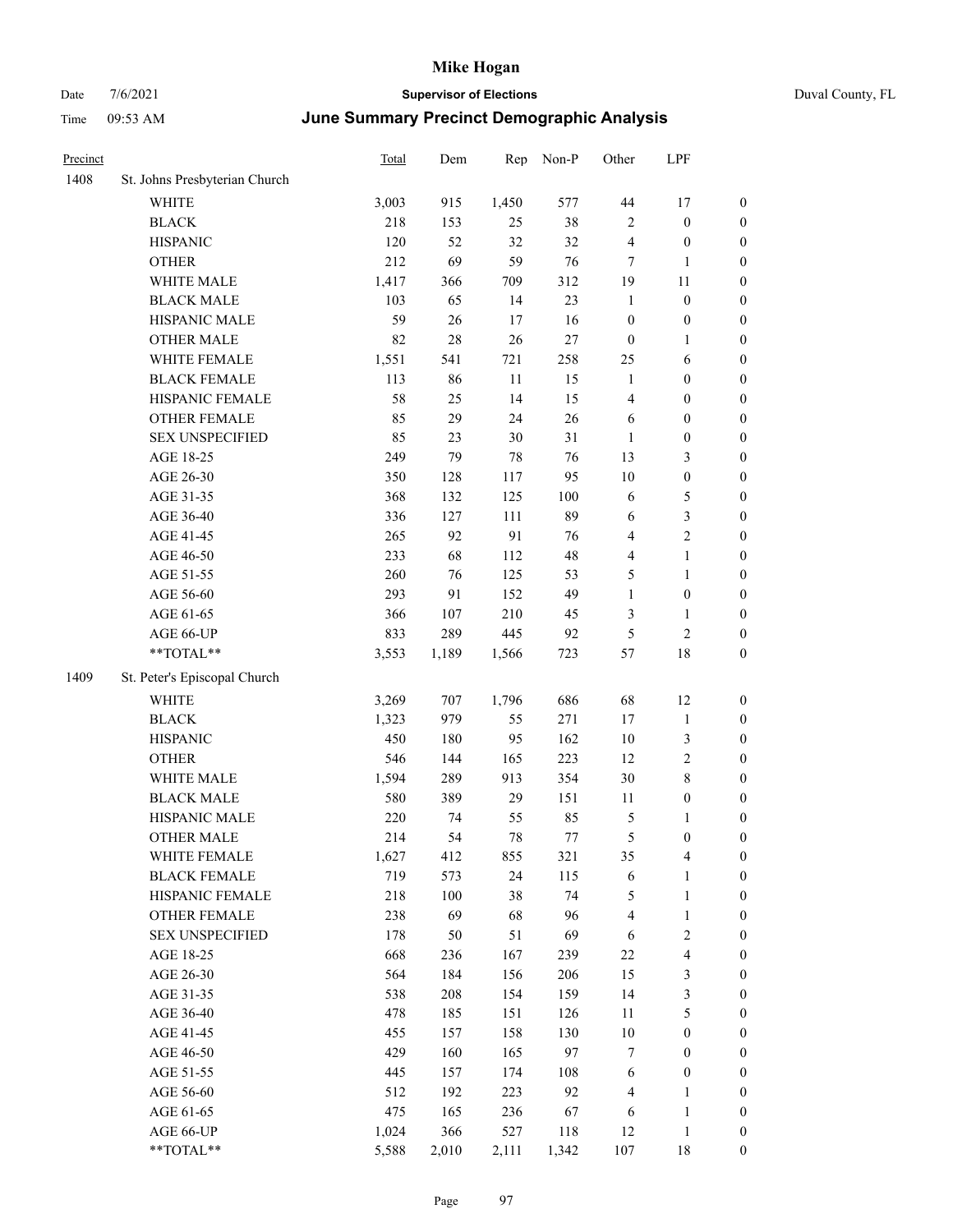### Date  $7/6/2021$  **Supervisor of Elections Supervisor of Elections** Duval County, FL Time 09:53 AM **June Summary Precinct Demographic Analysis**

| Precinct |                                | Total | Dem   | Rep   | Non-P | Other            | LPF              |                  |
|----------|--------------------------------|-------|-------|-------|-------|------------------|------------------|------------------|
| 1410     | Fleet Reserve                  |       |       |       |       |                  |                  |                  |
|          | <b>WHITE</b>                   | 2,557 | 532   | 1,388 | 570   | 49               | 18               | $\boldsymbol{0}$ |
|          | <b>BLACK</b>                   | 1,643 | 1,254 | 68    | 298   | 20               | 3                | $\boldsymbol{0}$ |
|          | <b>HISPANIC</b>                | 422   | 164   | 82    | 165   | $\,8\,$          | 3                | $\boldsymbol{0}$ |
|          | <b>OTHER</b>                   | 510   | 177   | 121   | 203   | 5                | 4                | $\overline{0}$   |
|          | WHITE MALE                     | 1,154 | 185   | 659   | 273   | 26               | 11               | $\boldsymbol{0}$ |
|          | <b>BLACK MALE</b>              | 635   | 438   | 48    | 138   | $10\,$           | $\mathbf{1}$     | $\overline{0}$   |
|          | HISPANIC MALE                  | 190   | 70    | 40    | 77    | 3                | $\boldsymbol{0}$ | $\boldsymbol{0}$ |
|          | <b>OTHER MALE</b>              | 200   | 63    | 49    | 85    | 2                | 1                | $\boldsymbol{0}$ |
|          | WHITE FEMALE                   | 1,373 | 339   | 716   | 288   | 23               | 7                | 0                |
|          | <b>BLACK FEMALE</b>            | 971   | 788   | 18    | 153   | 10               | $\overline{2}$   | $\boldsymbol{0}$ |
|          | HISPANIC FEMALE                | 223   | 93    | 36    | 87    | $\overline{4}$   | 3                | $\boldsymbol{0}$ |
|          | <b>OTHER FEMALE</b>            | 238   | 97    | 53    | 87    | $\boldsymbol{0}$ | $\mathbf{1}$     | $\boldsymbol{0}$ |
|          | <b>SEX UNSPECIFIED</b>         | 148   | 54    | 40    | 48    | 4                | $\overline{2}$   | $\boldsymbol{0}$ |
|          | AGE 18-25                      | 604   | 259   | 110   | 212   | 19               | $\overline{4}$   | $\mathbf{0}$     |
|          | AGE 26-30                      | 495   | 201   | 105   | 174   | 11               | 4                | $\overline{0}$   |
|          | AGE 31-35                      | 504   | 214   | 123   | 152   | 9                | 6                | $\mathbf{0}$     |
|          | AGE 36-40                      | 431   | 190   | 96    | 136   | 5                | 4                | $\mathbf{0}$     |
|          | AGE 41-45                      | 392   | 165   | 113   | 104   | 7                | 3                | $\boldsymbol{0}$ |
|          | AGE 46-50                      | 425   | 185   | 134   | 98    | 6                | 2                | $\boldsymbol{0}$ |
|          | AGE 51-55                      | 462   | 172   | 183   | 99    | 6                | 2                | $\boldsymbol{0}$ |
|          | AGE 56-60                      | 462   | 195   | 187   | 74    | 5                | 1                | $\overline{0}$   |
|          | AGE 61-65                      | 427   | 176   | 188   | 55    | 6                | 2                | $\overline{0}$   |
|          | AGE 66-UP                      | 930   | 370   | 420   | 132   | 8                | $\mathbf{0}$     | 0                |
|          | **TOTAL**                      | 5,132 | 2,127 | 1,659 | 1,236 | 82               | 28               | $\overline{0}$   |
| 1411     | Ortega United Methodist Church |       |       |       |       |                  |                  |                  |
|          | <b>WHITE</b>                   | 5,116 | 1,036 | 3,347 | 656   | 56               | 21               | $\mathbf{0}$     |
|          | <b>BLACK</b>                   | 143   | 108   | 5     | 28    | $\overline{2}$   | $\boldsymbol{0}$ | $\mathbf{0}$     |
|          | <b>HISPANIC</b>                | 113   | 34    | 52    | 23    | 3                | 1                | $\overline{0}$   |
|          | <b>OTHER</b>                   | 225   | 51    | 91    | 74    | 8                | 1                | $\overline{0}$   |
|          | <b>WHITE MALE</b>              | 2,381 | 405   | 1,604 | 333   | 28               | 11               | $\overline{0}$   |
|          | <b>BLACK MALE</b>              | 61    | 43    | 3     | 14    | $\mathbf{1}$     | $\boldsymbol{0}$ | $\boldsymbol{0}$ |

#### 1411 Or

| **TOTAL**                     | 5,132 | 2,127 | 1,659          | 1,236 | 82             | 28             | $\boldsymbol{0}$ |
|-------------------------------|-------|-------|----------------|-------|----------------|----------------|------------------|
| rtega United Methodist Church |       |       |                |       |                |                |                  |
| <b>WHITE</b>                  | 5,116 | 1,036 | 3,347          | 656   | 56             | 21             | $\theta$         |
| <b>BLACK</b>                  | 143   | 108   | 5              | 28    | $\overline{2}$ | $\mathbf{0}$   | $\boldsymbol{0}$ |
| <b>HISPANIC</b>               | 113   | 34    | 52             | 23    | 3              | 1              | $\boldsymbol{0}$ |
| <b>OTHER</b>                  | 225   | 51    | 91             | 74    | 8              | 1              | $\boldsymbol{0}$ |
| <b>WHITE MALE</b>             | 2,381 | 405   | 1,604          | 333   | 28             | 11             | $\boldsymbol{0}$ |
| <b>BLACK MALE</b>             | 61    | 43    | 3              | 14    | 1              | $\theta$       | $\boldsymbol{0}$ |
| <b>HISPANIC MALE</b>          | 57    | 17    | 26             | 11    | 3              | $\theta$       | $\boldsymbol{0}$ |
| <b>OTHER MALE</b>             | 79    | 14    | 36             | 26    | 3              | $\theta$       | $\boldsymbol{0}$ |
| <b>WHITE FEMALE</b>           | 2,685 | 622   | 1,713          | 312   | 28             | 10             | $\boldsymbol{0}$ |
| <b>BLACK FEMALE</b>           | 80    | 63    | $\overline{2}$ | 14    | $\mathbf{1}$   | $\theta$       | $\boldsymbol{0}$ |
| <b>HISPANIC FEMALE</b>        | 56    | 17    | 26             | 12    | $\theta$       | 1              | $\boldsymbol{0}$ |
| <b>OTHER FEMALE</b>           | 90    | 29    | 39             | 19    | $\overline{2}$ | 1              | $\boldsymbol{0}$ |
| <b>SEX UNSPECIFIED</b>        | 108   | 19    | 46             | 40    | 3              | $\mathbf{0}$   | $\boldsymbol{0}$ |
| AGE 18-25                     | 559   | 121   | 293            | 125   | 15             | 5              | $\boldsymbol{0}$ |
| AGE 26-30                     | 429   | 95    | 236            | 94    | $\overline{4}$ | $\mathbf{0}$   | $\boldsymbol{0}$ |
| AGE 31-35                     | 506   | 105   | 298            | 89    | 11             | 3              | $\boldsymbol{0}$ |
| AGE 36-40                     | 438   | 98    | 223            | 103   | 7              | 7              | $\boldsymbol{0}$ |
| AGE 41-45                     | 390   | 91    | 223            | 68    | 5              | 3              | $\boldsymbol{0}$ |
| AGE 46-50                     | 422   | 92    | 237            | 90    | 3              | $\mathbf{0}$   | $\boldsymbol{0}$ |
| AGE 51-55                     | 458   | 93    | 292            | 62    | 8              | 3              | $\boldsymbol{0}$ |
| AGE 56-60                     | 439   | 87    | 322            | 26    | $\overline{c}$ | $\overline{2}$ | $\boldsymbol{0}$ |
| AGE 61-65                     | 515   | 120   | 353            | 38    | $\overline{4}$ | $\theta$       | $\overline{0}$   |
| AGE 66-UP                     | 1,441 | 327   | 1,018          | 86    | 10             | $\theta$       | $\overline{0}$   |

\*\*TOTAL\*\* 5,597 1,229 3,495 781 69 23 0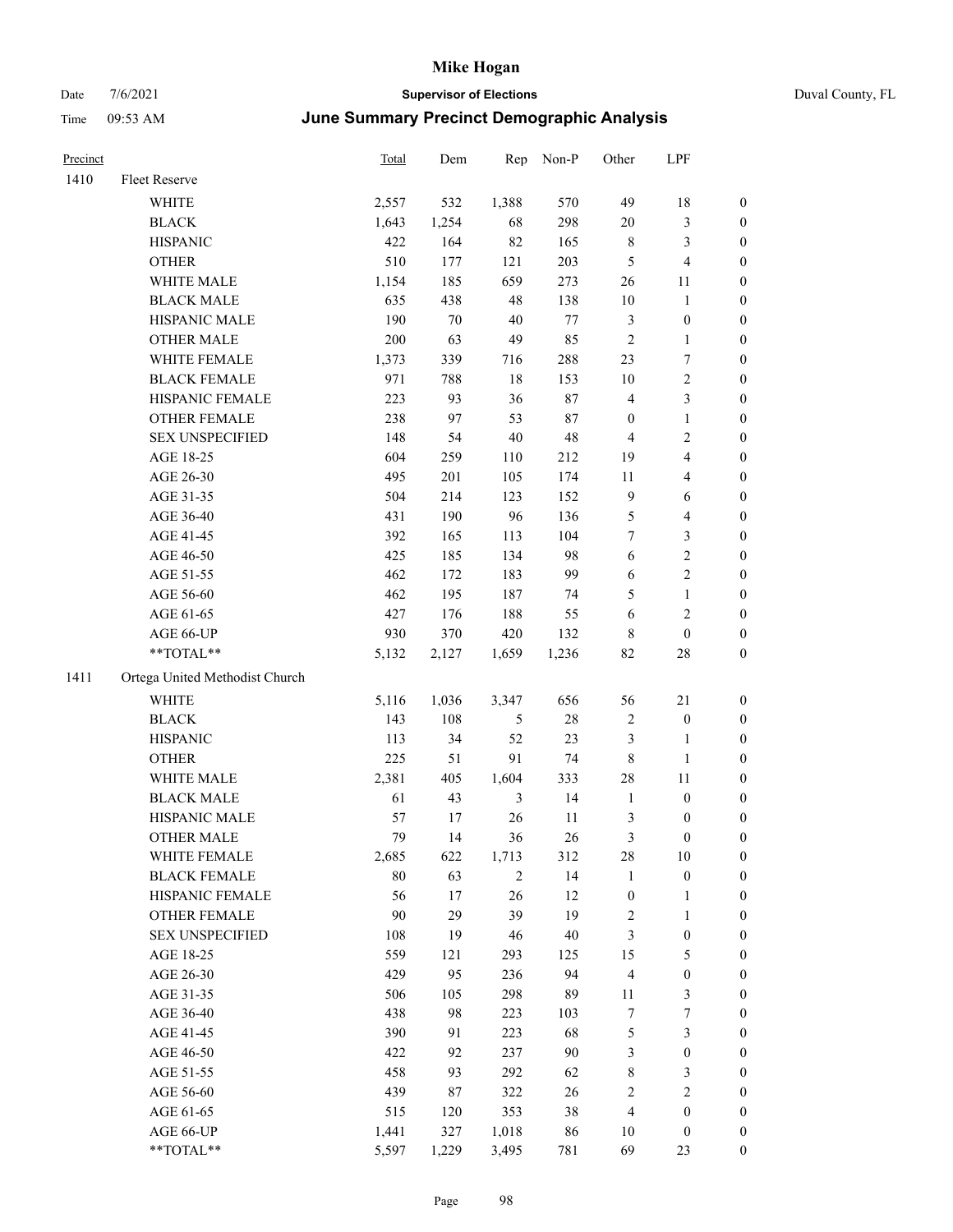| Precinct |                                    | Total | Dem         | Rep     | Non-P  | Other            | LPF                     |                  |
|----------|------------------------------------|-------|-------------|---------|--------|------------------|-------------------------|------------------|
| 1412     | Saint Catherine's Episcopal Church |       |             |         |        |                  |                         |                  |
|          | <b>WHITE</b>                       | 1,886 | 569         | 887     | 379    | 35               | 16                      | $\boldsymbol{0}$ |
|          | <b>BLACK</b>                       | 593   | 466         | 16      | 105    | 6                | $\boldsymbol{0}$        | $\boldsymbol{0}$ |
|          | <b>HISPANIC</b>                    | 174   | 77          | 33      | 58     | $\overline{4}$   | $\overline{\mathbf{c}}$ | $\boldsymbol{0}$ |
|          | <b>OTHER</b>                       | 212   | 65          | 46      | 93     | 7                | 1                       | $\boldsymbol{0}$ |
|          | WHITE MALE                         | 866   | 233         | 432     | 170    | 17               | 14                      | $\boldsymbol{0}$ |
|          | <b>BLACK MALE</b>                  | 199   | 150         | $\,8\,$ | 38     | $\mathfrak{Z}$   | $\boldsymbol{0}$        | $\boldsymbol{0}$ |
|          | HISPANIC MALE                      | 82    | 35          | $20\,$  | 24     | $\sqrt{2}$       | 1                       | $\boldsymbol{0}$ |
|          | <b>OTHER MALE</b>                  | 65    | $21\,$      | 17      | 24     | $\overline{2}$   | 1                       | $\boldsymbol{0}$ |
|          | WHITE FEMALE                       | 994   | 328         | 444     | 203    | 17               | 2                       | $\boldsymbol{0}$ |
|          | <b>BLACK FEMALE</b>                | 380   | 308         | $\tau$  | 62     | $\mathfrak{Z}$   | $\boldsymbol{0}$        | $\boldsymbol{0}$ |
|          | HISPANIC FEMALE                    | 89    | 42          | 13      | 31     | $\sqrt{2}$       | 1                       | $\boldsymbol{0}$ |
|          | <b>OTHER FEMALE</b>                | 97    | 33          | $22\,$  | 37     | 5                | $\boldsymbol{0}$        | $\boldsymbol{0}$ |
|          | <b>SEX UNSPECIFIED</b>             | 93    | $27\,$      | 19      | 46     | $\mathbf{1}$     | $\boldsymbol{0}$        | $\boldsymbol{0}$ |
|          | AGE 18-25                          | 265   | 113         | 55      | 84     | 11               | 2                       | $\boldsymbol{0}$ |
|          | AGE 26-30                          | 309   | 147         | 64      | 81     | 11               | 6                       | $\boldsymbol{0}$ |
|          | AGE 31-35                          | 335   | 142         | 79      | 100    | 10               | 4                       | $\boldsymbol{0}$ |
|          | AGE 36-40                          | 281   | 115         | 78      | 78     | 6                | 4                       | $\boldsymbol{0}$ |
|          | AGE 41-45                          | 224   | 83          | 73      | 63     | 5                | $\boldsymbol{0}$        | $\boldsymbol{0}$ |
|          | AGE 46-50                          | 221   | 85          | 75      | 57     | $\overline{4}$   | $\boldsymbol{0}$        | $\boldsymbol{0}$ |
|          | AGE 51-55                          | 204   | $88\,$      | 89      | 27     | $\boldsymbol{0}$ | $\boldsymbol{0}$        | $\boldsymbol{0}$ |
|          | AGE 56-60                          | 293   | 109         | 126     | 56     | $\boldsymbol{0}$ | $\overline{c}$          | $\boldsymbol{0}$ |
|          | AGE 61-65                          | 245   | 95          | 117     | 29     | 3                | 1                       | $\boldsymbol{0}$ |
|          | AGE 66-UP                          | 488   | $200\,$     | 226     | 60     | $\overline{c}$   | $\boldsymbol{0}$        | $\boldsymbol{0}$ |
|          | **TOTAL**                          | 2,865 | 1,177       | 982     | 635    | 52               | 19                      | $\boldsymbol{0}$ |
| 1413     | Trinity Lutheran Church - ELCA     |       |             |         |        |                  |                         |                  |
|          | WHITE                              | 3,359 | 1,501       | 1,105   | 667    | 59               | 27                      | $\boldsymbol{0}$ |
|          | <b>BLACK</b>                       | 254   | 180         | 13      | 57     | $\overline{4}$   | $\boldsymbol{0}$        | $\boldsymbol{0}$ |
|          | <b>HISPANIC</b>                    | 143   | $8\sqrt{1}$ | 18      | 43     | 1                | $\boldsymbol{0}$        | $\boldsymbol{0}$ |
|          | <b>OTHER</b>                       | 277   | 120         | 49      | 98     | 10               | $\boldsymbol{0}$        | $\boldsymbol{0}$ |
|          | WHITE MALE                         | 1,563 | 611         | 559     | 347    | 26               | 20                      | $\boldsymbol{0}$ |
|          | <b>BLACK MALE</b>                  | 123   | $87\,$      | 6       | 28     | $\sqrt{2}$       | $\boldsymbol{0}$        | $\boldsymbol{0}$ |
|          | HISPANIC MALE                      | 70    | 40          | 9       | 21     | $\boldsymbol{0}$ | $\boldsymbol{0}$        | $\boldsymbol{0}$ |
|          | <b>OTHER MALE</b>                  | 111   | 39          | 20      | 48     | $\overline{4}$   | $\boldsymbol{0}$        | $\boldsymbol{0}$ |
|          | WHITE FEMALE                       | 1,764 | 880         | 530     | 314    | 33               | $\boldsymbol{7}$        | $\boldsymbol{0}$ |
|          | <b>BLACK FEMALE</b>                | 127   | 92          | 6       | $27\,$ | $\sqrt{2}$       | $\boldsymbol{0}$        | $\boldsymbol{0}$ |
|          | HISPANIC FEMALE                    | 69    | 39          | 8       | $21\,$ | $\mathbf{1}$     | $\boldsymbol{0}$        | $\boldsymbol{0}$ |
|          | OTHER FEMALE                       | 106   | 53          | 19      | 30     | $\overline{4}$   | $\boldsymbol{0}$        | $\boldsymbol{0}$ |
|          | <b>SEX UNSPECIFIED</b>             | 100   | 41          | $28\,$  | 29     | $\overline{2}$   | $\boldsymbol{0}$        | $\boldsymbol{0}$ |
|          | AGE 18-25                          | 291   | 163         | 51      | 66     | 9                | $\overline{\mathbf{c}}$ | $\boldsymbol{0}$ |
|          | AGE 26-30                          | 575   | 275         | 109     | 165    | 19               | 7                       | $\boldsymbol{0}$ |
|          | AGE 31-35                          | 614   | 307         | 136     | 154    | 13               | 4                       | $\boldsymbol{0}$ |
|          | AGE 36-40                          | 455   | 191         | 121     | 123    | 11               | 9                       | $\boldsymbol{0}$ |
|          | AGE 41-45                          | 282   | 145         | 58      | 73     | $\sqrt{3}$       | 3                       | $\boldsymbol{0}$ |
|          | AGE 46-50                          | 269   | 114         | $88\,$  | 64     | $\sqrt{2}$       | 1                       | $\boldsymbol{0}$ |
|          | AGE 51-55                          | 280   | 110         | 100     | 64     | $\sqrt{5}$       | 1                       | $\boldsymbol{0}$ |
|          | AGE 56-60                          | 253   | 114         | 103     | 32     | $\overline{4}$   | $\boldsymbol{0}$        | $\boldsymbol{0}$ |
|          | AGE 61-65                          | 277   | 139         | 100     | 34     | $\overline{4}$   | $\boldsymbol{0}$        | $\boldsymbol{0}$ |
|          | AGE 66-UP                          | 737   | 324         | 319     | 90     | $\overline{4}$   | $\boldsymbol{0}$        | $\boldsymbol{0}$ |
|          | **TOTAL**                          | 4,033 | 1,882       | 1,185   | 865    | 74               | $27\,$                  | $\boldsymbol{0}$ |